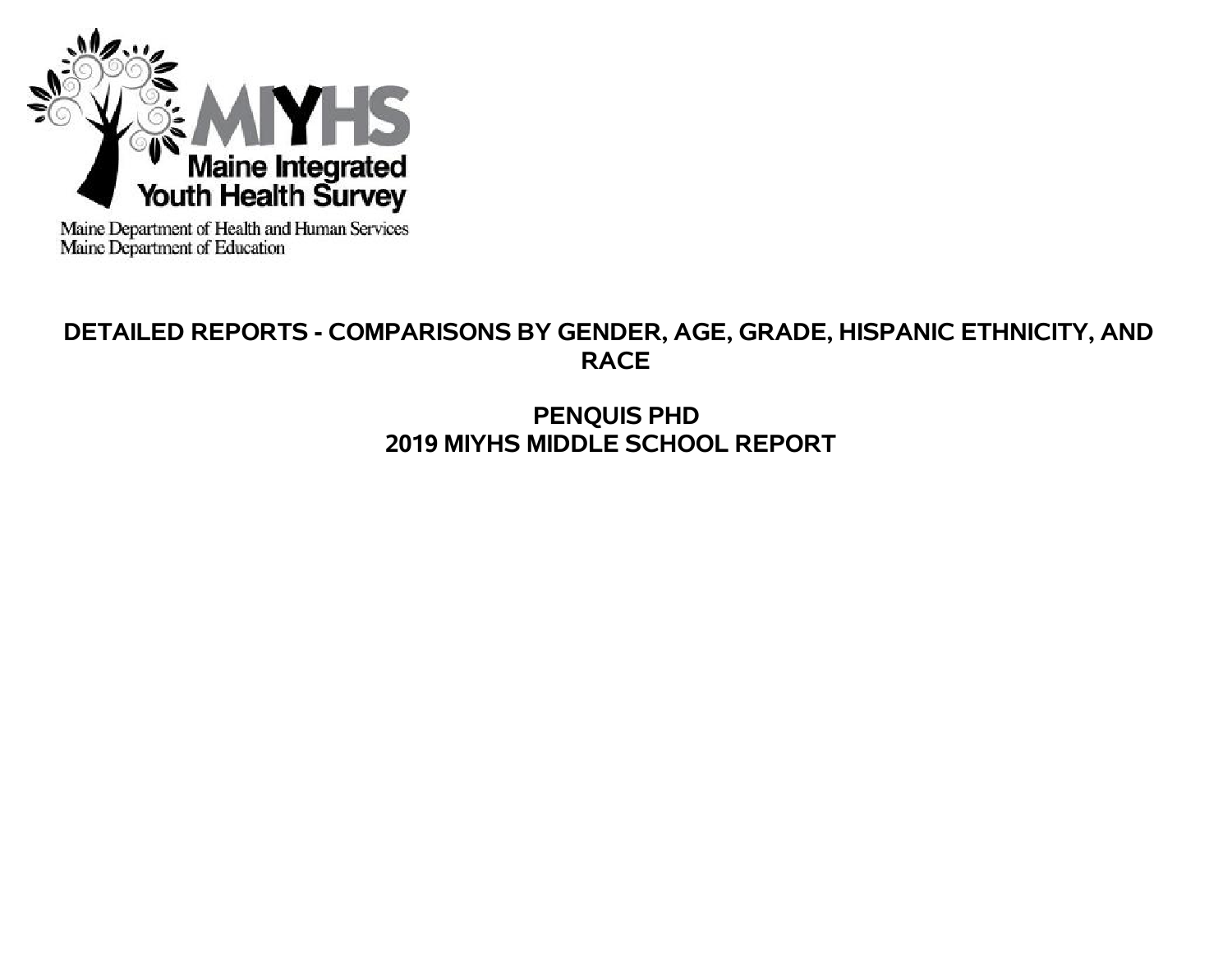|                                           | %     | CI                  | N     | n     |
|-------------------------------------------|-------|---------------------|-------|-------|
|                                           |       |                     |       |       |
| Total                                     | 12.4% |                     | 3,410 | 1,763 |
| ----Sex----                               |       |                     |       |       |
| Female                                    | 46.5% | $(44.4\% - 48.6\%)$ | 1,586 | 825   |
| Male                                      | 52.5% | $(50.5\% - 54.5\%)$ | 1,791 | 920   |
| Missing                                   | 1.0%  | $(0.6\% - 1.3\%)$   | 33    | 18    |
| ----Grade----                             |       |                     |       |       |
| Grade 7                                   | 48.5% | $(46.7\% - 50.2\%)$ | 1,652 | 854   |
| Grade 8                                   | 50.6% | $(48.9% - 52.3%)$   | 1,725 | 890   |
| Missing                                   | 1.0%  | $(0.3\% - 1.6\%)$   | 33    | 19    |
| ----Age----                               |       |                     |       |       |
| 12 or younger                             | 26.1% | $(23.7\% - 28.6\%)$ | 891   | 464   |
| 13                                        | 49.0% | $(45.8\% - 52.3\%)$ | 1,672 | 858   |
| 14 or older                               | 24.5% | $(21.3\% - 27.8\%)$ | 837   | 436   |
| Missing                                   | 0.3%  | $(0.0\% - 0.7\%)$   | 10    | 5     |
| ----Hispanic Ethnicity----                |       |                     |       |       |
| Hispanic                                  | 2.3%  | $(1.8\% - 2.9\%)$   | 80    | 82    |
| Non-Hispanic                              | 89.4% | $(87.0\% - 91.9\%)$ | 3,050 | 1,529 |
| Missing                                   | 8.2%  | $(5.7\% - 10.8\%)$  | 280   | 152   |
| ----Race----                              |       |                     |       |       |
| American Indian or Alaskan Native         | 2.1%  | $(1.5\% - 2.8\%)$   | 73    | 66    |
| Asian                                     | 0.6%  | $(0.3\% - 0.8\%)$   | 19    | 18    |
| <b>Black or African American</b>          | 1.3%  | $(0.8\% - 1.9\%)$   | 46    | 41    |
| Native Hawaiian or Other Pacific Islander | 0.2%  | $(0.1\% - 0.4\%)$   | 8     | 8     |
| White                                     | 89.7% | (87.5% - 91.9%)     | 3,058 | 1,465 |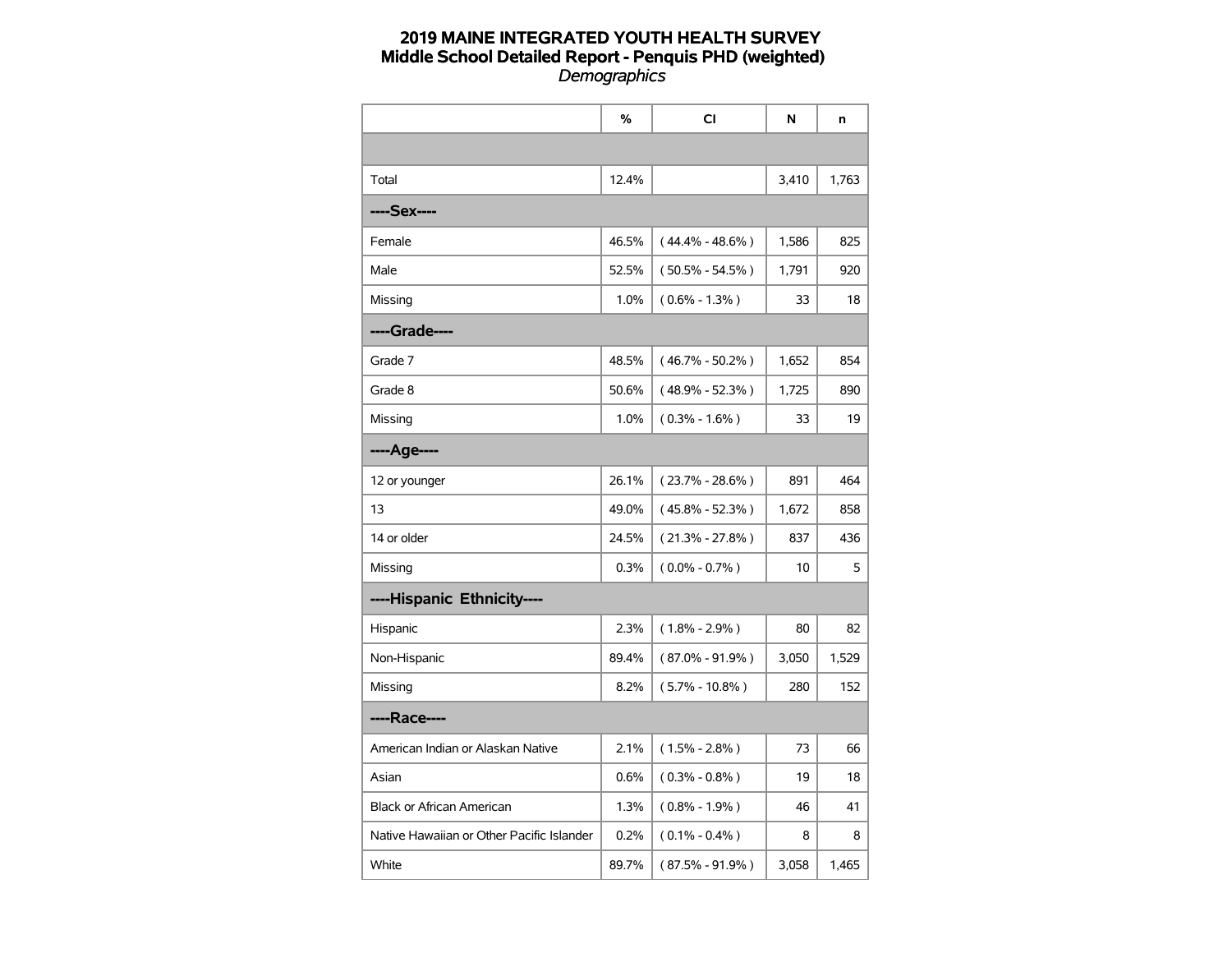|                       | %    |                   | N   | n   |
|-----------------------|------|-------------------|-----|-----|
| <b>Multiple Races</b> | 3.4% | $(2.6\% - 4.2\%)$ | 117 | 114 |
| Missing               | 2.6% | $(1.8\% - 3.4\%)$ | 89  | 51  |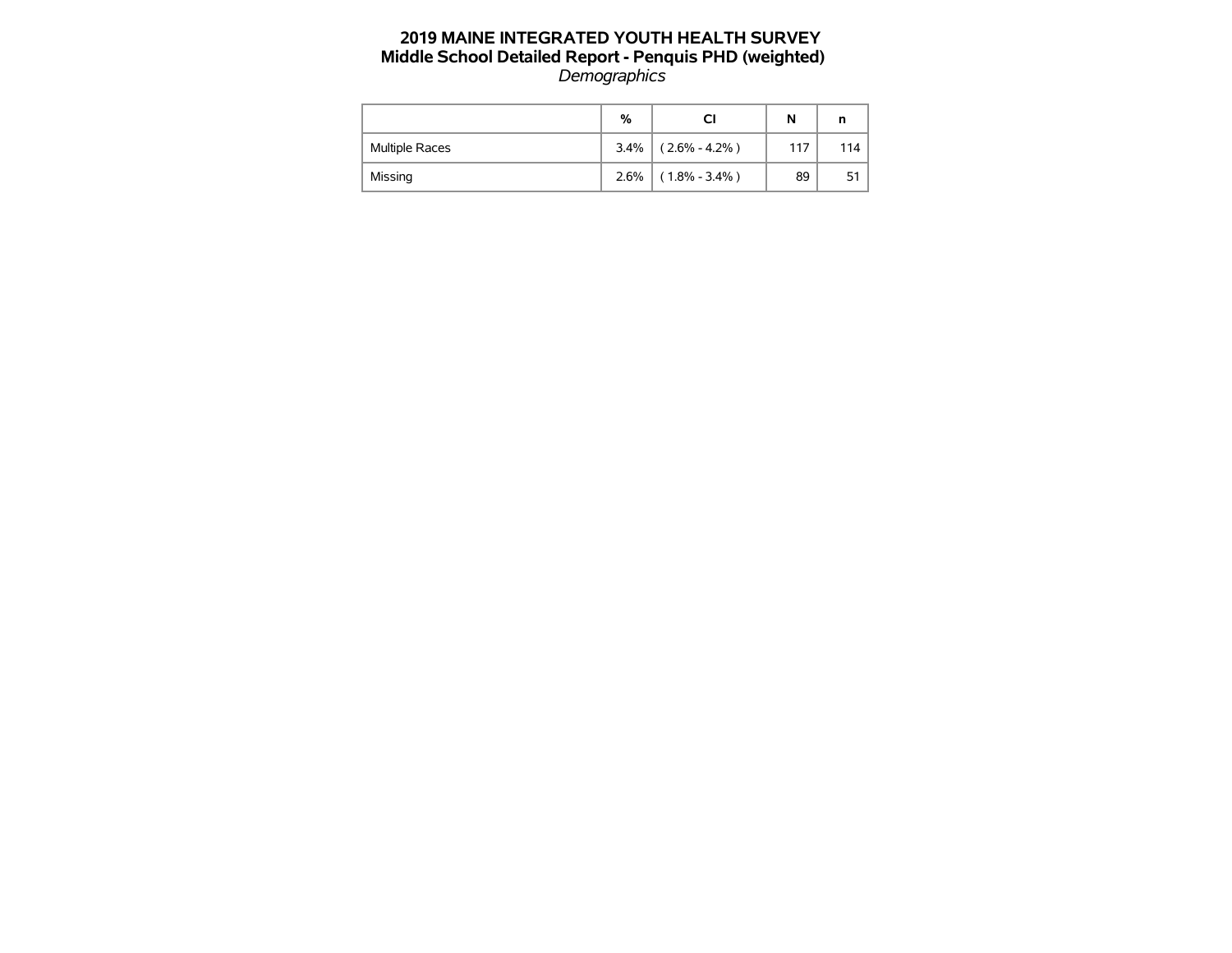|                           | %        | СI                     | N     | n     |
|---------------------------|----------|------------------------|-------|-------|
| ----County----            |          |                        |       |       |
| <b>Penobscot County</b>   | $94.2\%$ | $(89.7\% - 98.7\%)$    | 3,214 | 1,566 |
| <b>Piscataquis County</b> |          | $5.8\%$ (1.3% - 10.3%) | 196   | 197   |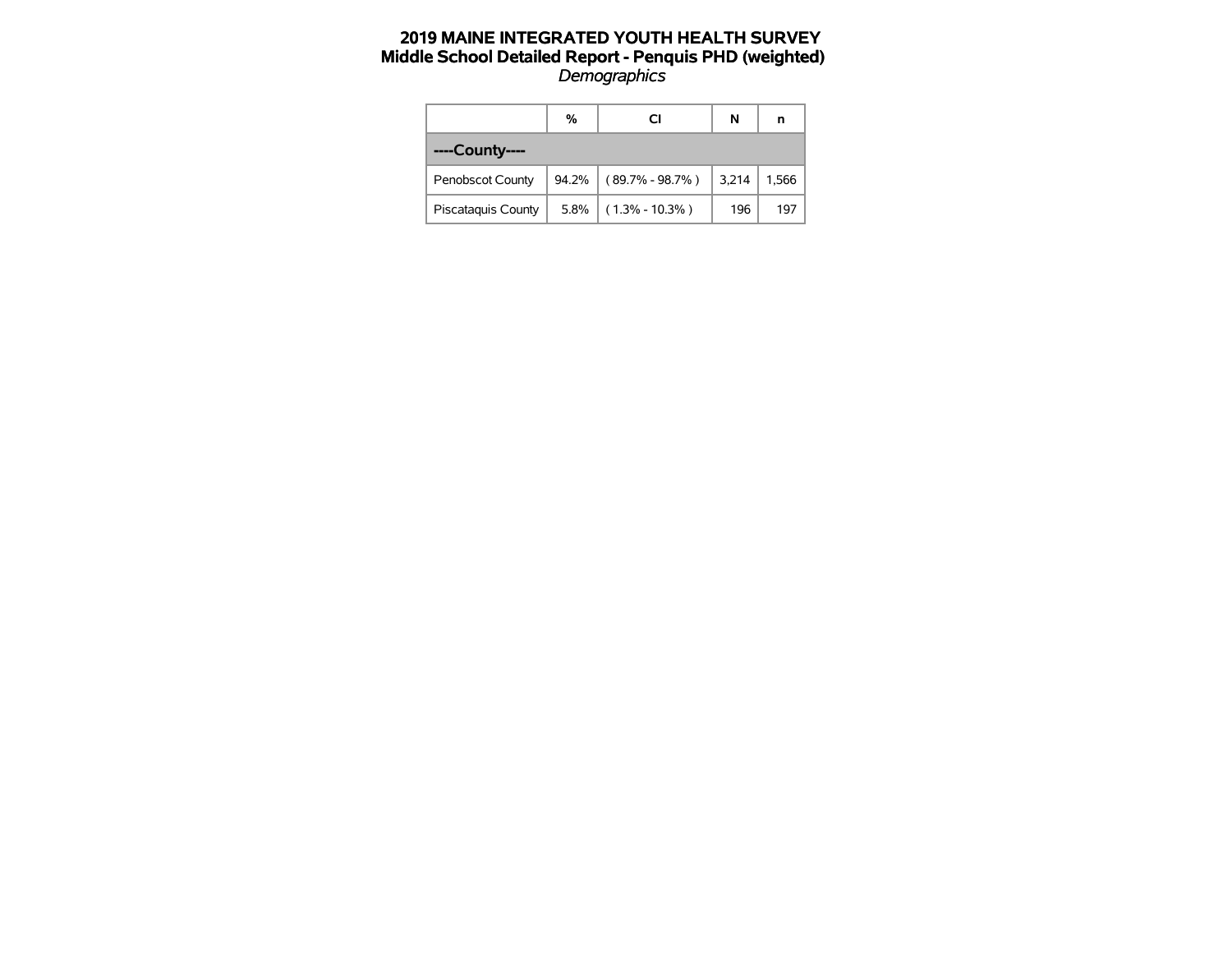*Percentage of students who were overweight (i.e., at or above the 85th percentile but below the 95th percentile for body mass index, by age and sex) -- SELF-REPORTED HEIGHT/WEIGHT (mnowt)*

|                                           |               | <b>Total</b>        |        |           | <b>Female</b>                                   |        | <b>Male</b> |                         |                |
|-------------------------------------------|---------------|---------------------|--------|-----------|-------------------------------------------------|--------|-------------|-------------------------|----------------|
|                                           | $\frac{0}{0}$ | <b>CI</b>           | N      | $\%$      | <b>CI</b>                                       | N      | $\%$        | <b>CI</b>               | N.             |
|                                           |               |                     |        |           |                                                 |        |             |                         |                |
| Total                                     |               | 19.9% (17.4%-22.5%) |        |           | 563 17.5% (14.0%-21.1%) 227 21.9% (18.2%-25.6%) |        |             |                         | 337            |
| ----Age----                               |               |                     |        |           |                                                 |        |             |                         |                |
| 12 or younger                             |               | 21.3% (14.8%-27.8%) |        |           | 160   19.7%   (11.0%-28.5%)                     | 70     |             | 22.7% (16.2%-29.3%)     | 90             |
| 13                                        |               | 20.4% (16.7%-24.1%) |        |           | 286   19.5%   (12.3%-26.8%)                     |        |             | 131 21.2% (16.1%-26.3%) | 155            |
| 14 or older                               | 17.4%         | $(9.1\% - 25.7\%)$  | 118    | 9.7%      | $(3.5\% - 15.8\%)$                              |        |             | 26 22.5% (11.3%-33.7%)  | 92             |
| ----Grade----                             |               |                     |        |           |                                                 |        |             |                         |                |
| Grade 7                                   |               | 21.8% (16.7%-26.8%) |        |           | 287 20.7% (14.7%-26.6%)                         |        |             | 125 22.7% (16.3%-29.1%) | 161            |
| Grade 8                                   |               | 17.8% (13.2%-22.4%) |        | 265 14.9% | $(6.8\% - 23.1\%)$                              |        |             | 102 20.2% (14.8%-25.6%) | 164            |
| ----Hispanic Ethnicity----                |               |                     |        |           |                                                 |        |             |                         |                |
| Hispanic                                  | 14.2%         | $(2.4\% - 25.9\%)$  | 11     | $\ast$    | $\ast$                                          | $\ast$ | $\ast$      | $\ast$                  | $\ast$         |
| Non-Hispanic                              |               | 19.6% (17.1%-22.0%) |        |           | 496 17.1% (13.3%-20.9%)                         |        |             | 198 21.6% (17.9%-25.3%) | 299            |
| ----Race----                              |               |                     |        |           |                                                 |        |             |                         |                |
| American Indian or Alaskan Native         | $\ast$        | $\ast$              | $\ast$ | $\ast$    | $\ast$                                          | $\ast$ | $\ast$      | $\ast$                  | $\ast$         |
| Asian                                     | $\ast$        | $\ast$              | $\ast$ | $\ast$    | $\ast$                                          | $\ast$ | $\ast$      | $\ast$                  | $\ast$         |
| <b>Black or African American</b>          | $\ast$        | $\ast$              | $\ast$ | $\ast$    | $\ast$                                          | $\ast$ | $\ast$      | $\ast$                  | $\ast$         |
| Native Hawaiian or Other Pacific Islander | $\ast$        | $\ast$              | $\ast$ | $\ast$    | $\ast$                                          | $\ast$ | $\ast$      | $\ast$                  | $\ast$         |
| White                                     | 20.2%         | $(17.4\% - 23.0\%)$ | 515    | 16.7%     | $(12.6\% - 20.8\%)$                             |        | 196 23.1%   | $(19.4\% - 26.8\%)$     | 320            |
| <b>Multiple Races</b>                     | 14.8%         | $(8.5\% - 21.1\%)$  | 18     | 21.3%     | $(8.2\% - 34.3\%)$                              | 11     | $ 10.1\%$   | $(1.8\% - 18.4\%)$      | $\overline{7}$ |

*\*Estimate suppressed due to small cell sizes. ^Data by sex, hispanic ethnicity, and race are not shown due to small cell sizes in several categories.*

*CI = 95% Confidence Interval*

*N = Number of students who were overweight (i.e., at or above the 85th percentile but below the 95th percentile for body mass index, by age and sex) -- SELF-REPORTED HEIGHT/WEIGHT (weighted). Note: Due to missing data, the sum of demographic categories may not equal the overall total.*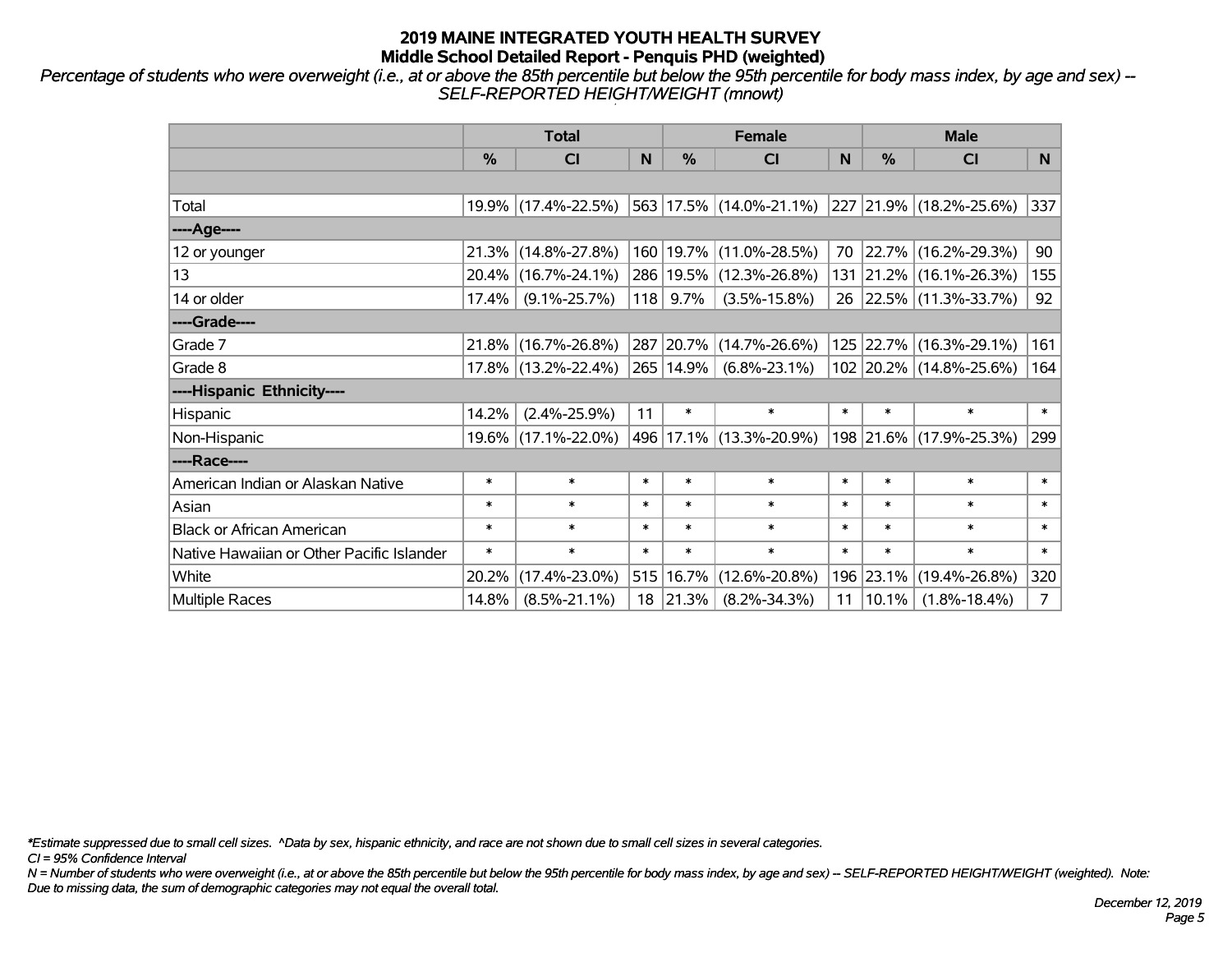*Percentage of students who were obese (i.e., at or above the 95th percentile for body mass index, by age and sex) -- SELF-REPORTED HEIGHT/WEIGHT (mnobese)*

|                                           |        | <b>Total</b>        |        |            | <b>Female</b>               |        | <b>Male</b> |                             |        |  |
|-------------------------------------------|--------|---------------------|--------|------------|-----------------------------|--------|-------------|-----------------------------|--------|--|
|                                           | %      | <b>CI</b>           | N      | %          | <b>CI</b>                   | N      | %           | <b>CI</b>                   | N.     |  |
|                                           |        |                     |        |            |                             |        |             |                             |        |  |
| Total                                     |        | 15.2% (12.6%-17.9%) |        |            | $ 431 10.7\% $ (6.7%-14.7%) |        |             | 139 19.0% (15.4%-22.6%)     | 292    |  |
| ----Age----                               |        |                     |        |            |                             |        |             |                             |        |  |
| 12 or younger                             | 14.9%  | $(10.1\% - 19.7\%)$ | 112    | 7.2%       | $(1.8\% - 12.6\%)$          | 26     | 21.8%       | $(14.2\% - 29.5\%)$         | 86     |  |
| 13                                        | 15.0%  | $(11.1\% - 19.0\%)$ |        | 211 13.4%  | $(8.6\% - 18.2\%)$          | 90     |             | 16.6% (10.9%-22.2%)         | 121    |  |
| 14 or older                               | 15.9%  | $(9.0\% - 22.9\%)$  |        | $108$ 8.7% | $(0.4\% - 17.0\%)$          | 23     |             | $ 20.7\% $ (10.3%-31.1%)    | 84     |  |
| ----Grade----                             |        |                     |        |            |                             |        |             |                             |        |  |
| Grade 7                                   | 13.7%  | $(10.5\% - 16.8\%)$ | 180    | 8.2%       | $(4.6\% - 11.8\%)$          | 50     | 18.3%       | $(13.6\% - 23.0\%)$         | 130    |  |
| Grade 8                                   |        | 16.7% (13.1%-20.3%) |        |            | 249 13.1% (8.5%-17.6%)      | 89     |             | $ 19.7\% $ (13.9%-25.6%)    | 160    |  |
| ----Hispanic Ethnicity----                |        |                     |        |            |                             |        |             |                             |        |  |
| Hispanic                                  | 18.8%  | $(8.4\% - 29.2\%)$  | 15     | 24.7%      | $(5.6\% - 43.8\%)$          | 9      | 13.8%       | $(0.0\% - 30.0\%)$          | 6      |  |
| Non-Hispanic                              | 15.4%  | $(12.2\% - 18.5\%)$ |        |            | 390 10.7% (6.2%-15.3%)      |        |             | 124   19.2%   (15.2%-23.2%) | 266    |  |
| ----Race----                              |        |                     |        |            |                             |        |             |                             |        |  |
| American Indian or Alaskan Native         | 31.8%  | $(9.5\% - 54.0\%)$  | 13     | $\ast$     | $\ast$                      | $\ast$ | $\ast$      | $\ast$                      | $\ast$ |  |
| Asian                                     | $\ast$ | $\ast$              | $\ast$ | $\ast$     | $\ast$                      | $\ast$ | $\ast$      | $\ast$                      | $\ast$ |  |
| <b>Black or African American</b>          | $\ast$ | $\ast$              | $\ast$ | $\ast$     | $\ast$                      | $\ast$ | $\ast$      | $\ast$                      | $\ast$ |  |
| Native Hawaiian or Other Pacific Islander | $\ast$ | $\ast$              | $\ast$ | $\ast$     | $\ast$                      | $\ast$ | $\ast$      | $\ast$                      | $\ast$ |  |
| White                                     | 15.4%  | $(12.5\% - 18.2\%)$ |        | 393 11.0%  | $(6.8\% - 15.2\%)$          | 128    | 19.1%       | $(15.2\% - 22.9\%)$         | 264    |  |
| <b>Multiple Races</b>                     | 15.1%  | $(4.4\% - 25.9\%)$  | 18     |            | $ 12.3\% $ (1.8%-22.8%)     | 6      | 17.2%       | $(1.8\% - 32.6\%)$          | 12     |  |

*\*Estimate suppressed due to small cell sizes. ^Data by sex, hispanic ethnicity, and race are not shown due to small cell sizes in several categories.*

*CI = 95% Confidence Interval*

*N = Number of students who were obese (i.e., at or above the 95th percentile for body mass index, by age and sex) -- SELF-REPORTED HEIGHT/WEIGHT (weighted). Note: Due to missing data, the sum of demographic categories may not equal the overall total.*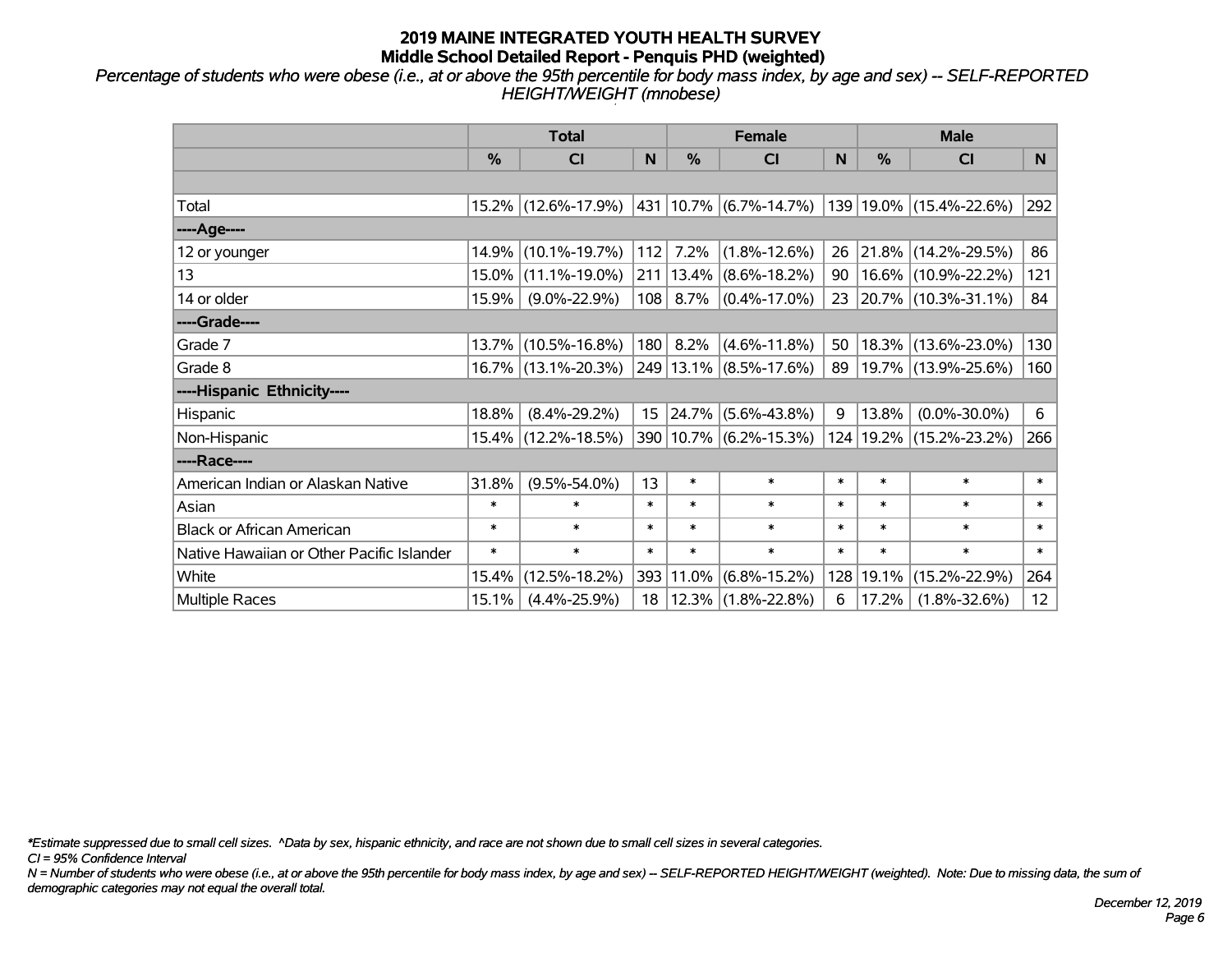*Percentage of students who were either overweight or obese (i.e. at or above the 85th percentile for body mass index, by age and sex) -- SELF-REPORTED HEIGHT/WEIGHT (mnowtob)*

|                                           |               | <b>Total</b>        |        |               | <b>Female</b>               |        | <b>Male</b>   |                         |        |  |
|-------------------------------------------|---------------|---------------------|--------|---------------|-----------------------------|--------|---------------|-------------------------|--------|--|
|                                           | $\frac{0}{0}$ | CI                  | N      | %             | <b>CI</b>                   | N      | $\frac{0}{0}$ | <b>CI</b>               | N.     |  |
|                                           |               |                     |        |               |                             |        |               |                         |        |  |
| Total                                     |               | 35.1% (32.4%-37.9%) |        |               | $994 28.3\% $ (23.4%-33.1%) |        |               | 366 40.9% (36.8%-45.1%) | 628    |  |
| ----Age----                               |               |                     |        |               |                             |        |               |                         |        |  |
| 12 or younger                             | 36.2%         | $(29.2\% - 43.3\%)$ |        |               | 272 26.9% (15.6%-38.3%)     | 96     | 44.6%         | $(36.3\% - 52.9\%)$     | 176    |  |
| 13                                        | 35.4%         | $(30.3\% - 40.6\%)$ |        |               | 496 32.9% (24.1%-41.8%)     |        | 221 37.7%     | $(30.2\% - 45.3\%)$     | 276    |  |
| 14 or older                               |               | 33.3% (22.9%-43.8%) |        | $226 18.4\% $ | $(7.8\% - 28.9\%)$          |        |               | 49 43.2% (30.2%-56.1%)  | 176    |  |
| ----Grade----                             |               |                     |        |               |                             |        |               |                         |        |  |
| Grade 7                                   | 35.4%         | $(29.5\% - 41.4\%)$ |        |               | 467 28.9% (22.6%-35.2%)     |        | 175 41.0%     | $(33.3\% - 48.7\%)$     | 292    |  |
| Grade 8                                   |               | 34.5% (29.4%-39.5%) |        |               | 514 28.0% (18.1%-37.8%)     |        |               | 190 39.9% (32.7%-47.2%) | 324    |  |
| ----Hispanic Ethnicity----                |               |                     |        |               |                             |        |               |                         |        |  |
| Hispanic                                  | 33.0%         | $(20.5\% - 45.5\%)$ | 26     | 33.1%         | $(6.1\% - 60.1\%)$          | 12     | 32.9%         | $(14.1\% - 51.7\%)$     | 14     |  |
| Non-Hispanic                              |               | 34.9% (31.7%-38.1%) |        |               | 886 27.9% (21.5%-34.2%)     |        |               | 322 40.8% (36.5%-45.1%) | 565    |  |
| ----Race----                              |               |                     |        |               |                             |        |               |                         |        |  |
| American Indian or Alaskan Native         | 41.0%         | $(13.0\% - 69.0\%)$ | 17     | $\ast$        | $\ast$                      | $\ast$ | $\ast$        | $\ast$                  | $\ast$ |  |
| Asian                                     | $\ast$        | $\ast$              | $\ast$ | $\ast$        | $\ast$                      | $\ast$ | $\ast$        | $\ast$                  | $\ast$ |  |
| <b>Black or African American</b>          | $\ast$        | $\ast$              | $\ast$ | $\ast$        | $\ast$                      | $\ast$ | $\ast$        | $\ast$                  | $\ast$ |  |
| Native Hawaiian or Other Pacific Islander | $\ast$        | $\ast$              | $\ast$ | $\ast$        | $\ast$                      | $\ast$ | $\ast$        | $\ast$                  | $\ast$ |  |
| White                                     | 35.6%         | $(32.4\% - 38.7\%)$ |        | 908 27.7%     | $(22.1\% - 33.4\%)$         |        | 324 42.2%     | $(38.0\% - 46.4\%)$     | 584    |  |
| Multiple Races                            |               | 29.9% (16.9%-43.0%) |        |               | 36 33.6% (19.6%-47.5%)      |        |               | 17 27.3% (10.9%-43.7%)  | 19     |  |

*\*Estimate suppressed due to small cell sizes. ^Data by sex, hispanic ethnicity, and race are not shown due to small cell sizes in several categories.*

*CI = 95% Confidence Interval*

*N = Number of students who were either overweight or obese (i.e. at or above the 85th percentile for body mass index, by age and sex) -- SELF-REPORTED HEIGHT/WEIGHT (weighted). Note: Due to missing data, the sum of demographic categories may not equal the overall total.*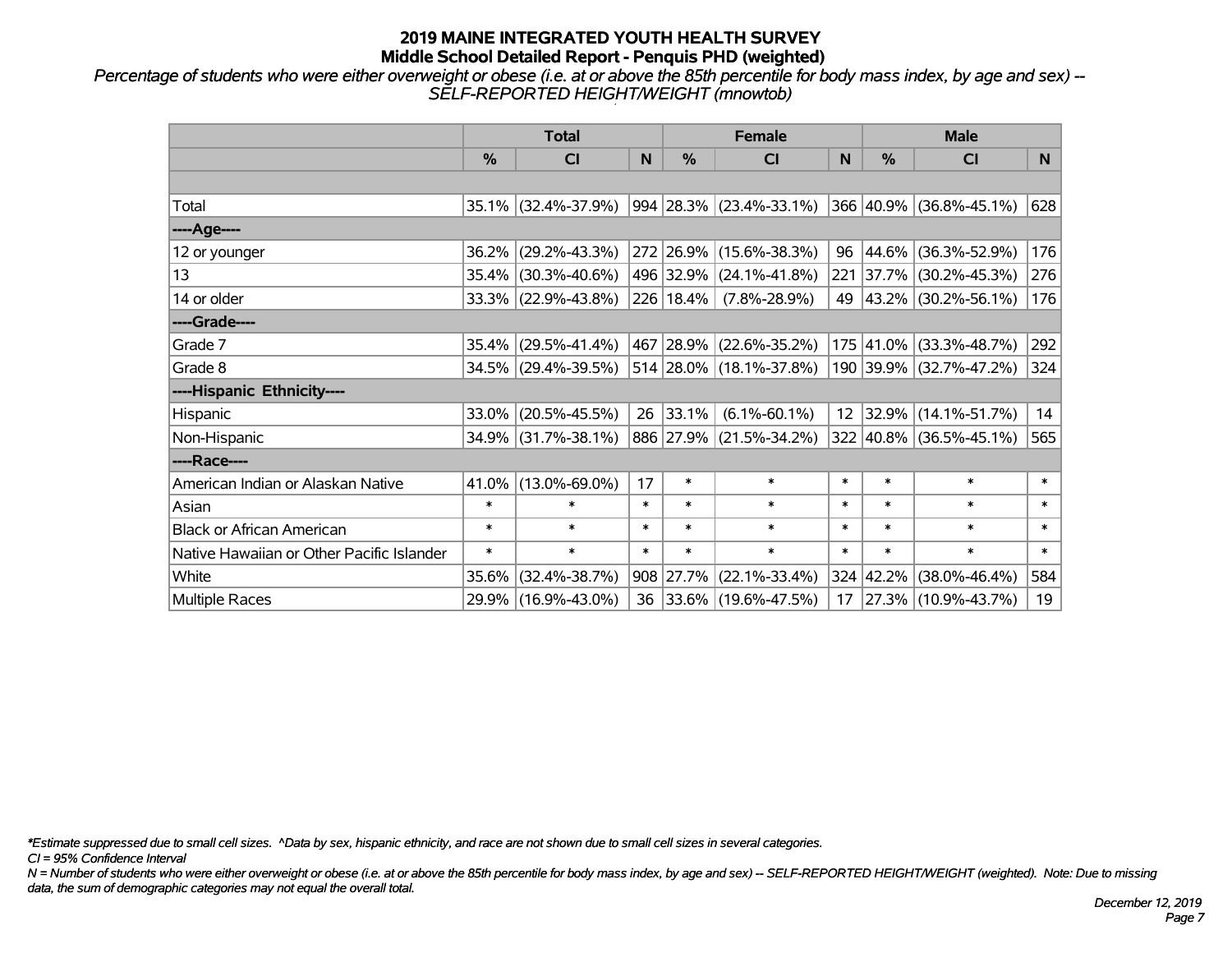*Percentage of students who were at a healthy weight (i.e., at or above the 5th percentile but below the 85th percentile for body mass index, by age and sex) -- SELF-REPORTED HEIGHT/WEIGHT (mnhlthwt)*

|                                           |        | <b>Total</b>         |        |          | Female                      |                 | <b>Male</b>   |                              |        |
|-------------------------------------------|--------|----------------------|--------|----------|-----------------------------|-----------------|---------------|------------------------------|--------|
|                                           | %      | <b>CI</b>            | N      | %        | <b>CI</b>                   | N               | $\frac{0}{0}$ | <b>CI</b>                    | N.     |
|                                           |        |                      |        |          |                             |                 |               |                              |        |
| Total                                     | 62.4%  | $(59.6\% - 65.2\%)$  |        |          | $1,765$ 69.6% (65.1%-74.2%) |                 |               | 900 56.3% (52.0%-60.7%)      | 865    |
| ----Age----                               |        |                      |        |          |                             |                 |               |                              |        |
| 12 or younger                             | 62.4%  | $(54.7\% - 70.0\%)$  | 468    | 71.2%    | $(59.6\% - 82.8\%)$         |                 |               | 253 54.4% (45.1%-63.8%)      | 215    |
| 13                                        | 62.1%  | $(57.1\% - 67.1\%)$  | 870    | $64.0\%$ | $(55.6\% - 72.3\%)$         |                 |               | 429 60.4% (52.4%-68.4%)      | 441    |
| 14 or older                               | 63.1%  | $(51.2\% - 75.0\%)$  | 427    |          | 81.6% (71.1%-92.2%)         |                 |               | 219 50.9% (36.0%-65.8%)      | 208    |
| ----Grade----                             |        |                      |        |          |                             |                 |               |                              |        |
| Grade 7                                   | 62.5%  | $(56.0\% - 69.1\%)$  | 824    | 69.3%    | $(62.6\% - 75.9\%)$         |                 |               | 420 56.8% (48.0%-65.7%)      | 404    |
| Grade 8                                   | 62.7%  | $(57.2\% - 68.2\%)$  | 935    |          | 69.7% (59.7%-79.7%)         |                 |               | $ 474 56.8\% $ (49.3%-64.4%) | 460    |
| ----Hispanic Ethnicity----                |        |                      |        |          |                             |                 |               |                              |        |
| Hispanic                                  | 58.6%  | $(45.4\% - 71.8\%)$  | 46     | 55.1%    | $(36.7\% - 73.5\%)$         | 20              |               | 61.6% (39.6%-83.7%)          | 26     |
| Non-Hispanic                              | 62.6%  | $(59.4\% - 65.8\%)$  | 1,589  |          | 70.1% (64.3%-76.0%)         |                 |               | 810 56.3% (51.8%-60.9%)      | 779    |
| ----Race----                              |        |                      |        |          |                             |                 |               |                              |        |
| American Indian or Alaskan Native         | 59.0%  | $(31.0\% - 87.0\%)$  | 24     | $\ast$   | $\ast$                      | $\ast$          | $\ast$        | $\ast$                       | $\ast$ |
| Asian                                     | $\ast$ | $\ast$               | $\ast$ | $\ast$   | $\ast$                      | $\ast$          | $\ast$        | $\ast$                       | $\ast$ |
| <b>Black or African American</b>          | 68.3%  | $(35.1\% - 100.0\%)$ | 14     | $\ast$   | $\ast$                      | $\ast$          | $\ast$        | $\ast$                       | $\ast$ |
| Native Hawaiian or Other Pacific Islander | $\ast$ | $\ast$               | $\ast$ | $\ast$   | $\ast$                      | $\ast$          | $\ast$        | $\ast$                       | $\ast$ |
| White                                     | 62.4%  | $(59.2\% - 65.5\%)$  | 1,593  | 70.5%    | $(65.4\% - 75.6\%)$         |                 | 824 55.5%     | $(51.2\% - 59.9\%)$          | 769    |
| Multiple Races                            | 61.8%  | $(46.4\% - 77.2\%)$  | 74     |          | 59.0% (41.0%-76.9%)         | 30 <sub>o</sub> |               | $ 63.9\% $ (45.2%-82.6%)     | 44     |

*\*Estimate suppressed due to small cell sizes. ^Data by sex, hispanic ethnicity, and race are not shown due to small cell sizes in several categories.*

*CI = 95% Confidence Interval*

*N = Number of students who were at a healthy weight (i.e., at or above the 5th percentile but below the 85th percentile for body mass index, by age and sex) -- SELF-REPORTED HEIGHT/WEIGHT (weighted). Note: Due to missing data, the sum of demographic categories may not equal the overall total.*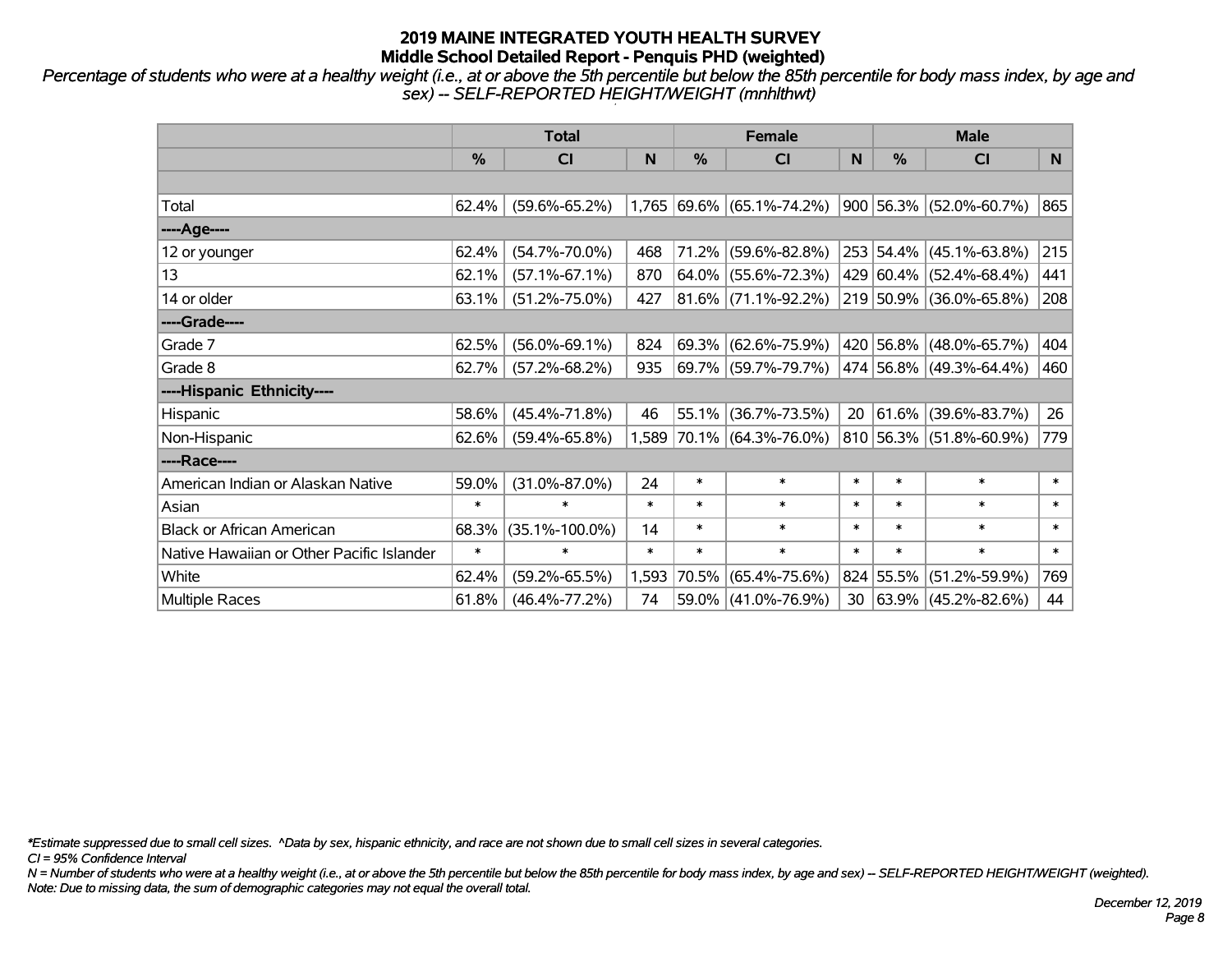# **2019 MAINE INTEGRATED YOUTH HEALTH SURVEY Middle School Detailed Report - Penquis PHD (weighted)** *What language is spoken most often at home? (Select only one response.) (mn8b)*

*Percentage of students who answered something other than 'English'*

|                                           | <b>Total</b> |                    |                 |               | <b>Female</b>           |                | <b>Male</b> |                         |                |
|-------------------------------------------|--------------|--------------------|-----------------|---------------|-------------------------|----------------|-------------|-------------------------|----------------|
|                                           | %            | <b>CI</b>          | N               | $\frac{0}{0}$ | <b>CI</b>               | $\mathsf{N}$   | %           | <b>CI</b>               | N              |
|                                           |              |                    |                 |               |                         |                |             |                         |                |
| Total                                     | 1.4%         | $(0.8\% - 2.0\%)$  |                 |               | $46 1.3\% $ (0.5%-2.0%) |                |             | $20 1.4\% $ (0.7%-2.2%) | 25             |
| ----Age----                               |              |                    |                 |               |                         |                |             |                         |                |
| 12 or younger                             | 1.2%         | $(0.2\% - 2.1\%)$  | 10 <sup>1</sup> | $\ast$        | $\ast$                  | $\ast$         | $\ast$      | $\ast$                  | $\ast$         |
| 13                                        | 0.9%         | $(0.2\% - 1.6\%)$  |                 | $15 0.9\%$    | $(0.1\% - 1.7\%)$       | $\overline{7}$ | $0.8\%$     | $(0.0\% - 1.7\%)$       | $\overline{7}$ |
| 14 or older                               | 2.5%         | $(1.2\% - 3.9\%)$  |                 |               | $21 1.6\% $ (0.0%-3.2%) | 6              |             | $3.3\%$ (1.3%-5.3%)     | 15             |
| ----Grade----                             |              |                    |                 |               |                         |                |             |                         |                |
| Grade 7                                   | 1.3%         | $(0.4\% - 2.2\%)$  | 21              |               | $1.2\%$ (0.1%-2.3%)     | 9              |             | $1.2\%$ (0.3%-2.1%)     | 10             |
| Grade 8                                   | 1.2%         | $(0.6\% - 1.8\%)$  |                 |               | $20 1.0\% $ (0.1%-1.8%) | 8              |             | $1.4\%$ (0.6%-2.2%)     | 13             |
| ----Hispanic Ethnicity----                |              |                    |                 |               |                         |                |             |                         |                |
| Hispanic                                  | 11.5%        | $(2.1\% - 20.8\%)$ | 9               | $\ast$        | $\ast$                  | $\ast$         | $\ast$      | $\ast$                  | $\ast$         |
| Non-Hispanic                              | 1.0%         | $(0.4\% - 1.5\%)$  |                 |               | $30 0.7\% $ (0.1%-1.2%) | 9              |             | $1.3\%$ (0.5%-2.0%)     | 20             |
| ----Race----                              |              |                    |                 |               |                         |                |             |                         |                |
| American Indian or Alaskan Native         | $\ast$       | $\ast$             | $\ast$          | $\ast$        | $\ast$                  | $\ast$         | $\ast$      | $\ast$                  | $\ast$         |
| Asian                                     | $\ast$       | $\ast$             | $\ast$          | $\ast$        | $\ast$                  | $\ast$         | $\ast$      | $\ast$                  | $\ast$         |
| <b>Black or African American</b>          | $\ast$       | $\ast$             | $\ast$          | $\ast$        | $\ast$                  | $\ast$         | $\ast$      | $\ast$                  | $\ast$         |
| Native Hawaiian or Other Pacific Islander | $\ast$       | $\ast$             | $\ast$          | $\ast$        | $\ast$                  | $\ast$         | $\ast$      | $\ast$                  | $\ast$         |
| White                                     | 0.9%         | $(0.3\% - 1.5\%)$  | 27              | 0.8%          | $(0.2\% - 1.4\%)$       | 11             | $0.9\%$     | $(0.2\% - 1.7\%)$       | 15             |
| Multiple Races                            | $\ast$       | $\ast$             | $\ast$          | $\ast$        | $\ast$                  | $\ast$         | $\ast$      | $\ast$                  | $\ast$         |

*\*Estimate suppressed due to small cell sizes. ^Data by sex, hispanic ethnicity, and race are not shown due to small cell sizes in several categories.*

*CI = 95% Confidence Interval*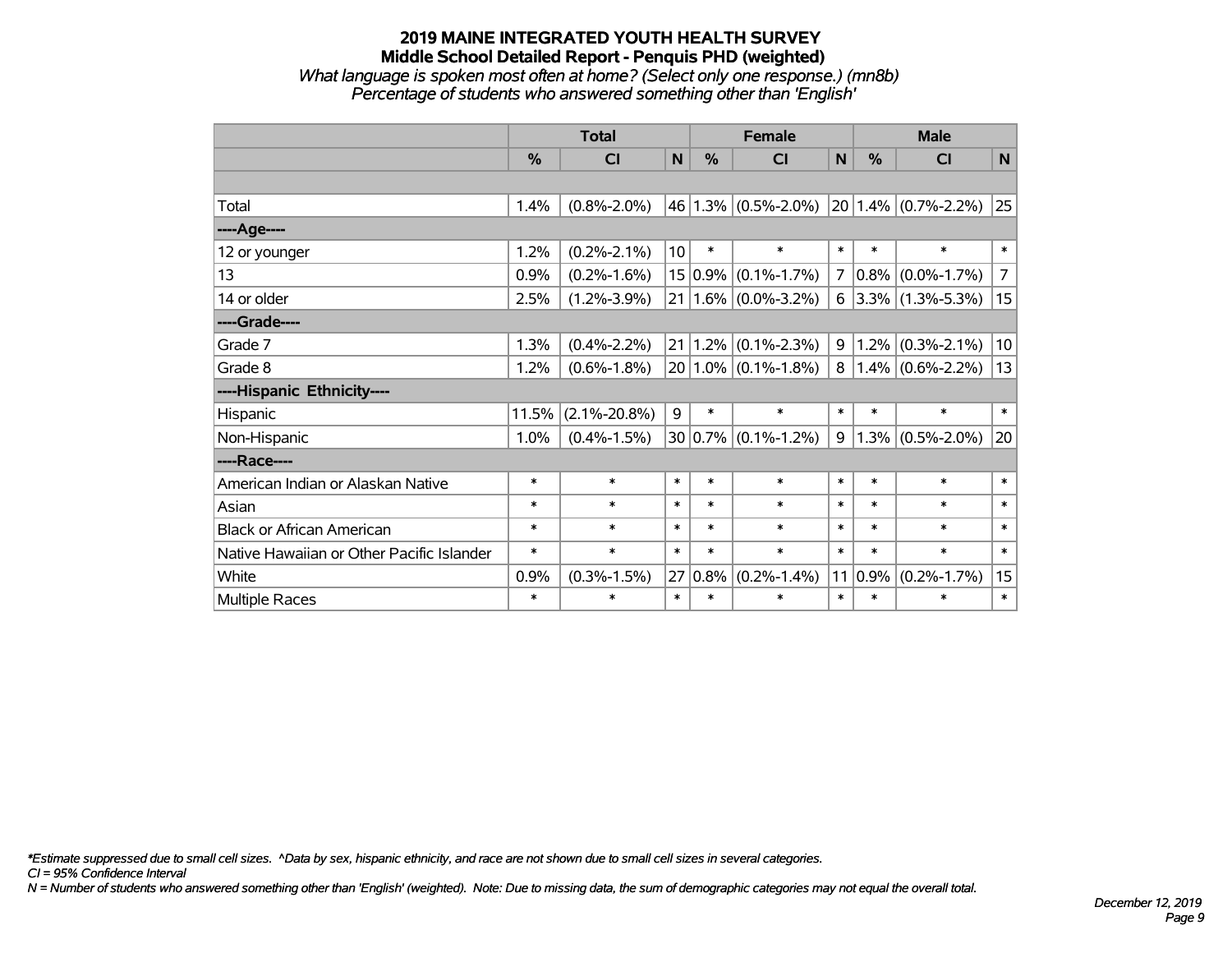*During the past 30 days, where did you usually sleep? (mn187a\_2)*

*Percentage of students who reported housing instability (anything other than 'In my parent's or guardian's home' or school housing)*

|                                           | <b>Total</b> |                     |        |         | <b>Female</b>            |                | <b>Male</b>     |                              |                |
|-------------------------------------------|--------------|---------------------|--------|---------|--------------------------|----------------|-----------------|------------------------------|----------------|
|                                           | %            | <b>CI</b>           | N      | %       | <b>CI</b>                | N              | $\frac{0}{0}$   | <b>CI</b>                    | N <sub>1</sub> |
|                                           |              |                     |        |         |                          |                |                 |                              |                |
| Total                                     |              | $2.0\%$ (1.2%-2.8%) |        |         | $67 1.7\% $ (0.7%-2.6%)  |                |                 | $ 26 2.3\% $ (1.0%-3.6%)     | 40             |
| ----Age----                               |              |                     |        |         |                          |                |                 |                              |                |
| 12 or younger                             | 1.5%         | $(0.3\% - 2.7\%)$   | 13     | $\ast$  | $\ast$                   | $\ast$         | $\ast$          | $\ast$                       | $\ast$         |
| 13                                        |              | $2.6\%$ (1.6%-3.6%) |        | 43 2.3% | $(0.7\% - 3.8\%)$        |                | 18 2.9%         | $(1.1\% - 4.7\%)$            | 25             |
| 14 or older                               |              | $1.3\%$ (0.3%-2.3%) | 11     | $\ast$  | $\ast$                   | $\ast$         | $\ast$          | $\ast$                       | $\ast$         |
| ----Grade----                             |              |                     |        |         |                          |                |                 |                              |                |
| Grade 7                                   | $2.6\%$      | $(1.2\% - 4.0\%)$   |        |         | $ 43 2.3\% $ (0.6%-4.0%) |                | 18 2.9%         | $(0.9\% - 4.9\%)$            | 25             |
| Grade 8                                   |              | $1.3\%$ (0.7%-1.9%) |        |         | $ 22 1.1\% $ (0.1%-2.0%) | 9 <sup>°</sup> |                 | $1.4\%$ (0.3%-2.5%)          | 13             |
| ----Hispanic Ethnicity----                |              |                     |        |         |                          |                |                 |                              |                |
| Hispanic                                  | $\ast$       | $\ast$              | $\ast$ | $\ast$  | $\ast$                   | $\ast$         | $\ast$          | $\ast$                       | $\ast$         |
| Non-Hispanic                              | $2.0\%$      | $(1.2\% - 2.8\%)$   | 61     |         | $1.6\%$ (0.5%-2.6%)      |                |                 | $ 22 2.4\%  (1.0\% - 3.8\%)$ | 39             |
| ----Race----                              |              |                     |        |         |                          |                |                 |                              |                |
| American Indian or Alaskan Native         | $\ast$       | $\ast$              | $\ast$ | $\ast$  | $\ast$                   | $\ast$         | $\ast$          | $\ast$                       | $\ast$         |
| Asian                                     | $\ast$       | $\ast$              | $\ast$ | $\ast$  | $\ast$                   | $\ast$         | $\ast$          | $\ast$                       | $\ast$         |
| <b>Black or African American</b>          | $\ast$       | $\ast$              | $\ast$ | $\ast$  | $\ast$                   | $\ast$         | $\ast$          | $\ast$                       | $\ast$         |
| Native Hawaiian or Other Pacific Islander | $\ast$       | $\ast$              | $\ast$ | $\ast$  | $\ast$                   | $\ast$         | $\ast$          | $\ast$                       | $\ast$         |
| White                                     | 1.9%         | $(1.1\% - 2.7\%)$   | 57     | 1.7%    | $(0.7\% - 2.7\%)$        |                | $24 \mid 2.1\%$ | $(0.7\% - 3.5\%)$            | 33             |
| <b>Multiple Races</b>                     | $\ast$       | $\ast$              | $\ast$ | $\ast$  | $\ast$                   | $\ast$         | $\ast$          | $\ast$                       | $\ast$         |

*\*Estimate suppressed due to small cell sizes. ^Data by sex, hispanic ethnicity, and race are not shown due to small cell sizes in several categories.*

*CI = 95% Confidence Interval*

*N = Number of students who reported housing instability (anything other than 'In my parent's or guardian's home' or school housing) (weighted). Note: Due to missing data, the sum of demographic categories may not equal the overall total.*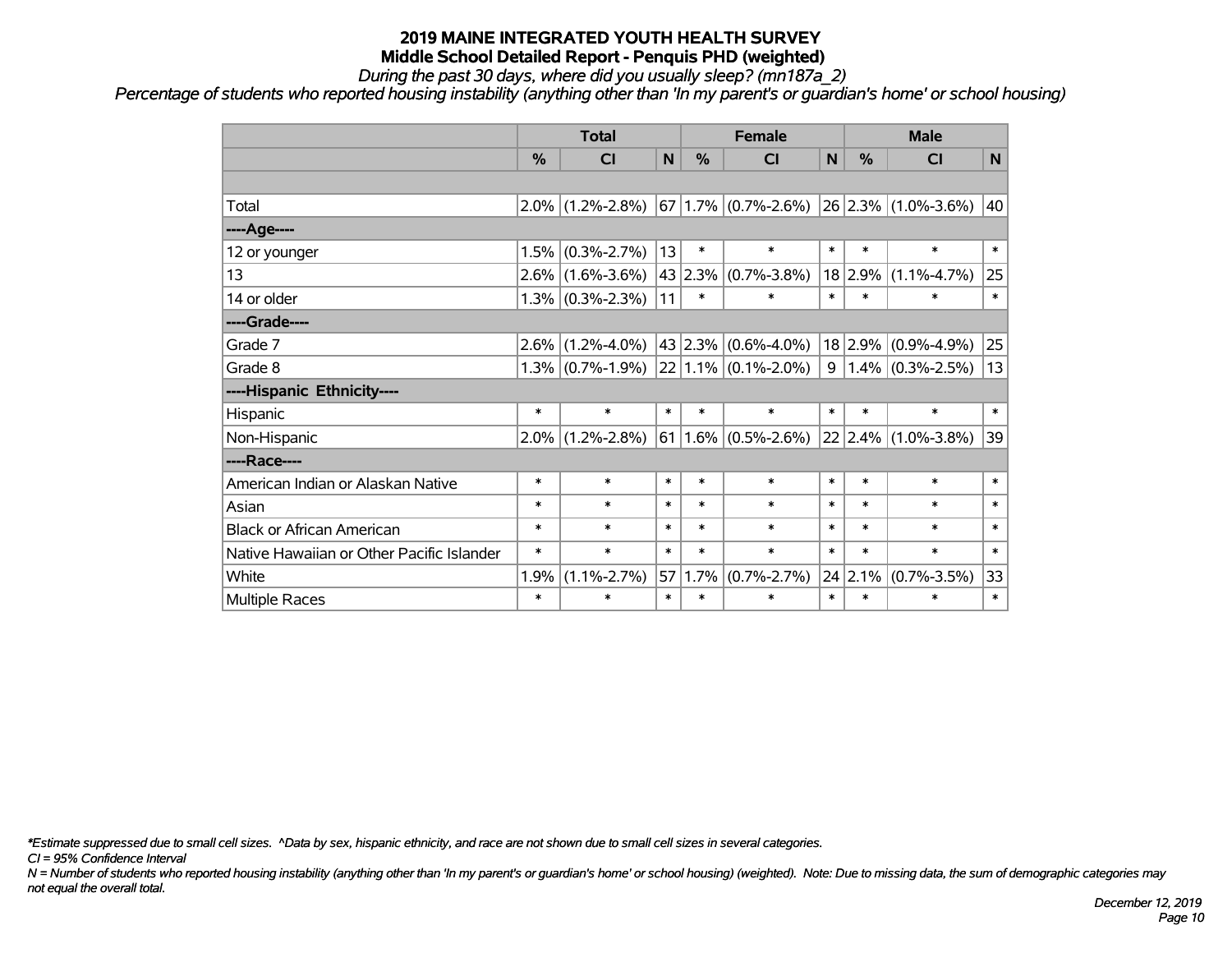#### **2019 MAINE INTEGRATED YOUTH HEALTH SURVEY Middle School Detailed Report - Penquis PHD (weighted)** *How often do you wear a seat belt when riding in a car? (mn10)*

*Percentage of students who answered 'Never' or 'Rarely'*

|                                           | <b>Total</b> |                    |        |               | <b>Female</b>                  |        | <b>Male</b>   |                    |        |
|-------------------------------------------|--------------|--------------------|--------|---------------|--------------------------------|--------|---------------|--------------------|--------|
|                                           | $\%$         | CI                 | N      | $\frac{0}{0}$ | <b>CI</b>                      | N      | $\frac{0}{0}$ | <b>CI</b>          | N      |
|                                           |              |                    |        |               |                                |        |               |                    |        |
| Total                                     | 3.4%         | $(1.7\% - 5.1\%)$  |        |               | $116$   1.5% $(0.0\% - 3.0\%)$ |        | $ 23 5.2\% $  | $(2.4\% - 8.0\%)$  | 92     |
| ---- Age----                              |              |                    |        |               |                                |        |               |                    |        |
| 12 or younger                             | 2.8%         | $(0.4\% - 5.1\%)$  | 24     | $ 2.2\% $     | $(0.0\% - 5.3\%)$              | 9      | 3.3%          | $(0.0\% - 7.5\%)$  | 15     |
| 13                                        | 2.6%         | $(0.4\% - 4.9\%)$  | 44     |               | $0.9\%$ (0.0%-2.3%)            |        | $7  4.1\% $   | $(0.2\% - 8.1\%)$  | 37     |
| 14 or older                               | 5.7%         | $(2.4\% - 9.0\%)$  | 48     |               | $1.8\%$ (0.0%-4.4%)            | 7      | $ 9.3\% $     | $(3.6\% - 14.9\%)$ | 41     |
| ----Grade----                             |              |                    |        |               |                                |        |               |                    |        |
| Grade 7                                   | 2.6%         | $(0.6\% - 4.6\%)$  | 43     | $1.0\%$       | $(0.0\% - 2.6\%)$              |        | 8 4.1%        | $(0.4\% - 7.8\%)$  | 35     |
| Grade 8                                   | 4.0%         | $(2.2\% - 5.8\%)$  | 69     |               | $1.5\%$ (0.0%-3.1%)            |        | 12 6.3%       | $(3.2\% - 9.5\%)$  | 57     |
| ----Hispanic Ethnicity----                |              |                    |        |               |                                |        |               |                    |        |
| Hispanic                                  | 10.1%        | $(0.0\% - 22.7\%)$ | 8      | $\ast$        | $\ast$                         | $\ast$ | $\ast$        | $\ast$             | $\ast$ |
| Non-Hispanic                              | 3.2%         | $(1.5\% - 4.8\%)$  | 97     |               | $1.0\%$ (0.0%-2.1%)            |        | 14 5.1%       | $(2.2\% - 8.0\%)$  | 83     |
| ----Race----                              |              |                    |        |               |                                |        |               |                    |        |
| American Indian or Alaskan Native         | $\ast$       | $\ast$             | $\ast$ | $\ast$        | $\ast$                         | $\ast$ | $\ast$        | $\ast$             | $\ast$ |
| Asian                                     | $\ast$       | $\ast$             | $\ast$ | $\ast$        | $\ast$                         | $\ast$ | $\ast$        | $\ast$             | $\ast$ |
| <b>Black or African American</b>          | 12.9%        | $(0.0\% - 31.0\%)$ | 8      | $\ast$        | $\ast$                         | $\ast$ | $\ast$        | $\ast$             | $\ast$ |
| Native Hawaiian or Other Pacific Islander | $\ast$       | $\ast$             | $\ast$ | $\ast$        | $\ast$                         | $\ast$ | $\ast$        | $\ast$             | $\ast$ |
| White                                     | 3.1%         | $(1.6\% - 4.6\%)$  | 93     | 0.7%          | $(0.0\% - 1.6\%)$              |        | 10 5.2%       | $(2.4\% - 8.0\%)$  | 83     |
| <b>Multiple Races</b>                     | $\ast$       | $\ast$             | $\ast$ | $\ast$        | $\ast$                         | $\ast$ | $\ast$        | $\ast$             | $\ast$ |

*\*Estimate suppressed due to small cell sizes. ^Data by sex, hispanic ethnicity, and race are not shown due to small cell sizes in several categories.*

*CI = 95% Confidence Interval*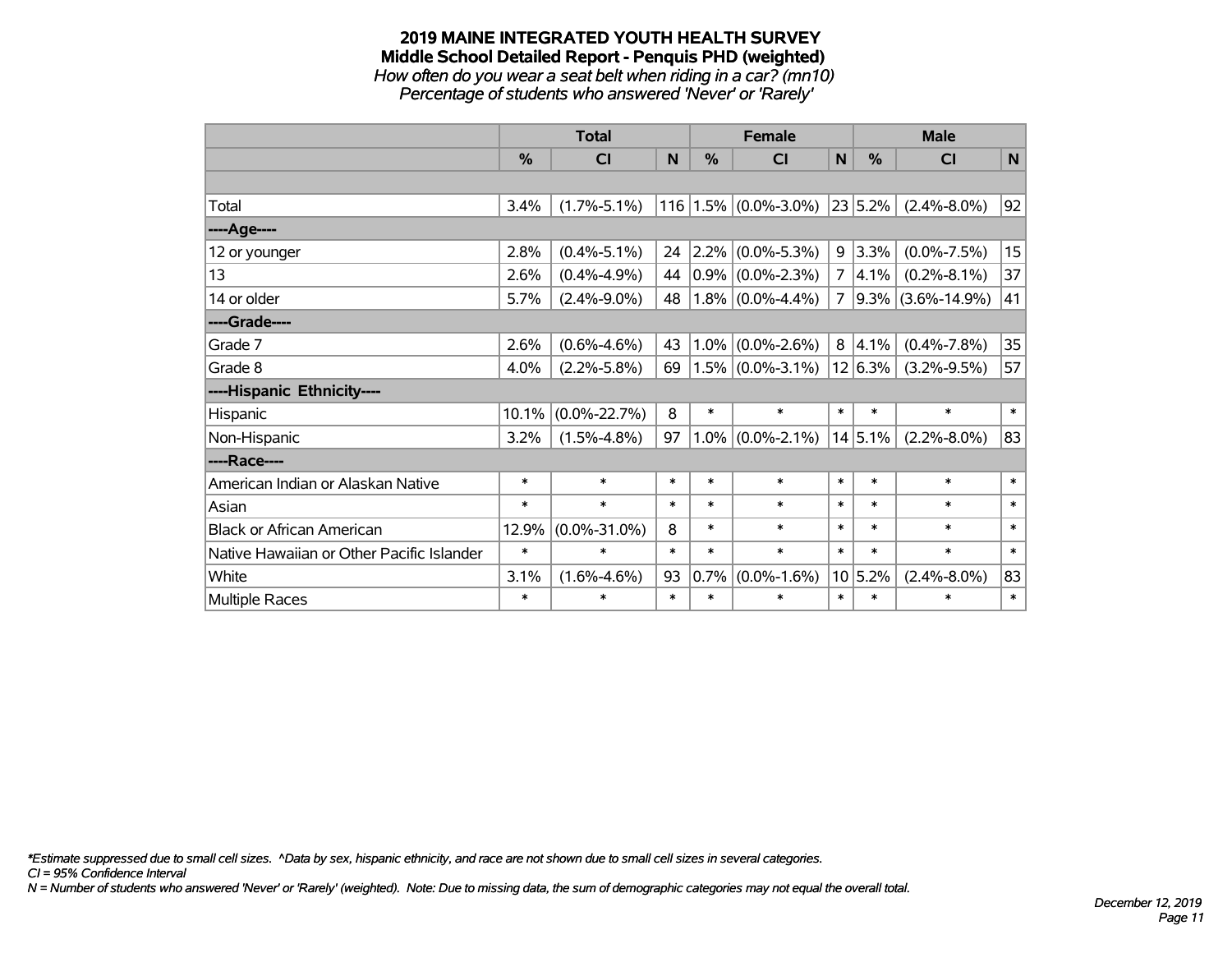#### **2019 MAINE INTEGRATED YOUTH HEALTH SURVEY Middle School Detailed Report - Penquis PHD (weighted)** *How often do you wear a seat belt when riding in a car? (mn10\_2) Percentage of students who answered 'Always'*

|                                           |               | <b>Total</b>           |        |             | <b>Female</b>                                      |        | <b>Male</b> |                         |        |  |
|-------------------------------------------|---------------|------------------------|--------|-------------|----------------------------------------------------|--------|-------------|-------------------------|--------|--|
|                                           | $\frac{0}{0}$ | CI                     | N      | %           | CI                                                 | N      | %           | <b>CI</b>               | N      |  |
|                                           |               |                        |        |             |                                                    |        |             |                         |        |  |
| Total                                     |               | 71.4% (66.3%-76.5%)    |        |             | $\vert 2,414 \vert 76.3\% \vert (69.2\% - 83.3\%)$ |        | 1,195 67.8% | $(62.4\% - 73.2\%)$     | 1,198  |  |
| ----Age----                               |               |                        |        |             |                                                    |        |             |                         |        |  |
| 12 or younger                             | 71.5%         | $(63.8\% - 79.1\%)$    | 614    | 73.6%       | $(61.1\% - 86.2\%)$                                | 302    | 70.2%       | $(63.1\% - 77.3\%)$     | 307    |  |
| 13                                        |               | 73.8% (69.4%-78.2%)    |        | 1,232 81.0% | $(76.0\% - 86.0\%)$                                | 610    | 68.8%       | $(63.0\% - 74.6\%)$     | 614    |  |
| 14 or older                               |               | $67.0\%$ (57.8%-76.1%) | 563    |             | 70.9% (56.6%-85.3%)                                | 283    | 63.3%       | $(53.5\% - 73.2\%)$     | 276    |  |
| ----Grade----                             |               |                        |        |             |                                                    |        |             |                         |        |  |
| Grade 7                                   | 73.3%         | $(68.8\% - 77.9\%)$    |        | 1,204 77.8% | $(70.5\% - 85.2\%)$                                | 589    | 69.9%       | $(64.3\% - 75.6\%)$     | 601    |  |
| Grade 8                                   |               | 69.7% (62.6%-76.8%)    |        |             | $1,198$ 75.3% (66.6%-83.9%)                        | 600    | 65.5%       | $(58.3\% - 72.6\%)$     | 589    |  |
| ----Hispanic Ethnicity----                |               |                        |        |             |                                                    |        |             |                         |        |  |
| Hispanic                                  | 54.9%         | $(40.3\% - 69.4\%)$    | 41     | 56.3%       | $(29.8\% - 82.8\%)$                                | 20     | 50.7%       | $(31.3\% - 70.0\%)$     | 18     |  |
| Non-Hispanic                              |               | 71.8% (66.6%-77.0%)    |        |             | $2,206$ 76.8% (70.1%-83.4%)                        | 1,084  | 67.9%       | $(62.3\% - 73.5\%)$     | 1,104  |  |
| ----Race----                              |               |                        |        |             |                                                    |        |             |                         |        |  |
| American Indian or Alaskan Native         | 54.2%         | $(38.5\% - 70.0\%)$    | 43     | 46.6%       | $(25.9\% - 67.3\%)$                                | 13     | 58.6%       | $(32.1\% - 85.1\%)$     | 29     |  |
| Asian                                     | 65.5%         | $(41.5\% - 89.5\%)$    | 12     | $\ast$      | $\ast$                                             | $\ast$ | $\ast$      | $\ast$                  | $\ast$ |  |
| <b>Black or African American</b>          |               | 42.5% (14.6%-70.4%)    | 25     | $\ast$      | $\ast$                                             | $\ast$ | $\ast$      | $\ast$                  | $\ast$ |  |
| Native Hawaiian or Other Pacific Islander | $\ast$        | $\ast$                 | $\ast$ | $\ast$      | $\ast$                                             | $\ast$ | $\ast$      | $\ast$                  | $\ast$ |  |
| White                                     | 72.7%         | $(68.2\% - 77.2\%)$    | 2,213  | 77.8%       | $(72.1\% - 83.5\%)$                                | 1,099  | 68.4%       | $(62.9\% - 73.9\%)$     | 1,092  |  |
| <b>Multiple Races</b>                     |               | 68.5% (47.8%-89.2%)    | 74     |             | $66.3\%$ (40.1%-92.5%)                             | 31     |             | $81.3\%$ (59.0%-100.0%) | 44     |  |

*\*Estimate suppressed due to small cell sizes. ^Data by sex, hispanic ethnicity, and race are not shown due to small cell sizes in several categories.*

*CI = 95% Confidence Interval*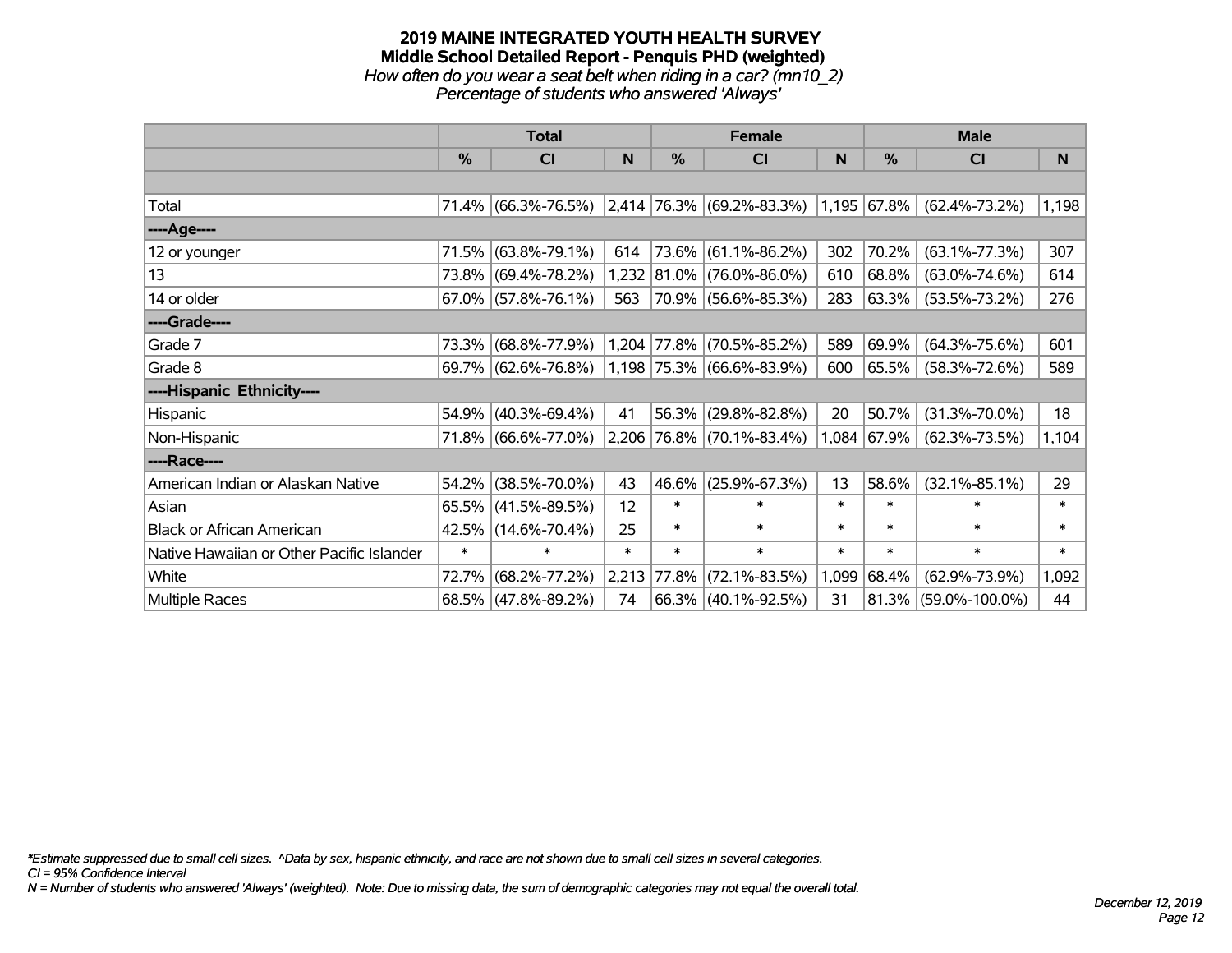*Have you ever ridden in a car or other vehicle driven by someone who had been drinking alcohol? (mn11) Percentage of students who answered 'Yes'*

|                                           |               | <b>Total</b>        |        |            | <b>Female</b>               |              | <b>Male</b> |                             |                |
|-------------------------------------------|---------------|---------------------|--------|------------|-----------------------------|--------------|-------------|-----------------------------|----------------|
|                                           | $\frac{0}{0}$ | <b>CI</b>           | N      | %          | <b>CI</b>                   | <sub>N</sub> | %           | CI                          | N.             |
|                                           |               |                     |        |            |                             |              |             |                             |                |
| Total                                     |               | 21.5% (17.9%-25.2%) |        |            | 720   21.9%   (16.6%-27.2%) |              |             | 343 21.1% (17.2%-25.1%)     | 373            |
| ----Age----                               |               |                     |        |            |                             |              |             |                             |                |
| 12 or younger                             |               | 23.4% (18.1%-28.7%) |        |            | 207 21.9% (13.3%-30.6%)     | 96           |             | $24.2\%$ (17.1%-31.3%)      | 107            |
| 13                                        |               | 17.5% (13.3%-21.7%) |        |            | 289 17.5% (12.9%-22.2%)     |              |             | 140   17.5%   (12.0%-22.9%) | 148            |
| 14 or older                               |               | 28.0% (22.3%-33.7%) |        |            | 224 32.6% (22.1%-43.2%)     |              |             | 106 25.1% (18.1%-32.1%)     | 118            |
| ----Grade----                             |               |                     |        |            |                             |              |             |                             |                |
| Grade 7                                   |               | 20.3% (15.5%-25.2%) |        |            | 325 20.5% (13.1%-28.0%)     | 155          |             | $19.8\%$ (14.4%-25.2%)      | 166            |
| Grade 8                                   |               | 23.1% (18.0%-28.2%) |        |            | 395 23.4% (15.9%-30.9%)     |              |             | 188 23.0% (17.6%-28.4%)     | 207            |
| ----Hispanic Ethnicity----                |               |                     |        |            |                             |              |             |                             |                |
| Hispanic                                  | 15.4%         | $(2.9\% - 27.9\%)$  | 13     | $ 15.6\% $ | $(0.5\% - 30.6\%)$          | 6            | 15.3%       | $(0.0\% - 32.4\%)$          | $7^{\circ}$    |
| Non-Hispanic                              |               | 22.5% (18.4%-26.6%) |        |            | 667 23.1% (17.1%-29.0%)     |              |             | 320 21.9% (17.7%-26.1%)     | 342            |
| ----Race----                              |               |                     |        |            |                             |              |             |                             |                |
| American Indian or Alaskan Native         |               | 23.3% (10.9%-35.8%) | 16     | 37.5%      | $(5.7\% - 69.3\%)$          | 9            | 15.1%       | $(1.4\% - 28.8\%)$          | $\overline{7}$ |
| Asian                                     | $\ast$        | $\ast$              | $\ast$ | $\ast$     | $\ast$                      | $\ast$       | $\ast$      | $\ast$                      | $\ast$         |
| <b>Black or African American</b>          | 19.8%         | $(0.9\% - 38.7\%)$  | 6      | $\ast$     | $\ast$                      | $\ast$       | $\ast$      | $\ast$                      | $\ast$         |
| Native Hawaiian or Other Pacific Islander | $\ast$        | $\ast$              | $\ast$ | $\ast$     | $\ast$                      | $\ast$       | $\ast$      | $\ast$                      | $\ast$         |
| White                                     | 21.0%         | $(16.9\% - 25.1\%)$ |        | 630 21.3%  | $(15.5\% - 27.1\%)$         | 301          | 20.7%       | $(16.3\% - 25.0\%)$         | 325            |
| Multiple Races                            |               | 34.9% (23.6%-46.1%) |        | 43 22.3%   | $(7.9\% - 36.8\%)$          |              |             | 12 44.3% (24.9%-63.7%)      | 31             |

*\*Estimate suppressed due to small cell sizes. ^Data by sex, hispanic ethnicity, and race are not shown due to small cell sizes in several categories.*

*CI = 95% Confidence Interval*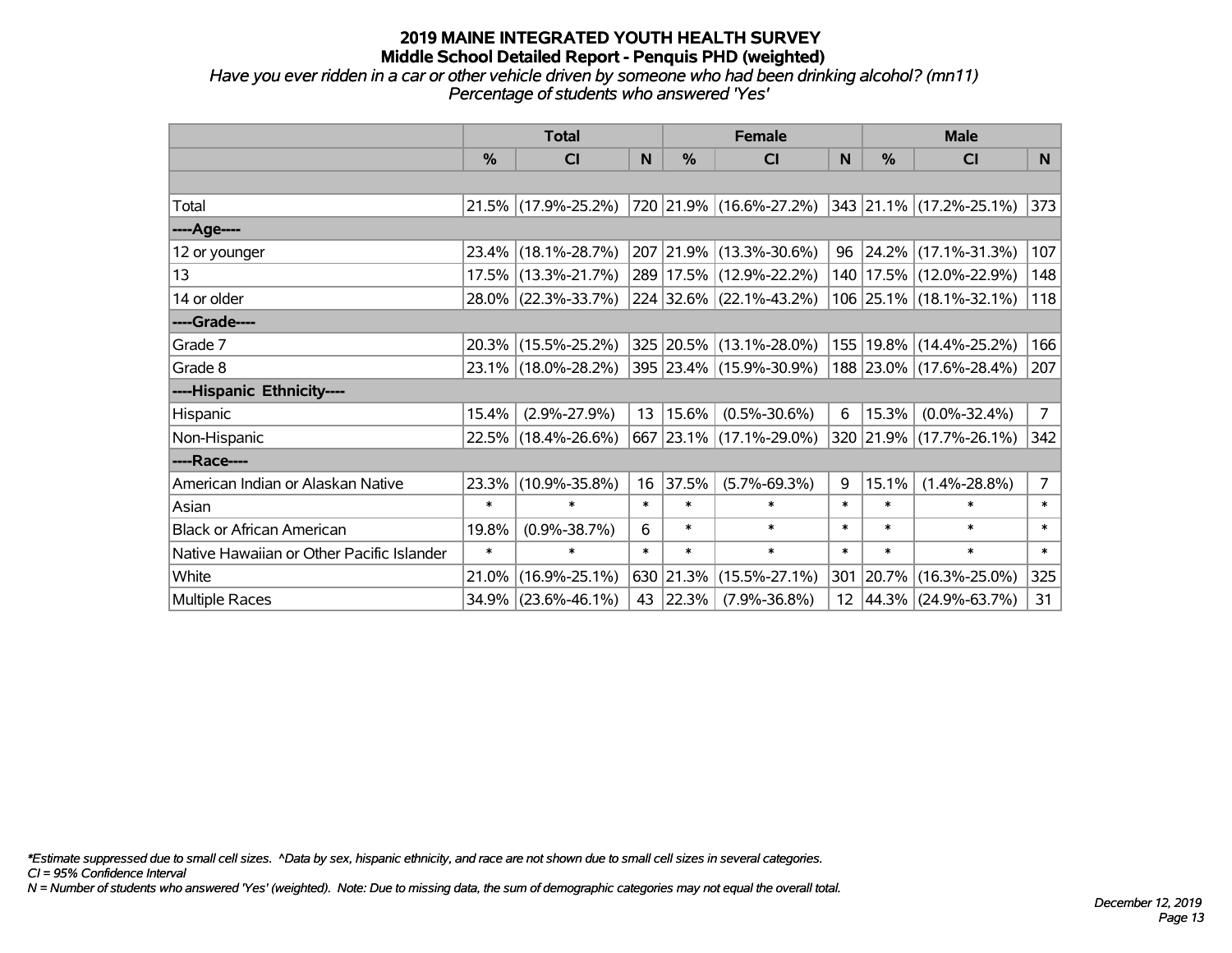*Have you ever ridden in a car or other vehicle driven by someone who had been taking illegal drugs such as marijuana, cocaine, heroin, or LSD?*

*(mn12a)*

*Percentage of students who answered 'Yes'*

|                                           | <b>Total</b> |                     |        |           | <b>Female</b>       | <b>Male</b> |               |                      |        |
|-------------------------------------------|--------------|---------------------|--------|-----------|---------------------|-------------|---------------|----------------------|--------|
|                                           | %            | <b>CI</b>           | N      | %         | <b>CI</b>           | N           | $\frac{0}{0}$ | <b>CI</b>            | N      |
|                                           |              |                     |        |           |                     |             |               |                      |        |
| Total                                     | 10.5%        | $(7.2\% - 13.7\%)$  |        | 353 13.0% | $(7.5\% - 18.5\%)$  | 204         | 8.1%          | $(5.8\% - 10.4\%)$   | 145    |
| ----Age----                               |              |                     |        |           |                     |             |               |                      |        |
| 12 or younger                             | 9.1%         | $(5.1\% - 13.0\%)$  | 81     | 8.6%      | $(3.1\% - 14.2\%)$  | 37          | 9.6%          | $(4.4\% - 14.8\%)$   | 44     |
| 13                                        | 9.1%         | $(5.6\% - 12.6\%)$  |        | 152 10.3% | $(5.6\% - 15.1\%)$  | 84          | 8.0%          | $(4.2\% - 11.8\%)$   | 68     |
| 14 or older                               | 14.5%        | $(8.4\% - 20.5\%)$  |        | 116 25.2% | $(12.9\% - 37.4\%)$ | 83          | 7.1%          | $(3.3\% - 10.9\%)$   | 33     |
| ----Grade----                             |              |                     |        |           |                     |             |               |                      |        |
| Grade 7                                   | 10.9%        | $(7.3\% - 14.6\%)$  |        | 177 10.7% | $(4.9\% - 16.5\%)$  | 80          | 11.2%         | $(7.5\% - 14.9\%)$   | 96     |
| Grade 8                                   | 10.0%        | $(5.9\% - 14.1\%)$  |        | 173 15.2% | $(8.4\% - 21.9\%)$  | 123         | 5.5%          | $(2.7\% - 8.2\%)$    | 49     |
| ----Hispanic Ethnicity----                |              |                     |        |           |                     |             |               |                      |        |
| Hispanic                                  | 9.3%         | $(0.0\% - 22.1\%)$  | 8      | $\ast$    | $\ast$              | $\ast$      | $\ast$        | $\ast$               | $\ast$ |
| Non-Hispanic                              | 10.5%        | $(7.5\% - 13.6\%)$  |        | 315 12.8% | $(7.7\% - 17.9\%)$  | 179         | 8.6%          | $(6.0\% - 11.1\%)$   | 136    |
| ----Race----                              |              |                     |        |           |                     |             |               |                      |        |
| American Indian or Alaskan Native         | $\ast$       | $\ast$              | $\ast$ | $\ast$    | $\ast$              | $\ast$      | $\ast$        | $\ast$               | $\ast$ |
| Asian                                     | $\ast$       | $\ast$              | $\ast$ | $\ast$    | $\ast$              | $\ast$      | $\ast$        | $\ast$               | $\ast$ |
| <b>Black or African American</b>          | 34.8%        | $(10.3\% - 59.2\%)$ | 10     | $\ast$    | $\ast$              | $\ast$      | $\ast$        | $\ast$               | $\ast$ |
| Native Hawaiian or Other Pacific Islander | $\ast$       | $\ast$              | $\ast$ | $\ast$    | $\ast$              | $\ast$      | $\ast$        | $\ast$               | $\ast$ |
| White                                     | 10.2%        | $(7.1\% - 13.2\%)$  | 308    | 12.6%     | $(7.6\% - 17.6\%)$  | 178         | 7.9%          | $(5.2\% - 10.6\%)$   | 126    |
| Multiple Races                            | 21.2%        | $(7.0\% - 35.3\%)$  | 26     | 25.5%     | $(4.1\% - 46.9\%)$  | 13          |               | 17.9%   (4.7%-31.2%) | 13     |

*\*Estimate suppressed due to small cell sizes. ^Data by sex, hispanic ethnicity, and race are not shown due to small cell sizes in several categories.*

*CI = 95% Confidence Interval*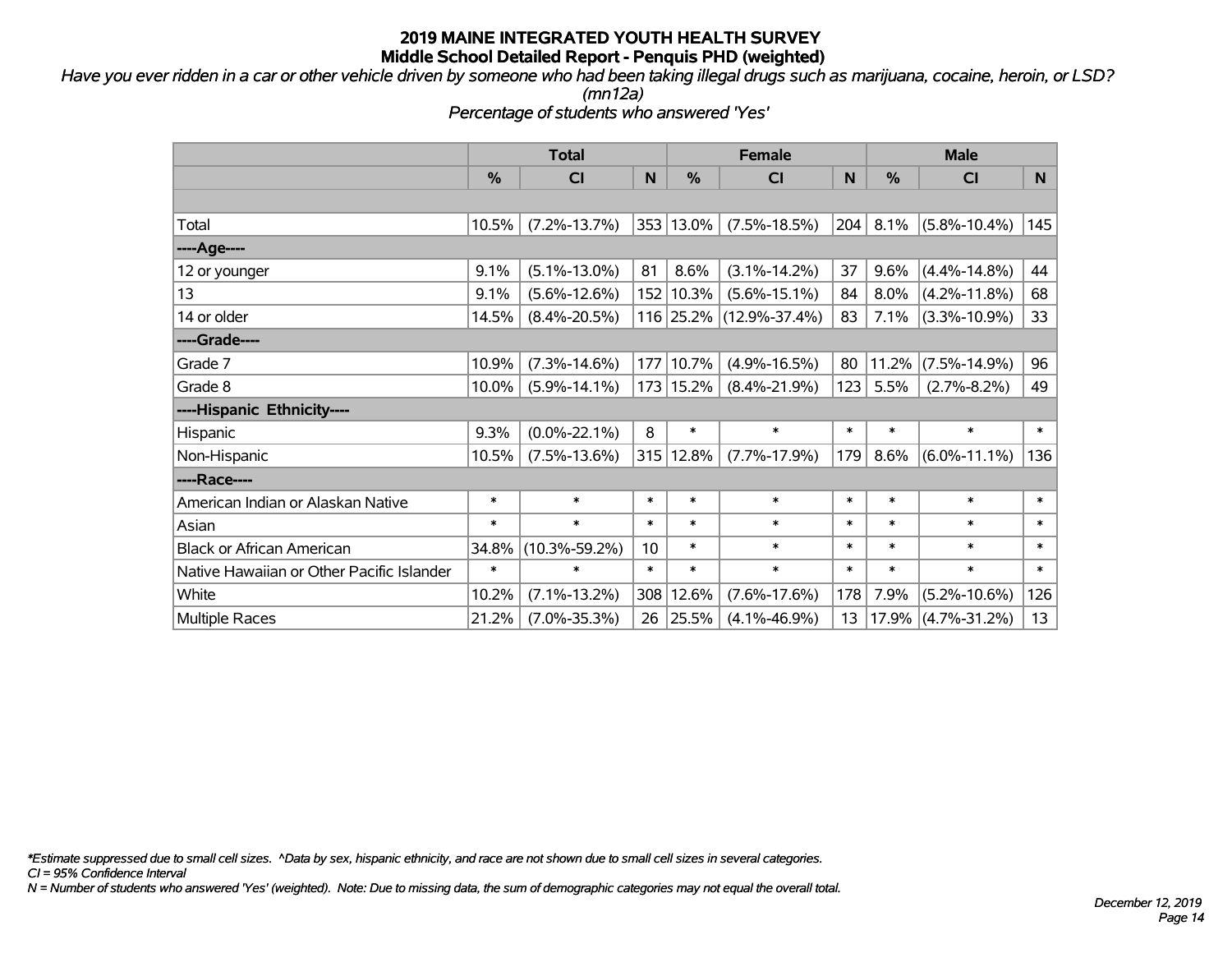*Has violence in your home, or the threat of violence, ever made you want to leave your home, even just for a short while? (mn18) Percentage of students who answered 'Yes'*

|                                           | <b>Total</b> |                     |        | <b>Female</b> | <b>Male</b>             |                 |           |                        |                |
|-------------------------------------------|--------------|---------------------|--------|---------------|-------------------------|-----------------|-----------|------------------------|----------------|
|                                           | %            | CI                  | N      | %             | C <sub>l</sub>          | N               | %         | <b>CI</b>              | N              |
|                                           |              |                     |        |               |                         |                 |           |                        |                |
| Total                                     |              | 17.9% (14.8%-20.9%) |        |               | 590 19.9% (14.6%-25.2%) | 300             |           | 16.0% (12.8%-19.2%)    | 279            |
| ----Age----                               |              |                     |        |               |                         |                 |           |                        |                |
| 12 or younger                             |              | 20.0% (14.9%-25.0%) |        |               | 166 22.9% (14.6%-31.2%) | 90              | 16.9%     | $(10.2\% - 23.6\%)$    | 71             |
| 13                                        |              | 17.8% (13.6%-22.1%) |        | 290 17.8%     | $(9.6\% - 26.0\%)$      | 128             | 17.7%     | $(12.0\% - 23.3\%)$    | 157            |
| 14 or older                               |              | 16.0% (12.1%-19.9%) |        |               | 134 20.7% (13.2%-28.2%) | 82              | $11.8\%$  | $(6.6\% - 17.1\%)$     | 51             |
| ----Grade----                             |              |                     |        |               |                         |                 |           |                        |                |
| Grade 7                                   | 17.7%        | $(13.7\% - 21.6\%)$ |        |               | 278 17.0% (13.0%-20.9%) | 120             | 17.7%     | $(11.7\% - 23.7\%)$    | 148            |
| Grade 8                                   |              | 17.6% (13.2%-22.0%) |        |               | 300 21.9% (13.2%-30.6%) |                 | 173 14.0% | $(8.8\% - 19.2\%)$     | 125            |
| ----Hispanic Ethnicity----                |              |                     |        |               |                         |                 |           |                        |                |
| Hispanic                                  | 32.8%        | $(14.8\% - 50.8\%)$ | 25     | 46.0%         | $(20.1\% - 71.9\%)$     | 17              | 20.2%     | $(1.1\% - 39.4\%)$     | 7 <sup>1</sup> |
| Non-Hispanic                              |              | 18.2% (14.9%-21.5%) |        |               | 551 20.3% (14.5%-26.0%) | 280             |           | $16.3\%$ (12.9%-19.6%) | 262            |
| ----Race----                              |              |                     |        |               |                         |                 |           |                        |                |
| American Indian or Alaskan Native         | 23.6%        | $(8.1\% - 39.1\%)$  | 18     | 36.3%         | $(13.8\% - 58.8\%)$     | 10 <sup>°</sup> | 16.2%     | $(0.0\% - 33.4\%)$     | 8              |
| Asian                                     | $\ast$       | $\ast$              | $\ast$ | $\ast$        | $\ast$                  | $\ast$          | $\ast$    | $\ast$                 | $\ast$         |
| <b>Black or African American</b>          | 30.0%        | $(15.2\% - 44.8\%)$ | 19     | $\ast$        | $\ast$                  | $\ast$          | $\ast$    | $\ast$                 | $\ast$         |
| Native Hawaiian or Other Pacific Islander | $\ast$       | $\ast$              | $\ast$ | $\ast$        | $\ast$                  | $\ast$          | $\ast$    | $\ast$                 | $\pmb{\ast}$   |
| White                                     | 17.2%        | $(14.0\% - 20.4\%)$ |        | 512 19.4%     | $(13.8\% - 25.1\%)$     | 265             | 15.0%     | $(11.6\% - 18.5\%)$    | 236            |
| Multiple Races                            |              | 24.1% (13.4%-34.9%) |        |               | 26 32.5% (20.2%-44.7%)  |                 | 15 20.2%  | $(5.8\% - 34.6\%)$     | 11             |

*\*Estimate suppressed due to small cell sizes. ^Data by sex, hispanic ethnicity, and race are not shown due to small cell sizes in several categories.*

*CI = 95% Confidence Interval*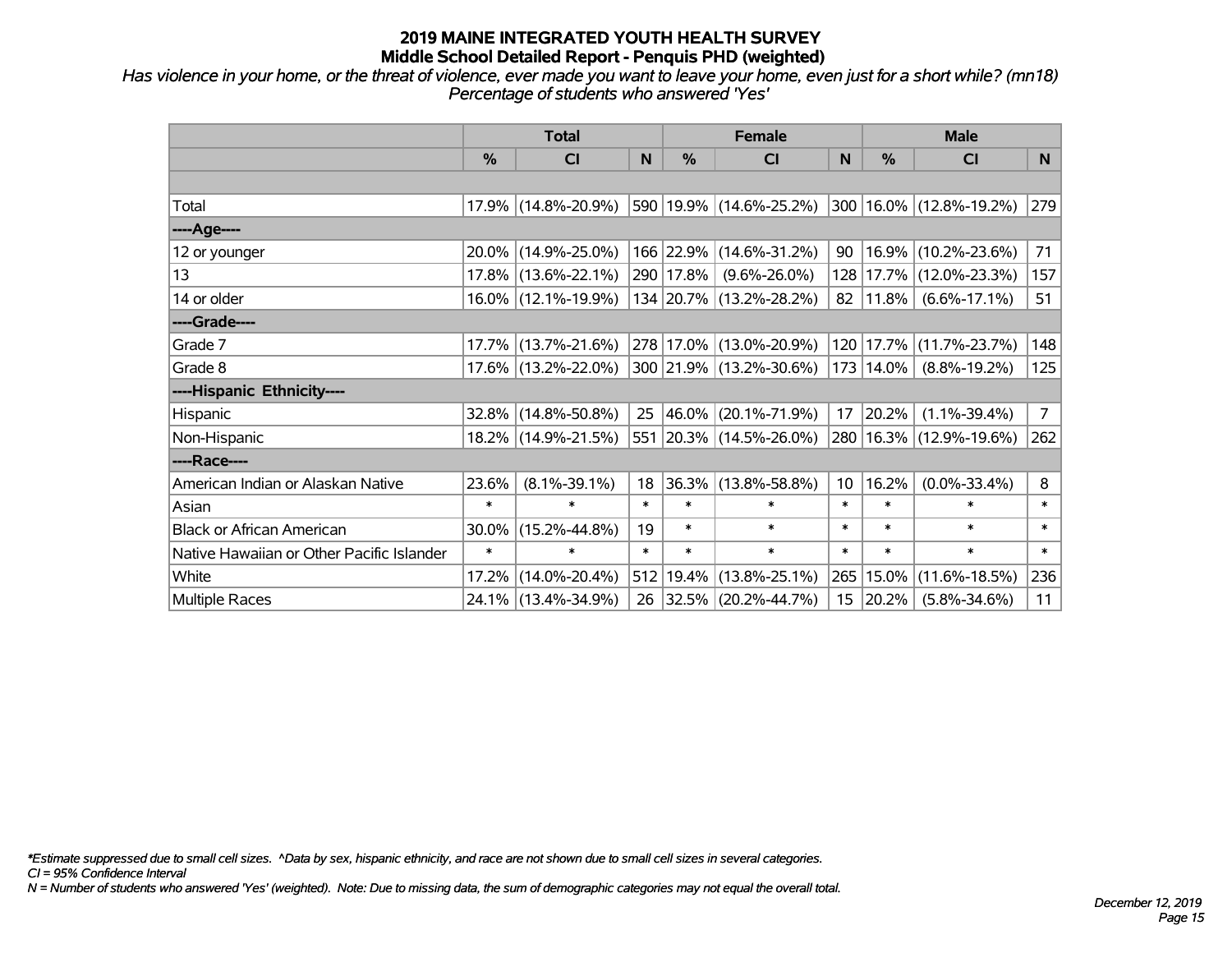#### **2019 MAINE INTEGRATED YOUTH HEALTH SURVEY Middle School Detailed Report - Penquis PHD (weighted)** *Do you agree or disagree with the following statement? I feel safe at my school. (mn21)*

*Percentage of students who answered 'Strongly agree' or 'Agree'*

|                                           | <b>Total</b>  |                     |        |            | <b>Female</b>             |        | <b>Male</b> |                             |        |  |
|-------------------------------------------|---------------|---------------------|--------|------------|---------------------------|--------|-------------|-----------------------------|--------|--|
|                                           | $\frac{0}{0}$ | CI                  | N      | %          | <b>CI</b>                 | N      | %           | <b>CI</b>                   | N      |  |
|                                           |               |                     |        |            |                           |        |             |                             |        |  |
| Total                                     | $87.0\%$      | $(83.5\% - 90.6\%)$ |        |            | 2,952 85.9% (81.7%-90.1%) |        |             | $1,355$ 88.2% (84.9%-91.4%) | 1,574  |  |
| ----Age----                               |               |                     |        |            |                           |        |             |                             |        |  |
| 12 or younger                             | 86.2%         | $(81.6\% - 90.8\%)$ | 764    |            | 84.7% (78.8%-90.7%)       | 360    | 87.9%       | $(84.0\% - 91.7\%)$         | 397    |  |
| 13                                        | 88.0%         | $(84.1\% - 92.0\%)$ |        |            | 1,466 87.4% (82.0%-92.8%) | 681    |             | 88.5% (84.7%-92.3%)         | 774    |  |
| 14 or older                               |               | 85.7% (80.2%-91.2%) | 714    |            | $ 83.9\% $ (77.5%-90.3%)  | 312    |             | $ 87.8\% $ (81.8%-93.7%)    | 401    |  |
| ----Grade----                             |               |                     |        |            |                           |        |             |                             |        |  |
| Grade 7                                   | 87.5%         | $(83.3\% - 91.6\%)$ | 1,437  | $ 85.9\% $ | $(80.4\% - 91.5\%)$       | 656    | $ 88.9\% $  | $(85.9\% - 91.9\%)$         | 768    |  |
| Grade 8                                   |               | 86.8% (81.4%-92.2%) |        |            | 1,492 85.9% (79.1%-92.7%) | 691    |             | 87.8% (82.8%-92.8%)         | 792    |  |
| ----Hispanic Ethnicity----                |               |                     |        |            |                           |        |             |                             |        |  |
| Hispanic                                  | 82.3%         | $(76.3\% - 88.2\%)$ | 66     | 79.8%      | $(69.6\% - 90.0\%)$       | 29     | $ 84.9\% $  | $(77.7\% - 92.2\%)$         | 35     |  |
| Non-Hispanic                              |               | 87.6% (84.3%-90.8%) |        |            | 2,664 86.0% (82.0%-89.9%) | 1,211  |             | 89.0% (86.0%-91.9%)         | 1,432  |  |
| ----Race----                              |               |                     |        |            |                           |        |             |                             |        |  |
| American Indian or Alaskan Native         | 80.1%         | $(72.0\% - 88.3\%)$ | 58     | 69.5%      | $(51.2\% - 87.8\%)$       | 18     | $ 86.2\% $  | $(74.3\% - 98.0\%)$         | 40     |  |
| Asian                                     | $\ast$        | $\ast$              | $\ast$ | $\ast$     | $\ast$                    | $\ast$ | $\ast$      | $\ast$                      | $\ast$ |  |
| <b>Black or African American</b>          | 74.1%         | $(59.8\% - 88.5\%)$ | 34     | $\ast$     | $\ast$                    | $\ast$ | $\ast$      | $\ast$                      | $\ast$ |  |
| Native Hawaiian or Other Pacific Islander | $\ast$        | $\ast$              | $\ast$ | $\ast$     | $\ast$                    | $\ast$ | $\ast$      | $\ast$                      | $\ast$ |  |
| White                                     | 88.0%         | $(84.7\% - 91.3\%)$ | 2,680  | $ 86.8\% $ | $(82.7\% - 90.8\%)$       | 1,232  | $ 89.1\% $  | $(86.1\% - 92.1\%)$         | 1,429  |  |
| Multiple Races                            |               | 78.3% (67.8%-88.8%) | 91     |            | 78.0% (67.9%-88.1%)       | 39     |             | 82.2% (72.7%-91.7%)         | 52     |  |

*\*Estimate suppressed due to small cell sizes. ^Data by sex, hispanic ethnicity, and race are not shown due to small cell sizes in several categories.*

*CI = 95% Confidence Interval*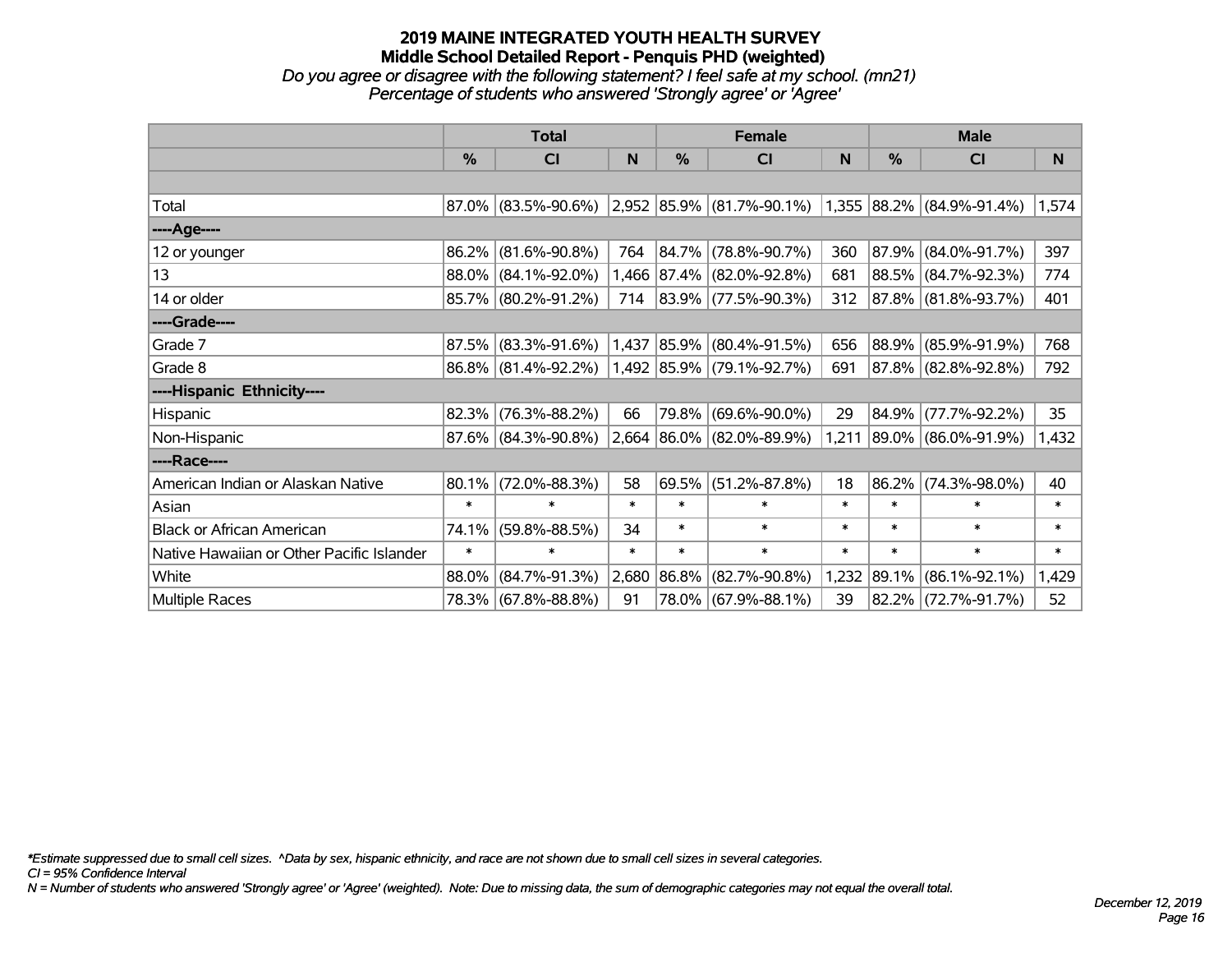#### **2019 MAINE INTEGRATED YOUTH HEALTH SURVEY Middle School Detailed Report - Penquis PHD (weighted)** *Have you ever been bullied on school property? (mn22) Percentage of students who answered 'Yes'*

|                                           | <b>Total</b>  |                     |        |        | <b>Female</b>               |        | <b>Male</b>   |                         |        |  |
|-------------------------------------------|---------------|---------------------|--------|--------|-----------------------------|--------|---------------|-------------------------|--------|--|
|                                           | $\frac{0}{0}$ | CI                  | N      | %      | <b>CI</b>                   | N      | $\frac{0}{0}$ | <b>CI</b>               | N      |  |
|                                           |               |                     |        |        |                             |        |               |                         |        |  |
| Total                                     |               | 46.6% (42.8%-50.4%) |        |        | $1,569$ 53.9% (49.3%-58.5%) |        |               | 841 39.9% (35.7%-44.1%) | 707    |  |
| ----Age----                               |               |                     |        |        |                             |        |               |                         |        |  |
| 12 or younger                             | 46.5%         | $(41.8\% - 51.2\%)$ | 409    | 51.7%  | $(44.1\% - 59.3\%)$         |        |               | 218 41.6% (38.0%-45.2%) | 186    |  |
| 13                                        |               | 46.5% (41.9%-51.0%) | 766    | 51.9%  | $(45.6\% - 58.2\%)$         |        |               | 398 41.4% (35.4%-47.4%) | 360    |  |
| 14 or older                               |               | 46.9% (41.0%-52.8%) | 389    |        | $60.2\%$ (53.0%-67.4%)      |        |               | 223 35.5% (28.0%-42.9%) | 161    |  |
| ----Grade----                             |               |                     |        |        |                             |        |               |                         |        |  |
| Grade 7                                   |               | 46.9% (42.3%-51.6%) | 764    | 52.4%  | $(46.1\% - 58.8\%)$         |        |               | 397 42.2% (37.4%-47.0%) | 360    |  |
| Grade 8                                   |               | 46.3% (40.5%-52.0%) | 790    |        | 55.1% (46.9%-63.3%)         |        |               | 436 37.9% (31.5%-44.4%) | 342    |  |
| ----Hispanic Ethnicity----                |               |                     |        |        |                             |        |               |                         |        |  |
| Hispanic                                  |               | 56.4% (41.2%-71.5%) | 44     | 68.1%  | $(44.6\% - 91.5\%)$         | 25     | 46.6%         | $(30.8\% - 62.3\%)$     | 18     |  |
| Non-Hispanic                              |               | 46.3% (42.2%-50.4%) |        |        | 1,396 53.9% (49.0%-58.8%)   |        |               | 752 39.3% (34.8%-43.7%) | 627    |  |
| ----Race----                              |               |                     |        |        |                             |        |               |                         |        |  |
| American Indian or Alaskan Native         | 47.4%         | $(34.6\% - 60.2\%)$ | 34     | 53.1%  | $(32.2\% - 73.9\%)$         | 14     | 44.2%         | $(28.2\% - 60.1\%)$     | 20     |  |
| Asian                                     | 49.2%         | $(26.9\% - 71.5\%)$ | 9      | $\ast$ | $\ast$                      | $\ast$ | $\ast$        | $\ast$                  | $\ast$ |  |
| <b>Black or African American</b>          | 30.4%         | $(20.8\% - 40.1\%)$ | 14     | $\ast$ | $\ast$                      | $\ast$ | $\ast$        | $\ast$                  | $\ast$ |  |
| Native Hawaiian or Other Pacific Islander | $\ast$        | $\ast$              | $\ast$ | $\ast$ | $\ast$                      | $\ast$ | $\ast$        | $\ast$                  | $\ast$ |  |
| White                                     | 46.0%         | $(41.9\% - 50.1\%)$ | 1,390  | 53.5%  | $(48.8\% - 58.3\%)$         | 752    | 39.1%         | $(34.5\% - 43.7\%)$     | 623    |  |
| Multiple Races                            |               | 56.8% (44.9%-68.7%) | 66     | 68.8%  | $(56.5\% - 81.1\%)$         | 35     |               | 49.2% (33.2%-65.2%)     | 31     |  |

*\*Estimate suppressed due to small cell sizes. ^Data by sex, hispanic ethnicity, and race are not shown due to small cell sizes in several categories.*

*CI = 95% Confidence Interval*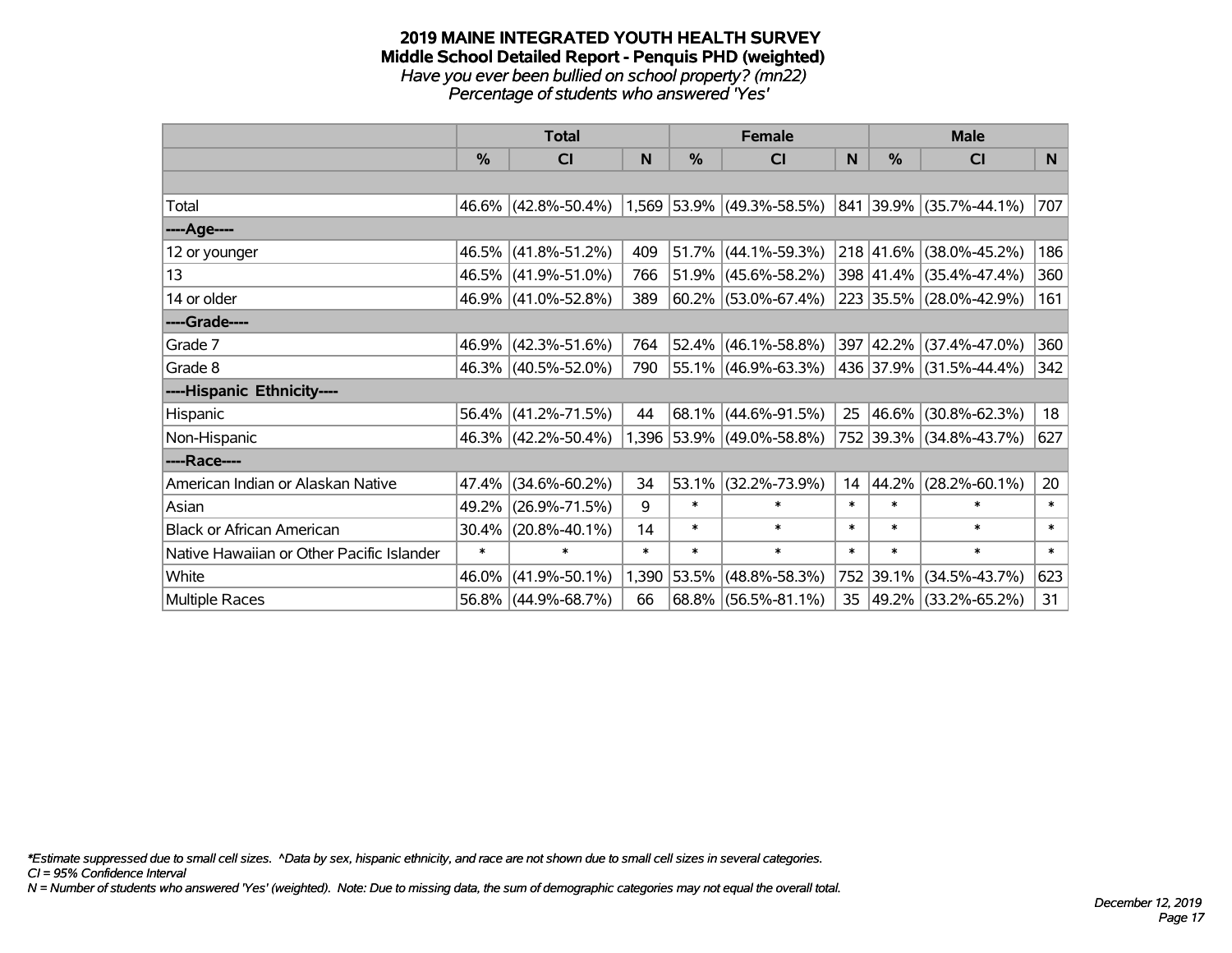*Have you ever felt so sad or hopeless almost every day for two weeks or more in a row that you stopped doing some usual activities? (mn153) Percentage of students who answered 'Yes'*

|                                           | <b>Total</b>  |                     |        | <b>Female</b> | <b>Male</b>                  |        |        |                        |                |
|-------------------------------------------|---------------|---------------------|--------|---------------|------------------------------|--------|--------|------------------------|----------------|
|                                           | $\frac{0}{0}$ | <b>CI</b>           | N      | %             | <b>CI</b>                    | N.     | %      | <b>CI</b>              | N.             |
|                                           |               |                     |        |               |                              |        |        |                        |                |
| Total                                     |               | 21.6% (18.9%-24.3%) |        |               | $ 724 30.7\% $ (25.2%-36.1%) |        |        | 476 12.5% (9.5%-15.4%) | 219            |
| ----Age----                               |               |                     |        |               |                              |        |        |                        |                |
| 12 or younger                             | 17.8%         | $(12.6\% - 23.1\%)$ | 151    | 22.5%         | $(12.5\% - 32.5\%)$          | 91     |        | $12.6\%$ (5.5%-19.6%)  | 54             |
| 13                                        |               | 22.4% (18.3%-26.6%) |        |               | 371 31.8% (23.7%-39.9%)      |        |        | 237 13.0% (7.2%-18.8%) | 115            |
| 14 or older                               |               | 24.1% (17.1%-31.1%) |        |               | 202 37.3% (23.5%-51.1%)      |        |        | 147 11.3% (7.7%-14.9%) | 49             |
| ----Grade----                             |               |                     |        |               |                              |        |        |                        |                |
| Grade 7                                   | 18.7%         | $(16.7\% - 20.7\%)$ |        |               | 306 24.8% (17.5%-32.2%)      |        |        | 188 12.6% (8.2%-16.9%) | 108            |
| Grade 8                                   |               | 24.1% (19.3%-28.9%) |        |               | 409 35.6% (26.4%-44.9%)      |        |        | 279 12.4% (7.6%-17.2%) | 111            |
| ----Hispanic Ethnicity----                |               |                     |        |               |                              |        |        |                        |                |
| Hispanic                                  | 46.9%         | $(30.6\% - 63.2\%)$ | 35     | 72.7%         | $(51.4\% - 94.0\%)$          | 27     | 25.3%  | $(2.5\% - 48.0\%)$     | 9              |
| Non-Hispanic                              |               | 21.5% (18.7%-24.4%) |        |               | 655 30.0% (24.1%-36.0%)      |        |        | 418 12.8% (9.8%-15.9%) | 207            |
| ----Race----                              |               |                     |        |               |                              |        |        |                        |                |
| American Indian or Alaskan Native         | 20.3%         | $(3.4\% - 37.3\%)$  | 16     | 31.1%         | $(0.0\% - 64.2\%)$           | 9      |        | $14.2\%$ (0.0%-31.8%)  | $\overline{7}$ |
| Asian                                     | $\ast$        | $\ast$              | $\ast$ | $\ast$        | $\ast$                       | $\ast$ | $\ast$ | $\ast$                 | $\ast$         |
| <b>Black or African American</b>          | 35.6%         | $(14.9\% - 56.4\%)$ | 23     | 46.9%         | $(18.4\% - 75.3\%)$          | 12     | 25.2%  | $(6.2\% - 44.3\%)$     | 9              |
| Native Hawaiian or Other Pacific Islander | $\ast$        | $\ast$              | $\ast$ | $\ast$        | $\ast$                       | $\ast$ | $\ast$ | $\ast$                 | $\ast$         |
| White                                     | 21.1%         | $(18.3\% - 23.9\%)$ | 637    | 30.1%         | $(24.5\% - 35.7\%)$          | 421    | 12.0%  | $(9.0\% - 15.0\%)$     | 190            |
| <b>Multiple Races</b>                     |               | 36.2% (24.1%-48.4%) | 36     | $\ast$        | $\ast$                       | $\ast$ | $\ast$ | $\ast$                 | $\ast$         |

*\*Estimate suppressed due to small cell sizes. ^Data by sex, hispanic ethnicity, and race are not shown due to small cell sizes in several categories.*

*CI = 95% Confidence Interval*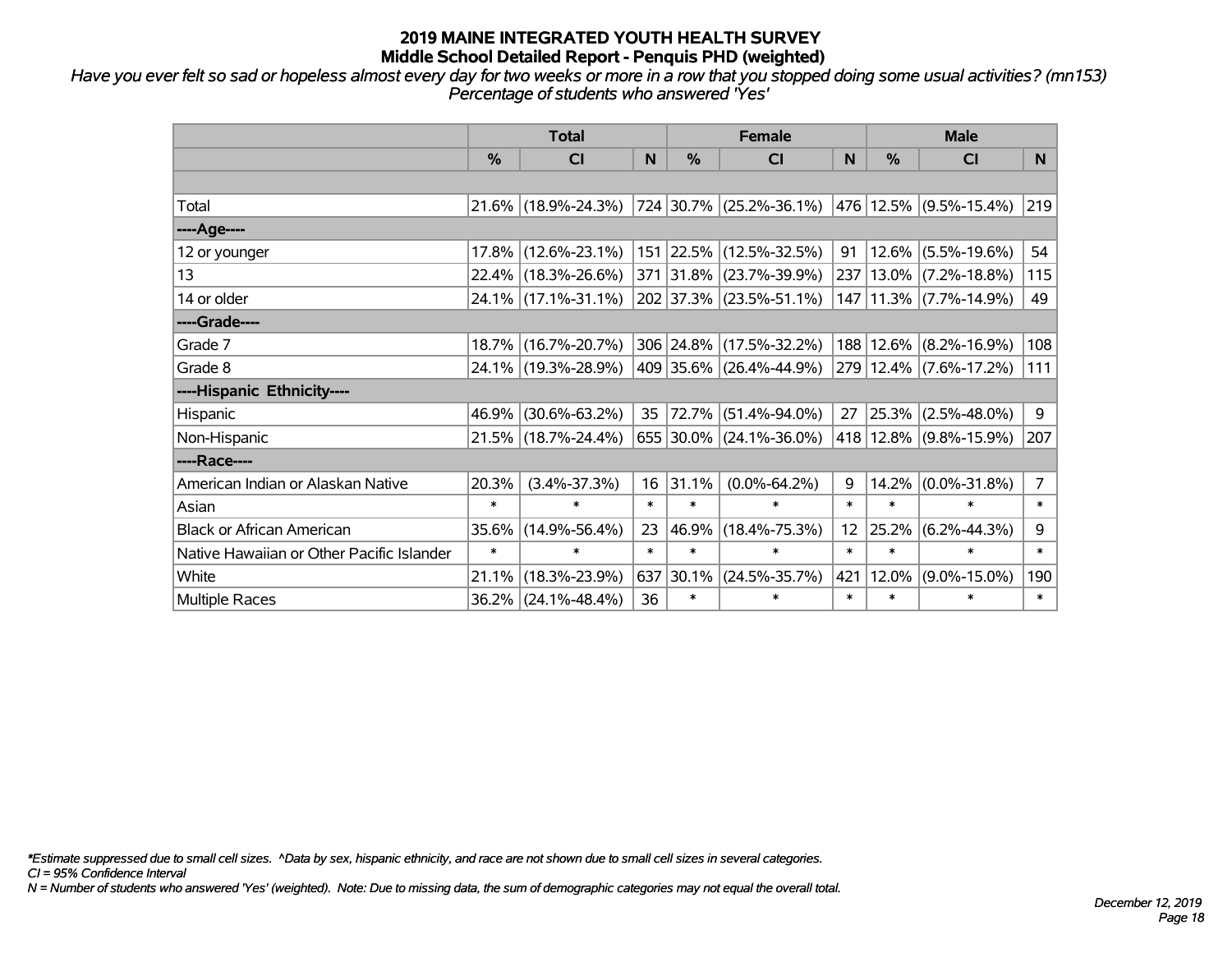*When you have felt sad or hopeless, from whom did you get help? (Select only one response.) (mn154b) Among students who have ever felt sad or hopeless, the percentage of students who answered that they got help from an adult*

|                                           | <b>Total</b> |                        |        | <b>Female</b> | <b>Male</b>                 |          |           |                         |                |
|-------------------------------------------|--------------|------------------------|--------|---------------|-----------------------------|----------|-----------|-------------------------|----------------|
|                                           | %            | <b>CI</b>              | N      | $\%$          | <b>CI</b>                   | <b>N</b> | %         | <b>CI</b>               | N <sub>1</sub> |
|                                           |              |                        |        |               |                             |          |           |                         |                |
| Total                                     |              | $36.3\%$ (32.1%-40.5%) |        |               | 675   36.0%   (30.9%-41.2%) |          |           | 367 37.5% (31.3%-43.7%) | 300            |
| ----Age----                               |              |                        |        |               |                             |          |           |                         |                |
| 12 or younger                             | 44.2%        | $(35.9\% - 52.5\%)$    |        | 196 46.4%     | $(33.0\% - 59.9\%)$         | 103      | 44.4%     | $(33.2\% - 55.6\%)$     | 93             |
| 13                                        | 34.2%        | $(27.5\% - 40.9\%)$    |        |               | 324 32.3% (25.5%-39.1%)     |          | 171 36.7% | $(26.5\% - 46.9\%)$     | 145            |
| 14 or older                               |              | $33.2\%$ (25.8%-40.6%) |        |               | 155 34.9% (25.2%-44.5%)     |          |           | 93 31.9% (19.1%-44.7%)  | 62             |
| ----Grade----                             |              |                        |        |               |                             |          |           |                         |                |
| Grade 7                                   | 40.1%        | $(33.3\% - 47.0\%)$    |        | 357 40.4%     | $(31.3\% - 49.5\%)$         |          | 193 41.0% | $(31.4\% - 50.6\%)$     | 161            |
| Grade 8                                   |              | $32.9\%$ (28.3%-37.4%) |        |               | 315 31.9% (26.4%-37.4%)     |          |           | 171 34.7% (27.4%-41.9%) | 140            |
| ----Hispanic Ethnicity----                |              |                        |        |               |                             |          |           |                         |                |
| Hispanic                                  | 22.0%        | $(2.4\% - 41.6\%)$     | 10     | $\ast$        | $\ast$                      | $\ast$   | $\ast$    | $\ast$                  | $\ast$         |
| Non-Hispanic                              | 36.9%        | $(32.3\% - 41.4\%)$    |        | 630 36.6%     | $(31.0\% - 42.2\%)$         |          | 335 38.0% | $(31.6\% - 44.4\%)$     | 290            |
| ----Race----                              |              |                        |        |               |                             |          |           |                         |                |
| American Indian or Alaskan Native         | 38.1%        | $(25.4\% - 50.9\%)$    | 18     | 50.0%         | $(8.9\% - 91.1\%)$          | 10       | 29.4%     | $(2.1\% - 56.6\%)$      | 8              |
| Asian                                     | $\ast$       | $\ast$                 | $\ast$ | $\ast$        | $\ast$                      | $\ast$   | $\ast$    | $\ast$                  | $\ast$         |
| <b>Black or African American</b>          | 30.4%        | $(13.8\% - 47.1\%)$    | 13     | 47.8%         | $(17.1\% - 78.6\%)$         | 7        | 23.3%     | $(8.7\% - 37.9\%)$      | 6              |
| Native Hawaiian or Other Pacific Islander | $\ast$       | $\ast$                 | $\ast$ | $\ast$        | $\ast$                      | $\ast$   | $\ast$    | $\ast$                  | $\ast$         |
| White                                     | 37.2%        | $(32.5\% - 42.0\%)$    |        | 618 35.6%     | $(29.1\% - 42.2\%)$         | 326      | 39.8%     | $(32.1\% - 47.5\%)$     | 285            |
| <b>Multiple Races</b>                     | 14.7%        | $(2.4\% - 27.0\%)$     | 10     | $\ast$        | $\ast$                      | $\ast$   | $\ast$    | $\ast$                  | $\ast$         |

*\*Estimate suppressed due to small cell sizes. ^Data by sex, hispanic ethnicity, and race are not shown due to small cell sizes in several categories.*

*CI = 95% Confidence Interval*

*N = Among students who have ever felt sad or hopeless, the number of students who answered that they got help from an adult (weighted). Note: Due to missing data, the sum of demographic categories may not equal the overall total.*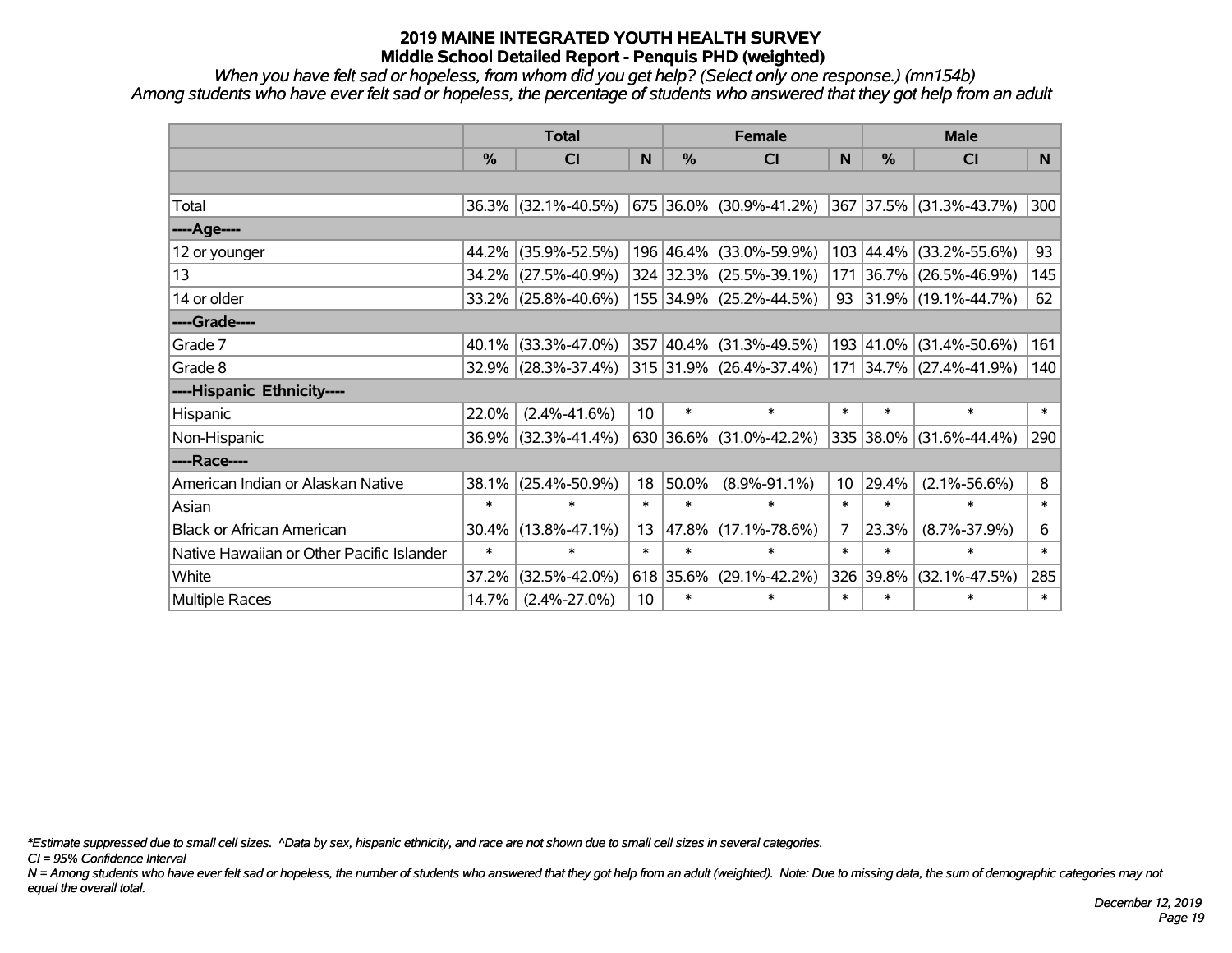*When you have felt sad or hopeless, from whom did you get help? (Select only one response.) (mn154b\_2)*

*Among students who have ever felt sad or hopeless, the percentage of students who answered that they got help from a teacher or other school staff*

|                                           | <b>Total</b>  |                   |        | <b>Female</b> |                              |        | <b>Male</b>   |                          |              |
|-------------------------------------------|---------------|-------------------|--------|---------------|------------------------------|--------|---------------|--------------------------|--------------|
|                                           | $\frac{0}{2}$ | CI                | N      | %             | CI                           | N      | $\frac{0}{2}$ | <b>CI</b>                | N            |
|                                           |               |                   |        |               |                              |        |               |                          |              |
| Total                                     | $2.2\%$       | $(0.7\% - 3.7\%)$ |        |               | $ 41 3.0\%  (0.5\% - 5.5\%)$ |        |               | $ 31 1.3\% $ (0.0%-2.8%) | 10           |
| ----Age----                               |               |                   |        |               |                              |        |               |                          |              |
| 12 or younger                             | $\ast$        | $\ast$            | $\ast$ | $\ast$        | $\ast$                       | $\ast$ | $\ast$        | $\ast$                   | $\ast$       |
| 13                                        | 2.9%          | $(0.1\% - 5.8\%)$ |        | 28 4.1%       | $(0.0\% - 8.6\%)$            |        | 22 1.5%       | $(0.0\% - 3.8\%)$        | 6            |
| 14 or older                               | 2.3%          | $(0.0\% - 4.9\%)$ | 11     | $\ast$        | $\ast$                       | $\ast$ | $\ast$        | $\ast$                   | $\ast$       |
| ----Grade----                             |               |                   |        |               |                              |        |               |                          |              |
| Grade 7                                   | 0.8%          | $(0.0\% - 2.0\%)$ | 8      | $\ast$        | $\ast$                       | $\ast$ | $\ast$        | $\ast$                   | $\pmb{\ast}$ |
| Grade 8                                   | 3.5%          | $(1.4\% - 5.6\%)$ |        |               | $34 4.3\%  (1.1\% - 7.5\%)$  |        | 23 2.6%       | $(0.0\% - 5.5\%)$        | 10           |
| ----Hispanic Ethnicity----                |               |                   |        |               |                              |        |               |                          |              |
| Hispanic                                  | $\ast$        | $\ast$            | $\ast$ | $\ast$        | $\ast$                       | $\ast$ | $\ast$        | $\ast$                   | $\ast$       |
| Non-Hispanic                              | 2.3%          | $(0.7\% - 3.9\%)$ |        |               | $39 3.2\% $ (0.3%-6.0%)      |        | 29 1.4%       | $(0.0\% - 3.0\%)$        | 10           |
| ----Race----                              |               |                   |        |               |                              |        |               |                          |              |
| American Indian or Alaskan Native         | $\ast$        | $\ast$            | $\ast$ | $\ast$        | $\ast$                       | $\ast$ | $\ast$        | $\ast$                   | $\ast$       |
| Asian                                     | $\ast$        | $\ast$            | $\ast$ | $\ast$        | $\ast$                       | $\ast$ | $\ast$        | $\ast$                   | $\ast$       |
| <b>Black or African American</b>          | $\ast$        | $\ast$            | $\ast$ | $\ast$        | $\ast$                       | $\ast$ | $\ast$        | $\ast$                   | $\ast$       |
| Native Hawaiian or Other Pacific Islander | $\ast$        | $\ast$            | $\ast$ | $\ast$        | $\ast$                       | $\ast$ | $\ast$        | $\ast$                   | $\ast$       |
| White                                     | 2.3%          | $(0.8\% - 3.8\%)$ |        | 38 3.2%       | $(0.4\% - 6.0\%)$            | 29     | 1.2%          | $(0.0\% - 2.9\%)$        | 9            |
| Multiple Races                            | $\ast$        | $\ast$            | $\ast$ | $\ast$        | $\ast$                       | $\ast$ | $\ast$        | $\ast$                   | $\ast$       |

*\*Estimate suppressed due to small cell sizes. ^Data by sex, hispanic ethnicity, and race are not shown due to small cell sizes in several categories.*

*CI = 95% Confidence Interval*

*N = Among students who have ever felt sad or hopeless, the number of students who answered that they got help from a teacher or other school staff (weighted). Note: Due to missing data, the sum of demographic categories may not equal the overall total.*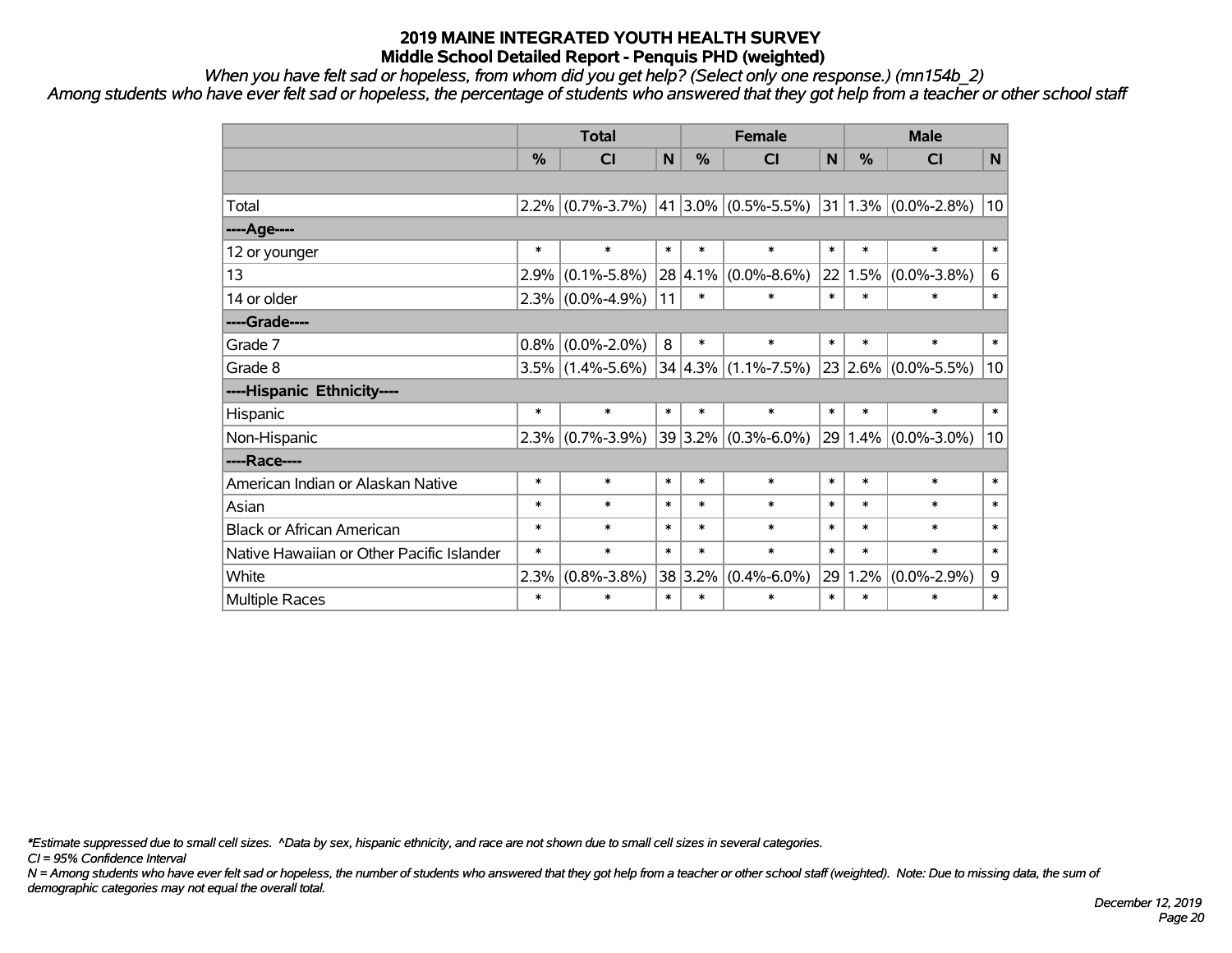#### **2019 MAINE INTEGRATED YOUTH HEALTH SURVEY Middle School Detailed Report - Penquis PHD (weighted)** *Have you ever seriously thought about killing yourself? (mn25) Percentage of students who answered 'Yes'*

|                                           | <b>Total</b> |                     |        |               | <b>Female</b>               | <b>Male</b>     |           |                         |        |
|-------------------------------------------|--------------|---------------------|--------|---------------|-----------------------------|-----------------|-----------|-------------------------|--------|
|                                           | %            | CI                  | N      | $\frac{0}{0}$ | <b>CI</b>                   | N               | %         | <b>CI</b>               | N      |
|                                           |              |                     |        |               |                             |                 |           |                         |        |
| Total                                     |              | 19.0% (16.7%-21.2%) |        |               | 632   25.1%   (20.9%-29.3%) |                 |           | 389 12.8% (10.2%-15.3%) | 224    |
| ----Age----                               |              |                     |        |               |                             |                 |           |                         |        |
| 12 or younger                             | 17.3%        | $(14.1\% - 20.4\%)$ |        |               | 151 21.7% (15.0%-28.3%)     | 92              | 12.4%     | $(9.1\% - 15.6\%)$      | 55     |
| 13                                        |              | 18.5% (15.4%-21.7%) |        |               | 301 24.1% (20.3%-27.9%)     |                 | 182 13.1% | $(8.8\% - 17.3\%)$      | 112    |
| 14 or older                               |              | 21.6% (16.3%-26.8%) |        |               | 178 31.4% (22.6%-40.3%)     |                 | 115 12.6% | $(7.1\% - 18.1\%)$      | 57     |
| ----Grade----                             |              |                     |        |               |                             |                 |           |                         |        |
| Grade 7                                   | 16.5%        | $(14.1\% - 19.0\%)$ |        |               | 266 21.6% (17.1%-26.2%)     | 162             | 11.6%     | $(9.6\% - 13.6\%)$      | 98     |
| Grade 8                                   |              | 21.3% (17.7%-24.9%) |        |               | 360 28.6% (22.5%-34.6%)     |                 | 225 13.9% | $(9.5\% - 18.4\%)$      | 124    |
| ----Hispanic Ethnicity----                |              |                     |        |               |                             |                 |           |                         |        |
| Hispanic                                  | 32.3%        | $(22.1\% - 42.6\%)$ | 26     | $ 50.0\% $    | $(33.8\% - 66.2\%)$         | 18              | 18.3%     | $(7.7\% - 28.9\%)$      | 8      |
| Non-Hispanic                              |              | 18.8% (16.4%-21.2%) |        | 562 24.8%     | $(20.3\% - 29.2\%)$         | 343             | 12.8%     | $(9.9\% - 15.6\%)$      | 201    |
| ----Race----                              |              |                     |        |               |                             |                 |           |                         |        |
| American Indian or Alaskan Native         | 31.7%        | $(17.7\% - 45.6\%)$ | 23     | 39.3%         | $(20.6\% - 58.1\%)$         | 10 <sup>°</sup> |           | 27.4% (10.6%-44.3%)     | 13     |
| Asian                                     | 33.2%        | $(9.4\% - 57.0\%)$  | 6      | $\ast$        | $\ast$                      | $\ast$          | $\ast$    | $\ast$                  | $\ast$ |
| <b>Black or African American</b>          | 31.7%        | $(13.5\% - 49.9\%)$ | 14     | 47.4%         | $(11.0\% - 83.9\%)$         | $\overline{7}$  | 21.0%     | $(10.9\% - 31.1\%)$     | 6      |
| Native Hawaiian or Other Pacific Islander | $\ast$       | $\ast$              | $\ast$ | $\ast$        | $\ast$                      | $\ast$          | $\ast$    | $\ast$                  | $\ast$ |
| White                                     | 17.9%        | $(15.5\% - 20.3\%)$ |        | 535 23.4%     | $(19.3\% - 27.6\%)$         | 326             | 12.1%     | $(9.4\% - 14.8\%)$      | 191    |
| <b>Multiple Races</b>                     |              | 32.2% (19.0%-45.5%) |        |               | 37 54.8% (39.4%-70.1%)      | 27              | 14.3%     | $(3.0\% - 25.7\%)$      | 9      |

*\*Estimate suppressed due to small cell sizes. ^Data by sex, hispanic ethnicity, and race are not shown due to small cell sizes in several categories.*

*CI = 95% Confidence Interval*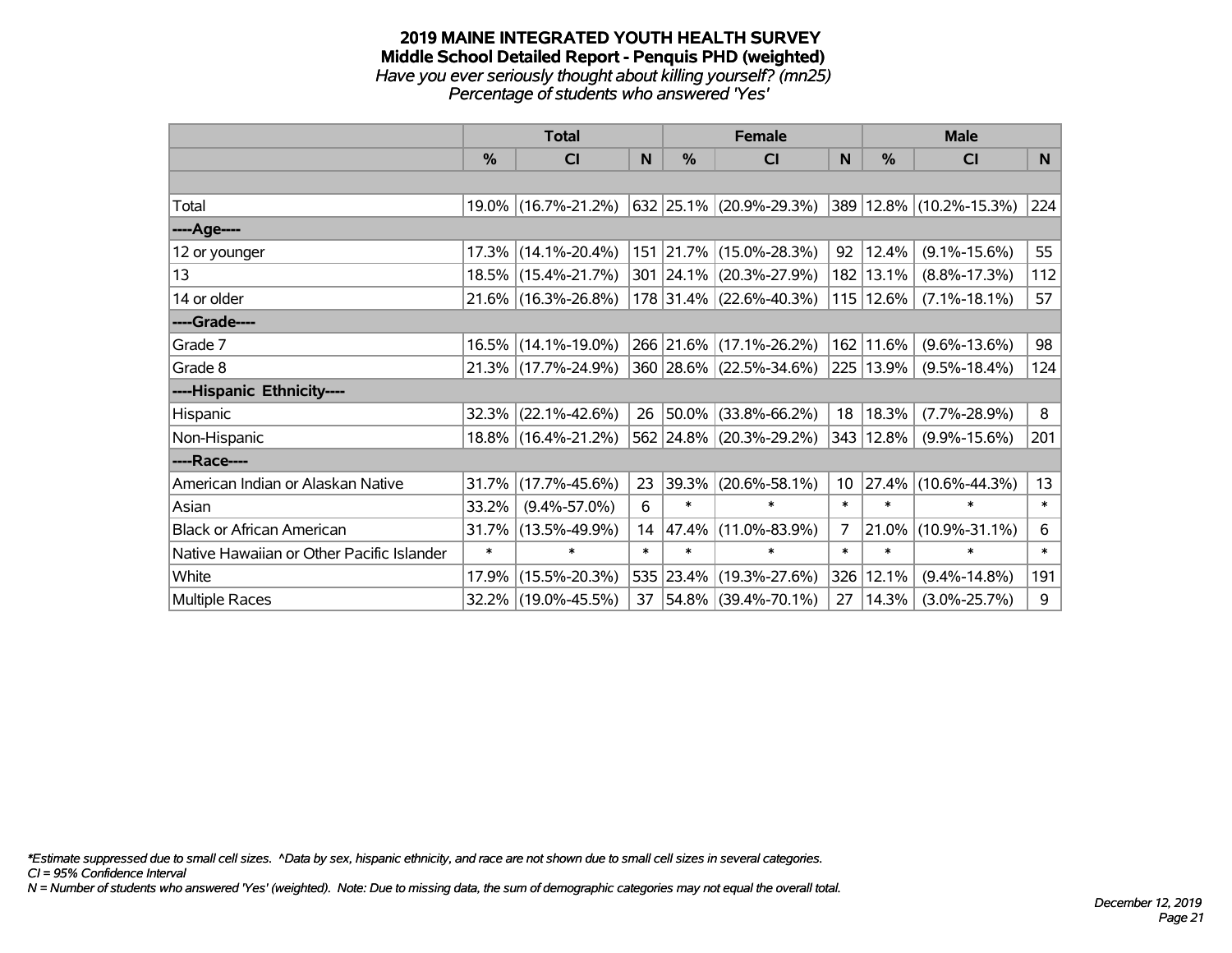*Have you ever done something to purposely hurt yourself without wanting to die, such as cutting or burning yourself on purpose? (mn28) Percentage of students who answered 'Yes'*

|                                           | <b>Total</b> |                     |        |               | <b>Female</b>                   | <b>Male</b> |         |                                   |                 |
|-------------------------------------------|--------------|---------------------|--------|---------------|---------------------------------|-------------|---------|-----------------------------------|-----------------|
|                                           | %            | <b>CI</b>           | N      | $\frac{0}{0}$ | <b>CI</b>                       | N           | $\%$    | <b>CI</b>                         | <b>N</b>        |
|                                           |              |                     |        |               |                                 |             |         |                                   |                 |
| Total                                     |              | 16.9% (13.9%-19.8%) |        |               | $ 564 24.3\% (18.1\% - 30.5\%)$ | 375         |         | $9.8\%$ (6.3%-13.2%)              | 172             |
| ----Age----                               |              |                     |        |               |                                 |             |         |                                   |                 |
| 12 or younger                             | 13.5%        | $(8.9\% - 18.1\%)$  |        | 114 17.4%     | $(12.3\% - 22.4\%)$             | 68          | 9.3%    | $(1.0\% - 17.6\%)$                | 41              |
| 13                                        | 16.7%        | $(12.9\% - 20.6\%)$ |        |               | 277 24.9% (16.8%-33.1%)         | 187         | $9.0\%$ | $(5.5\% - 12.5\%)$                | 79              |
| 14 or older                               |              | 20.6% (15.2%-26.1%) |        |               | 174 30.1% (18.4%-41.9%)         |             |         | 121   11.7%   (5.7%-17.7%)        | 52              |
| ----Grade----                             |              |                     |        |               |                                 |             |         |                                   |                 |
| Grade 7                                   | 14.2%        | $(10.4\% - 18.0\%)$ |        | 230 19.8%     | $(12.3\% - 27.2\%)$             | 145         | 8.6%    | $(2.7\% - 14.6\%)$                | 74              |
| Grade 8                                   |              | 19.2% (14.6%-23.8%) |        |               | 328 28.0% (18.6%-37.4%)         |             |         | $223   10.9\%   (5.7\% - 16.2\%)$ | 98              |
| ----Hispanic Ethnicity----                |              |                     |        |               |                                 |             |         |                                   |                 |
| Hispanic                                  | 41.2%        | $(20.8\% - 61.5\%)$ | 31     | 68.1%         | $(43.3\% - 92.9\%)$             | 25          | 17.7%   | $(0.0\% - 40.0\%)$                | 6               |
| Non-Hispanic                              |              | 16.2% (13.0%-19.3%) |        |               | 492 22.9% (16.8%-29.1%)         | 317         | $9.7\%$ | $(5.7\% - 13.6\%)$                | 158             |
| ----Race----                              |              |                     |        |               |                                 |             |         |                                   |                 |
| American Indian or Alaskan Native         | 16.9%        | $(1.8\% - 32.1\%)$  | 13     | $\ast$        | $\ast$                          | $\ast$      | $\ast$  | $\ast$                            | $\ast$          |
| Asian                                     | $\ast$       | $\ast$              | $\ast$ | $\ast$        | $\ast$                          | $\ast$      | $\ast$  | $\ast$                            | $\ast$          |
| <b>Black or African American</b>          | 30.0%        | $(5.8\% - 54.2\%)$  | 19     | $\ast$        | $\ast$                          | $\ast$      | $\ast$  | $\ast$                            | $\ast$          |
| Native Hawaiian or Other Pacific Islander | $\ast$       | $\ast$              | $\ast$ | $\ast$        | $\ast$                          | $\ast$      | $\ast$  | $\ast$                            | $\ast$          |
| White                                     | 15.8%        | $(12.9\% - 18.7\%)$ |        | 476 22.9%     | $(17.2\% - 28.6\%)$             | 319         | 9.0%    | $(5.3\% - 12.8\%)$                | 144             |
| <b>Multiple Races</b>                     |              | 32.0% (11.9%-52.1%) | 35     |               | $ 44.8\% $ (16.5%-73.1%)        | 21          |         | 23.0% (1.6%-44.4%)                | 12 <sup>2</sup> |

*\*Estimate suppressed due to small cell sizes. ^Data by sex, hispanic ethnicity, and race are not shown due to small cell sizes in several categories.*

*CI = 95% Confidence Interval*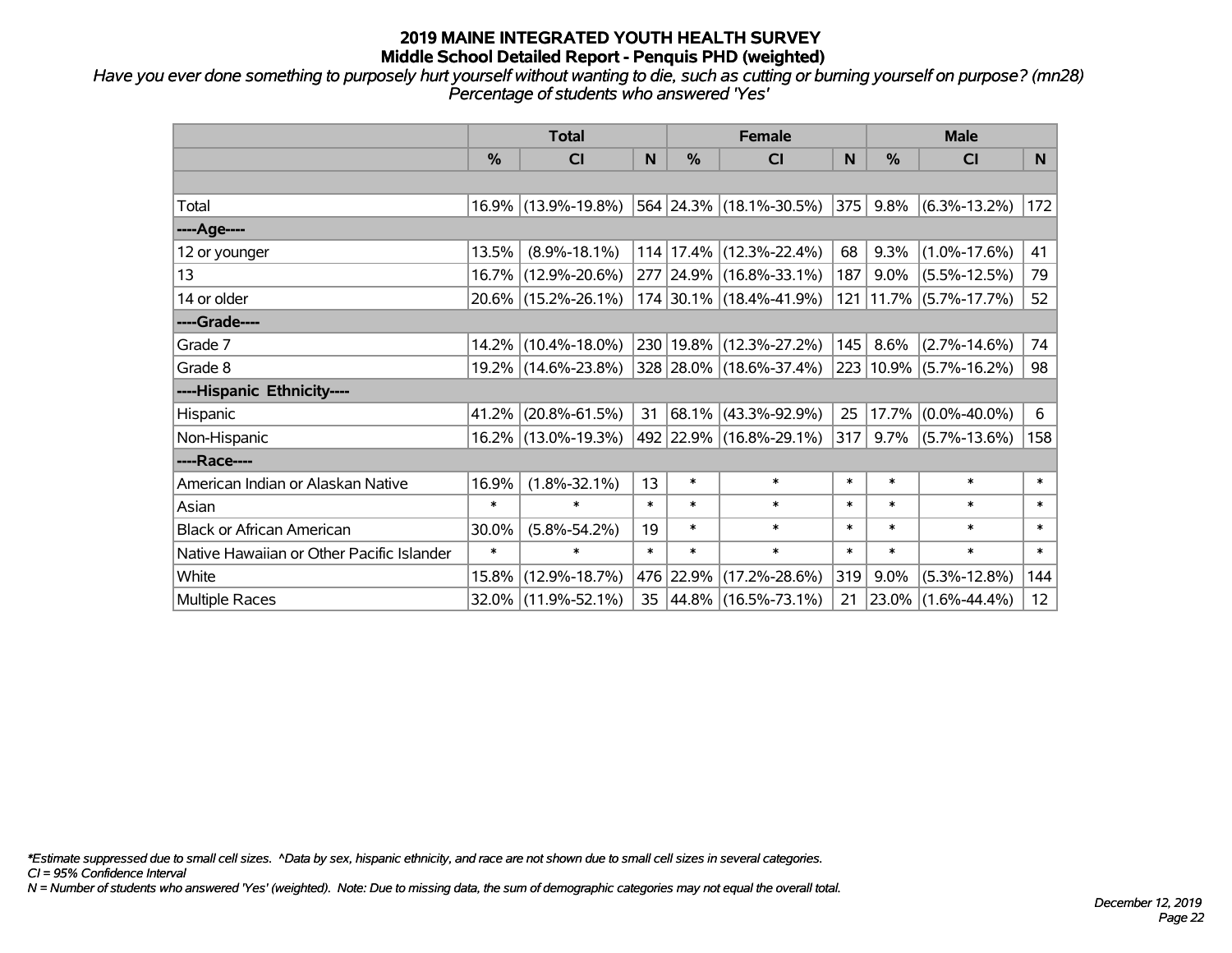#### **2019 MAINE INTEGRATED YOUTH HEALTH SURVEY Middle School Detailed Report - Penquis PHD (weighted)** *During the past 30 days, on how many days did you smoke cigarettes? (mn29) Percentage of students who answered at least 1 day*

|                                           | <b>Total</b> |                     |                |        | <b>Female</b>            | <b>Male</b> |               |                          |        |
|-------------------------------------------|--------------|---------------------|----------------|--------|--------------------------|-------------|---------------|--------------------------|--------|
|                                           | %            | <b>CI</b>           | $\mathbf N$    | %      | <b>CI</b>                | N           | $\frac{9}{6}$ | <b>CI</b>                | N      |
|                                           |              |                     |                |        |                          |             |               |                          |        |
| Total                                     |              | $1.6\%$ (1.0%-2.1%) |                |        | $ 52 2.3\% $ (1.4%-3.2%) |             |               | $ 37 0.8\% $ (0.2%-1.5%) | 14     |
| ----Age----                               |              |                     |                |        |                          |             |               |                          |        |
| 12 or younger                             | 0.8%         | $(0.1\% - 1.5\%)$   | $\overline{7}$ | $\ast$ | $\ast$                   | $\ast$      | $\ast$        | $\ast$                   | $\ast$ |
| 13                                        |              | $1.0\%$ (0.6%-1.4%) | 17             | $\ast$ | $\ast$                   | $\ast$      | $\ast$        | $\ast$                   | $\ast$ |
| 14 or older                               |              | $3.5\%$ (1.5%-5.4%) |                |        | 29 5.7% (2.3%-9.2%)      | 21          |               | $1.4\%$ (0.1%-2.8%)      | 6      |
| ----Grade----                             |              |                     |                |        |                          |             |               |                          |        |
| Grade 7                                   | 0.8%         | $(0.1\% - 1.5\%)$   | 13             | $\ast$ | $\ast$                   | $\ast$      | $\ast$        | $\ast$                   | $\ast$ |
| Grade 8                                   |              | $2.3\%$ (1.3%-3.2%) |                |        | 39 3.6% (1.9%-5.2%)      |             | 29 1.1%       | $(0.1\% - 2.0\%)$        | 9      |
| ----Hispanic Ethnicity----                |              |                     |                |        |                          |             |               |                          |        |
| Hispanic                                  | $\ast$       | $\ast$              | $\ast$         | $\ast$ | $\ast$                   | $\ast$      | $\ast$        | $\ast$                   | $\ast$ |
| Non-Hispanic                              | 1.5%         | $(1.0\% - 2.1\%)$   |                |        | $47 2.3\% $ (1.3%-3.2%)  |             |               | $32 0.8\% $ (0.1%-1.5%)  | 13     |
| ----Race----                              |              |                     |                |        |                          |             |               |                          |        |
| American Indian or Alaskan Native         | $\ast$       | $\ast$              | $\ast$         | $\ast$ | $\ast$                   | $\ast$      | $\ast$        | $\ast$                   | $\ast$ |
| Asian                                     | $\ast$       | $\ast$              | $\ast$         | $\ast$ | $\ast$                   | $\ast$      | $\ast$        | $\ast$                   | $\ast$ |
| <b>Black or African American</b>          | $\ast$       | $\ast$              | $\ast$         | $\ast$ | $\ast$                   | $\ast$      | $\ast$        | $\ast$                   | $\ast$ |
| Native Hawaiian or Other Pacific Islander | $\ast$       | $\ast$              | $\ast$         | $\ast$ | $\ast$                   | $\ast$      | $\ast$        | $\ast$                   | $\ast$ |
| White                                     | 1.3%         | $(0.8\% - 1.9\%)$   | 40             | 2.2%   | $(1.2\% - 3.1\%)$        | 31          | 0.6%          | $(0.0\% - 1.2\%)$        | 9      |
| Multiple Races                            | 5.7%         | $(2.1\% - 9.4\%)$   | $\overline{7}$ | $\ast$ | $\ast$                   | $\ast$      | $\ast$        | $\ast$                   | $\ast$ |

*\*Estimate suppressed due to small cell sizes. ^Data by sex, hispanic ethnicity, and race are not shown due to small cell sizes in several categories.*

*CI = 95% Confidence Interval*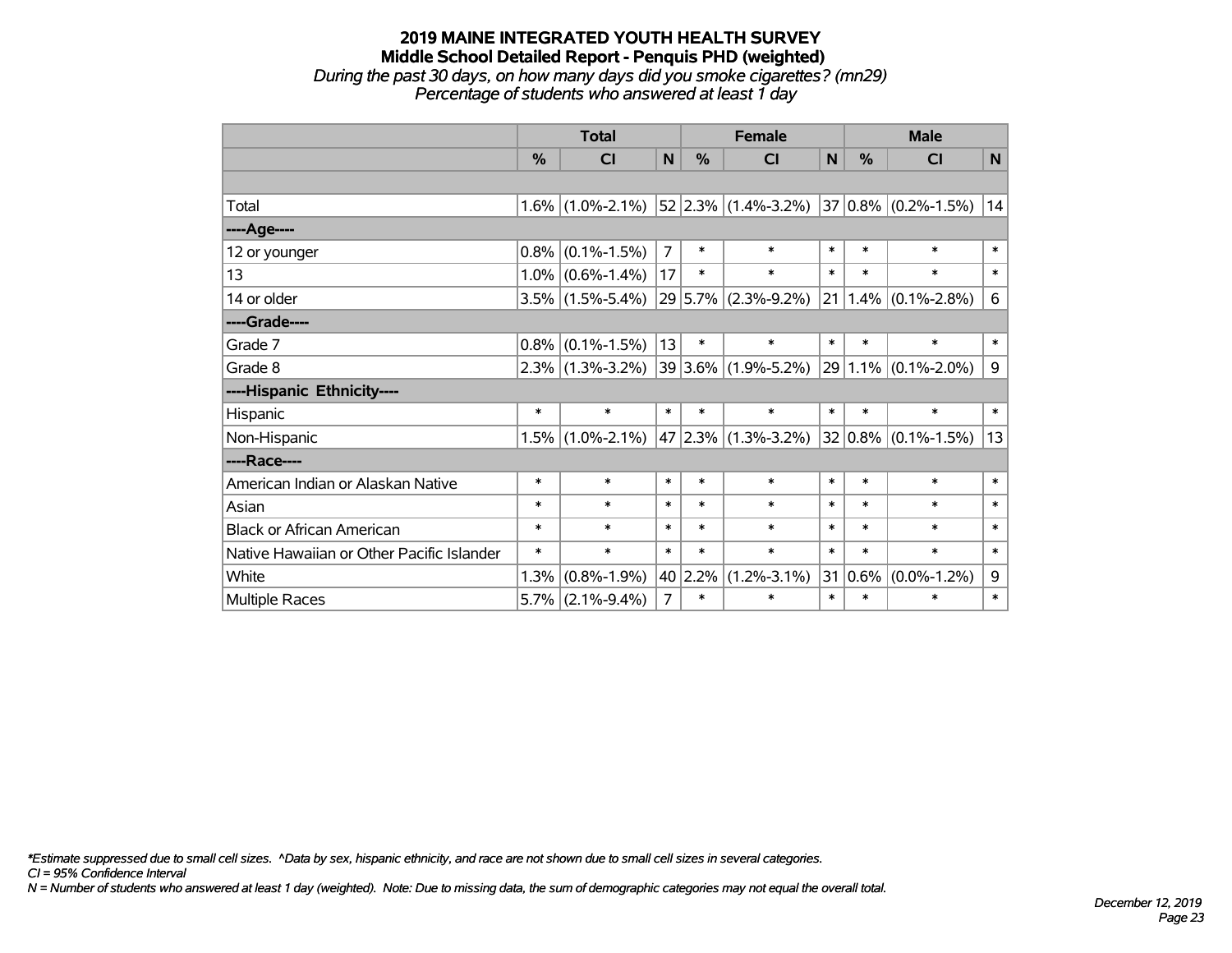*How old were you when you smoked a whole cigarette for the first time? (mn32)*

*Among students who have smoked a whole cigarette, the percentage of students who answered before age 11*

|                                           | <b>Total</b>  |                        |        |          | <b>Female</b>              | <b>Male</b> |          |                            |        |
|-------------------------------------------|---------------|------------------------|--------|----------|----------------------------|-------------|----------|----------------------------|--------|
|                                           | $\frac{0}{0}$ | <b>CI</b>              | N      | %        | <b>CI</b>                  | N           | $\%$     | <b>CI</b>                  | N      |
|                                           |               |                        |        |          |                            |             |          |                            |        |
| Total                                     |               | 41.7% (30.5%-53.0%)    |        |          | 59 30.5% (18.1%-42.9%)     |             |          | $25 58.2\% $ (40.1%-76.2%) | 34     |
| ----Age----                               |               |                        |        |          |                            |             |          |                            |        |
| 12 or younger                             |               | 74.5% (55.0%-94.0%)    | 21     | $\ast$   | $\ast$                     | $\ast$      | $\ast$   | $\ast$                     | $\ast$ |
| 13                                        |               | 36.2% (19.6%-52.8%)    |        | 23 22.5% | $(6.0\% - 39.0\%)$         | 8           | 51.8%    | $(28.6\% - 75.0\%)$        | 15     |
| 14 or older                               |               | $30.4\%$ (13.5%-47.3%) |        | 15 24.7% | $(8.0\% - 41.4\%)$         | 9           | 48.2%    | $(7.7\% - 88.7\%)$         | 6      |
| ----Grade----                             |               |                        |        |          |                            |             |          |                            |        |
| Grade 7                                   | 57.6%         | $(45.7\% - 69.4\%)$    |        | 37 55.4% | $(25.2\% - 85.5\%)$        |             | 15 59.1% | $(39.3\% - 78.9\%)$        | 22     |
| Grade 8                                   |               | 28.8% (15.5%-42.1%)    |        |          | $22 18.3\% $ (11.2%-25.5%) |             |          | 10 59.7% (24.9%-94.5%)     | 12     |
| ----Hispanic Ethnicity----                |               |                        |        |          |                            |             |          |                            |        |
| Hispanic                                  | $\ast$        | $\ast$                 | $\ast$ | $\ast$   | $\ast$                     | $\ast$      | $\ast$   | $\ast$                     | $\ast$ |
| Non-Hispanic                              |               | 38.4% (26.2%-50.6%)    |        |          | 46 27.5% (12.4%-42.5%)     |             |          | 20 55.6% (38.4%-72.9%)     | 26     |
| ----Race----                              |               |                        |        |          |                            |             |          |                            |        |
| American Indian or Alaskan Native         | $\ast$        | $\ast$                 | $\ast$ | $\ast$   | $\ast$                     | $\ast$      | $\ast$   | $\ast$                     | $\ast$ |
| Asian                                     | $\ast$        | $\ast$                 | $\ast$ | $\ast$   | $\ast$                     | $\ast$      | $\ast$   | $\ast$                     | $\ast$ |
| <b>Black or African American</b>          | $\ast$        | $\ast$                 | $\ast$ | $\ast$   | $\ast$                     | $\ast$      | $\ast$   | $\ast$                     | $\ast$ |
| Native Hawaiian or Other Pacific Islander | $\ast$        | $\ast$                 | $\ast$ | $\ast$   | $\ast$                     | $\ast$      | $\ast$   | $\ast$                     | $\ast$ |
| White                                     | 39.2%         | $(28.4\% - 50.1\%)$    |        | 46 28.4% | $(16.6\% - 40.2\%)$        |             | 20 55.5% | $(37.0\% - 74.0\%)$        | 26     |
| Multiple Races                            | $\ast$        | $\ast$                 | $\ast$ | $\ast$   | $\ast$                     | $\ast$      | $\ast$   | $\ast$                     | $\ast$ |

*\*Estimate suppressed due to small cell sizes. ^Data by sex, hispanic ethnicity, and race are not shown due to small cell sizes in several categories.*

*CI = 95% Confidence Interval*

*N = Among students who have smoked a whole cigarette, the number of students who answered before age 11 (weighted). Note: Due to missing data, the sum of demographic categories may not equal the overall total.*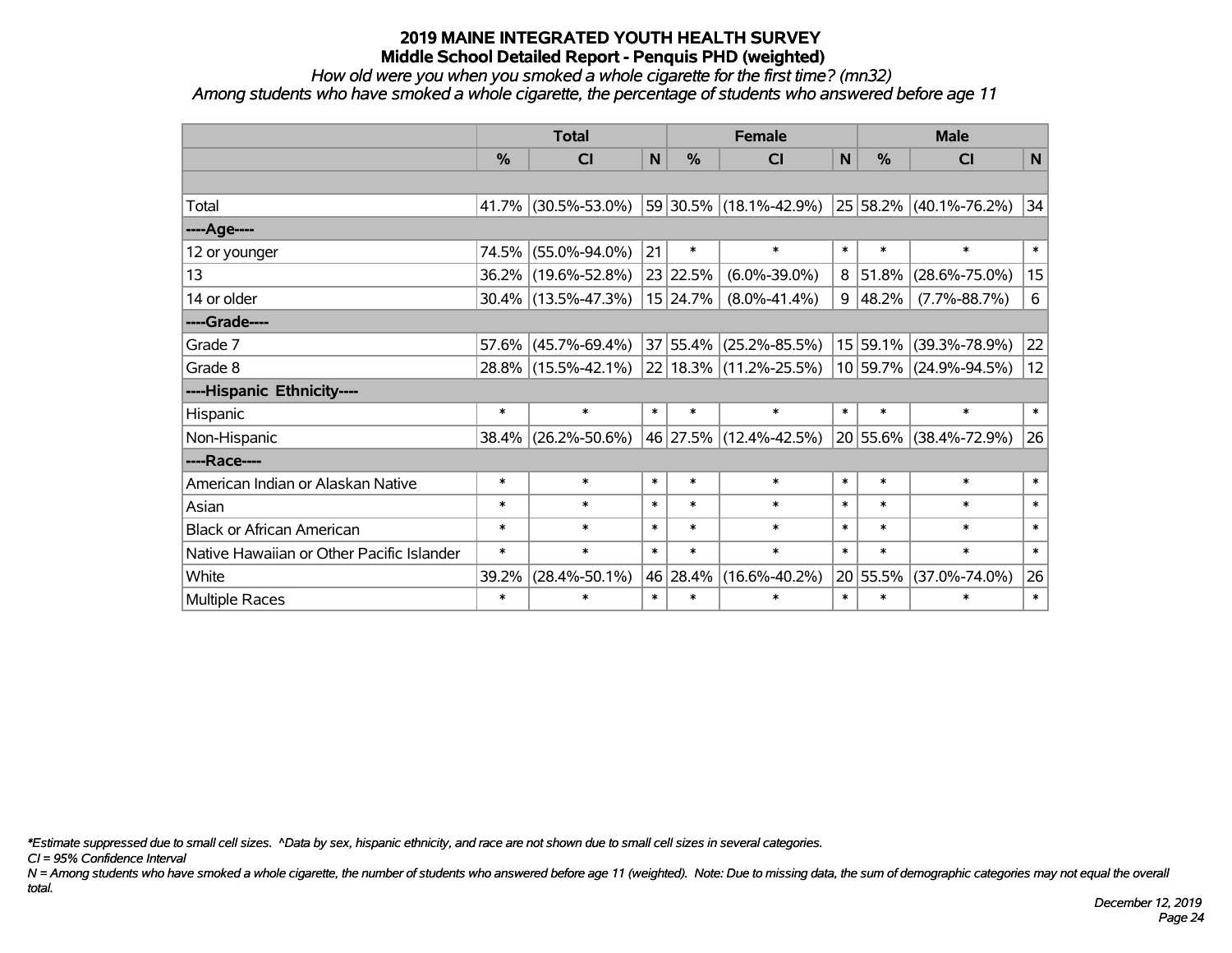# **2019 MAINE INTEGRATED YOUTH HEALTH SURVEY Middle School Detailed Report - Penquis PHD (weighted)** *How old were you when you smoked a whole cigarette for the first time? (mn32\_2)*

|                                           |        | <b>Total</b>        |              |           | <b>Female</b>            |        | <b>Male</b>     |                         |              |  |
|-------------------------------------------|--------|---------------------|--------------|-----------|--------------------------|--------|-----------------|-------------------------|--------------|--|
|                                           | $\%$   | <b>CI</b>           | $\mathsf{N}$ | %         | <b>CI</b>                | N      | $\%$            | <b>CI</b>               | $\mathsf{N}$ |  |
|                                           |        |                     |              |           |                          |        |                 |                         |              |  |
| Total                                     |        | $1.8\%$ (1.3%-2.3%) |              |           | $59 1.6\% $ (0.9%-2.3%)  |        |                 | $25 2.0\% $ (0.9%-3.0%) | 34           |  |
| ----Age----                               |        |                     |              |           |                          |        |                 |                         |              |  |
| 12 or younger                             |        | $2.4\%$ (1.2%-3.6%) | 21           |           | $ 2.1\% $ (0.1%-4.1%)    | 9      | 2.8%            | $(0.1\% - 5.6\%)$       | 12           |  |
| 13                                        |        | $1.4\%$ (0.6%-2.3%) |              |           | $23 1.0\% $ (0.2%-1.8%)  | 8      |                 | $1.8\%$ (0.4%-3.2%)     | 15           |  |
| 14 or older                               |        | $1.8\%$ (0.5%-3.2%) |              |           | $15$ 2.4% (0.5%-4.3%)    | 9      |                 | $1.4\%$ (0.0%-2.9%)     | 6            |  |
| ----Grade----                             |        |                     |              |           |                          |        |                 |                         |              |  |
| Grade 7                                   | 2.3%   | $(1.4\% - 3.3\%)$   | 37           | $ 2.0\% $ | $(0.8\% - 3.2\%)$        |        | $15 \mid 2.7\%$ | $(0.7\% - 4.7\%)$       | 22           |  |
| Grade 8                                   |        | $1.3\%$ (0.6%-2.0%) |              |           | $22 1.3\% $ (0.6%-2.0%)  |        |                 | $10 1.3\% $ (0.2%-2.4%) | 12           |  |
| ----Hispanic Ethnicity----                |        |                     |              |           |                          |        |                 |                         |              |  |
| Hispanic                                  | $\ast$ | $\ast$              | $\ast$       | $\ast$    | $\ast$                   | $\ast$ | $\ast$          | $\ast$                  | $\ast$       |  |
| Non-Hispanic                              |        | $1.5\%$ (1.1%-2.0%) |              | 46 1.4%   | $(0.6\textdegree-2.3\%)$ |        | 20 1.7%         | $(0.7\% - 2.7\%)$       | 26           |  |
| ----Race----                              |        |                     |              |           |                          |        |                 |                         |              |  |
| American Indian or Alaskan Native         | $\ast$ | $\ast$              | $\ast$       | $\ast$    | $\ast$                   | $\ast$ | $\ast$          | $\ast$                  | $\ast$       |  |
| Asian                                     | $\ast$ | $\ast$              | $\ast$       | $\ast$    | $\ast$                   | $\ast$ | $\ast$          | $\ast$                  | $\ast$       |  |
| <b>Black or African American</b>          | $\ast$ | $\ast$              | $\ast$       | $\ast$    | $\ast$                   | $\ast$ | $\ast$          | $\ast$                  | $\ast$       |  |
| Native Hawaiian or Other Pacific Islander | $\ast$ | $\ast$              | $\ast$       | $\ast$    | $\ast$                   | $\ast$ | $\ast$          | $\ast$                  | $\ast$       |  |
| White                                     | 1.5%   | $(1.1\% - 2.0\%)$   |              | 46 1.4%   | $(0.8\% - 2.0\%)$        |        | 20 1.7%         | $(0.5\% - 2.8\%)$       | 26           |  |

Multiple Races \* \* \* \* \* \* \* \* \*

*Percentage of students who answered before age 11*

*\*Estimate suppressed due to small cell sizes. ^Data by sex, hispanic ethnicity, and race are not shown due to small cell sizes in several categories.*

*CI = 95% Confidence Interval*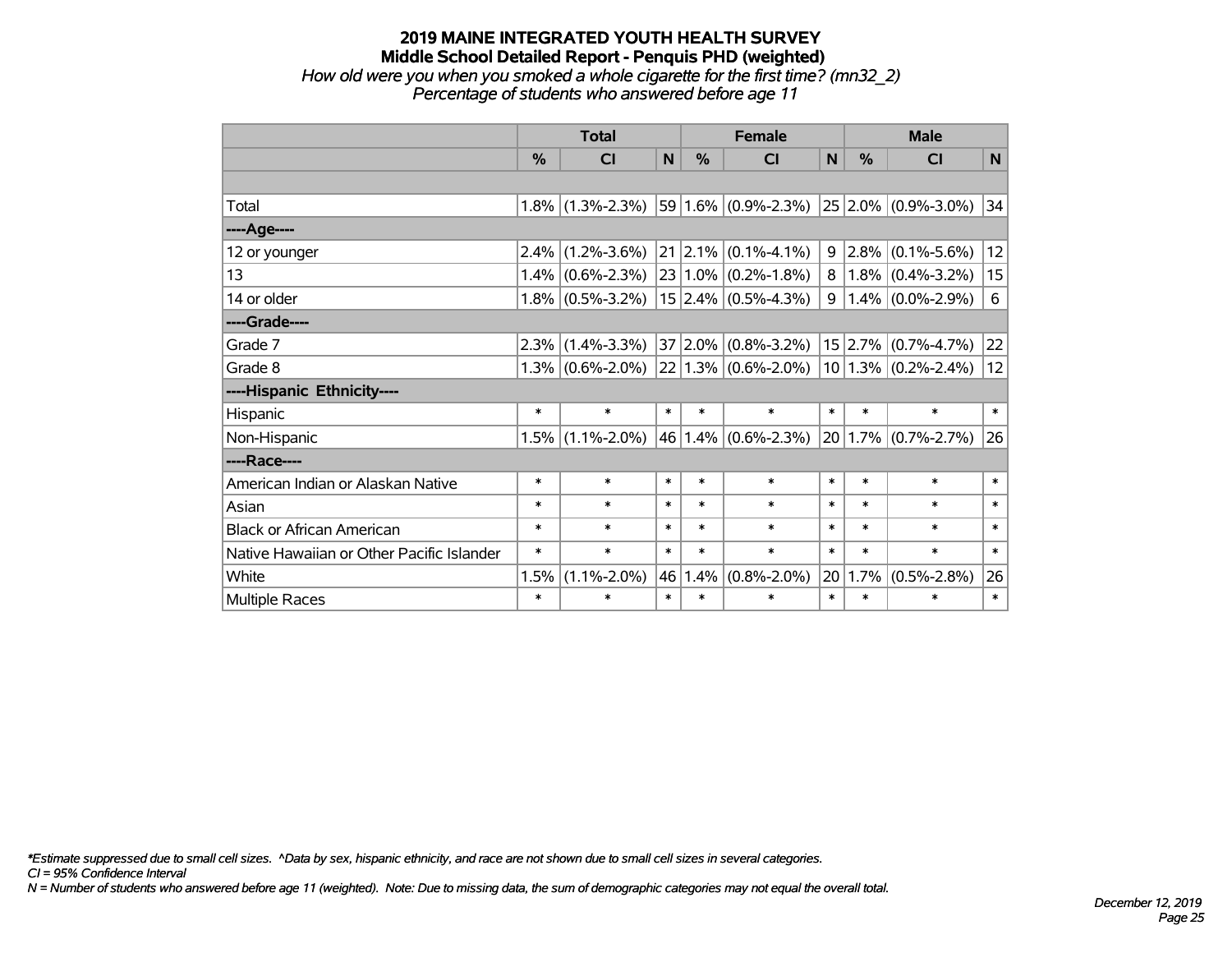*During the past 30 days, on how many days did you use chewing tobacco, snuff, dip, snus, or dissolvable tobacco products, such as Copenhagen, Grizzly, Skoal, or Camel Snus? (Do not count any electronic vapor products.) (mn181a) Percentage of students who answered at least 1 day*

|                                           |        | <b>Total</b>       |                | <b>Female</b> |                         |                | <b>Male</b> |                                     |                |  |
|-------------------------------------------|--------|--------------------|----------------|---------------|-------------------------|----------------|-------------|-------------------------------------|----------------|--|
|                                           | %      | CI                 | N              | %             | <b>CI</b>               | N              | %           | CI                                  | N              |  |
|                                           |        |                    |                |               |                         |                |             |                                     |                |  |
| Total                                     | 1.7%   | $(1.2\% - 2.2\%)$  |                |               | $57 1.8\% $ (0.8%-2.8%) |                |             | $ 29 1.6\% $ (1.0%-2.2%)            | 28             |  |
| ----Age----                               |        |                    |                |               |                         |                |             |                                     |                |  |
| 12 or younger                             | 2.3%   | $(1.1\% - 3.5\%)$  |                |               | $20 2.0\% $ (0.4%-3.6%) | 9              |             | $\vert 2.6\% \vert (0.8\% - 4.4\%)$ | 11             |  |
| 13                                        | 1.3%   | $(0.5\% - 2.0\%)$  |                |               | $21 1.6\% $ (0.3%-2.9%) |                |             | $12 1.0\% $ (0.3%-1.7%)             | 8              |  |
| 14 or older                               | 2.0%   | $(0.7\% - 3.2\%)$  |                |               | $16$ 2.1% (0.0%-4.3%)   | 8 <sup>1</sup> |             | $1.9\%$ (0.6%-3.2%)                 | 8              |  |
| ----Grade----                             |        |                    |                |               |                         |                |             |                                     |                |  |
| Grade 7                                   | 1.9%   | $(1.0\% - 2.8\%)$  | 31             |               | $1.6\%$ (0.1%-3.2%)     |                | 13 2.2%     | $(1.1\% - 3.4\%)$                   | 19             |  |
| Grade 8                                   | 1.3%   | $(0.6\% - 2.0\%)$  |                |               | $22 1.9\% $ (0.8%-2.9%) |                |             | $ 15 0.8\% $ (0.1%-1.5%)            | $\overline{7}$ |  |
| ----Hispanic Ethnicity----                |        |                    |                |               |                         |                |             |                                     |                |  |
| Hispanic                                  | 9.1%   | $(3.8\% - 14.3\%)$ | $\overline{7}$ | $\ast$        | $\ast$                  | $\ast$         | *           | *                                   | $\ast$         |  |
| Non-Hispanic                              | 1.7%   | $(1.0\% - 2.3\%)$  |                |               | $50 1.7\% $ (0.5%-2.9%) |                | 24 1.7%     | $(1.0\% - 2.3\%)$                   | 26             |  |
| ----Race----                              |        |                    |                |               |                         |                |             |                                     |                |  |
| American Indian or Alaskan Native         | $\ast$ | $\ast$             | $\ast$         | *             | $\ast$                  | $\ast$         | $\ast$      | *                                   | $\ast$         |  |
| Asian                                     | $\ast$ | $\ast$             | $\ast$         | $\ast$        | $\ast$                  | $\ast$         | $\ast$      | $\ast$                              | $\ast$         |  |
| <b>Black or African American</b>          | $\ast$ | $\ast$             | $\ast$         | $\ast$        | $\ast$                  | $\ast$         | $\ast$      | $\ast$                              | $\ast$         |  |
| Native Hawaiian or Other Pacific Islander | $\ast$ | $\ast$             | $\ast$         | $\ast$        | $\ast$                  | $\ast$         | $\ast$      | $\ast$                              | $\ast$         |  |
| White                                     | 1.5%   | $(0.9\% - 2.1\%)$  | 45             | 1.8%          | $(0.6\% - 3.0\%)$       | 26             | 1.2%        | $(0.6\% - 1.9\%)$                   | 19             |  |
| Multiple Races                            | $\ast$ | $\ast$             | $\ast$         | $\ast$        | $\ast$                  | $\ast$         | *           | $\ast$                              | $\ast$         |  |

*\*Estimate suppressed due to small cell sizes. ^Data by sex, hispanic ethnicity, and race are not shown due to small cell sizes in several categories.*

*CI = 95% Confidence Interval*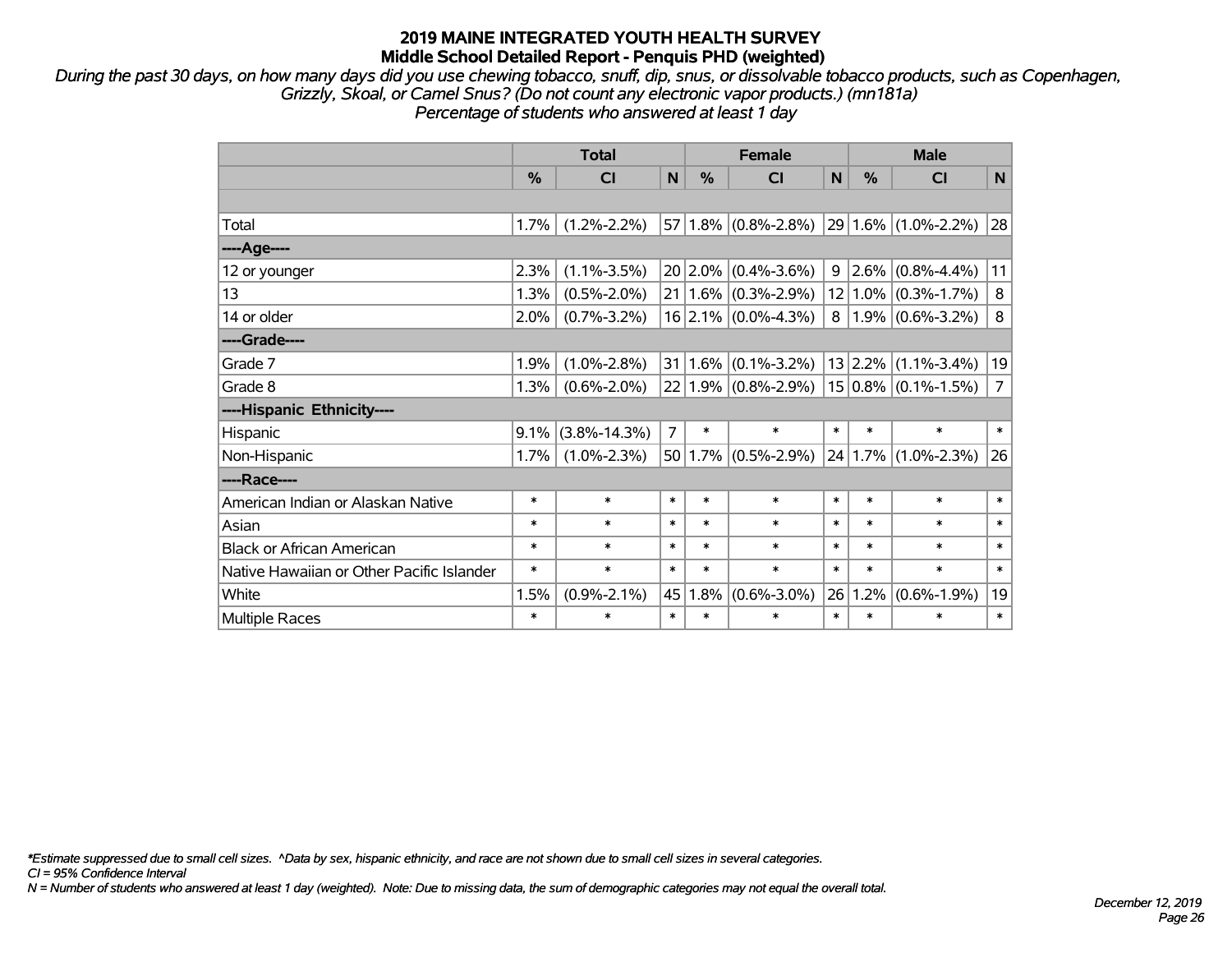*During the past 30 days, on how many days did you smoke cigars, cigarillos, or little cigars? (mn30) Percentage of students who answered at least 1 day*

|                                           |        | <b>Total</b>            | <b>Female</b> |        |                         | <b>Male</b>    |             |                                             |        |
|-------------------------------------------|--------|-------------------------|---------------|--------|-------------------------|----------------|-------------|---------------------------------------------|--------|
|                                           | $\%$   | $\overline{\mathsf{C}}$ | N             | %      | CI                      | N              | $\%$        | CI                                          | N      |
|                                           |        |                         |               |        |                         |                |             |                                             |        |
| Total                                     | 1.5%   | $(1.0\% - 2.0\%)$       |               |        | $49 1.5\% $ (0.6%-2.4%) |                |             | $\vert$ 23 $\vert$ 1.4% $\vert$ (0.8%-2.1%) | 25     |
| ----Age----                               |        |                         |               |        |                         |                |             |                                             |        |
| 12 or younger                             | 1.3%   | $(0.5\% - 2.1\%)$       | 11            | $\ast$ | $\ast$                  | $\ast$         | $\ast$      | $\ast$                                      | $\ast$ |
| 13                                        | 1.5%   | $(0.6\% - 2.4\%)$       | 24            | 1.4%   | $(0.0\% - 2.8\%)$       | 11             | $1.6\%$     | $(0.6\% - 2.6\%)$                           | 14     |
| 14 or older                               |        | $1.6\%$ (0.4%-2.8%)     | 13            | $\ast$ | $\ast$                  | $\ast$         | $\ast$      | $\ast$                                      | $\ast$ |
| ----Grade----                             |        |                         |               |        |                         |                |             |                                             |        |
| Grade 7                                   | 1.5%   | $(0.7\% - 2.3\%)$       |               |        | $24 2.0\% $ (0.7%-3.4%) |                | $15 1.0\% $ | $(0.2\% - 1.8\%)$                           | 9      |
| Grade 8                                   |        | $1.3\%$ (0.5%-2.2%)     |               |        | $23 1.0\% $ (0.0%-2.2%) | 8 <sup>1</sup> |             | $1.6\%$ (0.5%-2.6%)                         | 14     |
| ----Hispanic Ethnicity----                |        |                         |               |        |                         |                |             |                                             |        |
| Hispanic                                  | $\ast$ | $\ast$                  | $\ast$        | $\ast$ | $\ast$                  | $\ast$         | $\ast$      | $\ast$                                      | $\ast$ |
| Non-Hispanic                              | 1.3%   | $(0.8\% - 1.7\%)$       |               |        | 38 1.0% (0.2%-1.8%)     |                |             | $14 1.4\% $ (0.7%-2.2%)                     | 23     |
| ----Race----                              |        |                         |               |        |                         |                |             |                                             |        |
| American Indian or Alaskan Native         | $\ast$ | $\ast$                  | $\ast$        | $\ast$ | $\ast$                  | $\ast$         | $\ast$      | $\ast$                                      | $\ast$ |
| Asian                                     | $\ast$ | $\ast$                  | $\ast$        | $\ast$ | $\ast$                  | $\ast$         | $\ast$      | $\ast$                                      | $\ast$ |
| <b>Black or African American</b>          | $\ast$ | $\ast$                  | $\ast$        | $\ast$ | $\ast$                  | $\ast$         | $\ast$      | $\ast$                                      | $\ast$ |
| Native Hawaiian or Other Pacific Islander | $\ast$ | $\ast$                  | $\ast$        | $\ast$ | $\ast$                  | $\ast$         | $\ast$      | $\ast$                                      | $\ast$ |
| White                                     | 1.1%   | $(0.7\% - 1.5\%)$       | 33            | 1.3%   | $(0.5\% - 2.0\%)$       |                | $18 0.9\%$  | $(0.3\% - 1.6\%)$                           | 15     |
| Multiple Races                            | $\ast$ | $\ast$                  | $\ast$        | $\ast$ | $\ast$                  | $\ast$         | $\ast$      | $\ast$                                      | $\ast$ |

*\*Estimate suppressed due to small cell sizes. ^Data by sex, hispanic ethnicity, and race are not shown due to small cell sizes in several categories.*

*CI = 95% Confidence Interval*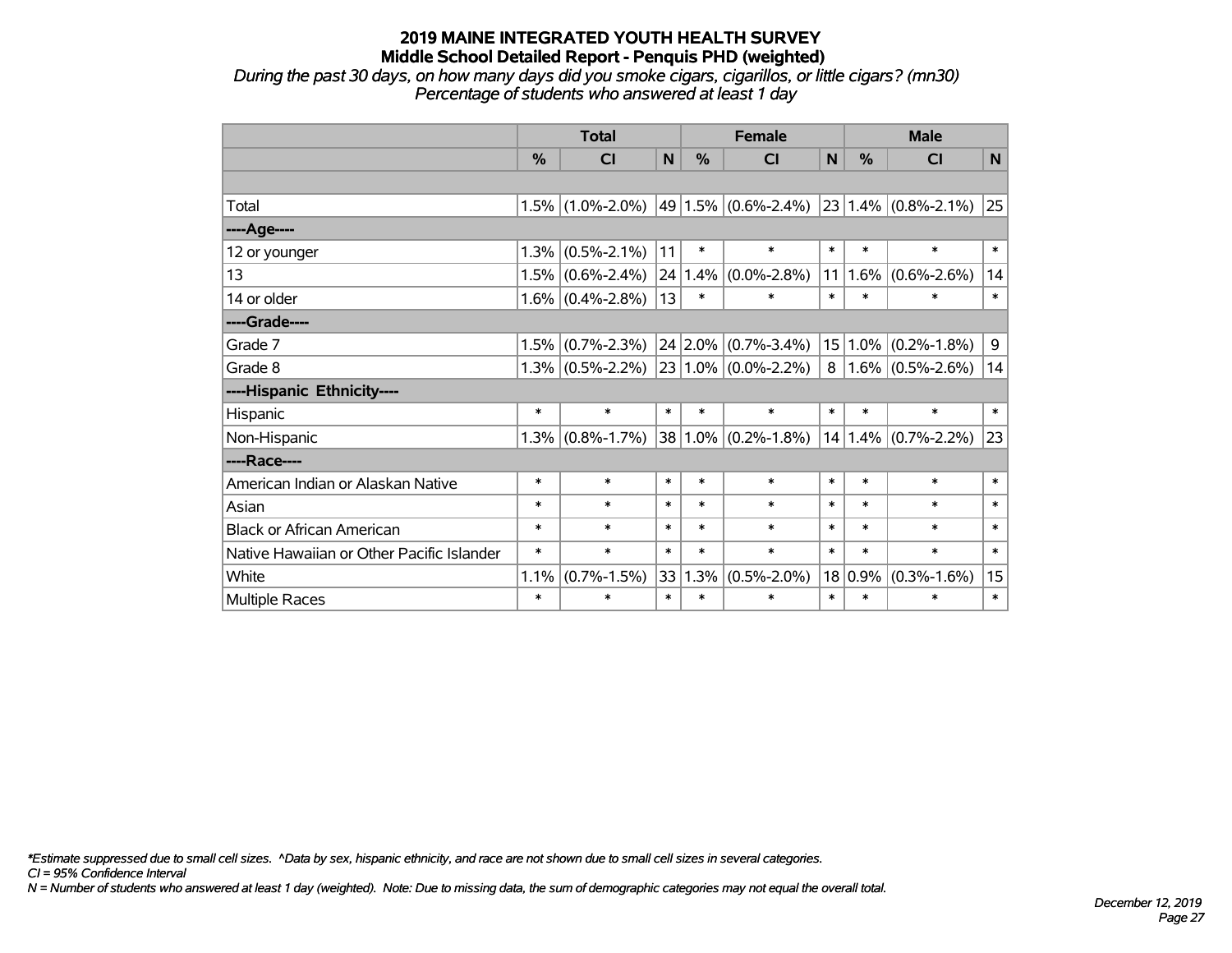*During the past 7 days, on how many days were you in the same room with someone who was smoking cigarettes? (mn33a) Percentage of students who answered at least 1 day*

|                                           | <b>Total</b> |                     |        |            | <b>Female</b>                                        |        | <b>Male</b> |                         |        |
|-------------------------------------------|--------------|---------------------|--------|------------|------------------------------------------------------|--------|-------------|-------------------------|--------|
|                                           | $\%$         | <b>CI</b>           | N      | $\%$       | <b>CI</b>                                            | N      | $\%$        | <b>CI</b>               | N      |
|                                           |              |                     |        |            |                                                      |        |             |                         |        |
| Total                                     |              | 25.4% (21.2%-29.6%) |        |            | $ 857 27.7\% $ (22.0%-33.5%) 437 22.8% (18.3%-27.3%) |        |             |                         | 402    |
| ----Age----                               |              |                     |        |            |                                                      |        |             |                         |        |
| 12 or younger                             | 21.5%        | $(16.3\% - 26.8\%)$ |        |            | 188 22.0% (15.3%-28.7%)                              | 94     |             | 19.9% (13.3%-26.5%)     | 87     |
| 13                                        |              | 25.4% (19.6%-31.3%) |        |            | 422 27.9% (19.3%-36.5%)                              |        |             | 216 23.0% (17.3%-28.7%) | 201    |
| 14 or older                               |              | 29.2% (25.2%-33.2%) |        |            | 243 34.2% (29.1%-39.2%)                              |        |             | 127 24.8% (17.7%-31.9%) | 112    |
| ----Grade----                             |              |                     |        |            |                                                      |        |             |                         |        |
| Grade 7                                   | 24.6%        | $(19.5\% - 29.8\%)$ |        |            | 400 25.7% (18.7%-32.6%)                              |        |             | 196 23.1% (18.1%-28.1%) | 195    |
| Grade 8                                   |              | 26.1% (21.5%-30.7%) |        |            | 448 29.8% (23.1%-36.4%)                              |        |             | 239 22.5% (17.0%-28.1%) | 203    |
| ----Hispanic Ethnicity----                |              |                     |        |            |                                                      |        |             |                         |        |
| Hispanic                                  | 39.0%        | $(26.8\% - 51.1\%)$ | 31     | $ 48.8\% $ | $(35.3\% - 62.3\%)$                                  |        |             | 18 31.8% (15.0%-48.6%)  | 13     |
| Non-Hispanic                              |              | 24.8% (20.4%-29.3%) |        |            | 752 26.9% (20.7%-33.1%)                              |        |             | 378 22.6% (18.0%-27.2%) | 361    |
| ----Race----                              |              |                     |        |            |                                                      |        |             |                         |        |
| American Indian or Alaskan Native         | 28.5%        | $(20.4\% - 36.5\%)$ | 21     | 34.4%      | $(18.8\% - 50.0\%)$                                  | 9      | 25.2%       | $(14.9\% - 35.4\%)$     | 12     |
| Asian                                     | $\ast$       | $\ast$              | $\ast$ | $\ast$     | $\ast$                                               | $\ast$ | $\ast$      | $\ast$                  | $\ast$ |
| <b>Black or African American</b>          | 42.5%        | $(23.3\% - 61.7\%)$ | 19     | $\ast$     | $\ast$                                               | $\ast$ | $\ast$      | $\ast$                  | $\ast$ |
| Native Hawaiian or Other Pacific Islander | $\ast$       | $\ast$              | $\ast$ | $\ast$     | $\ast$                                               | $\ast$ | $\ast$      | $\ast$                  | $\ast$ |
| White                                     | 24.7%        | $(20.4\% - 29.1\%)$ |        | 748 26.8%  | $(21.1\% - 32.6\%)$                                  | 381    |             | $22.5\%$ (17.7%-27.4%)  | 357    |
| <b>Multiple Races</b>                     |              | 30.3% (21.6%-39.0%) |        |            | 36 31.7% (16.6%-46.8%)                               | 16     |             | 25.0% (14.3%-35.6%)     | 16     |

*\*Estimate suppressed due to small cell sizes. ^Data by sex, hispanic ethnicity, and race are not shown due to small cell sizes in several categories.*

*CI = 95% Confidence Interval*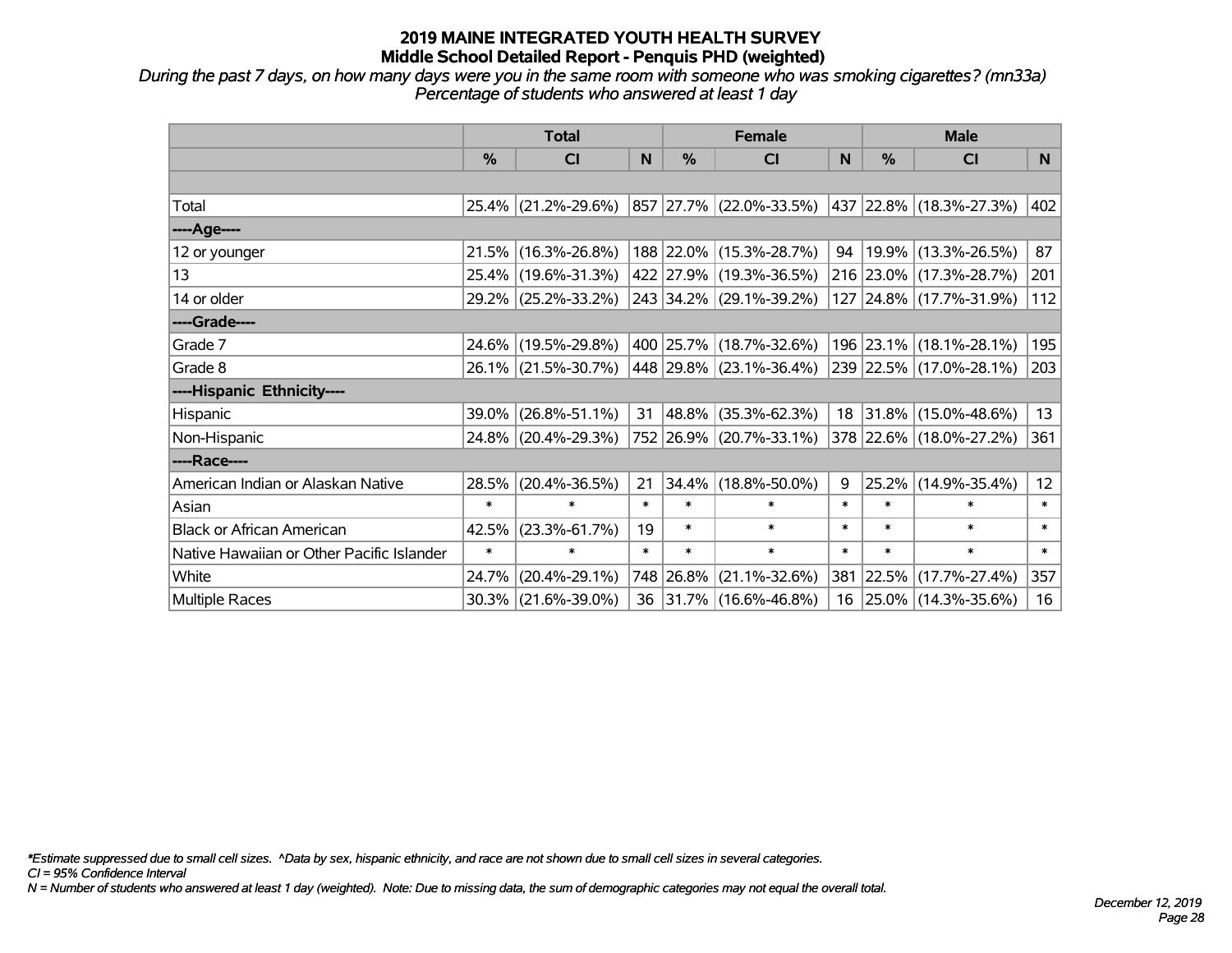*During the past 7 days, on how many days were you in the same car with someone who was smoking cigarettes? (mn56a) Percentage of students who answered at least 1 day*

|                                           | <b>Total</b>  |                     |        | <b>Female</b> |                             |        | <b>Male</b> |                                  |                 |
|-------------------------------------------|---------------|---------------------|--------|---------------|-----------------------------|--------|-------------|----------------------------------|-----------------|
|                                           | $\frac{0}{0}$ | CI                  | N      | $\frac{0}{0}$ | <b>CI</b>                   | N      | %           | <b>CI</b>                        | N               |
|                                           |               |                     |        |               |                             |        |             |                                  |                 |
| Total                                     |               | 18.5% (13.7%-23.4%) |        |               | 623  21.0%  (13.8%-28.3%)   |        |             | $ 331 16.5\%  (12.7\% - 20.3\%)$ | 292             |
| ----Age----                               |               |                     |        |               |                             |        |             |                                  |                 |
| 12 or younger                             | 20.4%         | $(13.4\% - 27.5\%)$ |        | 184   19.1%   | $(8.0\% - 30.2\%)$          | 84     | 21.9%       | $(15.2\% - 28.6\%)$              | 101             |
| 13                                        |               | 16.3% (10.7%-21.8%) |        |               | 269 19.0% (10.5%-27.4%)     | 152    | 13.7%       | $(8.7\% - 18.7\%)$               | 116             |
| 14 or older                               |               | 20.7% (13.3%-28.1%) |        |               | 166 28.5% (16.4%-40.7%)     | 95     | 15.4%       | $(9.3\% - 21.4\%)$               | 71              |
| ----Grade----                             |               |                     |        |               |                             |        |             |                                  |                 |
| Grade 7                                   | 21.2%         | $(14.9\% - 27.5\%)$ |        |               | 342 22.6% (13.1%-32.0%)     |        |             | 171 20.1% (14.9%-25.3%)          | 171             |
| Grade 8                                   |               | 15.8% (10.7%-20.9%) |        |               | 270   19.5%   (11.5%-27.6%) |        | 158 12.4%   | $(8.0\% - 16.9\%)$               | 111             |
| ----Hispanic Ethnicity----                |               |                     |        |               |                             |        |             |                                  |                 |
| Hispanic                                  | 25.4%         | $(13.5\% - 37.3\%)$ | 21     | 37.9%         | $(15.9\% - 59.9\%)$         | 14     | 15.3%       | $(2.8\% - 27.8\%)$               | $7\overline{ }$ |
| Non-Hispanic                              |               | 17.6% (12.3%-22.9%) |        |               | 525 19.9% (12.1%-27.8%)     |        |             | 279 15.6% (11.5%-19.8%)          | 246             |
| ----Race----                              |               |                     |        |               |                             |        |             |                                  |                 |
| American Indian or Alaskan Native         | 21.5%         | $(9.0\% - 33.9\%)$  | 15     | 29.2%         | $(5.5\% - 52.9\%)$          | 7      | 17.0%       | $(1.6\% - 32.4\%)$               | $\overline{7}$  |
| Asian                                     | $\ast$        | $\ast$              | $\ast$ | $\ast$        | $\ast$                      | $\ast$ | $\ast$      | $\ast$                           | $\ast$          |
| <b>Black or African American</b>          | $\ast$        | $\ast$              | $\ast$ | $\ast$        | $\ast$                      | $\ast$ | $\ast$      | $\ast$                           | $\ast$          |
| Native Hawaiian or Other Pacific Islander | $\ast$        | $\ast$              | $\ast$ | $\ast$        | $\ast$                      | $\ast$ | $\ast$      | $\ast$                           | $\ast$          |
| White                                     | 17.7%         | $(13.2\% - 22.2\%)$ |        |               | 533 20.3% (13.3%-27.3%)     | 288    | 15.5%       | $(12.3\% - 18.7\%)$              | 245             |
| <b>Multiple Races</b>                     |               | 28.4% (17.8%-38.9%) |        |               | 35 34.9% (17.1%-52.8%)      | 18     |             | 23.4% (12.7%-34.0%)              | 16              |

*\*Estimate suppressed due to small cell sizes. ^Data by sex, hispanic ethnicity, and race are not shown due to small cell sizes in several categories.*

*CI = 95% Confidence Interval*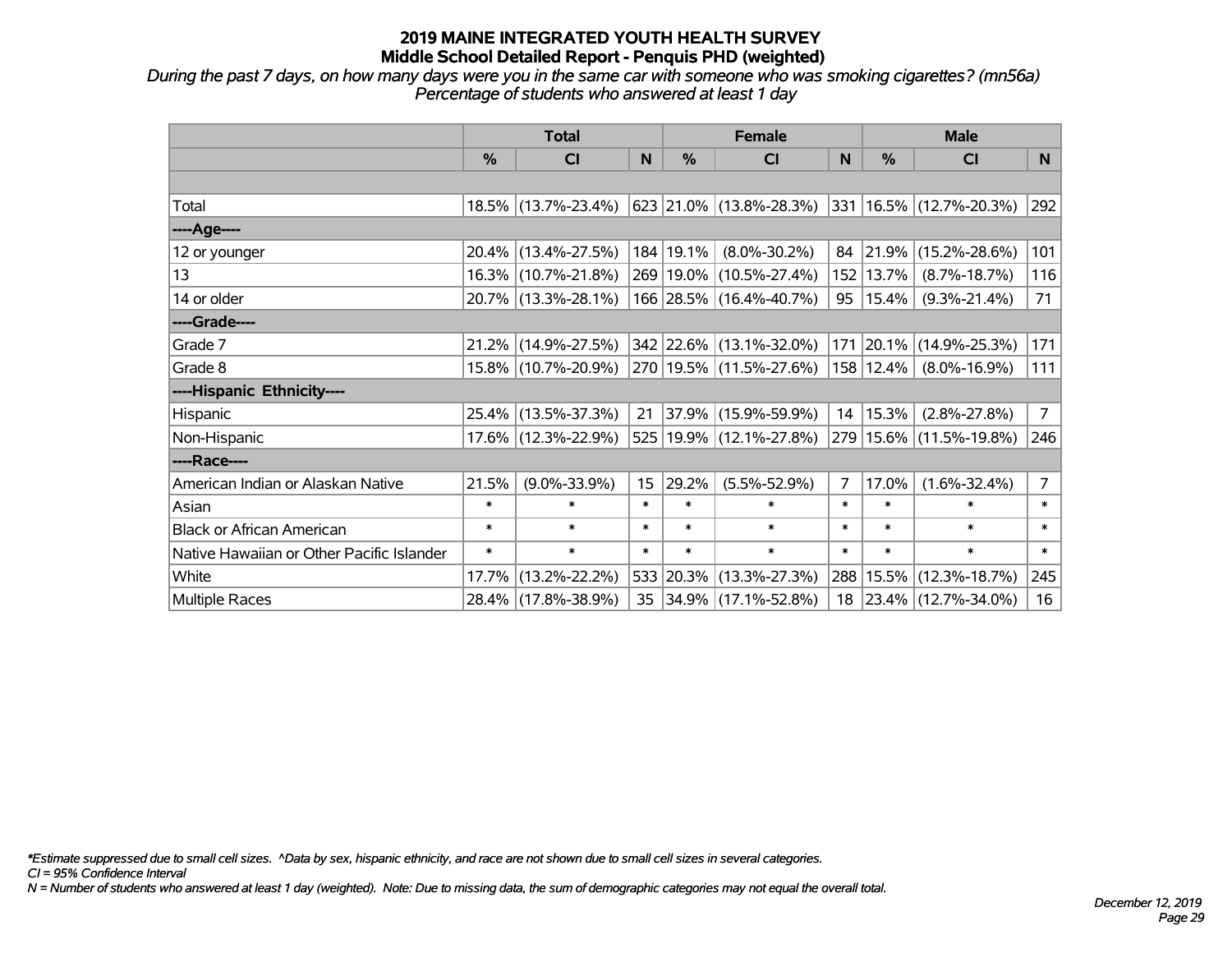#### **2019 MAINE INTEGRATED YOUTH HEALTH SURVEY Middle School Detailed Report - Penquis PHD (weighted)** *Besides yourself, does anyone who lives in your home smoke cigarettes now? (mn57) Percentage of students who answered 'Yes'*

|                                           | <b>Total</b>  |                                               |                |        | <b>Female</b>               |                |               | <b>Male</b>              |        |  |
|-------------------------------------------|---------------|-----------------------------------------------|----------------|--------|-----------------------------|----------------|---------------|--------------------------|--------|--|
|                                           | $\frac{0}{0}$ | CI                                            | N              | %      | CI                          | N              | $\frac{0}{0}$ | <b>CI</b>                | N.     |  |
|                                           |               |                                               |                |        |                             |                |               |                          |        |  |
| Total                                     |               | 35.7% (28.1%-43.3%) 1,191 35.2% (25.7%-44.6%) |                |        |                             |                |               | 549 35.8% (28.5%-43.0%)  | 627    |  |
| ----Age----                               |               |                                               |                |        |                             |                |               |                          |        |  |
| 12 or younger                             | 33.2%         | $(24.8\% - 41.6\%)$                           | 295            | 33.6%  | $(22.8\% - 44.5\%)$         |                |               | 144 32.2% (19.6%-44.9%)  | 147    |  |
| 13                                        |               | 36.0% (28.1%-43.9%)                           | 591            |        | 34.0% (23.4%-44.6%)         |                |               | 273 38.0% (31.3%-44.8%)  | 318    |  |
| 14 or older                               |               | 37.3% (25.8%-48.8%)                           | 295            |        | 40.0% (27.5%-52.5%)         |                |               | 132 34.6% (21.0%-48.2%)  | 158    |  |
| ----Grade----                             |               |                                               |                |        |                             |                |               |                          |        |  |
| Grade 7                                   | 37.4%         | $(29.9\% - 45.0\%)$                           | 595            | 38.3%  | $(28.6\% - 48.0\%)$         |                | 285 36.4%     | $(28.2\% - 44.5\%)$      | 306    |  |
| Grade 8                                   |               | 34.4% (25.0%-43.8%)                           | 585            |        | $ 32.6\% $ (21.1%-44.1%)    |                |               | 264 35.6% (25.9%-45.4%)  | 316    |  |
| ----Hispanic Ethnicity----                |               |                                               |                |        |                             |                |               |                          |        |  |
| Hispanic                                  | 41.1%         | $(32.8\% - 49.5\%)$                           | 33             | 46.6%  | $(36.9\% - 56.3\%)$         | 17             | $ 36.5\% $    | $(23.1\% - 49.9\%)$      | 16     |  |
| Non-Hispanic                              |               | 33.8% (25.7%-42.0%)                           |                |        | $1,001$ 33.6% (23.5%-43.6%) |                |               | 466 33.7% (26.2%-41.3%)  | 526    |  |
| ----Race----                              |               |                                               |                |        |                             |                |               |                          |        |  |
| American Indian or Alaskan Native         | 32.3%         | $(17.8\% - 46.9\%)$                           | 21             | 29.8%  | $(6.3\% - 53.2\%)$          | $\overline{7}$ | 33.9%         | $(12.7\% - 55.1\%)$      | 14     |  |
| Asian                                     | 38.1%         | $(4.2\% - 72.1\%)$                            | $\overline{7}$ | $\ast$ | $\ast$                      | $\ast$         | $\ast$        | $\ast$                   | $\ast$ |  |
| <b>Black or African American</b>          | 24.7%         | $(0.0\% - 51.5\%)$                            | 6              | $\ast$ | $\ast$                      | $\ast$         | $\ast$        | $\ast$                   | $\ast$ |  |
| Native Hawaiian or Other Pacific Islander | $\ast$        | $\ast$                                        | $\ast$         | $\ast$ | $\ast$                      | $\ast$         | $\ast$        | $\ast$                   | $\ast$ |  |
| White                                     | 35.2%         | $(27.4\% - 42.9\%)$                           | 1,051          | 34.5%  | $(25.1\% - 44.0\%)$         |                | 485 35.2%     | $(27.6\% - 42.8\%)$      | 555    |  |
| Multiple Races                            |               | 51.3% (36.8%-65.7%)                           | 58             |        | 50.3% (32.7%-67.9%)         | 26             |               | $ 52.1\% $ (34.7%-69.6%) | 31     |  |

*\*Estimate suppressed due to small cell sizes. ^Data by sex, hispanic ethnicity, and race are not shown due to small cell sizes in several categories.*

*CI = 95% Confidence Interval*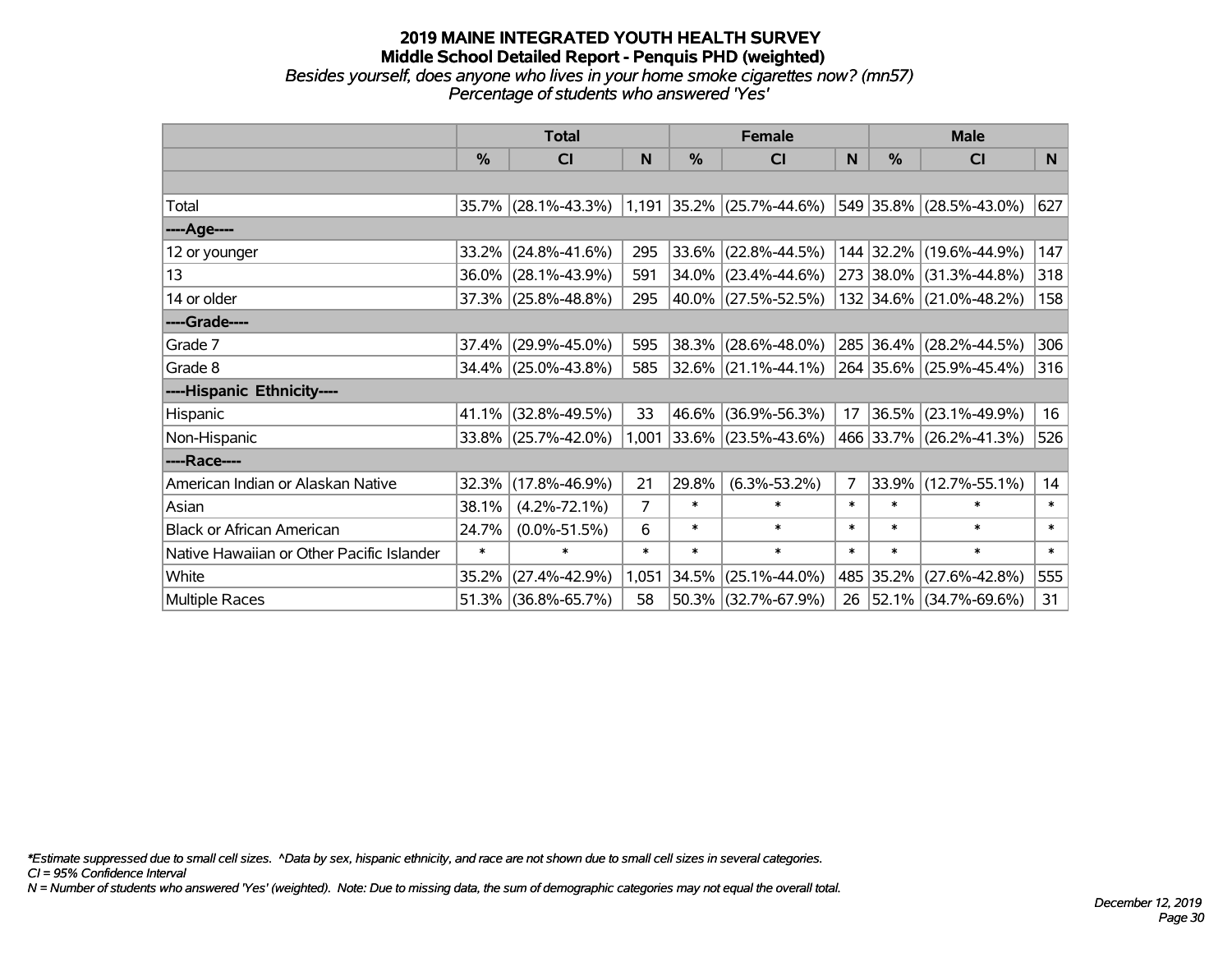#### **2019 MAINE INTEGRATED YOUTH HEALTH SURVEY Middle School Detailed Report - Penquis PHD (weighted)** *If you wanted to get some cigarettes, how easy would it be for you to get some? (mn37)*

*Percentage of students who answered 'Sort of easy' or 'Very easy'*

|                                           | <b>Total</b>  |                     |        |        | <b>Female</b>               |                 | <b>Male</b> |                         |        |  |
|-------------------------------------------|---------------|---------------------|--------|--------|-----------------------------|-----------------|-------------|-------------------------|--------|--|
|                                           | $\frac{0}{0}$ | CI                  | N      | %      | <b>CI</b>                   | N               | %           | <b>CI</b>               | N.     |  |
|                                           |               |                     |        |        |                             |                 |             |                         |        |  |
| Total                                     |               | 22.3% (18.4%-26.2%) |        |        | 740 21.3% (16.8%-25.8%)     |                 |             | 332 22.6% (17.6%-27.6%) | 392    |  |
| ----Age----                               |               |                     |        |        |                             |                 |             |                         |        |  |
| 12 or younger                             |               | 19.8% (14.7%-24.9%) |        |        | 170 17.5% (11.7%-23.2%)     | 73              |             | 21.1% (13.7%-28.5%)     | 91     |  |
| 13                                        |               | 21.8% (17.8%-25.8%) |        |        | 355   19.2%   (15.1%-23.3%) |                 |             | 147 23.6% (18.8%-28.4%) | 200    |  |
| 14 or older                               |               | 25.9% (19.5%-32.3%) |        |        | 215 29.8% (19.7%-39.9%)     |                 |             | 111 22.3% (13.6%-30.9%) | 100    |  |
| ----Grade----                             |               |                     |        |        |                             |                 |             |                         |        |  |
| Grade 7                                   |               | 20.0% (16.3%-23.7%) |        |        | 316 17.0% (13.5%-20.5%)     |                 |             | 127 22.1% (16.4%-27.8%) | 183    |  |
| Grade 8                                   |               | 24.1% (18.7%-29.6%) |        |        | 412 24.9% (17.8%-32.0%)     |                 |             | 201 22.9% (17.1%-28.6%) | 203    |  |
| ----Hispanic Ethnicity----                |               |                     |        |        |                             |                 |             |                         |        |  |
| Hispanic                                  |               | 27.6% (16.8%-38.3%) | 22     |        | 29.3% (14.9%-43.6%)         | 10 <sup>1</sup> | 26.0%       | $(9.0\% - 43.1\%)$      | 11     |  |
| Non-Hispanic                              |               | 22.2% (18.1%-26.3%) |        |        | 665 21.5% (16.4%-26.7%)     |                 |             | 302 22.3% (17.5%-27.1%) | 350    |  |
| ----Race----                              |               |                     |        |        |                             |                 |             |                         |        |  |
| American Indian or Alaskan Native         |               | 28.5% (17.4%-39.6%) | 21     | 24.3%  | $(1.1\% - 47.5\%)$          | 6               | 30.9%       | $(18.7\% - 43.1\%)$     | 14     |  |
| Asian                                     |               | 29.6% (12.8%-46.5%) | 6      | $\ast$ | $\ast$                      | $\ast$          | $\ast$      | $\ast$                  | $\ast$ |  |
| <b>Black or African American</b>          |               | 45.8% (38.5%-53.1%) | 21     | 39.5%  | $(21.1\% - 58.0\%)$         | 6               | 46.7%       | $(32.5\% - 60.9\%)$     | 13     |  |
| Native Hawaiian or Other Pacific Islander | $\ast$        | $\ast$              | $\ast$ | $\ast$ | $\ast$                      | $\ast$          | $\ast$      | $\ast$                  | $\ast$ |  |
| White                                     | 21.0%         | $(17.0\% - 25.0\%)$ |        |        | 626 20.5% (15.7%-25.2%)     | 288             | 21.0%       | $(16.0\% - 25.9\%)$     | 326    |  |
| Multiple Races                            |               | 40.0% (34.4%-45.6%) | 47     |        | $ 36.6\% $ (24.5%-48.8%)    |                 |             | 18 40.6% (30.6%-50.6%)  | 25     |  |

*\*Estimate suppressed due to small cell sizes. ^Data by sex, hispanic ethnicity, and race are not shown due to small cell sizes in several categories.*

*CI = 95% Confidence Interval*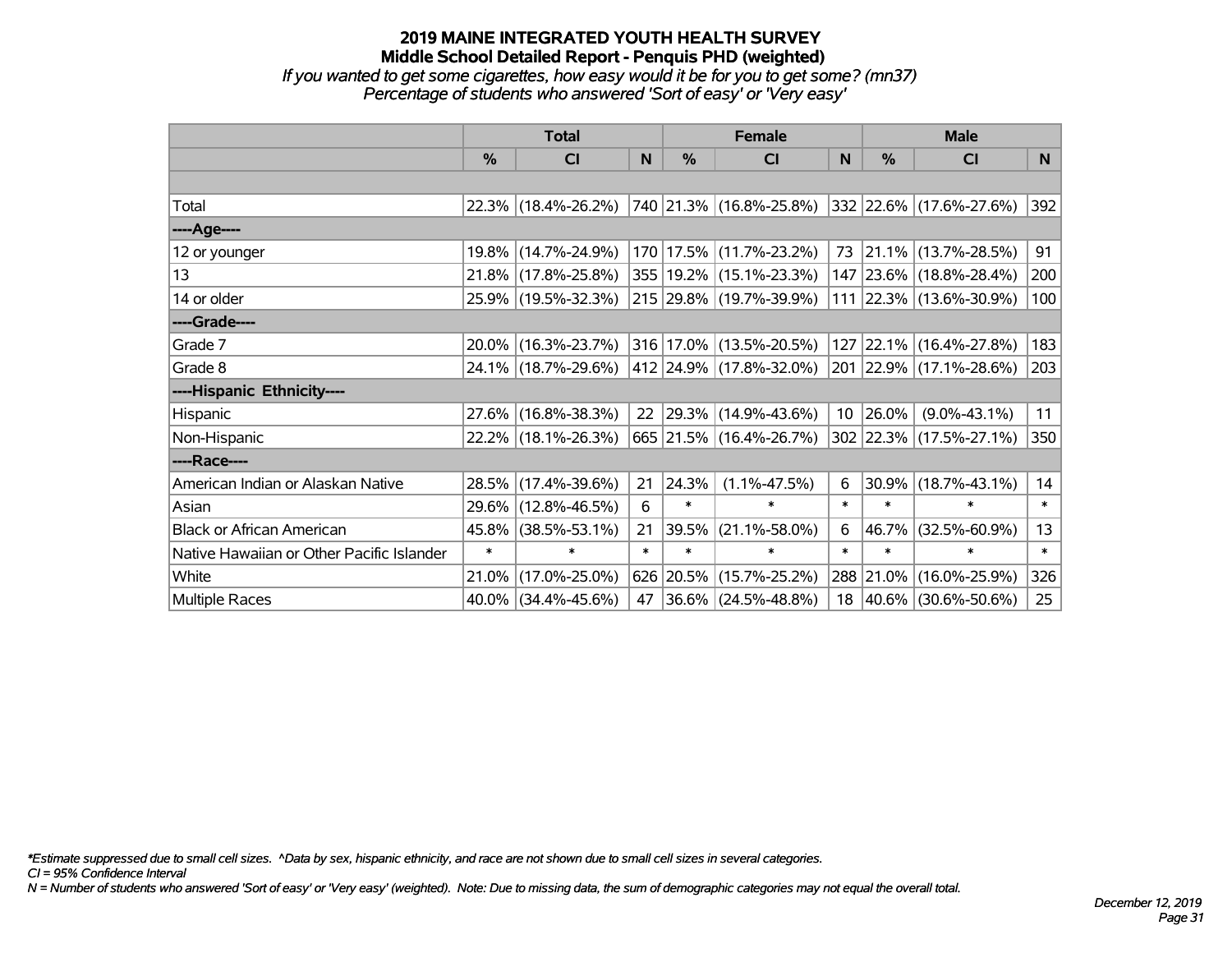# *Do you think that you will try a cigarette soon? (mn47)*

*Percentage of students who answered 'I definitely will', 'I probably will' or 'I probably will not'*

|                                           | <b>Total</b>  |                     |                 |           | <b>Female</b>                   |        | <b>Male</b> |                            |                  |  |
|-------------------------------------------|---------------|---------------------|-----------------|-----------|---------------------------------|--------|-------------|----------------------------|------------------|--|
|                                           | $\frac{0}{0}$ | CI                  | N               | $\%$      | CI                              | N      | $\%$        | <b>CI</b>                  | N                |  |
|                                           |               |                     |                 |           |                                 |        |             |                            |                  |  |
| Total                                     |               | 18.5% (14.9%-22.1%) |                 |           | $ 621 16.3\% (12.1\% - 20.4\%)$ |        |             | 257 20.4% (14.8%-26.1%)    | 360              |  |
| ----Age----                               |               |                     |                 |           |                                 |        |             |                            |                  |  |
| 12 or younger                             |               | 15.2% (10.6%-19.7%) |                 | 136 10.1% | $(4.3\% - 15.9\%)$              |        |             | 44 20.3% (11.9%-28.7%)     | 92               |  |
| 13                                        |               | 18.6% (14.0%-23.2%) |                 |           | 307   16.7%   (11.5%-21.9%)     |        |             | 134 20.4% (14.1%-26.7%)    | 173              |  |
| 14 or older                               |               | 21.9% (15.7%-28.0%) |                 |           | 174 23.4% (13.3%-33.5%)         |        |             | 78   19.9%   (13.6%-26.1%) | 91               |  |
| ----Grade----                             |               |                     |                 |           |                                 |        |             |                            |                  |  |
| Grade 7                                   |               | 16.3% (12.9%-19.6%) |                 | 262 12.5% | $(8.5\% - 16.5\%)$              | 95     |             | 19.8% (13.5%-26.0%)        | 167              |  |
| Grade 8                                   |               | 20.6% (14.7%-26.5%) |                 |           | 352 19.7% (12.3%-27.1%)         |        |             | 160 20.9% (13.1%-28.7%)    | 187              |  |
| ----Hispanic Ethnicity----                |               |                     |                 |           |                                 |        |             |                            |                  |  |
| Hispanic                                  | 18.4%         | $(9.7\% - 27.0\%)$  | 15 <sub>1</sub> | 19.0%     | $(8.6\% - 29.4\%)$              | 7      | 17.8%       | $(3.1\% - 32.6\%)$         | 8                |  |
| Non-Hispanic                              |               | 19.3% (15.4%-23.2%) |                 |           | 574 16.7% (13.0%-20.5%)         |        |             | 235 21.5% (15.1%-27.8%)    | 334              |  |
| ----Race----                              |               |                     |                 |           |                                 |        |             |                            |                  |  |
| American Indian or Alaskan Native         | 18.1%         | $(4.7\% - 31.4\%)$  | 12              | 24.2%     | $(0.9\% - 47.5\%)$              | 6      | 14.5%       | $(5.2\% - 23.9\%)$         | 6                |  |
| Asian                                     | $\ast$        | $\ast$              | $\ast$          | $\ast$    | $\ast$                          | $\ast$ | $\ast$      | *                          | $\ast$           |  |
| <b>Black or African American</b>          | 31.6%         | $(2.1\% - 61.1\%)$  | 9               | $\ast$    | $\ast$                          | $\ast$ | $\ast$      | $\ast$                     | $\ast$           |  |
| Native Hawaiian or Other Pacific Islander | $\ast$        | $\ast$              | $\ast$          | $\ast$    | $\ast$                          | $\ast$ | $\ast$      | $\ast$                     | $\pmb{\ast}$     |  |
| White                                     | 18.1%         | $(14.1\% - 22.1\%)$ | 545             | 15.7%     | $(11.3\% - 20.2\%)$             |        | 224 20.1%   | $(14.0\% - 26.2\%)$        | 316              |  |
| <b>Multiple Races</b>                     |               | 19.0% (12.4%-25.6%) | 23              | 15.3%     | $(0.5\% - 30.0\%)$              | 8      |             | 21.8% (11.1%-32.6%)        | 15 <sub>15</sub> |  |

*\*Estimate suppressed due to small cell sizes. ^Data by sex, hispanic ethnicity, and race are not shown due to small cell sizes in several categories.*

*CI = 95% Confidence Interval*

*N = Number of students who answered 'I definitely will', 'I probably will' or 'I probably will not' (weighted). Note: Due to missing data, the sum of demographic categories may not equal the overall total.*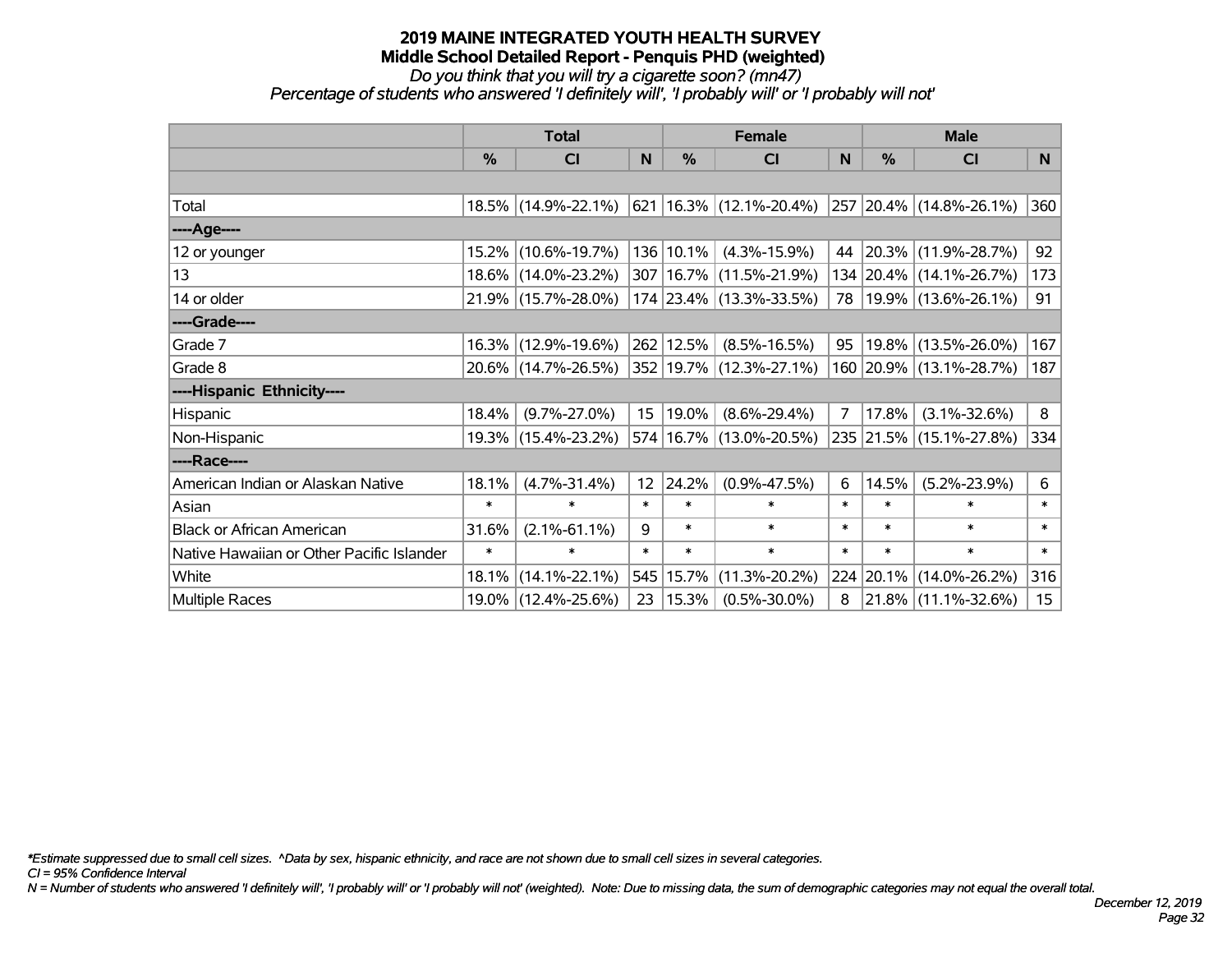#### *Do you think you will smoke a cigarette at any time during the next year? (mn48) Percentage of students who answered 'I definitely will', 'I probably will' or 'I probably will not'*

|                                           | <b>Total</b>  |                     |        |           | <b>Female</b>           |        | <b>Male</b>   |                         |                  |  |
|-------------------------------------------|---------------|---------------------|--------|-----------|-------------------------|--------|---------------|-------------------------|------------------|--|
|                                           | $\frac{0}{0}$ | <b>CI</b>           | N      | %         | <b>CI</b>               | N      | $\frac{0}{0}$ | <b>CI</b>               | N <sub>1</sub>   |  |
|                                           |               |                     |        |           |                         |        |               |                         |                  |  |
| Total                                     |               | 15.0% (11.0%-19.1%) |        | 504 14.4% | $(9.0\% - 19.8\%)$      |        |               | 226 15.7% (11.2%-20.3%) | 278              |  |
| ----Age----                               |               |                     |        |           |                         |        |               |                         |                  |  |
| 12 or younger                             | 12.0%         | $(6.7\% - 17.3\%)$  | 106    | 9.0%      | $(1.9\% - 16.2\%)$      | 39     | 15.0%         | $(8.8\% - 21.2\%)$      | 67               |  |
| 13                                        |               | 14.7% (10.4%-19.0%) |        | 243 13.8% | $(8.3\% - 19.2\%)$      | 111    | $15.6\%$      | $(10.5\% - 20.8\%)$     | 132              |  |
| 14 or older                               |               | 19.3% (12.1%-26.4%) |        |           | 155 23.0% (10.4%-35.6%) | 77     |               | 16.8% (10.0%-23.6%)     | 79               |  |
| ----Grade----                             |               |                     |        |           |                         |        |               |                         |                  |  |
| Grade 7                                   | 13.4%         | $(9.1\% - 17.6\%)$  |        | 214 11.6% | $(6.4\% - 16.8\%)$      | 87     | 15.0%         | $(9.5\% - 20.5\%)$      | 127              |  |
| Grade 8                                   |               | 16.5% (10.9%-22.1%) |        | 283 16.9% | $(9.0\% - 24.8\%)$      | 137    | $16.2\%$      | $(9.8\% - 22.7\%)$      | 146              |  |
| ----Hispanic Ethnicity----                |               |                     |        |           |                         |        |               |                         |                  |  |
| Hispanic                                  | 19.5%         | $(10.0\% - 29.0\%)$ | 16     | 16.8%     | $(5.4\% - 28.2\%)$      | 6      | 21.7%         | $(6.6\% - 36.9\%)$      | 10 <sub>1</sub>  |  |
| Non-Hispanic                              |               | 15.5% (11.1%-19.9%) |        | 460 14.6% | $(9.5\% - 19.7\%)$      | 204    |               | 16.4% (11.2%-21.6%)     | 256              |  |
| ----Race----                              |               |                     |        |           |                         |        |               |                         |                  |  |
| American Indian or Alaskan Native         | 16.8%         | $(4.7\% - 28.9\%)$  | 11     | 23.4%     | $(2.8\% - 44.0\%)$      | 6      | 12.9%         | $(0.0\% - 28.3\%)$      | 6                |  |
| Asian                                     | $\ast$        | $\ast$              | $\ast$ | $\ast$    | $\ast$                  | $\ast$ | $\ast$        | $\ast$                  | $\ast$           |  |
| <b>Black or African American</b>          | 33.7%         | $(10.5\% - 56.8\%)$ | 9      | $\ast$    | $\ast$                  | $\ast$ | $\ast$        | $\ast$                  | $\ast$           |  |
| Native Hawaiian or Other Pacific Islander | $\ast$        | $\ast$              | $\ast$ | $\ast$    | $\ast$                  | $\ast$ | $\ast$        | $\ast$                  | $\ast$           |  |
| White                                     | 14.3%         | $(10.0\% - 18.6\%)$ | 429    | 13.8%     | $(8.5\% - 19.1\%)$      | 195    | 14.8%         | $(9.9\% - 19.7\%)$      | 234              |  |
| <b>Multiple Races</b>                     |               | 21.1% (13.7%-28.6%) | 26     | 21.2%     | $(8.0\% - 34.4\%)$      | 11     | 21.1%         | $(9.3\% - 32.8\%)$      | 15 <sub>15</sub> |  |

*\*Estimate suppressed due to small cell sizes. ^Data by sex, hispanic ethnicity, and race are not shown due to small cell sizes in several categories.*

*CI = 95% Confidence Interval*

*N = Number of students who answered 'I definitely will', 'I probably will' or 'I probably will not' (weighted). Note: Due to missing data, the sum of demographic categories may not equal the overall total.*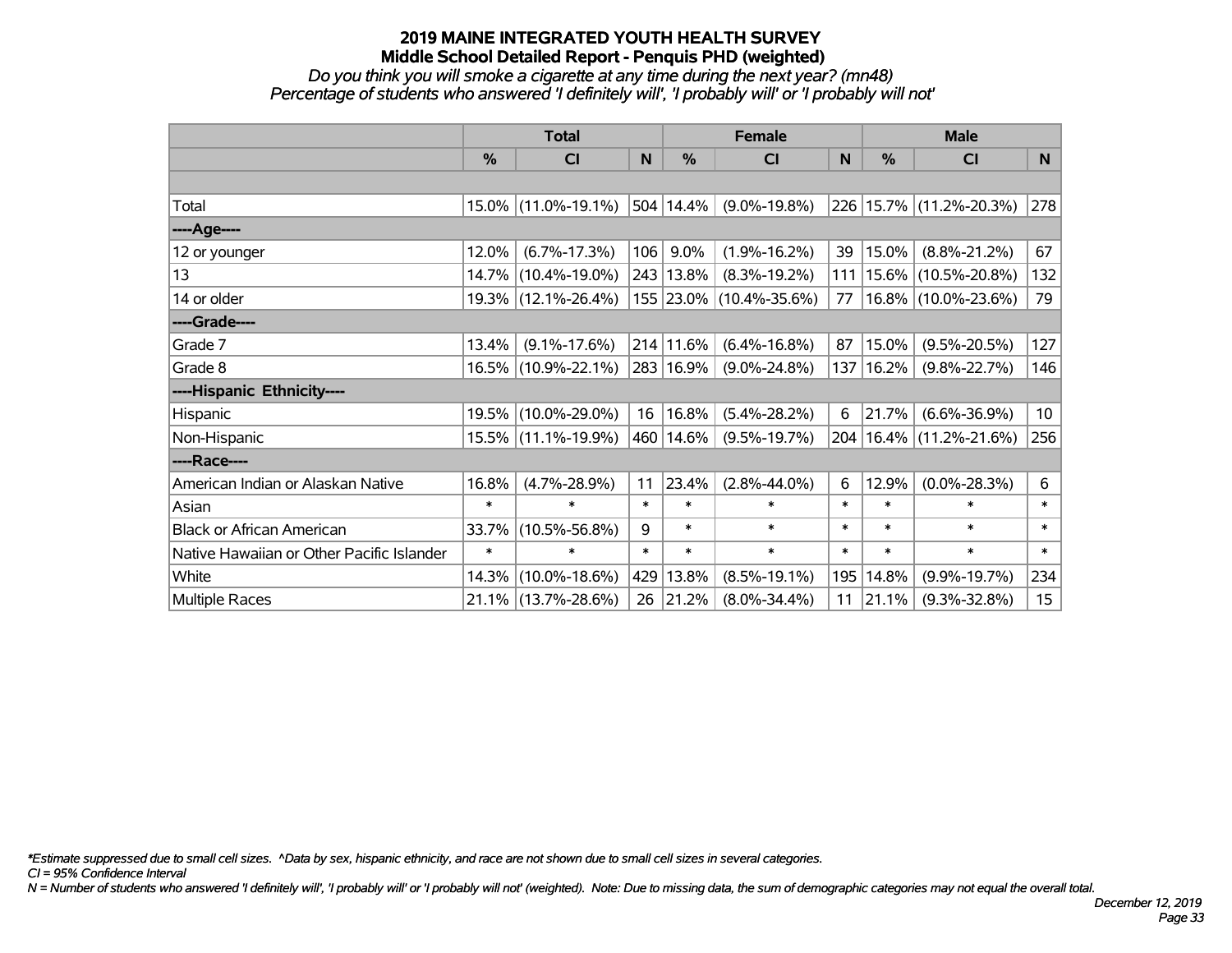# **2019 MAINE INTEGRATED YOUTH HEALTH SURVEY Middle School Detailed Report - Penquis PHD (weighted)** *Do you think you will smoke a cigarette at any time during the next year? (mn48\_2) Percentage of students who answered 'I definitely will not'*

|                                           | <b>Total</b>  |                        |        |               | <b>Female</b>                      |        | <b>Male</b> |                      |        |  |
|-------------------------------------------|---------------|------------------------|--------|---------------|------------------------------------|--------|-------------|----------------------|--------|--|
|                                           | $\frac{9}{6}$ | CI                     | N      | $\frac{0}{0}$ | <b>CI</b>                          | N      | %           | <b>CI</b>            | N.     |  |
|                                           |               |                        |        |               |                                    |        |             |                      |        |  |
| Total                                     |               | 85.0% (80.9%-89.0%)    |        |               | $ 2,848 85.6\%  (80.2\% - 91.0\%)$ |        | 1,343 84.3% | $(79.7\% - 88.8\%)$  | 1,489  |  |
| ----Age----                               |               |                        |        |               |                                    |        |             |                      |        |  |
| 12 or younger                             | 88.0%         | $(82.7\% - 93.3\%)$    | 778    | 91.0%         | $(83.8\% - 98.1\%)$                | 394    | 85.0%       | $(78.8\% - 91.2\%)$  | 380    |  |
| 13                                        |               | 85.3% (81.0%-89.6%)    | 1,410  | 86.2%         | $(80.8\% - 91.7\%)$                | 692    | 84.4%       | $(79.2\% - 89.5\%)$  | 716    |  |
| 14 or older                               |               | 80.7% (73.6%-87.9%)    | 651    |               | $77.0\%$ (64.4%-89.6%)             | 256    | 83.2%       | $(76.4\% - 90.0\%)$  | 389    |  |
| ----Grade----                             |               |                        |        |               |                                    |        |             |                      |        |  |
| Grade 7                                   |               | 86.6% (82.4%-90.9%)    |        | 1,386 88.4%   | $(83.2\% - 93.6\%)$                | 664    | 85.0%       | $(79.5\% - 90.5\%)$  | 716    |  |
| Grade 8                                   |               | $83.5\%$ (77.9%-89.1%) |        |               | $1,429$ $ 83.1\% $ (75.2%-91.0%)   | 673    | 83.8%       | $(77.3\% - 90.2\%)$  | 751    |  |
| ----Hispanic Ethnicity----                |               |                        |        |               |                                    |        |             |                      |        |  |
| Hispanic                                  | 80.5%         | $(71.0\% - 90.0\%)$    | 67     | 83.2%         | $(71.8\% - 94.6\%)$                | 31     | 78.3%       | $(63.1\% - 93.4\%)$  | 36     |  |
| Non-Hispanic                              |               | 84.5% (80.1%-88.9%)    |        |               | $2,509$ 85.4% (80.3%-90.5%)        | 1,194  | 83.6%       | $(78.4\% - 88.8\%)$  | 1,306  |  |
| ----Race----                              |               |                        |        |               |                                    |        |             |                      |        |  |
| American Indian or Alaskan Native         | 83.2%         | $(71.1\% - 95.3\%)$    | 57     | 76.6%         | $(56.0\% - 97.2\%)$                | 19     | 87.1%       | $(71.7\% - 100.0\%)$ | 38     |  |
| Asian                                     | $\ast$        | $\ast$                 | $\ast$ | $\ast$        | $\ast$                             | $\ast$ | $\ast$      | $\ast$               | $\ast$ |  |
| <b>Black or African American</b>          | 66.3%         | $(43.2\% - 89.5\%)$    | 18     | $\ast$        | $\ast$                             | $\ast$ | $\ast$      | $\ast$               | $\ast$ |  |
| Native Hawaiian or Other Pacific Islander | $\ast$        | $\ast$                 | $\ast$ | $\ast$        | $\ast$                             | $\ast$ | $\ast$      | $\ast$               | $\ast$ |  |
| White                                     | 85.7%         | $(81.4\% - 90.0\%)$    | 2,573  | 86.2%         | $(80.9\% - 91.5\%)$                | 1,218  | 85.2%       | $(80.3\% - 90.1\%)$  | 1,342  |  |
| <b>Multiple Races</b>                     |               | 78.9% (71.4%-86.3%)    | 96     |               | 78.8% (65.6%-92.0%)                | 41     | 78.9%       | $(67.2\% - 90.7\%)$  | 55     |  |

*\*Estimate suppressed due to small cell sizes. ^Data by sex, hispanic ethnicity, and race are not shown due to small cell sizes in several categories.*

*CI = 95% Confidence Interval*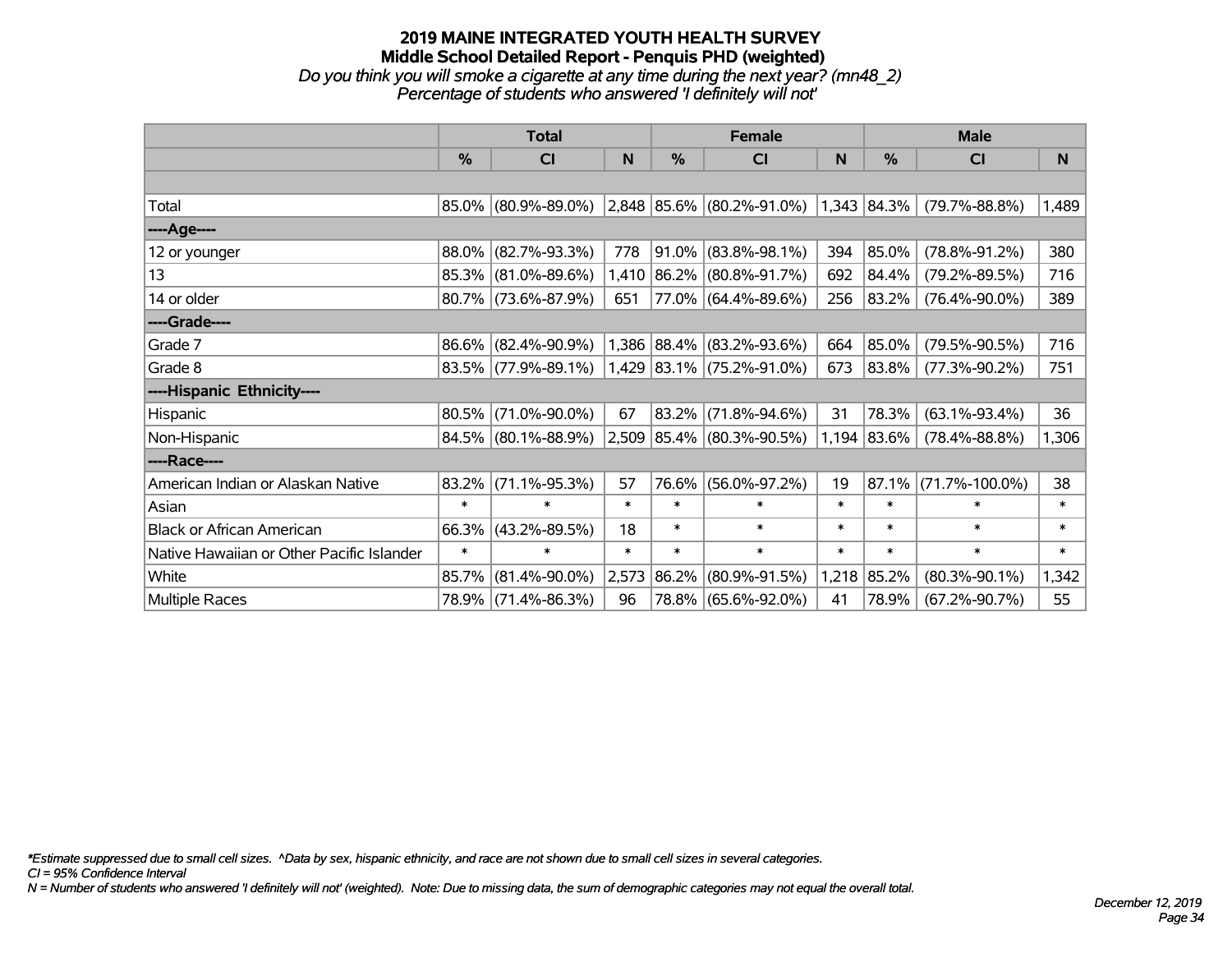#### **2019 MAINE INTEGRATED YOUTH HEALTH SURVEY Middle School Detailed Report - Penquis PHD (weighted)** *If one of your best friends offered you a cigarette, would you smoke it? (mn51)*

# *Percentage of students who answered 'Definitely yes', 'Probably yes' or 'Probably not'*

|                                           | <b>Total</b>  |                        |                |           | <b>Female</b>               |        | <b>Male</b>   |                         |        |  |
|-------------------------------------------|---------------|------------------------|----------------|-----------|-----------------------------|--------|---------------|-------------------------|--------|--|
|                                           | $\frac{0}{0}$ | CI                     | N              | %         | CI                          | N      | $\frac{0}{0}$ | <b>CI</b>               | N.     |  |
|                                           |               |                        |                |           |                             |        |               |                         |        |  |
| Total                                     |               | 19.5% (15.0%-23.9%)    |                |           | 656 16.9% (12.8%-21.1%)     |        |               | 268 21.6% (15.1%-28.0%) | 384    |  |
| ----Age----                               |               |                        |                |           |                             |        |               |                         |        |  |
| 12 or younger                             | 16.9%         | $(9.4\% - 24.3\%)$     |                | 152 11.3% | $(5.2\% - 17.4\%)$          |        | 50 22.4%      | $(12.4\% - 32.4\%)$     | 102    |  |
| 13                                        |               | 17.8% (12.7%-22.9%)    |                |           | 296   14.7%   (10.5%-18.8%) |        |               | 118 20.9% (13.0%-28.7%) | 177    |  |
| 14 or older                               |               | 25.4% (16.8%-33.9%)    |                |           | 205 29.9% (19.1%-40.7%)     |        |               | 99 21.4% (12.3%-30.5%)  | 100    |  |
| ----Grade----                             |               |                        |                |           |                             |        |               |                         |        |  |
| Grade 7                                   |               | $16.4\%$ (11.7%-21.1%) |                | 265 11.6% | $(7.6\% - 15.6\%)$          |        |               | 88 20.8% (14.5%-27.1%)  | 177    |  |
| Grade 8                                   |               | 22.4% (15.4%-29.4%)    |                |           | 385 22.1% (15.0%-29.2%)     |        |               | 180 22.3% (12.7%-31.9%) | 201    |  |
| ----Hispanic Ethnicity----                |               |                        |                |           |                             |        |               |                         |        |  |
| Hispanic                                  |               | 23.6% (15.3%-31.9%)    | 20             |           | $ 30.1\% $ (13.7%-46.5%)    | 11     | 18.4%         | $(2.8\% - 33.9\%)$      | 8      |  |
| Non-Hispanic                              |               | 19.7% (14.9%-24.6%)    |                |           | 589 16.9% (13.1%-20.6%)     |        |               | 237 22.1% (15.0%-29.2%) | 347    |  |
| ----Race----                              |               |                        |                |           |                             |        |               |                         |        |  |
| American Indian or Alaskan Native         | 11.9%         | $(0.0\% - 24.8\%)$     | 8              | $\ast$    | $\ast$                      | $\ast$ | $\ast$        | $\ast$                  | $\ast$ |  |
| Asian                                     | 38.9%         | $(11.0\% - 66.8\%)$    | $\overline{7}$ | $\ast$    | $\ast$                      | $\ast$ | $\ast$        | $\ast$                  | $\ast$ |  |
| <b>Black or African American</b>          | 32.2%         | $(9.7\% - 54.8\%)$     | 9              | $\ast$    | $\ast$                      | $\ast$ | $\ast$        | $\ast$                  | $\ast$ |  |
| Native Hawaiian or Other Pacific Islander | $\ast$        | $\ast$                 | $\ast$         | $\ast$    | $\ast$                      | $\ast$ | $\ast$        | $\ast$                  | $\ast$ |  |
| White                                     | 19.0%         | $(14.2\% - 23.8\%)$    | 574            |           | 16.2% (12.0%-20.4%)         |        | 231 21.2%     | $(14.3\% - 28.2\%)$     | 338    |  |
| <b>Multiple Races</b>                     |               | 22.3% (12.8%-31.7%)    | 27             |           | 25.1% (10.3%-39.9%)         |        | 13 20.2%      | $(4.3\% - 36.1\%)$      | 14     |  |

*\*Estimate suppressed due to small cell sizes. ^Data by sex, hispanic ethnicity, and race are not shown due to small cell sizes in several categories.*

*CI = 95% Confidence Interval*

*N = Number of students who answered 'Definitely yes', 'Probably yes' or 'Probably not' (weighted). Note: Due to missing data, the sum of demographic categories may not equal the overall total.*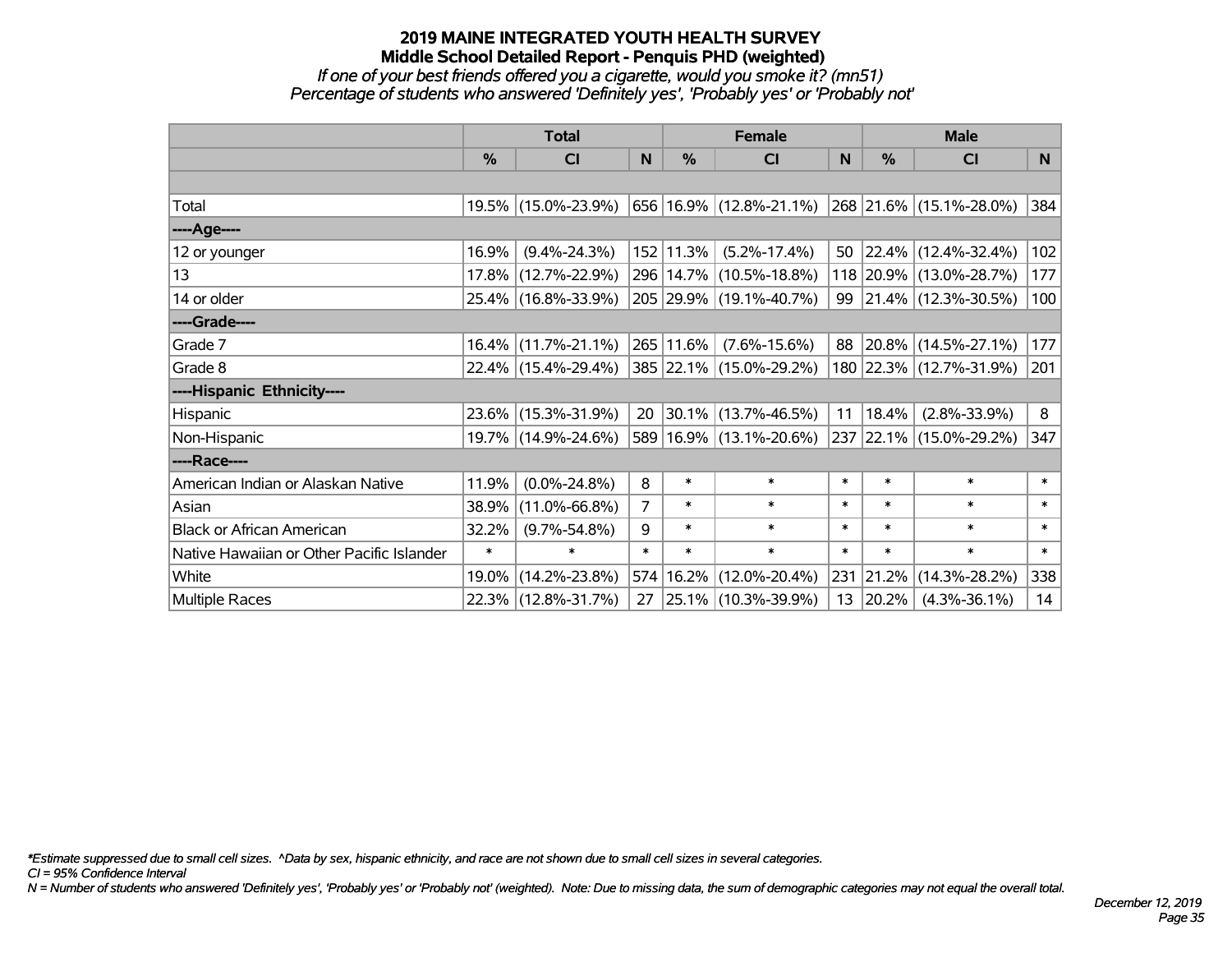*During the past 12 months, were you taught in any of your classes about the dangers of tobacco use? (mn156) Percentage of students who answered 'Yes'*

|                                           | <b>Total</b> |                        |        |          | <b>Female</b>               |        | <b>Male</b>   |                              |        |  |
|-------------------------------------------|--------------|------------------------|--------|----------|-----------------------------|--------|---------------|------------------------------|--------|--|
|                                           | %            | <b>CI</b>              | N      | %        | <b>CI</b>                   | N      | $\frac{0}{0}$ | C <sub>l</sub>               | N      |  |
|                                           |              |                        |        |          |                             |        |               |                              |        |  |
| Total                                     | $53.8\%$     | $(43.9\% - 63.8\%)$    |        |          | $1,825$ 51.1% (40.0%-62.1%) |        |               | $ 813 56.2\% $ (46.3%-66.2%) | 1,002  |  |
| ----Age----                               |              |                        |        |          |                             |        |               |                              |        |  |
| 12 or younger                             | 49.8%        | $(34.0\% - 65.5\%)$    | 453    | 48.5%    | $(32.2\% - 64.8\%)$         |        |               | 215 51.4% (34.7%-68.1%)      | 237    |  |
| 13                                        | 52.9%        | $(44.0\% - 61.8\%)$    | 884    |          | 47.4% (38.7%-56.2%)         |        |               | 387 58.3% (48.2%-68.5%)      | 497    |  |
| 14 or older                               | 59.8%        | $(44.7\% - 75.0\%)$    | 480    |          | $63.4\%$ (44.6%-82.2%)      |        |               | 211 56.9% (41.4%-72.4%)      | 264    |  |
| ----Grade----                             |              |                        |        |          |                             |        |               |                              |        |  |
| Grade 7                                   | 48.3%        | $(35.1\% - 61.5\%)$    | 792    | $46.2\%$ | $(32.3\% - 60.1\%)$         |        | 357 50.6%     | $(36.6\% - 64.6\%)$          | 434    |  |
| Grade 8                                   |              | 59.1% (48.9%-69.2%)    |        |          | $1,010$ 55.3% (43.9%-66.7%) |        |               | 448 62.3% (52.0%-72.6%)      | 558    |  |
| ----Hispanic Ethnicity----                |              |                        |        |          |                             |        |               |                              |        |  |
| Hispanic                                  | 66.9%        | $(50.8\% - 83.1\%)$    | 56     | 60.9%    | $(37.2\% - 84.7\%)$         | 24     | 72.1%         | $(56.6\% - 87.6\%)$          | 33     |  |
| Non-Hispanic                              |              | $54.1\%$ (43.8%-64.3%) | 1,621  |          | 50.7% (39.4%-62.0%)         |        |               | 716 57.1% (46.7%-67.5%)      | 900    |  |
| ----Race----                              |              |                        |        |          |                             |        |               |                              |        |  |
| American Indian or Alaskan Native         | 51.5%        | $(23.0\% - 80.0\%)$    | 35     | 60.4%    | $(21.2\% - 99.7\%)$         | 15     |               | 46.3% (17.1%-75.5%)          | 20     |  |
| Asian                                     | 59.4%        | $(31.3\% - 87.5\%)$    | 11     | $\ast$   | $\ast$                      | $\ast$ | $\ast$        | $\ast$                       | $\ast$ |  |
| <b>Black or African American</b>          | 37.2%        | $(5.0\% - 69.4\%)$     | 10     | $\ast$   | $\ast$                      | $\ast$ | $\ast$        | $\ast$                       | *      |  |
| Native Hawaiian or Other Pacific Islander | $\ast$       | $\ast$                 | $\ast$ | $\ast$   | $\ast$                      | $\ast$ | $\ast$        | $\ast$                       | $\ast$ |  |
| White                                     | 54.2%        | $(44.2\% - 64.2\%)$    | 1,646  | 51.1%    | $(40.0\% - 62.2\%)$         | 732    | 56.9%         | $(46.8\% - 67.1\%)$          | 905    |  |
| Multiple Races                            | 54.9%        | $(45.7\% - 64.1\%)$    | 67     |          | 54.3% (38.7%-70.0%)         |        |               | 29 55.3% (41.2%-69.3%)       | 38     |  |

*\*Estimate suppressed due to small cell sizes. ^Data by sex, hispanic ethnicity, and race are not shown due to small cell sizes in several categories.*

*CI = 95% Confidence Interval*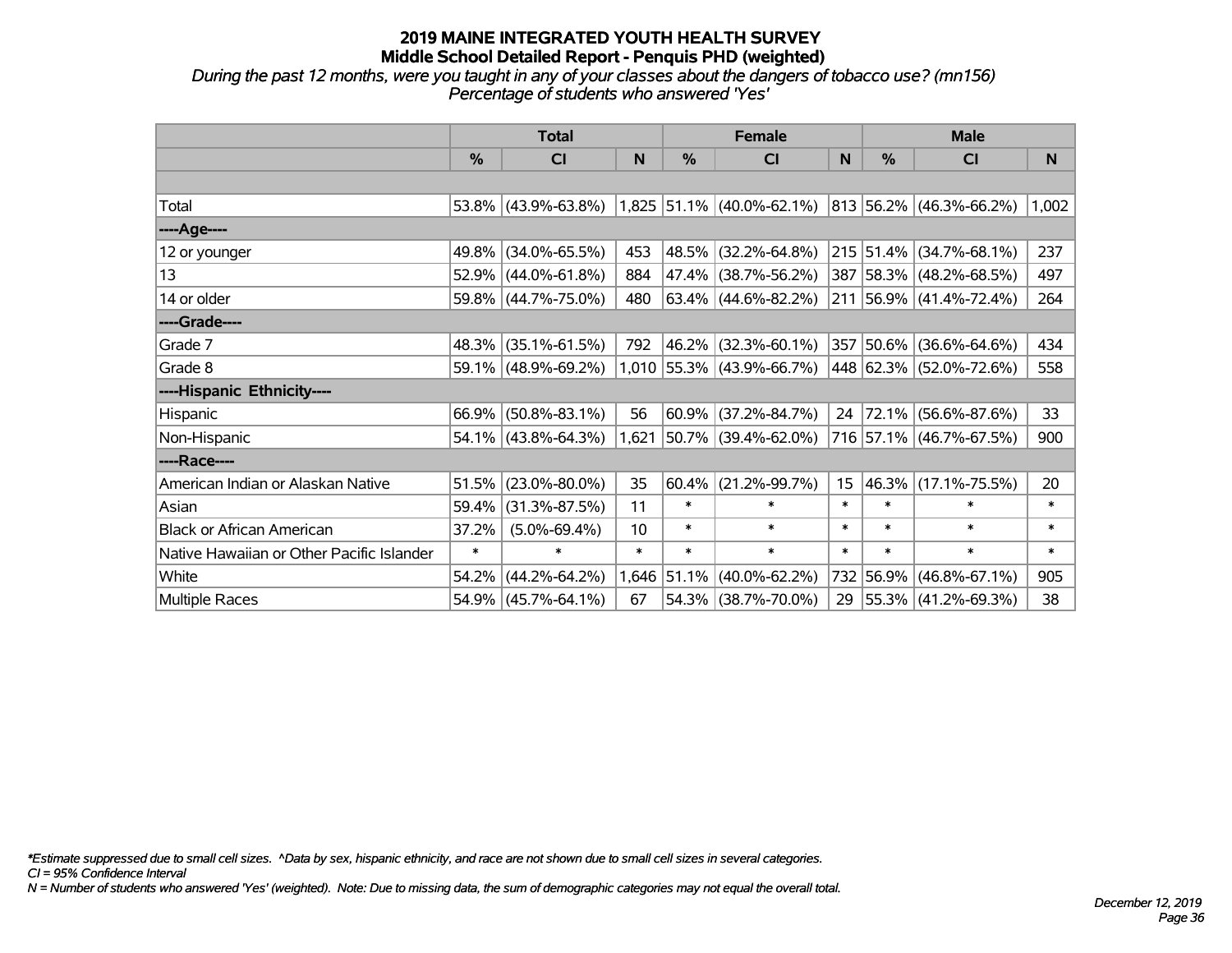*How much do you think people risk harming themselves (physically or in other ways) if they smoke one or more packs of cigarettes per day? (mn36) Percentage of students who answered 'No risk' or 'Slight risk'*

|                                           | <b>Total</b> |                     |        |            | <b>Female</b>         |        | <b>Male</b>   |                                                     |        |  |
|-------------------------------------------|--------------|---------------------|--------|------------|-----------------------|--------|---------------|-----------------------------------------------------|--------|--|
|                                           | %            | <b>CI</b>           | N      | %          | <b>CI</b>             | N      | $\frac{0}{0}$ | <b>CI</b>                                           | N.     |  |
|                                           |              |                     |        |            |                       |        |               |                                                     |        |  |
| Total                                     |              | 12.4% (10.1%-14.6%) |        |            |                       |        |               | $ 414 10.5\% $ (8.1%-12.8%) 164 14.2% (10.9%-17.5%) | 247    |  |
| ----Age----                               |              |                     |        |            |                       |        |               |                                                     |        |  |
| 12 or younger                             | 12.5%        | $(9.3\% - 15.8\%)$  | 107    | 9.2%       | $(5.2\% - 13.3\%)$    | 39     | 15.5%         | $(10.8\% - 20.3\%)$                                 | 66     |  |
| 13                                        | 13.4%        | $(10.5\% - 16.3\%)$ | 221    | $ 10.8\% $ | $(7.2\% - 14.4\%)$    | 83     | 15.9%         | $(12.1\% - 19.6\%)$                                 | 137    |  |
| 14 or older                               | 10.3%        | $(6.6\% - 14.0\%)$  | 85     |            | $11.1\%$ (6.4%-15.9%) | 42     | 9.7%          | $(4.2\% - 15.2\%)$                                  | 44     |  |
| ----Grade----                             |              |                     |        |            |                       |        |               |                                                     |        |  |
| Grade 7                                   | 14.4%        | $(11.2\% - 17.7\%)$ | 231    | 11.0%      | $(7.2\% - 14.9\%)$    | 83     | 17.4%         | $(12.2\% - 22.6\%)$                                 | 144    |  |
| Grade 8                                   | 10.3%        | $(8.1\% - 12.4\%)$  | 175    | $9.7\%$    | $(6.8\% - 12.5\%)$    | 78     | 10.9%         | $(7.5\% - 14.3\%)$                                  | 98     |  |
| ----Hispanic Ethnicity----                |              |                     |        |            |                       |        |               |                                                     |        |  |
| Hispanic                                  | $\ast$       | $\ast$              | $\ast$ | $\ast$     | $\ast$                | $\ast$ | $\ast$        | $\ast$                                              | $\ast$ |  |
| Non-Hispanic                              | 12.3%        | $(10.0\% - 14.6\%)$ |        | 368 10.5%  | $(8.1\% - 12.9\%)$    | 147    | 13.9%         | $(10.7\% - 17.2\%)$                                 | 219    |  |
| ----Race----                              |              |                     |        |            |                       |        |               |                                                     |        |  |
| American Indian or Alaskan Native         | 19.0%        | $(11.4\% - 26.7\%)$ | 14     | $\ast$     | $\ast$                | $\ast$ | $\ast$        | $\ast$                                              | $\ast$ |  |
| Asian                                     | $\ast$       | $\ast$              | $\ast$ | $\ast$     | $\ast$                | $\ast$ | $\ast$        | $\ast$                                              | $\ast$ |  |
| <b>Black or African American</b>          | $\ast$       | $\ast$              | $\ast$ | $\ast$     | $\ast$                | $\ast$ | $\ast$        | $\ast$                                              | $\ast$ |  |
| Native Hawaiian or Other Pacific Islander | $\ast$       | $\ast$              | $\ast$ | $\ast$     | $\ast$                | $\ast$ | $\ast$        | $\ast$                                              | $\ast$ |  |
| White                                     | 12.4%        | $(10.0\% - 14.7\%)$ | 370    | 10.7%      | $(8.1\% - 13.3\%)$    | 151    | 13.9%         | $(10.7\% - 17.1\%)$                                 | 217    |  |
| <b>Multiple Races</b>                     | 9.5%         | $(5.0\% - 14.0\%)$  | 11     | $\ast$     | $\ast$                | $\ast$ | $\ast$        | $\ast$                                              | $\ast$ |  |

*\*Estimate suppressed due to small cell sizes. ^Data by sex, hispanic ethnicity, and race are not shown due to small cell sizes in several categories.*

*CI = 95% Confidence Interval*

*N = Number of students who answered 'No risk' or 'Slight risk' (weighted). Note: Due to missing data, the sum of demographic categories may not equal the overall total.*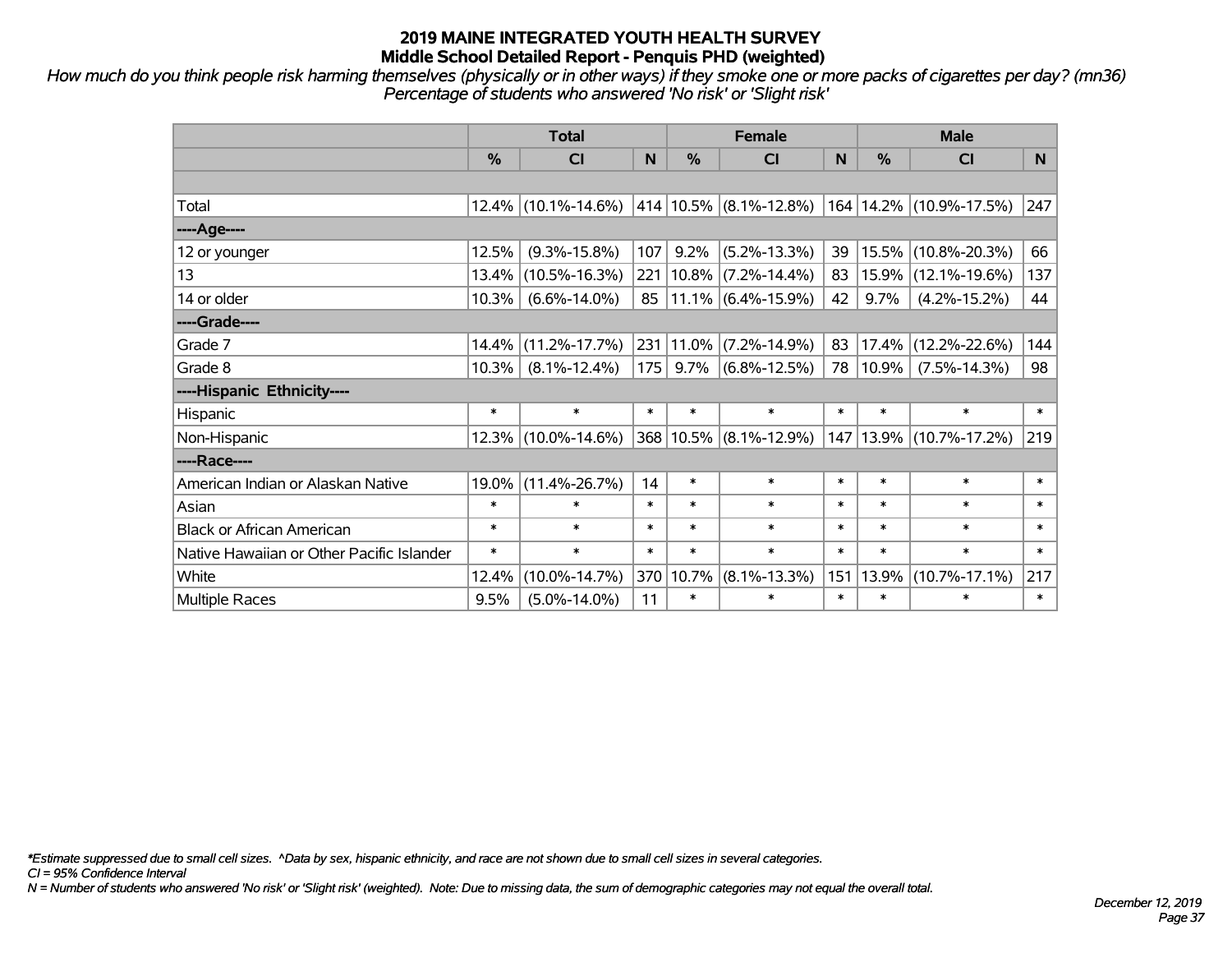### **2019 MAINE INTEGRATED YOUTH HEALTH SURVEY Middle School Detailed Report - Penquis PHD (weighted)** *How wrong do you think it is for someone your age to smoke cigarettes? (mn58) Percentage of students who answered 'A little bit wrong' or 'Not wrong at all'*

|                                           | <b>Total</b> |                    |        |          | <b>Female</b>          |        | <b>Male</b>   |                    |                 |  |
|-------------------------------------------|--------------|--------------------|--------|----------|------------------------|--------|---------------|--------------------|-----------------|--|
|                                           | %            | <b>CI</b>          | N      | %        | <b>CI</b>              | N      | $\frac{0}{0}$ | <b>CI</b>          | N               |  |
|                                           |              |                    |        |          |                        |        |               |                    |                 |  |
| Total                                     | 5.4%         | $(3.7\% - 7.2\%)$  |        | 184 5.1% | $(2.6\% - 7.6\%)$      |        | 81 5.8%       | $(3.8\% - 7.8\%)$  | 103             |  |
| ----Age----                               |              |                    |        |          |                        |        |               |                    |                 |  |
| 12 or younger                             | 4.8%         | $(1.3\% - 8.4\%)$  | 43     | 5.0%     | $(0.0\% - 10.1\%)$     |        | 22 4.7%       | $(1.7\% - 7.7\%)$  | 21              |  |
| 13                                        | 5.8%         | $(3.6\% - 7.9\%)$  | 96     | 3.3%     | $(1.0\% - 5.5\%)$      |        | 26 8.2%       | $(5.1\% - 11.3\%)$ | 70              |  |
| 14 or older                               | 5.5%         | $(1.8\% - 9.1\%)$  | 44     |          | $ 9.7\% $ (2.2%-17.1%) |        | 32 2.5%       | $(0.0\% - 5.7\%)$  | 12 <sub>2</sub> |  |
| ----Grade----                             |              |                    |        |          |                        |        |               |                    |                 |  |
| Grade 7                                   | 5.8%         | $(3.2\% - 8.4\%)$  | 93     | 5.8%     | $(1.9\% - 9.8\%)$      |        | 45 5.7%       | $(2.4\% - 9.1\%)$  | 49              |  |
| Grade 8                                   | 5.0%         | $(2.5\% - 7.6\%)$  | 87     | 4.2%     | $(1.5\% - 7.0\%)$      |        | 35 5.8%       | $(2.2\% - 9.4\%)$  | 52              |  |
| ----Hispanic Ethnicity----                |              |                    |        |          |                        |        |               |                    |                 |  |
| Hispanic                                  | $\ast$       | $\ast$             | $\ast$ | $\ast$   | $\ast$                 | $\ast$ | $\ast$        | $\ast$             | $\ast$          |  |
| Non-Hispanic                              | 5.3%         | $(3.7\% - 6.8\%)$  |        | 158 4.9% | $(2.8\% - 7.1\%)$      |        | 70 5.6%       | $(3.5\% - 7.6\%)$  | 88              |  |
| ----Race----                              |              |                    |        |          |                        |        |               |                    |                 |  |
| American Indian or Alaskan Native         | $\ast$       | $\ast$             | $\ast$ | $\ast$   | $\ast$                 | $\ast$ | $\ast$        | $\ast$             | $\ast$          |  |
| Asian                                     | $\ast$       | $\ast$             | $\ast$ | $\ast$   | $\ast$                 | $\ast$ | $\ast$        | $\ast$             | $\ast$          |  |
| <b>Black or African American</b>          | 22.2%        | $(2.5\% - 41.8\%)$ | 6      | $\ast$   | $\ast$                 | $\ast$ | $\ast$        | $\ast$             | $\ast$          |  |
| Native Hawaiian or Other Pacific Islander | $\ast$       | $\ast$             | $\ast$ | $\ast$   | $\ast$                 | $\ast$ | $\ast$        | $\ast$             | $\ast$          |  |
| White                                     | 5.0%         | $(3.5\% - 6.5\%)$  |        | 152 4.5% | $(2.2\% - 6.7\%)$      | 64     | 5.5%          | $(3.3\% - 7.8\%)$  | 88              |  |
| Multiple Races                            | 7.5%         | $(0.7\% - 14.3\%)$ | 9      | $\ast$   | $\ast$                 | $\ast$ | $\ast$        | $\ast$             | $\ast$          |  |

*\*Estimate suppressed due to small cell sizes. ^Data by sex, hispanic ethnicity, and race are not shown due to small cell sizes in several categories.*

*CI = 95% Confidence Interval*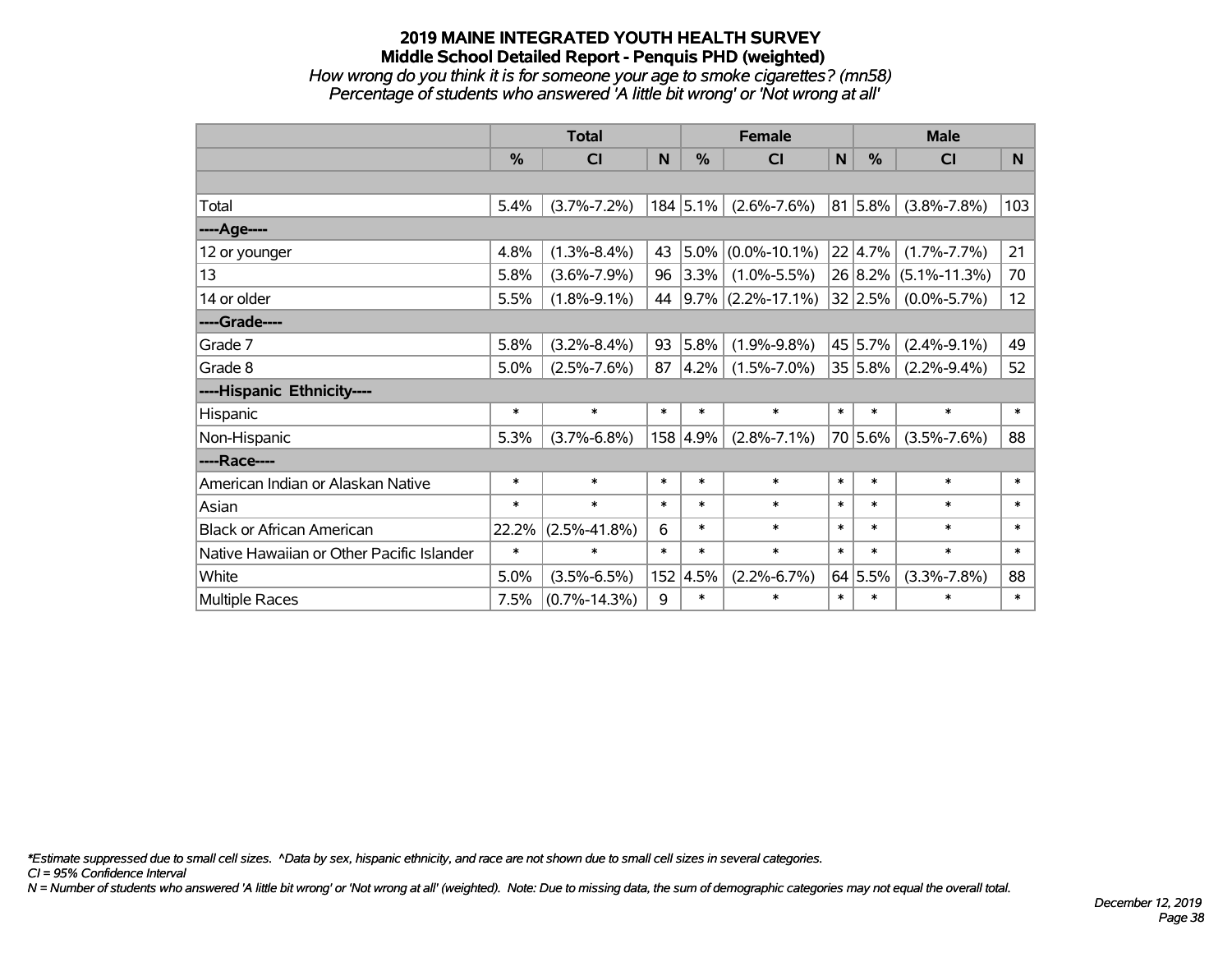### **2019 MAINE INTEGRATED YOUTH HEALTH SURVEY Middle School Detailed Report - Penquis PHD (weighted)** *How wrong do your parents feel it would be for you to smoke cigarettes? (mn35) Percentage of students who answered 'A little bit wrong' or 'Not wrong at all'*

|                                           | <b>Total</b>  |                      |        |                  | <b>Female</b>          |        | <b>Male</b>    |                      |        |  |
|-------------------------------------------|---------------|----------------------|--------|------------------|------------------------|--------|----------------|----------------------|--------|--|
|                                           | $\frac{0}{0}$ | CI                   | N      | %                | <b>CI</b>              | N      | %              | <b>CI</b>            | N      |  |
|                                           |               |                      |        |                  |                        |        |                |                      |        |  |
| Total                                     | 4.1%          | $(2.9\% - 5.2\%)$    |        | $137 \,   4.1\%$ | $(2.4\% - 5.9\%)$      |        | 66 4.0%        | $(2.5\% - 5.6\%)$    | 71     |  |
| ----Age----                               |               |                      |        |                  |                        |        |                |                      |        |  |
| 12 or younger                             | 2.0%          | $(0.1\% - 3.9\%)$    | 18     | 2.1%             | $(0.0\% - 4.5\%)$      |        | $9 \mid 2.0\%$ | $(0.0\% - 4.1\%)$    | 9      |  |
| 13                                        | $3.6\%$       | $(1.6\% - 5.6\%)$    | 60     | 3.4%             | $(0.6\% - 6.2\%)$      |        | 27 3.9%        | $(1.0\% - 6.7\%)$    | 32     |  |
| 14 or older                               |               | $7.3\%$ (3.9%-10.7%) | 59     |                  | $ 8.7\% $ (2.5%-14.9%) |        |                | 29 6.3% (2.0%-10.7%) | 30     |  |
| ----Grade----                             |               |                      |        |                  |                        |        |                |                      |        |  |
| Grade 7                                   | 2.8%          | $(1.0\% - 4.5\%)$    | 45     | 2.9%             | $(0.1\% - 5.7\%)$      |        | 22 2.7%        | $(0.9\% - 4.5\%)$    | 23     |  |
| Grade 8                                   | 5.2%          | $(3.2\% - 7.1\%)$    | 88     | $ 5.1\% $        | $(2.6\% - 7.6\%)$      |        | 42 5.2%        | $(2.2\% - 8.2\%)$    | 46     |  |
| ----Hispanic Ethnicity----                |               |                      |        |                  |                        |        |                |                      |        |  |
| Hispanic                                  | 7.1%          | $(0.3\% - 13.9\%)$   | 6      | $\ast$           | $\ast$                 | $\ast$ | $\ast$         | $\ast$               | $\ast$ |  |
| Non-Hispanic                              | $3.8\%$       | $(2.6\% - 5.1\%)$    |        | $114   4.0\%$    | $(2.3\% - 5.7\%)$      |        | 56 3.7%        | $(2.2\% - 5.2\%)$    | 58     |  |
| ----Race----                              |               |                      |        |                  |                        |        |                |                      |        |  |
| American Indian or Alaskan Native         | $\ast$        | $\ast$               | $\ast$ | $\ast$           | $\ast$                 | $\ast$ | $\ast$         | $\ast$               | $\ast$ |  |
| Asian                                     | $\ast$        | $\ast$               | $\ast$ | $\ast$           | $\ast$                 | $\ast$ | $\ast$         | $\ast$               | $\ast$ |  |
| <b>Black or African American</b>          | $\ast$        | $\ast$               | $\ast$ | $\ast$           | $\ast$                 | $\ast$ | $\ast$         | $\ast$               | $\ast$ |  |
| Native Hawaiian or Other Pacific Islander | *             | $\ast$               | $\ast$ | $\ast$           | $\ast$                 | $\ast$ | $\ast$         | $\ast$               | $\ast$ |  |
| White                                     | 3.6%          | $(2.5\% - 4.6\%)$    | 108    | 4.1%             | $(2.3\% - 5.8\%)$      |        | 58 3.2%        | $(1.8\% - 4.5\%)$    | 50     |  |
| Multiple Races                            | $8.4\%$       | $(2.7\% - 14.1\%)$   | 10     | $\ast$           | $\ast$                 | $\ast$ | $\ast$         | $\ast$               | $\ast$ |  |

*\*Estimate suppressed due to small cell sizes. ^Data by sex, hispanic ethnicity, and race are not shown due to small cell sizes in several categories.*

*CI = 95% Confidence Interval*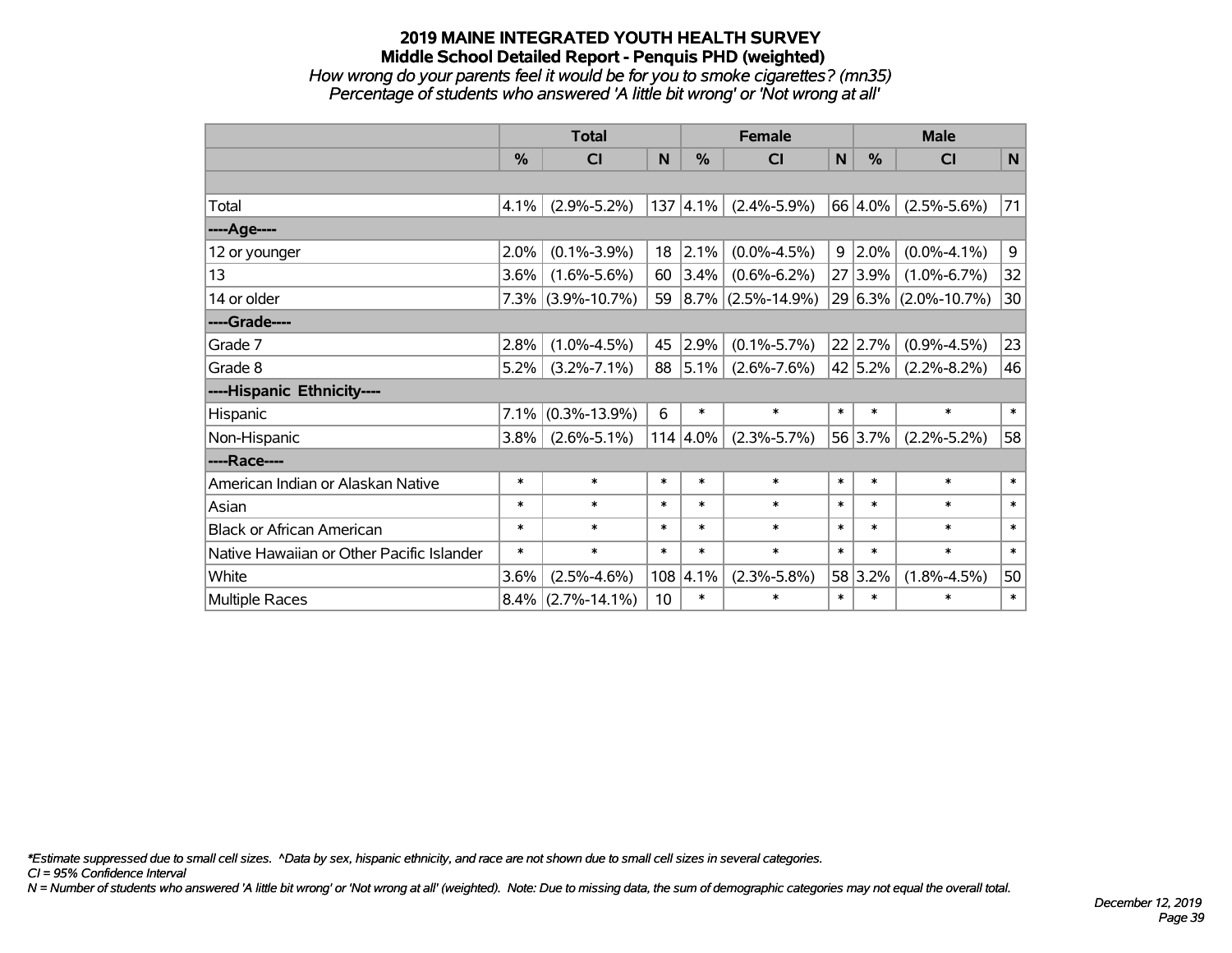### **2019 MAINE INTEGRATED YOUTH HEALTH SURVEY Middle School Detailed Report - Penquis PHD (weighted)** *How wrong do your friends feel it would be for you to smoke cigarettes? (mn172) Percentage of students who answered 'A little bit wrong' or 'Not wrong at all'*

|                                           | <b>Total</b> |                     |        |           | <b>Female</b>                   |        | <b>Male</b> |                             |        |  |
|-------------------------------------------|--------------|---------------------|--------|-----------|---------------------------------|--------|-------------|-----------------------------|--------|--|
|                                           | %            | <b>CI</b>           | N      | %         | <b>CI</b>                       | N      | %           | <b>CI</b>                   | N      |  |
|                                           |              |                     |        |           |                                 |        |             |                             |        |  |
| Total                                     |              | 13.9% (10.6%-17.3%) |        |           | $ 461 $ 12.3% $ (7.7\%$ -17.0%) |        |             | 193   15.4%   (11.6%-19.2%) | 269    |  |
| ----Age----                               |              |                     |        |           |                                 |        |             |                             |        |  |
| 12 or younger                             | 14.0%        | $(8.5\% - 19.4\%)$  |        | 124 11.9% | $(4.7\% - 19.1\%)$              | 52     | 16.0%       | $(9.4\% - 22.6\%)$          | 72     |  |
| 13                                        | 13.9%        | $(9.6\% - 18.3\%)$  |        | 225 10.2% | $(5.7\% - 14.7\%)$              | 81     | 17.6%       | $(11.5\% - 23.6\%)$         | 144    |  |
| 14 or older                               | 14.0%        | $(7.6\% - 20.3\%)$  |        |           | $112 18.0\% $ (8.2%-27.8%)      | 60     | 11.2%       | $(5.3\% - 17.2\%)$          | 53     |  |
| ----Grade----                             |              |                     |        |           |                                 |        |             |                             |        |  |
| Grade 7                                   | 15.2%        | $(10.8\% - 19.6\%)$ |        | 239 13.5% | $(6.8\% - 20.2\%)$              | 100    | 16.8%       | $(11.6\% - 22.1\%)$         | 139    |  |
| Grade 8                                   | 12.5%        | $(7.9\% - 17.0\%)$  |        |           | $212$   11.1%   (5.7%-16.6%)    | 90     | $ 13.7\% $  | $(7.7\% - 19.7\%)$          | 122    |  |
| ----Hispanic Ethnicity----                |              |                     |        |           |                                 |        |             |                             |        |  |
| Hispanic                                  | 16.4%        | $(6.2\% - 26.5\%)$  | 14     | $\ast$    | $\ast$                          | $\ast$ | $\ast$      | $\ast$                      | $\ast$ |  |
| Non-Hispanic                              | 13.6%        | $(9.9\% - 17.2\%)$  |        |           | 401 11.7% (7.2%-16.3%)          |        | 164   15.3% | $(10.8\% - 19.7\%)$         | 238    |  |
| ----Race----                              |              |                     |        |           |                                 |        |             |                             |        |  |
| American Indian or Alaskan Native         | 29.4%        | $(12.8\% - 45.9\%)$ | 20     | 31.1%     | $(1.9\% - 60.3\%)$              | 8      | 28.3%       | $(9.3\% - 47.3\%)$          | 12     |  |
| Asian                                     | $\ast$       | $\ast$              | $\ast$ | $\ast$    | $\ast$                          | $\ast$ | $\ast$      | $\ast$                      | $\ast$ |  |
| <b>Black or African American</b>          | 54.0%        | $(24.2\% - 83.9\%)$ | 15     | $\ast$    | $\ast$                          | $\ast$ | $\ast$      | $\ast$                      | $\ast$ |  |
| Native Hawaiian or Other Pacific Islander | $\ast$       | $\ast$              | $\ast$ | $\ast$    | $\ast$                          | $\ast$ | $\ast$      | $\ast$                      | $\ast$ |  |
| White                                     | 12.5%        | $(9.1\% - 15.8\%)$  |        | 370 11.3% | $(6.8\% - 15.8\%)$              | 159    | 13.6%       | $(9.7\% - 17.5\%)$          | 212    |  |
| Multiple Races                            | 31.2%        | $(21.0\% - 41.4\%)$ | 36     | 21.9%     | $(3.7\% - 40.0\%)$              | 11     | $ 38.9\% $  | $(25.4\% - 52.5\%)$         | 25     |  |

*\*Estimate suppressed due to small cell sizes. ^Data by sex, hispanic ethnicity, and race are not shown due to small cell sizes in several categories.*

*CI = 95% Confidence Interval*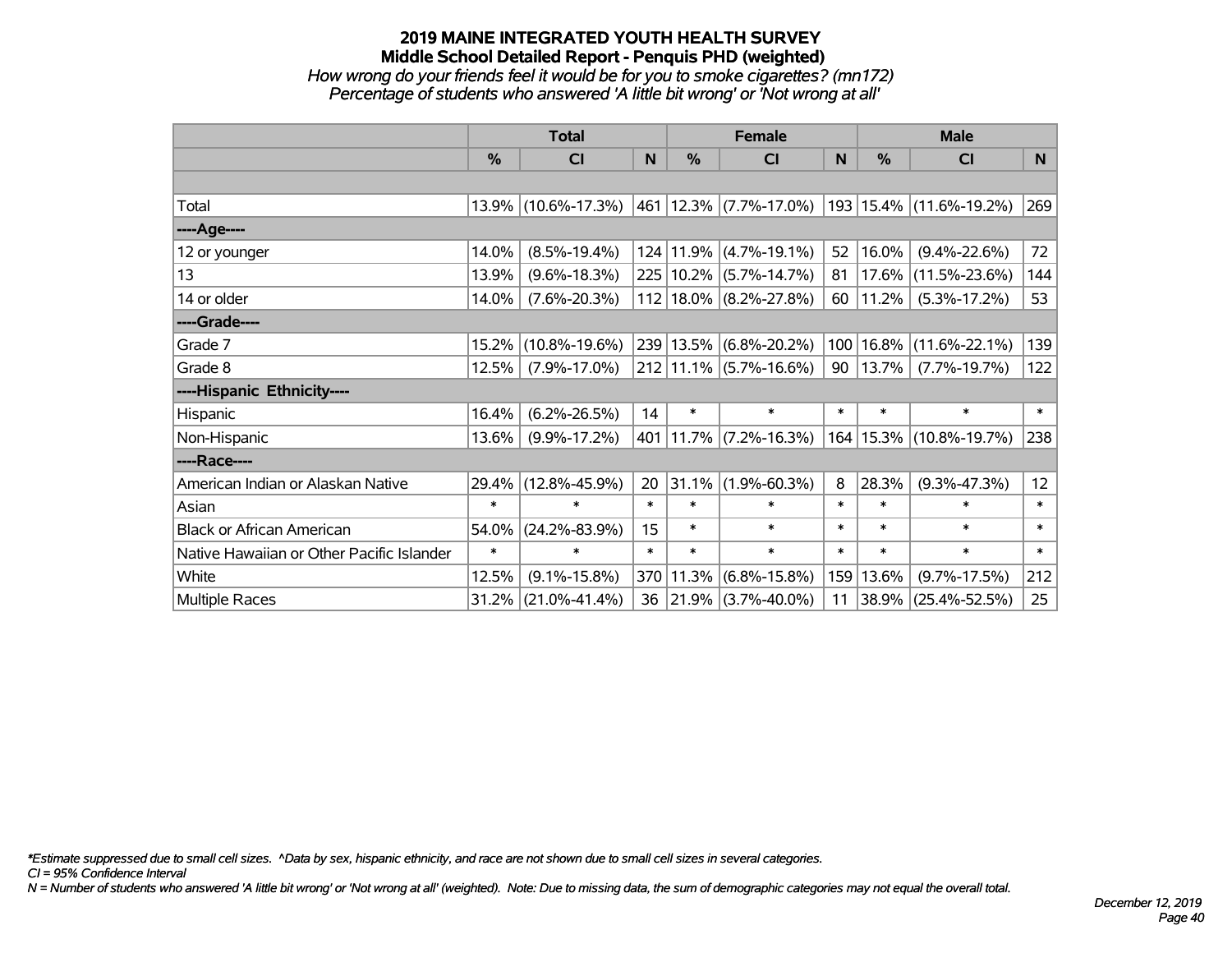#### **2019 MAINE INTEGRATED YOUTH HEALTH SURVEY Middle School Detailed Report - Penquis PHD (weighted)** *Have you ever used an electronic vapor product? (mn173) Percentage of students who answered 'Yes'*

|                                           | <b>Total</b>  |                        |        |            | <b>Female</b>                |        | <b>Male</b> |                     |        |  |
|-------------------------------------------|---------------|------------------------|--------|------------|------------------------------|--------|-------------|---------------------|--------|--|
|                                           | $\frac{0}{0}$ | <b>CI</b>              | N      | $\%$       | <b>CI</b>                    | N      | %           | <b>CI</b>           | N      |  |
|                                           |               |                        |        |            |                              |        |             |                     |        |  |
| Total                                     |               | $14.8\%$ (11.5%-18.1%) |        |            | $ 488 17.1\% $ (10.3%-23.8%) | 264    | 12.9%       | $(8.3\% - 17.5\%)$  | 224    |  |
| ----Age----                               |               |                        |        |            |                              |        |             |                     |        |  |
| 12 or younger                             | 13.1%         | $(7.6\% - 18.5\%)$     |        | 114 14.2%  | $(3.9\% - 24.5\%)$           | 60     | 12.1%       | $(8.7\% - 15.4\%)$  | 53     |  |
| 13                                        | 13.0%         | $(9.6\% - 16.5\%)$     |        | 213 14.4%  | $(8.0\% - 20.9\%)$           | 114    | 11.8%       | $(6.7\% - 16.9\%)$  | 99     |  |
| 14 or older                               |               | 20.4% (13.0%-27.9%)    |        |            | 161 26.9% (14.0%-39.8%)      | 90     | 15.9%       | $(5.9\% - 25.9\%)$  | 72     |  |
| ----Grade----                             |               |                        |        |            |                              |        |             |                     |        |  |
| Grade 7                                   | 13.8%         | $(9.6\% - 18.1\%)$     |        | 217 14.2%  | $(6.0\% - 22.5\%)$           | 105    | 13.6%       | $(9.2\% - 18.0\%)$  | 113    |  |
| Grade 8                                   |               | 15.9% (11.9%-20.0%)    |        |            | 271   19.7%   (11.7%-27.7%)  |        | 159 12.6%   | $(6.9\% - 18.3\%)$  | 112    |  |
| ----Hispanic Ethnicity----                |               |                        |        |            |                              |        |             |                     |        |  |
| Hispanic                                  | 24.8%         | $(17.2\% - 32.4\%)$    | 20     | 22.1%      | $(8.2\% - 36.0\%)$           | 8      | 27.2%       | $(14.5\% - 39.9\%)$ | 11     |  |
| Non-Hispanic                              |               | 14.4% (10.8%-18.0%)    |        |            | 421   16.7%   (10.0%-23.5%)  | 230    | 12.4%       | $(7.6\% - 17.2\%)$  | 191    |  |
| ----Race----                              |               |                        |        |            |                              |        |             |                     |        |  |
| American Indian or Alaskan Native         | 24.2%         | $(7.2\% - 41.2\%)$     | 16     | $\ast$     | $\ast$                       | $\ast$ | $\ast$      | $\ast$              | $\ast$ |  |
| Asian                                     | $\ast$        | $\ast$                 | $\ast$ | $\ast$     | $\ast$                       | $\ast$ | $\ast$      | $\ast$              | $\ast$ |  |
| <b>Black or African American</b>          | 31.7%         | $(2.4\% - 61.0\%)$     | 8      | $\ast$     | $\ast$                       | $\ast$ | $\ast$      | $\ast$              | $\ast$ |  |
| Native Hawaiian or Other Pacific Islander | $\ast$        | $\ast$                 | $\ast$ | $\ast$     | $\ast$                       | $\ast$ | $\ast$      | $\ast$              | $\ast$ |  |
| White                                     | 14.2%         | $(11.1\% - 17.3\%)$    | 423    | 17.2%      | $(10.8\% - 23.6\%)$          | 241    | 11.7%       | $(7.4\% - 15.9\%)$  | 182    |  |
| Multiple Races                            | 22.0%         | $(7.4\% - 36.6\%)$     | 26     | $ 18.6\% $ | $(1.7\% - 35.5\%)$           | 10     | 24.7%       | $(2.5\% - 47.0\%)$  | 16     |  |

*\*Estimate suppressed due to small cell sizes. ^Data by sex, hispanic ethnicity, and race are not shown due to small cell sizes in several categories.*

*CI = 95% Confidence Interval*

*N = Number of students who answered 'Yes' (weighted). Note: Due to missing data, the sum of demographic categories may not equal the overall total.*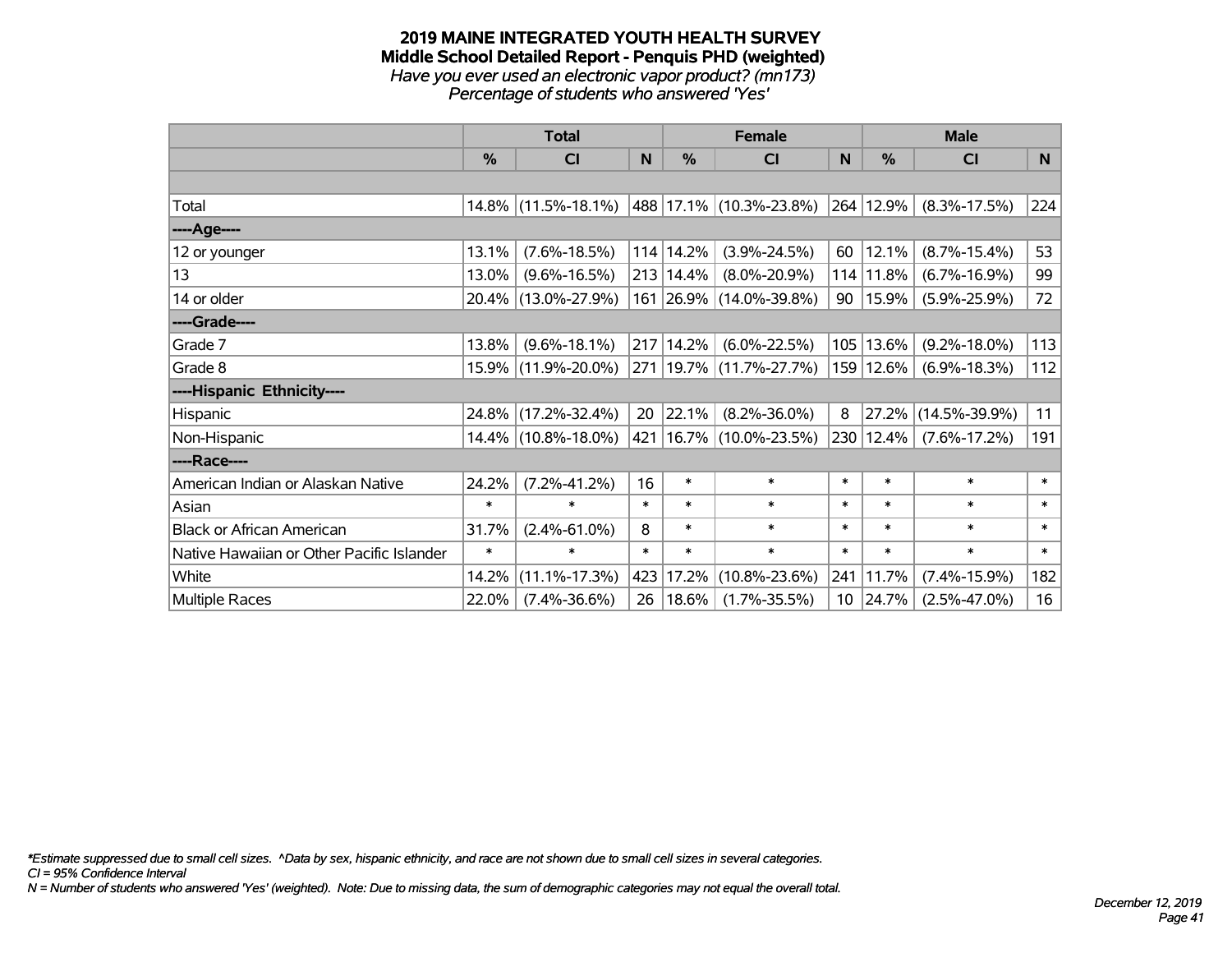*During the past 30 days, on how many days did you use an electronic vapor product? (mn174) Percentage of students who answered at least 1 day*

|                                           | <b>Total</b> |                    |        | <b>Female</b> | <b>Male</b>        |        |            |                        |              |
|-------------------------------------------|--------------|--------------------|--------|---------------|--------------------|--------|------------|------------------------|--------------|
|                                           | $\%$         | CI                 | N      | $\%$          | <b>CI</b>          | N      | $\%$       | <b>CI</b>              | $\mathsf{N}$ |
|                                           |              |                    |        |               |                    |        |            |                        |              |
| Total                                     | 7.2%         | $(4.9\% - 9.4\%)$  | 238    | 8.8%          | $(4.9\% - 12.8\%)$ |        | 139 5.7%   | $(3.1\% - 8.3\%)$      | 99           |
| ----Age----                               |              |                    |        |               |                    |        |            |                        |              |
| 12 or younger                             | 3.4%         | $(0.2\% - 6.5\%)$  | 30     | 4.6%          | $(0.0\% - 10.8\%)$ | 20     | 2.2%       | $(0.3\% - 4.1\%)$      | 10           |
| 13                                        | 7.7%         | $(5.2\% - 10.3\%)$ | 127    | 9.2%          | $(5.3\% - 13.2\%)$ | 74     | 6.3%       | $(3.1\% - 9.6\%)$      | 54           |
| 14 or older                               | 10.3%        | $(4.3\% - 16.3\%)$ | 81     | 13.5%         | $(5.1\% - 21.9\%)$ | 45     |            | $ 8.0\% $ (1.8%-14.3%) | 36           |
| ----Grade----                             |              |                    |        |               |                    |        |            |                        |              |
| Grade 7                                   | 7.0%         | $(4.0\% - 9.9\%)$  | 111    | 8.2%          | $(2.1\% - 14.2\%)$ | 62     | 6.0%       | $(2.4\% - 9.5\%)$      | 50           |
| Grade 8                                   | 7.5%         | $(5.0\% - 9.9\%)$  | 126    | 9.5%          | $(6.0\% - 13.1\%)$ | 77     | 5.6%       | $(2.3\% - 9.0\%)$      | 49           |
| ----Hispanic Ethnicity----                |              |                    |        |               |                    |        |            |                        |              |
| Hispanic                                  | 17.0%        | $(5.7\% - 28.4\%)$ | 14     | $\ast$        | $\ast$             | $\ast$ | $\ast$     | $\ast$                 | $\ast$       |
| Non-Hispanic                              | 7.2%         | $(4.7\% - 9.6\%)$  | 210    | 9.0%          | $(4.6\% - 13.4\%)$ |        | $125$ 5.5% | $(3.0\% - 8.1\%)$      | 85           |
| ----Race----                              |              |                    |        |               |                    |        |            |                        |              |
| American Indian or Alaskan Native         | $\ast$       | $\ast$             | $\ast$ | $\ast$        | $\ast$             | $\ast$ | $\ast$     | $\ast$                 | $\ast$       |
| Asian                                     | $\ast$       | $\ast$             | $\ast$ | $\ast$        | $\ast$             | $\ast$ | $\ast$     | $\ast$                 | $\ast$       |
| <b>Black or African American</b>          | 24.3%        | $(0.6\% - 48.0\%)$ | 7      | $\ast$        | $\ast$             | $\ast$ | $\ast$     | $\ast$                 | $\ast$       |
| Native Hawaiian or Other Pacific Islander | $\ast$       | $\ast$             | $\ast$ | $\ast$        | $\ast$             | $\ast$ | $\ast$     | $\ast$                 | $\ast$       |
| White                                     | 7.0%         | $(4.7\% - 9.2\%)$  | 209    | 9.1%          | $(5.1\% - 13.1\%)$ | 129    | 5.1%       | $(2.4\% - 7.8\%)$      | 80           |
| Multiple Races                            | 9.0%         | $(3.0\% - 15.0\%)$ | 10     | $\ast$        | $\ast$             | $\ast$ | $\ast$     | $\ast$                 | $\ast$       |

*\*Estimate suppressed due to small cell sizes. ^Data by sex, hispanic ethnicity, and race are not shown due to small cell sizes in several categories.*

*CI = 95% Confidence Interval*

*N = Number of students who answered at least 1 day (weighted). Note: Due to missing data, the sum of demographic categories may not equal the overall total.*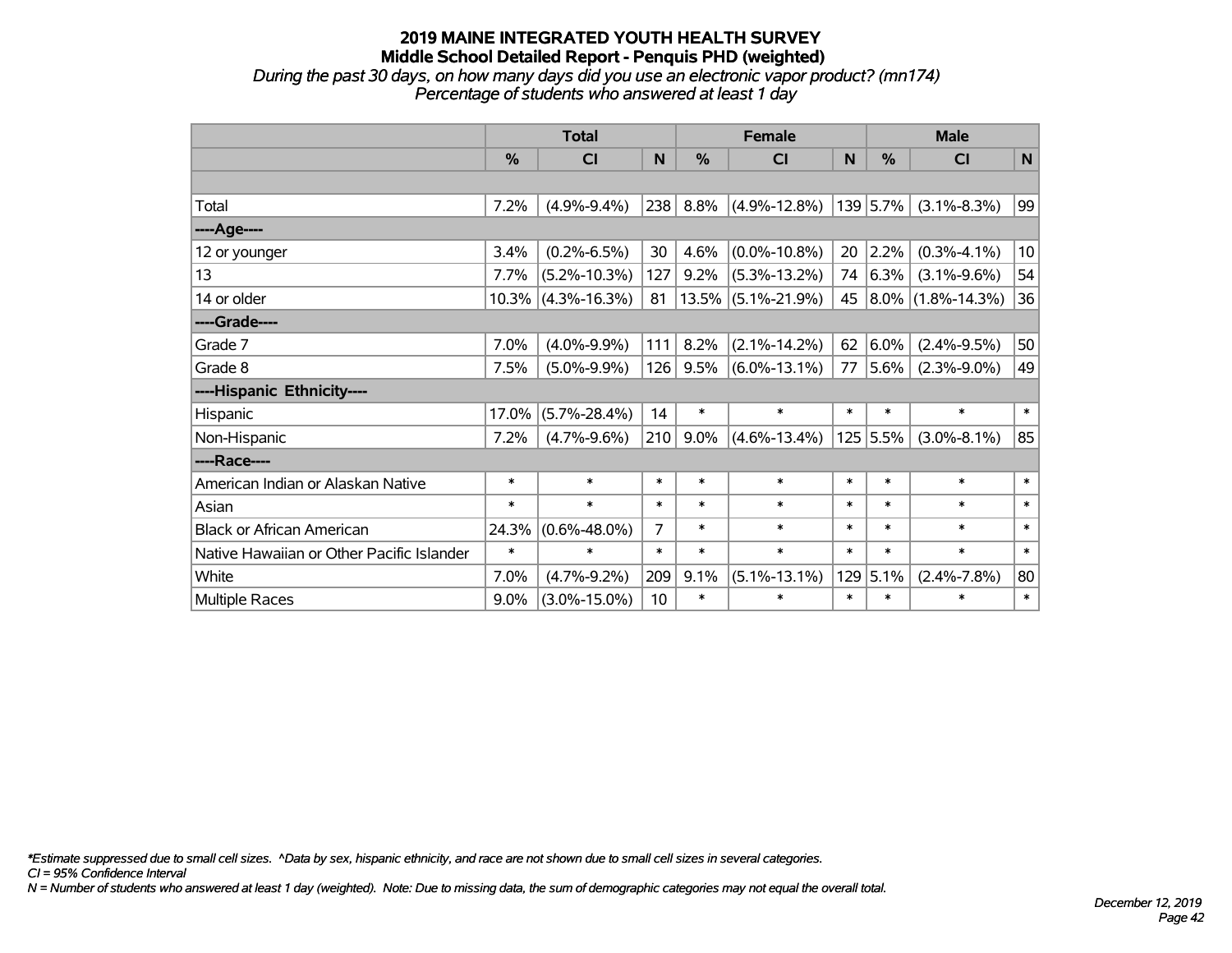*The last time you used an electronic vapor product, what was in the vapor you inhaled? (mn182) Percentage of students who answered 'Nicotine'*

|                                           | <b>Total</b> |                     |              |               | <b>Female</b>                  |              | <b>Male</b> |                                                  |              |  |
|-------------------------------------------|--------------|---------------------|--------------|---------------|--------------------------------|--------------|-------------|--------------------------------------------------|--------------|--|
|                                           | %            | <b>CI</b>           | $\mathsf{N}$ | $\frac{0}{0}$ | <b>CI</b>                      | $\mathsf{N}$ | %           | <b>CI</b>                                        | $\mathsf{N}$ |  |
|                                           |              |                     |              |               |                                |              |             |                                                  |              |  |
| Total                                     |              | 20.9% (12.8%-29.0%) |              |               | 95 20.3% (6.8%-33.8%) 51 21.6% |              |             | $(8.0\% - 35.2\%)$                               | 44           |  |
| ----Age----                               |              |                     |              |               |                                |              |             |                                                  |              |  |
| 12 or younger                             | 12.3%        | $(3.3\% - 21.3\%)$  |              | 13 13.3%      | $(2.4\% - 24.2\%)$             | 7            | 11.2%       | $(0.0\% - 27.7\%)$                               | 6            |  |
| 13                                        | 23.1%        | $(9.9\% - 36.3\%)$  |              |               | 46 24.8% (2.7%-46.9%)          |              | 27 21.0%    | $(6.1\% - 35.9\%)$                               | 19           |  |
| 14 or older                               |              | 24.3% (10.0%-38.7%) |              |               | 36 19.3% (2.4%-36.2%)          |              | 17 31.4%    | $(2.9\% - 59.8\%)$                               | 19           |  |
| ----Grade----                             |              |                     |              |               |                                |              |             |                                                  |              |  |
| Grade 7                                   | 15.3%        | $(5.7\% - 25.0\%)$  |              | $31 24.6\% $  | $(6.6\% - 42.7\%)$             | 24           | 7.2%        | $(0.0\% - 15.6\%)$                               | 8            |  |
| Grade 8                                   |              | 25.4% (12.7%-38.2%) |              |               |                                |              |             | $64 17.6\% $ (3.4%-31.9%) 27 37.8% (11.7%-63.8%) | 37           |  |
| ----Hispanic Ethnicity----                |              |                     |              |               |                                |              |             |                                                  |              |  |
| Hispanic                                  | $\ast$       | $\ast$              | $\ast$       | $\ast$        | $\ast$                         | $\ast$       | $\ast$      | $\ast$                                           | $\ast$       |  |
| Non-Hispanic                              |              | 22.5% (13.0%-32.1%) |              |               | 89 23.6% (7.9%-39.3%)          |              | 51 21.3%    | $(6.4\% - 36.1\%)$                               | 38           |  |
| ----Race----                              |              |                     |              |               |                                |              |             |                                                  |              |  |
| American Indian or Alaskan Native         | $\ast$       | $\ast$              | $\ast$       | $\ast$        | $\ast$                         | $\ast$       | $\ast$      | $\ast$                                           | $\ast$       |  |
| Asian                                     | $\ast$       | $\ast$              | $\ast$       | $\ast$        | $\ast$                         | $\ast$       | $\ast$      | $\ast$                                           | $\ast$       |  |
| <b>Black or African American</b>          | $\ast$       | $\ast$              | $\ast$       | $\ast$        | $\ast$                         | $\ast$       | $\ast$      | $\ast$                                           | $\ast$       |  |
| Native Hawaiian or Other Pacific Islander | $\ast$       | $\ast$              | $\ast$       | $\ast$        | $\ast$                         | $\ast$       | $\ast$      | $\ast$                                           | $\ast$       |  |
| White                                     | 20.9%        | $(10.3\% - 31.5\%)$ |              | 83 20.8%      | $(4.7\% - 36.8\%)$             |              | 47 21.0%    | $(4.1\% - 38.0\%)$                               | 36           |  |
| Multiple Races                            | $\ast$       | $\ast$              | $\ast$       | $\ast$        | $\ast$                         | $\ast$       | $\ast$      | $\ast$                                           | $\ast$       |  |

*\*Estimate suppressed due to small cell sizes. ^Data by sex, hispanic ethnicity, and race are not shown due to small cell sizes in several categories.*

*CI = 95% Confidence Interval*

*N = Number of students who answered 'Nicotine' (weighted). Note: Due to missing data, the sum of demographic categories may not equal the overall total.*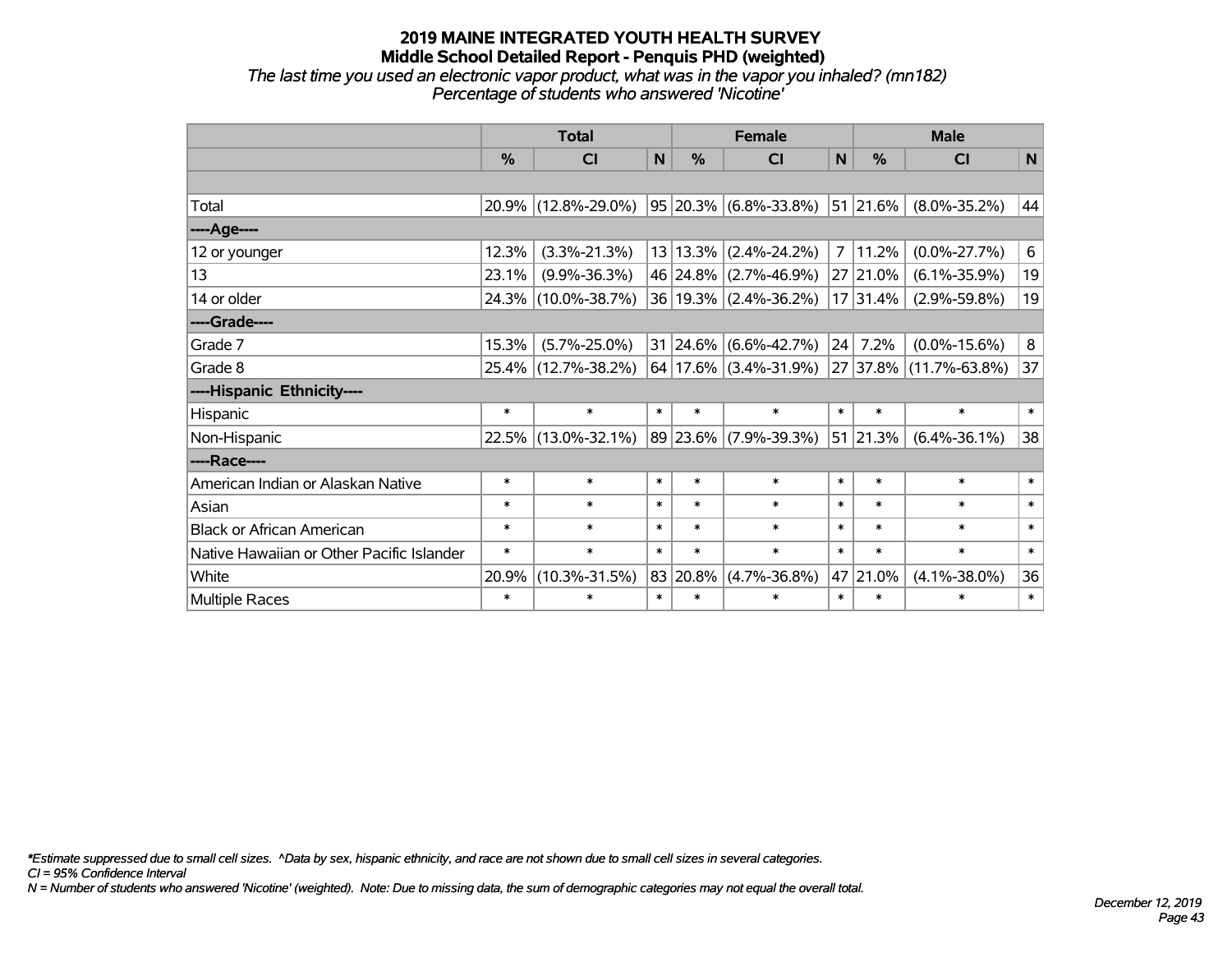*The last time you used an electronic vapor product, what was in the vapor you inhaled? (mn182\_2) Percentage of students who answered 'Marijuana or Hash Oil'*

|                                           | <b>Total</b>  |                          |        |        | <b>Female</b>         |        | <b>Male</b> |                    |                |  |
|-------------------------------------------|---------------|--------------------------|--------|--------|-----------------------|--------|-------------|--------------------|----------------|--|
|                                           | $\frac{0}{2}$ | CI                       | N      | $\%$   | CI                    | N      | $\%$        | <b>CI</b>          | $\mathsf{N}$   |  |
|                                           |               |                          |        |        |                       |        |             |                    |                |  |
| Total                                     |               | 11.7% $(4.3\% - 19.0\%)$ |        |        | 53 17.8% (5.2%-30.5%) |        | 44 4.2%     | $(0.4\% - 8.1\%)$  | 9              |  |
| ----Age----                               |               |                          |        |        |                       |        |             |                    |                |  |
| 12 or younger                             | 10.2%         | $(0.0\% - 27.1\%)$       | 11     | $\ast$ | $\ast$                | $\ast$ | $\ast$      | $\ast$             | $\ast$         |  |
| 13                                        |               | $12.3\%$ (4.4%-20.3%)    | 24     | 16.3%  | $(0.2\% - 32.3\%)$    | 17     | 7.7%        | $(0.7\% - 14.6\%)$ | $\overline{7}$ |  |
| 14 or older                               |               | $11.9\%$ (0.0%-24.5%)    | 18     | $\ast$ | $\ast$                | $\ast$ | $\ast$      | $\ast$             | $\ast$         |  |
| ----Grade----                             |               |                          |        |        |                       |        |             |                    |                |  |
| Grade 7                                   | 8.6%          | $(0.0\% - 22.9\%)$       | 17     | $\ast$ | $\ast$                | $\ast$ | $\ast$      | $\ast$             | $\ast$         |  |
| Grade 8                                   |               | $14.2\%$ (4.5%-23.9%)    | 36     | $\ast$ | $\ast$                | $\ast$ | $\ast$      | $\ast$             | $\ast$         |  |
| ----Hispanic Ethnicity----                |               |                          |        |        |                       |        |             |                    |                |  |
| Hispanic                                  | $\ast$        | $\ast$                   | $\ast$ | $\ast$ | $\ast$                | $\ast$ | $\ast$      | $\ast$             | $\ast$         |  |
| Non-Hispanic                              |               | $10.9\%$ (3.3%-18.5%)    | 43     |        | $17.0\%$ (4.1%-30.0%) | 37     | 3.5%        | $(0.0\% - 8.4\%)$  | $\,6\,$        |  |
| ----Race----                              |               |                          |        |        |                       |        |             |                    |                |  |
| American Indian or Alaskan Native         | $\ast$        | $\ast$                   | $\ast$ | $\ast$ | $\ast$                | $\ast$ | $\ast$      | $\ast$             | $\ast$         |  |
| Asian                                     | $\ast$        | $\ast$                   | $\ast$ | $\ast$ | $\ast$                | $\ast$ | $\ast$      | $\ast$             | $\ast$         |  |
| <b>Black or African American</b>          | $\ast$        | $\ast$                   | $\ast$ | $\ast$ | $\ast$                | $\ast$ | $\ast$      | $\ast$             | $\ast$         |  |
| Native Hawaiian or Other Pacific Islander | $\ast$        | $\ast$                   | $\ast$ | $\ast$ | $\ast$                | $\ast$ | $\ast$      | $\ast$             | $\ast$         |  |
| White                                     | 10.7%         | $(3.4\% - 17.9\%)$       | 42     | $\ast$ | $\ast$                | $\ast$ | $\ast$      | $\ast$             | $\ast$         |  |
| Multiple Races                            | $\ast$        | $\ast$                   | $\ast$ | $\ast$ | $\ast$                | $\ast$ | $\ast$      | $\ast$             | $\ast$         |  |

*\*Estimate suppressed due to small cell sizes. ^Data by sex, hispanic ethnicity, and race are not shown due to small cell sizes in several categories.*

*CI = 95% Confidence Interval*

*N = Number of students who answered 'Marijuana or Hash Oil' (weighted). Note: Due to missing data, the sum of demographic categories may not equal the overall total.*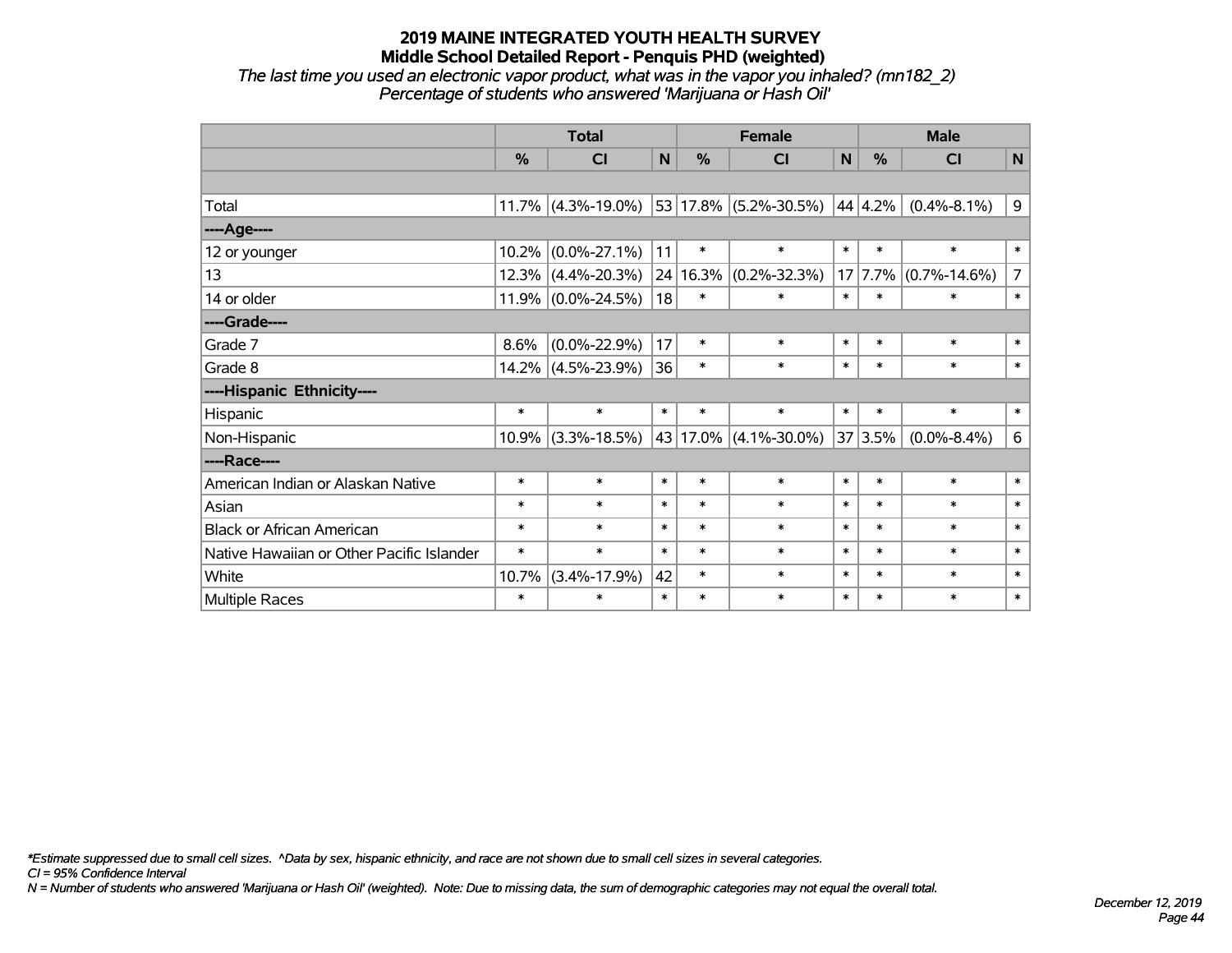*Percentage of students who are susceptible to cigarette use (among all students including those who have tried cigarettes or are current cigarette users) (mntobsus)*

|                                           | <b>Total</b>  |                        |        | <b>Female</b> | <b>Male</b>              |        |           |                          |                 |
|-------------------------------------------|---------------|------------------------|--------|---------------|--------------------------|--------|-----------|--------------------------|-----------------|
|                                           | $\frac{0}{0}$ | CI                     | N      | %             | <b>CI</b>                | N      | %         | <b>CI</b>                | N.              |
|                                           |               |                        |        |               |                          |        |           |                          |                 |
| Total                                     |               | 25.2% (20.6%-29.8%)    |        |               | 839 22.8% (17.6%-28.0%)  |        |           | 358 27.2% (21.1%-33.4%)  | 477             |
| ----Age----                               |               |                        |        |               |                          |        |           |                          |                 |
| 12 or younger                             |               | 21.9% (14.3%-29.5%)    |        | 193 17.1%     | $(8.5\% - 25.6\%)$       | 74     |           | $ 26.9\% $ (17.3%-36.4%) | 119             |
| 13                                        |               | 23.8% (18.2%-29.3%)    |        |               | 391 20.2% (15.0%-25.5%)  |        |           | 162 27.2% (19.4%-35.0%)  | 229             |
| 14 or older                               |               | $31.5\%$ (22.9%-40.0%) |        |               | 251 36.4% (23.5%-49.4%)  |        |           | 121 27.1% (19.9%-34.3%)  | 124             |
| ----Grade----                             |               |                        |        |               |                          |        |           |                          |                 |
| Grade 7                                   |               | $21.9\%$ (17.4%-26.4%) |        |               | 348 17.6% (12.3%-22.9%)  |        |           | 132 25.9% (19.4%-32.3%)  | 216             |
| Grade 8                                   |               | 28.3% (20.8%-35.8%)    |        |               | 483 27.6% (18.9%-36.2%)  |        |           | 223 28.6% (19.4%-37.8%)  | 255             |
| ----Hispanic Ethnicity----                |               |                        |        |               |                          |        |           |                          |                 |
| Hispanic                                  |               | 27.9% (19.9%-35.9%)    | 23     | 30.1%         | $(13.7\% - 46.5\%)$      | 11     | 26.1%     | $(11.4\% - 40.9\%)$      | 12 <sup>2</sup> |
| Non-Hispanic                              |               | 25.7% (20.8%-30.6%)    |        |               | 760 23.2% (18.4%-28.1%)  |        |           | 325 27.8% (21.0%-34.6%)  | 430             |
| ----Race----                              |               |                        |        |               |                          |        |           |                          |                 |
| American Indian or Alaskan Native         |               | 21.2% (10.3%-32.2%)    | 14     | 31.3%         | $(7.4\% - 55.1\%)$       | 8      | 15.2%     | $(6.7\% - 23.7\%)$       | 6               |
| Asian                                     |               | 47.8% (19.3%-76.3%)    | 9      | $\ast$        | $\ast$                   | $\ast$ | $\ast$    | $\ast$                   | $\ast$          |
| <b>Black or African American</b>          |               | 49.4% (19.3%-79.5%)    | 13     | $\ast$        | $\ast$                   | $\ast$ | $\ast$    | $\ast$                   | $\ast$          |
| Native Hawaiian or Other Pacific Islander | $\ast$        | $\ast$                 | $\ast$ | $\ast$        | $\ast$                   | $\ast$ | $\ast$    | $\ast$                   | $\ast$          |
| White                                     |               | 24.5% (19.5%-29.5%)    |        |               | 732 22.0% (16.4%-27.6%)  |        | 311 26.6% | $(20.0\% - 33.2\%)$      | 416             |
| <b>Multiple Races</b>                     |               | 29.6% (18.3%-40.8%)    | 36     |               | $ 27.0\% $ (10.8%-43.1%) |        |           | 14 31.5% (11.4%-51.6%)   | 22              |

*\*Estimate suppressed due to small cell sizes. ^Data by sex, hispanic ethnicity, and race are not shown due to small cell sizes in several categories.*

*CI = 95% Confidence Interval*

*N = Number of students who are susceptible to cigarette use (among all students including those who have tried cigarettes or are current cigarette users) (weighted). Note: Due to missing data, the sum of demographic categories may not equal the overall total.*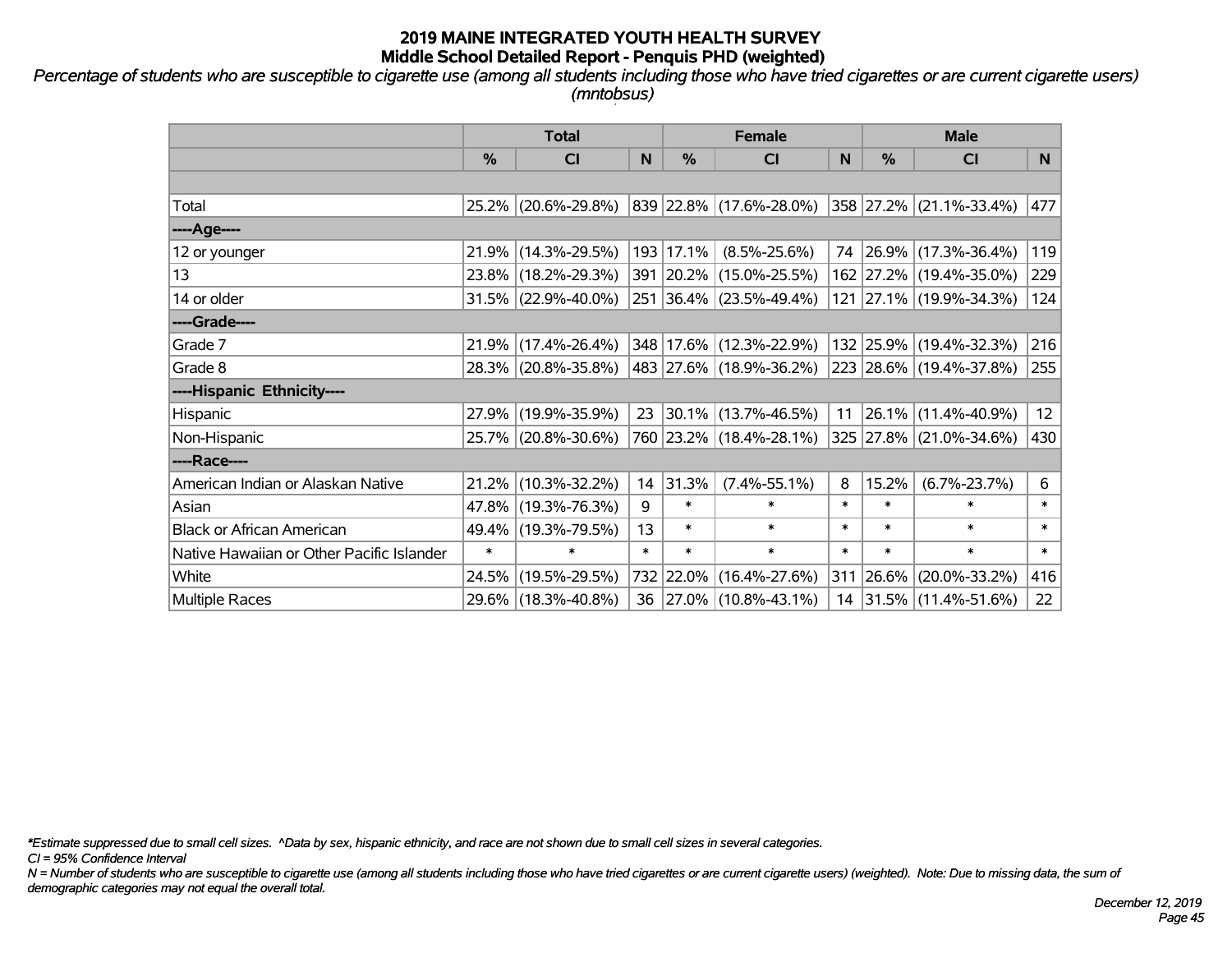*Percentage of students who are susceptible to cigarette use (among students who have never tried cigarettes) (mntobsus\_2)*

|                                           | <b>Total</b> |                     |                 | <b>Female</b> |                          | <b>Male</b> |           |                         |        |
|-------------------------------------------|--------------|---------------------|-----------------|---------------|--------------------------|-------------|-----------|-------------------------|--------|
|                                           | %            | C <sub>l</sub>      | N               | %             | <b>CI</b>                | N           | %         | <b>CI</b>               | N      |
|                                           |              |                     |                 |               |                          |             |           |                         |        |
| Total                                     |              | 21.9% (17.6%-26.3%) |                 |               | 682 19.2% (14.5%-24.0%)  |             |           | 279 24.2% (18.5%-30.0%) | 397    |
| ---- Age----                              |              |                     |                 |               |                          |             |           |                         |        |
| 12 or younger                             |              | 19.4% (12.9%-25.9%) |                 | 159 15.5%     | $(7.6\% - 23.4\%)$       | 63          | 23.4%     | $(15.2\% - 31.6\%)$     | 96     |
| 13                                        |              | 20.9% (15.7%-26.0%) |                 |               | 323 17.0% (12.7%-21.2%)  |             |           | 127 24.6% (16.8%-32.3%) | 196    |
| 14 or older                               |              | 26.7% (18.4%-35.1%) |                 |               | 196 29.9% (16.7%-43.2%)  |             |           | 89 23.7% (17.4%-29.9%)  | 102    |
| ----Grade----                             |              |                     |                 |               |                          |             |           |                         |        |
| Grade 7                                   |              | 18.3% (14.1%-22.6%) |                 |               | 269 14.7% (10.1%-19.3%)  |             | 102 21.7% | $(15.6\% - 27.9\%)$     | 166    |
| Grade 8                                   |              | 25.3% (18.1%-32.4%) |                 |               | 407 23.3% (16.0%-30.5%)  |             |           | 175 26.6% (18.1%-35.2%) | 227    |
| ----Hispanic Ethnicity----                |              |                     |                 |               |                          |             |           |                         |        |
| Hispanic                                  |              | 19.7% (10.4%-29.0%) | 15 <sub>1</sub> |               | $ 25.8\% $ (13.8%-37.9%) | 9           | 14.2%     | $(0.0\% - 29.2\%)$      | 6      |
| Non-Hispanic                              |              | 22.8% (18.1%-27.4%) |                 |               | 630 19.7% (15.1%-24.3%)  |             |           | 255 25.3% (18.9%-31.7%) | 370    |
| ----Race----                              |              |                     |                 |               |                          |             |           |                         |        |
| American Indian or Alaskan Native         | 19.0%        | $(6.9\% - 31.1\%)$  | 12              | $\ast$        | $\ast$                   | $\ast$      | $\ast$    | $\ast$                  | $\ast$ |
| Asian                                     | 47.8%        | $(19.3\% - 76.3\%)$ | 9               | $\ast$        | $\ast$                   | $\ast$      | $\ast$    | $\ast$                  | $\ast$ |
| <b>Black or African American</b>          | 39.4%        | $(7.3\% - 71.5\%)$  | 9               | $\ast$        | $\ast$                   | $\ast$      | $\ast$    | $\ast$                  | $\ast$ |
| Native Hawaiian or Other Pacific Islander | $\ast$       | $\ast$              | $\ast$          | $\ast$        | $\ast$                   | $\ast$      | $\ast$    | $\ast$                  | $\ast$ |
| White                                     | 21.5%        | $(16.8\% - 26.2\%)$ | 603             | 18.4%         | $(13.5\% - 23.2\%)$      | 242         | 24.1%     | $(18.0\% - 30.2\%)$     | 356    |
| <b>Multiple Races</b>                     |              | 25.8% (11.7%-39.8%) |                 | 29 22.2%      | $(2.9\% - 41.5\%)$       |             | 10 28.3%  | $(5.9\% - 50.7\%)$      | 18     |

*\*Estimate suppressed due to small cell sizes. ^Data by sex, hispanic ethnicity, and race are not shown due to small cell sizes in several categories.*

*CI = 95% Confidence Interval*

*N = Number of students who are susceptible to cigarette use (among students who have never tried cigarettes) (weighted). Note: Due to missing data, the sum of demographic categories may not equal the overall total.*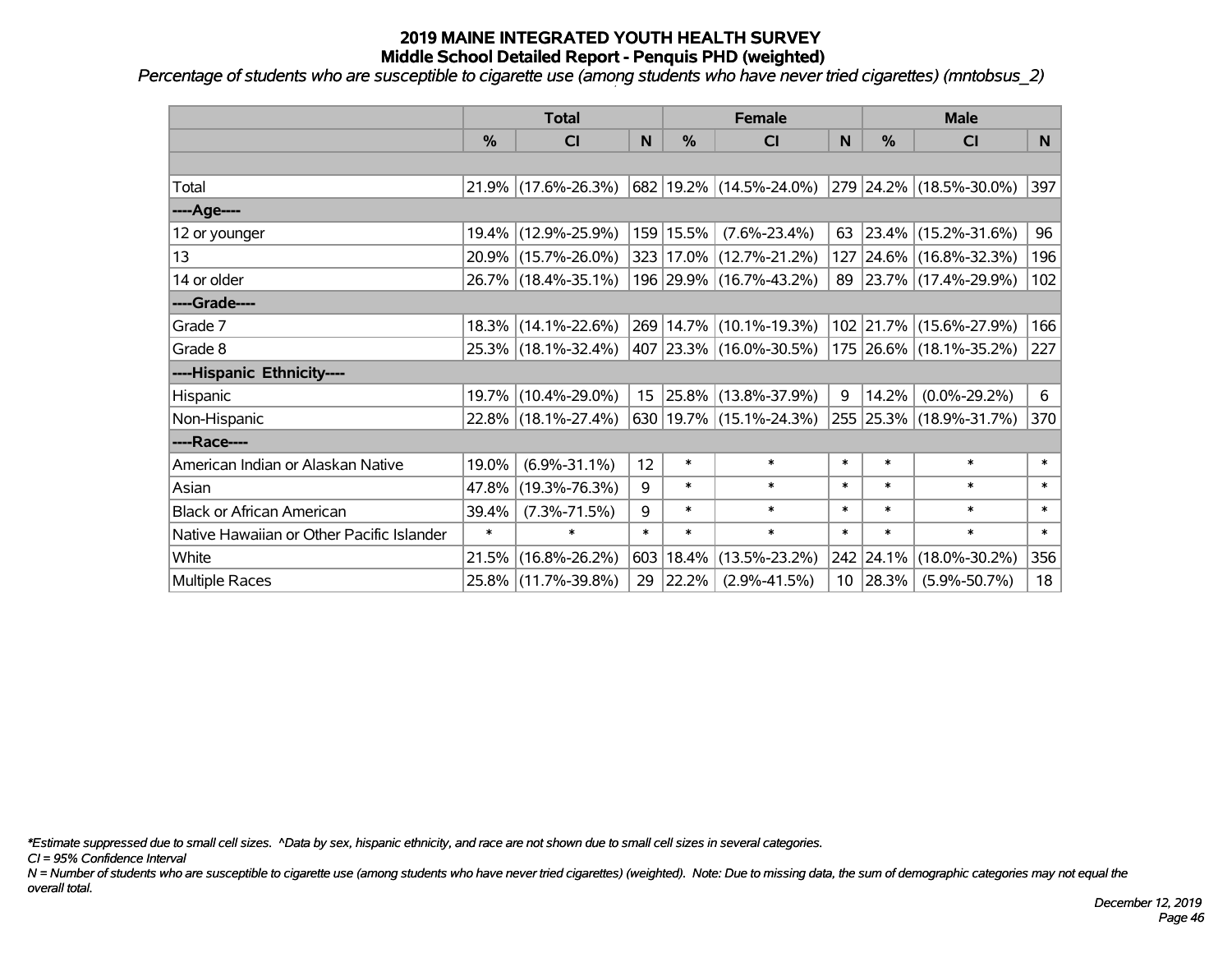*Percentage of students who smoked cigarettes or cigars or used chewing tobacco, snuff, dip, or dissolvable tobacco products on one or more of the past 30 days (mnanytoba)*

|                                           | <b>Total</b> |                    |        |        | <b>Female</b>                                                                  |              | <b>Male</b> |                            |              |  |
|-------------------------------------------|--------------|--------------------|--------|--------|--------------------------------------------------------------------------------|--------------|-------------|----------------------------|--------------|--|
|                                           | %            | CI                 | N      | %      | <b>CI</b>                                                                      | $\mathsf{N}$ | %           | <b>CI</b>                  | N            |  |
|                                           |              |                    |        |        |                                                                                |              |             |                            |              |  |
| Total                                     | 3.2%         | $(2.4\% - 4.0\%)$  |        |        | $106$ 3.7% (2.4%-5.1%)                                                         |              |             | $58$ 2.7% (1.8%-3.7%)      | 47           |  |
| ----Age----                               |              |                    |        |        |                                                                                |              |             |                            |              |  |
| 12 or younger                             | 3.1%         | $(1.6\% - 4.7\%)$  | 27     |        | $3.4\%$ (0.8%-6.0%)                                                            |              |             | $14 3.0\% $ (1.1%-4.8%)    | 12           |  |
| 13                                        | 2.8%         | $(1.6\% - 4.0\%)$  | 45     |        | $2.9\%$ (1.1%-4.8%)                                                            |              |             | $22$ 2.7% (1.4%-3.9%)      | 23           |  |
| 14 or older                               | 4.2%         | $(2.2\% - 6.2\%)$  | 34     |        | $5.7\%$ (2.3%-9.2%)                                                            |              |             | $21$   2.7%   (1.1%-4.2%)  | 12           |  |
| ----Grade----                             |              |                    |        |        |                                                                                |              |             |                            |              |  |
| Grade 7                                   | 3.0%         | $(1.9\% - 4.1\%)$  | 48     |        | $3.1\%$ (1.2%-5.0%)                                                            |              |             | $23 3.0\% (1.6\% - 4.4\%)$ | 25           |  |
| Grade 8                                   | 3.4%         | $(2.1\% - 4.7\%)$  | 57     |        | $\vert 4.2\% \vert (2.5\% - 6.0\%) \vert 34 \vert 2.5\% \vert (1.0\% - 4.1\%)$ |              |             |                            | 23           |  |
| ----Hispanic Ethnicity----                |              |                    |        |        |                                                                                |              |             |                            |              |  |
| Hispanic                                  | 10.4%        | $(4.2\% - 16.5\%)$ | 8      | $\ast$ | $\ast$                                                                         | $\ast$       | $\ast$      | $\ast$                     | $\ast$       |  |
| Non-Hispanic                              | 3.0%         | $(2.1\% - 4.0\%)$  | 90     |        | $3.3\%$ (1.7%-4.8%)                                                            |              |             | 45 2.8% (1.7%-3.9%)        | 44           |  |
| ----Race----                              |              |                    |        |        |                                                                                |              |             |                            |              |  |
| American Indian or Alaskan Native         | $\ast$       | $\ast$             | $\ast$ | $\ast$ | $\ast$                                                                         | $\ast$       | $\ast$      | $\ast$                     | $\ast$       |  |
| Asian                                     | $\ast$       | $\ast$             | $\ast$ | $\ast$ | $\ast$                                                                         | $\ast$       | $\ast$      | $\ast$                     | $\ast$       |  |
| <b>Black or African American</b>          | $\ast$       | $\ast$             | $\ast$ | $\ast$ | $\ast$                                                                         | $\ast$       | $\ast$      | $\ast$                     | $\ast$       |  |
| Native Hawaiian or Other Pacific Islander | $\ast$       | $\ast$             | $\ast$ | $\ast$ | $\ast$                                                                         | $\ast$       | $\ast$      | $\ast$                     | $\ast$       |  |
| White                                     | 2.8%         | $(1.9\% - 3.6\%)$  | 83     | 3.4%   | $(2.0\% - 4.7\%)$                                                              |              | 47 2.3%     | $(1.3\% - 3.4\%)$          | 36           |  |
| Multiple Races                            | 6.9%         | $(3.2\% - 10.6\%)$ | 8      | $\ast$ | $\ast$                                                                         | $\ast$       | $\ast$      | $\ast$                     | $\pmb{\ast}$ |  |

*\*Estimate suppressed due to small cell sizes. ^Data by sex, hispanic ethnicity, and race are not shown due to small cell sizes in several categories.*

*CI = 95% Confidence Interval*

*N = Number of students who smoked cigarettes or cigars or used chewing tobacco, snuff, dip, or dissolvable tobacco products on one or more of the past 30 days (weighted). Note: Due to missing data, the sum of demographic categories may not equal the overall total.*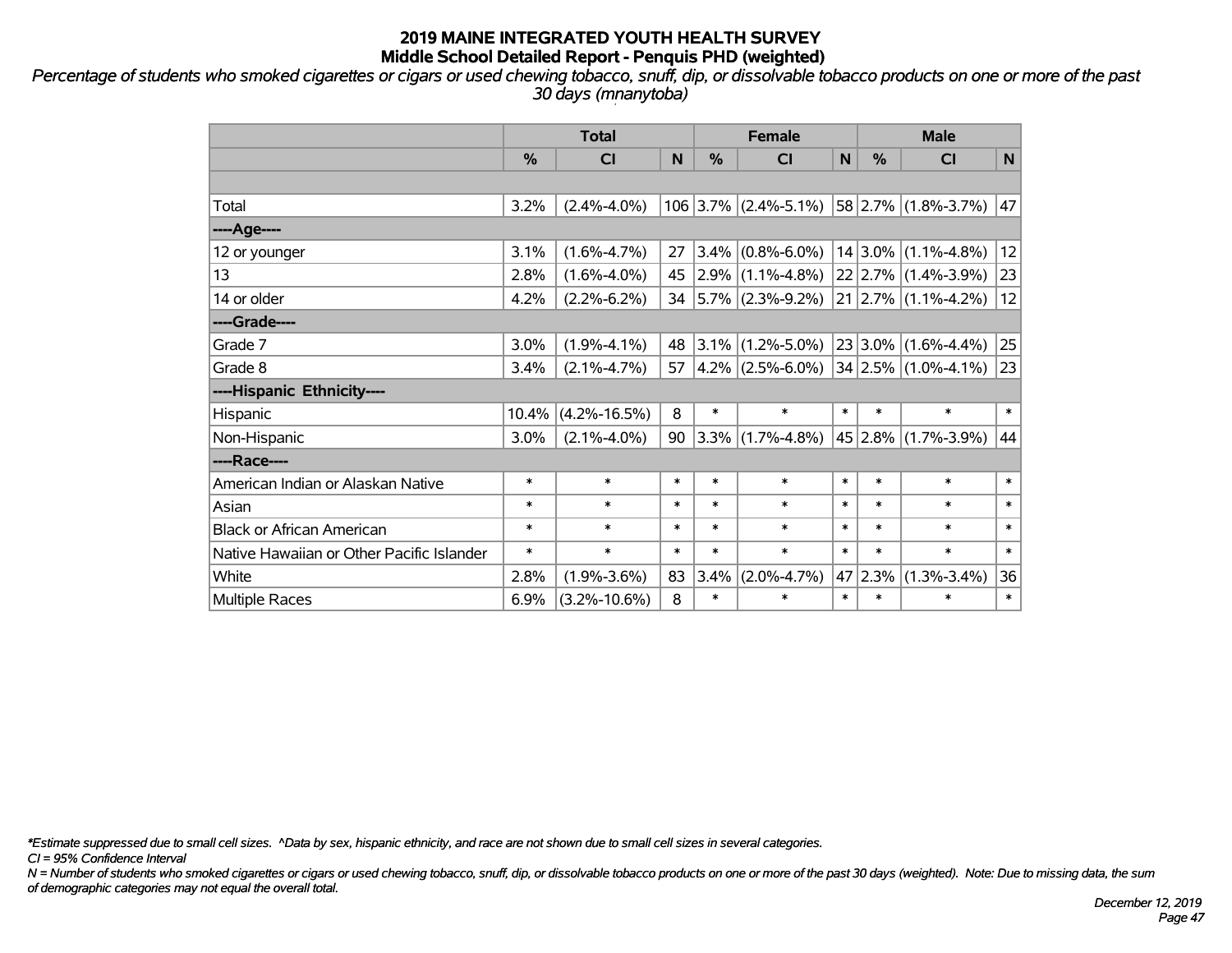*Percentage of students who smoked cigarettes or cigars; used an electronic vapor product; or used chewing tobacco, snuff, dip, or dissolvable tobacco products on one or more of the past 30 days (mnanytob\_2a)*

|                                           | <b>Total</b>  |                     |                |        | <b>Female</b>       |        | <b>Male</b> |                     |                 |  |
|-------------------------------------------|---------------|---------------------|----------------|--------|---------------------|--------|-------------|---------------------|-----------------|--|
|                                           | $\frac{0}{0}$ | <b>CI</b>           | N              | %      | CI                  | N      | %           | <b>CI</b>           | N               |  |
|                                           |               |                     |                |        |                     |        |             |                     |                 |  |
| Total                                     | 7.7%          | $(5.4\% - 9.9\%)$   | 249            | 8.9%   | $(5.1\% - 12.8\%)$  | 137    | 6.6%        | $(4.0\% - 9.2\%)$   | 111             |  |
| ----Age----                               |               |                     |                |        |                     |        |             |                     |                 |  |
| 12 or younger                             | 4.6%          | $(0.8\% - 8.4\%)$   | 39             | 6.8%   | $(0.0\% - 14.3\%)$  | 29     | 2.3%        | $(0.3\% - 4.4\%)$   | 10 <sub>1</sub> |  |
| 13                                        | 7.7%          | $(4.9\% - 10.6\%)$  | 125            | 7.6%   | $(4.0\% - 11.2\%)$  | 59     | 7.9%        | $(4.2\% - 11.5\%)$  | 65              |  |
| 14 or older                               | 11.0%         | $(5.7\% - 16.2\%)$  | 85             | 14.6%  | $(6.0\% - 23.2\%)$  | 49     | 8.3%        | $(3.5\% - 13.1\%)$  | 36              |  |
| ----Grade----                             |               |                     |                |        |                     |        |             |                     |                 |  |
| Grade 7                                   | 6.8%          | $(3.9\% - 9.7\%)$   | 104            | 8.0%   | $(2.5\% - 13.6\%)$  | 58     | 5.7%        | $(2.5\% - 9.0\%)$   | 46              |  |
| Grade 8                                   | 8.6%          | $(5.9\% - 11.3\%)$  | 145            | 9.8%   | $(6.0\% - 13.5\%)$  | 79     | 7.5%        | $(3.6\% - 11.4\%)$  | 66              |  |
| ----Hispanic Ethnicity----                |               |                     |                |        |                     |        |             |                     |                 |  |
| Hispanic                                  | 24.9%         | $(16.9\% - 32.9\%)$ | 20             | 22.5%  | $(10.8\% - 34.2\%)$ | 8      | 27.0%       | $(13.5\% - 40.5\%)$ | 12 <sup>2</sup> |  |
| Non-Hispanic                              | 7.5%          | $(5.0\% - 10.0\%)$  | 217            | 8.9%   | $(4.5\% - 13.2\%)$  | 121    | 6.3%        | $(3.6\% - 9.0\%)$   | 95              |  |
| ----Race----                              |               |                     |                |        |                     |        |             |                     |                 |  |
| American Indian or Alaskan Native         | $\ast$        | $\ast$              | $\ast$         | $\ast$ | $\ast$              | $\ast$ | $\ast$      | $\ast$              | $\ast$          |  |
| Asian                                     | $\ast$        | $\ast$              | $\ast$         | $\ast$ | $\ast$              | $\ast$ | $\ast$      | $\ast$              | $\ast$          |  |
| <b>Black or African American</b>          | 24.3%         | $(0.6\% - 48.0\%)$  | $\overline{7}$ | $\ast$ | $\ast$              | $\ast$ | $\ast$      | $\ast$              | $\ast$          |  |
| Native Hawaiian or Other Pacific Islander | $\ast$        | $\ast$              | $\ast$         | $\ast$ | $\ast$              | $\ast$ | $\ast$      | $\ast$              | $\ast$          |  |
| White                                     | 7.4%          | $(5.0\% - 9.9\%)$   | 219            | 9.3%   | $(5.3\% - 13.3\%)$  | 129    | 5.8%        | $(3.1\% - 8.5\%)$   | 90              |  |
| <b>Multiple Races</b>                     | 11.1%         | $(5.3\% - 16.8\%)$  | 13             | 11.9%  | $(2.5\% - 21.3\%)$  | 6      | 10.4%       | $(1.7\% - 19.1\%)$  | $7^{\circ}$     |  |

*\*Estimate suppressed due to small cell sizes. ^Data by sex, hispanic ethnicity, and race are not shown due to small cell sizes in several categories.*

*CI = 95% Confidence Interval*

*N = Number of students who smoked cigarettes or cigars; used an electronic vapor product; or used chewing tobacco, snuff, dip, or dissolvable tobacco products on one or more of the past 30 days (weighted). Note: Due to missing data, the sum of demographic categories may not equal the overall total.*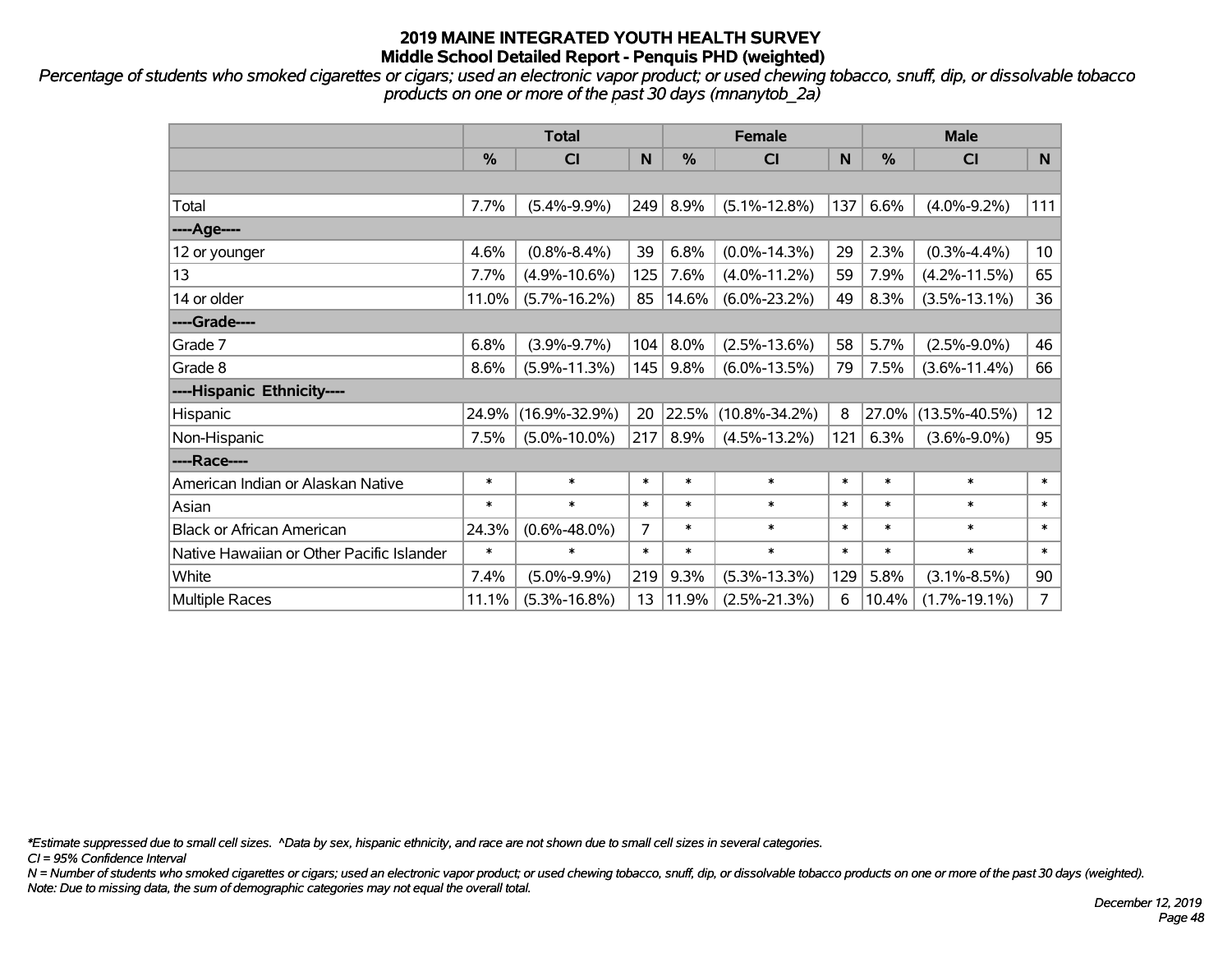*Percentage of students who smoked cigarettes or cigars; used an electronic vapor product with nicotine; or used chewing tobacco, snuff, dip, or dissolvable tobacco products on one or more of the past 30 days (mnanytob\_3)*

|                                           | <b>Total</b> |                    |        | <b>Female</b> |                    | <b>Male</b> |               |                    |              |
|-------------------------------------------|--------------|--------------------|--------|---------------|--------------------|-------------|---------------|--------------------|--------------|
|                                           | %            | <b>CI</b>          | N      | %             | <b>CI</b>          | N           | $\frac{0}{0}$ | C <sub>l</sub>     | $\mathsf{N}$ |
|                                           |              |                    |        |               |                    |             |               |                    |              |
| Total                                     | 4.0%         | $(2.7\% - 5.4\%)$  | 130    | 4.3%          | $(1.6\% - 7.1\%)$  | 66          | 3.8%          | $(2.0\% - 5.6\%)$  | 64           |
| ----Age----                               |              |                    |        |               |                    |             |               |                    |              |
| 12 or younger                             | 2.8%         | $(0.7\% - 5.0\%)$  | 24     | 4.3%          | $(0.2\% - 8.4\%)$  | 18          | 1.4%          | $(0.0\% - 3.2\%)$  | 6            |
| 13                                        | 3.7%         | $(2.0\% - 5.3\%)$  | 59     | 2.8%          | $(0.5\% - 5.2\%)$  | 22          | 4.5%          | $(1.7\% - 7.2\%)$  | 37           |
| 14 or older                               | 6.1%         | $(1.3\% - 10.9\%)$ | 47     | 7.8%          | $(0.4\% - 15.3\%)$ | 26          | 4.8%          | $(0.9\% - 8.8\%)$  | 21           |
| ----Grade----                             |              |                    |        |               |                    |             |               |                    |              |
| Grade 7                                   | 3.1%         | $(1.1\% - 5.0\%)$  | 46     | 4.7%          | $(0.8\% - 8.7\%)$  | 34          | 1.6%          | $(0.1\% - 3.1\%)$  | 12           |
| Grade 8                                   | 5.0%         | $(2.6\% - 7.4\%)$  | 84     | 4.0%          | $(0.9\% - 7.2\%)$  | 32          | 5.9%          | $(2.4\% - 9.3\%)$  | 52           |
| ----Hispanic Ethnicity----                |              |                    |        |               |                    |             |               |                    |              |
| Hispanic                                  | 18.4%        | $(7.8\% - 29.0\%)$ | 15     | 16.8%         | $(5.4\% - 28.2\%)$ | 6           | 19.8%         | $(5.0\% - 34.6\%)$ | 9            |
| Non-Hispanic                              | 3.7%         | $(2.2\% - 5.3\%)$  | 108    | 3.9%          | $(0.9\% - 6.8\%)$  | 52          | 3.7%          | $(1.6\% - 5.7\%)$  | 55           |
| ----Race----                              |              |                    |        |               |                    |             |               |                    |              |
| American Indian or Alaskan Native         | $\ast$       | $\ast$             | $\ast$ | $\ast$        | $\ast$             | $\ast$      | $\ast$        | $\ast$             | $\ast$       |
| Asian                                     | $\ast$       | $\ast$             | $\ast$ | $\ast$        | $\ast$             | $\ast$      | $\ast$        | $\ast$             | $\ast$       |
| <b>Black or African American</b>          | $\ast$       | $\ast$             | $\ast$ | $\ast$        | $\ast$             | $\ast$      | $\ast$        | $\ast$             | $\ast$       |
| Native Hawaiian or Other Pacific Islander | $\ast$       | $\ast$             | $\ast$ | $\ast$        | $\ast$             | $\ast$      | $\ast$        | $\ast$             | $\ast$       |
| White                                     | 3.7%         | $(2.2\% - 5.3\%)$  | 109    | 4.4%          | $(1.5\% - 7.2\%)$  | 61          | 3.2%          | $(1.5\% - 4.8\%)$  | 48           |
| Multiple Races                            | 8.3%         | $(2.8\% - 13.8\%)$ | 9      | $\ast$        | $\ast$             | $\ast$      | $\ast$        | $\ast$             | $\ast$       |

*\*Estimate suppressed due to small cell sizes. ^Data by sex, hispanic ethnicity, and race are not shown due to small cell sizes in several categories.*

*CI = 95% Confidence Interval*

*N = Number of students who smoked cigarettes or cigars; used an electronic vapor product with nicotine; or used chewing tobacco, snuff, dip, or dissolvable tobacco products on one or more of the past 30 days (weighted). Note: Due to missing data, the sum of demographic categories may not equal the overall total.*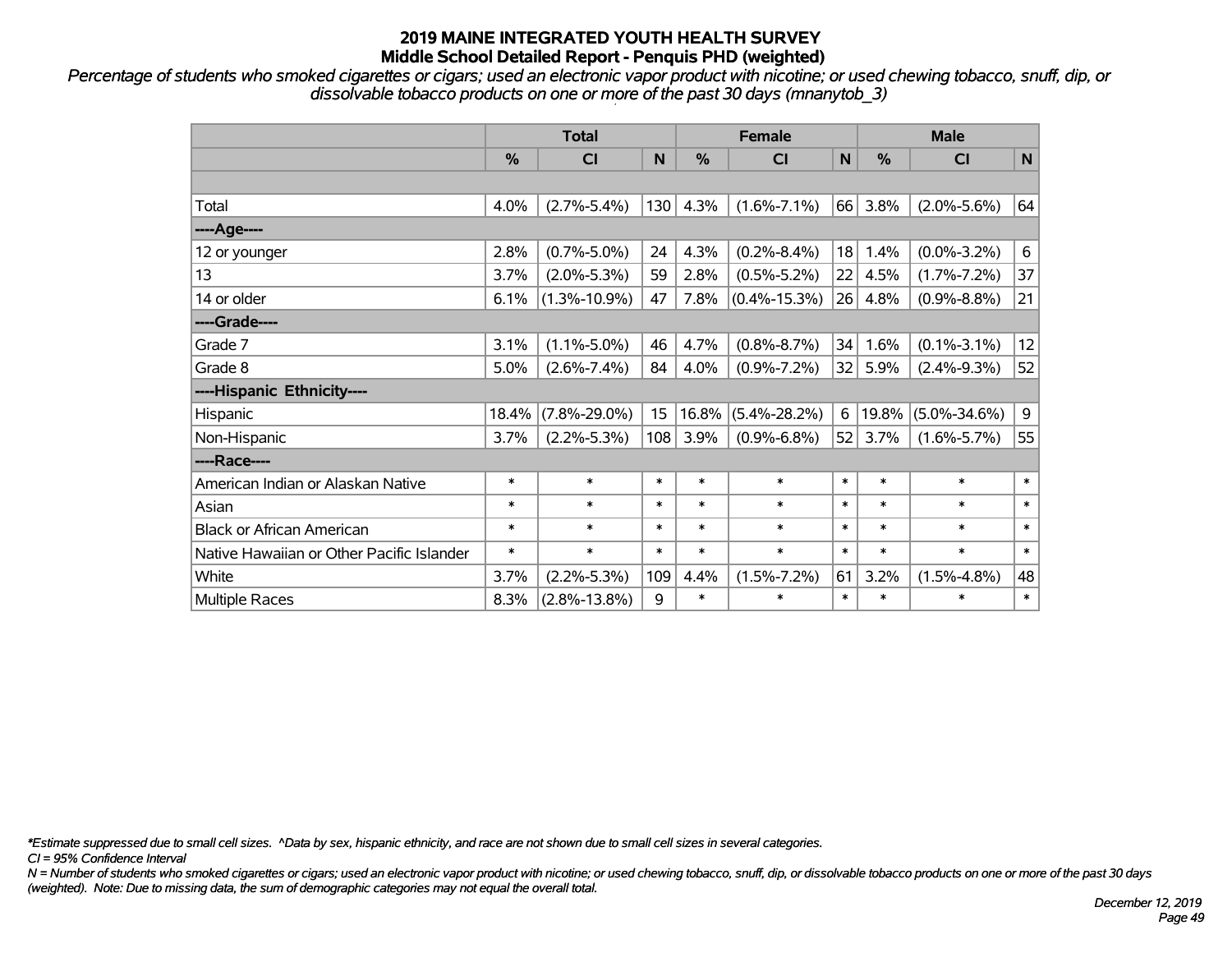### **2019 MAINE INTEGRATED YOUTH HEALTH SURVEY Middle School Detailed Report - Penquis PHD (weighted)** *Have you ever had a drink of alcohol, other than a few sips? (mn59a) Percentage of students who answered 'Yes'*

|                                           | <b>Total</b>  |                        |        | <b>Female</b> | <b>Male</b>                 |        |        |                                 |                |
|-------------------------------------------|---------------|------------------------|--------|---------------|-----------------------------|--------|--------|---------------------------------|----------------|
|                                           | $\frac{0}{0}$ | CI                     | N      | %             | CI                          | N      | %      | <b>CI</b>                       | N              |
|                                           |               |                        |        |               |                             |        |        |                                 |                |
| Total                                     |               | 15.8% (13.8%-17.8%)    |        |               | 496   15.9%   (12.0%-19.9%) |        |        | $ 231 15.6\% (12.3\% - 18.9\%)$ | 258            |
| ----Age----                               |               |                        |        |               |                             |        |        |                                 |                |
| 12 or younger                             | 12.8%         | $(8.9\% - 16.6\%)$     | 104    | 8.5%          | $(3.5\% - 13.4\%)$          | 34     |        | $17.1\%$ (12.4%-21.8%)          | 71             |
| 13                                        | 14.8%         | $(12.4\% - 17.1\%)$    |        |               | 229 14.3% (12.0%-16.6%)     | 102    |        | $14.8\%$ (10.7%-18.9%)          | 122            |
| 14 or older                               |               | 21.2% (15.6%-26.8%)    |        |               | 163 28.1% (16.2%-39.9%)     | 96     | 15.7%  | $(9.4\% - 22.0\%)$              | 66             |
| ----Grade----                             |               |                        |        |               |                             |        |        |                                 |                |
| Grade 7                                   |               | $13.4\%$ (10.1%-16.6%) |        | 201   10.5%   | $(7.1\% - 14.0\%)$          | 73     | 15.8%  | $(11.3\% - 20.3\%)$             | 126            |
| Grade 8                                   |               | $18.1\%$ (15.1%-21.1%) |        |               | 291 20.6% (14.9%-26.4%)     |        |        | 155   15.6%   (10.7%-20.5%)     | 132            |
| ----Hispanic Ethnicity----                |               |                        |        |               |                             |        |        |                                 |                |
| Hispanic                                  | $37.0\%$      | $(23.0\% - 51.1\%)$    | 25     |               | $ 42.3\% $ (19.4%-65.3%)    |        |        | 13 33.6% (17.7%-49.5%)          | 12             |
| Non-Hispanic                              |               | 15.8% (13.6%-18.1%)    |        |               | 447 15.6% (11.7%-19.6%)     |        |        | 203   15.8%   (12.2%-19.4%)     | 238            |
| ----Race----                              |               |                        |        |               |                             |        |        |                                 |                |
| American Indian or Alaskan Native         | 20.2%         | $(8.5\% - 31.9\%)$     | 14     | 28.3%         | $(9.3\% - 47.4\%)$          | 7      | 15.9%  | $(4.1\% - 27.7\%)$              | $\overline{7}$ |
| Asian                                     | $\ast$        | $\ast$                 | $\ast$ | $\ast$        | $\ast$                      | $\ast$ | $\ast$ | $\ast$                          | $\ast$         |
| <b>Black or African American</b>          | 29.9%         | $(15.7\% - 44.0\%)$    | 12     | $\ast$        | $\ast$                      | $\ast$ | $\ast$ | $\ast$                          | $\ast$         |
| Native Hawaiian or Other Pacific Islander | $\ast$        | $\ast$                 | $\ast$ | $\ast$        | $\ast$                      | $\ast$ | $\ast$ | $\ast$                          | $\ast$         |
| White                                     | 15.3%         | $(13.3\% - 17.4\%)$    |        | 435 15.6%     | $(11.8\% - 19.3\%)$         |        |        | 204   15.1%   (11.4%-18.7%)     | 226            |
| Multiple Races                            |               | 22.8% (16.1%-29.4%)    | 25     |               | $ 23.4\% $ (15.4%-31.4%)    | 11     |        | $22.1\%$ (14.0%-30.2%)          | 13             |

*\*Estimate suppressed due to small cell sizes. ^Data by sex, hispanic ethnicity, and race are not shown due to small cell sizes in several categories.*

*CI = 95% Confidence Interval*

*N = Number of students who answered 'Yes' (weighted). Note: Due to missing data, the sum of demographic categories may not equal the overall total.*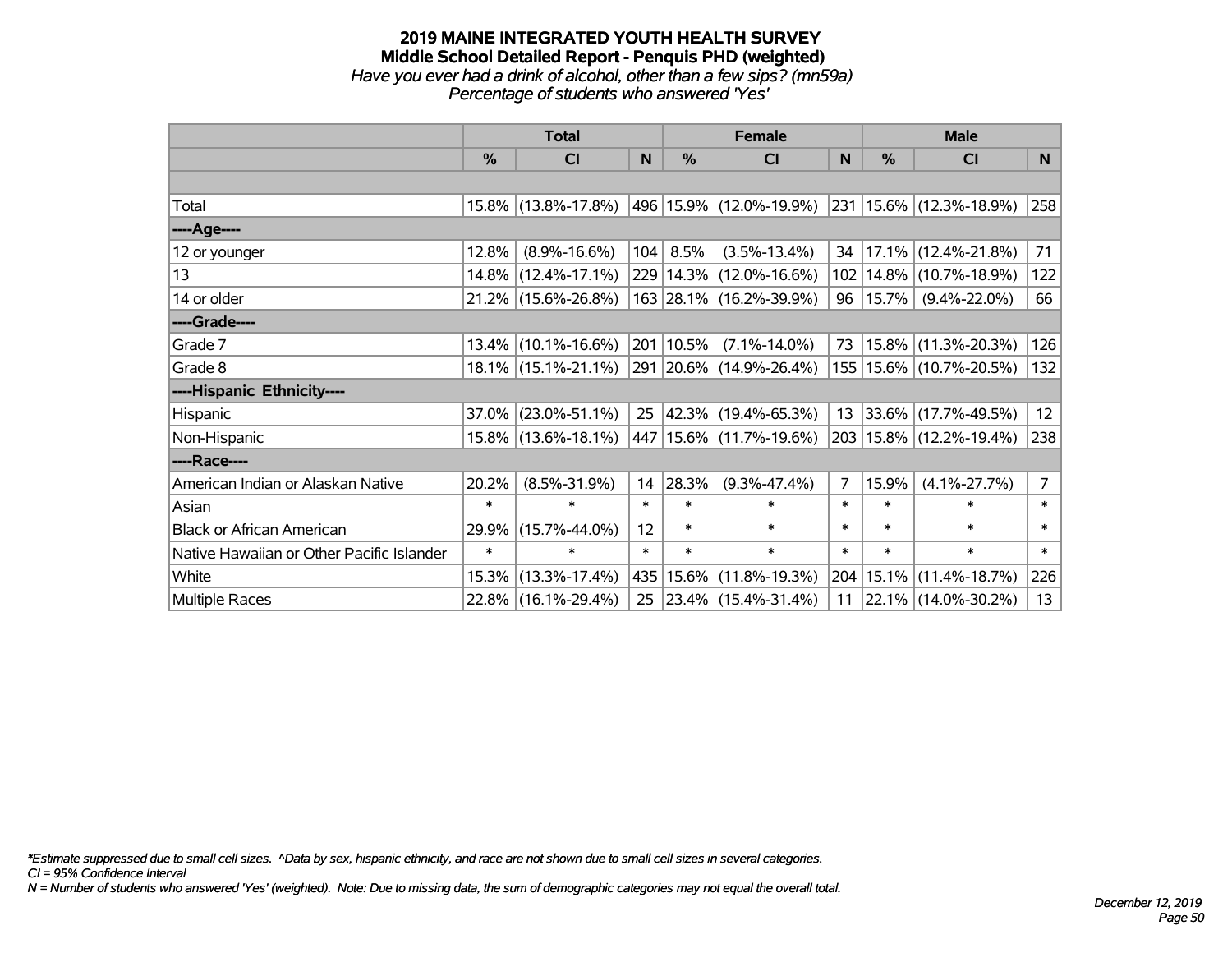*How old were you when you had your first drink of alcohol other than a few sips? (mn60)*

*Among students who have had more than a few sips of alcohol, the percentage of students who answered before age 11*

|                                           | <b>Total</b>  |                        |        | <b>Female</b> | <b>Male</b>             |              |              |                        |              |
|-------------------------------------------|---------------|------------------------|--------|---------------|-------------------------|--------------|--------------|------------------------|--------------|
|                                           | $\frac{0}{0}$ | <b>CI</b>              | N      | %             | <b>CI</b>               | $\mathsf{N}$ | %            | <b>CI</b>              | $\mathsf{N}$ |
|                                           |               |                        |        |               |                         |              |              |                        |              |
| Total                                     |               | $33.6\%$ (27.2%-39.9%) |        |               | 165 28.4% (20.1%-36.7%) |              |              | 66 37.8% (27.2%-48.3%) | 96           |
| ----Age----                               |               |                        |        |               |                         |              |              |                        |              |
| 12 or younger                             | 53.2%         | $(44.4\% - 62.0\%)$    | 52     | 59.8%         | $(30.7\% - 88.8\%)$     |              | 21 49.7%     | $(34.0\% - 65.4\%)$    | 32           |
| 13                                        |               | 33.4% (24.3%-42.4%)    | 76     | 29.1%         | $(12.7\% - 45.4\%)$     |              |              | 30 36.6% (21.4%-51.8%) | 44           |
| 14 or older                               |               | 22.0% (11.7%-32.3%)    | 36     | 16.1%         | $(4.3\% - 27.9\%)$      |              |              | 15 28.9% (14.1%-43.6%) | 20           |
| ----Grade----                             |               |                        |        |               |                         |              |              |                        |              |
| Grade 7                                   | 45.6%         | $(38.2\% - 53.0\%)$    | 89     | 45.3%         | $(28.7\% - 61.9\%)$     |              | $34 46.6\% $ | $(34.0\% - 59.3\%)$    | 54           |
| Grade 8                                   |               | 24.9% (15.3%-34.5%)    | 72     | 19.8%         | $(7.4\% - 32.3\%)$      |              |              | 30 29.0% (18.3%-39.7%) | 39           |
| ----Hispanic Ethnicity----                |               |                        |        |               |                         |              |              |                        |              |
| Hispanic                                  | 33.9%         | $(14.4\% - 53.4\%)$    | 8      | $\ast$        | $\ast$                  | $\ast$       | $\ast$       | $\ast$                 | $\ast$       |
| Non-Hispanic                              |               | 33.9% (27.2%-40.6%)    |        |               | 150 28.0% (19.5%-36.5%) |              | 58 38.6%     | $(27.5\% - 49.8\%)$    | 89           |
| ----Race----                              |               |                        |        |               |                         |              |              |                        |              |
| American Indian or Alaskan Native         | $\ast$        | $\ast$                 | $\ast$ | $\ast$        | $\ast$                  | $\ast$       | $\ast$       | $\ast$                 | $\ast$       |
| Asian                                     | $\ast$        | $\ast$                 | $\ast$ | $\ast$        | $\ast$                  | $\ast$       | $\ast$       | $\ast$                 | $\ast$       |
| <b>Black or African American</b>          | $\ast$        | $\ast$                 | $\ast$ | $\ast$        | $\ast$                  | $\ast$       | $\ast$       | $\ast$                 | $\ast$       |
| Native Hawaiian or Other Pacific Islander | $\ast$        | $\ast$                 | $\ast$ | $\ast$        | $\ast$                  | $\ast$       | $\ast$       | $\ast$                 | $\ast$       |
| White                                     | 33.5%         | $(26.4\% - 40.5\%)$    |        | 143 29.7%     | $(20.9\% - 38.5\%)$     | 61           | 36.7%        | $(24.3\% - 49.0\%)$    | 80           |
| Multiple Races                            |               | 33.8% (11.1%-56.4%)    | 9      | $\ast$        | $\ast$                  | $\ast$       | $\ast$       | $\ast$                 | $\ast$       |

*\*Estimate suppressed due to small cell sizes. ^Data by sex, hispanic ethnicity, and race are not shown due to small cell sizes in several categories.*

*CI = 95% Confidence Interval*

*N = Among students who have had more than a few sips of alcohol, the number of students who answered before age 11 (weighted). Note: Due to missing data, the sum of demographic categories may not equal the overall total.*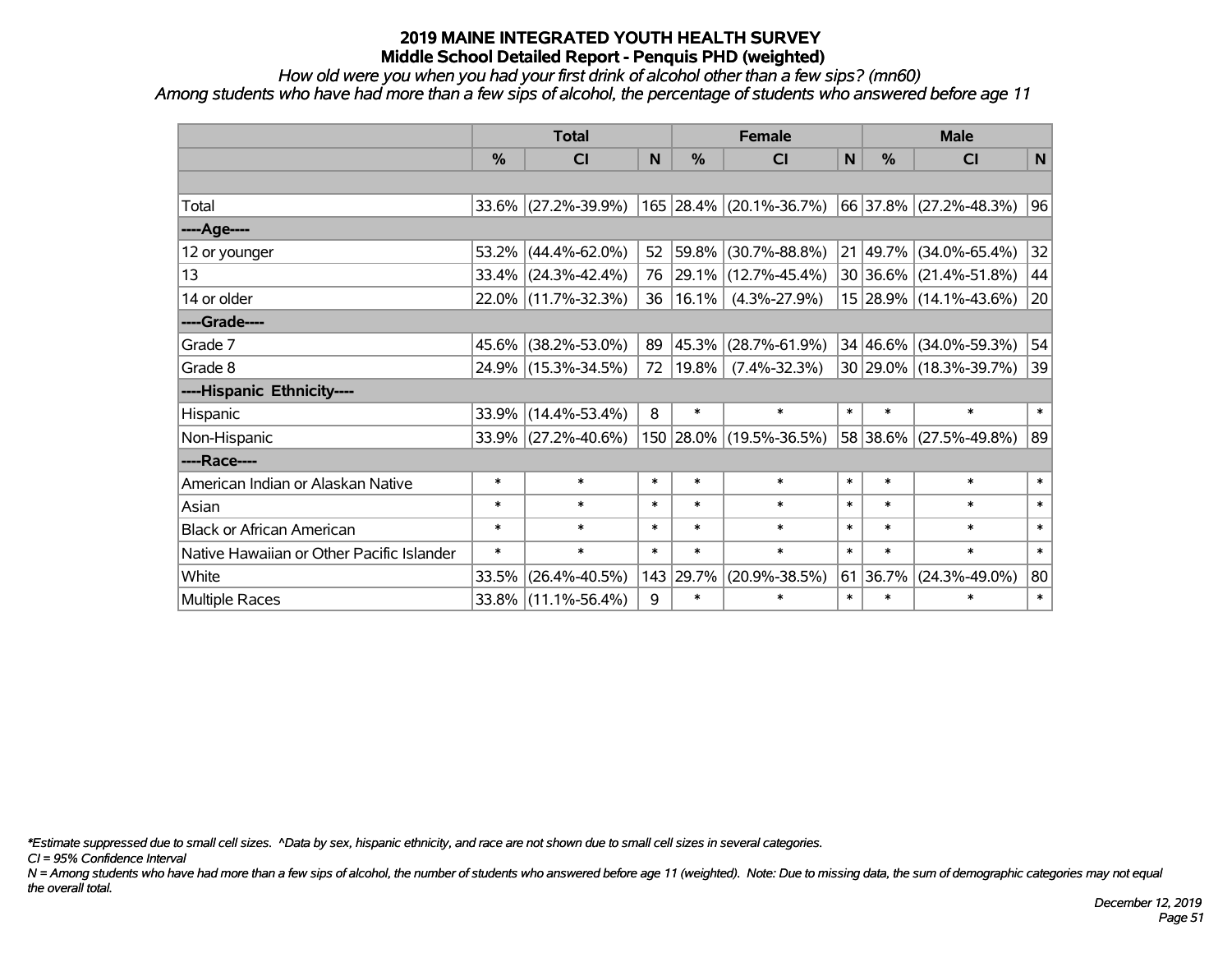### **2019 MAINE INTEGRATED YOUTH HEALTH SURVEY Middle School Detailed Report - Penquis PHD (weighted)** *How old were you when you had your first drink of alcohol other than a few sips? (mn60\_2)*

*Percentage of students who answered before age 11*

|                                           | <b>Total</b> |                    |        |                  | <b>Female</b>      | <b>Male</b> |            |                    |        |
|-------------------------------------------|--------------|--------------------|--------|------------------|--------------------|-------------|------------|--------------------|--------|
|                                           | %            | CI                 | N      | %                | <b>CI</b>          | N           | %          | <b>CI</b>          | N      |
|                                           |              |                    |        |                  |                    |             |            |                    |        |
| Total                                     | 5.4%         | $(4.1\% - 6.6\%)$  |        | $165 \,   4.6\%$ | $(3.1\% - 6.2\%)$  |             | 66 5.9%    | $(3.7\% - 8.0\%)$  | 96     |
| ----Age----                               |              |                    |        |                  |                    |             |            |                    |        |
| 12 or younger                             | 6.6%         | $(4.1\% - 9.1\%)$  | 52     | 5.4%             | $(0.5\% - 10.3\%)$ |             | 21 7.9%    | $(5.3\% - 10.5\%)$ | 32     |
| 13                                        | 5.1%         | $(3.3\% - 6.9\%)$  | 76     | 4.3%             | $(1.9\% - 6.8\%)$  |             | 30 5.5%    | $(2.3\% - 8.7\%)$  | 44     |
| 14 or older                               | 4.7%         | $(2.3\% - 7.1\%)$  | 36     | 4.4%             | $(1.0\% - 7.9\%)$  |             | 15 4.7%    | $(1.8\% - 7.6\%)$  | 20     |
| ----Grade----                             |              |                    |        |                  |                    |             |            |                    |        |
| Grade 7                                   | 6.1%         | $(4.3\% - 8.0\%)$  | 89     | 5.2%             | $(2.3\% - 8.0\%)$  |             | 34 7.1%    | $(4.8\% - 9.3\%)$  | 54     |
| Grade 8                                   | 4.5%         | $(2.6\% - 6.4\%)$  | 72     | $ 4.1\%$         | $(1.8\% - 6.3\%)$  |             | $30 4.6\%$ | $(1.9\% - 7.3\%)$  | 39     |
| ----Hispanic Ethnicity----                |              |                    |        |                  |                    |             |            |                    |        |
| Hispanic                                  | 12.7%        | $(5.3\% - 20.0\%)$ | 8      | $\ast$           | $\ast$             | $\ast$      | $\ast$     | $\ast$             | $\ast$ |
| Non-Hispanic                              | 5.4%         | $(4.0\% - 6.9\%)$  |        | 150 4.5%         | $(3.1\% - 5.9\%)$  |             | 58 6.1%    | $(3.7\% - 8.4\%)$  | 89     |
| ----Race----                              |              |                    |        |                  |                    |             |            |                    |        |
| American Indian or Alaskan Native         | $\ast$       | $\ast$             | $\ast$ | $\ast$           | $\ast$             | $\ast$      | $\ast$     | $\ast$             | $\ast$ |
| Asian                                     | $\ast$       | $\ast$             | $\ast$ | $\ast$           | $\ast$             | $\ast$      | $\ast$     | $\ast$             | $\ast$ |
| <b>Black or African American</b>          | $\ast$       | $\ast$             | $\ast$ | $\ast$           | $\ast$             | $\ast$      | $\ast$     | $\ast$             | $\ast$ |
| Native Hawaiian or Other Pacific Islander | $\ast$       | $\ast$             | $\ast$ | $\ast$           | $\ast$             | $\ast$      | $\ast$     | $\ast$             | $\ast$ |
| White                                     | 5.2%         | $(3.8\% - 6.5\%)$  | 143    | 4.8%             | $(3.3\% - 6.2\%)$  |             | 61 5.4%    | $(3.0\% - 7.8\%)$  | 80     |
| Multiple Races                            | 8.1%         | $(1.6\% - 14.7\%)$ | 9      | $\ast$           | $\ast$             | $\ast$      | $\ast$     | $\ast$             | $\ast$ |

*\*Estimate suppressed due to small cell sizes. ^Data by sex, hispanic ethnicity, and race are not shown due to small cell sizes in several categories.*

*CI = 95% Confidence Interval*

*N = Number of students who answered before age 11 (weighted). Note: Due to missing data, the sum of demographic categories may not equal the overall total.*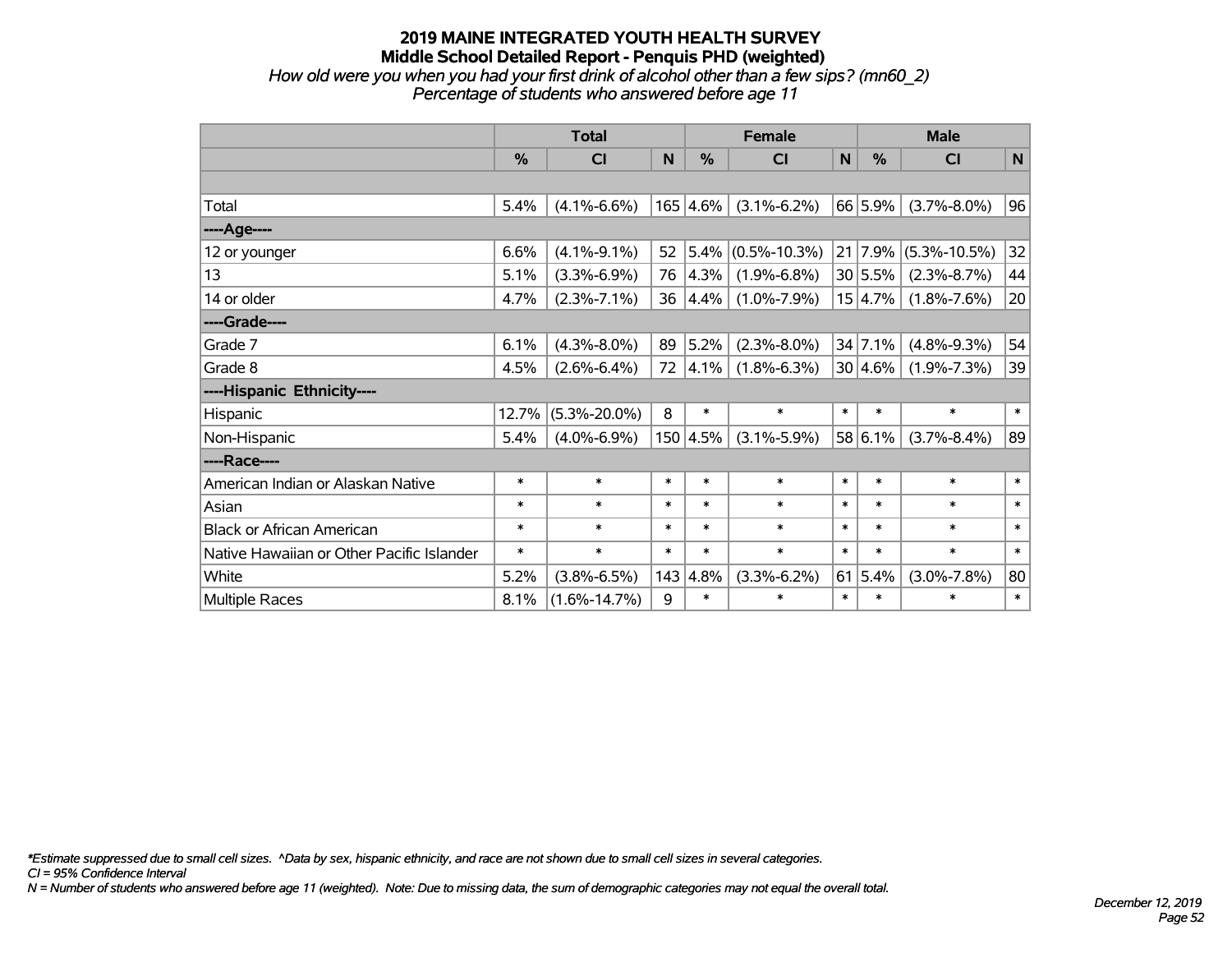*During the past 30 days, on how many days did you have at least one drink of alcohol? (mn61) Percentage of students who answered at least 1 day*

|                                           | <b>Total</b>  |                    |        |               | <b>Female</b>      | <b>Male</b> |         |                                |           |
|-------------------------------------------|---------------|--------------------|--------|---------------|--------------------|-------------|---------|--------------------------------|-----------|
|                                           | $\frac{0}{0}$ | C <sub>1</sub>     | N      | $\frac{0}{0}$ | <b>CI</b>          | N           | %       | <b>CI</b>                      | ${\sf N}$ |
|                                           |               |                    |        |               |                    |             |         |                                |           |
| Total                                     | 4.0%          | $(2.7\% - 5.3\%)$  | 129    | 5.3%          | $(3.4\% - 7.2\%)$  |             |         | 81 2.8% (1.4%-4.2%)            | 47        |
| ----Age----                               |               |                    |        |               |                    |             |         |                                |           |
| 12 or younger                             | 3.6%          | $(1.0\% - 6.1\%)$  | 30     | 3.4%          | $(0.4\% - 6.4\%)$  |             |         | $14 3.8\% $ (1.2%-6.4%)        | 16        |
| 13                                        | 2.9%          | $(1.7\% - 4.0\%)$  | 46     | 3.9%          | $(2.1\% - 5.7\%)$  |             |         | 29   1.8%   (0.7%-3.0%)        | 15        |
| 14 or older                               | 6.8%          | $(3.9\% - 9.6\%)$  | 53     | 10.5%         | $(3.9\% - 17.2\%)$ |             |         | 37 3.5% (1.5%-5.6%)            | 15        |
| ----Grade----                             |               |                    |        |               |                    |             |         |                                |           |
| Grade 7                                   | 2.6%          | $(0.9\% - 4.4\%)$  | 41     | 2.9%          | $(0.5\% - 5.2\%)$  |             |         | $21   2.5\%   (1.0\% - 4.0\%)$ | 20        |
| Grade 8                                   | 5.2%          | $(3.4\% - 6.9\%)$  | 84     | 7.5%          | $(3.9\% - 11.2\%)$ |             |         | $ 58 2.8\% $ (1.3%-4.3%)       | 24        |
| ----Hispanic Ethnicity----                |               |                    |        |               |                    |             |         |                                |           |
| Hispanic                                  | 10.4%         | $(3.0\% - 17.8\%)$ | 7      | $\ast$        | $\ast$             | $\ast$      | $\ast$  | $\ast$                         | $\ast$    |
| Non-Hispanic                              | 4.1%          | $(2.8\% - 5.5\%)$  | 119    | 5.5%          | $(3.5\% - 7.5\%)$  |             |         | 75 2.8% (1.3%-4.3%)            | 43        |
| ----Race----                              |               |                    |        |               |                    |             |         |                                |           |
| American Indian or Alaskan Native         | $\ast$        | $\ast$             | $\ast$ | $\ast$        | $\ast$             | $\ast$      | $\ast$  | $\ast$                         | $\ast$    |
| Asian                                     | $\ast$        | $\ast$             | $\ast$ | $\ast$        | $\ast$             | $\ast$      | $\ast$  | $\ast$                         | $\ast$    |
| <b>Black or African American</b>          | 16.0%         | $(4.4\% - 27.6\%)$ | 7      | $\ast$        | $\ast$             | $\ast$      | $\ast$  | $\ast$                         | $\ast$    |
| Native Hawaiian or Other Pacific Islander | $\ast$        | $\ast$             | $\ast$ | $\ast$        | $\ast$             | $\ast$      | $\ast$  | $\ast$                         | $\ast$    |
| White                                     | 3.6%          | $(2.3\% - 4.9\%)$  | 105    | 5.0%          | $(2.9\% - 7.1\%)$  |             | 69 2.4% | $(1.1\% - 3.7\%)$              | 36        |
| Multiple Races                            | 10.4%         | $(4.4\% - 16.4\%)$ | 11     | $\ast$        | $\ast$             | $\ast$      | $\ast$  | $\ast$                         | $\ast$    |

*\*Estimate suppressed due to small cell sizes. ^Data by sex, hispanic ethnicity, and race are not shown due to small cell sizes in several categories.*

*CI = 95% Confidence Interval*

*N = Number of students who answered at least 1 day (weighted). Note: Due to missing data, the sum of demographic categories may not equal the overall total.*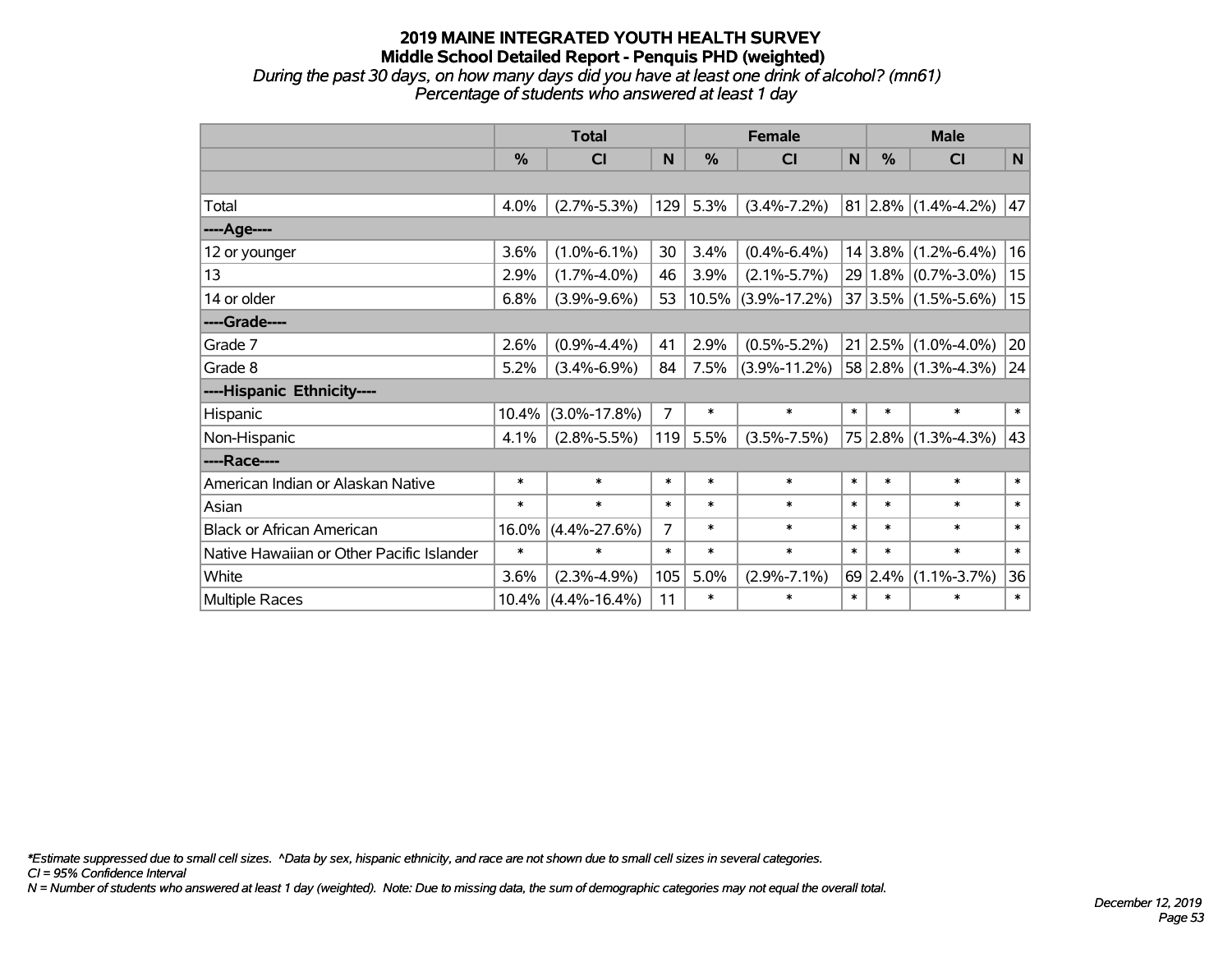*During the past 30 days, on how many days did you have 5 or more drinks of alcohol in a row, that is, within a couple of hours? (mn62a) Percentage of students who answered at least 1 day*

|                                           | <b>Total</b>  |                    |                 |        | <b>Female</b>           | <b>Male</b>     |               |                          |        |
|-------------------------------------------|---------------|--------------------|-----------------|--------|-------------------------|-----------------|---------------|--------------------------|--------|
|                                           | $\frac{0}{0}$ | CI                 | N               | %      | СI                      | N               | $\frac{0}{0}$ | <b>CI</b>                | N      |
|                                           |               |                    |                 |        |                         |                 |               |                          |        |
| Total                                     | 1.3%          | $(0.6\% - 1.9\%)$  |                 |        | $43 1.7\% $ (0.7%-2.6%) |                 |               | $ 26 0.9\% $ (0.3%-1.5%) | 17     |
| ----Age----                               |               |                    |                 |        |                         |                 |               |                          |        |
| 12 or younger                             | 1.1%          | $(0.1\% - 2.2\%)$  | 10              | $\ast$ | $\ast$                  | $\ast$          | $\ast$        | $\ast$                   | $\ast$ |
| 13                                        | 0.9%          | $(0.3\% - 1.5\%)$  | 15              | $\ast$ | $\ast$                  | $\ast$          | $\ast$        | $\ast$                   | $\ast$ |
| 14 or older                               | 2.2%          | $(0.6\% - 3.8\%)$  |                 |        | $18$ 2.6% (0.1%-5.2%)   |                 |               | $10 1.9\% $ (0.2%-3.5%)  | 8      |
| ----Grade----                             |               |                    |                 |        |                         |                 |               |                          |        |
| Grade 7                                   | 1.0%          | $(0.1\% - 1.8\%)$  | 15 <sub>1</sub> |        | $1.2\%$ (0.0%-2.6%)     | 9               | 0.7%          | $(0.0\% - 1.6\%)$        | 6      |
| Grade 8                                   | 1.5%          | $(0.5\% - 2.4\%)$  |                 |        | 25 2.1% (0.6%-3.7%)     | 17 <sup>2</sup> |               | $ 0.9\% $ (0.0%-1.8%)    | 8      |
| ----Hispanic Ethnicity----                |               |                    |                 |        |                         |                 |               |                          |        |
| Hispanic                                  | $\ast$        | $\ast$             | $\ast$          | $\ast$ | $\ast$                  | $\ast$          | $\ast$        | $\ast$                   | $\ast$ |
| Non-Hispanic                              | 1.2%          | $(0.6\% - 1.9\%)$  | 38              |        | $1.6\%$ (0.7%-2.6%)     |                 |               | $23 0.9\% $ (0.3%-1.6%)  | 15     |
| ----Race----                              |               |                    |                 |        |                         |                 |               |                          |        |
| American Indian or Alaskan Native         | $\ast$        | $\ast$             | $\ast$          | $\ast$ | $\ast$                  | $\ast$          | $\ast$        | $\ast$                   | $\ast$ |
| Asian                                     | $\ast$        | $\ast$             | $\ast$          | $\ast$ | $\ast$                  | $\ast$          | $\ast$        | $\ast$                   | $\ast$ |
| <b>Black or African American</b>          | $\ast$        | $\ast$             | $\ast$          | $\ast$ | $\ast$                  | $\ast$          | $\ast$        | $\ast$                   | $\ast$ |
| Native Hawaiian or Other Pacific Islander | $\ast$        | $\ast$             | $\ast$          | $\ast$ | $\ast$                  | $\ast$          | $\ast$        | $\ast$                   | $\ast$ |
| White                                     | 1.0%          | $(0.3\% - 1.6\%)$  | 29              | 1.4%   | $(0.5\% - 2.3\%)$       |                 | 20 0.6%       | $(0.1\% - 1.1\%)$        | 9      |
| Multiple Races                            | $6.8\%$       | $(3.1\% - 10.5\%)$ | 8               | $\ast$ | $\ast$                  | $\ast$          | $\ast$        | $\ast$                   | $\ast$ |

*\*Estimate suppressed due to small cell sizes. ^Data by sex, hispanic ethnicity, and race are not shown due to small cell sizes in several categories.*

*CI = 95% Confidence Interval*

*N = Number of students who answered at least 1 day (weighted). Note: Due to missing data, the sum of demographic categories may not equal the overall total.*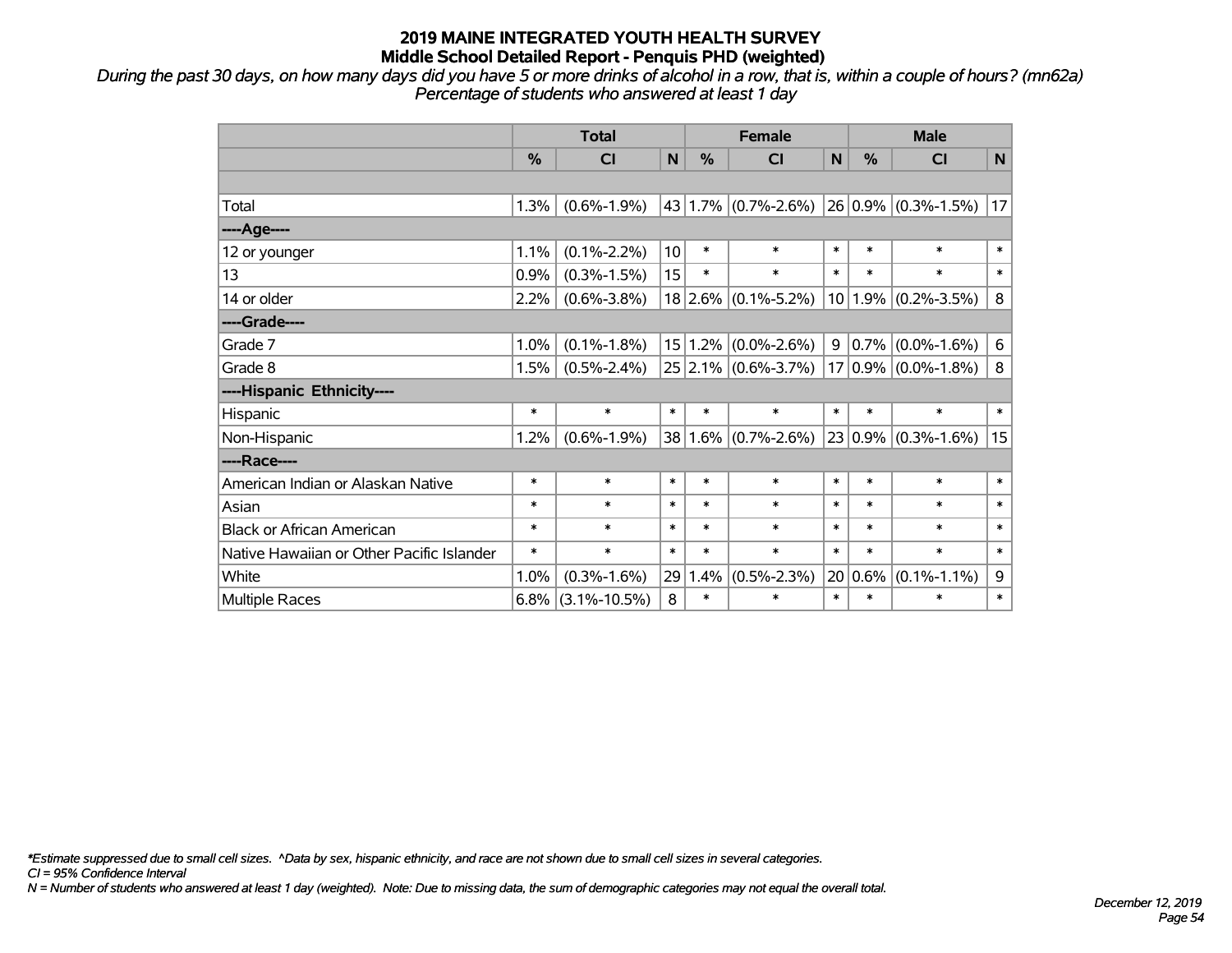### *During the past 30 days, how did you usually get the alcohol you drank? (mn63b)*

*Among students who reported alcohol use during the past 30 days, the percentage of students who answered 'Someone gave it to me'*

|                                           |               | <b>Total</b>        |        | <b>Female</b> |        |        | <b>Male</b> |        |        |
|-------------------------------------------|---------------|---------------------|--------|---------------|--------|--------|-------------|--------|--------|
|                                           | $\frac{9}{6}$ | <b>CI</b>           | N      | %             | CI     | N      | %           | CI N   |        |
|                                           |               |                     |        |               |        |        |             |        |        |
| Total                                     | $22.0\%$      | $(10.5\% - 33.5\%)$ | 28     | $\ast$        | $\ast$ | $\ast$ | $\ast$      | $\ast$ | $\ast$ |
| ----Age----                               |               |                     |        |               |        |        |             |        |        |
| 12 or younger                             | 26.7%         | $(1.7\% - 51.8\%)$  | 8      | $\ast$        | $\ast$ | $\ast$ | $\ast$      | $\ast$ | $\ast$ |
| 13                                        | 31.8%         | $(9.0\% - 54.5\%)$  | 14     | $\ast$        | $\ast$ | $\ast$ | $\ast$      | $\ast$ | $\ast$ |
| 14 or older                               | 11.8%         | $(0.2\% - 23.4\%)$  | 6      | $\ast$        | $\ast$ | $\ast$ | $\ast$      | $\ast$ | $\ast$ |
| ----Grade----                             |               |                     |        |               |        |        |             |        |        |
| Grade 7                                   | $32.2\%$      | $(19.0\% - 45.3\%)$ | 12     | $\ast$        | $\ast$ | $\ast$ | $\ast$      | $\ast$ | $\ast$ |
| Grade 8                                   | 18.3%         | $(2.7\% - 33.8\%)$  | 15     | $\ast$        | $\ast$ | $\ast$ | $\ast$      | $\ast$ | $\ast$ |
| ----Hispanic Ethnicity----                |               |                     |        |               |        |        |             |        |        |
| Hispanic                                  | $\ast$        | $\ast$              | $\ast$ | $\ast$        | $\ast$ | $\ast$ | $\ast$      | $\ast$ | $\ast$ |
| Non-Hispanic                              | $23.0\%$      | $(10.4\% - 35.5\%)$ | 27     | $\ast$        | $\ast$ | $\ast$ | $\ast$      | $\ast$ | $\ast$ |
| ----Race----                              |               |                     |        |               |        |        |             |        |        |
| American Indian or Alaskan Native         | $\ast$        | $\ast$              | *      | $\ast$        | $\ast$ | $\ast$ | $\ast$      | $\ast$ | $\ast$ |
| Asian                                     | $\ast$        | $\ast$              | $\ast$ | $\ast$        | $\ast$ | $\ast$ | $\ast$      | $\ast$ | $\ast$ |
| <b>Black or African American</b>          | ∗             | $\ast$              | $\ast$ | $\ast$        | $\ast$ | $\ast$ | $\ast$      | $\ast$ | $\ast$ |
| Native Hawaiian or Other Pacific Islander | $\ast$        | $\ast$              | $\ast$ | $\ast$        | $\ast$ | $\ast$ | $\ast$      | $\ast$ | $\ast$ |
| White                                     | 22.2%         | $(8.1\% - 36.3\%)$  | 23     | $\ast$        | $\ast$ | $\ast$ | $\ast$      | $\ast$ | $\ast$ |
| <b>Multiple Races</b>                     | $\ast$        | $\ast$              | $\ast$ | $\ast$        | $\ast$ | $\ast$ | $\ast$      | $\ast$ | $\ast$ |

*\*Estimate suppressed due to small cell sizes. ^Data by sex, hispanic ethnicity, and race are not shown due to small cell sizes in several categories.*

*CI = 95% Confidence Interval*

*N = Among students who reported alcohol use during the past 30 days, the number of students who answered 'Someone gave it to me' (weighted). Note: Due to missing data, the sum of demographic categories may not equal the overall total.*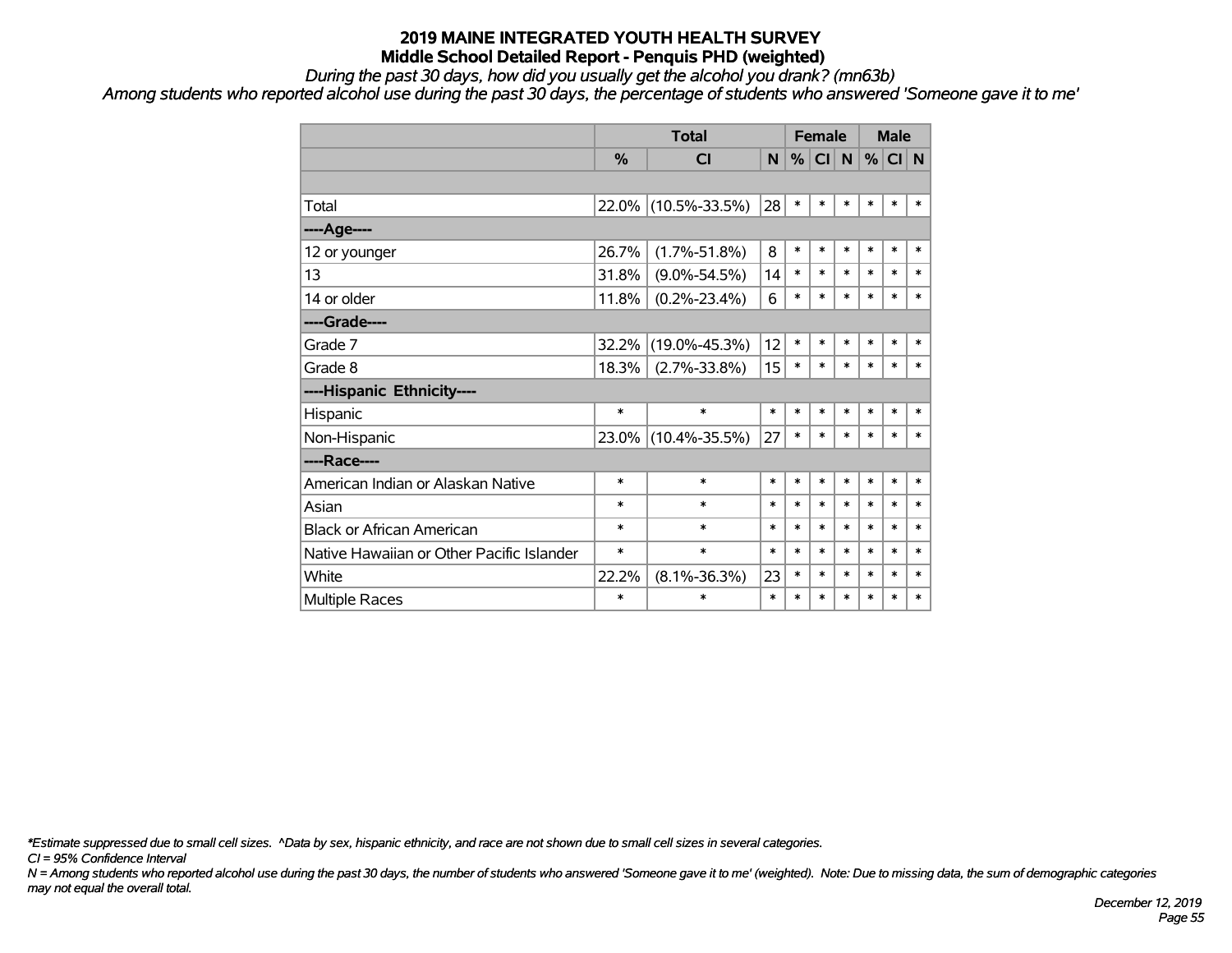# **2019 MAINE INTEGRATED YOUTH HEALTH SURVEY Middle School Detailed Report - Penquis PHD (weighted)** *If you wanted to get some alcohol, how easy would it be for you to get some? (mn64)*

*Percentage of students who answered 'Sort of easy' or 'Very easy'*

|                                           | <b>Total</b>  |                     |        | <b>Female</b> | <b>Male</b>               |        |           |                              |        |
|-------------------------------------------|---------------|---------------------|--------|---------------|---------------------------|--------|-----------|------------------------------|--------|
|                                           | $\frac{0}{0}$ | <b>CI</b>           | N      | %             | <b>CI</b>                 | N      | %         | <b>CI</b>                    | N      |
|                                           |               |                     |        |               |                           |        |           |                              |        |
| Total                                     |               | 32.6% (30.0%-35.3%) |        |               | 1,066 31.9% (28.1%-35.7%) |        |           | $ 489 33.3\% $ (30.2%-36.3%) | 567    |
| ----Age----                               |               |                     |        |               |                           |        |           |                              |        |
| 12 or younger                             | 28.8%         | $(23.6\% - 34.0\%)$ | 244    | 23.8%         | $(17.3\% - 30.3\%)$       |        |           | 100 33.5% (28.3%-38.7%)      | 142    |
| 13                                        |               | 30.0% (26.5%-33.5%) | 481    | 30.0%         | $(24.4\% - 35.6\%)$       |        |           | 225 29.7% (26.2%-33.1%)      | 249    |
| 14 or older                               |               | 42.2% (36.6%-47.7%) | 341    |               | $ 45.1\% $ (34.5%-55.6%)  |        |           | 164 40.1% (33.4%-46.7%)      | 176    |
| ----Grade----                             |               |                     |        |               |                           |        |           |                              |        |
| Grade 7                                   |               | 26.9% (22.7%-31.1%) | 416    |               | $ 23.3\% $ (18.2%-28.3%)  |        |           | 170 30.0% (25.1%-34.8%)      | 241    |
| Grade 8                                   |               | 38.0% (33.6%-42.3%) | 641    |               | 39.8% (34.0%-45.7%)       |        |           | 315 36.3% (31.3%-41.3%)      | 321    |
| ----Hispanic Ethnicity----                |               |                     |        |               |                           |        |           |                              |        |
| Hispanic                                  | 42.8%         | $(32.4\% - 53.3\%)$ | 33     | 47.0%         | $(29.8\% - 64.2\%)$       | 17     | 40.9%     | $(28.9\% - 53.0\%)$          | 16     |
| Non-Hispanic                              |               | 33.0% (30.2%-35.7%) | 974    |               | $ 31.7\% $ (27.6%-35.8%)  |        |           | 436 33.9% (30.5%-37.2%)      | 528    |
| ----Race----                              |               |                     |        |               |                           |        |           |                              |        |
| American Indian or Alaskan Native         | 32.9%         | $(18.9\% - 46.9\%)$ | 24     | 32.5%         | $(12.6\% - 52.3\%)$       | 8      |           | 33.1% (15.0%-51.3%)          | 15     |
| Asian                                     | $\ast$        | $\ast$              | $\ast$ | $\ast$        | $\ast$                    | $\ast$ | $\ast$    | $\ast$                       | $\ast$ |
| <b>Black or African American</b>          | 46.7%         | $(31.3\% - 62.2\%)$ | 20     | 53.8%         | $(27.2\% - 80.5\%)$       | 9      | 41.2%     | $(28.3\% - 54.2\%)$          | 11     |
| Native Hawaiian or Other Pacific Islander | $\ast$        | $\ast$              | $\ast$ | $\ast$        | $\ast$                    | $\ast$ | $\ast$    | $\ast$                       | $\ast$ |
| White                                     | 32.0%         | $(29.2\% - 34.9\%)$ | 943    | 31.0%         | $(27.0\% - 35.1\%)$       |        | 428 32.8% | $(29.8\% - 35.8\%)$          | 506    |
| Multiple Races                            |               | 44.7% (36.4%-53.0%) | 50     | 49.6%         | $(35.6\% - 63.7\%)$       | 25     |           | $ 43.4\% $ (31.6%-55.2%)     | 25     |

*\*Estimate suppressed due to small cell sizes. ^Data by sex, hispanic ethnicity, and race are not shown due to small cell sizes in several categories.*

*CI = 95% Confidence Interval*

*N = Number of students who answered 'Sort of easy' or 'Very easy' (weighted). Note: Due to missing data, the sum of demographic categories may not equal the overall total.*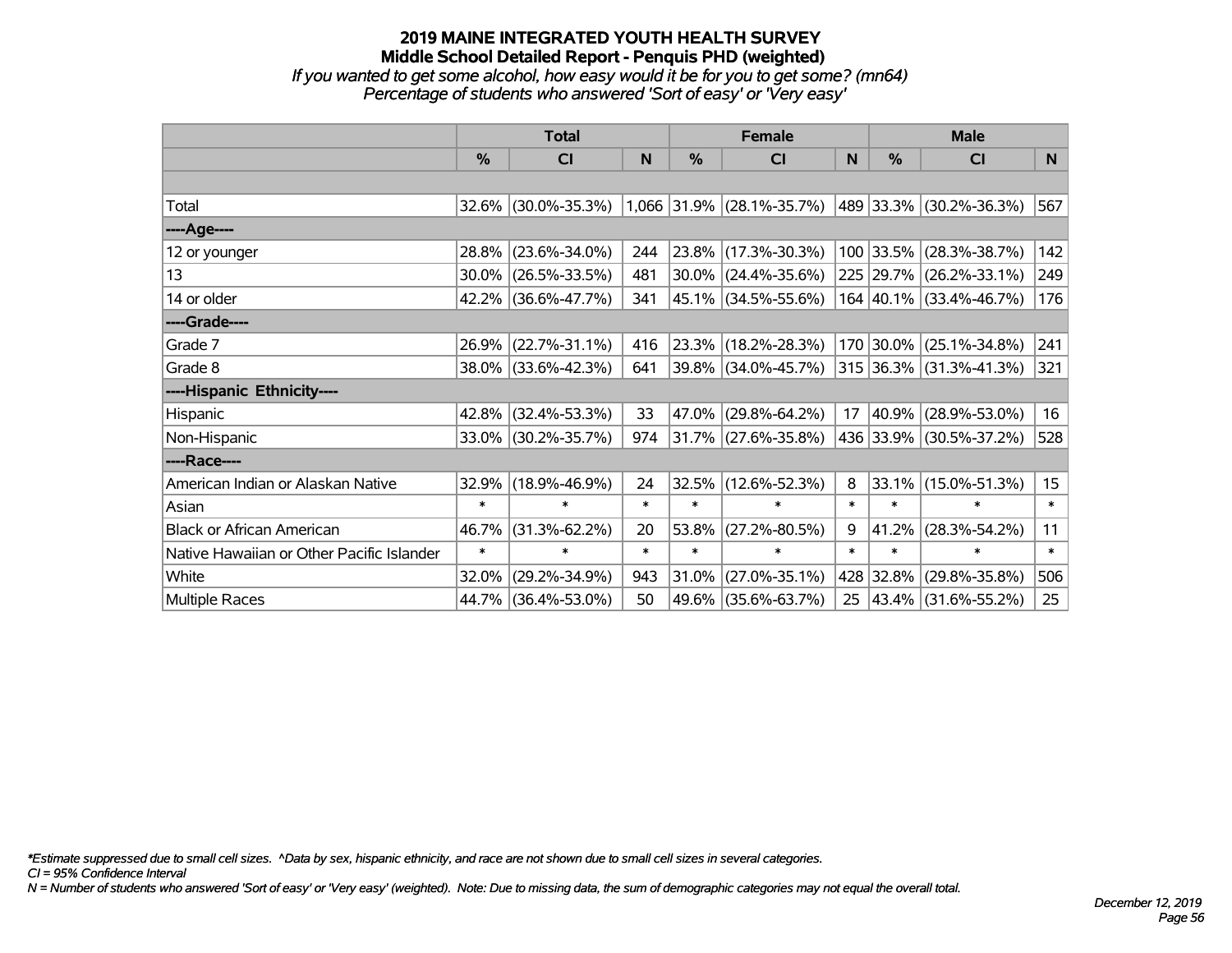*If you drank some alcohol without your parents' permission, would you be caught by your parents? (mn66) Percentage of students who answered 'Probably not' or 'Definitely not'*

|                                           | <b>Total</b>  |                                             |        | <b>Female</b> | <b>Male</b>                  |        |          |                                 |          |
|-------------------------------------------|---------------|---------------------------------------------|--------|---------------|------------------------------|--------|----------|---------------------------------|----------|
|                                           | $\frac{0}{0}$ | <b>CI</b>                                   | N      | $\%$          | <b>CI</b>                    | N      | $\%$     | <b>CI</b>                       | <b>N</b> |
|                                           |               |                                             |        |               |                              |        |          |                                 |          |
| Total                                     |               | 21.9% (19.3%-24.6%) 725 21.9% (18.2%-25.5%) |        |               |                              |        |          | $ 339 21.7\% (18.9\% - 24.5\%)$ | 375      |
| ----Age----                               |               |                                             |        |               |                              |        |          |                                 |          |
| 12 or younger                             |               | 15.6% (12.4%-18.8%)                         |        | 133 14.9%     | $(9.9\% - 19.8\%)$           | 62     |          | 16.0% (12.5%-19.5%)             | 68       |
| 13                                        |               | 22.9% (20.4%-25.3%)                         |        |               | 371 23.1% (19.9%-26.3%)      |        |          | 176 22.1% (18.4%-25.8%)         | 188      |
| 14 or older                               |               | 26.8% (20.5%-33.1%)                         |        |               | 221 27.4% (17.9%-36.9%)      |        |          | 101 26.5% (19.8%-33.1%)         | 119      |
| ----Grade----                             |               |                                             |        |               |                              |        |          |                                 |          |
| Grade 7                                   |               | 17.6% (15.7%-19.6%)                         |        |               | 276 15.4% (12.1%-18.7%)      | 114    | 19.3%    | $(16.7\% - 22.0\%)$             | 158      |
| Grade 8                                   |               | 25.9% (21.9%-30.0%)                         |        |               | $ 443 27.7\% $ (23.0%-32.4%) |        |          | 221 24.0% (19.3%-28.7%)         | 215      |
| ----Hispanic Ethnicity----                |               |                                             |        |               |                              |        |          |                                 |          |
| Hispanic                                  |               | 28.7% (17.9%-39.5%)                         | 22     |               | $ 37.6\% $ (18.7%-56.5%)     |        | 13 21.5% | $(11.0\% - 32.0\%)$             | 8        |
| Non-Hispanic                              |               | 22.3% (19.6%-25.0%)                         |        |               | 665 22.0% (18.6%-25.3%)      |        |          | 305 22.2% (19.0%-25.4%)         | 348      |
| ----Race----                              |               |                                             |        |               |                              |        |          |                                 |          |
| American Indian or Alaskan Native         |               | 29.8% (19.7%-40.0%)                         | 21     | 30.1%         | $(13.1\% - 47.0\%)$          | 8      | 29.7%    | $(14.7\% - 44.7\%)$             | 13       |
| Asian                                     | $\ast$        | $\ast$                                      | $\ast$ | $\ast$        | $\ast$                       | $\ast$ | $\ast$   | $\ast$                          | $\ast$   |
| <b>Black or African American</b>          | 34.1%         | $(19.0\% - 49.3\%)$                         | 15     | $\ast$        | $\ast$                       | $\ast$ | $\ast$   | $\ast$                          | $\ast$   |
| Native Hawaiian or Other Pacific Islander | $\ast$        | $\ast$                                      | $\ast$ | $\ast$        | $\ast$                       | $\ast$ | $\ast$   | $\ast$                          | $\ast$   |
| White                                     | 21.1%         | $(18.7\% - 23.6\%)$                         |        |               | 630 21.1% (17.9%-24.3%)      | 295    | 20.9%    | $(17.7\% - 24.1\%)$             | 326      |
| Multiple Races                            |               | 35.2% (23.0%-47.4%)                         |        |               | 39 41.0% (26.3%-55.6%)       |        |          | 20 31.4% (20.3%-42.4%)          | 19       |

*\*Estimate suppressed due to small cell sizes. ^Data by sex, hispanic ethnicity, and race are not shown due to small cell sizes in several categories.*

*CI = 95% Confidence Interval*

*N = Number of students who answered 'Probably not' or 'Definitely not' (weighted). Note: Due to missing data, the sum of demographic categories may not equal the overall total.*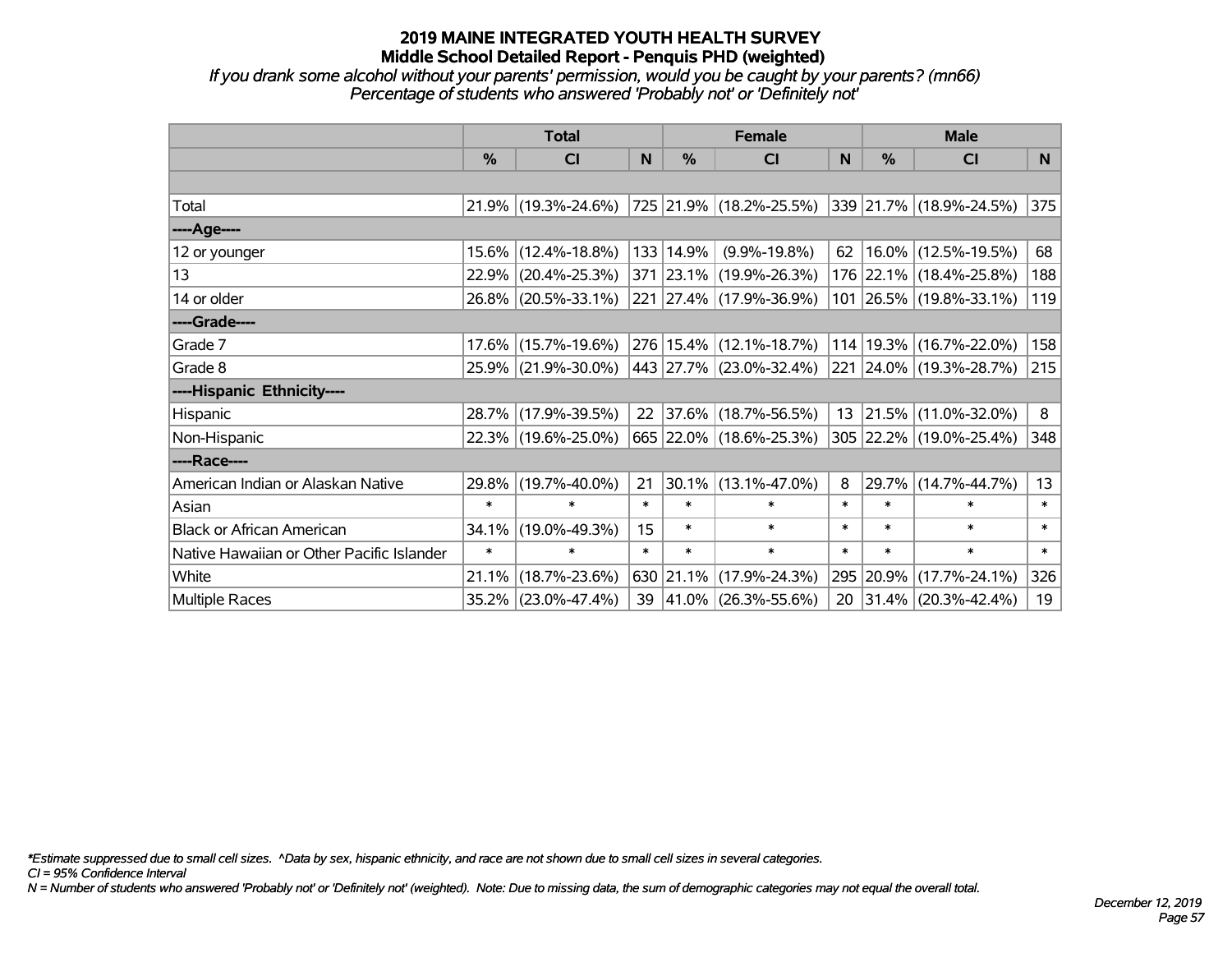*How much do you think people risk harming themselves (physically or in other ways) if they have 1 or 2 drinks of an alcoholic beverage nearly every day? (mn67b)*

*Percentage of students who answered 'No risk' or 'Slight risk'*

|                                           |        | <b>Total</b>        |        |        | <b>Female</b>               |        | <b>Male</b>   |                          |        |  |
|-------------------------------------------|--------|---------------------|--------|--------|-----------------------------|--------|---------------|--------------------------|--------|--|
|                                           | %      | CI                  | N      | %      | C <sub>l</sub>              | N      | $\frac{0}{0}$ | <b>CI</b>                | N      |  |
|                                           |        |                     |        |        |                             |        |               |                          |        |  |
| Total                                     |        | 37.0% (33.4%-40.6%) |        |        | $1,223$ 31.1% (26.0%-36.1%) |        |               | 487 42.6% (39.1%-46.2%)  | 734    |  |
| ----Age----                               |        |                     |        |        |                             |        |               |                          |        |  |
| 12 or younger                             | 37.9%  | $(33.5\% - 42.3\%)$ | 332    | 32.1%  | $(24.8\% - 39.4\%)$         |        |               | 142 44.2% (36.8%-51.7%)  | 190    |  |
| 13                                        | 35.6%  | $(30.9\% - 40.3\%)$ | 578    | 28.5%  | $(21.0\% - 36.1\%)$         |        |               | 228 42.2% (38.2%-46.2%)  | 349    |  |
| 14 or older                               |        | 38.9% (32.7%-45.0%) | 309    |        | $35.8\%$ (24.6%-46.9%)      |        |               | 118 41.5% (35.3%-47.7%)  | 191    |  |
| ----Grade----                             |        |                     |        |        |                             |        |               |                          |        |  |
| Grade 7                                   | 36.1%  | $(31.7\% - 40.5\%)$ | 565    | 28.7%  | $(22.8\% - 34.6\%)$         |        |               | 216 43.1% (35.9%-50.3%)  | 346    |  |
| Grade 8                                   |        | 37.2% (31.7%-42.6%) | 633    |        | 32.9% (24.8%-40.9%)         |        |               | 265 41.3% (36.1%-46.4%)  | 368    |  |
| ----Hispanic Ethnicity----                |        |                     |        |        |                             |        |               |                          |        |  |
| Hispanic                                  | 30.1%  | $(20.4\% - 39.8\%)$ | 25     | 21.4%  | $(10.2\% - 32.6\%)$         | 8      | 37.2%         | $(20.4\% - 53.9\%)$      | 17     |  |
| Non-Hispanic                              |        | 38.0% (33.8%-42.1%) |        |        | $1,115$ 31.8% (26.6%-37.1%) |        |               | 442 43.7% (39.7%-47.8%)  | 673    |  |
| ----Race----                              |        |                     |        |        |                             |        |               |                          |        |  |
| American Indian or Alaskan Native         | 24.8%  | $(3.0\% - 46.7\%)$  | 16     | $\ast$ | $\ast$                      | $\ast$ | $\ast$        | $\ast$                   | $\ast$ |  |
| Asian                                     | $\ast$ | $\ast$              | $\ast$ | $\ast$ | $\ast$                      | $\ast$ | $\ast$        | $\ast$                   | $\ast$ |  |
| <b>Black or African American</b>          | 31.1%  | $(7.6\% - 54.6\%)$  | 8      | $\ast$ | $\ast$                      | $\ast$ | $\ast$        | $\ast$                   | $\ast$ |  |
| Native Hawaiian or Other Pacific Islander | $\ast$ | $\ast$              | $\ast$ | $\ast$ | $\ast$                      | $\ast$ | $\ast$        | $\ast$                   | $\ast$ |  |
| White                                     | 37.1%  | $(33.0\% - 41.2\%)$ | 1,107  | 31.5%  | $(26.0\% - 36.9\%)$         |        | 446 42.6%     | $(38.6\% - 46.6\%)$      | 660    |  |
| <b>Multiple Races</b>                     | 45.0%  | $(29.0\% - 61.0\%)$ | 51     | 32.3%  | $(18.0\% - 46.6\%)$         | 16     |               | $ 54.7\% $ (34.6%-74.7%) | 35     |  |

*\*Estimate suppressed due to small cell sizes. ^Data by sex, hispanic ethnicity, and race are not shown due to small cell sizes in several categories.*

*CI = 95% Confidence Interval*

*N = Number of students who answered 'No risk' or 'Slight risk' (weighted). Note: Due to missing data, the sum of demographic categories may not equal the overall total.*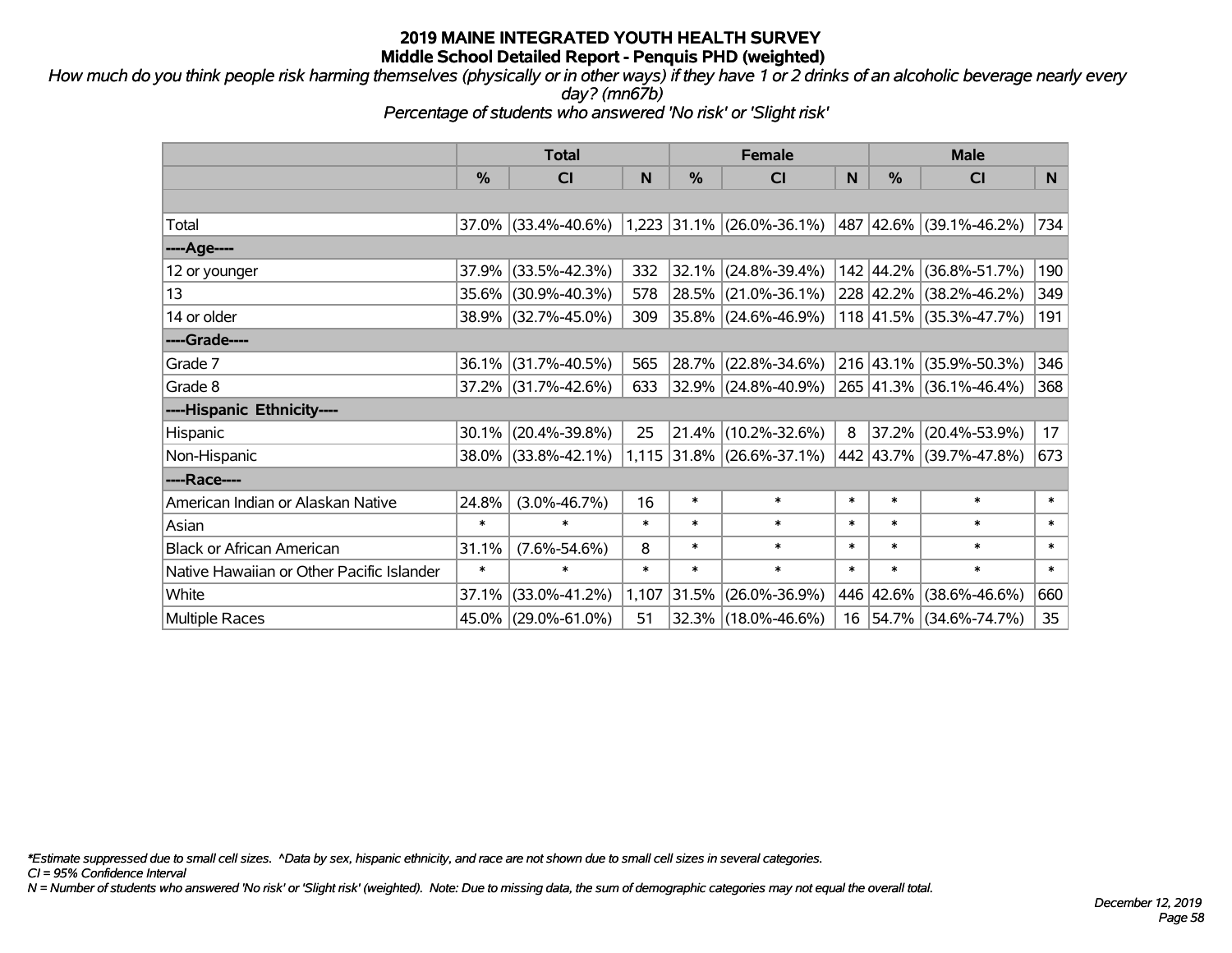*How much do you think people risk harming themselves (physically or in other ways) if they have 5 or more drinks of an alcoholic beverage in a row once or twice a week? (mn68b)*

*Percentage of students who answered 'No risk' or 'Slight risk'*

|                                           | <b>Total</b> |                     |        | <b>Female</b> |                            | <b>Male</b> |        |                             |        |
|-------------------------------------------|--------------|---------------------|--------|---------------|----------------------------|-------------|--------|-----------------------------|--------|
|                                           | %            | <b>CI</b>           | N      | $\frac{0}{0}$ | <b>CI</b>                  | N           | %      | <b>CI</b>                   | N.     |
|                                           |              |                     |        |               |                            |             |        |                             |        |
| Total                                     |              | 14.8% (12.4%-17.2%) |        |               | 484   12.7%   (8.3%-17.2%) |             |        | 197   16.7%   (13.7%-19.6%) | 285    |
| ----Age----                               |              |                     |        |               |                            |             |        |                             |        |
| 12 or younger                             | 16.9%        | $(11.9\% - 22.0\%)$ |        | 146 15.7%     | $(8.8\% - 22.6\%)$         | 69          | 18.4%  | $(11.3\% - 25.4\%)$         | 77     |
| 13                                        | 15.4%        | $(12.0\% - 18.8\%)$ |        |               | 249 11.7% (5.6%-17.7%)     | 91          | 18.7%  | $(14.9\% - 22.6\%)$         | 155    |
| 14 or older                               | 11.4%        | $(7.7\% - 15.0\%)$  | 89     |               | $11.4\%$ (2.3%-20.5%)      | 37          | 11.5%  | $(7.5\% - 15.4\%)$          | 52     |
| ----Grade----                             |              |                     |        |               |                            |             |        |                             |        |
| Grade 7                                   | 16.5%        | $(12.4\% - 20.6\%)$ |        | 256 12.8%     | $(6.7\% - 18.9\%)$         | 95          | 19.9%  | $(14.5\% - 25.4\%)$         | 158    |
| Grade 8                                   | $13.2\%$     | $(9.5\% - 16.8\%)$  |        |               | 223 12.6% (5.5%-19.6%)     |             |        | 100   13.8%   (10.2%-17.3%) | 123    |
| ----Hispanic Ethnicity----                |              |                     |        |               |                            |             |        |                             |        |
| Hispanic                                  | 16.0%        | $(3.9\% - 28.1\%)$  | 13     | $\ast$        | $\ast$                     | $\ast$      | $\ast$ | $\ast$                      | $\ast$ |
| Non-Hispanic                              |              | 15.2% (12.6%-17.9%) |        | 444 13.1%     | $(8.3\% - 18.0\%)$         |             |        | 180   17.2%   (14.1%-20.4%) | 264    |
| ----Race----                              |              |                     |        |               |                            |             |        |                             |        |
| American Indian or Alaskan Native         | 12.6%        | $(4.0\% - 21.3\%)$  | 8      | $\ast$        | $\ast$                     | $\ast$      | $\ast$ | $\ast$                      | $\ast$ |
| Asian                                     | $\ast$       | $\ast$              | $\ast$ | $\ast$        | $\ast$                     | $\ast$      | $\ast$ | $\ast$                      | $\ast$ |
| <b>Black or African American</b>          | $\ast$       | $\ast$              | $\ast$ | $\ast$        | $\ast$                     | $\ast$      | $\ast$ | $\ast$                      | $\ast$ |
| Native Hawaiian or Other Pacific Islander | $\ast$       | $\ast$              | $\ast$ | $\ast$        | $\ast$                     | $\ast$      | $\ast$ | $\ast$                      | $\ast$ |
| White                                     | 15.0%        | $(12.1\% - 17.8\%)$ | 442    | 12.8%         | $(7.9\% - 17.8\%)$         | 179         | 17.0%  | $(13.6\% - 20.5\%)$         | 262    |
| <b>Multiple Races</b>                     | 12.3%        | $(2.3\% - 22.2\%)$  | 14     | $\ast$        | $\ast$                     | $\ast$      | $\ast$ | $\ast$                      | $\ast$ |

*\*Estimate suppressed due to small cell sizes. ^Data by sex, hispanic ethnicity, and race are not shown due to small cell sizes in several categories.*

*CI = 95% Confidence Interval*

*N = Number of students who answered 'No risk' or 'Slight risk' (weighted). Note: Due to missing data, the sum of demographic categories may not equal the overall total.*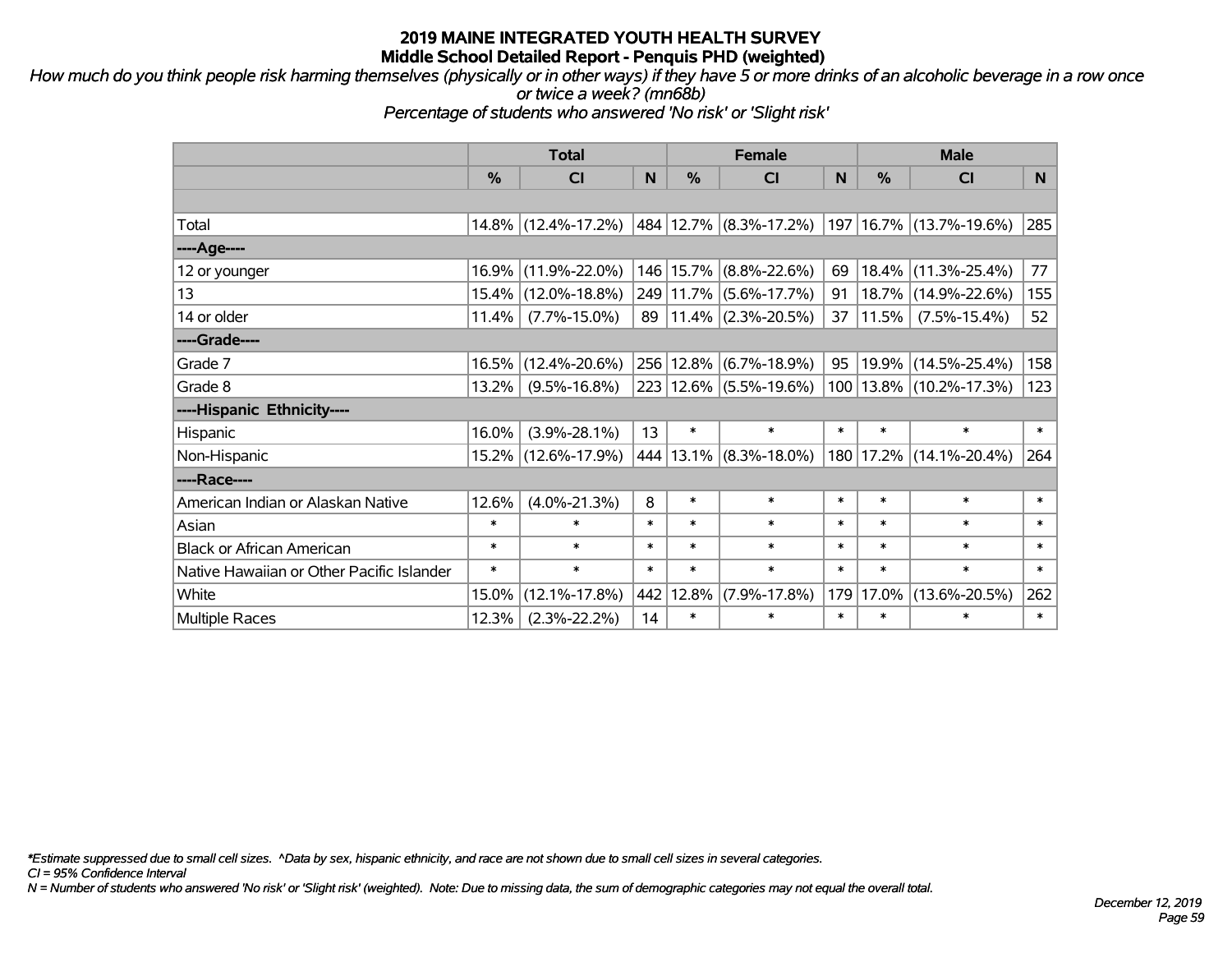*If a kid drank some alcohol in your neighborhood, would he or she be caught by the police? (mn69) Percentage of students who answered 'Probably not' or 'Definitely not'*

|                                           | <b>Total</b> |                     |        | <b>Female</b> |                             | <b>Male</b> |               |                                  |        |
|-------------------------------------------|--------------|---------------------|--------|---------------|-----------------------------|-------------|---------------|----------------------------------|--------|
|                                           | %            | <b>CI</b>           | N      | %             | <b>CI</b>                   | N           | $\frac{0}{0}$ | <b>CI</b>                        | N      |
|                                           |              |                     |        |               |                             |             |               |                                  |        |
| Total                                     | $58.8\%$     | $(54.5\% - 63.2\%)$ |        |               | $1,921$ 58.4% (51.0%-65.7%) |             |               | $ 903 59.1\%  (54.7\% - 63.4\%)$ | 1,006  |
| ----Age----                               |              |                     |        |               |                             |             |               |                                  |        |
| 12 or younger                             | 54.4%        | $(49.2\% - 59.5\%)$ | 466    | $52.6\%$      | $(39.9\% - 65.3\%)$         |             |               | 222 56.6% (49.3%-63.9%)          | 244    |
| 13                                        | 60.7%        | $(56.7\% - 64.6\%)$ | 983    |               | 59.4% (53.2%-65.7%)         |             |               | 477 61.8% (56.0%-67.6%)          | 504    |
| 14 or older                               | 59.4%        | $(49.6\% - 69.2\%)$ | 463    |               | $63.4\%$ (46.3%-80.5%)      |             |               | 204 56.1% (46.4%-65.9%)          | 255    |
| ----Grade----                             |              |                     |        |               |                             |             |               |                                  |        |
| Grade 7                                   | 55.7%        | $(50.6\% - 60.8\%)$ | 860    | $53.8\%$      | $(43.7\% - 63.8\%)$         |             |               | 396 57.7% (53.1%-62.3%)          | 461    |
| Grade 8                                   | $62.0\%$     | $(56.6\% - 67.3\%)$ |        |               | $1,044$ 62.7% (55.6%-69.8%) |             |               | 502 61.1% (53.9%-68.3%)          | 536    |
| ----Hispanic Ethnicity----                |              |                     |        |               |                             |             |               |                                  |        |
| Hispanic                                  | 52.6%        | $(43.4\% - 61.9\%)$ | 42     |               | $52.0\%$ (43.6%-60.4%)      |             | $18$ 53.1%    | $(36.2\% - 70.0\%)$              | 23     |
| Non-Hispanic                              | 59.7%        | $(54.6\% - 64.9\%)$ | 1,736  |               | 59.4% (51.7%-67.1%)         |             |               | 816 60.0% (54.9%-65.2%)          | 914    |
| ----Race----                              |              |                     |        |               |                             |             |               |                                  |        |
| American Indian or Alaskan Native         | 69.7%        | $(53.9\% - 85.4\%)$ | 46     | 63.0%         | $(34.6\% - 91.3\%)$         | 16          | 73.7%         | $(57.7\% - 89.7\%)$              | 31     |
| Asian                                     | 46.7%        | $(5.9\% - 87.6\%)$  | 7      | $\ast$        | $\ast$                      | $\ast$      | $\ast$        | $\ast$                           | $\ast$ |
| <b>Black or African American</b>          | $\ast$       | $\ast$              | $\ast$ | $\ast$        | $\ast$                      | $\ast$      | $\ast$        | $\ast$                           | *      |
| Native Hawaiian or Other Pacific Islander | $\ast$       | $\ast$              | $\ast$ | $\ast$        | $\ast$                      | $\ast$      | $\ast$        | $\ast$                           | $\ast$ |
| White                                     | 58.3%        | $(53.7\% - 62.8\%)$ | 1,715  | 58.3%         | $(51.1\% - 65.4\%)$         | 812         | 58.2%         | $(53.7\% - 62.7\%)$              | 895    |
| Multiple Races                            | 72.2%        | $(59.8\% - 84.6\%)$ | 81     |               | 65.6% (46.8%-84.3%)         |             |               | 34 77.9% (63.6%-92.2%)           | 47     |

*\*Estimate suppressed due to small cell sizes. ^Data by sex, hispanic ethnicity, and race are not shown due to small cell sizes in several categories.*

*CI = 95% Confidence Interval*

*N = Number of students who answered 'Probably not' or 'Definitely not' (weighted). Note: Due to missing data, the sum of demographic categories may not equal the overall total.*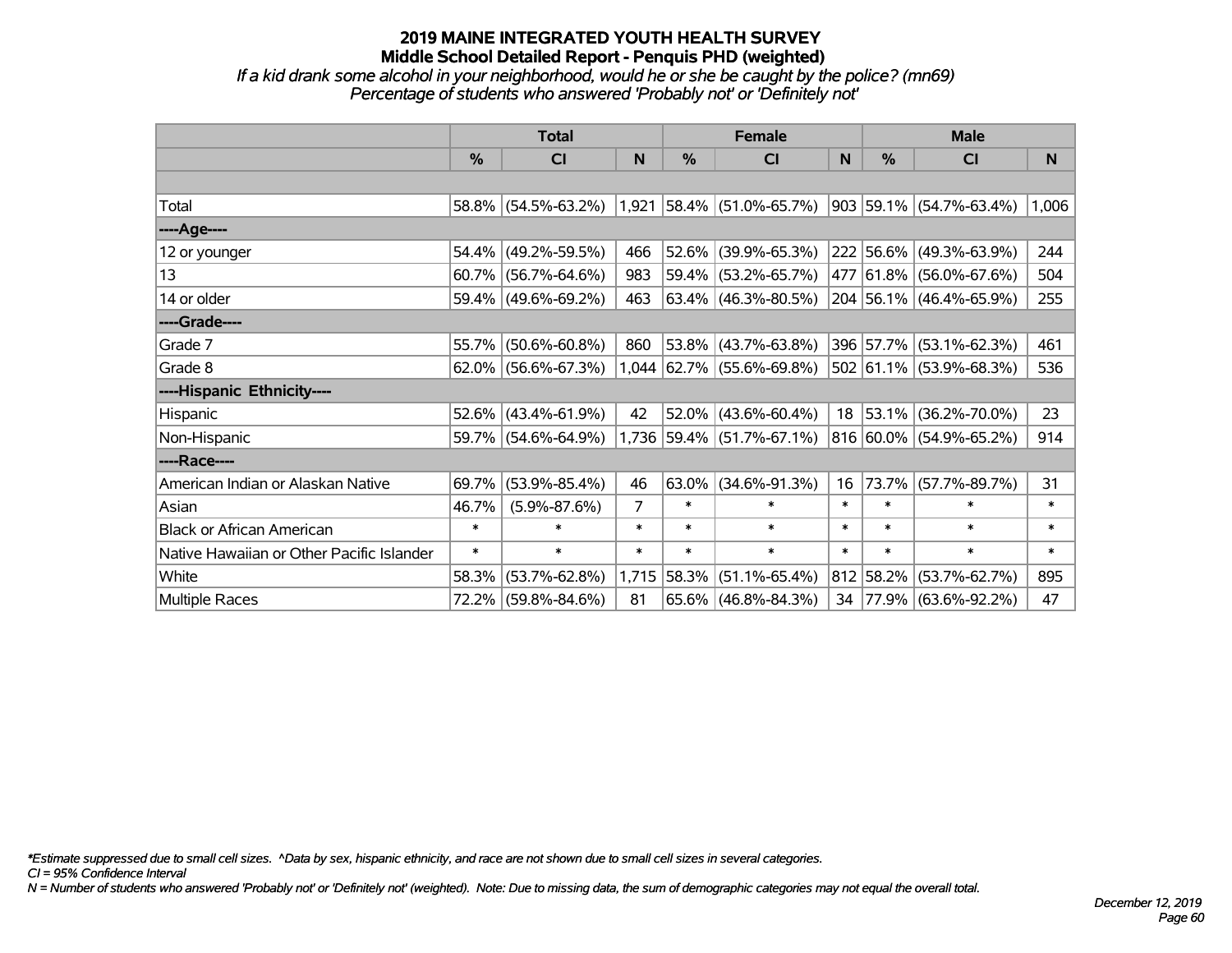*How wrong would most adults over 21 in your neighborhood think it is for kids your age to drink alcohol? (mn71a) Percentage of students who answered 'A little bit wrong' or 'Not wrong at all'*

|                                           | <b>Total</b> |                     |        |           | <b>Female</b>          |                | <b>Male</b> |                     |                |  |
|-------------------------------------------|--------------|---------------------|--------|-----------|------------------------|----------------|-------------|---------------------|----------------|--|
|                                           | %            | <b>CI</b>           | N      | %         | <b>CI</b>              | N              | %           | CI                  | N <sub>1</sub> |  |
|                                           |              |                     |        |           |                        |                |             |                     |                |  |
| Total                                     | 11.1%        | $(7.9\% - 14.3\%)$  | 369    | 9.9%      | $(6.7\% - 13.0\%)$     |                | 155 11.7%   | $(7.1\% - 16.3\%)$  | 202            |  |
| ----Age----                               |              |                     |        |           |                        |                |             |                     |                |  |
| 12 or younger                             | 9.7%         | $(4.5\% - 15.0\%)$  | 81     | 9.2%      | $(5.0\% - 13.4\%)$     | 38             | 10.4%       | $(1.5\% - 19.4\%)$  | 44             |  |
| 13                                        | 11.0%        | $(7.5\% - 14.5\%)$  | 181    | 9.9%      | $(5.4\% - 14.4\%)$     | 75             | 11.1%       | $(5.5\% - 16.6\%)$  | 97             |  |
| 14 or older                               | 12.7%        | $(7.5\% - 17.9\%)$  |        | 106 10.6% | $(5.1\% - 16.1\%)$     | 42             | 14.4%       | $(8.2\% - 20.5\%)$  | 62             |  |
| ----Grade----                             |              |                     |        |           |                        |                |             |                     |                |  |
| Grade 7                                   | 9.1%         | $(4.9\% - 13.3\%)$  | 146    | 6.7%      | $(2.9\% - 10.5\%)$     | 51             | 10.8%       | $(3.5\% - 18.1\%)$  | 90             |  |
| Grade 8                                   | 13.0%        | $(8.5\% - 17.4\%)$  |        |           | 220 12.7% (8.6%-16.7%) | 101            | 12.8%       | $(6.8\% - 18.8\%)$  | 113            |  |
| ----Hispanic Ethnicity----                |              |                     |        |           |                        |                |             |                     |                |  |
| Hispanic                                  | 19.0%        | $(2.1\% - 36.0\%)$  | 14     | 17.7%     | $(0.0\% - 39.3\%)$     | 6              | 20.3%       | $(0.0\% - 43.8\%)$  | 6              |  |
| Non-Hispanic                              | 11.5%        | $(8.2\% - 14.8\%)$  |        |           | 347 10.3% (7.1%-13.4%) | 144            | 12.0%       | $(7.2\% - 16.8\%)$  | 192            |  |
| ----Race----                              |              |                     |        |           |                        |                |             |                     |                |  |
| American Indian or Alaskan Native         | 11.7%        | $(1.2\% - 22.3\%)$  | 9      | $\ast$    | $\ast$                 | $\ast$         | $\ast$      | $\ast$              | $\ast$         |  |
| Asian                                     | $\ast$       | $\ast$              | $\ast$ | $\ast$    | $\ast$                 | $\ast$         | $\ast$      | $\ast$              | $\ast$         |  |
| <b>Black or African American</b>          | 34.0%        | $(17.7\% - 50.4\%)$ | 21     | 29.0%     | $(0.7\% - 57.3\%)$     | $\overline{7}$ | 32.7%       | $(17.2\% - 48.1\%)$ | 12             |  |
| Native Hawaiian or Other Pacific Islander | $\ast$       | $\ast$              | $\ast$ | $\ast$    | $\ast$                 | $\ast$         | $\ast$      | $\ast$              | $\ast$         |  |
| White                                     | 10.7%        | $(7.4\% - 14.0\%)$  | 321    | 9.7%      | $(6.3\% - 13.2\%)$     | 138            | 11.2%       | $(6.6\% - 15.8\%)$  | 174            |  |
| <b>Multiple Races</b>                     | 13.8%        | $(2.7\% - 24.8\%)$  | 15     | $\ast$    | $\ast$                 | $\ast$         | $\ast$      | $\ast$              | $\ast$         |  |

*\*Estimate suppressed due to small cell sizes. ^Data by sex, hispanic ethnicity, and race are not shown due to small cell sizes in several categories.*

*CI = 95% Confidence Interval*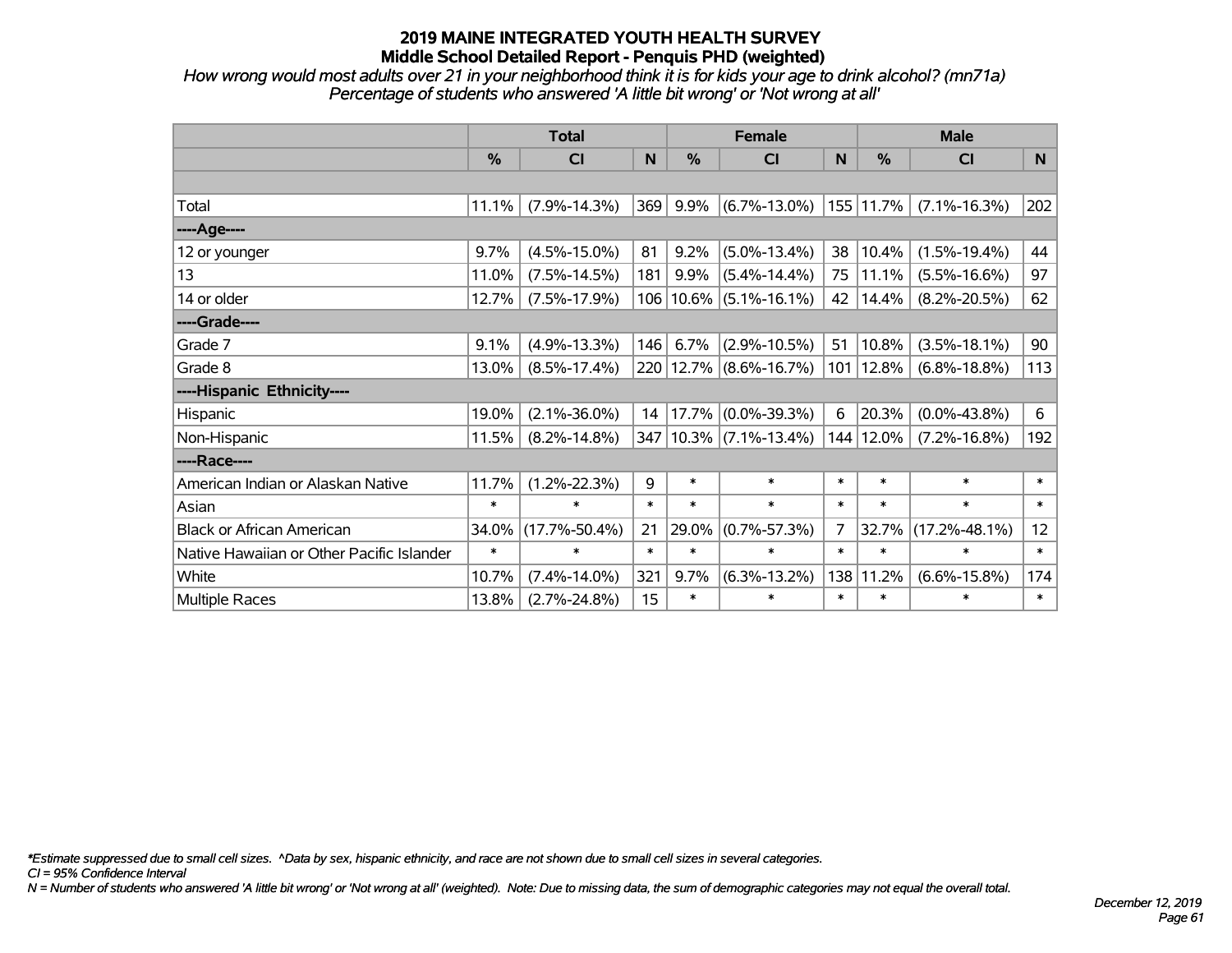*How do you feel about someone your age having 1 or 2 drinks of an alcoholic beverage nearly every day? (mn164) Percentage of students who answered 'Strongly approve' or 'Approve'*

|                                           | <b>Total</b> |                    |        |            | <b>Female</b>          | <b>Male</b>  |             |                          |              |
|-------------------------------------------|--------------|--------------------|--------|------------|------------------------|--------------|-------------|--------------------------|--------------|
|                                           | %            | CI                 | N      | %          | <b>CI</b>              | $\mathsf{N}$ | %           | <b>CI</b>                | $\mathsf{N}$ |
|                                           |              |                    |        |            |                        |              |             |                          |              |
| Total                                     | 4.7%         | $(2.6\% - 6.8\%)$  |        | $155$ 3.7% | $(1.5\% - 5.8\%)$      |              | 57 5.7%     | $(3.0\% - 8.5\%)$        | 98           |
| ---- Age----                              |              |                    |        |            |                        |              |             |                          |              |
| 12 or younger                             | 4.0%         | $(2.3\% - 5.8\%)$  | 35     | 3.0%       | $(0.9\% - 5.2\%)$      |              | 13 5.1%     | $(2.3\% - 7.9\%)$        | 22           |
| 13                                        | 4.3%         | $(0.8\% - 7.7\%)$  | 69     | 2.9%       | $(0.1\% - 5.7\%)$      |              |             | 23 5.6% (1.0%-10.2%)     | 46           |
| 14 or older                               | 6.4%         | $(3.8\% - 9.1\%)$  | 51     |            | $ 6.3\% $ (1.1%-11.5%) |              |             | $21 6.6\% $ (2.3%-10.9%) | 30           |
| ----Grade----                             |              |                    |        |            |                        |              |             |                          |              |
| Grade 7                                   | 5.4%         | $(1.5\% - 9.3\%)$  | 83     | 4.2%       | $(0.9\% - 7.5\%)$      |              | $31 6.5\% $ | $(1.8\% - 11.2\%)$       | 52           |
| Grade 8                                   | 3.8%         | $(2.3\% - 5.4\%)$  | 65     | 2.9%       | $(0.5\% - 5.4\%)$      |              | 24 4.7%     | $(2.1\% - 7.3\%)$        | 41           |
| ----Hispanic Ethnicity----                |              |                    |        |            |                        |              |             |                          |              |
| Hispanic                                  | 7.5%         | $(0.0\% - 15.1\%)$ | 6      | $\ast$     | $\ast$                 | $\ast$       | $\ast$      | $\ast$                   | $\ast$       |
| Non-Hispanic                              | 4.7%         | $(2.5\% - 7.0\%)$  |        | 139 3.5%   | $(1.4\% - 5.7\%)$      |              | 49 5.9%     | $(2.9\% - 8.8\%)$        | 90           |
| ----Race----                              |              |                    |        |            |                        |              |             |                          |              |
| American Indian or Alaskan Native         | 11.5%        | $(3.4\% - 19.6\%)$ | 8      | $\ast$     | $\ast$                 | $\ast$       | $\ast$      | $\ast$                   | $\ast$       |
| Asian                                     | $\ast$       | $\ast$             | $\ast$ | $\ast$     | $\ast$                 | $\ast$       | $\ast$      | $\ast$                   | $\ast$       |
| <b>Black or African American</b>          | $\ast$       | $\ast$             | $\ast$ | $\ast$     | $\ast$                 | $\ast$       | $\ast$      | $\ast$                   | $\ast$       |
| Native Hawaiian or Other Pacific Islander | $\ast$       | $\ast$             | $\ast$ | $\ast$     | $\ast$                 | $\ast$       | $\ast$      | $\ast$                   | $\ast$       |
| White                                     | 4.2%         | $(2.0\% - 6.5\%)$  | 125    | 3.2%       | $(0.9\% - 5.5\%)$      |              | 45 5.2%     | $(2.4\% - 8.0\%)$        | 80           |
| Multiple Races                            | 6.9%         | $(1.2\% - 12.5\%)$ | 8      | $\ast$     | $\ast$                 | $\ast$       | $\ast$      | $\ast$                   | $\ast$       |

*\*Estimate suppressed due to small cell sizes. ^Data by sex, hispanic ethnicity, and race are not shown due to small cell sizes in several categories.*

*CI = 95% Confidence Interval*

*N = Number of students who answered 'Strongly approve' or 'Approve' (weighted). Note: Due to missing data, the sum of demographic categories may not equal the overall total.*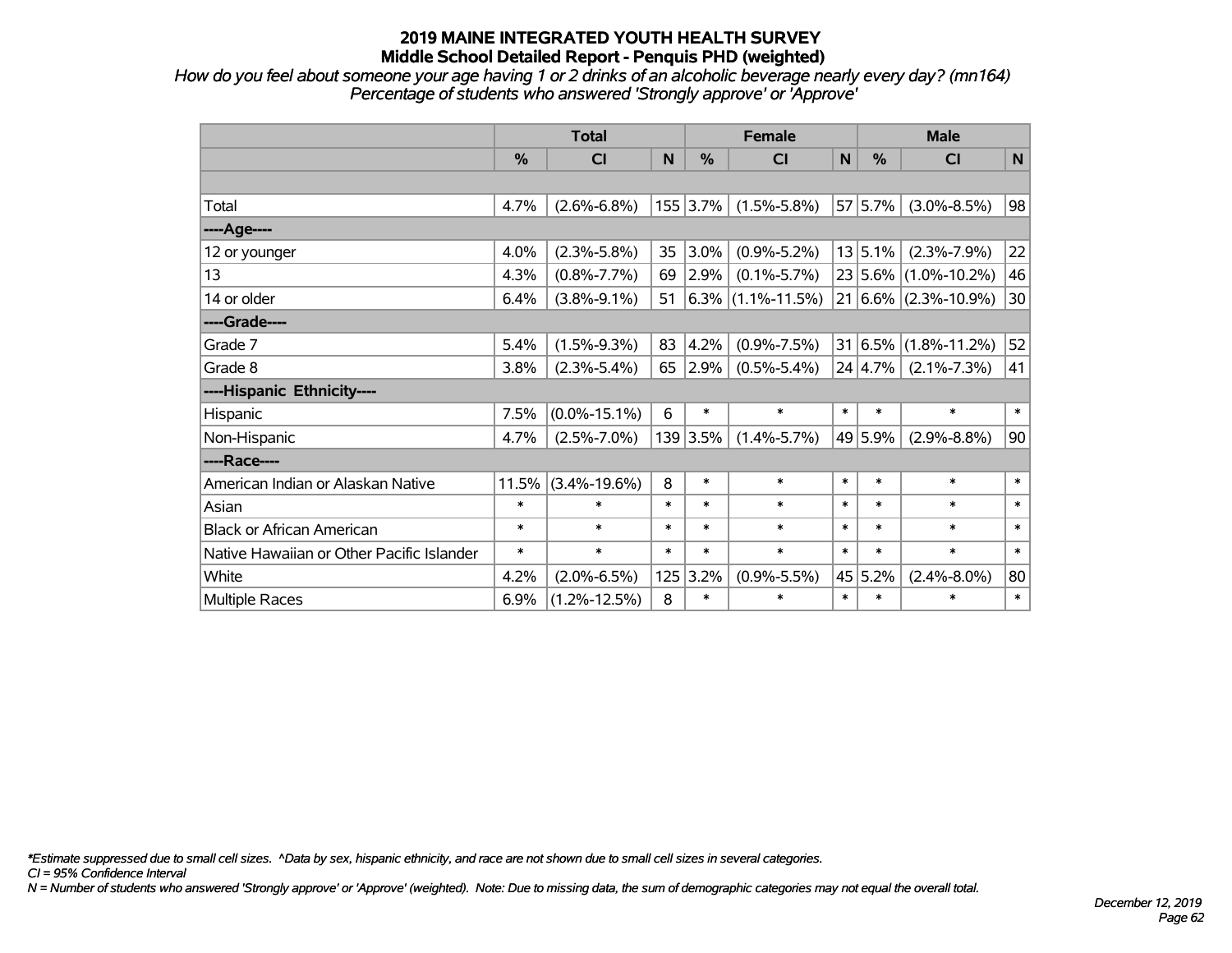*How wrong do your parents feel it would be for you to have 1 or 2 drinks of an alcoholic beverage nearly every day? (mn165) Percentage of students who answered 'A little bit wrong' or 'Not wrong at all'*

|                                           |        | <b>Total</b>        |        | <b>Female</b> | <b>Male</b>                                    |        |         |                          |        |
|-------------------------------------------|--------|---------------------|--------|---------------|------------------------------------------------|--------|---------|--------------------------|--------|
|                                           | %      | CI                  | N      | %             | CI                                             | N      | %       | <b>CI</b>                | N      |
|                                           |        |                     |        |               |                                                |        |         |                          |        |
| Total                                     | 3.3%   | $(2.1\% - 4.5\%)$   |        |               | 108 2.9% (1.6%-4.2%)                           |        |         | $ 45 3.7\% $ (2.1%-5.3%) | 62     |
| ----Age----                               |        |                     |        |               |                                                |        |         |                          |        |
| 12 or younger                             | 1.9%   | $(0.3\% - 3.5\%)$   | 16     |               | $1.9\%$ (0.2%-3.6%)                            | 8      |         | $1.9\%$ (0.0%-3.9%)      | 8      |
| 13                                        | 3.2%   | $(1.9\% - 4.5\%)$   | 51     |               | $ 2.6\% $ (1.5%-3.7%)                          |        |         | 20 3.7% (1.4%-6.0%)      | 31     |
| 14 or older                               | 5.0%   | $(2.3\% - 7.7\%)$   | 41     |               | $ 4.7\% $ (1.4%-7.9%)                          |        |         | $17 5.3\% $ (1.8%-8.8%)  | 23     |
| ----Grade----                             |        |                     |        |               |                                                |        |         |                          |        |
| Grade 7                                   | 2.8%   | $(1.5\% - 4.2\%)$   | 44     |               | $ 2.2\% $ (0.9%-3.5%)                          |        |         | $16 3.5\% $ (1.5%-5.5%)  | 28     |
| Grade 8                                   | 3.4%   | $(1.9\% - 4.9\%)$   | 58     |               | $ 3.3\% $ (1.5%-5.1%) $ 26 3.5\% $ (1.6%-5.4%) |        |         |                          | 31     |
| ----Hispanic Ethnicity----                |        |                     |        |               |                                                |        |         |                          |        |
| Hispanic                                  | 15.3%  | $(10.2\% - 20.4\%)$ | 11     | $\ast$        | $\ast$                                         | $\ast$ | $\ast$  | $\ast$                   | $\ast$ |
| Non-Hispanic                              | 2.9%   | $(1.7\% - 4.1\%)$   | 85     |               | $ 2.4\% $ (1.1%-3.7%)                          |        | 33 3.4% | $(1.6\% - 5.1\%)$        | 52     |
| ----Race----                              |        |                     |        |               |                                                |        |         |                          |        |
| American Indian or Alaskan Native         | $\ast$ | $\ast$              | $\ast$ | $\ast$        | $\ast$                                         | $\ast$ | $\ast$  | $\ast$                   | $\ast$ |
| Asian                                     | $\ast$ | $\ast$              | $\ast$ | $\ast$        | $\ast$                                         | $\ast$ | $\ast$  | $\ast$                   | $\ast$ |
| <b>Black or African American</b>          | $\ast$ | $\ast$              | $\ast$ | *             | $\ast$                                         | $\ast$ | $\ast$  | $\ast$                   | $\ast$ |
| Native Hawaiian or Other Pacific Islander | $\ast$ | $\ast$              | $\ast$ | $\ast$        | $\ast$                                         | $\ast$ | $\ast$  | $\ast$                   | $\ast$ |
| White                                     | 2.9%   | $(1.8\% - 4.1\%)$   | 87     | $2.4\%$       | $(1.0\% - 3.8\%)$                              |        | 34 3.5% | $(2.0\% - 5.0\%)$        | 54     |
| Multiple Races                            | $\ast$ | $\ast$              | $\ast$ | $\ast$        | $\ast$                                         | $\ast$ | $\ast$  | $\ast$                   | $\ast$ |

*\*Estimate suppressed due to small cell sizes. ^Data by sex, hispanic ethnicity, and race are not shown due to small cell sizes in several categories.*

*CI = 95% Confidence Interval*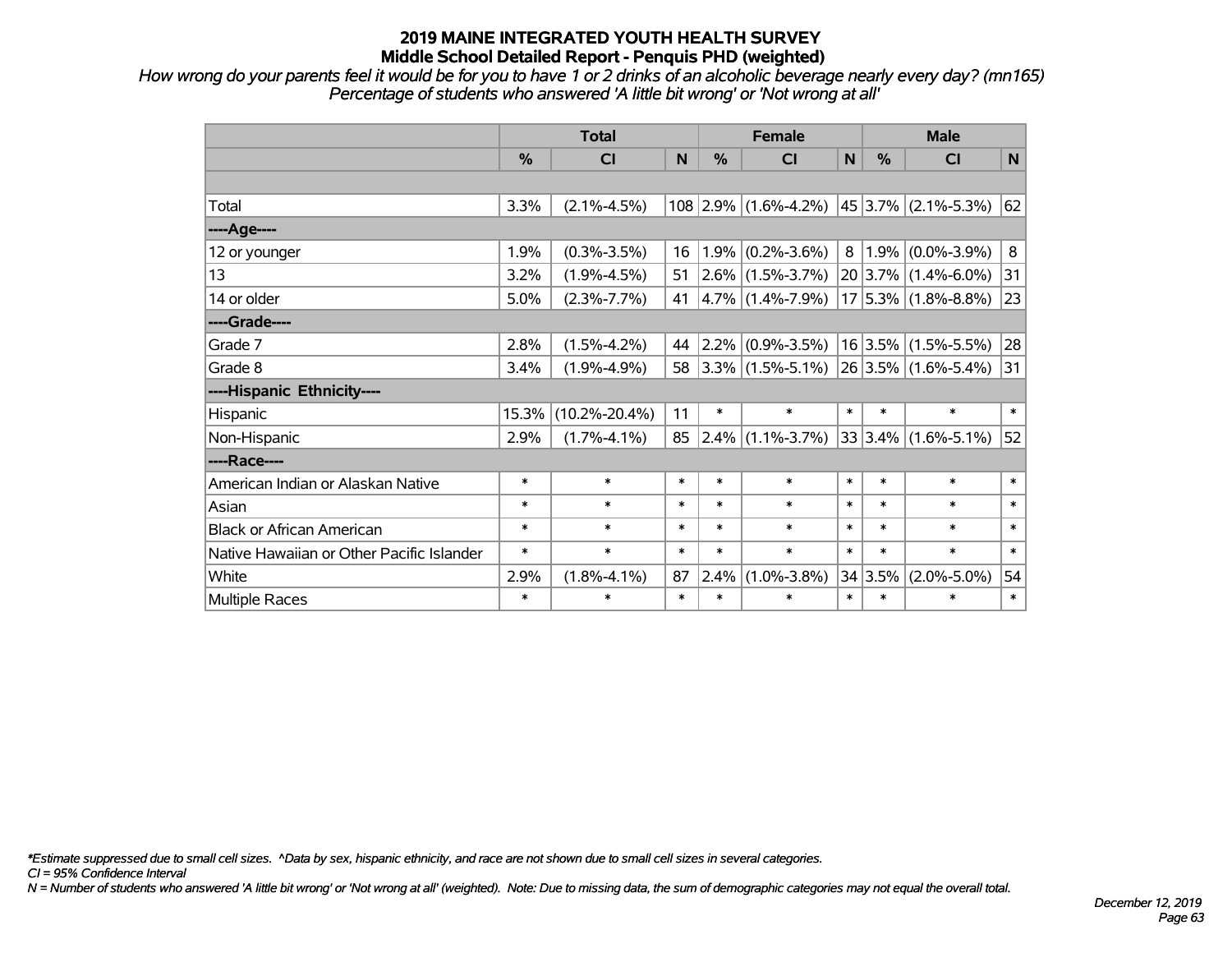*How wrong do your friends feel it would be for you to have 1 or 2 drinks of an alcoholic beverage nearly every day? (mn175) Percentage of students who answered 'A little bit wrong' or 'Not wrong at all'*

|                                           | <b>Total</b> |                     |        | <b>Female</b> | <b>Male</b>         |        |        |                     |        |
|-------------------------------------------|--------------|---------------------|--------|---------------|---------------------|--------|--------|---------------------|--------|
|                                           | %            | CI                  | N      | $\%$          | <b>CI</b>           | N      | %      | <b>CI</b>           | N      |
|                                           |              |                     |        |               |                     |        |        |                     |        |
| Total                                     | 12.7%        | $(9.0\% - 16.4\%)$  |        | 418 11.1%     | $(7.0\% - 15.2\%)$  | 174    | 14.1%  | $(9.6\% - 18.6\%)$  | 242    |
| ----Age----                               |              |                     |        |               |                     |        |        |                     |        |
| 12 or younger                             | 10.4%        | $(4.3\% - 16.5\%)$  | 90     | 10.3%         | $(3.5\% - 17.1\%)$  | 45     | 10.6%  | $(3.9\% - 17.3\%)$  | 45     |
| 13                                        | 13.2%        | $(9.1\% - 17.2\%)$  | 215    | 9.9%          | $(5.8\% - 13.9\%)$  | 79     | 16.1%  | $(10.4\% - 21.8\%)$ | 134    |
| 14 or older                               | 13.8%        | $(8.1\% - 19.6\%)$  |        | 110 15.2%     | $(4.3\% - 26.0\%)$  | 50     | 13.0%  | $(6.3\% - 19.7\%)$  | 59     |
| ----Grade----                             |              |                     |        |               |                     |        |        |                     |        |
| Grade 7                                   | 12.0%        | $(6.8\% - 17.1\%)$  |        | 186 11.1%     | $(4.6\% - 17.5\%)$  | 83     | 12.7%  | $(6.5\% - 18.8\%)$  | 101    |
| Grade 8                                   | 13.2%        | $(9.0\% - 17.3\%)$  |        | 224 11.0%     | $(6.4\% - 15.7\%)$  | 90     | 15.2%  | $(9.2\% - 21.2\%)$  | 135    |
| ----Hispanic Ethnicity----                |              |                     |        |               |                     |        |        |                     |        |
| Hispanic                                  | 24.9%        | $(13.6\% - 36.1\%)$ | 20     | 23.4%         | $(5.7\% - 41.0\%)$  | 8      | 26.0%  | $(8.4\% - 43.7\%)$  | 12     |
| Non-Hispanic                              | 11.8%        | $(8.0\% - 15.6\%)$  | 348    | 9.9%          | $(5.8\% - 13.9\%)$  | 138    | 13.6%  | $(8.8\% - 18.4\%)$  | 209    |
| ----Race----                              |              |                     |        |               |                     |        |        |                     |        |
| American Indian or Alaskan Native         | 24.9%        | $(7.4\% - 42.5\%)$  | 17     | $\ast$        | $\ast$              | $\ast$ | $\ast$ | $\ast$              | $\ast$ |
| Asian                                     | $\ast$       | $\ast$              | $\ast$ | $\ast$        | $\ast$              | $\ast$ | $\ast$ | $\ast$              | $\ast$ |
| <b>Black or African American</b>          | 22.3%        | $(0.1\% - 44.6\%)$  | 6      | $\ast$        | $\ast$              | $\ast$ | $\ast$ | $\ast$              | $\ast$ |
| Native Hawaiian or Other Pacific Islander | $\ast$       | $\ast$              | $\ast$ | $\ast$        | $\ast$              | $\ast$ | $\ast$ | $\ast$              | $\ast$ |
| White                                     | 11.8%        | $(8.2\% - 15.4\%)$  |        | 350 10.8%     | $(6.9\% - 14.7\%)$  | 153    | 12.8%  | $(8.4\% - 17.2\%)$  | 197    |
| Multiple Races                            |              | 26.4% (12.7%-40.1%) | 31     |               | 22.9% (11.3%-34.4%) | 12     | 29.3%  | $(12.1\% - 46.5\%)$ | 19     |

*\*Estimate suppressed due to small cell sizes. ^Data by sex, hispanic ethnicity, and race are not shown due to small cell sizes in several categories.*

*CI = 95% Confidence Interval*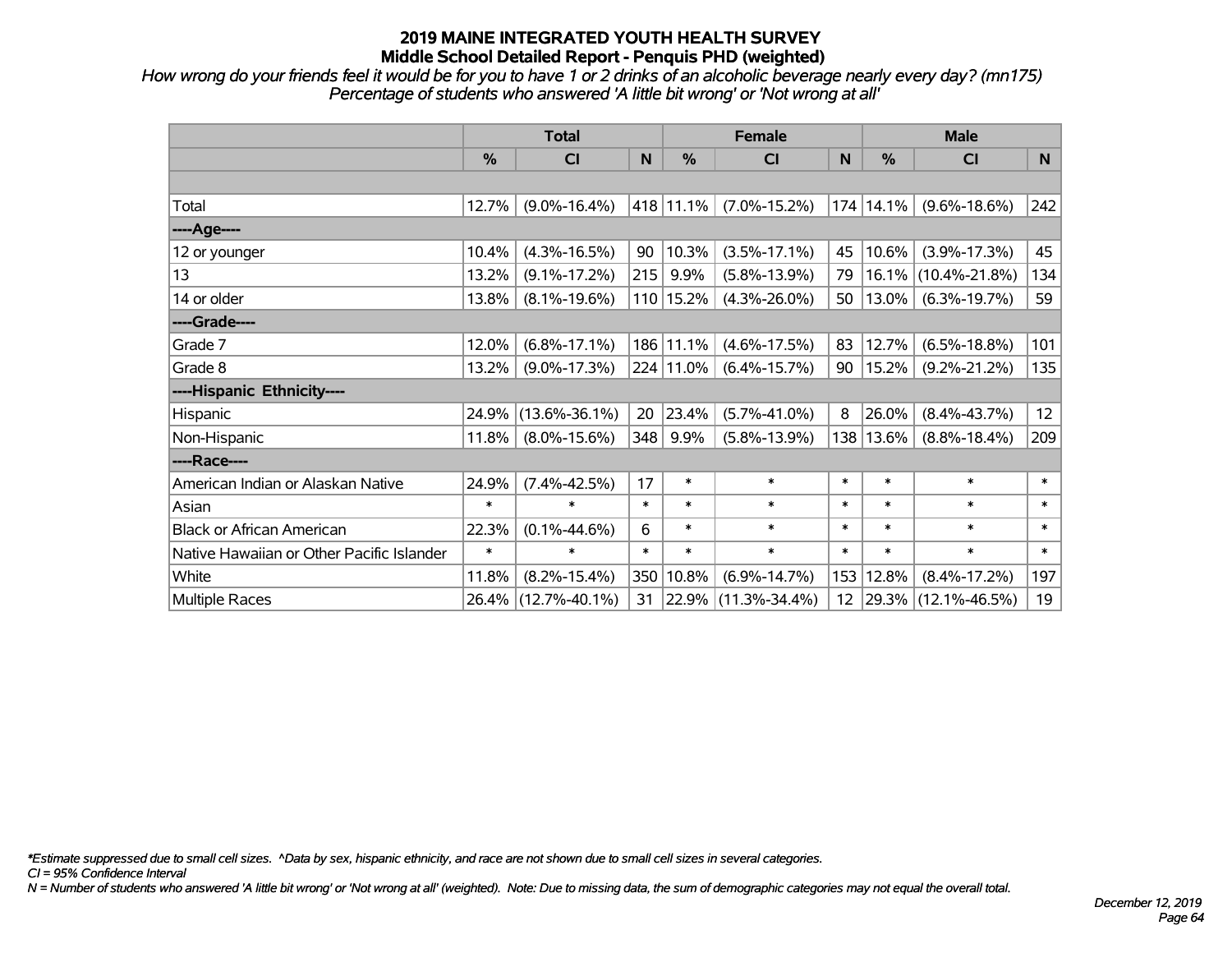#### **2019 MAINE INTEGRATED YOUTH HEALTH SURVEY Middle School Detailed Report - Penquis PHD (weighted)** *Have you ever used marijuana? (mn74) Percentage of students who answered 'Yes'*

|                                           | <b>Total</b>  |                       |                 |           | <b>Female</b>       |        | <b>Male</b> |                       |                  |  |
|-------------------------------------------|---------------|-----------------------|-----------------|-----------|---------------------|--------|-------------|-----------------------|------------------|--|
|                                           | $\frac{0}{0}$ | <b>CI</b>             | N               | %         | <b>CI</b>           | N      | %           | <b>CI</b>             | N                |  |
|                                           |               |                       |                 |           |                     |        |             |                       |                  |  |
| Total                                     | 8.2%          | $(5.6\% - 10.9\%)$    | 262             | 9.4%      | $(5.2\% - 13.5\%)$  | 140    | 7.1%        | $(4.4\% - 9.8\%)$     | 118              |  |
| ----Age----                               |               |                       |                 |           |                     |        |             |                       |                  |  |
| 12 or younger                             | 4.3%          | $(2.0\% - 6.6\%)$     | 35              | 4.9%      | $(1.6\% - 8.3\%)$   | 20     | 3.7%        | $(1.1\% - 6.3\%)$     | 15 <sub>15</sub> |  |
| 13                                        | 8.4%          | $(5.3\% - 11.4\%)$    | 131             | 8.9%      | $(4.2\% - 13.6\%)$  | 66     | 7.6%        | $(4.3\% - 10.8\%)$    | 63               |  |
| 14 or older                               |               | $12.4\%$ (7.7%-17.0%) | 96              | 15.2%     | $(6.4\% - 24.0\%)$  | 55     | 9.8%        | $(5.7\% - 13.8\%)$    | 40               |  |
| ----Grade----                             |               |                       |                 |           |                     |        |             |                       |                  |  |
| Grade 7                                   | 5.3%          | $(3.1\% - 7.5\%)$     | 81              | 5.0%      | $(2.1\% - 7.9\%)$   | 36     | 5.4%        | $(2.1\% - 8.7\%)$     | 43               |  |
| Grade 8                                   |               | $10.9\%$ (7.2%-14.7%) |                 | 178 13.2% | $(6.5\% - 19.9\%)$  | 102    | $8.8\%$     | $(5.0\% - 12.5\%)$    | 74               |  |
| ----Hispanic Ethnicity----                |               |                       |                 |           |                     |        |             |                       |                  |  |
| Hispanic                                  | 13.4%         | $(6.3\% - 20.5\%)$    | 9               | $\ast$    | $\ast$              | $\ast$ | $\ast$      | $\ast$                | $\ast$           |  |
| Non-Hispanic                              | 8.2%          | $(5.5\% - 10.9\%)$    | 236             | 9.0%      | $(4.9\% - 13.0\%)$  | 121    | 7.4%        | $(4.5\% - 10.3\%)$    | 111              |  |
| ----Race----                              |               |                       |                 |           |                     |        |             |                       |                  |  |
| American Indian or Alaskan Native         | 10.2%         | $(3.8\% - 16.6\%)$    | $\overline{7}$  | $\ast$    | $\ast$              | $\ast$ | $\ast$      | $\ast$                | $\ast$           |  |
| Asian                                     | $\ast$        | $\ast$                | $\ast$          | $\ast$    | $\ast$              | $\ast$ | $\ast$      | $\ast$                | $\ast$           |  |
| <b>Black or African American</b>          | 23.0%         | $(7.4\% - 38.5\%)$    | 10 <sup>1</sup> | $\ast$    | $\ast$              | $\ast$ | $\ast$      | $\ast$                | $\ast$           |  |
| Native Hawaiian or Other Pacific Islander | $\ast$        | $\ast$                | $\ast$          | $\ast$    | $\ast$              | $\ast$ | $\ast$      | $\ast$                | $\ast$           |  |
| White                                     | 7.6%          | $(5.0\% - 10.2\%)$    | 220             | 8.8%      | $(4.9\% - 12.6\%)$  | 119    | 6.6%        | $(3.7\% - 9.5\%)$     | 99               |  |
| Multiple Races                            |               | $17.9\%$ (8.8%-27.0%) | 19              |           | 25.7% (12.1%-39.4%) | 12     |             | $10.6\%$ (3.2%-18.0%) | 6                |  |

*\*Estimate suppressed due to small cell sizes. ^Data by sex, hispanic ethnicity, and race are not shown due to small cell sizes in several categories.*

*CI = 95% Confidence Interval*

*N = Number of students who answered 'Yes' (weighted). Note: Due to missing data, the sum of demographic categories may not equal the overall total.*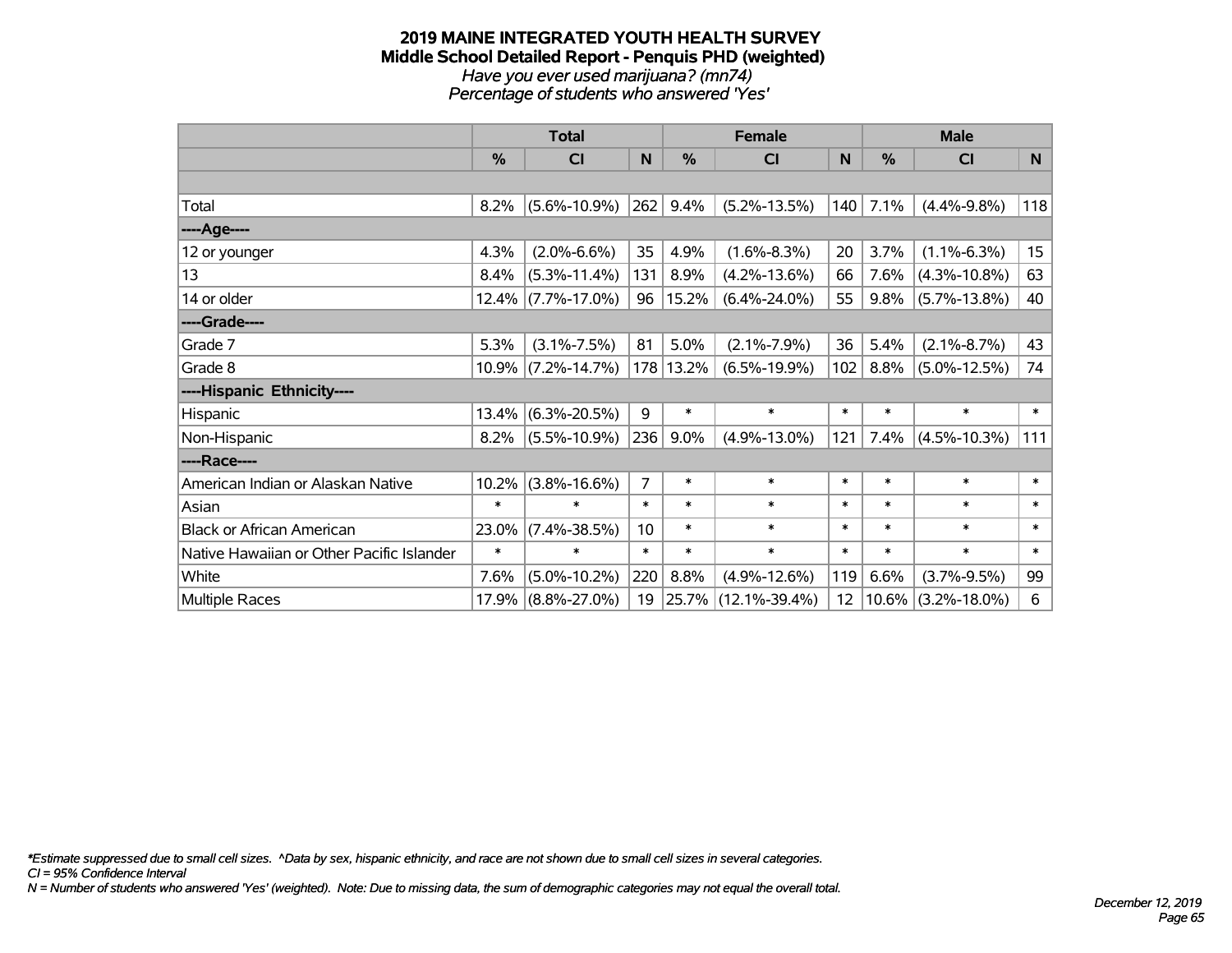*How old were you when you tried marijuana for the first time? (mn75)*

*Among students who have tried marijuana, the percentage of students who answered before age 11*

|                                           | <b>Total</b> |                     |                 |               | <b>Female</b>          |        |            | <b>Male</b>           |        |  |  |
|-------------------------------------------|--------------|---------------------|-----------------|---------------|------------------------|--------|------------|-----------------------|--------|--|--|
|                                           | %            | <b>CI</b>           | $\mathsf{N}$    | %             | <b>CI</b>              | N      | %          | <b>CI</b>             | N      |  |  |
|                                           |              |                     |                 |               |                        |        |            |                       |        |  |  |
| Total                                     | 19.9%        | $(15.1\% - 24.7\%)$ |                 |               | 52 19.2% (13.5%-25.0%) |        |            | 27 21.4% (9.9%-32.9%) | 25     |  |  |
| ----Age----                               |              |                     |                 |               |                        |        |            |                       |        |  |  |
| 12 or younger                             | 25.7%        | $(3.2\% - 48.1\%)$  | 10 <sup>1</sup> | $\ast$        | $\ast$                 | $\ast$ | $\ast$     | $\ast$                | $\ast$ |  |  |
| 13                                        | 23.3%        | $(13.7\% - 32.9\%)$ |                 | 31   27.8%    | $(13.2\% - 42.4\%)$    |        | 19 19.7%   | $(6.9\% - 32.4\%)$    | 12     |  |  |
| 14 or older                               | 12.6%        | $(4.6\% - 20.5\%)$  |                 | 12 10.1%      | $(0.0\% - 21.2\%)$     | 6      |            | $16.6\%$ (4.1%-29.1%) | 6      |  |  |
| ----Grade----                             |              |                     |                 |               |                        |        |            |                       |        |  |  |
| Grade 7                                   | 24.1%        | $(10.2\% - 38.1\%)$ |                 | 21 22.0%      | $(4.9\% - 39.1\%)$     | 8      | $ 27.0\% $ | $(5.1\% - 48.9\%)$    | 12     |  |  |
| Grade 8                                   |              | 18.2% (12.1%-24.3%) |                 | $ 31 18.6\% $ | $(9.5\% - 27.7\%)$     |        |            | 19 18.0% (8.1%-27.9%) | 12     |  |  |
| ----Hispanic Ethnicity----                |              |                     |                 |               |                        |        |            |                       |        |  |  |
| Hispanic                                  | $\ast$       | $\ast$              | $\ast$          | $\ast$        | $\ast$                 | $\ast$ | $\ast$     | $\ast$                | $\ast$ |  |  |
| Non-Hispanic                              | 16.2%        | $(9.7\% - 22.8\%)$  |                 | 38 13.1%      | $(5.3\% - 20.9\%)$     |        |            | 16 20.4% (8.0%-32.9%) | 22     |  |  |
| ----Race----                              |              |                     |                 |               |                        |        |            |                       |        |  |  |
| American Indian or Alaskan Native         | $\ast$       | $\ast$              | $\ast$          | $\ast$        | $\ast$                 | $\ast$ | $\ast$     | $\ast$                | $\ast$ |  |  |
| Asian                                     | $\ast$       | $\ast$              | $\ast$          | $\ast$        | $\ast$                 | $\ast$ | $\ast$     | $\ast$                | $\ast$ |  |  |
| <b>Black or African American</b>          | $\ast$       | $\ast$              | $\ast$          | $\ast$        | $\ast$                 | $\ast$ | $\ast$     | $\ast$                | $\ast$ |  |  |
| Native Hawaiian or Other Pacific Islander | $\ast$       | $\ast$              | $\ast$          | $\ast$        | $\ast$                 | $\ast$ | $\ast$     | $\ast$                | $\ast$ |  |  |
| White                                     | 15.7%        | $(10.8\% - 20.6\%)$ | 35              | 18.2%         | $(10.8\% - 25.7\%)$    | 22     | 12.9%      | $(3.3\% - 22.5\%)$    | 13     |  |  |
| Multiple Races                            | 30.8%        | $(13.4\% - 48.1\%)$ | 6               | $\ast$        | $\ast$                 | $\ast$ | $\ast$     | $\ast$                | $\ast$ |  |  |

*\*Estimate suppressed due to small cell sizes. ^Data by sex, hispanic ethnicity, and race are not shown due to small cell sizes in several categories.*

*CI = 95% Confidence Interval*

*N = Among students who have tried marijuana, the number of students who answered before age 11 (weighted). Note: Due to missing data, the sum of demographic categories may not equal the overall total.*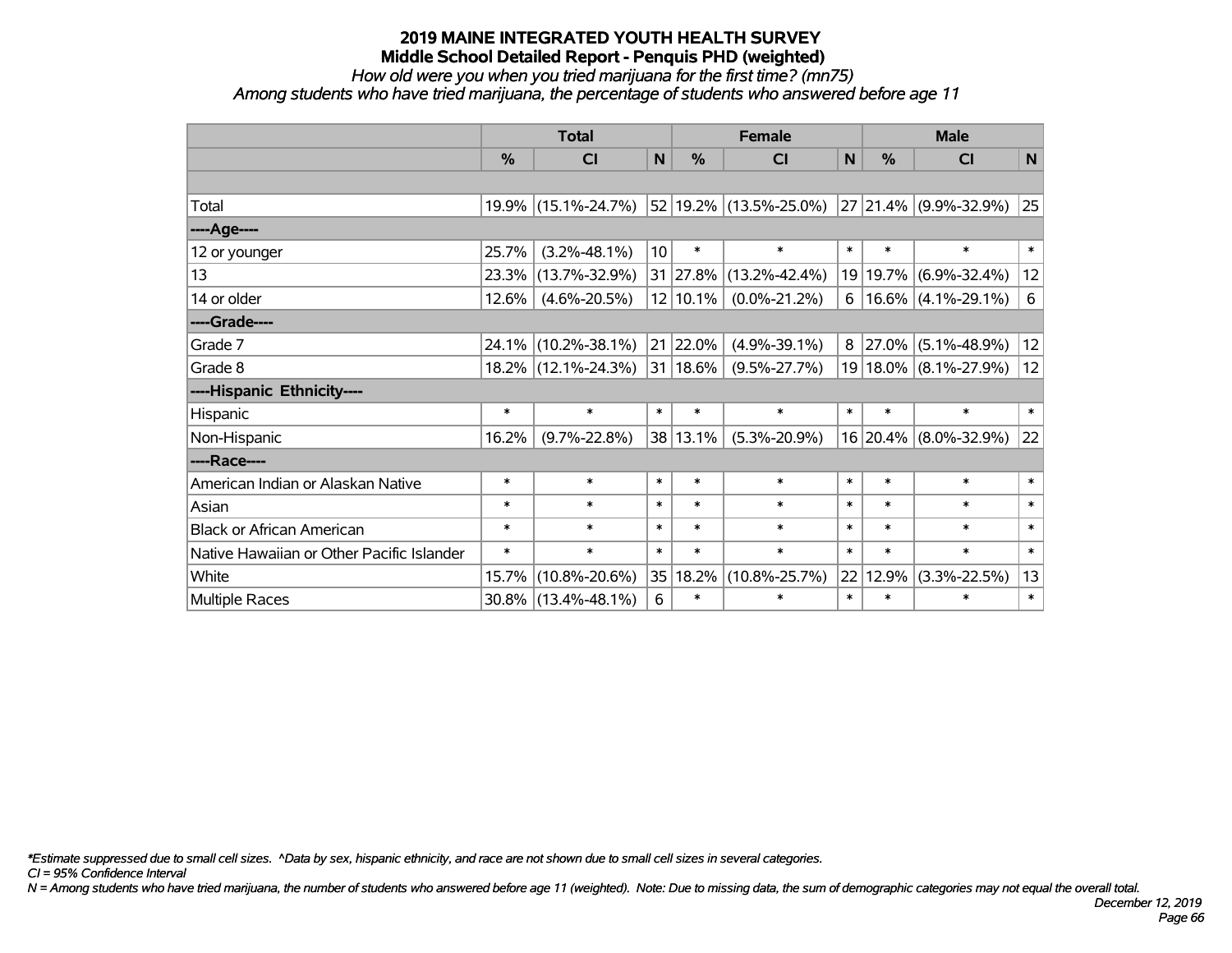### **2019 MAINE INTEGRATED YOUTH HEALTH SURVEY Middle School Detailed Report - Penquis PHD (weighted)** *How old were you when you tried marijuana for the first time? (mn75\_2)*

*Percentage of students who answered before age 11*

|                                           | <b>Total</b>  |                    |                 |        | <b>Female</b>                        | <b>Male</b> |               |                              |        |
|-------------------------------------------|---------------|--------------------|-----------------|--------|--------------------------------------|-------------|---------------|------------------------------|--------|
|                                           | $\frac{0}{0}$ | CI                 | N               | $\%$   | <b>CI</b>                            | N           | $\frac{0}{0}$ | <b>CI</b>                    | N      |
|                                           |               |                    |                 |        |                                      |             |               |                              |        |
| Total                                     | $1.6\%$       | $(1.0\% - 2.3\%)$  |                 |        | $52 1.8\% $ (0.8%-2.8%)              |             |               | $ 27 1.5\%  (0.6\% - 2.4\%)$ | 25     |
| ----Age----                               |               |                    |                 |        |                                      |             |               |                              |        |
| 12 or younger                             | 1.2%          | $(0.2\% - 2.2\%)$  | 10 <sup>1</sup> | $\ast$ | $\ast$                               | $\ast$      | $\ast$        | $\ast$                       | $\ast$ |
| 13                                        | 2.0%          | $(0.8\% - 3.1\%)$  |                 |        | $31 2.5\% $ (0.5%-4.5%)              |             | 19 1.5%       | $(0.4\% - 2.6\%)$            | 12     |
| 14 or older                               | 1.5%          | $(0.3\% - 2.7\%)$  |                 |        | $12 1.5\% $ (0.0%-3.7%)              | 6           |               | $1.5\%$ (0.2%-2.7%)          | 6      |
| ----Grade----                             |               |                    |                 |        |                                      |             |               |                              |        |
| Grade 7                                   | 1.3%          | $(0.6\% - 2.1\%)$  |                 |        | $21 \mid 1.1\% \mid (0.2\% - 2.1\%)$ | 8           | 1.5%          | $(0.4\% - 2.7\%)$            | 12     |
| Grade 8                                   | 1.9%          | $(0.8\% - 3.0\%)$  |                 |        | $31 2.5\% $ (0.6%-4.4%)              |             | 19 1.5%       | $(0.3\% - 2.7\%)$            | 12     |
| ----Hispanic Ethnicity----                |               |                    |                 |        |                                      |             |               |                              |        |
| Hispanic                                  | $\ast$        | $\ast$             | $\ast$          | $\ast$ | $\ast$                               | $\ast$      | $\ast$        | $\ast$                       | $\ast$ |
| Non-Hispanic                              | 1.3%          | $(0.7\% - 2.0\%)$  |                 |        | $38 1.2\% $ (0.2%-2.1%)              |             | 16 1.5%       | $(0.5\% - 2.4\%)$            | 22     |
| ----Race----                              |               |                    |                 |        |                                      |             |               |                              |        |
| American Indian or Alaskan Native         | $\ast$        | $\ast$             | $\ast$          | $\ast$ | $\ast$                               | $\ast$      | $\ast$        | $\ast$                       | $\ast$ |
| Asian                                     | $\ast$        | $\ast$             | $\ast$          | $\ast$ | $\ast$                               | $\ast$      | $\ast$        | $\ast$                       | $\ast$ |
| <b>Black or African American</b>          | $\ast$        | $\ast$             | $\ast$          | $\ast$ | $\ast$                               | $\ast$      | $\ast$        | $\ast$                       | $\ast$ |
| Native Hawaiian or Other Pacific Islander | $\ast$        | $\ast$             | $\ast$          | $\ast$ | $\ast$                               | $\ast$      | $\ast$        | $\ast$                       | $\ast$ |
| White                                     | 1.2%          | $(0.6\% - 1.8\%)$  | 35              | 1.6%   | $(0.7\% - 2.6\%)$                    |             | 22 0.8%       | $(0.1\% - 1.5\%)$            | 13     |
| <b>Multiple Races</b>                     | 5.8%          | $(1.5\% - 10.1\%)$ | 6               | $\ast$ | $\ast$                               | $\ast$      | $\ast$        | $\ast$                       | $\ast$ |

*\*Estimate suppressed due to small cell sizes. ^Data by sex, hispanic ethnicity, and race are not shown due to small cell sizes in several categories.*

*CI = 95% Confidence Interval*

*N = Number of students who answered before age 11 (weighted). Note: Due to missing data, the sum of demographic categories may not equal the overall total.*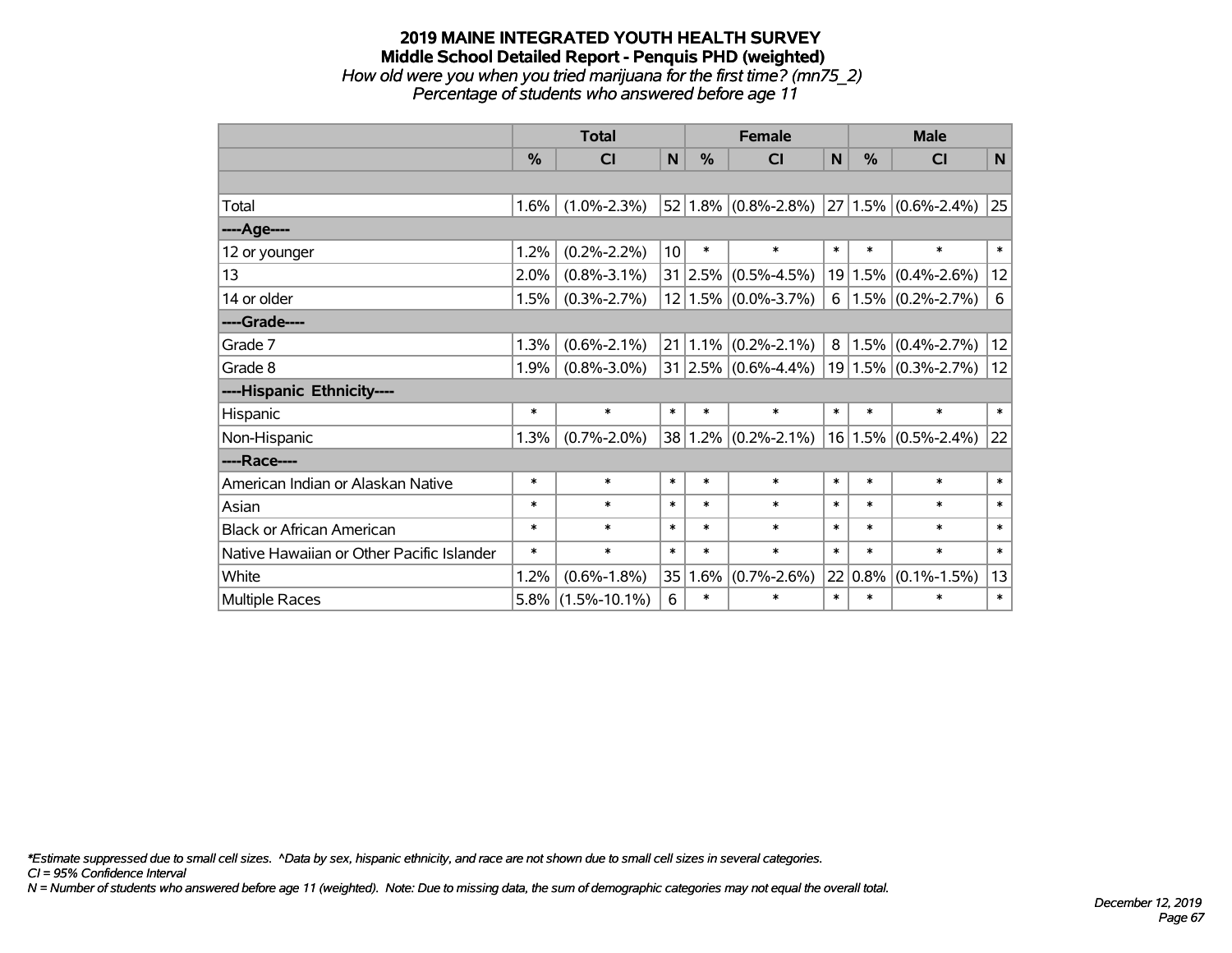# **2019 MAINE INTEGRATED YOUTH HEALTH SURVEY Middle School Detailed Report - Penquis PHD (weighted)** *During the past 30 days, how many times did you use marijuana? (mn76)*

*Percentage of students who answered at least 1 time*

|                                           | <b>Total</b> |                    |                |               | <b>Female</b>      | <b>Male</b> |         |                          |              |
|-------------------------------------------|--------------|--------------------|----------------|---------------|--------------------|-------------|---------|--------------------------|--------------|
|                                           | %            | <b>CI</b>          | N              | %             | <b>CI</b>          | N           | %       | <b>CI</b>                | $\mathsf{N}$ |
|                                           |              |                    |                |               |                    |             |         |                          |              |
| Total                                     | 4.0%         | $(2.5\% - 5.5\%)$  |                | $130   4.4\%$ | $(2.3\% - 6.6\%)$  |             | 69 3.4% | $(1.6\% - 5.2\%)$        | 57           |
| ---- Age----                              |              |                    |                |               |                    |             |         |                          |              |
| 12 or younger                             | 1.8%         | $(0.0\% - 3.7\%)$  | 16             | $\ast$        | $\ast$             | $\ast$      | $\ast$  | $\ast$                   | $\ast$       |
| 13                                        | 3.6%         | $(1.8\% - 5.3\%)$  | 57             | 3.8%          | $(1.3\% - 6.2\%)$  |             | 29 3.0% | $(0.3\% - 5.7\%)$        | 25           |
| 14 or older                               | 7.1%         | $(4.3\% - 10.0\%)$ | 57             | $ 7.8\% $     | $(3.1\% - 12.6\%)$ |             |         | $29 6.4\% $ (2.8%-10.1%) | 27           |
| ----Grade----                             |              |                    |                |               |                    |             |         |                          |              |
| Grade 7                                   | 2.0%         | $(0.6\% - 3.4\%)$  | 31             | 2.3%          | $(0.1\% - 4.6\%)$  |             | 17 1.5% | $(0.2\% - 2.7\%)$        | 12           |
| Grade 8                                   | 5.8%         | $(3.5\% - 8.0\%)$  | 97             | 6.3%          | $(3.0\% - 9.7\%)$  |             | 51 5.1% | $(1.8\% - 8.4\%)$        | 44           |
| ----Hispanic Ethnicity----                |              |                    |                |               |                    |             |         |                          |              |
| Hispanic                                  | 9.2%         | $(3.5\% - 14.9\%)$ | $\overline{7}$ | $\ast$        | $\ast$             | $\ast$      | $\ast$  | $\ast$                   | $\ast$       |
| Non-Hispanic                              | 4.0%         | $(2.4\% - 5.5\%)$  | 117            | 4.3%          | $(2.3\% - 6.3\%)$  |             | 60 3.5% | $(1.5\% - 5.4\%)$        | 53           |
| ----Race----                              |              |                    |                |               |                    |             |         |                          |              |
| American Indian or Alaskan Native         | $\ast$       | $\ast$             | $\ast$         | $\ast$        | $\ast$             | $\ast$      | $\ast$  | $\ast$                   | $\ast$       |
| Asian                                     | $\ast$       | $\ast$             | $\ast$         | $\ast$        | $\ast$             | $\ast$      | $\ast$  | $\ast$                   | $\ast$       |
| <b>Black or African American</b>          | $\ast$       | $\ast$             | $\ast$         | $\ast$        | $\ast$             | $\ast$      | $\ast$  | $\ast$                   | $\ast$       |
| Native Hawaiian or Other Pacific Islander | $\ast$       | $\ast$             | $\ast$         | $\ast$        | $\ast$             | $\ast$      | $\ast$  | $\ast$                   | $\ast$       |
| White                                     | 3.5%         | $(2.1\% - 5.0\%)$  | 105            | 4.1%          | $(2.1\% - 6.2\%)$  | 59          | 2.9%    | $(1.1\% - 4.7\%)$        | 44           |
| Multiple Races                            | 10.5%        | $(5.5\% - 15.6\%)$ | 11             | $\ast$        | $\ast$             | $\ast$      | $\ast$  | $\ast$                   | $\ast$       |

*\*Estimate suppressed due to small cell sizes. ^Data by sex, hispanic ethnicity, and race are not shown due to small cell sizes in several categories.*

*CI = 95% Confidence Interval*

*N = Number of students who answered at least 1 time (weighted). Note: Due to missing data, the sum of demographic categories may not equal the overall total.*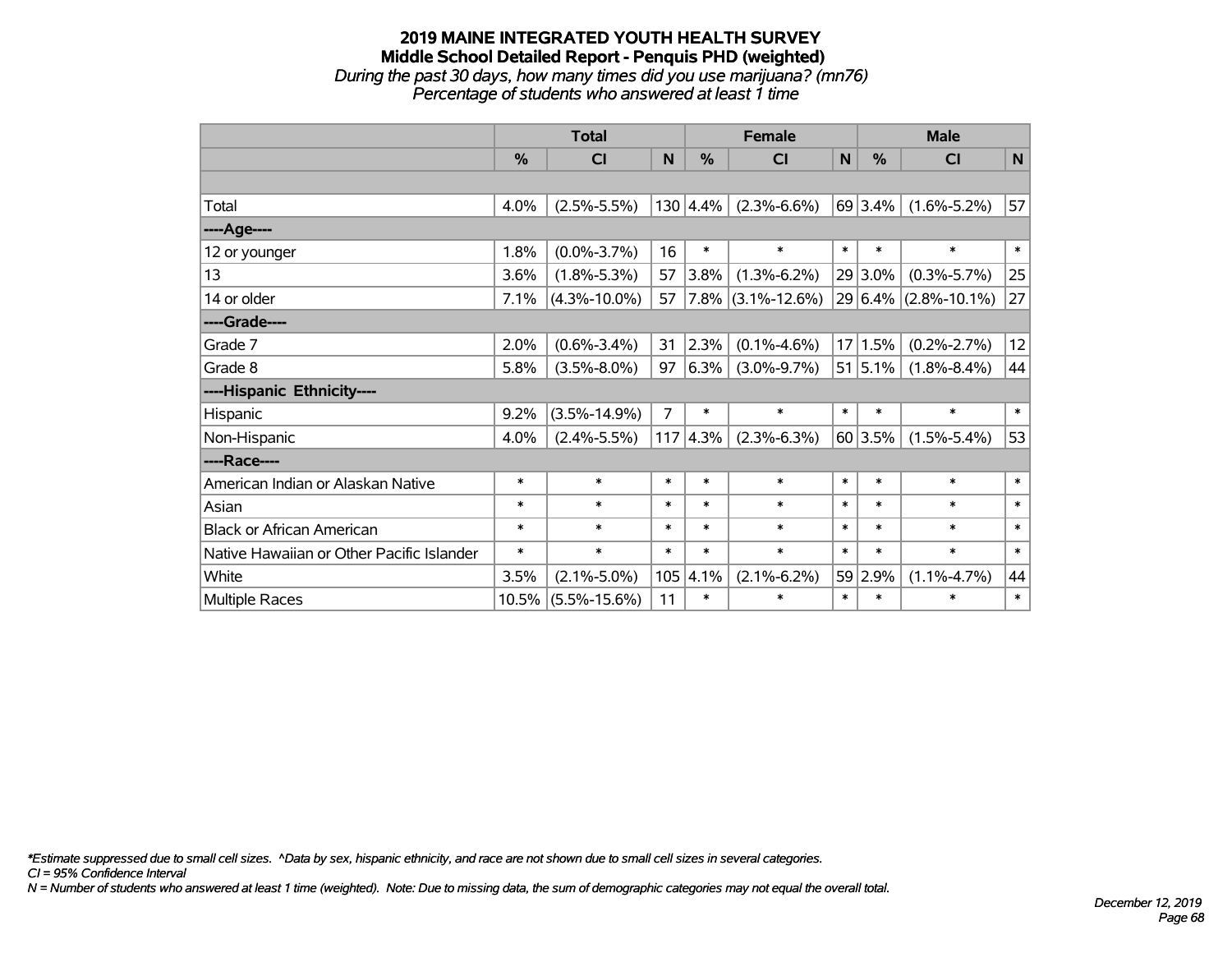*If you wanted to get some marijuana, how easy would it be for you to get some? (mn77) Percentage of students who answered 'Sort of easy' or 'Very easy'*

|                                           | <b>Total</b> |                     |        | <b>Female</b> | <b>Male</b>             |                 |         |                             |                 |
|-------------------------------------------|--------------|---------------------|--------|---------------|-------------------------|-----------------|---------|-----------------------------|-----------------|
|                                           | %            | CI                  | N      | $\frac{0}{0}$ | CI                      | N               | %       | CI                          | N               |
|                                           |              |                     |        |               |                         |                 |         |                             |                 |
| Total                                     |              | 16.6% (12.4%-20.8%) |        |               | 539 17.2% (11.6%-22.9%) |                 |         | 265 15.2% (11.5%-18.8%)     | 255             |
| ----Age----                               |              |                     |        |               |                         |                 |         |                             |                 |
| 12 or younger                             | 11.9%        | $(7.0\% - 16.8\%)$  |        | 100 13.4%     | $(7.1\% - 19.8\%)$      | 57              | $9.7\%$ | $(5.6\% - 13.8\%)$          | 40              |
| 13                                        |              | 16.9% (12.2%-21.5%) |        | 269 16.0%     | $(9.9\% - 22.0\%)$      | 119             | 16.7%   | $(11.9\% - 21.6\%)$         | 140             |
| 14 or older                               |              | 20.5% (13.5%-27.6%) |        |               | 166 24.1% (12.9%-35.3%) | 90              |         | $16.9\%$ (11.9%-21.9%)      | 73              |
| ----Grade----                             |              |                     |        |               |                         |                 |         |                             |                 |
| Grade 7                                   | 11.9%        | $(8.0\% - 15.8\%)$  |        | 183 10.3%     | $(5.3\% - 15.4\%)$      | 75              | 12.8%   | $(8.8\% - 16.9\%)$          | 102             |
| Grade 8                                   |              | 20.4% (14.7%-26.1%) |        |               | 343 23.2% (14.3%-32.2%) |                 |         | 187   16.8%   (12.1%-21.5%) | 146             |
| ----Hispanic Ethnicity----                |              |                     |        |               |                         |                 |         |                             |                 |
| Hispanic                                  | 25.2%        | $(12.3\% - 38.2\%)$ | 19     |               | $34.0\%$ (12.8%-55.3%)  | 12 <sup>2</sup> | 18.5%   | $(5.7\% - 31.2\%)$          | 7 <sup>1</sup>  |
| Non-Hispanic                              |              | 16.6% (12.2%-21.0%) |        |               | 487 17.1% (11.2%-23.0%) |                 |         | 237   15.5%   (11.5%-19.5%) | 237             |
| ----Race----                              |              |                     |        |               |                         |                 |         |                             |                 |
| American Indian or Alaskan Native         |              | 23.9% (13.7%-34.1%) | 17     | $ 41.9\% $    | $(22.3\% - 61.6\%)$     | 11              | 13.7%   | $(3.4\% - 23.9\%)$          | 6               |
| Asian                                     | $\ast$       | $\ast$              | $\ast$ | $\ast$        | $\ast$                  | $\ast$          | $\ast$  | $\ast$                      | $\ast$          |
| <b>Black or African American</b>          | 43.8%        | $(23.5\% - 64.1\%)$ | 19     | 51.9%         | $(18.0\% - 85.9\%)$     | 8               | 37.5%   | $(21.3\% - 53.7\%)$         | 10 <sub>1</sub> |
| Native Hawaiian or Other Pacific Islander | $\ast$       | $\ast$              | $\ast$ | $\ast$        | $\ast$                  | $\ast$          | $\ast$  | $\ast$                      | $\ast$          |
| White                                     | 15.7%        | $(11.7\% - 19.8\%)$ | 461    |               | $16.6\%$ (10.8%-22.4%)  | 230             | 14.3%   | $(10.8\% - 17.8\%)$         | 217             |
| Multiple Races                            |              | 25.9% (14.1%-37.7%) |        |               | 28 23.7% (10.7%-36.7%)  | 12              |         | 22.7% (10.9%-34.6%)         | 13              |

*\*Estimate suppressed due to small cell sizes. ^Data by sex, hispanic ethnicity, and race are not shown due to small cell sizes in several categories.*

*CI = 95% Confidence Interval*

*N = Number of students who answered 'Sort of easy' or 'Very easy' (weighted). Note: Due to missing data, the sum of demographic categories may not equal the overall total.*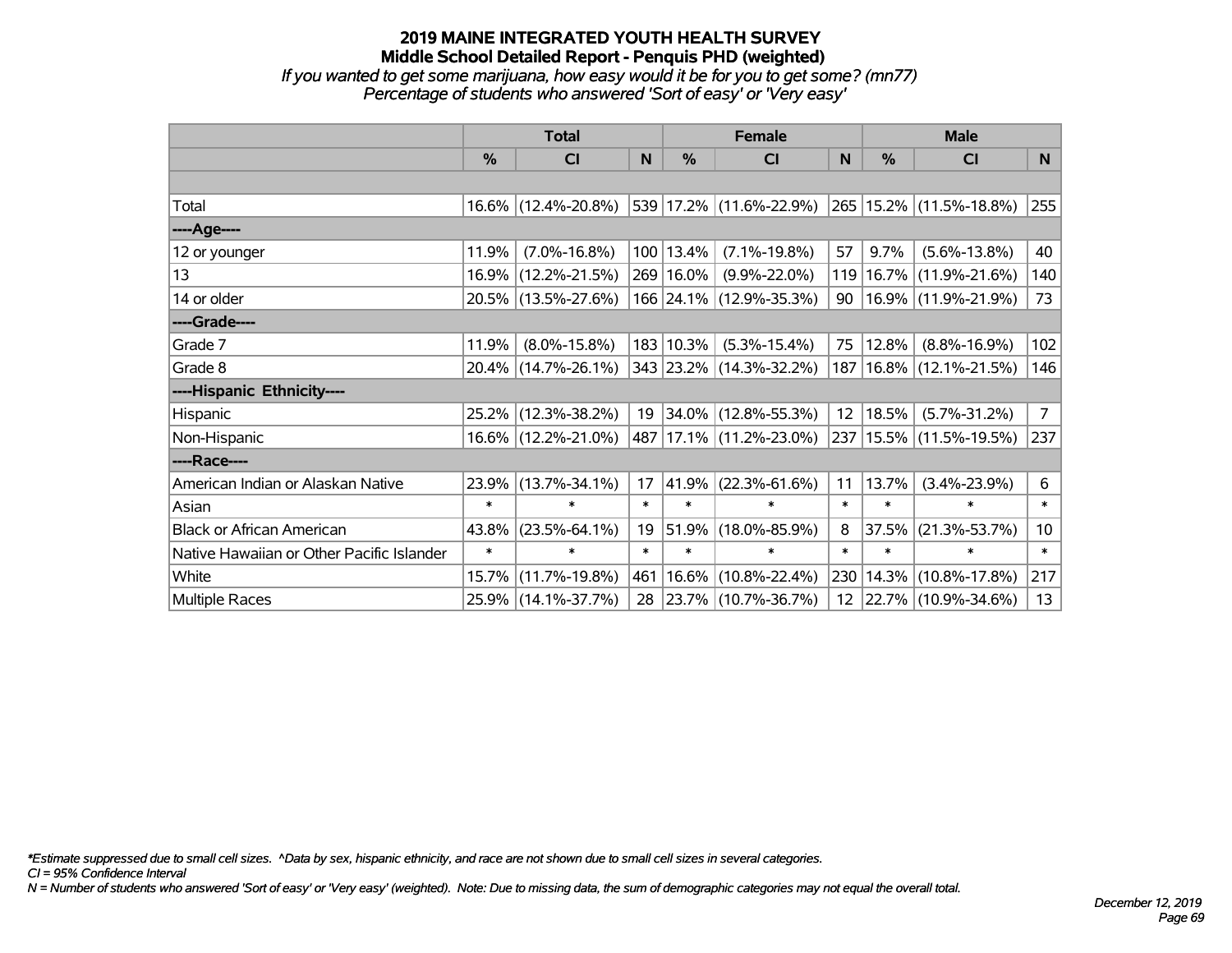### **2019 MAINE INTEGRATED YOUTH HEALTH SURVEY Middle School Detailed Report - Penquis PHD (weighted)** *How wrong do your parents feel it would be for you to use marijuana? (mn193)*

*Percentage of students who answered 'A little bit wrong' or 'Not wrong at all'*

|                                           | <b>Total</b> |                     |        | <b>Female</b> |                            |        | <b>Male</b> |                    |                 |
|-------------------------------------------|--------------|---------------------|--------|---------------|----------------------------|--------|-------------|--------------------|-----------------|
|                                           | %            | <b>CI</b>           | N      | %             | <b>CI</b>                  | N      | %           | <b>CI</b>          | N               |
|                                           |              |                     |        |               |                            |        |             |                    |                 |
| Total                                     | 7.3%         | $(4.7\% - 9.9\%)$   | 241    | 7.8%          | $(4.2\% - 11.3\%)$         | 122    | 6.3%        | $(4.1\% - 8.4\%)$  | 106             |
| ---- Age----                              |              |                     |        |               |                            |        |             |                    |                 |
| 12 or younger                             | 3.6%         | $(1.0\% - 6.3\%)$   | 31     | 4.4%          | $(0.0\% - 9.0\%)$          | 18     | 2.5%        | $(0.3\% - 4.6\%)$  | 10 <sub>1</sub> |
| 13                                        | 8.1%         | $(5.4\% - 10.9\%)$  | 132    | 7.3%          | $(3.6\% - 11.0\%)$         | 56     | 8.3%        | $(5.1\% - 11.6\%)$ | 70              |
| 14 or older                               | 9.5%         | $(4.7\% - 14.2\%)$  | 76     |               | 12.8% (5.7%-19.9%)         | 47     | 5.9%        | $(2.0\% - 9.9\%)$  | 25              |
| ----Grade----                             |              |                     |        |               |                            |        |             |                    |                 |
| Grade 7                                   | 5.2%         | $(3.1\% - 7.3\%)$   | 82     | 4.8%          | $(1.4\% - 8.1\%)$          | 36     | 5.2%        | $(2.9\% - 7.4\%)$  | 42              |
| Grade 8                                   | 9.2%         | $(5.8\% - 12.7\%)$  |        |               | 155   10.6%   (5.7%-15.4%) | 85     | 7.4%        | $(4.1\% - 10.7\%)$ | 64              |
| ----Hispanic Ethnicity----                |              |                     |        |               |                            |        |             |                    |                 |
| Hispanic                                  | 19.2%        | $(9.8\% - 28.5\%)$  | 14     | 26.0%         | $(2.5\% - 49.5\%)$         | 9      | 14.1%       | $(5.6\% - 22.5\%)$ | 6               |
| Non-Hispanic                              | 7.3%         | $(4.5\% - 10.1\%)$  | 217    | 7.7%          | $(4.1\% - 11.4\%)$         | 109    | 6.4%        | $(4.1\% - 8.7\%)$  | 98              |
| ----Race----                              |              |                     |        |               |                            |        |             |                    |                 |
| American Indian or Alaskan Native         | 10.7%        | $(3.0\% - 18.3\%)$  | 8      | $\ast$        | $\ast$                     | $\ast$ | $\ast$      | $\ast$             | $\ast$          |
| Asian                                     | $\ast$       | $\ast$              | $\ast$ | $\ast$        | $\ast$                     | $\ast$ | $\ast$      | $\ast$             | $\ast$          |
| <b>Black or African American</b>          | 21.9%        | $(11.3\% - 32.6\%)$ | 10     | $\ast$        | $\ast$                     | $\ast$ | $\ast$      | $\ast$             | $\ast$          |
| Native Hawaiian or Other Pacific Islander | $\ast$       | $\ast$              | $\ast$ | $\ast$        | $\ast$                     | $\ast$ | $\ast$      | $\ast$             | $\ast$          |
| White                                     | 7.0%         | $(4.4\% - 9.6\%)$   | 208    | 7.6%          | $(4.1\% - 11.2\%)$         | 108    | 5.8%        | $(3.7\% - 7.9\%)$  | 89              |
| Multiple Races                            | 9.5%         | $(3.4\% - 15.6\%)$  | 10     | $\ast$        | $\ast$                     | $\ast$ | $\ast$      | $\ast$             | $\ast$          |

*\*Estimate suppressed due to small cell sizes. ^Data by sex, hispanic ethnicity, and race are not shown due to small cell sizes in several categories.*

*CI = 95% Confidence Interval*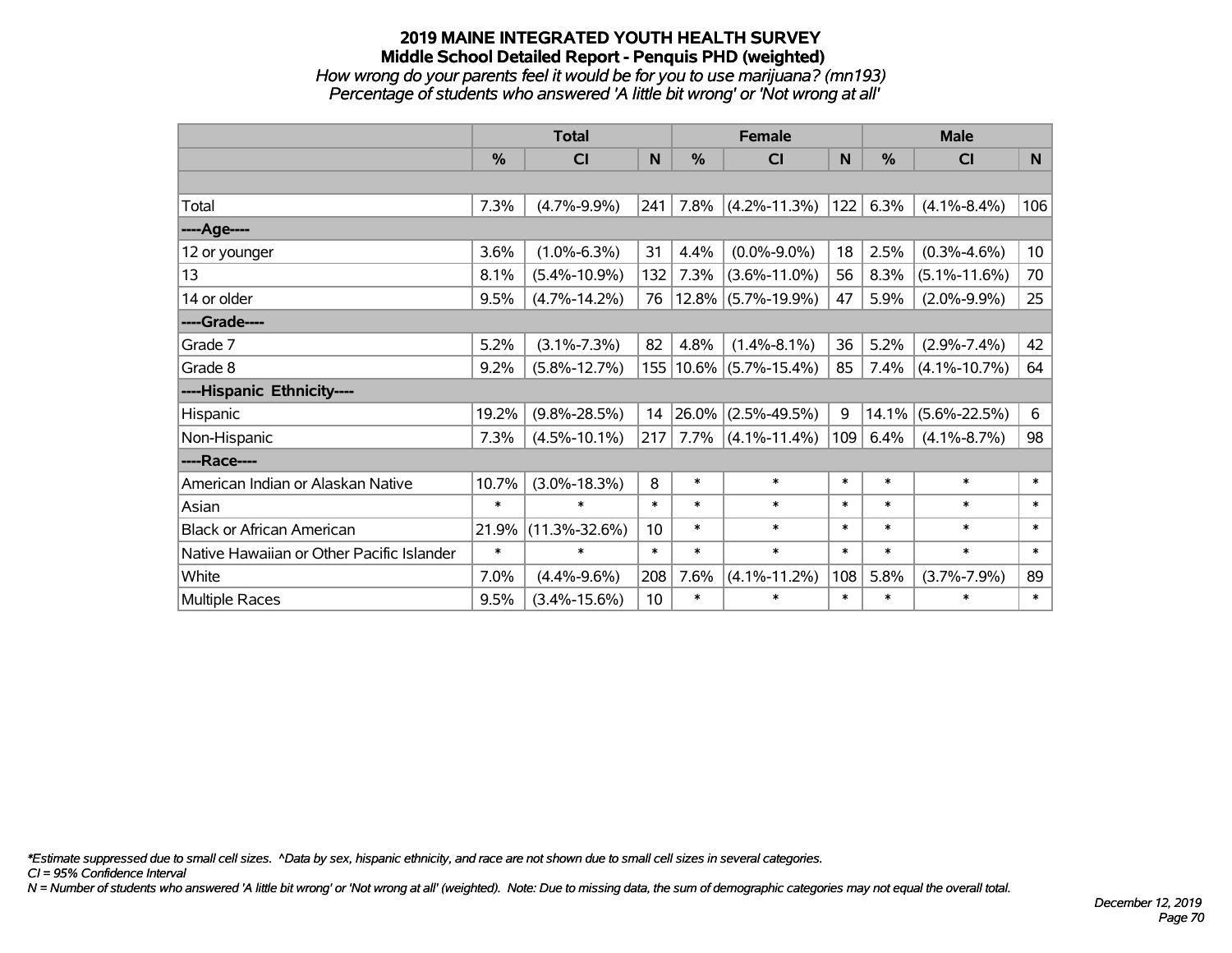*How much do you think people risk harming themselves (physically or in other ways) if they use marijuana once or twice a week? (mn194) Percentage of students who answered 'No risk' or 'Slight risk'*

|                                           | <b>Total</b>  |                     |        | <b>Female</b> |                             | <b>Male</b> |           |                         |        |
|-------------------------------------------|---------------|---------------------|--------|---------------|-----------------------------|-------------|-----------|-------------------------|--------|
|                                           | $\frac{0}{0}$ | <b>CI</b>           | N      | %             | <b>CI</b>                   | N           | %         | <b>CI</b>               | N.     |
|                                           |               |                     |        |               |                             |             |           |                         |        |
| Total                                     |               | 39.1% (33.1%-45.2%) |        |               | $1,287$ 36.3% (29.3%-43.3%) |             |           | 566 41.7% (35.3%-48.1%) | 708    |
| ----Age----                               |               |                     |        |               |                             |             |           |                         |        |
| 12 or younger                             | 30.3%         | $(24.1\% - 36.5\%)$ | 258    | 26.5%         | $(19.6\% - 33.4\%)$         |             | 112 34.2% | $(25.5\% - 42.8\%)$     | 143    |
| 13                                        |               | 40.8% (33.2%-48.3%) | 660    |               | 37.0% (28.2%-45.8%)         |             |           | 282 44.1% (36.0%-52.2%) | 373    |
| 14 or older                               |               | 45.0% (38.3%-51.8%) | 364    |               | 46.1% (36.9%-55.2%)         |             |           | 171 44.0% (36.9%-51.1%) | 190    |
| ----Grade----                             |               |                     |        |               |                             |             |           |                         |        |
| Grade 7                                   | 33.3%         | $(26.2\% - 40.4\%)$ | 522    | 27.9%         | $(20.7\% - 35.0\%)$         |             | 208 38.2% | $(28.6\% - 47.8\%)$     | 309    |
| Grade 8                                   |               | 44.5% (38.8%-50.2%) | 751    |               | 43.8% (35.4%-52.2%)         |             |           | 352 45.1% (39.4%-50.8%) | 393    |
| ----Hispanic Ethnicity----                |               |                     |        |               |                             |             |           |                         |        |
| Hispanic                                  | 41.8%         | $(27.8\% - 55.7\%)$ | 31     | 45.6%         | $(22.8\% - 68.3\%)$         | 16          | 39.7%     | $(28.9\% - 50.4\%)$     | 15     |
| Non-Hispanic                              |               | 39.4% (33.3%-45.6%) |        |               | 1,169 35.8% (28.9%-42.7%)   |             |           | 502 42.5% (35.8%-49.2%) | 656    |
| ----Race----                              |               |                     |        |               |                             |             |           |                         |        |
| American Indian or Alaskan Native         | 51.0%         | $(39.9\% - 62.0\%)$ | 36     | 48.1%         | $(28.4\% - 67.8\%)$         | 12          | 52.5%     | $(40.4\% - 64.5\%)$     | 24     |
| Asian                                     | $\ast$        | $\ast$              | $\ast$ | $\ast$        | $\ast$                      | $\ast$      | $\ast$    | $\ast$                  | $\ast$ |
| <b>Black or African American</b>          | 57.8%         | $(39.7\% - 75.9\%)$ | 26     | $\ast$        | $\ast$                      | $\ast$      | $\ast$    | $\ast$                  | $\ast$ |
| Native Hawaiian or Other Pacific Islander | $\ast$        | $\ast$              | $\ast$ | $\ast$        | $\ast$                      | $\ast$      | $\ast$    | $\ast$                  | $\ast$ |
| White                                     | 38.4%         | $(32.3\% - 44.6\%)$ | 1,140  | 35.9%         | $(29.0\% - 42.9\%)$         | 507         | 40.5%     | $(34.0\% - 47.1\%)$     | 623    |
| Multiple Races                            |               | 50.2% (40.6%-59.7%) | 54     | 43.4%         | $(31.7\% - 55.2\%)$         | 21          |           | 57.8% (45.2%-70.5%)     | 32     |

*\*Estimate suppressed due to small cell sizes. ^Data by sex, hispanic ethnicity, and race are not shown due to small cell sizes in several categories.*

*CI = 95% Confidence Interval*

*N = Number of students who answered 'No risk' or 'Slight risk' (weighted). Note: Due to missing data, the sum of demographic categories may not equal the overall total.*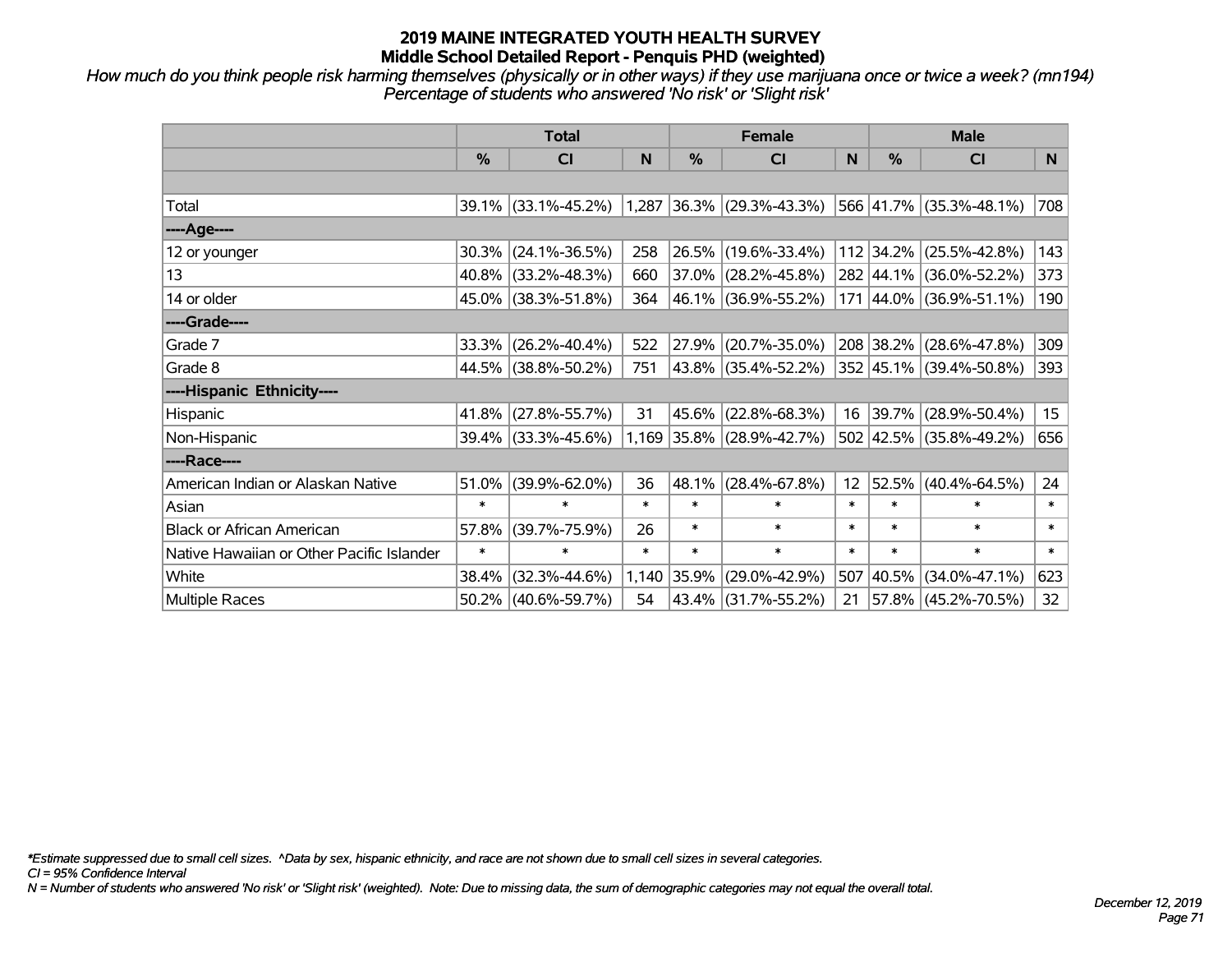### **2019 MAINE INTEGRATED YOUTH HEALTH SURVEY Middle School Detailed Report - Penquis PHD (weighted)** *How wrong do your friends feel it would be for you to use marijuana? (mn195) Percentage of students who answered 'A little bit wrong' or 'Not wrong at all'*

|                                           | <b>Total</b>  |                     |        | <b>Female</b> | <b>Male</b>                        |                 |           |                             |                 |
|-------------------------------------------|---------------|---------------------|--------|---------------|------------------------------------|-----------------|-----------|-----------------------------|-----------------|
|                                           | $\frac{0}{0}$ | <b>CI</b>           | N      | $\frac{0}{0}$ | <b>CI</b>                          | <sub>N</sub>    | %         | <b>CI</b>                   | N               |
|                                           |               |                     |        |               |                                    |                 |           |                             |                 |
| Total                                     |               | 17.9% (12.9%-23.0%) |        |               | 580 18.4% (11.1%-25.6%)            |                 |           | 285 17.4% (13.0%-21.7%)     | 290             |
| ----Age----                               |               |                     |        |               |                                    |                 |           |                             |                 |
| 12 or younger                             | 12.7%         | $(4.9\% - 20.5\%)$  |        | $108$ 13.4%   | $(4.1\% - 22.7\%)$                 | 57              | 12.1%     | $(4.4\% - 19.7\%)$          | 51              |
| 13                                        | $19.0\%$      | $(14.0\% - 24.0\%)$ |        |               | 306 17.2% (10.7%-23.7%)            |                 | 136 20.7% | $(15.0\% - 26.5\%)$         | 169             |
| 14 or older                               |               | 21.1% (12.6%-29.6%) |        |               | 162 27.5% (14.9%-40.0%)            | 91              | 15.3%     | $(7.2\% - 23.4\%)$          | 66              |
| ----Grade----                             |               |                     |        |               |                                    |                 |           |                             |                 |
| Grade 7                                   | 15.7%         | $(9.6\% - 21.9\%)$  |        | 240 13.5%     | $(6.5\% - 20.5\%)$                 | 99              | 17.9%     | $(11.6\% - 24.2\%)$         | 141             |
| Grade 8                                   |               | 19.6% (13.7%-25.4%) |        |               | 327 22.3% (12.3%-32.2%)            |                 |           | 180   16.6%   (10.9%-22.3%) | 142             |
| ----Hispanic Ethnicity----                |               |                     |        |               |                                    |                 |           |                             |                 |
| Hispanic                                  | 21.2%         | $(9.0\% - 33.3\%)$  | 17     | 20.5%         | $(3.9\% - 37.2\%)$                 | $\overline{7}$  | 21.6%     | $(5.6\% - 37.7\%)$          | 10 <sup>°</sup> |
| Non-Hispanic                              |               | 18.2% (12.9%-23.4%) |        |               | $527   18.2\%   (11.1\% - 25.4\%)$ | 252             |           | 17.9%  (13.2%-22.6%)        | 270             |
| ----Race----                              |               |                     |        |               |                                    |                 |           |                             |                 |
| American Indian or Alaskan Native         | 26.3%         | $(9.6\% - 43.0\%)$  | 17     | 40.5%         | $(12.4\% - 68.7\%)$                | 10 <sup>1</sup> | 17.7%     | $(3.0\% - 32.4\%)$          | $\overline{7}$  |
| Asian                                     | $\ast$        | $\ast$              | $\ast$ | $\ast$        | $\ast$                             | $\ast$          | $\ast$    | $\ast$                      | $\ast$          |
| <b>Black or African American</b>          | 38.8%         | $(15.3\% - 62.4\%)$ | 10     | $\ast$        | $\ast$                             | $\ast$          | $\ast$    | $\ast$                      | $\ast$          |
| Native Hawaiian or Other Pacific Islander | $\ast$        | $\ast$              | $\ast$ | $\ast$        | $\ast$                             | $\ast$          | $\ast$    | $\ast$                      | $\ast$          |
| White                                     | 17.0%         | $(12.3\% - 21.6\%)$ |        | 495 17.8%     | $(10.9\% - 24.6\%)$                | 248             | 16.0%     | $(11.7\% - 20.3\%)$         | 242             |
| Multiple Races                            |               | 39.3% (24.5%-54.0%) |        |               | 44 34.2% (20.8%-47.5%)             |                 |           | 18 43.6% (24.5%-62.7%)      | 26              |

*\*Estimate suppressed due to small cell sizes. ^Data by sex, hispanic ethnicity, and race are not shown due to small cell sizes in several categories.*

*CI = 95% Confidence Interval*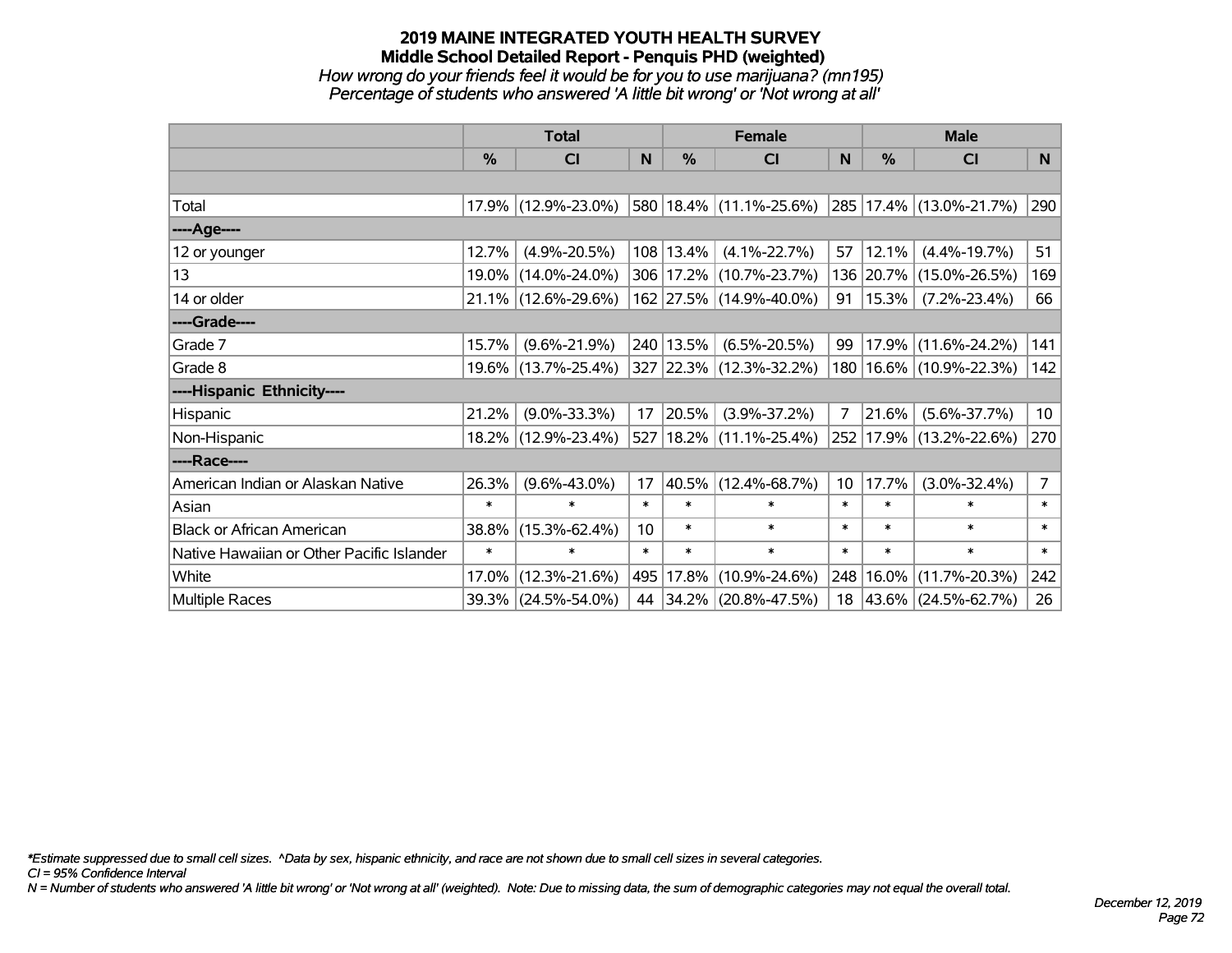### **2019 MAINE INTEGRATED YOUTH HEALTH SURVEY Middle School Detailed Report - Penquis PHD (weighted)** *If a kid used marijuana in your neighborhood, would he or she be caught by the police? (mn196)*

*Percentage of students who answered 'Probably not' or 'Definitely not'*

|                                           | <b>Total</b> |                        |        | <b>Female</b> | <b>Male</b>                 |        |               |                            |        |
|-------------------------------------------|--------------|------------------------|--------|---------------|-----------------------------|--------|---------------|----------------------------|--------|
|                                           | %            | CI                     | N      | %             | <b>CI</b>                   | N      | $\frac{0}{0}$ | <b>CI</b>                  | N.     |
|                                           |              |                        |        |               |                             |        |               |                            |        |
| Total                                     |              | $47.9\%$ (40.4%-55.4%) |        |               | $1,547$ 51.2% (41.3%-61.1%) |        |               | 793 45.0% (37.9%-52.0%)    | 748    |
| ----Age----                               |              |                        |        |               |                             |        |               |                            |        |
| 12 or younger                             | 40.5%        | $(30.9\% - 50.1\%)$    | 343    | 44.9%         | $(30.3\% - 59.5\%)$         |        |               | 190 36.5% (27.5%-45.5%)    | 153    |
| 13                                        |              | 49.5% (40.9%-58.2%)    | 797    |               | 48.8% (37.7%-59.9%)         |        |               | 388 50.1% (42.3%-57.9%)    | 407    |
| 14 or older                               |              | 52.2% (42.6%-61.7%)    | 400    |               | $ 64.8\% $ (51.6%-78.1%)    |        |               | 215 43.0% (30.5%-55.4%)    | 185    |
| ----Grade----                             |              |                        |        |               |                             |        |               |                            |        |
| Grade 7                                   |              | 43.4% (33.6%-53.3%)    | 659    | 44.3%         | $(31.5\% - 57.1\%)$         |        |               | 323 42.7% (34.2%-51.3%)    | 334    |
| Grade 8                                   |              | 52.3% (45.2%-59.3%)    | 875    |               | 57.6% (48.0%-67.2%)         |        |               | 468  47.5%   (38.6%-56.5%) | 407    |
| ----Hispanic Ethnicity----                |              |                        |        |               |                             |        |               |                            |        |
| Hispanic                                  | 55.1%        | $(42.2\% - 68.1\%)$    | 44     | 57.6%         | $(32.7\% - 82.6\%)$         | 20     | 53.1%         | $(36.2\% - 70.0\%)$        | 23     |
| Non-Hispanic                              |              | 48.4% (40.4%-56.3%)    |        |               | 1,395 51.3% (41.7%-61.0%)   |        |               | 709 45.9% (38.0%-53.8%)    | 685    |
| ----Race----                              |              |                        |        |               |                             |        |               |                            |        |
| American Indian or Alaskan Native         | 55.8%        | $(36.1\% - 75.4\%)$    | 37     | 55.5%         | $(16.5\% - 94.5\%)$         | 14     | 55.9%         | $(30.3\% - 81.5\%)$        | 23     |
| Asian                                     | 39.7%        | $(3.7\% - 75.8\%)$     | 7      | $\ast$        | $\ast$                      | $\ast$ | $\ast$        | $\ast$                     | $\ast$ |
| <b>Black or African American</b>          | 77.3%        | $(57.0\% - 97.6\%)$    | 21     | $\ast$        | $\ast$                      | $\ast$ | *             | $\ast$                     | $\ast$ |
| Native Hawaiian or Other Pacific Islander | $\ast$       | $\ast$                 | $\ast$ | $\ast$        | $\ast$                      | $\ast$ | $\ast$        | $\ast$                     | $\ast$ |
| White                                     | 47.6%        | $(39.6\% - 55.6\%)$    | 1,386  | 51.2%         | $(40.9\% - 61.6\%)$         |        |               | 716 44.4% (36.6%-52.1%)    | 667    |
| Multiple Races                            |              | 54.5% (37.4%-71.6%)    | 61     | 57.4%         | $(38.2\% - 76.6\%)$         | 30     |               | 52.1% (30.6%-73.7%)        | 32     |

*\*Estimate suppressed due to small cell sizes. ^Data by sex, hispanic ethnicity, and race are not shown due to small cell sizes in several categories.*

*CI = 95% Confidence Interval*

*N = Number of students who answered 'Probably not' or 'Definitely not' (weighted). Note: Due to missing data, the sum of demographic categories may not equal the overall total.*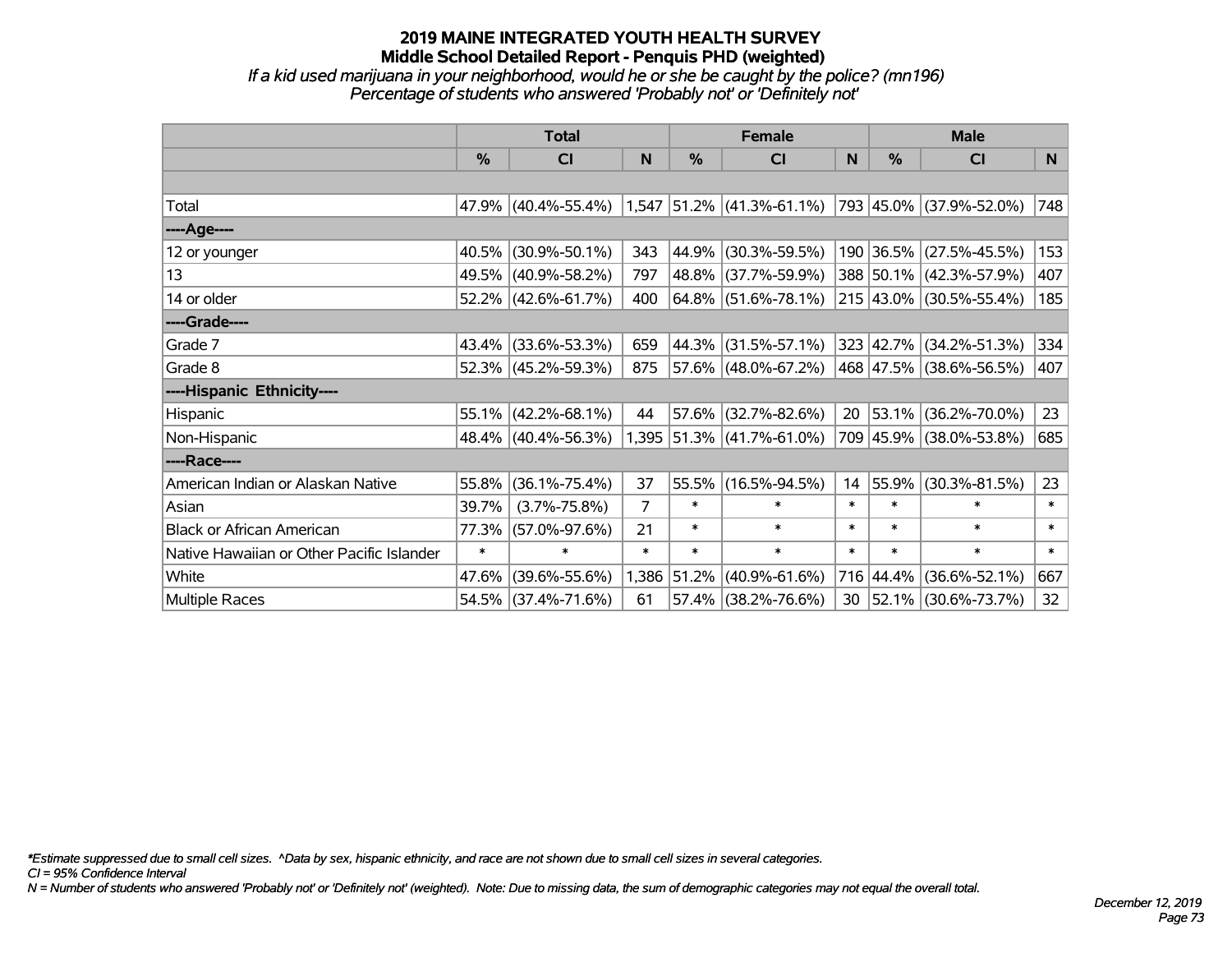*How wrong do you think it is for someone your age to use marijuana? (mn197) Percentage of students who answered 'A little bit wrong' or 'Not wrong at all'*

|                                           | <b>Total</b>  |                     |        | <b>Female</b> | <b>Male</b>         |          |           |                     |                  |
|-------------------------------------------|---------------|---------------------|--------|---------------|---------------------|----------|-----------|---------------------|------------------|
|                                           | $\frac{0}{0}$ | <b>CI</b>           | N      | $\frac{0}{0}$ | <b>CI</b>           | <b>N</b> | %         | <b>CI</b>           | N                |
|                                           |               |                     |        |               |                     |          |           |                     |                  |
| Total                                     | 13.0%         | $(8.5\% - 17.4\%)$  |        | 420 13.3%     | $(6.8\% - 19.8\%)$  |          | 206 12.4% | $(8.5\% - 16.2\%)$  | 207              |
| ----Age----                               |               |                     |        |               |                     |          |           |                     |                  |
| 12 or younger                             | 6.6%          | $(1.5\% - 11.7\%)$  | 56     | 9.5%          | $(1.2\% - 17.9\%)$  | 41       | 3.7%      | $(1.1\% - 6.2\%)$   | 15 <sub>15</sub> |
| 13                                        | 15.8%         | $(10.4\% - 21.3\%)$ |        | 255 13.3%     | $(6.9\% - 19.8\%)$  | 105      | 18.0%     | $(12.2\% - 23.7\%)$ | 147              |
| 14 or older                               | 13.6%         | $(6.3\% - 20.9\%)$  |        | 105   17.9%   | $(3.8\% - 32.1\%)$  | 60       | 9.3%      | $(3.4\% - 15.2\%)$  | 40               |
| ----Grade----                             |               |                     |        |               |                     |          |           |                     |                  |
| Grade 7                                   | 10.0%         | $(5.4\% - 14.7\%)$  | 154    | 9.2%          | $(2.6\% - 15.8\%)$  | 68       | 10.6%     | $(5.1\% - 16.1\%)$  | 84               |
| Grade 8                                   | 15.8%         | $(9.9\% - 21.7\%)$  |        | 264 16.9%     | $(7.2\% - 26.6\%)$  | 136      | 14.3%     | $(8.9\% - 19.8\%)$  | 123              |
| ----Hispanic Ethnicity----                |               |                     |        |               |                     |          |           |                     |                  |
| Hispanic                                  | 17.8%         | $(8.2\% - 27.4\%)$  | 14     | $\ast$        | $\ast$              | $\ast$   | $\ast$    | $\ast$              | $\ast$           |
| Non-Hispanic                              | 13.1%         | $(8.4\% - 17.8\%)$  |        | 379 13.1%     | $(6.4\% - 19.7\%)$  | 182      | 12.8%     | $(8.8\% - 16.8\%)$  | 192              |
| ----Race----                              |               |                     |        |               |                     |          |           |                     |                  |
| American Indian or Alaskan Native         | 14.3%         | $(0.0\% - 30.0\%)$  | 9      | $\ast$        | $\ast$              | $\ast$   | $\ast$    | $\ast$              | $\ast$           |
| Asian                                     | $\ast$        | $\ast$              | $\ast$ | $\ast$        | $\ast$              | $\ast$   | $\ast$    | $\ast$              | $\ast$           |
| <b>Black or African American</b>          | 30.9%         | $(5.3\% - 56.6\%)$  | 8      | $\ast$        | $\ast$              | $\ast$   | $\ast$    | $\ast$              | $\ast$           |
| Native Hawaiian or Other Pacific Islander | $\ast$        | $\ast$              | $\ast$ | $\ast$        | $\ast$              | $\ast$   | $\ast$    | $\ast$              | $\ast$           |
| White                                     | 12.3%         | $(7.9\% - 16.7\%)$  | 361    | 12.7%         | $(6.6\% - 18.9\%)$  | 178      | 11.8%     | $(7.7\% - 15.9\%)$  | 178              |
| <b>Multiple Races</b>                     | 24.1%         | $(7.6\% - 40.5\%)$  | 27     |               | 35.1% (18.3%-51.9%) | 18       | 14.8%     | $(0.0\% - 31.2\%)$  | 9                |

*\*Estimate suppressed due to small cell sizes. ^Data by sex, hispanic ethnicity, and race are not shown due to small cell sizes in several categories.*

*CI = 95% Confidence Interval*

*N = Number of students who answered 'A little bit wrong' or 'Not wrong at all' (weighted). Note: Due to missing data, the sum of demographic categories may not equal the overall total.*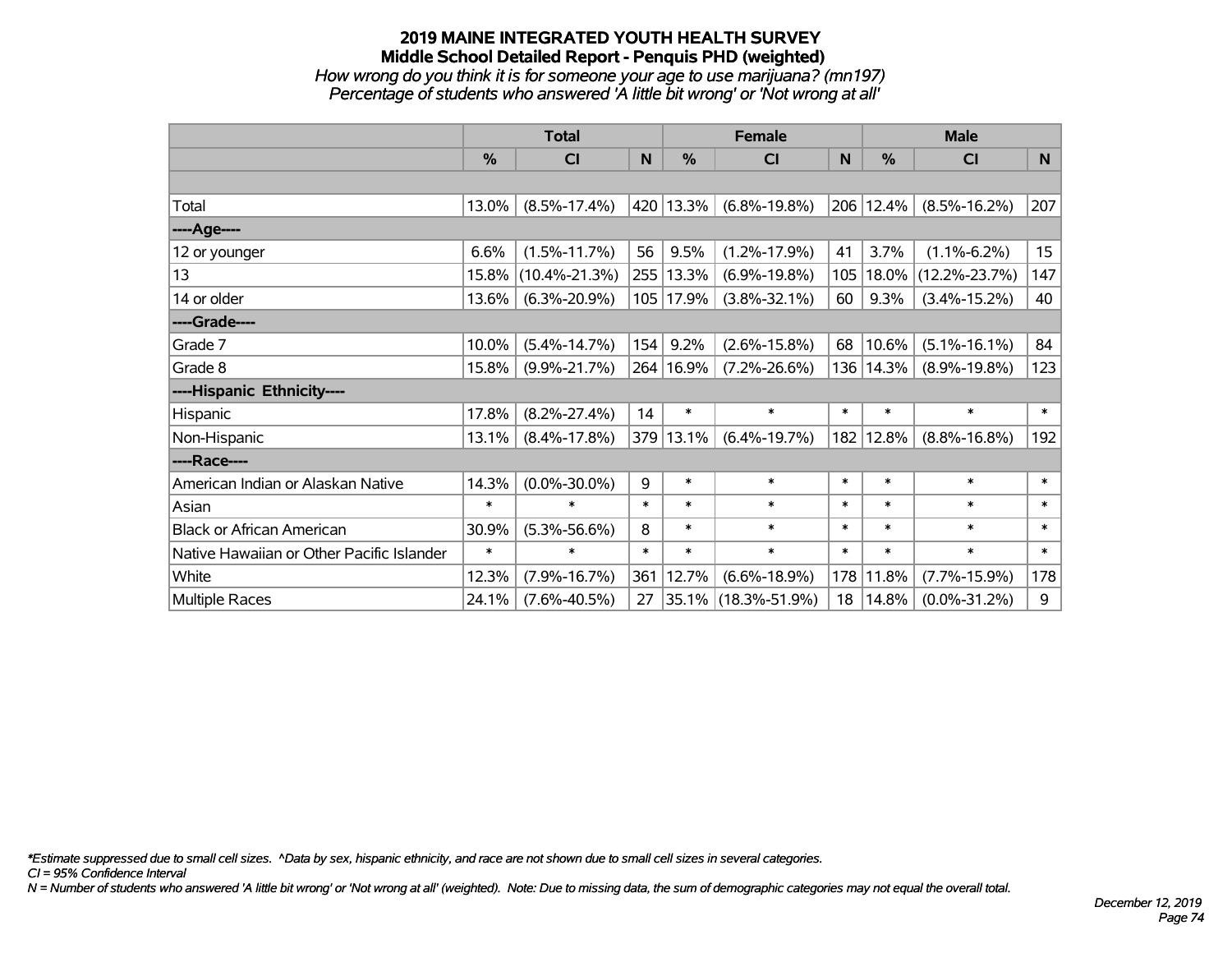*Have you ever sniffed glue, breathed the contents of spray cans, or inhaled any paints or sprays to get high? (mn86a) Percentage of students who answered 'Yes'*

|                                           | <b>Total</b> |                    |                |               | <b>Female</b>               |        |              | <b>Male</b>        |        |  |
|-------------------------------------------|--------------|--------------------|----------------|---------------|-----------------------------|--------|--------------|--------------------|--------|--|
|                                           | %            | CI                 | N              | $\frac{0}{0}$ | <b>CI</b>                   | N      | %            | <b>CI</b>          | N.     |  |
|                                           |              |                    |                |               |                             |        |              |                    |        |  |
| Total                                     | 7.2%         | $(5.8\% - 8.6\%)$  |                |               | 232 8.0% (5.9%-10.1%)       |        | 122 6.3%     | $(3.9\% - 8.7\%)$  | 105    |  |
| ---- Age----                              |              |                    |                |               |                             |        |              |                    |        |  |
| 12 or younger                             | 8.5%         | $(5.7\% - 11.3\%)$ | 72             | $ 9.9\% $     | $(5.0\% - 14.8\%)$          | 41     | 6.8%         | $(1.7\% - 11.8\%)$ | 28     |  |
| 13                                        | 6.5%         | $(4.6\% - 8.4\%)$  |                | 103 6.3%      | $(4.2\% - 8.4\%)$           | 47     | 6.5%         | $(3.4\% - 9.5\%)$  | 54     |  |
| 14 or older                               | 7.3%         | $(3.7\% - 10.8\%)$ | 57             |               | $ 9.4\% $ (3.8%-14.9%)      |        | 34 $ 5.6\% $ | $(2.0\% - 9.1\%)$  | 23     |  |
| ----Grade----                             |              |                    |                |               |                             |        |              |                    |        |  |
| Grade 7                                   | 7.9%         | $(5.7\% - 10.0\%)$ |                |               | $122$   8.1%   (5.3%-11.0%) | 60     | 7.2%         | $(3.6\% - 10.8\%)$ | 58     |  |
| Grade 8                                   | 6.5%         | $(4.2\% - 8.7\%)$  |                |               | 106 7.8% (4.3%-11.4%)       | 61     | $ 5.3\% $    | $(2.6\% - 8.0\%)$  | 45     |  |
| ----Hispanic Ethnicity----                |              |                    |                |               |                             |        |              |                    |        |  |
| Hispanic                                  | 17.0%        | $(9.6\% - 24.4\%)$ | 12             | $\ast$        | $\ast$                      | $\ast$ | $\ast$       | $\ast$             | $\ast$ |  |
| Non-Hispanic                              | 7.5%         | $(6.0\% - 8.9\%)$  |                |               | $217 8.1\% $ (6.0%-10.3%)   | 111    | $6.7\%$      | $(4.0\% - 9.4\%)$  | 101    |  |
| ----Race----                              |              |                    |                |               |                             |        |              |                    |        |  |
| American Indian or Alaskan Native         | 10.8%        | $(4.5\% - 17.1\%)$ | $\overline{7}$ | $\ast$        | $\ast$                      | $\ast$ | $\ast$       | $\ast$             | $\ast$ |  |
| Asian                                     | $\ast$       | $\ast$             | $\ast$         | $\ast$        | $\ast$                      | $\ast$ | $\ast$       | $\ast$             | $\ast$ |  |
| <b>Black or African American</b>          | $\ast$       | $\ast$             | $\ast$         | $\ast$        | $\ast$                      | $\ast$ | $\ast$       | $\ast$             | $\ast$ |  |
| Native Hawaiian or Other Pacific Islander | $\ast$       | $\ast$             | $\ast$         | $\ast$        | $\ast$                      | $\ast$ | $\ast$       | $\ast$             | $\ast$ |  |
| White                                     | 6.8%         | $(5.2\% - 8.4\%)$  |                | 199 7.3%      | $(5.1\% - 9.6\%)$           | 101    | 6.2%         | $(3.6\% - 8.7\%)$  | 93     |  |
| Multiple Races                            | 11.2%        | $(6.6\% - 15.7\%)$ | 12             | $\ast$        | $\ast$                      | $\ast$ | $\ast$       | $\ast$             | $\ast$ |  |

*\*Estimate suppressed due to small cell sizes. ^Data by sex, hispanic ethnicity, and race are not shown due to small cell sizes in several categories.*

*CI = 95% Confidence Interval*

*N = Number of students who answered 'Yes' (weighted). Note: Due to missing data, the sum of demographic categories may not equal the overall total.*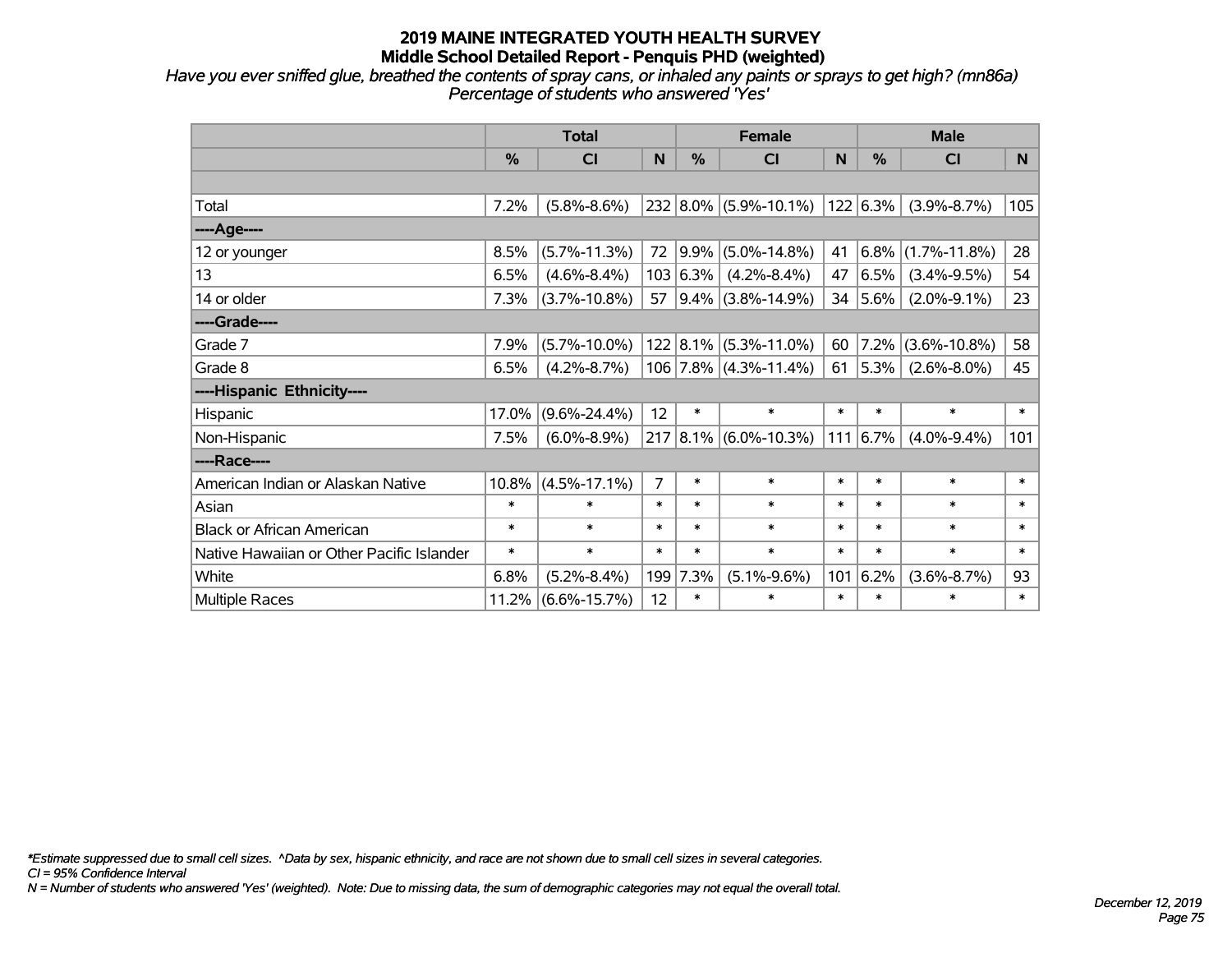*During the past 30 days, how many times did you sniff glue, breathe the contents of spray cans, or inhale any paints or sprays to get high? (mn91a) Percentage of students who answered at least 1 time*

|                                           | <b>Total</b> |                      |        | <b>Female</b> |                                                     |             | <b>Male</b> |                               |        |  |
|-------------------------------------------|--------------|----------------------|--------|---------------|-----------------------------------------------------|-------------|-------------|-------------------------------|--------|--|
|                                           | %            | <b>CI</b>            | N      | %             | <b>CI</b>                                           | $\mathbf N$ | %           | <b>CI</b>                     | N      |  |
|                                           |              |                      |        |               |                                                     |             |             |                               |        |  |
| Total                                     | 2.8%         | $(2.2\% - 3.5\%)$    |        |               | $91 2.8\% (1.5\% - 4.1\%) 43 2.9\% (1.6\% - 4.2\%)$ |             |             |                               | 48     |  |
| ----Age----                               |              |                      |        |               |                                                     |             |             |                               |        |  |
| 12 or younger                             | 2.8%         | $(1.2\% - 4.4\%)$    |        |               | $24$ 2.7% (0.8%-4.5%)                               | 11          | $ 3.0\% $   | $(0.0\% - 6.0\%)$             | 13     |  |
| 13                                        | 2.9%         | $(1.9\% - 3.8\%)$    |        |               | $45 2.8\% $ (0.8%-4.9%) 21 2.9% (1.2%-4.7%)         |             |             |                               | 24     |  |
| 14 or older                               | 2.8%         | $(0.7\% - 4.9\%)$    |        |               | 22 3.0% (0.0%-5.9%)                                 |             |             | $11$   2.7% $(0.1\% - 5.3\%)$ | 11     |  |
| ----Grade----                             |              |                      |        |               |                                                     |             |             |                               |        |  |
| Grade 7                                   | 3.1%         | $(1.7\% - 4.5\%)$    |        |               | $48 3.0\% $ (1.1%-5.0%)                             |             | 22 3.2%     | $(0.6\% - 5.8\%)$             | 26     |  |
| Grade 8                                   | 2.5%         | $(1.1\% - 3.8\%)$    |        |               | 41 2.6% $(0.6\% - 4.6\%)$ 20 2.4% $(0.8\% - 4.0\%)$ |             |             |                               | 20     |  |
| ----Hispanic Ethnicity----                |              |                      |        |               |                                                     |             |             |                               |        |  |
| Hispanic                                  | 8.1%         | $(2.7\% - 13.4\%)$   | 6      | $\ast$        | $\ast$                                              | $\ast$      | $\ast$      | $\ast$                        | $\ast$ |  |
| Non-Hispanic                              | 2.9%         | $(2.3\% - 3.6\%)$    |        | 85 2.9%       | $(1.4\% - 4.4\%)$                                   |             | 40 3.0%     | $(1.5\% - 4.5\%)$             | 45     |  |
| ----Race----                              |              |                      |        |               |                                                     |             |             |                               |        |  |
| American Indian or Alaskan Native         | $\ast$       | $\ast$               | $\ast$ | $\ast$        | $\ast$                                              | $\ast$      | $\ast$      | $\ast$                        | $\ast$ |  |
| Asian                                     | $\ast$       | $\ast$               | $\ast$ | $\ast$        | $\ast$                                              | $\ast$      | $\ast$      | $\ast$                        | $\ast$ |  |
| <b>Black or African American</b>          | $\ast$       | $\ast$               | $\ast$ | $\ast$        | $\ast$                                              | $\ast$      | $\ast$      | $\ast$                        | $\ast$ |  |
| Native Hawaiian or Other Pacific Islander | $\ast$       | $\ast$               | $\ast$ | $\ast$        | $\ast$                                              | $\ast$      | $\ast$      | $\ast$                        | $\ast$ |  |
| White                                     | 2.6%         | $(1.8\% - 3.3\%)$    |        | 74 2.6%       | $(1.1\% - 4.1\%)$                                   |             | 36 2.6%     | $(1.1\% - 4.0\%)$             | 39     |  |
| <b>Multiple Races</b>                     |              | $7.4\%$ (1.9%-12.9%) | 8      | $\ast$        | $\ast$                                              | $\ast$      | $\ast$      | $\ast$                        | $\ast$ |  |

*\*Estimate suppressed due to small cell sizes. ^Data by sex, hispanic ethnicity, and race are not shown due to small cell sizes in several categories.*

*CI = 95% Confidence Interval*

*N = Number of students who answered at least 1 time (weighted). Note: Due to missing data, the sum of demographic categories may not equal the overall total.*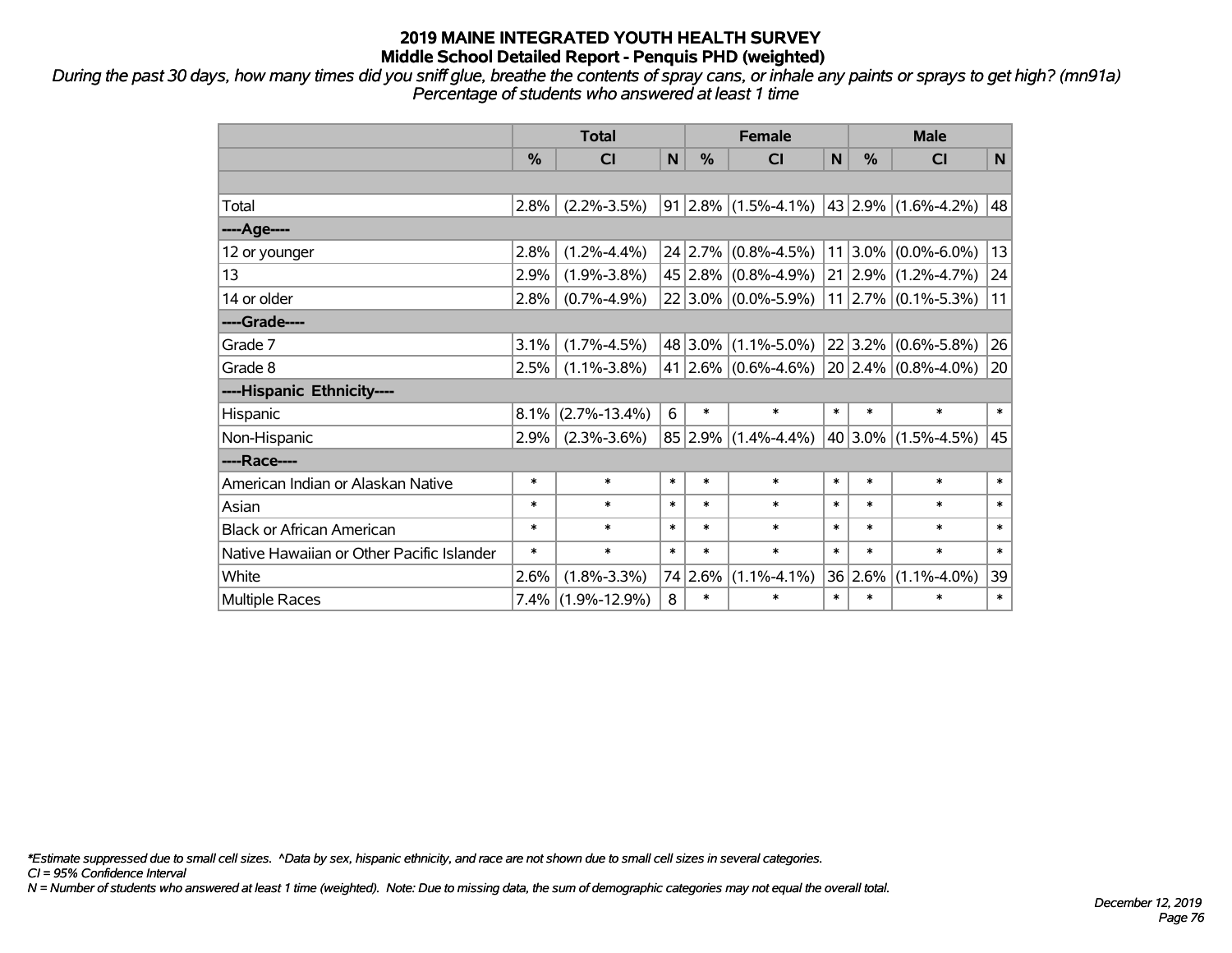*Have you ever taken prescription pain medicine without a doctor's prescription or differently than how a doctor told you to use it? (mn183) Percentage of students who answered 'Yes'*

|                                           | <b>Total</b> |                     |                |          | <b>Female</b>      |        | <b>Male</b> |                       |              |  |
|-------------------------------------------|--------------|---------------------|----------------|----------|--------------------|--------|-------------|-----------------------|--------------|--|
|                                           | $\%$         | CI                  | N              | $\%$     | <b>CI</b>          | N      | $\%$        | <b>CI</b>             | $\mathsf{N}$ |  |
|                                           |              |                     |                |          |                    |        |             |                       |              |  |
| Total                                     | 6.4%         | $(5.0\% - 7.7\%)$   | 210            | 9.3%     | $(6.5\% - 12.1\%)$ |        |             | 145 3.7% (2.4%-4.9%)  | 62           |  |
| ---- Age----                              |              |                     |                |          |                    |        |             |                       |              |  |
| 12 or younger                             | 5.3%         | $(3.2\% - 7.5\%)$   | 45             | $\ast$   | $\ast$             | $\ast$ | $\ast$      | $\ast$                | $\ast$       |  |
| 13                                        | 5.5%         | $(4.3\% - 6.7\%)$   | 89             | 8.0%     | $(5.6\% - 10.4\%)$ | 61     | $3.1\%$     | $(1.6\% - 4.6\%)$     | 26           |  |
| 14 or older                               | 9.2%         | $(6.7\% - 11.6\%)$  | 74             | 11.6%    | $(5.6\% - 17.6\%)$ | 43     |             | $7.2\%$ (4.7%-9.6%)   | 31           |  |
| ----Grade----                             |              |                     |                |          |                    |        |             |                       |              |  |
| Grade 7                                   | 5.2%         | $(3.3\% - 7.2\%)$   | 82             | 8.5%     | $(5.2\% - 11.8\%)$ | 64     |             | $ 2.3\% $ (0.7%-3.9%) | 19           |  |
| Grade 8                                   | 7.4%         | $(6.0\% - 8.8\%)$   | 125            | $10.0\%$ | $(6.5\% - 13.6\%)$ | 80     |             | $5.0\%$ (3.4%-6.6%)   | 44           |  |
| ----Hispanic Ethnicity----                |              |                     |                |          |                    |        |             |                       |              |  |
| Hispanic                                  | 19.2%        | $(11.2\% - 27.3\%)$ | 14             | $\ast$   | $\ast$             | $\ast$ | $\ast$      | $\ast$                | $\ast$       |  |
| Non-Hispanic                              | 6.5%         | $(5.1\% - 7.8\%)$   | 191            | 9.5%     | $(6.7\% - 12.3\%)$ |        | 132 3.8%    | $(2.4\% - 5.2\%)$     | 58           |  |
| ----Race----                              |              |                     |                |          |                    |        |             |                       |              |  |
| American Indian or Alaskan Native         | 9.7%         | $(4.4\% - 15.0\%)$  | $\overline{7}$ | $\ast$   | $\ast$             | $\ast$ | $\ast$      | $\ast$                | $\ast$       |  |
| Asian                                     | $\ast$       | $\ast$              | $\ast$         | $\ast$   | $\ast$             | $\ast$ | *           | $\ast$                | $\ast$       |  |
| <b>Black or African American</b>          | 14.7%        | $(2.7\% - 26.8\%)$  | 6              | $\ast$   | $\ast$             | $\ast$ | $\ast$      | $\ast$                | $\ast$       |  |
| Native Hawaiian or Other Pacific Islander | $\ast$       | $\ast$              | $\ast$         | $\ast$   | $\ast$             | $\ast$ | $\ast$      | $\ast$                | $\ast$       |  |
| White                                     | 6.1%         | $(4.6\% - 7.6\%)$   | 181            | 9.0%     | $(6.2\% - 11.7\%)$ | 126    | 3.4%        | $(2.1\% - 4.7\%)$     | 52           |  |
| Multiple Races                            | 10.9%        | $(5.0\% - 16.8\%)$  | 12             | $\ast$   | $\ast$             | $\ast$ | $\ast$      | $\ast$                | $\ast$       |  |

*\*Estimate suppressed due to small cell sizes. ^Data by sex, hispanic ethnicity, and race are not shown due to small cell sizes in several categories.*

*CI = 95% Confidence Interval*

*N = Number of students who answered 'Yes' (weighted). Note: Due to missing data, the sum of demographic categories may not equal the overall total.*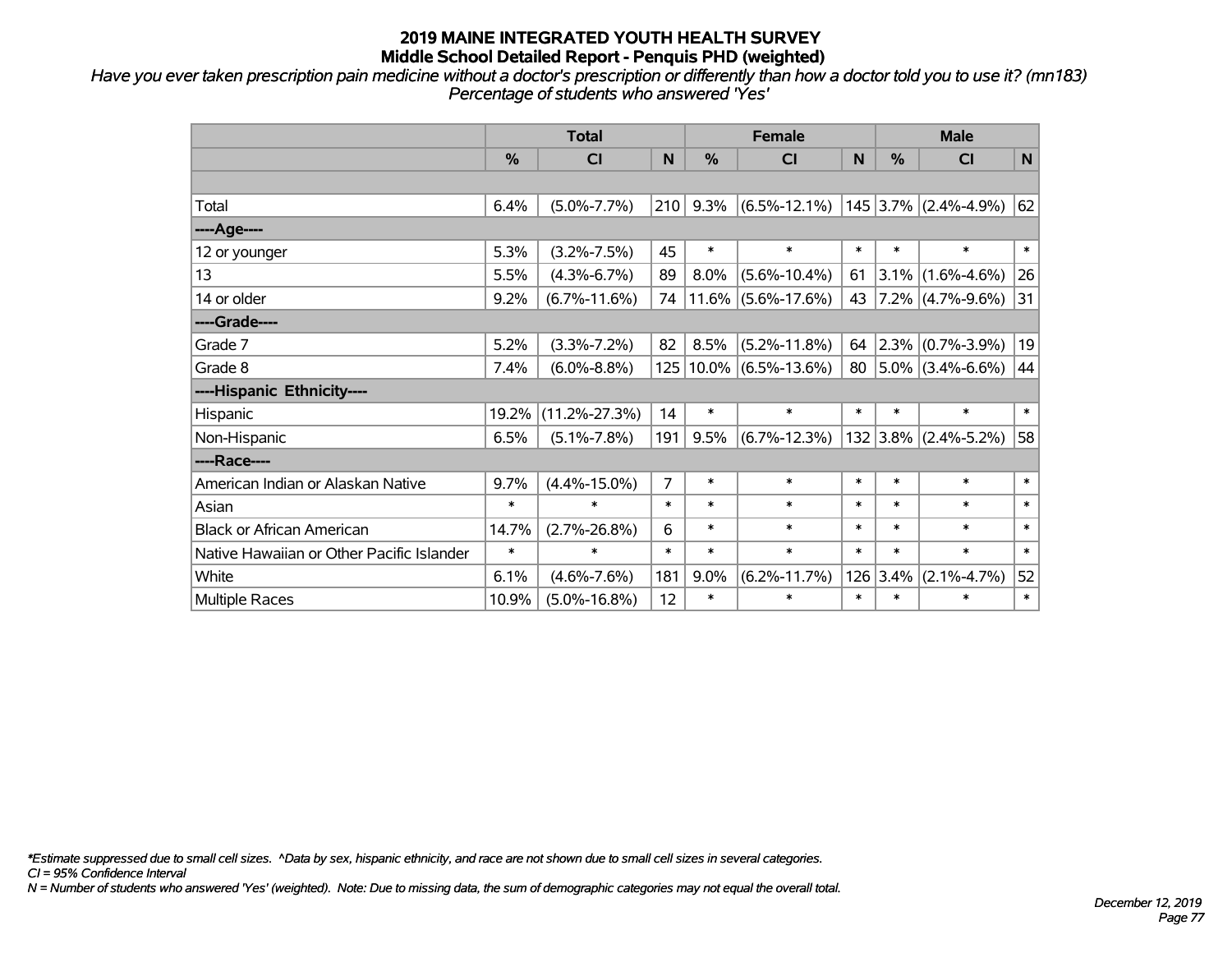*During the past 30 days, how many times did you take a prescription drug (such as OxyContin, Percocet, Vicodin, codeine, Adderall, Ritalin, or Xanax) without a doctor's prescription? (mn88a)*

*Percentage of students who answered at least 1 time*

|                                           | <b>Total</b> |                    |        |            | <b>Female</b>          |        | <b>Male</b> |                           |                |  |
|-------------------------------------------|--------------|--------------------|--------|------------|------------------------|--------|-------------|---------------------------|----------------|--|
|                                           | %            | C <sub>l</sub>     | N      | %          | <b>CI</b>              | N      | %           | <b>CI</b>                 | $\mathsf{N}$   |  |
|                                           |              |                    |        |            |                        |        |             |                           |                |  |
| Total                                     | 3.5%         | $(2.5\% - 4.4\%)$  |        | 113   4.5% | $(2.8\% - 6.2\%)$      |        |             | $70$ 2.4% (1.4%-3.5%)     | 41             |  |
| ----Age----                               |              |                    |        |            |                        |        |             |                           |                |  |
| 12 or younger                             | 3.5%         | $(2.0\% - 5.1\%)$  | 30     | 4.5%       | $(1.4\% - 7.5\%)$      |        |             | $19$  2.1% (0.7%-3.6%)    | $\overline{9}$ |  |
| 13                                        | 2.9%         | $(1.9\% - 3.9\%)$  | 47     | $3.9\%$    | $(2.3\% - 5.6\%)$      |        |             | $30 2.0\% $ (0.6%-3.4%)   | 17             |  |
| 14 or older                               | 4.5%         | $(1.8\% - 7.2\%)$  | 36     |            | $ 5.8\% $ (0.9%-10.6%) |        |             | $21 3.5\% $ (0.7%-6.3%)   | 15             |  |
| ----Grade----                             |              |                    |        |            |                        |        |             |                           |                |  |
| Grade 7                                   | 2.8%         | $(1.7\% - 4.0\%)$  | 44     | 3.6%       | $(1.5\% - 5.7\%)$      | 27     | 1.8%        | $(0.8\% - 2.9\%)$         | 15             |  |
| Grade 8                                   | 3.8%         | $(2.3\% - 5.2\%)$  | 63     | 4.9%       | $(2.2\% - 7.7\%)$      |        |             | $39 2.8\% $ (1.5%-4.0%)   | 24             |  |
| ----Hispanic Ethnicity----                |              |                    |        |            |                        |        |             |                           |                |  |
| Hispanic                                  | 11.9%        | $(2.8\% - 21.0\%)$ | 9      | $\ast$     | $\ast$                 | $\ast$ | $\ast$      | $\ast$                    | $\ast$         |  |
| Non-Hispanic                              | 3.4%         | $(2.5\% - 4.3\%)$  | 100    | 4.3%       | $(2.6\% - 6.0\%)$      |        |             | $60$   2.5%   (1.3%-3.6%) | 38             |  |
| ----Race----                              |              |                    |        |            |                        |        |             |                           |                |  |
| American Indian or Alaskan Native         | $\ast$       | $\ast$             | $\ast$ | $\ast$     | $\ast$                 | $\ast$ | $\ast$      | $\ast$                    | $\ast$         |  |
| Asian                                     | $\ast$       | $\ast$             | $\ast$ | $\ast$     | $\ast$                 | $\ast$ | $\ast$      | $\ast$                    | $\ast$         |  |
| <b>Black or African American</b>          | 13.7%        | $(5.4\% - 22.0\%)$ | 6      | $\ast$     | $\ast$                 | $\ast$ | $\ast$      | $\ast$                    | $\ast$         |  |
| Native Hawaiian or Other Pacific Islander | $\ast$       | $\ast$             | $\ast$ | $\ast$     | $\ast$                 | $\ast$ | $\ast$      | $\ast$                    | $\ast$         |  |
| White                                     | 3.0%         | $(2.1\% - 4.0\%)$  | 89     | 4.1%       | $(2.4\% - 5.7\%)$      | 57     | $ 2.0\%$    | $(1.0\% - 2.9\%)$         | 30             |  |
| Multiple Races                            | 6.5%         | $(1.7\% - 11.3\%)$ | 7      | $\ast$     | $\ast$                 | $\ast$ | $\ast$      | $\ast$                    | $\ast$         |  |

*\*Estimate suppressed due to small cell sizes. ^Data by sex, hispanic ethnicity, and race are not shown due to small cell sizes in several categories.*

*CI = 95% Confidence Interval*

*N = Number of students who answered at least 1 time (weighted). Note: Due to missing data, the sum of demographic categories may not equal the overall total.*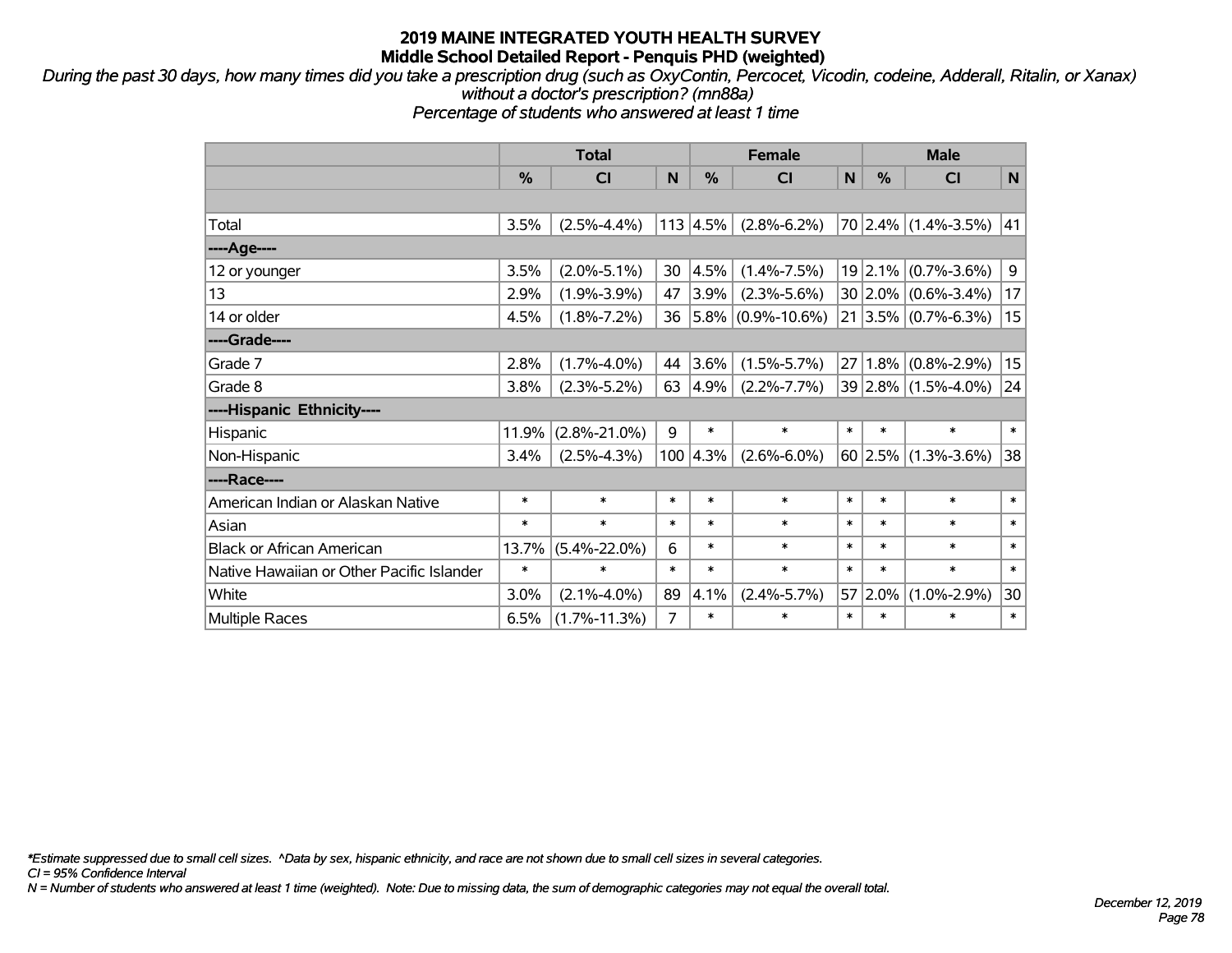*How wrong do your parents feel it would be for you to take prescription drugs not prescribed to you? (mn176) Percentage of students who answered 'A little bit wrong' or 'Not wrong at all'*

|                                           | <b>Total</b> |                    |        |            | <b>Female</b>      |        | <b>Male</b>     |                           |                |  |
|-------------------------------------------|--------------|--------------------|--------|------------|--------------------|--------|-----------------|---------------------------|----------------|--|
|                                           | %            | <b>CI</b>          | N      | %          | <b>CI</b>          | N      | %               | <b>CI</b>                 | N              |  |
|                                           |              |                    |        |            |                    |        |                 |                           |                |  |
| Total                                     | 3.6%         | $(2.6\% - 4.5\%)$  |        | $115$ 5.1% | $(2.9\% - 7.3\%)$  |        |                 | 78 2.2% (0.9%-3.4%)       | 36             |  |
| ----Age----                               |              |                    |        |            |                    |        |                 |                           |                |  |
| 12 or younger                             | 4.6%         | $(2.2\% - 7.0\%)$  | 39     | 7.6%       | $(3.1\% - 12.1\%)$ |        | $32 \mid 1.7\%$ | $(0.0\% - 4.0\%)$         | $\overline{7}$ |  |
| 13                                        | 4.1%         | $(1.8\% - 6.3\%)$  | 65     | 5.3%       | $(1.6\% - 9.0\%)$  |        |                 | 42 2.9% (0.9%-4.8%)       | 23             |  |
| 14 or older                               | 1.4%         | $(0.3\% - 2.4\%)$  | 10     | $\ast$     | $\ast$             | $\ast$ | $\ast$          | *                         | $\ast$         |  |
| ----Grade----                             |              |                    |        |            |                    |        |                 |                           |                |  |
| Grade 7                                   | 3.5%         | $(1.9\% - 5.0\%)$  | 52     | 4.6%       | $(1.8\% - 7.4\%)$  |        |                 | $34 2.4\% $ (0.5%-4.2%)   | 19             |  |
| Grade 8                                   | 3.5%         | $(1.4\% - 5.6\%)$  | 59     | 5.3%       | $(1.6\% - 9.0\%)$  |        |                 | 43 1.9% $(0.0\% - 4.0\%)$ | 16             |  |
| ----Hispanic Ethnicity----                |              |                    |        |            |                    |        |                 |                           |                |  |
| Hispanic                                  | 7.4%         | $(0.0\% - 16.8\%)$ | 6      | $\ast$     | $\ast$             | $\ast$ | $\ast$          | *                         | $\ast$         |  |
| Non-Hispanic                              | 3.6%         | $(2.5\% - 4.7\%)$  |        | 105 5.4%   | $(3.0\% - 7.8\%)$  |        | 74 2.0%         | $(0.7\% - 3.4\%)$         | 30             |  |
| ----Race----                              |              |                    |        |            |                    |        |                 |                           |                |  |
| American Indian or Alaskan Native         | 16.0%        | $(1.9\% - 30.1\%)$ | 10     | $\ast$     | $\ast$             | $\ast$ | $\ast$          | $\ast$                    | $\ast$         |  |
| Asian                                     | $\ast$       | $\ast$             | $\ast$ | $\ast$     | $\ast$             | $\ast$ | $\ast$          | $\ast$                    | $\ast$         |  |
| <b>Black or African American</b>          | $\ast$       | $\ast$             | $\ast$ | $\ast$     | $\ast$             | $\ast$ | $\ast$          | $\ast$                    | $\ast$         |  |
| Native Hawaiian or Other Pacific Islander | $\ast$       | $\ast$             | $\ast$ | $\ast$     | $\ast$             | $\ast$ | $\ast$          | $\ast$                    | $\ast$         |  |
| White                                     | 3.3%         | $(2.2\% - 4.4\%)$  | 96     | 4.7%       | $(2.5\% - 7.0\%)$  |        | 66 2.0%         | $(0.7\% - 3.3\%)$         | 30             |  |
| Multiple Races                            | $\ast$       | $\ast$             | $\ast$ | $\ast$     | $\ast$             | $\ast$ | $\ast$          | *                         | $\ast$         |  |

*\*Estimate suppressed due to small cell sizes. ^Data by sex, hispanic ethnicity, and race are not shown due to small cell sizes in several categories.*

*CI = 95% Confidence Interval*

*N = Number of students who answered 'A little bit wrong' or 'Not wrong at all' (weighted). Note: Due to missing data, the sum of demographic categories may not equal the overall total.*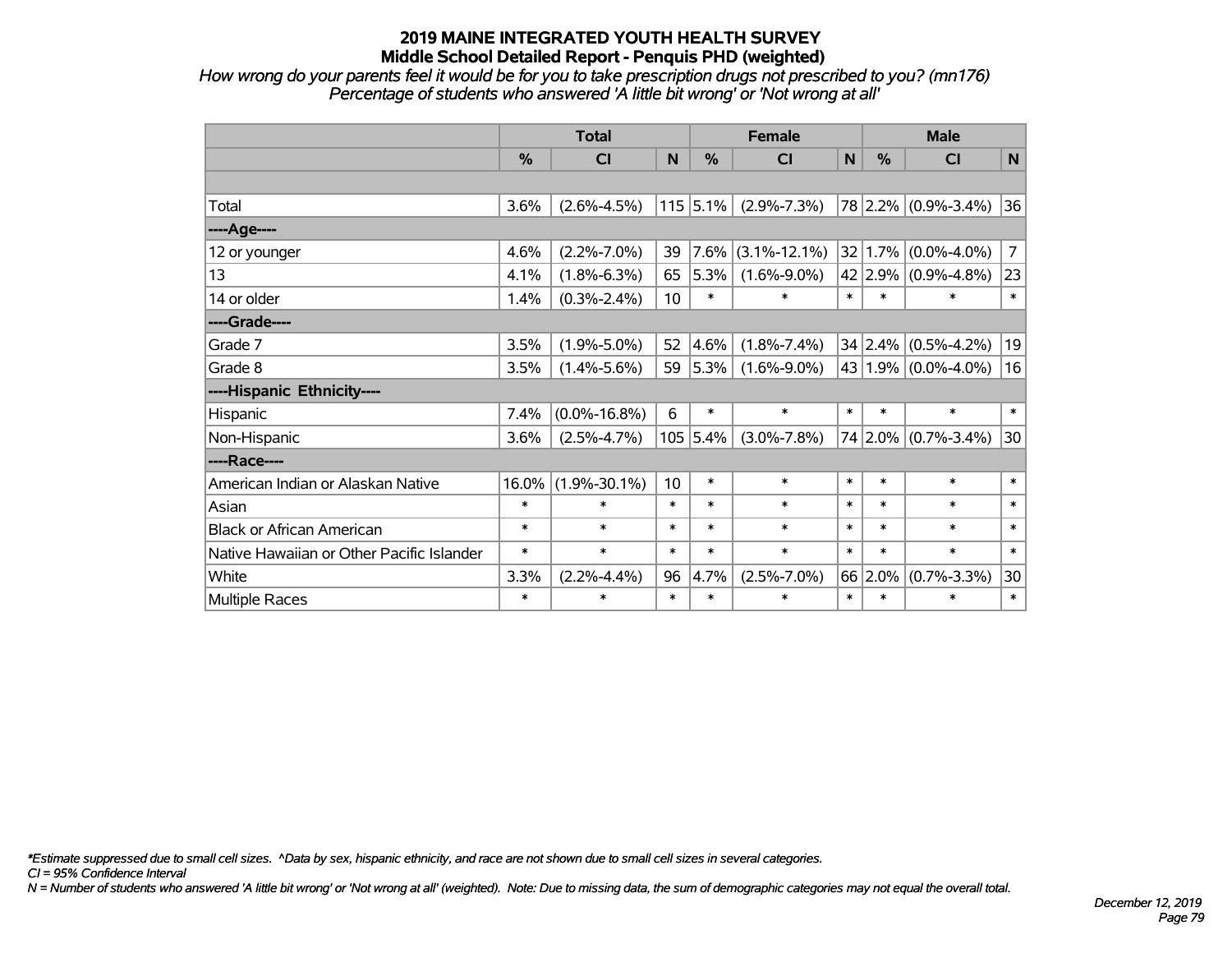*How wrong do your friends feel it would be for you to take prescription drugs not prescribed to you? (mn177) Percentage of students who answered 'A little bit wrong' or 'Not wrong at all'*

|                                           | <b>Total</b> |                    |                 |        | <b>Female</b>      |        | <b>Male</b> |                       |                 |  |
|-------------------------------------------|--------------|--------------------|-----------------|--------|--------------------|--------|-------------|-----------------------|-----------------|--|
|                                           | %            | <b>CI</b>          | N               | %      | <b>CI</b>          | N      | %           | <b>CI</b>             | N               |  |
|                                           |              |                    |                 |        |                    |        |             |                       |                 |  |
| Total                                     | 8.4%         | $(5.8\% - 11.0\%)$ | 271             | 7.7%   | $(5.7\% - 9.8\%)$  | 120    | 9.1%        | $(5.2\% - 13.0\%)$    | 151             |  |
| ----Age----                               |              |                    |                 |        |                    |        |             |                       |                 |  |
| 12 or younger                             | 8.7%         | $(3.5\% - 13.9\%)$ | 73              | 9.6%   | $(4.8\% - 14.5\%)$ | 41     | 7.8%        | $(0.7\% - 14.8\%)$    | 32 <sub>2</sub> |  |
| 13                                        | 8.8%         | $(5.3\% - 12.4\%)$ | 142             | 8.8%   | $(5.4\% - 12.1\%)$ | 70     | 8.9%        | $(4.2\% - 13.6\%)$    | 72              |  |
| 14 or older                               | 7.4%         | $(2.4\% - 12.3\%)$ | 56              | 2.8%   | $(0.0\% - 6.8\%)$  | 9      | 10.9%       | $(3.5\% - 18.4\%)$    | 47              |  |
| ----Grade----                             |              |                    |                 |        |                    |        |             |                       |                 |  |
| Grade 7                                   | 7.2%         | $(3.4\% - 11.0\%)$ | 108             | 8.0%   | $(4.3\% - 11.7\%)$ | 59     | 6.4%        | $(0.7\% - 12.1\%)$    | 49              |  |
| Grade 8                                   | 8.8%         | $(4.5\% - 13.1\%)$ | 146             | 6.9%   | $(2.7\% - 11.0\%)$ | 55     |             | $10.6\%$ (4.7%-16.5%) | 91              |  |
| ----Hispanic Ethnicity----                |              |                    |                 |        |                    |        |             |                       |                 |  |
| Hispanic                                  | 17.1%        | $(0.9\% - 33.3\%)$ | 14              | $\ast$ | $\ast$             | $\ast$ | $\ast$      | $\ast$                | $\ast$          |  |
| Non-Hispanic                              | 7.9%         | $(5.7\% - 10.2\%)$ | 228             | 7.5%   | $(5.6\% - 9.5\%)$  | 105    | 8.3%        | $(5.1\% - 11.6\%)$    | 124             |  |
| ----Race----                              |              |                    |                 |        |                    |        |             |                       |                 |  |
| American Indian or Alaskan Native         | 18.7%        | $(5.2\% - 32.1\%)$ | 12 <sub>2</sub> | 24.2%  | $(0.9\% - 47.5\%)$ | 6      | 15.2%       | $(0.0\% - 32.4\%)$    | 6               |  |
| Asian                                     | $\ast$       | $\ast$             | $\ast$          | $\ast$ | $\ast$             | $\ast$ | $\ast$      | $\ast$                | $\ast$          |  |
| <b>Black or African American</b>          | $\ast$       | $\ast$             | $\ast$          | $\ast$ | $\ast$             | $\ast$ | $\ast$      | $\ast$                | $\ast$          |  |
| Native Hawaiian or Other Pacific Islander | $\ast$       | $\ast$             | $\ast$          | $\ast$ | $\ast$             | $\ast$ | $\ast$      | $\ast$                | $\ast$          |  |
| White                                     | 7.9%         | $(5.5\% - 10.3\%)$ | 229             | 7.2%   | $(5.2\% - 9.3\%)$  | 101    | 8.6%        | $(4.8\% - 12.4\%)$    | 128             |  |
| <b>Multiple Races</b>                     |              | 19.5% (7.1%-31.8%) | 21              | 20.9%  | $(6.1\% - 35.8\%)$ | 11     | 18.2%       | $(4.3\% - 32.0\%)$    | 11              |  |

*\*Estimate suppressed due to small cell sizes. ^Data by sex, hispanic ethnicity, and race are not shown due to small cell sizes in several categories.*

*CI = 95% Confidence Interval*

*N = Number of students who answered 'A little bit wrong' or 'Not wrong at all' (weighted). Note: Due to missing data, the sum of demographic categories may not equal the overall total.*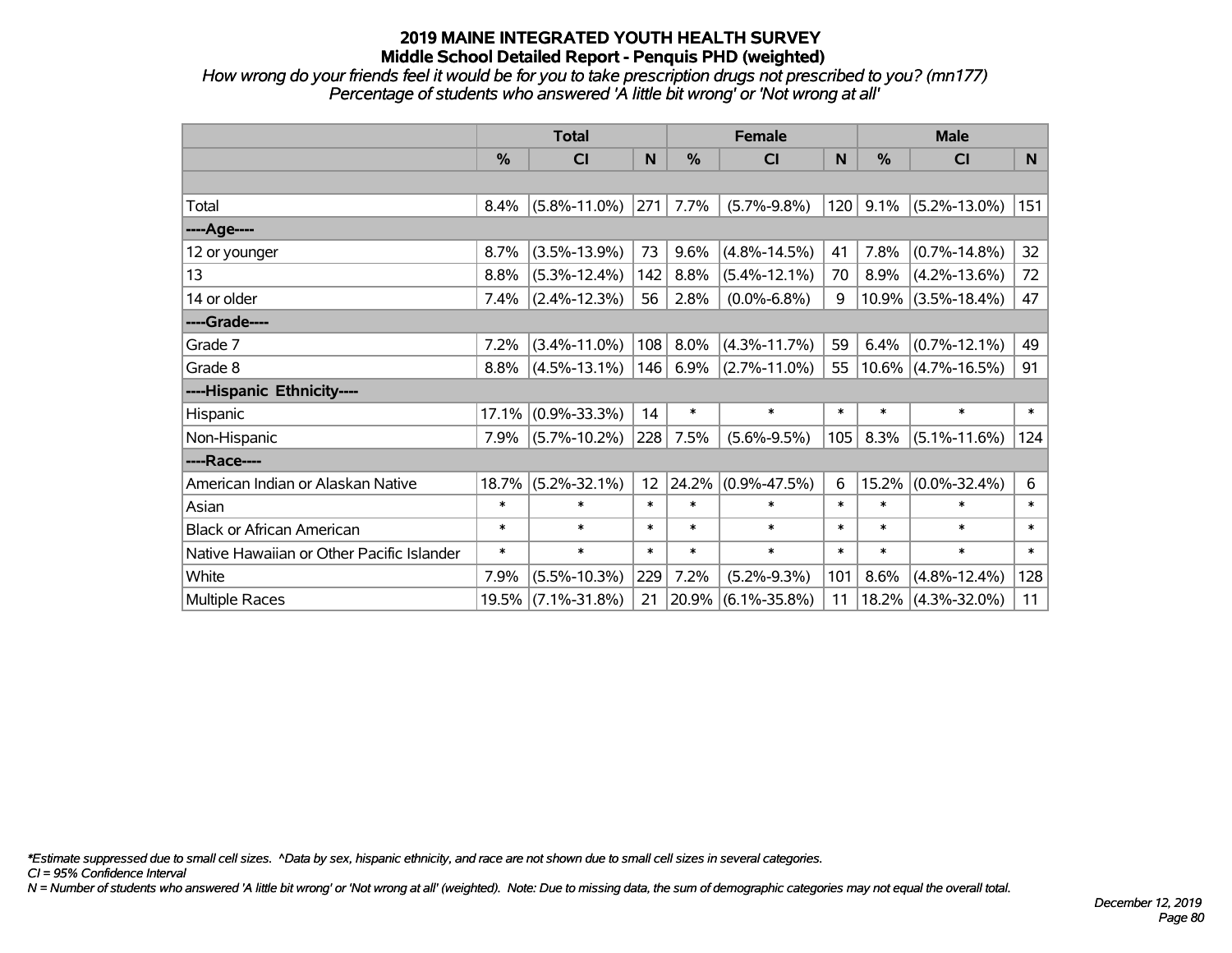*Do you agree or disagree with the following statement? My family has clear rules about alcohol and drug use. (mn90) Percentage of students who answered 'Strongly agree' or 'Agree'*

|                                           |          | <b>Total</b>           |        |                | <b>Female</b>        |        | <b>Male</b>   |                      |        |  |
|-------------------------------------------|----------|------------------------|--------|----------------|----------------------|--------|---------------|----------------------|--------|--|
|                                           | $\%$     | <b>CI</b>              | N.     | %              | <b>CI</b>            | N      | $\frac{0}{0}$ | <b>CI</b>            | N      |  |
|                                           |          |                        |        |                |                      |        |               |                      |        |  |
| Total                                     | $93.2\%$ | $(90.9\% - 95.5\%)$    |        | $3,000$  92.3% | $(88.8\% - 95.7\%)$  |        | 1,419 94.0%   | $(92.0\% - 96.0\%)$  | 1,571  |  |
| ----Age----                               |          |                        |        |                |                      |        |               |                      |        |  |
| 12 or younger                             | 92.6%    | $(88.2\% - 97.0\%)$    | 778    | 90.3%          | $(83.9\% - 96.7\%)$  | 377    | 94.8%         | $(91.0\% - 98.7\%)$  | 398    |  |
| 13                                        | 94.6%    | $(92.1\% - 97.1\%)$    |        | 1,525 93.4%    | $(89.2\% - 97.5\%)$  | 741    | 95.8%         | $(92.8\% - 98.8\%)$  | 783    |  |
| 14 or older                               |          | $90.8\%$ (86.3%-95.3%) | 691    | 92.2%          | $(86.2\% - 98.2\%)$  | 301    | 89.6%         | $(83.9\% - 95.4\%)$  | 386    |  |
| ----Grade----                             |          |                        |        |                |                      |        |               |                      |        |  |
| Grade 7                                   | 92.2%    | $(88.5\% - 95.9\%)$    |        | 1,389 90.3%    | $(85.2\% - 95.4\%)$  | 653    | 94.0%         | $(89.5\% - 98.5\%)$  | 733    |  |
| Grade 8                                   |          | $94.3\%$ (91.6%-97.0%) |        | 1,582 94.3%    | $(90.8\% - 97.7\%)$  | 760    | 94.3%         | $(91.5\% - 97.1\%)$  | 817    |  |
| ----Hispanic Ethnicity----                |          |                        |        |                |                      |        |               |                      |        |  |
| Hispanic                                  | 87.8%    | $(78.0\% - 97.6\%)$    | 71     | $\ast$         | $\ast$               | $\ast$ | $\ast$        | $\ast$               | $\ast$ |  |
| Non-Hispanic                              | $93.8\%$ | $(91.6\% - 96.1\%)$    |        | 2,706 92.8%    | $(89.4\% - 96.1\%)$  |        | 1,276 94.8%   | $(92.8\% - 96.7\%)$  | 1,421  |  |
| ----Race----                              |          |                        |        |                |                      |        |               |                      |        |  |
| American Indian or Alaskan Native         | 80.5%    | $(66.2\% - 94.8\%)$    | 52     | 77.4%          | $(52.3\% - 100.0\%)$ | 19     | 82.5%         | $(62.1\% - 100.0\%)$ | 32     |  |
| Asian                                     | $\ast$   | $\ast$                 | $\ast$ | $\ast$         | $\ast$               | $\ast$ | $\ast$        | $\ast$               | $\ast$ |  |
| <b>Black or African American</b>          | 76.9%    | $(57.2\% - 96.6\%)$    | 21     | $\ast$         | $\ast$               | $\ast$ | $\ast$        | $\ast$               | $\ast$ |  |
| Native Hawaiian or Other Pacific Islander | $\ast$   | $\ast$                 | $\ast$ | $\ast$         | $\ast$               | $\ast$ | $\ast$        | $\ast$               | $\ast$ |  |
| White                                     | 94.0%    | $(92.0\% - 96.0\%)$    | 2,733  | 93.2%          | $(90.0\% - 96.3\%)$  | 1,290  | 94.7%         | $(93.2\% - 96.2\%)$  | 1,434  |  |
| Multiple Races                            |          | 84.6% (72.7%-96.5%)    | 93     | 78.1%          | $(63.3\% - 93.0\%)$  | 40     | 90.3%         | $(77.0\% - 100.0\%)$ | 53     |  |

*\*Estimate suppressed due to small cell sizes. ^Data by sex, hispanic ethnicity, and race are not shown due to small cell sizes in several categories.*

*CI = 95% Confidence Interval*

*N = Number of students who answered 'Strongly agree' or 'Agree' (weighted). Note: Due to missing data, the sum of demographic categories may not equal the overall total.*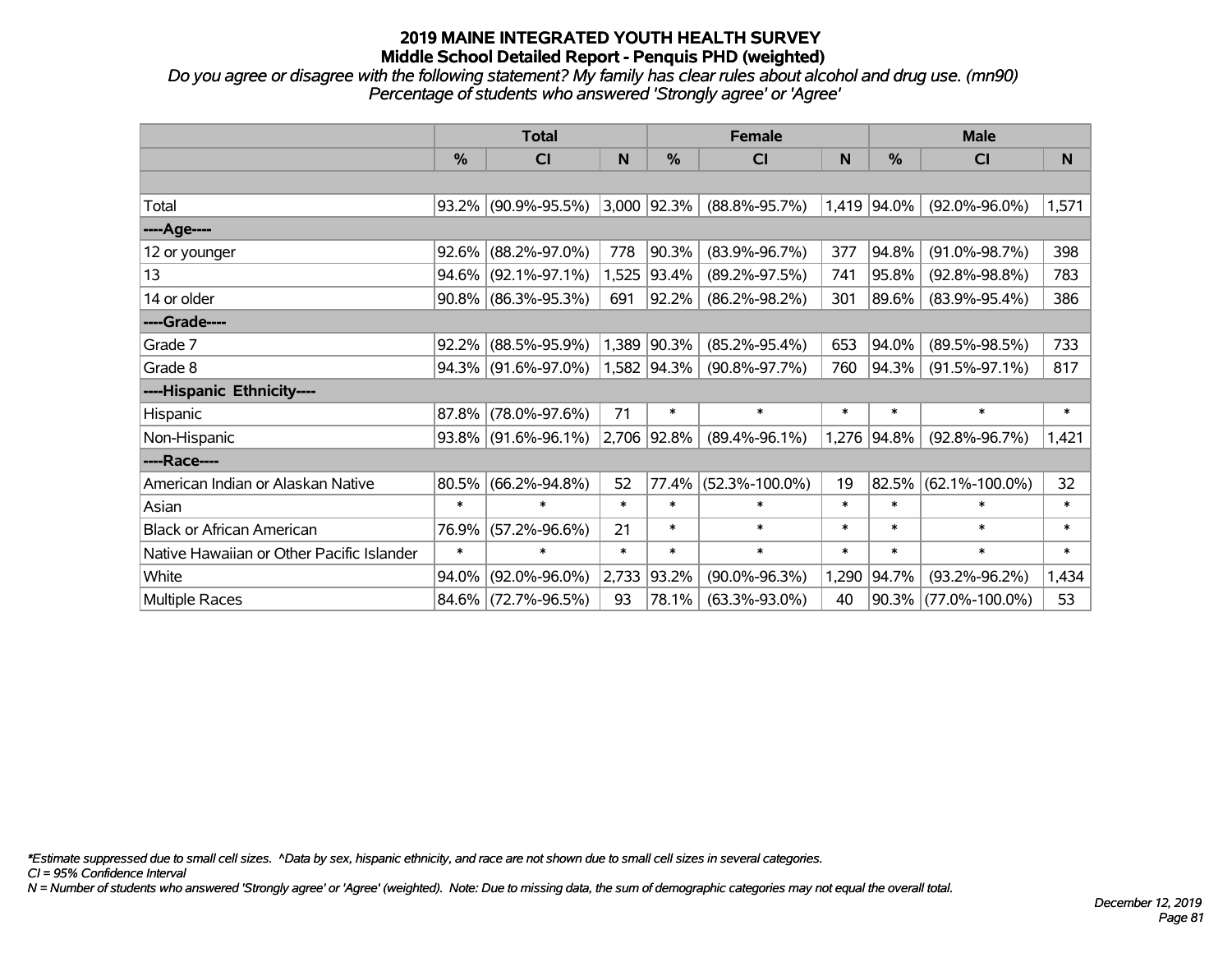*If you wanted to get prescription drugs (such as OxyContin, Percocet, Vicodin, codeine, Adderall, Ritalin, or Xanax) that were not prescribed to you, how easy would it be to get some? (mn184)*

*Percentage of students who answered 'Sort of easy' or 'Very easy'*

|                                           | <b>Total</b> |                     |        | <b>Female</b> |                             |        | <b>Male</b> |                             |              |  |
|-------------------------------------------|--------------|---------------------|--------|---------------|-----------------------------|--------|-------------|-----------------------------|--------------|--|
|                                           | %            | <b>CI</b>           | N      | %             | <b>CI</b>                   | N.     | $\%$        | <b>CI</b>                   | N            |  |
|                                           |              |                     |        |               |                             |        |             |                             |              |  |
| Total                                     | 12.5%        | $(9.9\% - 15.2\%)$  |        |               | 401   15.3%   (12.7%-17.9%) |        |             | $ 234 10.1\% $ (6.7%-13.5%) | 167          |  |
| ----Age----                               |              |                     |        |               |                             |        |             |                             |              |  |
| 12 or younger                             | 8.0%         | $(3.3\% - 12.7\%)$  | 66     | 8.9%          | $(2.3\% - 15.5\%)$          | 36     | 7.2%        | $(1.4\% - 12.9\%)$          | 30           |  |
| 13                                        | 13.8%        | $(9.6\% - 17.9\%)$  |        | 220   15.8%   | $(9.8\% - 21.8\%)$          | 125    | $ 11.8\% $  | $(6.9\% - 16.7\%)$          | 95           |  |
| 14 or older                               |              | 15.1% (10.5%-19.7%) |        |               | 115 22.3% (15.9%-28.8%)     | 73     | 9.8%        | $(4.3\% - 15.3\%)$          | 42           |  |
| ----Grade----                             |              |                     |        |               |                             |        |             |                             |              |  |
| Grade 7                                   | 9.5%         | $(6.9\% - 12.1\%)$  | 141    | 9.8%          | $(5.6\% - 13.9\%)$          | 70     | 9.3%        | $(5.7\% - 12.9\%)$          | 71           |  |
| Grade 8                                   |              | 15.2% (10.4%-20.0%) |        |               | 255 20.2% (14.4%-26.1%)     |        |             | 162 10.7% (5.6%-15.7%)      | 92           |  |
| ----Hispanic Ethnicity----                |              |                     |        |               |                             |        |             |                             |              |  |
| Hispanic                                  | 18.4%        | $(6.9\% - 29.8\%)$  | 14     | 18.3%         | $(0.0\% - 36.7\%)$          | 6      | 18.4%       | $(6.2\% - 30.6\%)$          | 8            |  |
| Non-Hispanic                              | 12.1%        | $(9.0\% - 15.2\%)$  |        |               | 347   15.1%   (11.5%-18.6%) | 206    | 9.5%        | $(5.9\% - 13.0\%)$          | 141          |  |
| ----Race----                              |              |                     |        |               |                             |        |             |                             |              |  |
| American Indian or Alaskan Native         | $\ast$       | $\ast$              | $\ast$ | $\ast$        | $\ast$                      | $\ast$ | $\ast$      | $\ast$                      | $\ast$       |  |
| Asian                                     | 36.9%        | $(7.5\% - 66.2\%)$  | 6      | $\ast$        | $\ast$                      | $\ast$ | $\ast$      | $\ast$                      | $\ast$       |  |
| <b>Black or African American</b>          | 23.8%        | $(0.0\% - 55.6\%)$  | 6      | $\ast$        | $\ast$                      | $\ast$ | $\ast$      | $\ast$                      | $\ast$       |  |
| Native Hawaiian or Other Pacific Islander | $\ast$       | $\ast$              | $\ast$ | $\ast$        | $\ast$                      | $\ast$ | $\ast$      | $\ast$                      | $\pmb{\ast}$ |  |
| White                                     | 12.1%        | $(9.3\% - 15.0\%)$  | 350    | 14.7%         | $(11.1\% - 18.4\%)$         | 203    | 9.8%        | $(6.5\% - 13.2\%)$          | 147          |  |
| <b>Multiple Races</b>                     | 15.3%        | $(5.1\% - 25.5\%)$  | 17     | 22.5%         | $(5.9\% - 39.0\%)$          | 12     | 9.2%        | $(0.0\% - 22.5\%)$          | 6            |  |

*\*Estimate suppressed due to small cell sizes. ^Data by sex, hispanic ethnicity, and race are not shown due to small cell sizes in several categories.*

*CI = 95% Confidence Interval*

*N = Number of students who answered 'Sort of easy' or 'Very easy' (weighted). Note: Due to missing data, the sum of demographic categories may not equal the overall total.*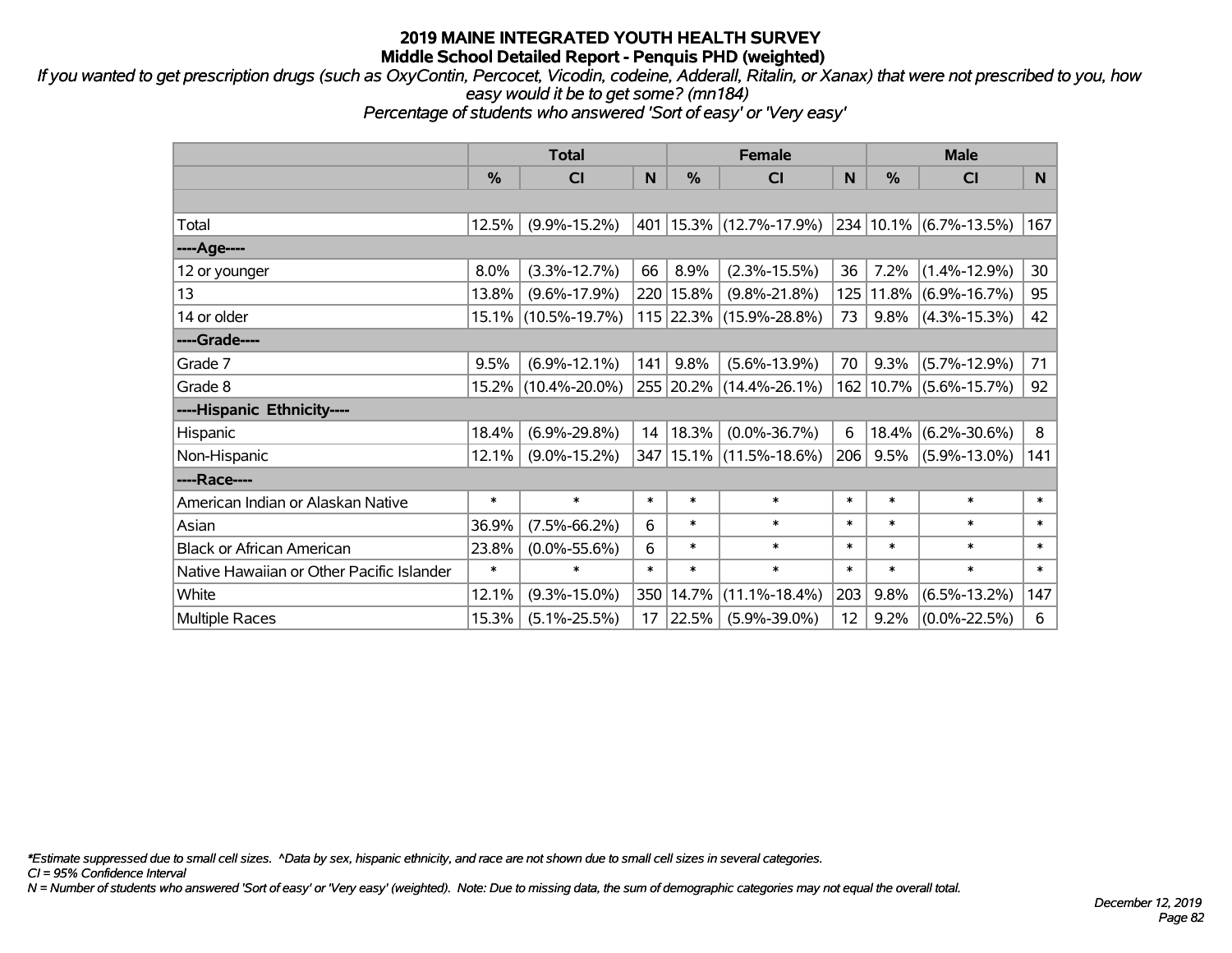*During the past 12 months, do you recall hearing, reading or watching an advertisement about the prevention of substance use? (mn93) Percentage of students who answered 'Yes'*

|                                           | <b>Total</b>  |                     |        | <b>Female</b> |                             | <b>Male</b> |               |                          |        |
|-------------------------------------------|---------------|---------------------|--------|---------------|-----------------------------|-------------|---------------|--------------------------|--------|
|                                           | $\frac{0}{0}$ | <b>CI</b>           | N      | $\%$          | <b>CI</b>                   | N           | $\frac{0}{0}$ | <b>CI</b>                | N.     |
|                                           |               |                     |        |               |                             |             |               |                          |        |
| Total                                     |               | 51.9% (46.8%-56.9%) |        |               | $1,659$ 51.6% (45.3%-57.9%) |             |               | 787 52.3% (44.3%-60.4%)  | 867    |
| ----Age----                               |               |                     |        |               |                             |             |               |                          |        |
| 12 or younger                             | 47.2%         | $(40.0\% - 54.3\%)$ | 398    | 42.9%         | $(33.6\% - 52.2\%)$         |             |               | 180 50.9% (38.6%-63.2%)  | 214    |
| 13                                        |               | 53.4% (47.4%-59.4%) | 849    |               | 55.6% (48.6%-62.7%)         |             |               | 434 51.2% (43.5%-58.9%)  | 413    |
| 14 or older                               |               | 54.6% (46.3%-62.9%) | 412    |               | $ 53.0\% $ (37.1%-68.8%)    |             |               | 173 56.5% (42.7%-70.3%)  | 239    |
| ----Grade----                             |               |                     |        |               |                             |             |               |                          |        |
| Grade 7                                   | 45.8%         | $(39.9\% - 51.6\%)$ | 690    | 45.3%         | $(36.1\% - 54.4\%)$         |             |               | 326 45.8% (36.4%-55.3%)  | 358    |
| Grade 8                                   |               | 57.8% (51.7%-63.8%) | 957    |               | 56.8% (49.1%-64.5%)         |             |               | 453 59.0% (49.4%-68.6%)  | 504    |
| ----Hispanic Ethnicity----                |               |                     |        |               |                             |             |               |                          |        |
| Hispanic                                  | 49.6%         | $(24.8\% - 74.4\%)$ | 39     | 48.1%         | $(14.3\% - 81.8\%)$         | 16          | 50.7%         | $(20.1\% - 81.3\%)$      | 23     |
| Non-Hispanic                              |               | 54.3% (49.1%-59.4%) |        |               | $1,554$ 54.1% (47.2%-61.0%) |             |               | 742 54.4% (46.3%-62.5%)  | 808    |
| ----Race----                              |               |                     |        |               |                             |             |               |                          |        |
| American Indian or Alaskan Native         | 40.0%         | $(26.2\% - 53.8\%)$ | 26     | 60.4%         | $(23.1\% - 97.8\%)$         | 15          | 27.0%         | $(7.3\% - 46.8\%)$       | 11     |
| Asian                                     | 52.6%         | $(22.8\% - 82.4\%)$ | 9      | $\ast$        | $\ast$                      | $\ast$      | $\ast$        | $\ast$                   | $\ast$ |
| <b>Black or African American</b>          | 68.9%         | $(43.6\% - 94.2\%)$ | 18     | $\ast$        | $\ast$                      | $\ast$      | $\ast$        | $\ast$                   | $\ast$ |
| Native Hawaiian or Other Pacific Islander | $\ast$        | $\ast$              | $\ast$ | $\ast$        | $\ast$                      | $\ast$      | $\ast$        | $\ast$                   | $\ast$ |
| White                                     | 52.3%         | $(46.8\% - 57.7\%)$ |        | 1,512 51.8%   | $(45.2\% - 58.5\%)$         |             | 713 52.8%     | $(44.2\% - 61.5\%)$      | 795    |
| Multiple Races                            |               | 52.1% (36.6%-67.5%) | 55     |               | 48.0%   (30.6%-65.5%)       | 24          |               | $ 55.6\% $ (34.2%-76.9%) | 32     |

*\*Estimate suppressed due to small cell sizes. ^Data by sex, hispanic ethnicity, and race are not shown due to small cell sizes in several categories.*

*CI = 95% Confidence Interval*

*N = Number of students who answered 'Yes' (weighted). Note: Due to missing data, the sum of demographic categories may not equal the overall total.*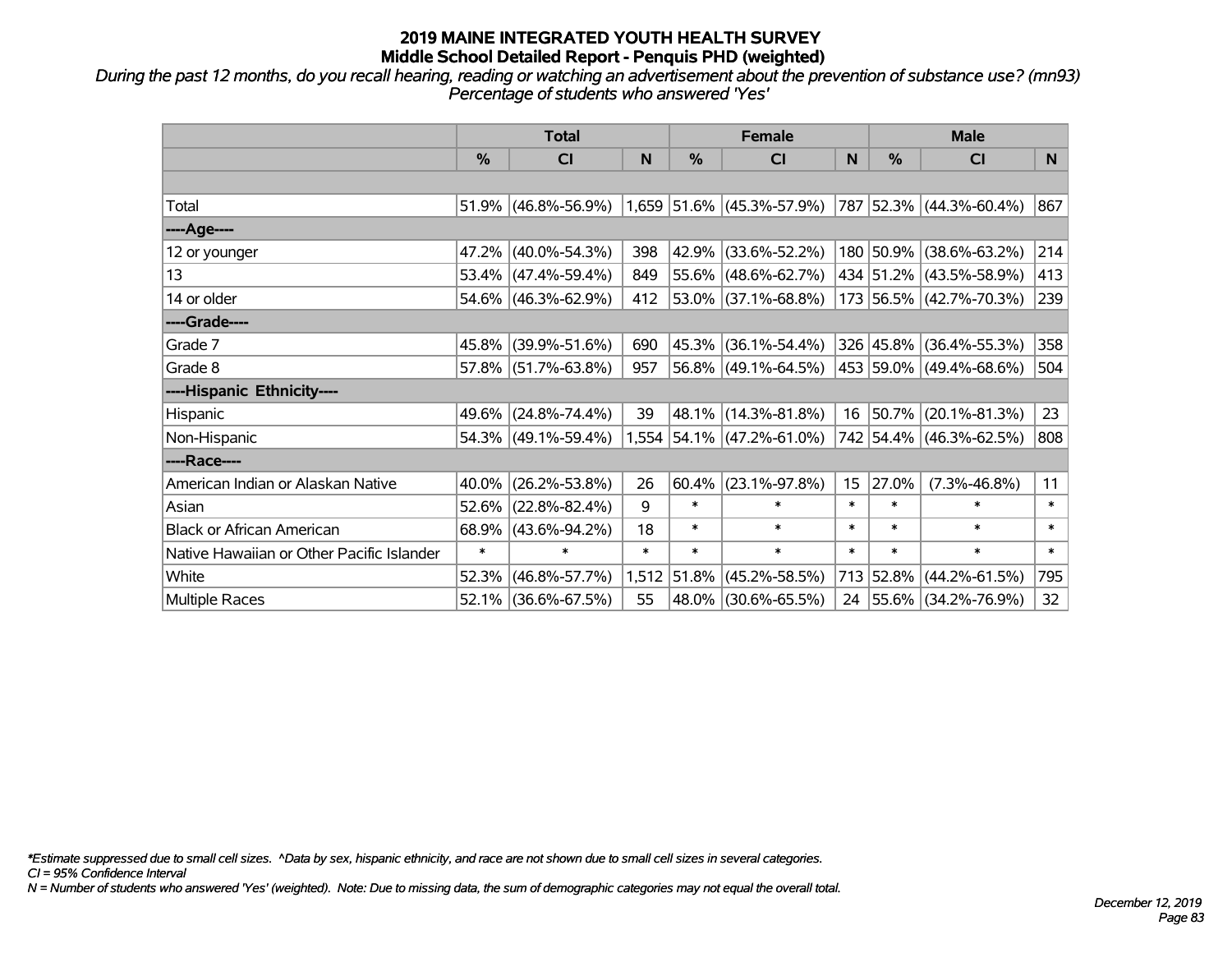*How much do you think people risk harming themselves (physically or in other ways) if they take prescription drugs that are not prescribed to them?*

*(mn95)*

*Percentage of students who answered 'No risk' or 'Slight risk'*

|                                           | <b>Total</b> |                    |        |               | <b>Female</b>                    |        | <b>Male</b>   |                    |                 |  |
|-------------------------------------------|--------------|--------------------|--------|---------------|----------------------------------|--------|---------------|--------------------|-----------------|--|
|                                           | %            | <b>CI</b>          | N      | $\frac{0}{0}$ | <b>CI</b>                        | N      | $\frac{9}{6}$ | <b>CI</b>          | N               |  |
|                                           |              |                    |        |               |                                  |        |               |                    |                 |  |
| Total                                     | $9.7\%$      | $(7.0\% - 12.4\%)$ |        |               | 311   10.1%   $(6.4\% - 13.8\%)$ | 154    | 9.3%          | $(6.5\% - 12.1\%)$ | 155             |  |
| ----Age----                               |              |                    |        |               |                                  |        |               |                    |                 |  |
| 12 or younger                             | 10.0%        | $(7.4\% - 12.7\%)$ | 84     | 9.9%          | $(7.1\% - 12.7\%)$               | 41     | 10.3%         | $(5.7\% - 14.9\%)$ | 43              |  |
| 13                                        | $10.4\%$     | $(6.9\% - 13.9\%)$ | 167    | $ 11.2\%$     | $(6.3\% - 16.1\%)$               | 89     | 9.4%          | $(6.4\% - 12.4\%)$ | 77              |  |
| 14 or older                               | 7.9%         | $(4.7\% - 11.0\%)$ | 59     | 7.5%          | $(1.2\% - 13.9\%)$               | 24     | 8.2%          | $(3.2\% - 13.2\%)$ | 35 <sub>2</sub> |  |
| ----Grade----                             |              |                    |        |               |                                  |        |               |                    |                 |  |
| Grade 7                                   | 10.2%        | $(7.4\% - 12.9\%)$ | 154    | 10.0%         | $(6.4\% - 13.6\%)$               | 72     | 10.1%         | $(6.6\% - 13.7\%)$ | 79              |  |
| Grade 8                                   | 8.7%         | $(4.9\% - 12.6\%)$ | 145    | 9.7%          | $(3.2\% - 16.2\%)$               | 77     | 7.9%          | $(4.4\% - 11.5\%)$ | 68              |  |
| ----Hispanic Ethnicity----                |              |                    |        |               |                                  |        |               |                    |                 |  |
| Hispanic                                  | 10.6%        | $(0.0\% - 21.8\%)$ | 8      | $\ast$        | $\ast$                           | $\ast$ | $\ast$        | $\ast$             | $\ast$          |  |
| Non-Hispanic                              | 9.4%         | $(6.5\% - 12.4\%)$ | 271    | 9.9%          | $(5.9\% - 13.8\%)$               | 135    | 9.1%          | $(5.9\% - 12.3\%)$ | 137             |  |
| ----Race----                              |              |                    |        |               |                                  |        |               |                    |                 |  |
| American Indian or Alaskan Native         | 9.4%         | $(0.0\% - 22.7\%)$ | 6      | $\ast$        | $\ast$                           | $\ast$ | $\ast$        | $\ast$             | $\ast$          |  |
| Asian                                     | $\ast$       | $\ast$             | $\ast$ | $\ast$        | $\ast$                           | $\ast$ | $\ast$        | $\ast$             | $\ast$          |  |
| <b>Black or African American</b>          | $\ast$       | $\ast$             | $\ast$ | $\ast$        | $\ast$                           | $\ast$ | $\ast$        | $\ast$             | $\ast$          |  |
| Native Hawaiian or Other Pacific Islander | $\ast$       | $\ast$             | $\ast$ | $\ast$        | $\ast$                           | $\ast$ | $\ast$        | $\ast$             | $\ast$          |  |
| White                                     | 9.3%         | $(6.4\% - 12.2\%)$ | 269    | 9.6%          | $(5.8\% - 13.4\%)$               | 132    | 9.0%          | $(6.2\% - 11.8\%)$ | 137             |  |
| Multiple Races                            | $13.3\%$     | $(6.8\% - 19.7\%)$ | 14     | $\ast$        | $\ast$                           | $\ast$ | $\ast$        | $\ast$             | $\ast$          |  |

*\*Estimate suppressed due to small cell sizes. ^Data by sex, hispanic ethnicity, and race are not shown due to small cell sizes in several categories.*

*CI = 95% Confidence Interval*

*N = Number of students who answered 'No risk' or 'Slight risk' (weighted). Note: Due to missing data, the sum of demographic categories may not equal the overall total.*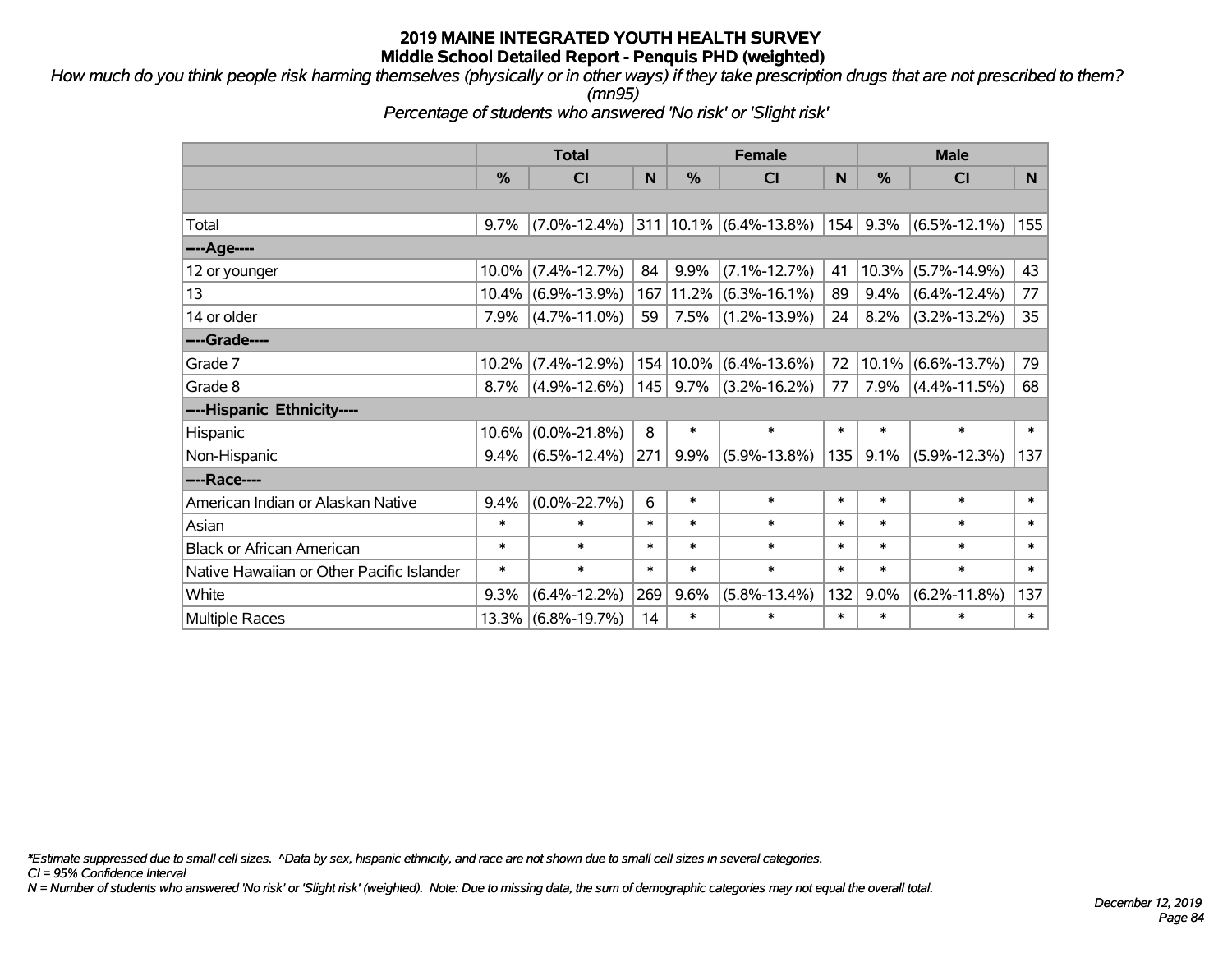### **2019 MAINE INTEGRATED YOUTH HEALTH SURVEY Middle School Detailed Report - Penquis PHD (weighted)** *How many times in the past year (12 months) have you been drunk or high at school? (mn96)*

*Percentage of students who answered at least 1 time*

|                                           | <b>Total</b> |                    |                 | <b>Female</b> |                         |        | <b>Male</b> |                    |                |
|-------------------------------------------|--------------|--------------------|-----------------|---------------|-------------------------|--------|-------------|--------------------|----------------|
|                                           | %            | <b>CI</b>          | N               | %             | <b>CI</b>               | N      | %           | <b>CI</b>          | N              |
|                                           |              |                    |                 |               |                         |        |             |                    |                |
| Total                                     | 5.2%         | $(3.8\% - 6.6\%)$  | 168             | 6.5%          | $(3.2\% - 9.7\%)$       | 100    | 4.1%        | $(2.5\% - 5.7\%)$  | 68             |
| ---- Age----                              |              |                    |                 |               |                         |        |             |                    |                |
| 12 or younger                             | 4.1%         | $(1.8\% - 6.5\%)$  | 35              | 4.0%          | $(0.8\% - 7.3\%)$       | 17     | 4.2%        | $(0.3\% - 8.2\%)$  | 18             |
| 13                                        | 3.7%         | $(2.1\% - 5.2\%)$  | 59              | 4.7%          | $(1.7\% - 7.6\%)$       | 37     | 2.7%        | $(1.0\% - 4.3\%)$  | 22             |
| 14 or older                               | 9.8%         | $(3.9\% - 15.6\%)$ | 74              |               | $ 14.1\% $ (3.3%-24.8%) | 46     | 6.7%        | $(2.1\% - 11.2\%)$ | 29             |
| ----Grade----                             |              |                    |                 |               |                         |        |             |                    |                |
| Grade 7                                   | 5.2%         | $(3.4\% - 7.1\%)$  | 79              | 6.5%          | $(2.8\% - 10.3\%)$      | 48     | 4.1%        | $(1.1\% - 7.0\%)$  | 32             |
| Grade 8                                   | 5.1%         | $(2.1\% - 8.0\%)$  | 85              | 6.5%          | $(1.8\% - 11.2\%)$      | 52     | 3.8%        | $(1.3\% - 6.3\%)$  | 33             |
| ----Hispanic Ethnicity----                |              |                    |                 |               |                         |        |             |                    |                |
| Hispanic                                  | 12.3%        | $(3.6\% - 21.1\%)$ | 10 <sup>°</sup> | $\ast$        | $\ast$                  | $\ast$ | $\ast$      | $\ast$             | $\ast$         |
| Non-Hispanic                              | 5.1%         | $(3.6\% - 6.5\%)$  | 145             | 6.0%          | $(2.5\% - 9.4\%)$       | 82     | 4.2%        | $(2.5\% - 6.0\%)$  | 63             |
| ----Race----                              |              |                    |                 |               |                         |        |             |                    |                |
| American Indian or Alaskan Native         | $\ast$       | $\ast$             | $\ast$          | $\ast$        | $\ast$                  | $\ast$ | $\ast$      | $\ast$             | $\ast$         |
| Asian                                     | $\ast$       | $\ast$             | $\ast$          | $\ast$        | $\ast$                  | $\ast$ | $\ast$      | $\ast$             | $\ast$         |
| <b>Black or African American</b>          | 22.3%        | $(2.3\% - 42.4\%)$ | 6               | $\ast$        | $\ast$                  | $\ast$ | $\ast$      | $\ast$             | $\ast$         |
| Native Hawaiian or Other Pacific Islander | $\ast$       | $\ast$             | $\ast$          | $\ast$        | $\ast$                  | $\ast$ | $\ast$      | $\ast$             | $\ast$         |
| White                                     | 4.6%         | $(3.1\% - 6.2\%)$  | 135             | 6.3%          | $(3.0\% - 9.6\%)$       | 88     | 3.1%        | $(1.4\% - 4.8\%)$  | 47             |
| Multiple Races                            | 16.8%        | $(8.2\% - 25.4\%)$ | 18              | $ 23.0\% $    | $(5.7\% - 40.3\%)$      | 12     | 11.3%       | $(2.3\% - 20.3\%)$ | $\overline{7}$ |

*\*Estimate suppressed due to small cell sizes. ^Data by sex, hispanic ethnicity, and race are not shown due to small cell sizes in several categories.*

*CI = 95% Confidence Interval*

*N = Number of students who answered at least 1 time (weighted). Note: Due to missing data, the sum of demographic categories may not equal the overall total.*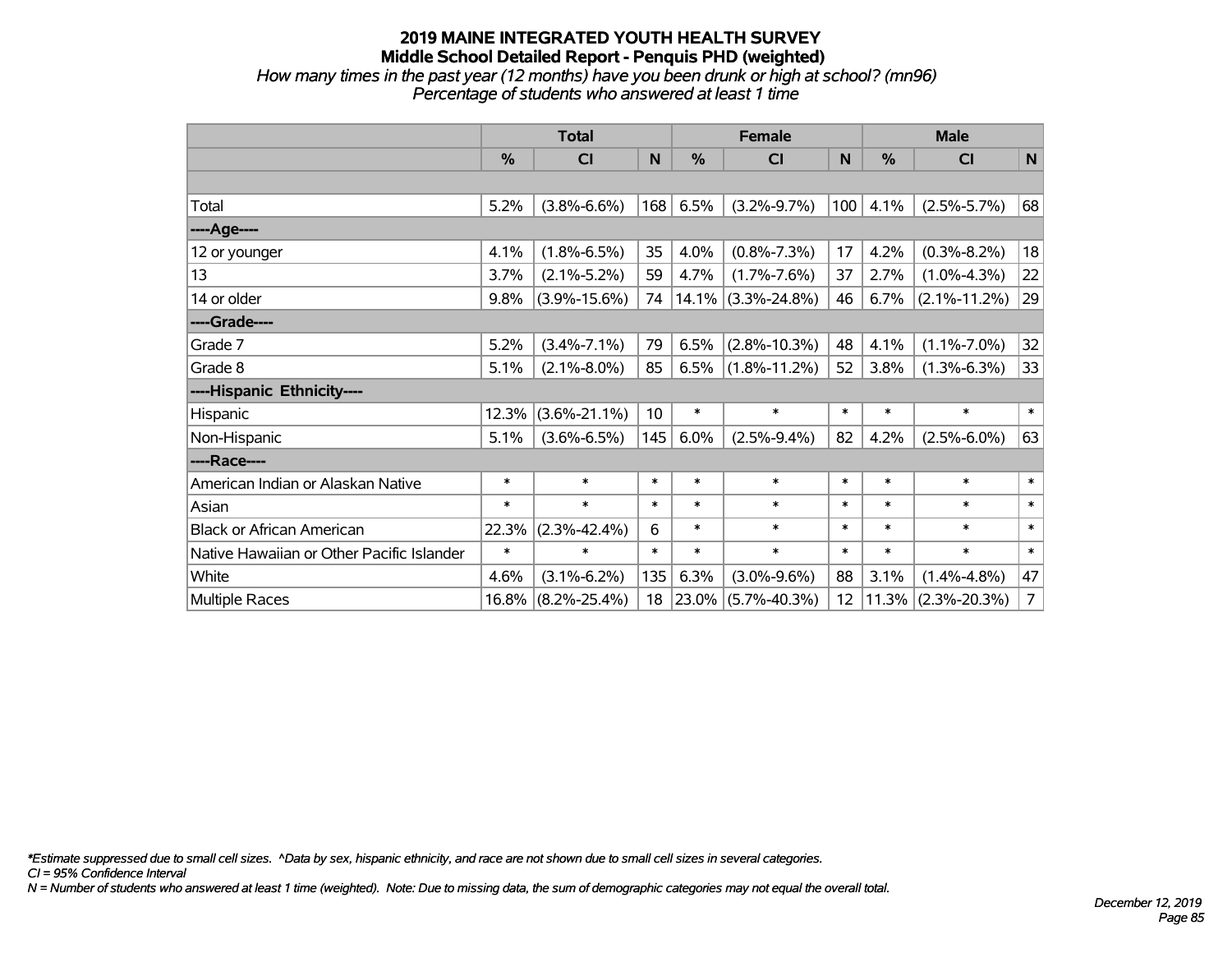### **2019 MAINE INTEGRATED YOUTH HEALTH SURVEY Middle School Detailed Report - Penquis PHD (weighted)** *Has anyone offered, sold, or given you an illegal drug on school property? (mn97) Percentage of students who answered 'Yes'*

|                                           | <b>Total</b>  |                    | <b>Female</b> |               |                           | <b>Male</b> |               |                       |        |
|-------------------------------------------|---------------|--------------------|---------------|---------------|---------------------------|-------------|---------------|-----------------------|--------|
|                                           | $\frac{0}{0}$ | CI                 | N             | $\frac{0}{0}$ | C <sub>l</sub>            | N           | $\frac{0}{0}$ | <b>CI</b>             | N      |
|                                           |               |                    |               |               |                           |             |               |                       |        |
| Total                                     | 6.9%          | $(4.6\% - 9.2\%)$  |               | 230 6.8%      | $(4.2\% - 9.5\%)$         | 107         | 7.1%          | $(4.2\% - 10.0\%)$    | 122    |
| ----Age----                               |               |                    |               |               |                           |             |               |                       |        |
| 12 or younger                             | 4.3%          | $(1.3\% - 7.4\%)$  | 37            |               | $ 4.3\% $ (0.0%-10.5%)    | 18          | 4.5%          | $(0.9\% - 8.2\%)$     | 19     |
| 13                                        | 6.8%          | $(2.9\% - 10.7\%)$ |               |               | $112 6.9\% $ (3.5%-10.3%) | 52          | 6.9%          | $(1.2\% - 12.5\%)$    | 59     |
| 14 or older                               | 9.7%          | $(6.2\% - 13.1\%)$ | 81            |               | $ 9.4\% $ (5.0%-13.7%)    | 38          |               | $10.1\%$ (4.4%-15.8%) | 44     |
| ----Grade----                             |               |                    |               |               |                           |             |               |                       |        |
| Grade 7                                   | 5.0%          | $(2.3\% - 7.6\%)$  | 80            | 4.0%          | $(0.5\% - 7.5\%)$         | 30          | 6.0%          | $(3.2\% - 8.9\%)$     | 50     |
| Grade 8                                   | 8.8%          | $(6.0\% - 11.5\%)$ |               |               | 150   9.7%   (6.3%-13.0%) | 77          | 8.2%          | $(3.9\% - 12.4\%)$    | 72     |
| ----Hispanic Ethnicity----                |               |                    |               |               |                           |             |               |                       |        |
| Hispanic                                  | 8.2%          | $(0.0\% - 17.8\%)$ | 6             | $\ast$        | $\ast$                    | $\ast$      | $\ast$        | $\ast$                | $\ast$ |
| Non-Hispanic                              | 6.9%          | $(4.5\% - 9.4\%)$  |               | 210 7.0%      | $(4.0\% - 10.0\%)$        | 99          | 7.0%          | $(4.1\% - 10.0\%)$    | 111    |
| ----Race----                              |               |                    |               |               |                           |             |               |                       |        |
| American Indian or Alaskan Native         | $\ast$        | $\ast$             | $\ast$        | $\ast$        | $\ast$                    | $\ast$      | $\ast$        | $\ast$                | $\ast$ |
| Asian                                     | $\ast$        | $\ast$             | $\ast$        | $\ast$        | $\ast$                    | $\ast$      | $\ast$        | $\ast$                | $\ast$ |
| <b>Black or African American</b>          | 17.7%         | $(4.4\% - 31.0\%)$ | 11            | $\ast$        | $\ast$                    | $\ast$      | $\ast$        | $\ast$                | $\ast$ |
| Native Hawaiian or Other Pacific Islander | $\ast$        | $\ast$             | $\ast$        | $\ast$        | $\ast$                    | $\ast$      | $\ast$        | $\ast$                | $\ast$ |
| White                                     | 6.8%          | $(4.5\% - 9.1\%)$  | 205           | 7.2%          | $(4.2\% - 10.2\%)$        | 102         | 6.6%          | $(3.6\% - 9.5\%)$     | 102    |
| <b>Multiple Races</b>                     | $\ast$        | $\ast$             | $\ast$        | $\ast$        | $\ast$                    | $\ast$      | $\ast$        | $\ast$                | $\ast$ |

*\*Estimate suppressed due to small cell sizes. ^Data by sex, hispanic ethnicity, and race are not shown due to small cell sizes in several categories.*

*CI = 95% Confidence Interval*

*N = Number of students who answered 'Yes' (weighted). Note: Due to missing data, the sum of demographic categories may not equal the overall total.*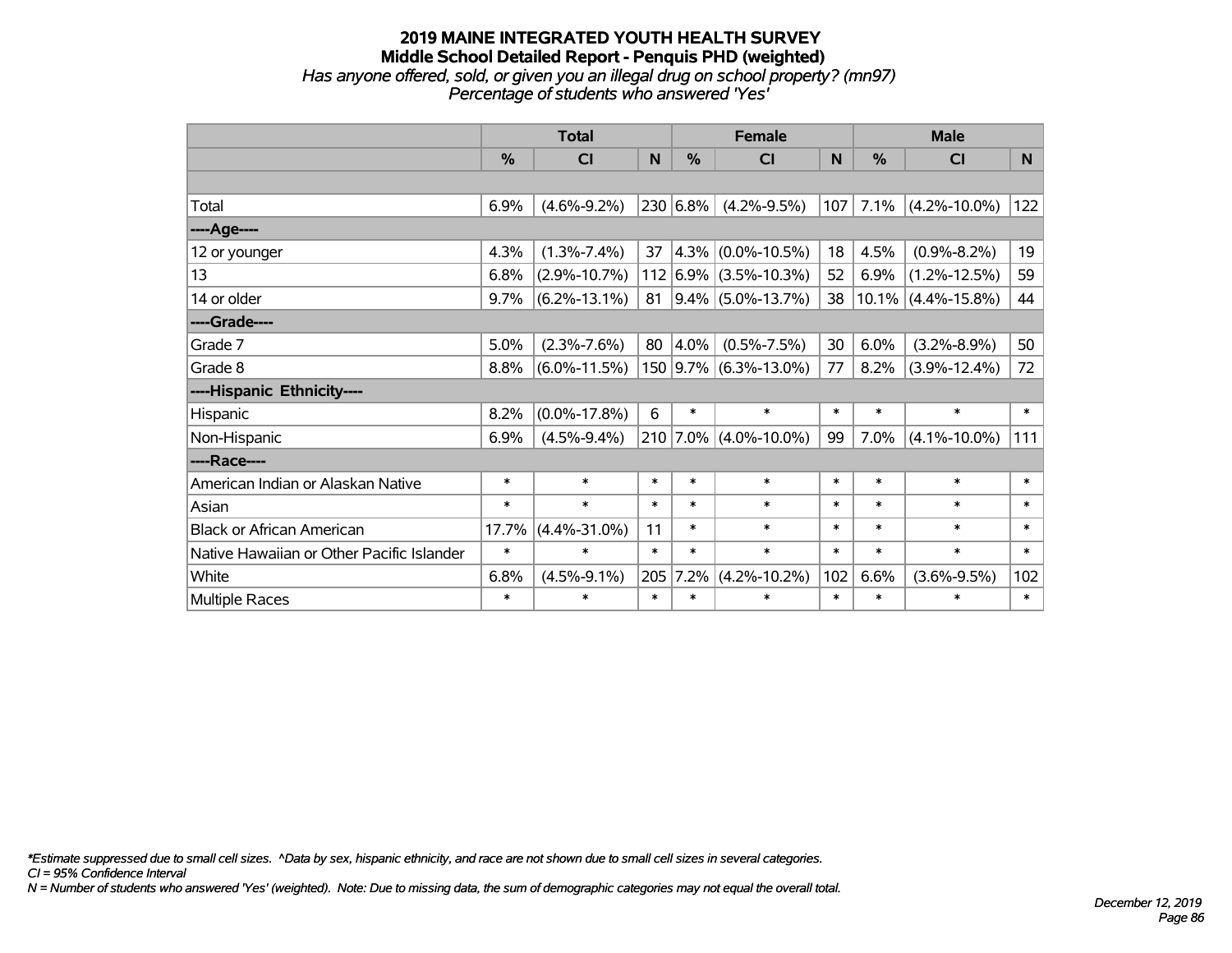#### **2019 MAINE INTEGRATED YOUTH HEALTH SURVEY Middle School Detailed Report - Penquis PHD (weighted)** *Have you ever had sexual intercourse? (mn100) Percentage of students who answered 'Yes'*

|                                           | <b>Total</b> |                     |        |        | <b>Female</b>      |              | <b>Male</b>   |                     |                |  |
|-------------------------------------------|--------------|---------------------|--------|--------|--------------------|--------------|---------------|---------------------|----------------|--|
|                                           | %            | C <sub>l</sub>      | N      | %      | <b>CI</b>          | $\mathsf{N}$ | $\frac{0}{0}$ | <b>CI</b>           | N              |  |
|                                           |              |                     |        |        |                    |              |               |                     |                |  |
| Total                                     | 7.4%         | $(5.9\% - 9.0\%)$   | 236    | 6.6%   | $(3.8\% - 9.4\%)$  | 100          | 7.9%          | $(5.8\% - 9.9\%)$   | 129            |  |
| ----Age----                               |              |                     |        |        |                    |              |               |                     |                |  |
| 12 or younger                             | 5.2%         | $(3.0\% - 7.3\%)$   | 42     | 3.4%   | $(1.0\% - 5.8\%)$  | 14           | 7.0%          | $(3.8\% - 10.1\%)$  | 28             |  |
| 13                                        | 7.4%         | $(5.9\% - 8.9\%)$   | 115    | 6.7%   | $(3.9\% - 9.4\%)$  | 49           | 7.6%          | $(5.4\% - 9.9\%)$   | 61             |  |
| 14 or older                               | 9.7%         | $(5.1\% - 14.4\%)$  | 77     | 10.2%  | $(3.3\% - 17.1\%)$ | 37           | 9.2%          | $(4.8\% - 13.7\%)$  | 39             |  |
| ----Grade----                             |              |                     |        |        |                    |              |               |                     |                |  |
| Grade 7                                   | 5.7%         | $(3.6\% - 7.9\%)$   | 86     | 3.7%   | $(1.4\% - 5.9\%)$  | 26           | 7.5%          | $(4.4\% - 10.6\%)$  | 57             |  |
| Grade 8                                   | 8.8%         | $(5.9\% - 11.8\%)$  | 146    | 9.3%   | $(4.7\% - 13.8\%)$ | 73           | 8.2%          | $(4.5\% - 12.0\%)$  | 70             |  |
| ----Hispanic Ethnicity----                |              |                     |        |        |                    |              |               |                     |                |  |
| Hispanic                                  | 19.4%        | $(10.1\% - 28.7\%)$ | 14     | 22.4%  | $(5.6\% - 39.3\%)$ | 7            | 17.7%         | $(10.8\% - 24.6\%)$ | $\overline{7}$ |  |
| Non-Hispanic                              | 7.3%         | $(5.8\% - 8.9\%)$   | 210    | 6.2%   | $(3.6\% - 8.9\%)$  | 85           | 8.1%          | $(5.8\% - 10.4\%)$  | 120            |  |
| ----Race----                              |              |                     |        |        |                    |              |               |                     |                |  |
| American Indian or Alaskan Native         | $\ast$       | $\ast$              | $\ast$ | $\ast$ | $\ast$             | $\ast$       | $\ast$        | $\ast$              | $\ast$         |  |
| Asian                                     | $\ast$       | $\ast$              | $\ast$ | $\ast$ | $\ast$             | $\ast$       | $\ast$        | $\ast$              | $\ast$         |  |
| <b>Black or African American</b>          | 24.5%        | $(12.8\% - 36.3\%)$ | 10     | $\ast$ | $\ast$             | $\ast$       | $\ast$        | $\ast$              | $\ast$         |  |
| Native Hawaiian or Other Pacific Islander | $\ast$       | $\ast$              | $\ast$ | $\ast$ | $\ast$             | $\ast$       | $\ast$        | $\ast$              | $\ast$         |  |
| White                                     | 7.1%         | $(5.4\% - 8.8\%)$   | 203    | 6.3%   | $(3.3\% - 9.2\%)$  | 86           | 7.5%          | $(5.3\% - 9.7\%)$   | 111            |  |
| <b>Multiple Races</b>                     | 8.7%         | $(4.5\% - 12.9\%)$  | 9      | $\ast$ | $\ast$             | $\ast$       | $\ast$        | $\ast$              | $\pmb{\ast}$   |  |

*\*Estimate suppressed due to small cell sizes. ^Data by sex, hispanic ethnicity, and race are not shown due to small cell sizes in several categories.*

*CI = 95% Confidence Interval*

*N = Number of students who answered 'Yes' (weighted). Note: Due to missing data, the sum of demographic categories may not equal the overall total.*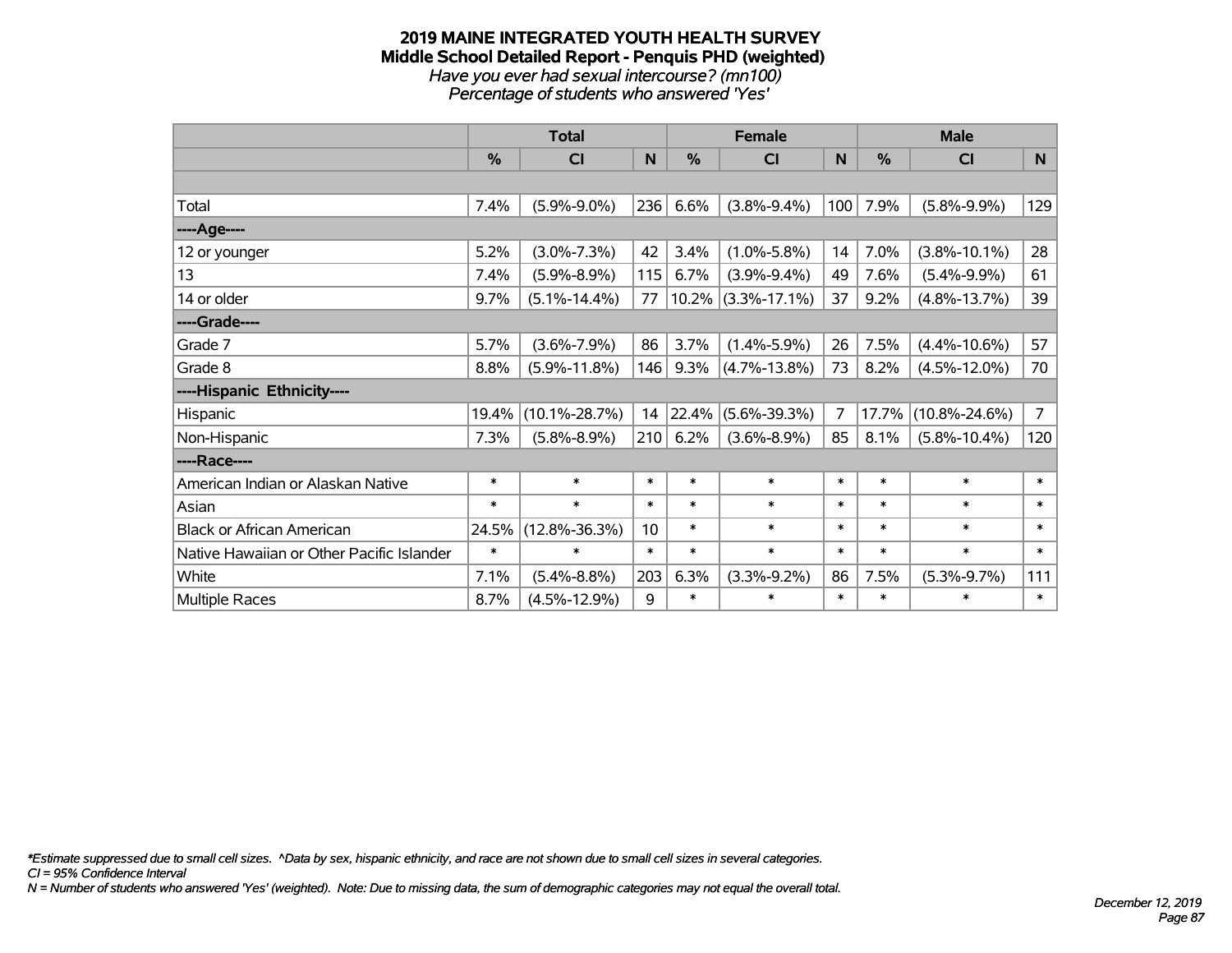*The last time you had sexual intercourse, did you or your partner use a condom? (mn101) Among students who ever had sexual intercourse, the percentage of students who answered 'Yes'*

|                                           | <b>Total</b>  |                     |        | <b>Female</b> |                         |        | <b>Male</b>   |                      |        |
|-------------------------------------------|---------------|---------------------|--------|---------------|-------------------------|--------|---------------|----------------------|--------|
|                                           | $\frac{0}{0}$ | CI                  | N      | %             | CI                      | N      | $\frac{0}{0}$ | <b>CI</b>            | N      |
|                                           |               |                     |        |               |                         |        |               |                      |        |
| Total                                     |               | 71.3% (58.5%-84.0%) |        |               | 136 49.5% (30.9%-68.1%) |        | 34 83.9%      | $(72.6\% - 95.3\%)$  | 99     |
| ----Age----                               |               |                     |        |               |                         |        |               |                      |        |
| 12 or younger                             | 62.4%         | $(34.7\% - 90.2\%)$ | 16     | $\ast$        | $\ast$                  | $\ast$ | $\ast$        | $\ast$               | $\ast$ |
| 13                                        | 73.5%         | $(57.4\% - 89.7\%)$ | 69     | 69.2%         | $(47.4\% - 91.0\%)$     |        | 21 74.0%      | $(50.2\% - 97.9\%)$  | 44     |
| 14 or older                               |               | 71.6% (47.6%-95.6%) | 51     | $\ast$        | $\ast$                  | $\ast$ | $\ast$        | $\ast$               | $\ast$ |
| ----Grade----                             |               |                     |        |               |                         |        |               |                      |        |
| Grade 7                                   | 73.0%         | $(51.3\% - 94.7\%)$ | 33     | $\ast$        | $\ast$                  | $\ast$ | $\ast$        | $\ast$               | $\ast$ |
| Grade 8                                   |               | 71.9% (55.4%-88.4%) |        |               | 102 57.8% (33.9%-81.7%) |        | 34 82.6%      | $(68.8\% - 96.4\%)$  | 64     |
| ----Hispanic Ethnicity----                |               |                     |        |               |                         |        |               |                      |        |
| Hispanic                                  | $\ast$        | $\ast$              | $\ast$ | $\ast$        | $\ast$                  | $\ast$ | $\ast$        | $\ast$               | $\ast$ |
| Non-Hispanic                              |               | 74.6% (62.3%-86.8%) |        | 131 55.4%     | $(33.7\% - 77.0\%)$     |        | 32 84.7%      | $(73.0\% - 96.4\%)$  | 95     |
| ----Race----                              |               |                     |        |               |                         |        |               |                      |        |
| American Indian or Alaskan Native         | $\ast$        | $\ast$              | $\ast$ | $\ast$        | $\ast$                  | $\ast$ | $\ast$        | $\ast$               | $\ast$ |
| Asian                                     | $\ast$        | $\ast$              | $\ast$ | $\ast$        | $\ast$                  | $\ast$ | $\ast$        | $\ast$               | $\ast$ |
| <b>Black or African American</b>          | 50.9%         | $(17.7\% - 84.1\%)$ | 9      | $\ast$        | $\ast$                  | $\ast$ | $\ast$        | $\ast$               | $\ast$ |
| Native Hawaiian or Other Pacific Islander | $\ast$        | $\ast$              | $\ast$ | $\ast$        | $\ast$                  | $\ast$ | $\ast$        | $\ast$               | $\ast$ |
| White                                     | 74.0%         | $(61.3\% - 86.6\%)$ | 123    | 49.2%         | $(28.2\% - 70.2\%)$     |        | 28 86.8%      | $(73.4\% - 100.0\%)$ | 90     |
| Multiple Races                            | $\ast$        | $\ast$              | $\ast$ | $\ast$        | $\ast$                  | $\ast$ | $\ast$        | $\ast$               | $\ast$ |

*\*Estimate suppressed due to small cell sizes. ^Data by sex, hispanic ethnicity, and race are not shown due to small cell sizes in several categories.*

*CI = 95% Confidence Interval*

*N = Among students who ever had sexual intercourse, the number of students who answered 'Yes' (weighted). Note: Due to missing data, the sum of demographic categories may not equal the overall total.*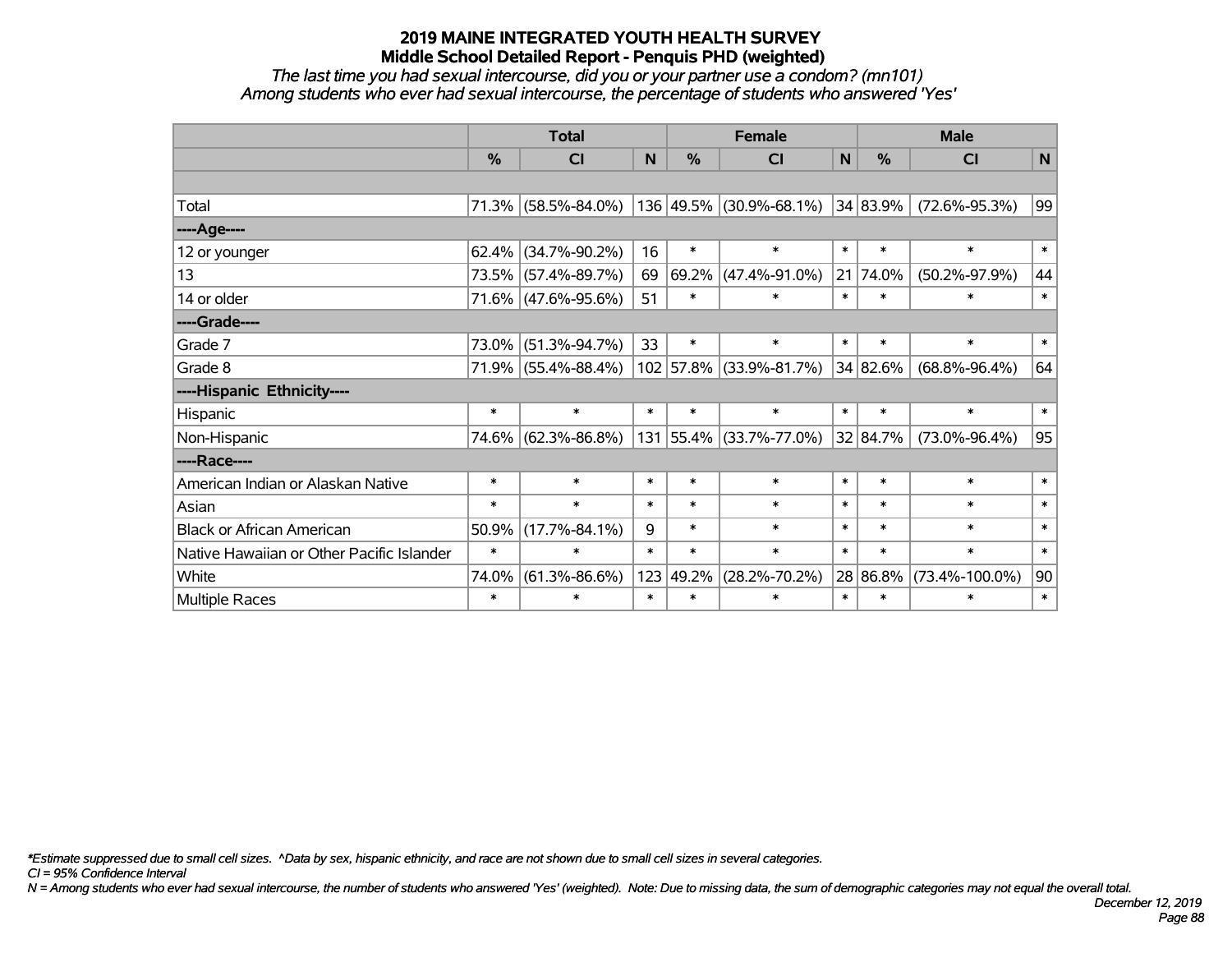*Percentage of students who drank 100% fruit juice and/or ate fruit two or more times per day during the past seven days (mnfruit)*

|                                           | <b>Total</b>  |                     |        | <b>Female</b> |                             | <b>Male</b> |               |                         |                 |
|-------------------------------------------|---------------|---------------------|--------|---------------|-----------------------------|-------------|---------------|-------------------------|-----------------|
|                                           | $\frac{0}{0}$ | <b>CI</b>           | N      | %             | <b>CI</b>                   | N           | $\frac{0}{0}$ | <b>CI</b>               | N               |
|                                           |               |                     |        |               |                             |             |               |                         |                 |
| Total                                     |               | 33.6% (30.1%-37.1%) |        |               | $1,082$ 34.4% (29.8%-39.1%) |             |               | 526 33.4% (29.9%-36.9%) | 554             |
| ----Age----                               |               |                     |        |               |                             |             |               |                         |                 |
| 12 or younger                             | 34.3%         | $(27.3\% - 41.4\%)$ | 283    | 34.7%         | $(29.7\% - 39.6\%)$         |             | 144 34.8%     | $(22.6\% - 46.9\%)$     | 139             |
| 13                                        |               | 33.1% (30.0%-36.1%) | 524    | 33.6%         | $(27.6\% - 39.7\%)$         |             |               | 252 33.0% (30.1%-36.0%) | 272             |
| 14 or older                               |               | 33.9% (28.4%-39.5%) | 270    |               | $ 35.4\% $ (29.0%-41.8%)    |             |               | 128 33.1% (27.6%-38.6%) | 143             |
| ----Grade----                             |               |                     |        |               |                             |             |               |                         |                 |
| Grade 7                                   | 34.3%         | $(30.0\% - 38.6\%)$ | 525    | 33.7%         | $(28.1\% - 39.3\%)$         |             | 247 35.3%     | $(28.9\% - 41.7\%)$     | 275             |
| Grade 8                                   |               | 33.2% (29.1%-37.2%) | 550    |               | $ 35.5\% $ (29.6%-41.3%)    |             |               | 279 31.5% (27.6%-35.5%) | 271             |
| ----Hispanic Ethnicity----                |               |                     |        |               |                             |             |               |                         |                 |
| Hispanic                                  | 30.3%         | $(23.1\% - 37.5\%)$ | 22     | 26.6%         | $(12.3\% - 40.9\%)$         | 9           | $34.6\%$      | $(23.6\% - 45.7\%)$     | 13              |
| Non-Hispanic                              |               | 34.3% (30.7%-37.9%) | 999    |               | 35.1% (30.1%-40.1%)         |             |               | 483 34.0% (30.7%-37.4%) | 514             |
| ----Race----                              |               |                     |        |               |                             |             |               |                         |                 |
| American Indian or Alaskan Native         | 25.3%         | $(14.1\% - 36.4\%)$ | 17     | $\ast$        | $\ast$                      | $\ast$      | $\ast$        | $\ast$                  | $\ast$          |
| Asian                                     | $\ast$        | $\ast$              | $\ast$ | $\ast$        | $\ast$                      | $\ast$      | $\ast$        | $\ast$                  | $\ast$          |
| <b>Black or African American</b>          | 47.3%         | $(30.7\% - 63.9\%)$ | 21     | 51.9%         | $(18.2\% - 85.7\%)$         | 8           | 46.2%         | $(16.9\% - 75.5\%)$     | 12 <sup>2</sup> |
| Native Hawaiian or Other Pacific Islander | $\ast$        | $\ast$              | $\ast$ | $\ast$        | $\ast$                      | $\ast$      | $\ast$        | $\ast$                  | $\ast$          |
| White                                     | 33.4%         | $(29.6\% - 37.1\%)$ | 968    | 34.2%         | $(29.3\% - 39.0\%)$         |             | 472 33.0%     | $(29.2\% - 36.8\%)$     | 494             |
| Multiple Races                            |               | 36.9% (26.0%-47.8%) | 40     | 36.0%         | $(23.6\% - 48.3\%)$         | 17          |               | 40.2% (24.1%-56.4%)     | 22              |

*\*Estimate suppressed due to small cell sizes. ^Data by sex, hispanic ethnicity, and race are not shown due to small cell sizes in several categories.*

*CI = 95% Confidence Interval*

*N = Number of students who drank 100% fruit juice and/or ate fruit two or more times per day during the past seven days (weighted). Note: Due to missing data, the sum of demographic categories may not equal the overall total.*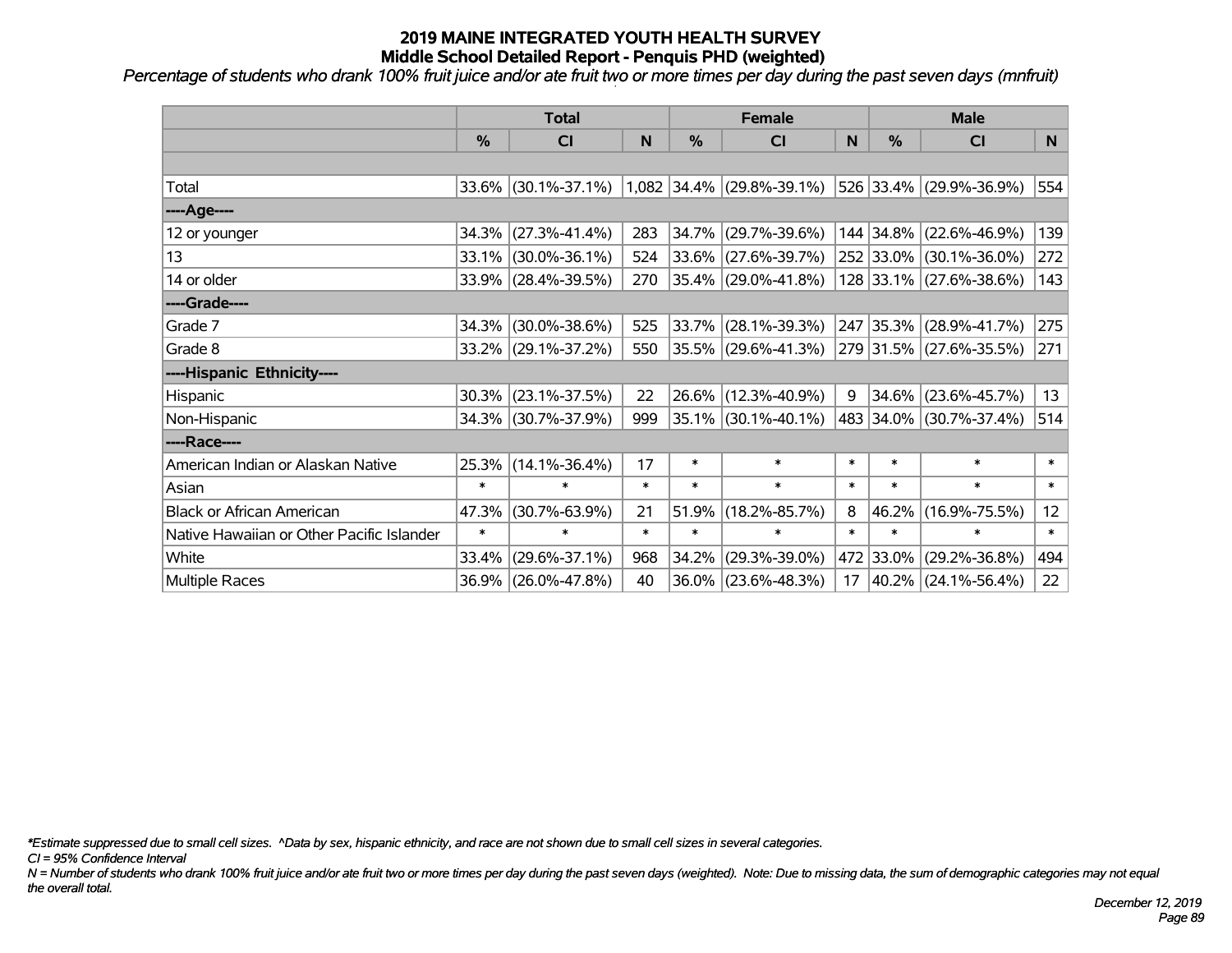*Percentage of students who drank 100% fruit juice and/or ate fruit less then 1 time per day during the past seven days (mnonefrt)*

|                                           | <b>Total</b> |                     |        | <b>Female</b> | <b>Male</b>                 |        |            |                          |        |
|-------------------------------------------|--------------|---------------------|--------|---------------|-----------------------------|--------|------------|--------------------------|--------|
|                                           | %            | CI                  | N      | %             | <b>CI</b>                   | N      | %          | <b>CI</b>                | N      |
|                                           |              |                     |        |               |                             |        |            |                          |        |
| Total                                     |              | 38.8% (35.6%-42.1%) |        | 1,250 37.9%   | $(32.9\% - 43.0\%)$         |        |            | 580 39.5% (36.5%-42.5%)  | 654    |
| ----Age----                               |              |                     |        |               |                             |        |            |                          |        |
| 12 or younger                             | 38.2%        | $(33.2\% - 43.2\%)$ | 315    | 40.0%         | $(34.8\% - 45.2\%)$         |        |            | 166 36.2% (27.6%-44.7%)  | 145    |
| 13                                        |              | 39.1% (35.4%-42.7%) | 619    | 36.1%         | $(30.9\% - 41.4\%)$         |        |            | 271 41.2% (37.3%-45.2%)  | 339    |
| 14 or older                               |              | 39.6% (33.2%-45.9%) | 315    |               | $ 39.6\% $ (28.1%-51.0%)    |        |            | 143 39.5% (34.1%-45.0%)  | 170    |
| ----Grade----                             |              |                     |        |               |                             |        |            |                          |        |
| Grade 7                                   | 37.4%        | $(33.4\% - 41.3\%)$ | 571    | 39.1%         | $(34.4\% - 43.9\%)$         |        | 287 35.5%  | $(30.1\% - 40.9\%)$      | 277    |
| Grade 8                                   |              | 40.2% (36.0%-44.4%) | 666    |               | $ 36.5\% $ (29.1%-43.9%)    |        |            | 286 43.2% (39.3%-47.2%)  | 372    |
| ----Hispanic Ethnicity----                |              |                     |        |               |                             |        |            |                          |        |
| Hispanic                                  | 35.3%        | $(26.1\% - 44.5\%)$ | 26     | 41.4%         | $(25.4\% - 57.4\%)$         | 14     | $ 30.9\% $ | $(19.4\% - 42.5\%)$      | 12     |
| Non-Hispanic                              |              | 38.4% (35.1%-41.7%) |        |               | $1,118$ 37.1% (31.6%-42.6%) |        |            | 510 39.3% (36.4%-42.2%)  | 594    |
| ----Race----                              |              |                     |        |               |                             |        |            |                          |        |
| American Indian or Alaskan Native         | 40.5%        | $(29.0\% - 52.0\%)$ | 27     | 51.3%         | $(30.7\% - 71.9\%)$         | 13     | $ 34.1\% $ | $(15.5\% - 52.7\%)$      | 14     |
| Asian                                     | 32.2%        | $(16.9\% - 47.6\%)$ | 6      | $\ast$        | $\ast$                      | $\ast$ | $\ast$     | $\ast$                   | $\ast$ |
| <b>Black or African American</b>          | 34.9%        | $(23.5\% - 46.3\%)$ | 15     | $\ast$        | $\ast$                      | $\ast$ | $\ast$     | $\ast$                   | $\ast$ |
| Native Hawaiian or Other Pacific Islander | $\ast$       | $\ast$              | $\ast$ | $\ast$        | $\ast$                      | $\ast$ | $\ast$     | $\ast$                   | $\ast$ |
| White                                     | 39.0%        | $(35.6\% - 42.4\%)$ |        | 1,133 37.8%   | $(32.7\% - 43.0\%)$         |        | 522 39.9%  | $(36.4\% - 43.3\%)$      | 597    |
| Multiple Races                            |              | 39.5% (27.9%-51.2%) | 42     |               | 42.8% (28.9%-56.7%)         | 20     |            | $ 37.7\% $ (22.6%-52.9%) | 21     |

*\*Estimate suppressed due to small cell sizes. ^Data by sex, hispanic ethnicity, and race are not shown due to small cell sizes in several categories.*

*CI = 95% Confidence Interval*

*N = Number of students who drank 100% fruit juice and/or ate fruit less then 1 time per day during the past seven days (weighted). Note: Due to missing data, the sum of demographic categories may not equal the overall total.*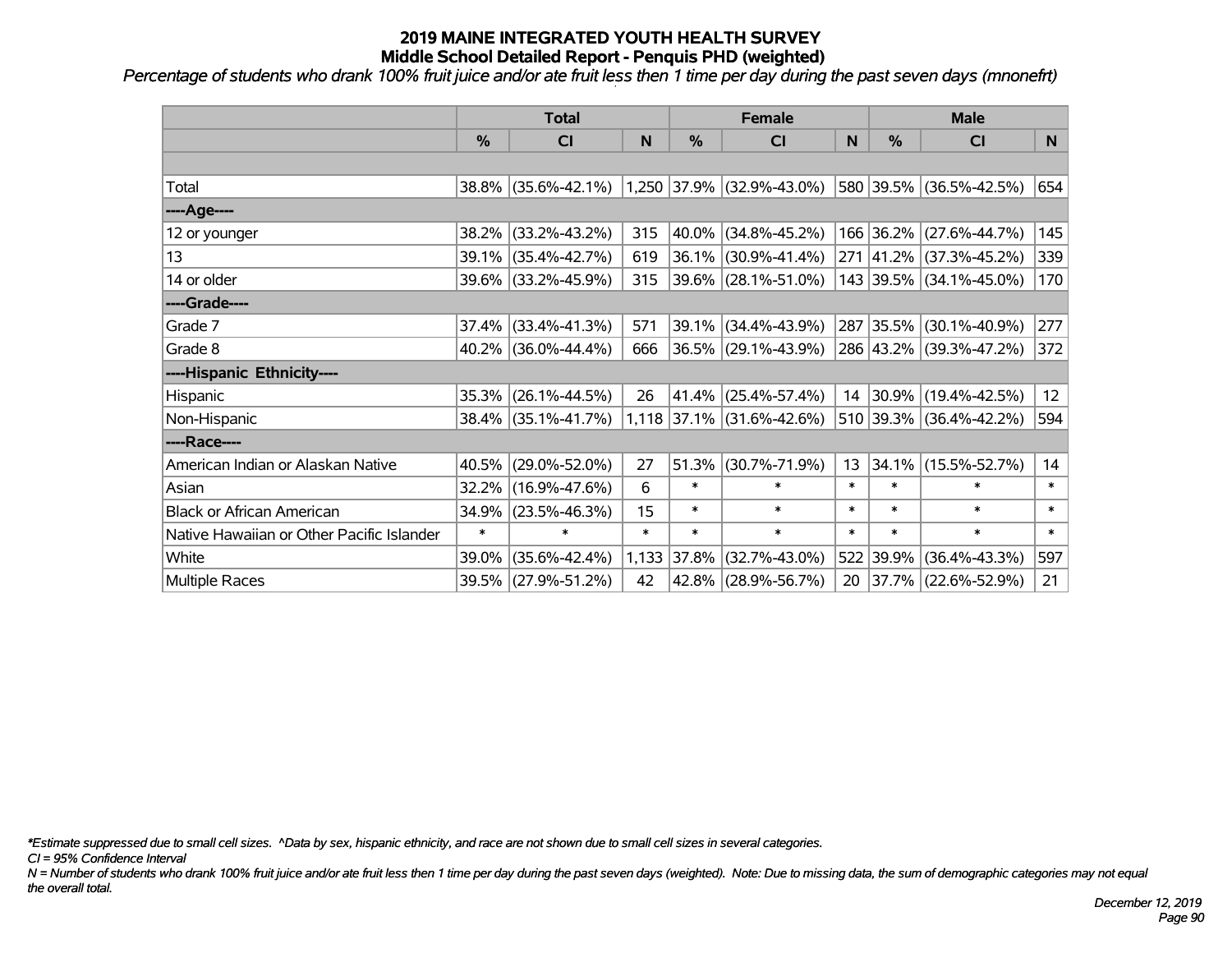*Percentage of students who ate vegetables three or more times per day during the past seven days (mnveg)*

|                                           | <b>Total</b>  |                     |        | <b>Female</b> | <b>Male</b>              |        |               |                     |                |
|-------------------------------------------|---------------|---------------------|--------|---------------|--------------------------|--------|---------------|---------------------|----------------|
|                                           | $\frac{0}{0}$ | <b>CI</b>           | N      | $\frac{9}{6}$ | <b>CI</b>                | N      | %             | <b>CI</b>           | N <sub>1</sub> |
|                                           |               |                     |        |               |                          |        |               |                     |                |
| Total                                     |               | 13.3% (11.4%-15.2%) |        | 433 12.7%     | $(9.9\% - 15.4\%)$       | 196    |               | 13.8% (11.2%-16.4%) | 232            |
| ----Age----                               |               |                     |        |               |                          |        |               |                     |                |
| 12 or younger                             | 14.9%         | $(9.7\% - 20.0\%)$  |        | 125 13.6%     | $(6.7\% - 20.6\%)$       | 57     | 16.4%         | $(10.8\% - 22.1\%)$ | 68             |
| 13                                        | 12.9%         | $(10.6\% - 15.1\%)$ |        | 207 11.7%     | $(9.1\% - 14.4\%)$       | 89     | 14.1%         | $(10.1\% - 18.2\%)$ | 117            |
| 14 or older                               | 12.0%         | $(8.8\% - 15.2\%)$  | 97     |               | $ 13.6\% $ (10.0%-17.2%) | 50     | $10.8\%$      | $(6.9\% - 14.8\%)$  | 47             |
| ----Grade----                             |               |                     |        |               |                          |        |               |                     |                |
| Grade 7                                   | 14.2%         | $(11.4\% - 17.0\%)$ |        | 220 11.8%     | $(7.6\% - 15.9\%)$       | 87     | 16.5%         | $(13.5\% - 19.4\%)$ | 130            |
| Grade 8                                   | 12.4%         | $(9.9\% - 15.0\%)$  |        |               | 209 13.5% (10.9%-16.2%)  |        | $108$   11.6% | $(6.9\% - 16.4\%)$  | 101            |
| ----Hispanic Ethnicity----                |               |                     |        |               |                          |        |               |                     |                |
| Hispanic                                  | 12.0%         | $(5.2\% - 18.8\%)$  | 9      | $\ast$        | $\ast$                   | $\ast$ | $\ast$        | $\ast$              | $\ast$         |
| Non-Hispanic                              |               | 13.0% (11.0%-14.9%) |        | 382 12.3%     | $(9.9\% - 14.7\%)$       | 171    |               | 13.7% (10.8%-16.6%) | 209            |
| ----Race----                              |               |                     |        |               |                          |        |               |                     |                |
| American Indian or Alaskan Native         | 11.4%         | $(4.4\% - 18.4\%)$  | 8      | $\ast$        | $\ast$                   | $\ast$ | $\ast$        | $\ast$              | $\ast$         |
| Asian                                     | $\ast$        | $\ast$              | $\ast$ | $\ast$        | $\ast$                   | $\ast$ | $\ast$        | $\ast$              | $\ast$         |
| <b>Black or African American</b>          | $\ast$        | $\ast$              | $\ast$ | $\ast$        | $\ast$                   | $\ast$ | $\ast$        | $\ast$              | $\ast$         |
| Native Hawaiian or Other Pacific Islander | $\ast$        | $\ast$              | $\ast$ | $\ast$        | $\ast$                   | $\ast$ | $\ast$        | $\ast$              | $\pmb{\ast}$   |
| White                                     | 13.3%         | $(11.4\% - 15.2\%)$ |        | 391 12.7%     | $(9.8\% - 15.7\%)$       | 178    | 13.7%         | $(11.1\% - 16.3\%)$ | 209            |
| Multiple Races                            | 14.7%         | $(6.9\% - 22.4\%)$  |        | 16   15.0%    | $(4.7\% - 25.3\%)$       | 7      | 15.4%         | $(6.0\% - 24.8\%)$  | 8              |

*\*Estimate suppressed due to small cell sizes. ^Data by sex, hispanic ethnicity, and race are not shown due to small cell sizes in several categories.*

*CI = 95% Confidence Interval*

*N = Number of students who ate vegetables three or more times per day during the past seven days (weighted). Note: Due to missing data, the sum of demographic categories may not equal the overall total.*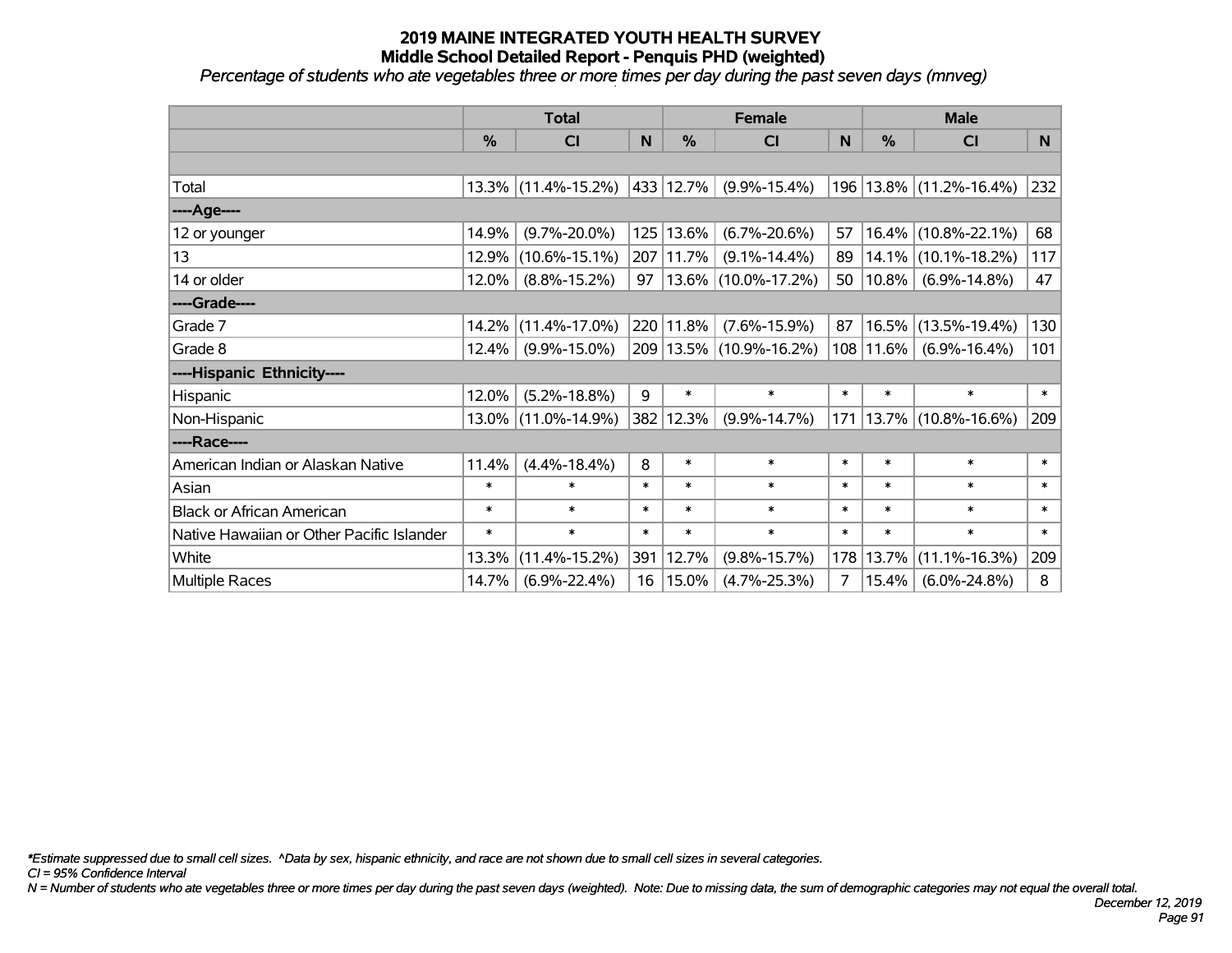*Percentage of students who ate vegetables less than 1 time per day during the past seven days (mnoneveg)*

|                                           | <b>Total</b>  |                     | <b>Female</b> |             |                             | <b>Male</b> |               |                         |        |
|-------------------------------------------|---------------|---------------------|---------------|-------------|-----------------------------|-------------|---------------|-------------------------|--------|
|                                           | $\frac{0}{0}$ | <b>CI</b>           | N             | $\%$        | <b>CI</b>                   | N           | $\frac{0}{0}$ | <b>CI</b>               | N.     |
|                                           |               |                     |               |             |                             |             |               |                         |        |
| Total                                     |               | 57.5% (53.6%-61.4%) |               |             | $1,875$ 55.6% (51.5%-59.8%) |             |               | 862 59.2% (55.0%-63.4%) | 993    |
| ----Age----                               |               |                     |               |             |                             |             |               |                         |        |
| 12 or younger                             | 55.2%         | $(49.0\% - 61.5\%)$ | 465           | 53.8%       | $(46.2\% - 61.3\%)$         |             |               | 225 56.9% (48.1%-65.7%) | 235    |
| 13                                        | 59.5%         | $(55.7\% - 63.3\%)$ | 954           |             | 58.7% (53.0%-64.3%)         |             |               | 446 59.7% (55.6%-63.8%) | 495    |
| 14 or older                               |               | 56.3% (48.0%-64.6%) | 454           |             | $ 51.7\% $ (43.3%-60.2%)    |             |               | 191 60.2% (49.8%-70.6%) | 260    |
| ----Grade----                             |               |                     |               |             |                             |             |               |                         |        |
| Grade 7                                   | 58.5%         | $(54.9\% - 62.0\%)$ | 906           | 58.5%       | $(54.1\% - 62.8\%)$         |             |               | 434 58.5% (53.0%-64.0%) | 462    |
| Grade 8                                   |               | 56.5% (51.5%-61.4%) | 949           |             | 52.5% (46.3%-58.6%)         |             |               | 418 59.8% (55.1%-64.4%) | 519    |
| ----Hispanic Ethnicity----                |               |                     |               |             |                             |             |               |                         |        |
| Hispanic                                  | 60.0%         | $(46.5\% - 73.5\%)$ | 45            | 62.9%       | $(46.6\% - 79.3\%)$         | 22          | 55.9%         | $(37.5\% - 74.3\%)$     | 21     |
| Non-Hispanic                              |               | 57.5% (53.4%-61.5%) |               |             | 1,690 55.4% (51.0%-59.7%)   |             |               | 770 59.1% (55.0%-63.2%) | 902    |
| ----Race----                              |               |                     |               |             |                             |             |               |                         |        |
| American Indian or Alaskan Native         | 63.7%         | $(53.4\% - 73.9\%)$ | 44            | 69.3%       | $(51.3\% - 87.4\%)$         | 17          | $60.6\%$      | $(44.7\% - 76.5\%)$     | 27     |
| Asian                                     | 47.7%         | $(27.6\% - 67.7\%)$ | 9             | $\ast$      | $\ast$                      | $\ast$      | $\ast$        | $\ast$                  | $\ast$ |
| <b>Black or African American</b>          | 63.1%         | $(44.9\% - 81.3\%)$ | 27            | 61.3%       | $(25.8\% - 96.8\%)$         | 10          | 62.9%         | $(41.1\% - 84.6\%)$     | 16     |
| Native Hawaiian or Other Pacific Islander | $\ast$        | $\ast$              | $\ast$        | $\ast$      | $\ast$                      | $\ast$      | $\ast$        | $\ast$                  | $\ast$ |
| White                                     | 57.4%         | $(53.1\% - 61.7\%)$ |               | 1,690 55.5% | $(51.0\% - 60.0\%)$         |             | 778 59.0%     | $(54.4\% - 63.7\%)$     | 897    |
| Multiple Races                            |               | 48.7% (40.0%-57.4%) | 52            |             | 48.4% (38.8%-58.0%)         | 23          |               | 50.7% (39.1%-62.4%)     | 28     |

*\*Estimate suppressed due to small cell sizes. ^Data by sex, hispanic ethnicity, and race are not shown due to small cell sizes in several categories.*

*CI = 95% Confidence Interval*

*N = Number of students who ate vegetables less than 1 time per day during the past seven days (weighted). Note: Due to missing data, the sum of demographic categories may not equal the overall total.*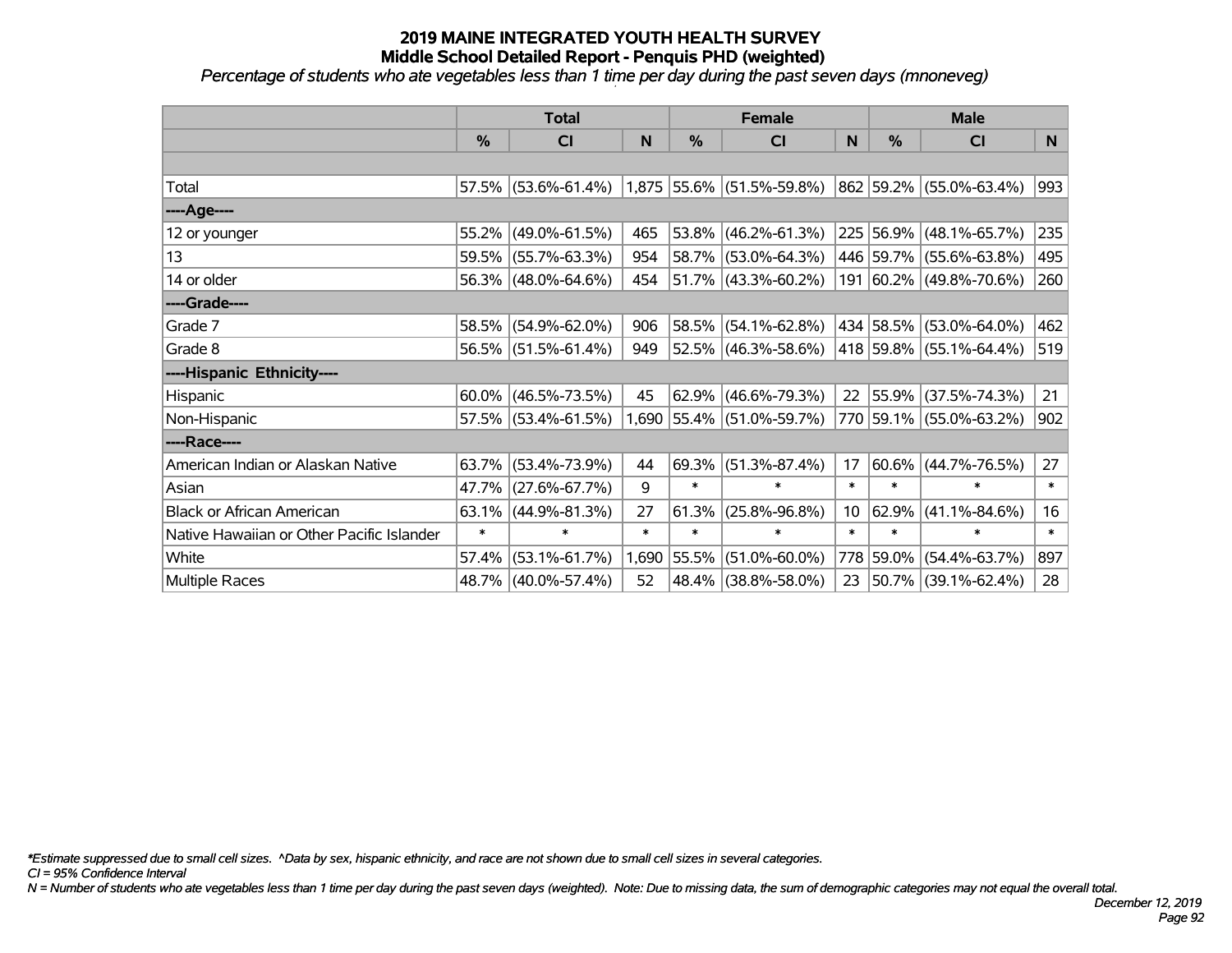*Percentage of students who drank 100% fruit juice, ate fruit and/or ate vegetables five or more times per day during the past seven days (mnfrvg)*

|                                           | <b>Total</b>  |                     | <b>Female</b> |        |                             | <b>Male</b>     |           |                             |        |
|-------------------------------------------|---------------|---------------------|---------------|--------|-----------------------------|-----------------|-----------|-----------------------------|--------|
|                                           | $\frac{0}{0}$ | CI                  | N             | %      | <b>CI</b>                   | N               | %         | <b>CI</b>                   | N.     |
|                                           |               |                     |               |        |                             |                 |           |                             |        |
| Total                                     |               | 17.6% (15.0%-20.2%) |               |        | 562 17.3% (14.4%-20.2%)     |                 |           | 263 18.0% (14.3%-21.6%)     | 295    |
| ----Age----                               |               |                     |               |        |                             |                 |           |                             |        |
| 12 or younger                             |               | 19.2% (12.6%-25.7%) |               |        | 158 17.8% (11.6%-24.0%)     | 74              |           | $ 21.0\% $ (11.1%-30.9%)    | 84     |
| 13                                        |               | 17.0% (14.1%-20.0%) |               |        | 268 17.5% (13.4%-21.7%)     |                 |           | 131   16.9%   (13.4%-20.3%) | 137    |
| 14 or older                               |               | 16.5% (13.1%-19.8%) |               |        | 130 15.7% (12.2%-19.2%)     |                 |           | 57   17.4%   (12.1%-22.6%)  | 73     |
| ----Grade----                             |               |                     |               |        |                             |                 |           |                             |        |
| Grade 7                                   |               | 17.7% (14.3%-21.2%) |               |        | 270 15.8% (12.7%-19.0%)     |                 |           | 116 19.6% (14.4%-24.9%)     | 152    |
| Grade 8                                   |               | 17.3% (14.6%-20.0%) |               |        | 285   18.8%   (14.9%-22.7%) |                 |           | 148 16.2% (11.2%-21.2%)     | 138    |
| ----Hispanic Ethnicity----                |               |                     |               |        |                             |                 |           |                             |        |
| Hispanic                                  |               | 19.8% (11.8%-27.7%) | 14            | 17.1%  | $(1.3\% - 32.9\%)$          | 6               | 22.8%     | $(11.3\% - 34.4\%)$         | 9      |
| Non-Hispanic                              |               | 17.5% (15.0%-20.0%) |               |        | 506 17.4% (14.5%-20.4%)     |                 |           | 239 17.7% (14.1%-21.3%)     | 265    |
| ----Race----                              |               |                     |               |        |                             |                 |           |                             |        |
| American Indian or Alaskan Native         | 15.7%         | $(5.9\% - 25.5\%)$  | 10            | $\ast$ | $\ast$                      | $\ast$          | $\ast$    | $\ast$                      | $\ast$ |
| Asian                                     | $\ast$        | $\ast$              | $\ast$        | $\ast$ | $\ast$                      | $\ast$          | $\ast$    | $\ast$                      | $\ast$ |
| <b>Black or African American</b>          | 21.5%         | $(6.6\% - 36.3\%)$  | 9             | $\ast$ | $\ast$                      | $\ast$          | $\ast$    | $\ast$                      | $\ast$ |
| Native Hawaiian or Other Pacific Islander | $\ast$        | $\ast$              | $\ast$        | $\ast$ | $\ast$                      | $\ast$          | $\ast$    | $\ast$                      | $\ast$ |
| White                                     | 17.4%         | $(14.8\% - 19.9\%)$ | 501           | 17.1%  | $(14.0\% - 20.1\%)$         |                 | 235 17.6% | $(14.1\% - 21.1\%)$         | 262    |
| <b>Multiple Races</b>                     |               | 21.5% (13.4%-29.6%) | 23            |        | $ 20.3\% $ (12.0%-28.6%)    | 10 <sup>°</sup> |           | $ 24.0\% $ (11.7%-36.3%)    | 13     |

*\*Estimate suppressed due to small cell sizes. ^Data by sex, hispanic ethnicity, and race are not shown due to small cell sizes in several categories.*

*CI = 95% Confidence Interval*

*N = Number of students who drank 100% fruit juice, ate fruit and/or ate vegetables five or more times per day during the past seven days (weighted). Note: Due to missing data, the sum of demographic categories may not equal the overall total.*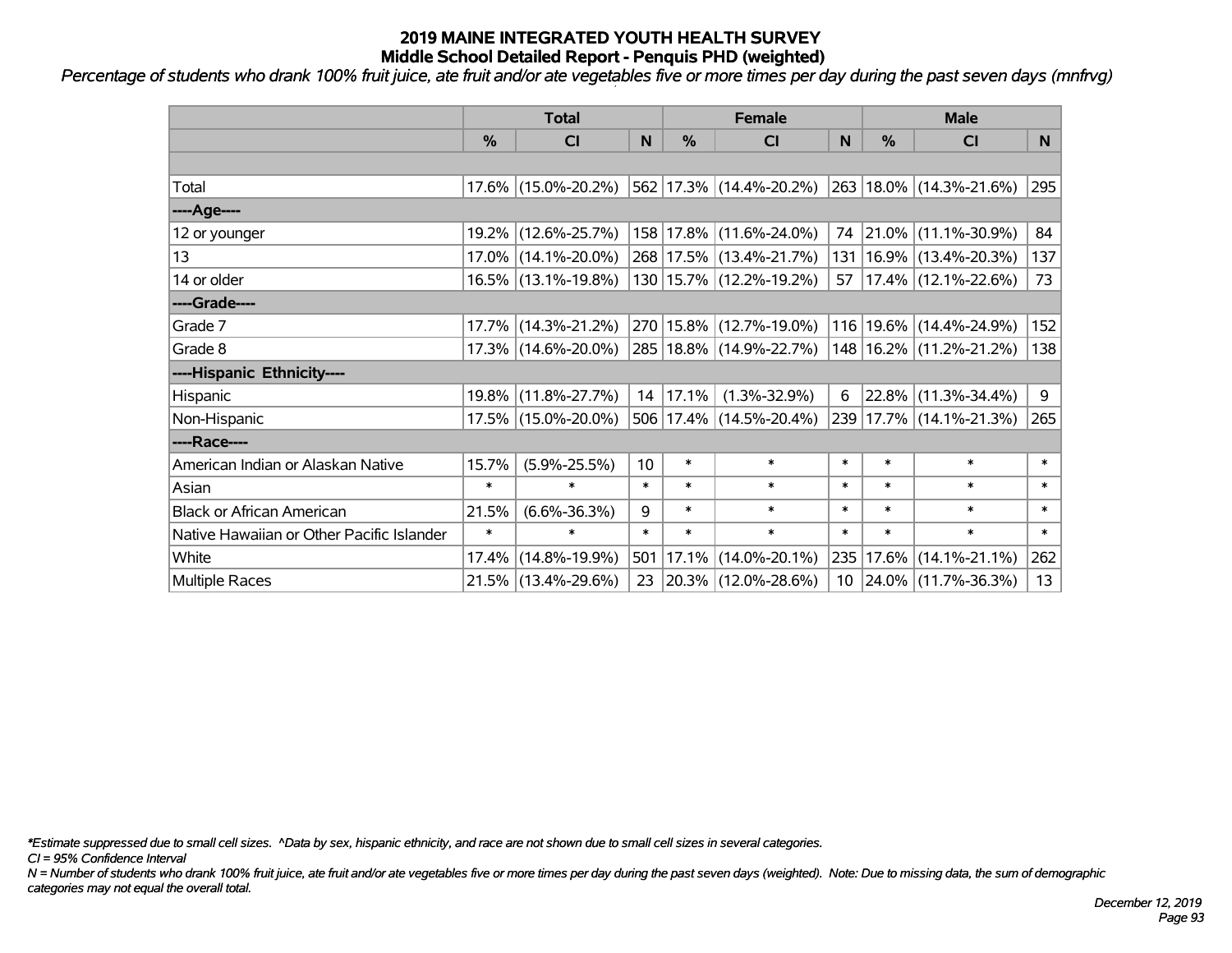*During the past 7 days, how many times did you drink a can, bottle, or glass of soda, sports drink, energy drink, or other sugar-sweetened beverage such as Gatorade, Red Bull, lemonade, sweetened tea or coffee drinks, flavored milk, Snapple, or Sunny D? (Do not count diet soda, other diet drinks, or 100% fruit juice.) (mn159a)*

*Percentage of students who answered at least one time per day in the past week*

|                                           | <b>Total</b>  |                                             |        | <b>Female</b> | <b>Male</b>                   |        |           |                                 |                |
|-------------------------------------------|---------------|---------------------------------------------|--------|---------------|-------------------------------|--------|-----------|---------------------------------|----------------|
|                                           | $\frac{0}{0}$ | <b>CI</b>                                   | N      | %             | <b>CI</b>                     | N      | %         | <b>CI</b>                       | N <sub>1</sub> |
|                                           |               |                                             |        |               |                               |        |           |                                 |                |
| Total                                     |               | 20.8% (17.9%-23.6%)                         |        |               | 673 17.1% (13.7%-20.5%)       |        |           | $ 264 23.8\%  (20.4\% -27.1\%)$ | 397            |
| ----Age----                               |               |                                             |        |               |                               |        |           |                                 |                |
| 12 or younger                             | $22.1\%$      | $(18.2\% - 26.1\%)$                         |        |               | 182   19.5%   (15.5%-23.6%)   | 80     | $24.0\%$  | $(17.9\% - 30.2\%)$             | 97             |
| 13                                        |               | 20.6% (16.9%-24.2%)                         |        |               | 329 17.1% (12.0%-22.2%)       |        |           | 130 23.2% (18.4%-28.1%)         | 193            |
| 14 or older                               |               | 19.7% (15.4%-23.9%)                         |        | 159 14.6%     | $(9.8\% - 19.5\%)$            |        |           | 54 24.2% (17.6%-30.7%)          | 105            |
| ----Grade----                             |               |                                             |        |               |                               |        |           |                                 |                |
| Grade 7                                   | 21.6%         | $(18.2\% - 25.0\%)$                         |        |               | 331 19.1% (15.0%-23.2%)       |        | 140 23.5% | $(19.0\% - 28.0\%)$             | 183            |
| Grade 8                                   |               | 20.0% (16.2%-23.8%) 336 15.3% (10.9%-19.6%) |        |               |                               |        |           | 121 24.1% (19.0%-29.2%)         | 210            |
| ----Hispanic Ethnicity----                |               |                                             |        |               |                               |        |           |                                 |                |
| Hispanic                                  | 21.3%         | $(10.9\% - 31.8\%)$                         | 16     | 20.3%         | $(7.5\% - 33.0\%)$            | 7      | 23.1%     | $(10.1\% - 36.0\%)$             | 8              |
| Non-Hispanic                              |               | 21.1% (18.5%-23.8%)                         |        |               | $618$   17.4%   (13.7%-21.1%) |        |           | 240 24.3% (21.0%-27.6%)         | 369            |
| ----Race----                              |               |                                             |        |               |                               |        |           |                                 |                |
| American Indian or Alaskan Native         | 31.1%         | $(18.1\% - 44.2\%)$                         | 21     | $\ast$        | $\ast$                        | $\ast$ | $\ast$    | $\ast$                          | $\ast$         |
| Asian                                     | $\ast$        | $\ast$                                      | $\ast$ | $\ast$        | $\ast$                        | $\ast$ | $\ast$    | $\ast$                          | $\ast$         |
| <b>Black or African American</b>          | 35.1%         | $(23.4\% - 46.9\%)$                         | 15     |               | 45.3% (13.5%-77.1%)           | 7      | 30.0%     | $(16.5\% - 43.5\%)$             | 8              |
| Native Hawaiian or Other Pacific Islander | $\ast$        | $\ast$                                      | $\ast$ | $\ast$        | $\ast$                        | $\ast$ | $\ast$    | $\ast$                          | $\ast$         |
| White                                     | 20.2%         | $(17.1\% - 23.2\%)$                         | 590    | 16.5%         | $(12.8\% - 20.3\%)$           | 230    | 23.2%     | $(19.6\% - 26.8\%)$             | 351            |
| <b>Multiple Races</b>                     |               | 28.8% (19.7%-38.0%)                         | 30     |               | $ 27.9\% $ (17.7%-38.1%)      |        |           | 12 26.3% (15.1%-37.5%)          | 14             |

*\*Estimate suppressed due to small cell sizes. ^Data by sex, hispanic ethnicity, and race are not shown due to small cell sizes in several categories.*

*CI = 95% Confidence Interval*

*N = Number of students who answered at least one time per day in the past week (weighted). Note: Due to missing data, the sum of demographic categories may not equal the overall total.*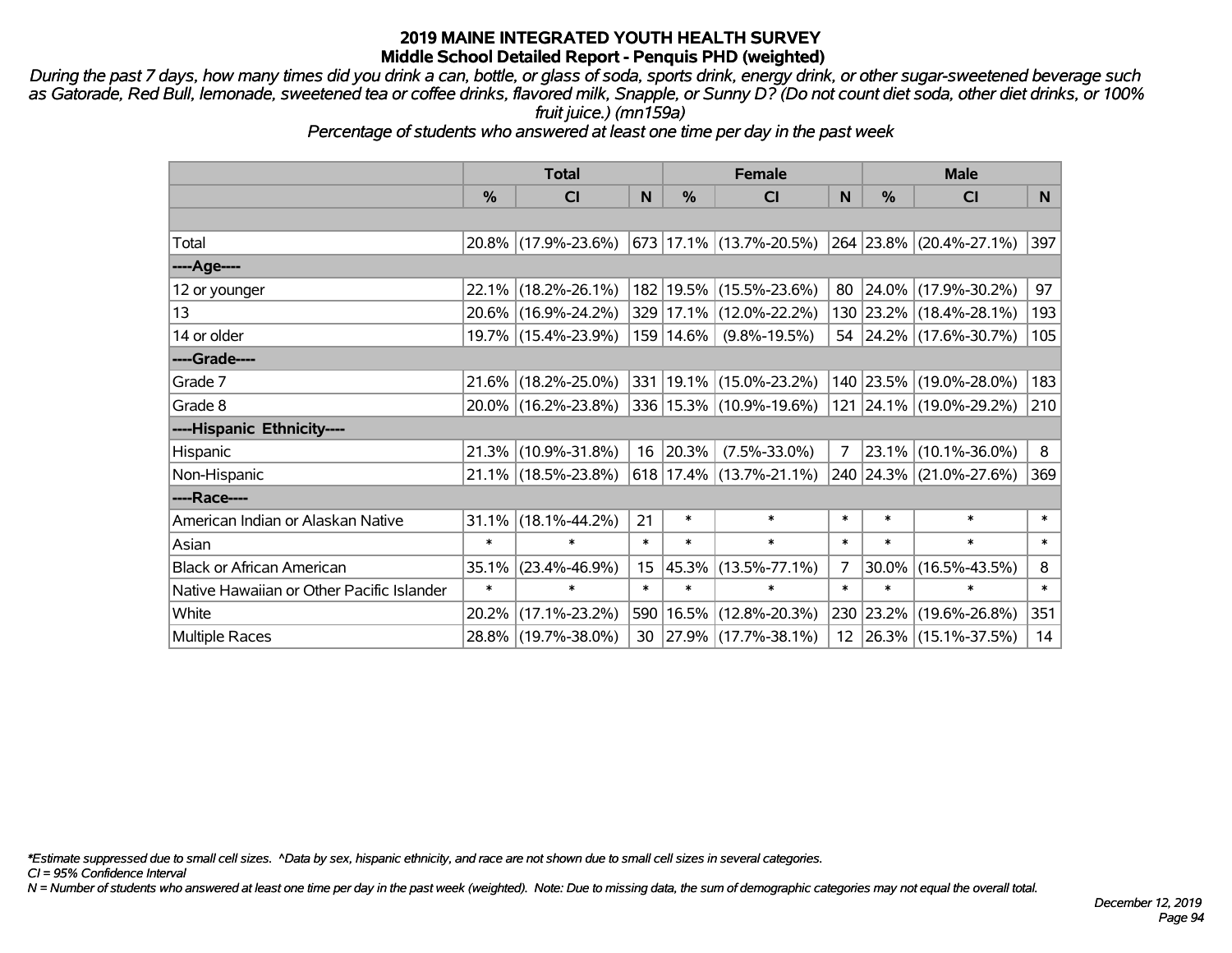*During the past 7 days, on how many days did you eat dinner at home with at least one of your parents or guardians? (mn185b) Percentage of students who answered at least 5 days*

|                                           |               | <b>Total</b>           |        |             | <b>Female</b>                    |        | <b>Male</b> |                      |        |  |
|-------------------------------------------|---------------|------------------------|--------|-------------|----------------------------------|--------|-------------|----------------------|--------|--|
|                                           | $\frac{9}{6}$ | CI                     | N      | %           | <b>CI</b>                        | N      | $\%$        | <b>CI</b>            | N      |  |
|                                           |               |                        |        |             |                                  |        |             |                      |        |  |
| Total                                     |               | $82.1\%$ (77.6%-86.6%) |        |             | 2,693 80.7% (75.2%-86.2%)        |        | 1,250 84.2% | $(79.6\% - 88.9\%)$  | 1,418  |  |
| ----Age----                               |               |                        |        |             |                                  |        |             |                      |        |  |
| 12 or younger                             |               | 82.3% (74.1%-90.4%)    | 678    | 74.7%       | $(64.2\% - 85.2\%)$              | 303    | 89.1%       | $(81.0\% - 97.3\%)$  | 359    |  |
| 13                                        |               | 84.1% (80.1%-88.2%)    |        |             | 1,365 86.5% (81.2%-91.8%)        | 642    | 84.1%       | $(79.4\% - 88.7\%)$  | 721    |  |
| 14 or older                               |               | 77.7% (70.7%-84.6%)    | 639    |             | 75.6% (66.1%-85.2%)              | 300    | 79.9%       | $(72.0\% - 87.7\%)$  | 339    |  |
| ----Grade----                             |               |                        |        |             |                                  |        |             |                      |        |  |
| Grade 7                                   |               | $82.2\%$ (76.9%-87.5%) |        | 1,304 79.8% | $(73.7\% - 85.8\%)$              | 597    | 84.7%       | $(78.5\% - 90.9\%)$  | 684    |  |
| Grade 8                                   |               | $82.4\%$ (77.2%-87.6%) |        |             | $1,378$ $ 81.8\% $ (75.4%-88.2%) | 644    | 84.2%       | $(78.5\% - 90.0\%)$  | 732    |  |
| ----Hispanic Ethnicity----                |               |                        |        |             |                                  |        |             |                      |        |  |
| Hispanic                                  | 71.3%         | $(51.8\% - 90.9\%)$    | 51     | $\ast$      | $\ast$                           | $\ast$ | $\ast$      | $\ast$               | $\ast$ |  |
| Non-Hispanic                              |               | $81.8\%$ (77.4%-86.2%) |        |             | $2,433$ 80.8% (75.2%-86.3%)      | 1,121  | 83.6%       | $(78.9\% - 88.2\%)$  | 1,295  |  |
| ----Race----                              |               |                        |        |             |                                  |        |             |                      |        |  |
| American Indian or Alaskan Native         | 81.2%         | $(67.0\% - 95.4\%)$    | 61     | $\ast$      | $\ast$                           | $\ast$ | $\ast$      | $\ast$               | $\ast$ |  |
| Asian                                     | $\ast$        | $\ast$                 | $\ast$ | $\ast$      | $\ast$                           | $\ast$ | $\ast$      | $\ast$               | $\ast$ |  |
| <b>Black or African American</b>          | 68.8%         | $(54.3\% - 83.3\%)$    | 43     | 61.6%       | $(24.7\% - 98.4\%)$              | 16     | 77.4%       | $(61.2\% - 93.5\%)$  | 27     |  |
| Native Hawaiian or Other Pacific Islander | $\ast$        | $\ast$                 | $\ast$ | $\ast$      | $\ast$                           | $\ast$ | $\ast$      | $\ast$               | $\ast$ |  |
| White                                     | 82.5%         | $(77.8\% - 87.2\%)$    | 2,438  | 81.4%       | $(75.4\% - 87.5\%)$              | 1,137  | 84.5%       | $(79.9\% - 89.1\%)$  | 1,290  |  |
| Multiple Races                            |               | 82.6% (67.6%-97.5%)    | 85     |             | 78.7% (61.2%-96.1%)              | 34     |             | 83.0% (60.4%-100.0%) | 43     |  |

*\*Estimate suppressed due to small cell sizes. ^Data by sex, hispanic ethnicity, and race are not shown due to small cell sizes in several categories.*

*CI = 95% Confidence Interval*

*N = Number of students who answered at least 5 days (weighted). Note: Due to missing data, the sum of demographic categories may not equal the overall total.*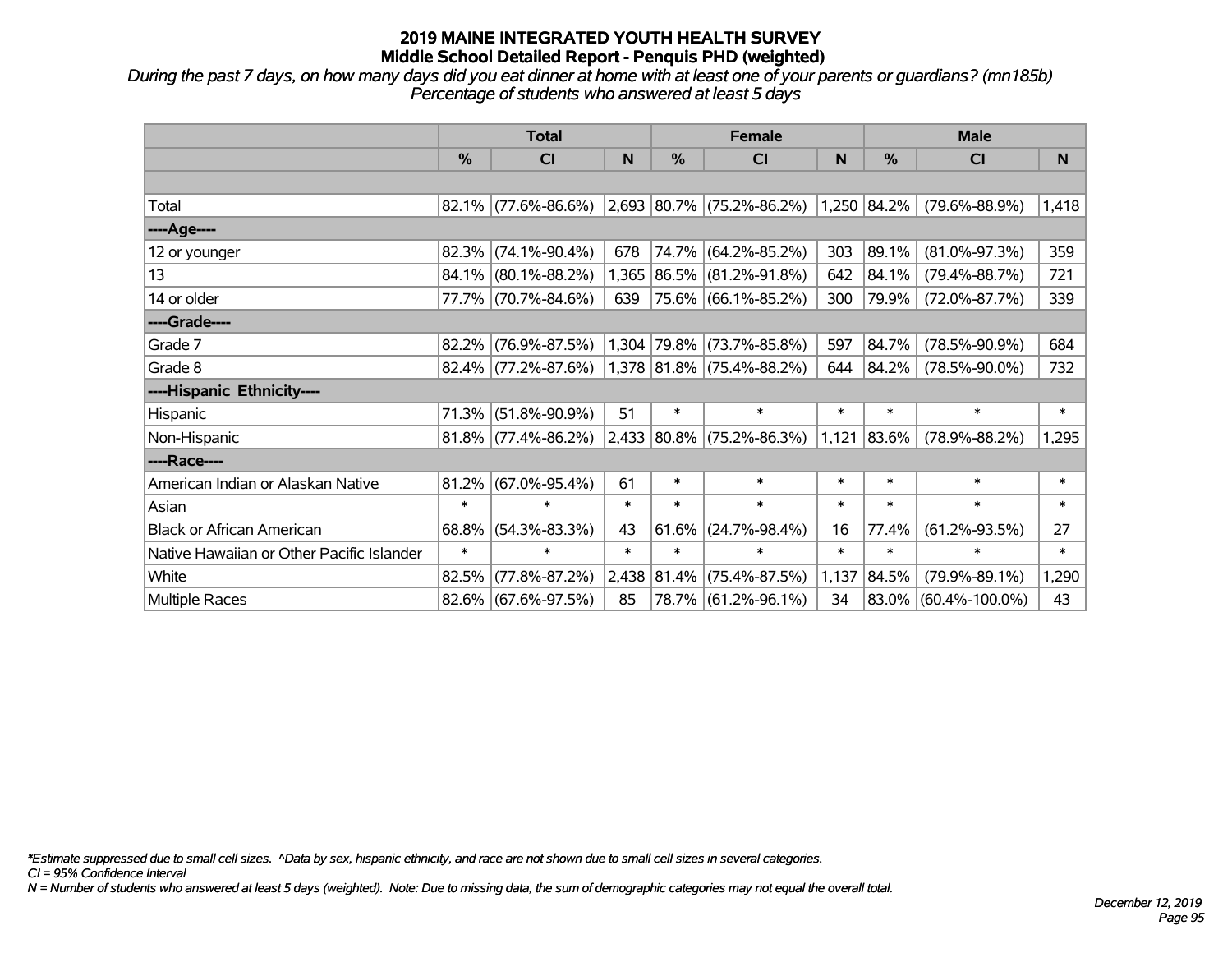*During the past 7 days, on how many days were you physically active for a total of at least 60 minutes per day? (Add up all the time you spent in any kind of physical activity that increased your heart rate and made you breathe hard some of the time.) (mn161) Percentage of students who answered at least 5 days*

|                                           | <b>Total</b> |                     |        | <b>Female</b> |                             | <b>Male</b> |           |                          |        |
|-------------------------------------------|--------------|---------------------|--------|---------------|-----------------------------|-------------|-----------|--------------------------|--------|
|                                           | %            | <b>CI</b>           | N      | %             | <b>CI</b>                   | N           | %         | <b>CI</b>                | N      |
|                                           |              |                     |        |               |                             |             |           |                          |        |
| Total                                     |              | 47.0% (44.7%-49.3%) |        |               | $1,512$ 43.7% (40.9%-46.5%) |             |           | 665 50.3% (47.0%-53.6%)  | 837    |
| ----Age----                               |              |                     |        |               |                             |             |           |                          |        |
| 12 or younger                             |              | 44.1% (38.9%-49.3%) | 362    |               | 43.1% (37.3%-48.9%)         |             |           | 176 45.3% (37.4%-53.2%)  | 183    |
| 13                                        |              | 46.9% (42.2%-51.6%) | 747    |               | 40.5% (36.0%-45.1%)         |             |           | 306 53.4% (46.7%-60.0%)  | 441    |
| 14 or older                               |              | 49.7% (46.1%-53.4%) | 396    |               | 50.6% (44.1%-57.1%)         |             |           | 181 48.9% (42.2%-55.6%)  | 211    |
| ----Grade----                             |              |                     |        |               |                             |             |           |                          |        |
| Grade 7                                   |              | 46.8% (44.1%-49.5%) | 713    |               | 41.7% (37.4%-46.0%)         |             |           | 304 51.7% (47.0%-56.4%)  | 404    |
| Grade 8                                   |              | 47.5% (43.5%-51.5%) | 791    |               | $ 45.7\% $ (41.0%-50.4%)    |             |           | 357 49.4% (42.8%-56.1%)  | 429    |
| ----Hispanic Ethnicity----                |              |                     |        |               |                             |             |           |                          |        |
| Hispanic                                  | 52.6%        | $(39.9\% - 65.2\%)$ | 38     | 48.2%         | $(30.1\% - 66.4\%)$         | 17          | 58.3%     | $(38.5\% - 78.1\%)$      | 22     |
| Non-Hispanic                              |              | 47.2% (44.7%-49.8%) |        |               | 1,375 43.9% (40.7%-47.1%)   |             |           | 601 50.5% (46.4%-54.7%)  | 767    |
| ----Race----                              |              |                     |        |               |                             |             |           |                          |        |
| American Indian or Alaskan Native         |              | 34.1% (18.9%-49.2%) | 23     | 22.1%         | $(0.2\% - 44.1\%)$          | 6           | 41.1%     | $(23.5\% - 58.7\%)$      | 18     |
| Asian                                     | 56.8%        | $(35.3\% - 78.3\%)$ | 10     | $\ast$        | $\ast$                      | $\ast$      | $\ast$    | $\ast$                   | $\ast$ |
| <b>Black or African American</b>          | 49.2%        | $(32.7\% - 65.8\%)$ | 22     | 37.2%         | $(4.3\% - 70.2\%)$          | 6           | 54.8%     | $(32.9\% - 76.7\%)$      | 15     |
| Native Hawaiian or Other Pacific Islander | $\ast$       | $\ast$              | $\ast$ | $\ast$        | $\ast$                      | $\ast$      | $\ast$    | $\ast$                   | $\ast$ |
| White                                     | 47.3%        | $(44.8\% - 49.9\%)$ | 1,373  | 43.9%         | $(41.3\% - 46.6\%)$         |             | 603 50.7% | $(47.1\% - 54.4\%)$      | 766    |
| Multiple Races                            |              | 52.3% (37.4%-67.1%) | 55     |               | 49.0% (25.8%-72.2%)         | 23          |           | $ 51.7\% $ (37.4%-66.0%) | 28     |

*\*Estimate suppressed due to small cell sizes. ^Data by sex, hispanic ethnicity, and race are not shown due to small cell sizes in several categories.*

*CI = 95% Confidence Interval*

*N = Number of students who answered at least 5 days (weighted). Note: Due to missing data, the sum of demographic categories may not equal the overall total.*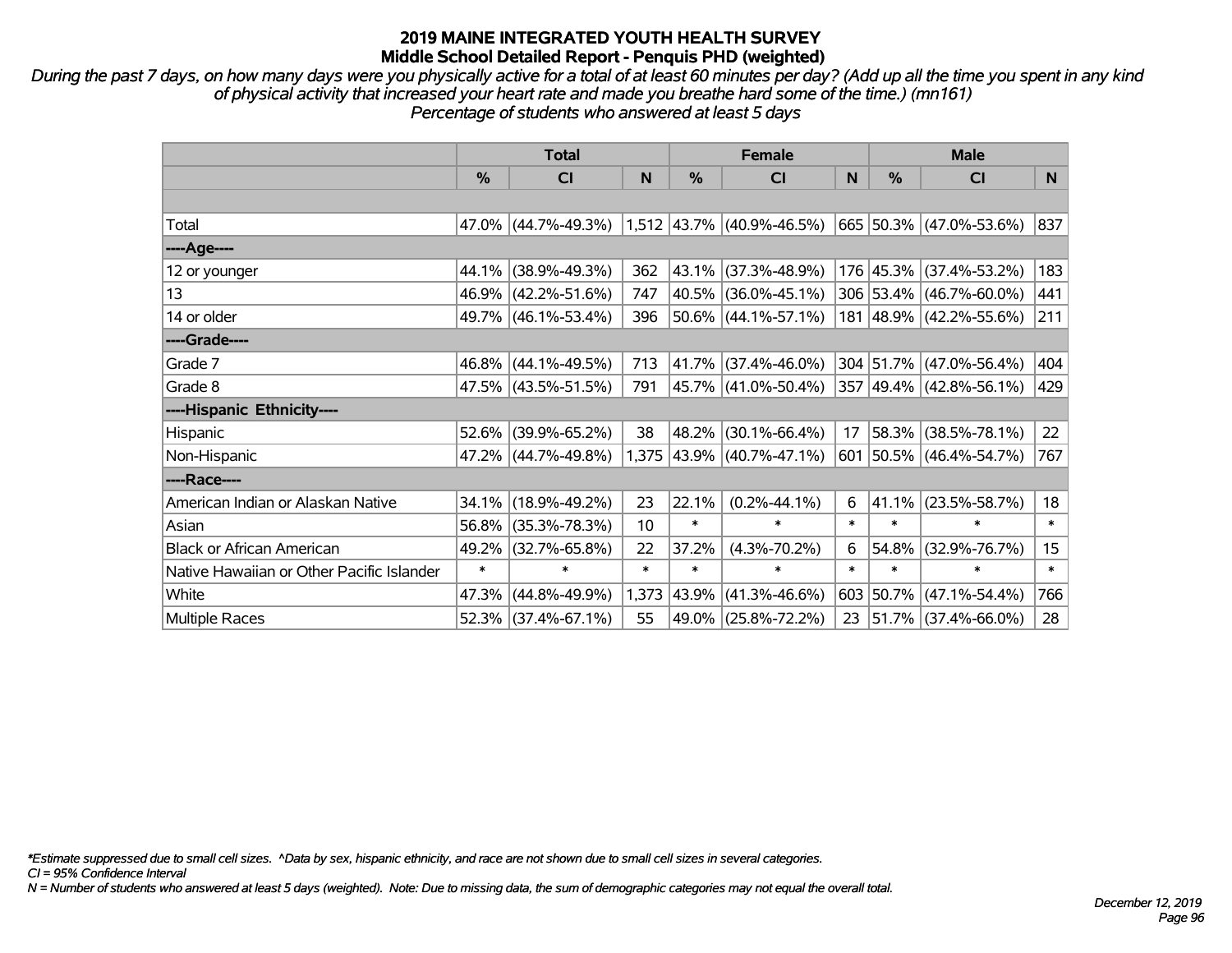*Percentage of students who were physically active for a total of at least 60 minutes per day on all of the past seven days (mnpa7day)*

|                                           | <b>Total</b>  |                                             | <b>Female</b> |               |                                         | <b>Male</b> |               |                              |                 |
|-------------------------------------------|---------------|---------------------------------------------|---------------|---------------|-----------------------------------------|-------------|---------------|------------------------------|-----------------|
|                                           | $\frac{0}{0}$ | <b>CI</b>                                   | N             | $\frac{0}{0}$ | <b>CI</b>                               | N           | $\frac{0}{0}$ | <b>CI</b>                    | N.              |
|                                           |               |                                             |               |               |                                         |             |               |                              |                 |
| Total                                     |               | 24.9% (23.2%-26.7%)                         |               |               | 802   20.7%   (17.9%-23.5%)             |             |               | $ 315 29.0\% $ (26.2%-31.8%) | 483             |
| ----Age----                               |               |                                             |               |               |                                         |             |               |                              |                 |
| 12 or younger                             | $22.2\%$      | $(17.4\% - 26.9\%)$                         |               |               | 182 17.7% (11.3%-24.0%)                 |             | 72 27.1%      | $(21.0\% - 33.2\%)$          | 110             |
| 13                                        |               | 25.2% (22.3%-28.1%)                         |               |               | 401 20.5% (17.5%-23.6%)                 |             |               | 155 29.8% (25.5%-34.1%)      | 246             |
| 14 or older                               |               | 27.0% (21.1%-32.8%)                         |               |               | 215 24.5% (16.2%-32.8%)                 |             |               | 88 28.8% (20.8%-36.7%)       | 124             |
| ----Grade----                             |               |                                             |               |               |                                         |             |               |                              |                 |
| Grade 7                                   | $25.7\%$      | $(22.6\% - 28.7\%)$                         |               |               | 391 20.6% (14.6%-26.6%)                 |             | 150 30.6%     | $(26.3\% - 34.9\%)$          | 239             |
| Grade 8                                   |               | 24.4% (21.1%-27.7%) 406 20.6% (16.5%-24.7%) |               |               |                                         |             |               | 161 27.9% (22.1%-33.8%)      | 243             |
| ----Hispanic Ethnicity----                |               |                                             |               |               |                                         |             |               |                              |                 |
| Hispanic                                  | 27.4%         | $(18.2\% - 36.6\%)$                         | 20            | 27.7%         | $(17.3\% - 38.0\%)$                     | 9           | 28.1%         | $(10.5\% - 45.6\%)$          | 10 <sup>°</sup> |
| Non-Hispanic                              |               | 25.1% (23.3%-26.9%)                         |               |               | 730 20.2% (16.9%-23.5%)                 |             |               | 277 29.5% (26.4%-32.7%)      | 448             |
| ----Race----                              |               |                                             |               |               |                                         |             |               |                              |                 |
| American Indian or Alaskan Native         | 17.8%         | $(7.8\% - 27.8\%)$                          | 12            | $\ast$        | $\ast$                                  | $\ast$      | $\ast$        | $\ast$                       | $\ast$          |
| Asian                                     | 44.3%         | $(19.8\% - 68.8\%)$                         | 8             | $\ast$        | $\ast$                                  | $\ast$      | $\ast$        | $\ast$                       | $\ast$          |
| <b>Black or African American</b>          | 22.7%         | $(10.2\% - 35.3\%)$                         | 10            | $\ast$        | $\ast$                                  | $\ast$      | $\ast$        | $\ast$                       | $\ast$          |
| Native Hawaiian or Other Pacific Islander | $\ast$        | $\ast$                                      | $\ast$        | $\ast$        | $\ast$                                  | $\ast$      | $\ast$        | $\ast$                       | $\ast$          |
| White                                     | 25.0%         | $(23.0\% - 27.1\%)$                         | 726           | 20.7%         | $(17.8\% - 23.6\%)$                     |             | 284 29.0%     | $(25.6\% - 32.3\%)$          | 437             |
| <b>Multiple Races</b>                     |               | 30.9% (18.1%-43.7%)                         |               |               | $32 \mid 28.8\% \mid (11.1\% - 46.4\%)$ |             |               | 14 35.0% (23.6%-46.5%)       | 19              |

*\*Estimate suppressed due to small cell sizes. ^Data by sex, hispanic ethnicity, and race are not shown due to small cell sizes in several categories.*

*CI = 95% Confidence Interval*

*N = Number of students who were physically active for a total of at least 60 minutes per day on all of the past seven days (weighted). Note: Due to missing data, the sum of demographic categories may not equal the overall total.*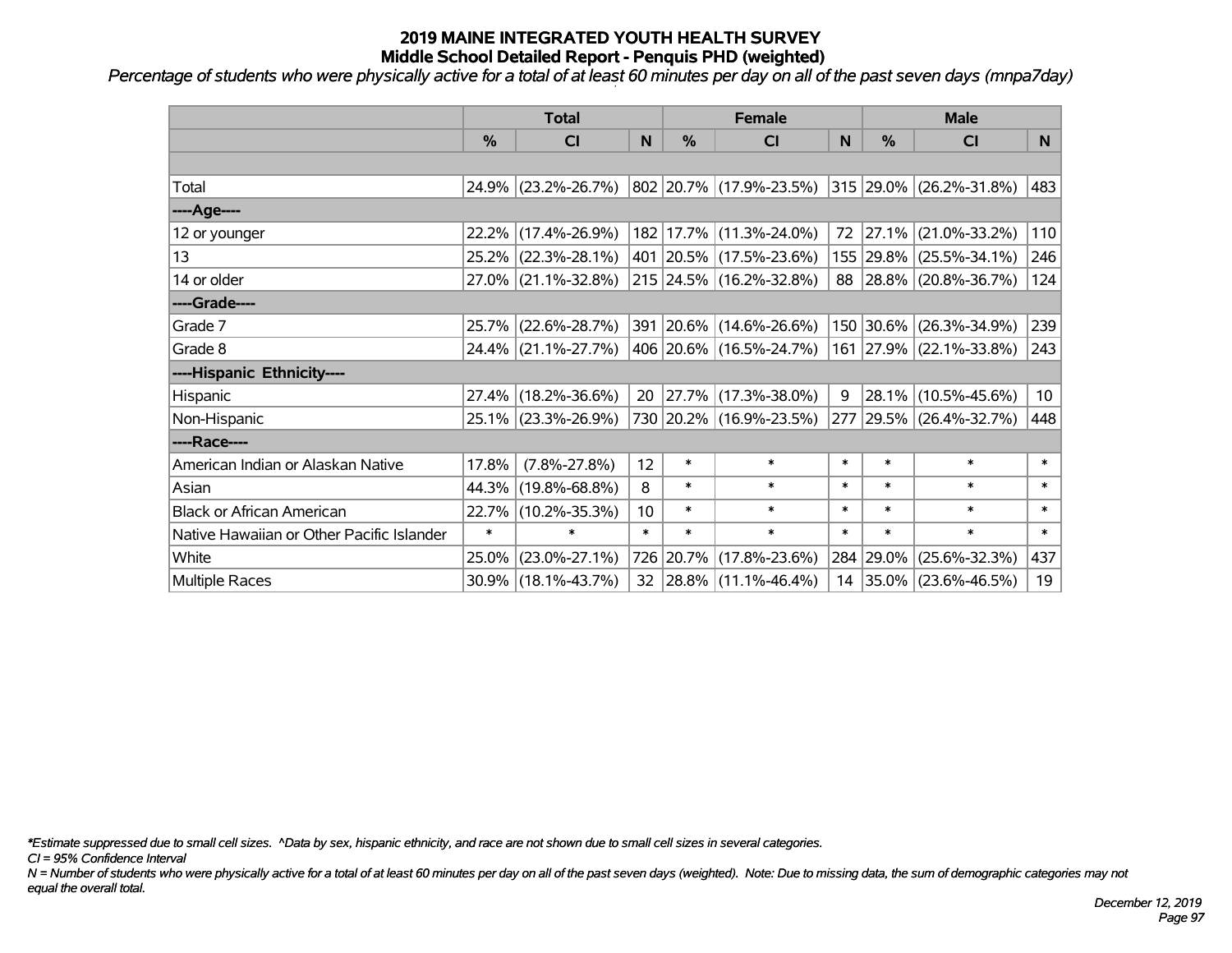#### **2019 MAINE INTEGRATED YOUTH HEALTH SURVEY Middle School Detailed Report - Penquis PHD (weighted)** *On an average school day, how many hours do you watch TV? (mn125) Percentage of students who answered at least 3 hours*

|                                           | <b>Total</b>  |                     |        | <b>Female</b> | <b>Male</b>             |                 |           |                         |                 |
|-------------------------------------------|---------------|---------------------|--------|---------------|-------------------------|-----------------|-----------|-------------------------|-----------------|
|                                           | $\frac{0}{0}$ | CI                  | N      | %             | CI                      | <sub>N</sub>    | %         | <b>CI</b>               | N               |
|                                           |               |                     |        |               |                         |                 |           |                         |                 |
| Total                                     |               | 23.6% (20.8%-26.3%) |        |               | 765 24.1% (21.0%-27.2%) |                 |           | 367 22.9% (18.7%-27.0%) | 382             |
| ----Age----                               |               |                     |        |               |                         |                 |           |                         |                 |
| 12 or younger                             |               | 20.6% (15.1%-26.0%) |        |               | 168 24.2% (13.7%-34.8%) | 98              | 16.4%     | $(8.5\% - 24.2\%)$      | 65              |
| 13                                        |               | 25.5% (20.8%-30.2%) |        |               | 405 21.5% (15.5%-27.5%) |                 | 156 28.6% | $(21.0\% - 36.2\%)$     | 241             |
| 14 or older                               |               | 23.2% (19.7%-26.6%) |        |               | 192 29.1% (22.1%-36.2%) |                 |           | 113 17.7% (11.8%-23.7%) | 77              |
| ----Grade----                             |               |                     |        |               |                         |                 |           |                         |                 |
| Grade 7                                   |               | 23.5% (18.6%-28.4%) |        |               | 367 23.5% (17.6%-29.4%) |                 | 173 23.8% | $(16.8\% - 30.8\%)$     | 188             |
| Grade 8                                   |               | 23.7% (20.1%-27.4%) |        |               | 395 24.6% (19.1%-30.1%) |                 |           | 191 22.3% (15.9%-28.6%) | 194             |
| ----Hispanic Ethnicity----                |               |                     |        |               |                         |                 |           |                         |                 |
| Hispanic                                  | 40.0%         | $(21.1\% - 58.9\%)$ | 27     | 31.1%         | $(8.2\% - 53.9\%)$      | 11              | 56.2%     | $(30.1\% - 82.3\%)$     | 16              |
| Non-Hispanic                              |               | 24.1% (20.9%-27.2%) |        |               | 714 25.1% (21.8%-28.3%) |                 |           | 345 22.8% (18.6%-27.0%) | 353             |
| ----Race----                              |               |                     |        |               |                         |                 |           |                         |                 |
| American Indian or Alaskan Native         | 21.9%         | $(6.7\% - 37.1\%)$  | 16     | 23.1%         | $(4.5\% - 41.6\%)$      | $\overline{7}$  | 21.2%     | $(0.1\% - 42.2\%)$      | 10 <sup>°</sup> |
| Asian                                     | 45.9%         | $(20.7\% - 71.1\%)$ | 8      | $\ast$        | $\ast$                  | $\ast$          | $\ast$    | $\ast$                  | $\ast$          |
| <b>Black or African American</b>          | 38.2%         | $(9.6\% - 66.9\%)$  | 22     | 45.1%         | $(0.0\% - 93.6\%)$      | 10 <sup>°</sup> | 30.8%     | $(9.7\% - 52.0\%)$      | 11              |
| Native Hawaiian or Other Pacific Islander | $\ast$        | $\ast$              | $\ast$ | $\ast$        | $\ast$                  | $\ast$          | $\ast$    | $\ast$                  | $\ast$          |
| White                                     | 22.9%         | $(19.7\% - 26.1\%)$ | 671    | 23.1%         | $(19.9\% - 26.3\%)$     | 319             | 22.7%     | $(18.3\% - 27.1\%)$     | 343             |
| <b>Multiple Races</b>                     |               | 25.8% (10.9%-40.8%) | 27     | $ 34.5\% $    | $(7.9\% - 61.1\%)$      | 15              | 23.0%     | $(5.2\% - 40.8\%)$      | 12              |

*\*Estimate suppressed due to small cell sizes. ^Data by sex, hispanic ethnicity, and race are not shown due to small cell sizes in several categories.*

*CI = 95% Confidence Interval*

*N = Number of students who answered at least 3 hours (weighted). Note: Due to missing data, the sum of demographic categories may not equal the overall total.*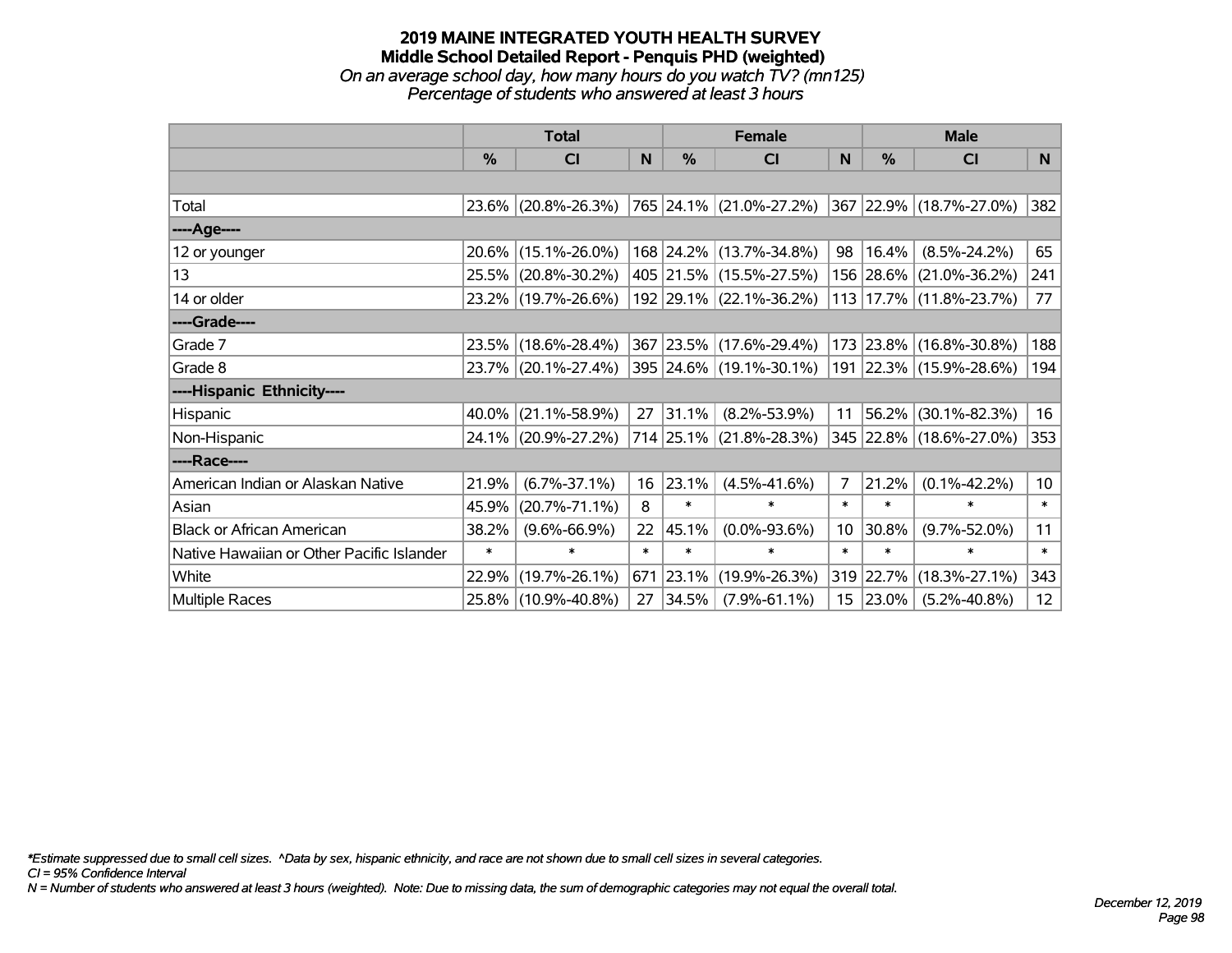#### **2019 MAINE INTEGRATED YOUTH HEALTH SURVEY Middle School Detailed Report - Penquis PHD (weighted)** *On an average school day, how many hours do you watch TV? (mn125\_2) Percentage of students who answered 2 or fewer hours*

|                                           | <b>Total</b> |                     |        |             | <b>Female</b>                                 |        | <b>Male</b> |                           |        |  |
|-------------------------------------------|--------------|---------------------|--------|-------------|-----------------------------------------------|--------|-------------|---------------------------|--------|--|
|                                           | $\%$         | <b>CI</b>           | N      | $\%$        | <b>CI</b>                                     | N      | $\%$        | <b>CI</b>                 | N      |  |
|                                           |              |                     |        |             |                                               |        |             |                           |        |  |
| Total                                     |              |                     |        |             | 76.4% (73.7%-79.2%) 2,481 75.9% (72.8%-79.0%) |        |             | 1,158 77.1% (73.0%-81.3%) | 1,288  |  |
| ---- Age----                              |              |                     |        |             |                                               |        |             |                           |        |  |
| 12 or younger                             | 79.4%        | $(74.0\% - 84.9\%)$ | 648    |             | 75.8% (65.2%-86.3%)                           | 306    | 83.6%       | $(75.8\% - 91.5\%)$       | 330    |  |
| 13                                        |              | 74.5% (69.8%-79.2%) |        |             | 1,185 78.5% (72.5%-84.5%)                     | 571    |             | 71.4% (63.8%-79.0%)       | 601    |  |
| 14 or older                               |              | 76.8% (73.4%-80.3%) | 637    |             | 70.9% (63.8%-77.9%)                           | 276    |             | 82.3% (76.3%-88.2%)       | 357    |  |
| ----Grade----                             |              |                     |        |             |                                               |        |             |                           |        |  |
| Grade 7                                   | 76.5%        | $(71.6\% - 81.4\%)$ |        |             | 1,192 76.5% (70.6%-82.4%)                     | 563    | 76.2%       | $(69.2\% - 83.2\%)$       | 604    |  |
| Grade 8                                   |              | 76.3% (72.6%-79.9%) |        |             | 1,272 75.4% (69.9%-80.9%)                     | 586    |             | 77.7% (71.4%-84.1%)       | 677    |  |
| ----Hispanic Ethnicity----                |              |                     |        |             |                                               |        |             |                           |        |  |
| Hispanic                                  | 60.0%        | $(41.1\% - 78.9\%)$ | 41     | 68.9%       | $(46.1\% - 91.8\%)$                           | 25     | 43.8%       | $(17.7\% - 69.9\%)$       | 12     |  |
| Non-Hispanic                              |              | 75.9% (72.8%-79.1%) | 2,251  |             | $ 74.9\% $ (71.7%-78.2%)                      | 1,031  |             | 77.2%   (73.0%-81.4%)     | 1,195  |  |
| ----Race----                              |              |                     |        |             |                                               |        |             |                           |        |  |
| American Indian or Alaskan Native         | 78.1%        | $(62.9\% - 93.3\%)$ | 58     | 76.9%       | $(58.4\% - 95.5\%)$                           | 22     | 78.8%       | $(57.8\% - 99.9\%)$       | 36     |  |
| Asian                                     | 54.1%        | $(28.9\% - 79.3\%)$ | 10     | $\ast$      | $\ast$                                        | $\ast$ | $\ast$      | $\ast$                    | $\ast$ |  |
| <b>Black or African American</b>          | 61.8%        | $(33.1\% - 90.4\%)$ | 36     | 54.9%       | $(6.4\% - 100.0\%)$                           | 12     | 69.2%       | $(48.0\% - 90.3\%)$       | 24     |  |
| Native Hawaiian or Other Pacific Islander | $\ast$       | $\ast$              | $\ast$ | $\ast$      | $\ast$                                        | $\ast$ | $\ast$      | $\ast$                    | $\ast$ |  |
| White                                     | 77.1%        | $(73.9\% - 80.3\%)$ |        | 2,258 76.9% | $(73.7\% - 80.1\%)$                           | 1,061  | 77.3%       | $(72.9\% - 81.7\%)$       | 1,171  |  |
| Multiple Races                            |              | 74.2% (59.2%-89.1%) | 78     |             | 65.5% (38.9%-92.1%)                           | 28     |             | 77.0% (59.2%-94.8%)       | 41     |  |

*\*Estimate suppressed due to small cell sizes. ^Data by sex, hispanic ethnicity, and race are not shown due to small cell sizes in several categories.*

*CI = 95% Confidence Interval*

*N = Number of students who answered 2 or fewer hours (weighted). Note: Due to missing data, the sum of demographic categories may not equal the overall total.*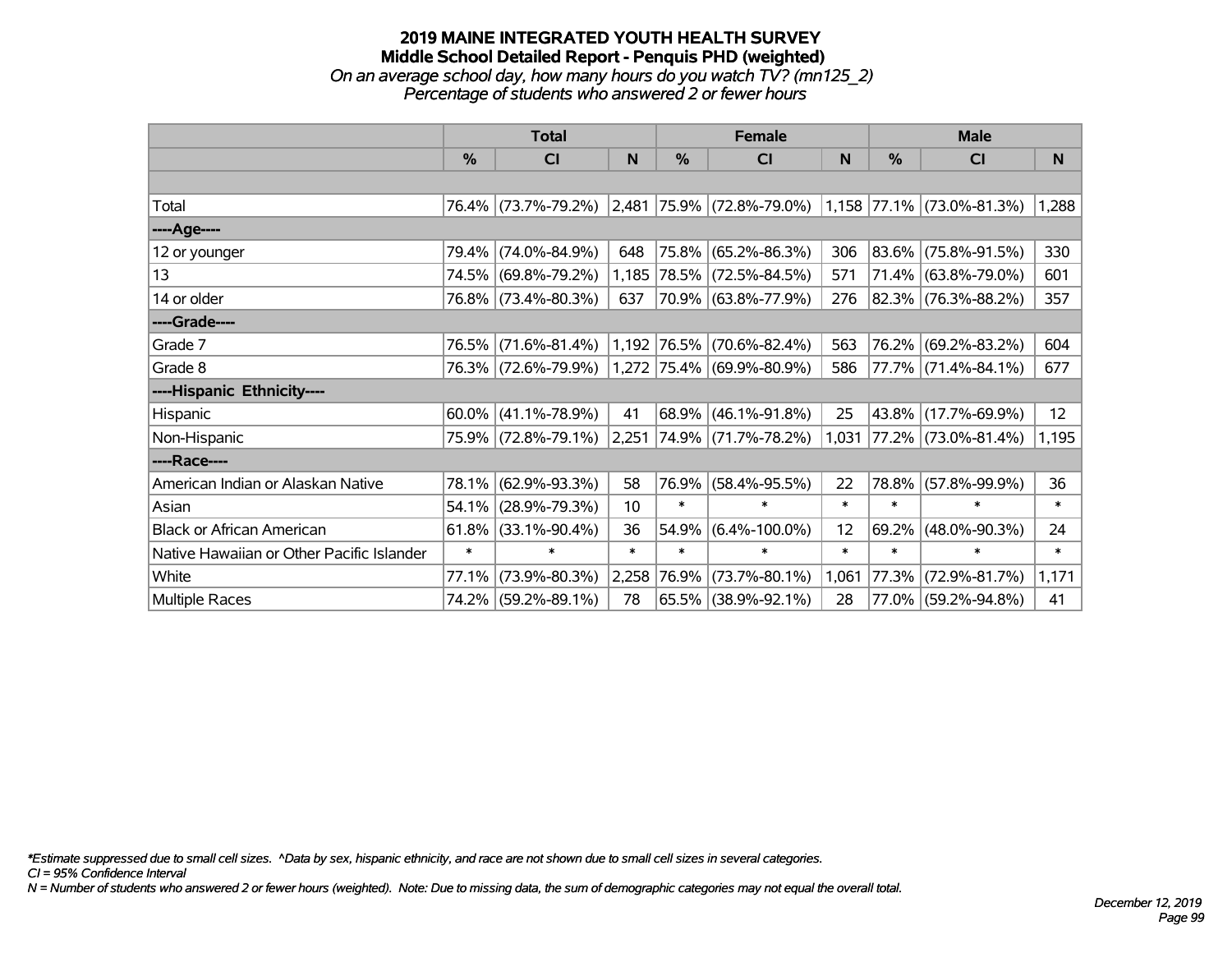*On an average school day, how many hours do you play video or computer games or use a computer for something that is not school work? (Count time spent playing games, watching videos, texting, or using social media on your smartphone, computer, Xbox, PlayStation, iPad, or other tablet.) (mn126c) Percentage of students who answered at least 3 hours*

|                                           | <b>Total</b> |                     |        |        | <b>Female</b>               |                 | <b>Male</b>   |                          |        |
|-------------------------------------------|--------------|---------------------|--------|--------|-----------------------------|-----------------|---------------|--------------------------|--------|
|                                           | %            | <b>CI</b>           | N      | %      | <b>CI</b>                   | N               | $\frac{0}{0}$ | <b>CI</b>                | N      |
|                                           |              |                     |        |        |                             |                 |               |                          |        |
| Total                                     |              | 47.8% (44.0%-51.5%) |        |        | $1,553$ 43.4% (38.3%-48.5%) |                 |               | 666 52.1% (45.9%-58.4%)  | 871    |
| ----Age----                               |              |                     |        |        |                             |                 |               |                          |        |
| 12 or younger                             | 42.3%        | $(31.6\% - 52.9\%)$ | 346    | 40.7%  | $(26.4\% - 55.0\%)$         |                 |               | 165 45.7% (32.2%-59.3%)  | 181    |
| 13                                        |              | 49.9% (46.0%-53.9%) | 795    | 42.9%  | $(37.2\% - 48.7\%)$         |                 |               | 313 55.1% (48.7%-61.5%)  | 465    |
| 14 or older                               |              | 49.7% (40.7%-58.8%) | 413    |        | 47.7% (36.3%-59.0%)         |                 |               | 187 52.2% (41.7%-62.8%)  | 225    |
| ----Grade----                             |              |                     |        |        |                             |                 |               |                          |        |
| Grade 7                                   |              | 42.9% (37.3%-48.5%) | 671    | 41.3%  | $(31.9\% - 50.8\%)$         |                 |               | 308 45.1% (37.4%-52.7%)  | 355    |
| Grade 8                                   |              | 52.9% (48.1%-57.7%) | 883    |        | 46.1% (39.1%-53.0%)         |                 |               | 358 58.9% (51.9%-66.0%)  | 516    |
| ----Hispanic Ethnicity----                |              |                     |        |        |                             |                 |               |                          |        |
| Hispanic                                  | 56.1%        | $(36.6\% - 75.6\%)$ | 36     | 34.7%  | $(12.4\% - 56.9\%)$         | 12 <sup>2</sup> |               | 76.6% (60.6%-92.7%)      | 22     |
| Non-Hispanic                              |              | 48.8% (45.2%-52.3%) |        |        | 1,447 44.2% (39.4%-48.9%)   |                 |               | 610 53.1% (47.4%-58.8%)  | 823    |
| ----Race----                              |              |                     |        |        |                             |                 |               |                          |        |
| American Indian or Alaskan Native         | 41.8%        | $(26.5\% - 57.2\%)$ | 31     | 39.5%  | $(18.0\% - 60.9\%)$         | 11              |               | 43.3% (16.1%-70.6%)      | 19     |
| Asian                                     | $\ast$       | $\ast$              | $\ast$ | $\ast$ | $\ast$                      | $\ast$          | $\ast$        | $\ast$                   | $\ast$ |
| <b>Black or African American</b>          | 50.7%        | $(30.5\% - 71.0\%)$ | 31     | 39.2%  | $(0.0\% - 79.7\%)$          | 10              | 62.4%         | $(50.3\% - 74.6\%)$      | 20     |
| Native Hawaiian or Other Pacific Islander | $\ast$       | $\ast$              | $\ast$ | $\ast$ | $\ast$                      | $\ast$          | $\ast$        | $\ast$                   | $\ast$ |
| White                                     | 48.5%        | $(44.3\% - 52.6\%)$ | 1,421  | 44.1%  | $(39.3\% - 48.9\%)$         |                 | 609 52.3%     | $(45.4\% - 59.2\%)$      | 795    |
| <b>Multiple Races</b>                     |              | 33.3% (19.9%-46.7%) | 35     | 33.2%  | $(6.1\% - 60.4\%)$          | 14              |               | $ 38.6\% $ (25.0%-52.2%) | 21     |

*\*Estimate suppressed due to small cell sizes. ^Data by sex, hispanic ethnicity, and race are not shown due to small cell sizes in several categories.*

*CI = 95% Confidence Interval*

*N = Number of students who answered at least 3 hours (weighted). Note: Due to missing data, the sum of demographic categories may not equal the overall total.*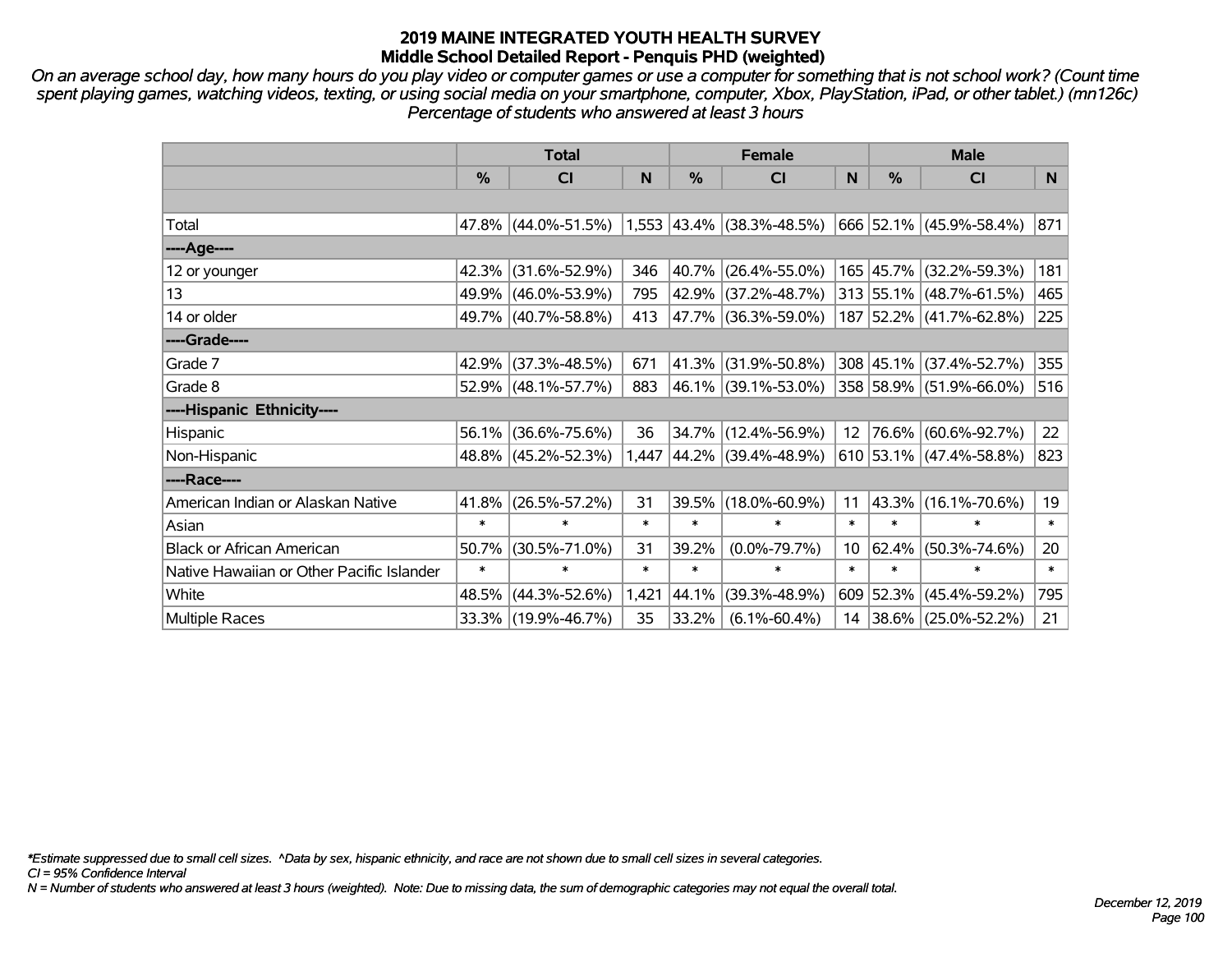*On an average school day, how many hours do you play video or computer games or use a computer for something that is not school work? (Count time spent playing games, watching videos, texting, or using social media on your smartphone, computer, Xbox, PlayStation, iPad, or other tablet.) (mn126c\_2) Percentage of students who answered 2 or fewer hours*

|                                           | <b>Total</b> |                        |        |             | <b>Female</b>        | <b>Male</b> |        |                         |                |
|-------------------------------------------|--------------|------------------------|--------|-------------|----------------------|-------------|--------|-------------------------|----------------|
|                                           | $\%$         | CI                     | N      | $\%$        | <b>CI</b>            | N           | %      | <b>CI</b>               | N.             |
|                                           |              |                        |        |             |                      |             |        |                         |                |
| Total                                     | $52.2\%$     | $(48.5\% - 56.0\%)$    |        | 1,698 56.6% | $(51.5\% - 61.7\%)$  |             |        | 868 47.9% (41.6%-54.1%) | 799            |
| ----Age----                               |              |                        |        |             |                      |             |        |                         |                |
| 12 or younger                             | 57.7%        | $(47.1\% - 68.4\%)$    | 473    | 59.3%       | $(45.0\% - 73.6\%)$  | 241         |        | 54.3% (40.7%-67.8%)     | 214            |
| 13                                        | 50.1%        | $(46.1\% - 54.0\%)$    | 797    | 57.1%       | $(51.3\% - 62.8\%)$  |             |        | 416 44.9% (38.5%-51.3%) | 379            |
| 14 or older                               |              | $50.3\%$ (41.2%-59.3%) | 417    | 52.3%       | $(41.0\% - 63.7\%)$  |             |        | 206 47.8% (37.2%-58.3%) | 206            |
| ----Grade----                             |              |                        |        |             |                      |             |        |                         |                |
| Grade 7                                   | 57.1%        | $(51.5\% - 62.7\%)$    | 892    | 58.7%       | $(49.2\% - 68.1\%)$  |             |        | 437 54.9% (47.3%-62.6%) | 432            |
| Grade 8                                   |              | 47.1% (42.3%-51.9%)    | 785    | 53.9%       | $(47.0\% - 60.9\%)$  |             |        | 418 41.1% (34.0%-48.1%) | 360            |
| ----Hispanic Ethnicity----                |              |                        |        |             |                      |             |        |                         |                |
| Hispanic                                  | 43.9%        | $(24.4\% - 63.4\%)$    | 28     | 65.3%       | $(43.1\% - 87.6\%)$  | 22          | 23.4%  | $(7.3\% - 39.4\%)$      | $\overline{7}$ |
| Non-Hispanic                              |              | $51.2\%$ (47.7%-54.8%) | 1,521  | 55.8%       | $(51.1\% - 60.6\%)$  |             |        | 771 46.9% (41.2%-52.6%) | 727            |
| ----Race----                              |              |                        |        |             |                      |             |        |                         |                |
| American Indian or Alaskan Native         | 58.2%        | $(42.8\% - 73.5\%)$    | 43     | 60.5%       | $(39.1\% - 82.0\%)$  | 17          | 56.7%  | $(29.4\% - 83.9\%)$     | 25             |
| Asian                                     | $\ast$       | $\ast$                 | $\ast$ | $\ast$      | $\ast$               | $\ast$      | $\ast$ | $\ast$                  | $\ast$         |
| <b>Black or African American</b>          | 49.3%        | $(29.0\% - 69.5\%)$    | 30     | 60.8%       | $(20.3\% - 100.0\%)$ | 16          | 37.6%  | $(25.4\% - 49.7\%)$     | 12             |
| Native Hawaiian or Other Pacific Islander | $\ast$       | $\ast$                 | $\ast$ | $\ast$      | $\ast$               | $\ast$      | $\ast$ | $\ast$                  | $\ast$         |
| White                                     | 51.5%        | $(47.4\% - 55.7\%)$    | 1,511  | 55.9%       | $(51.1\% - 60.7\%)$  | 772         |        | 47.7% (40.8%-54.6%)     | 724            |
| <b>Multiple Races</b>                     | 66.7%        | $(53.3\% - 80.1\%)$    | 70     | 66.8%       | $(39.6\% - 93.9\%)$  | 29          |        | $61.4\%$ (47.8%-75.0%)  | 33             |

*\*Estimate suppressed due to small cell sizes. ^Data by sex, hispanic ethnicity, and race are not shown due to small cell sizes in several categories.*

*CI = 95% Confidence Interval*

*N = Number of students who answered 2 or fewer hours (weighted). Note: Due to missing data, the sum of demographic categories may not equal the overall total.*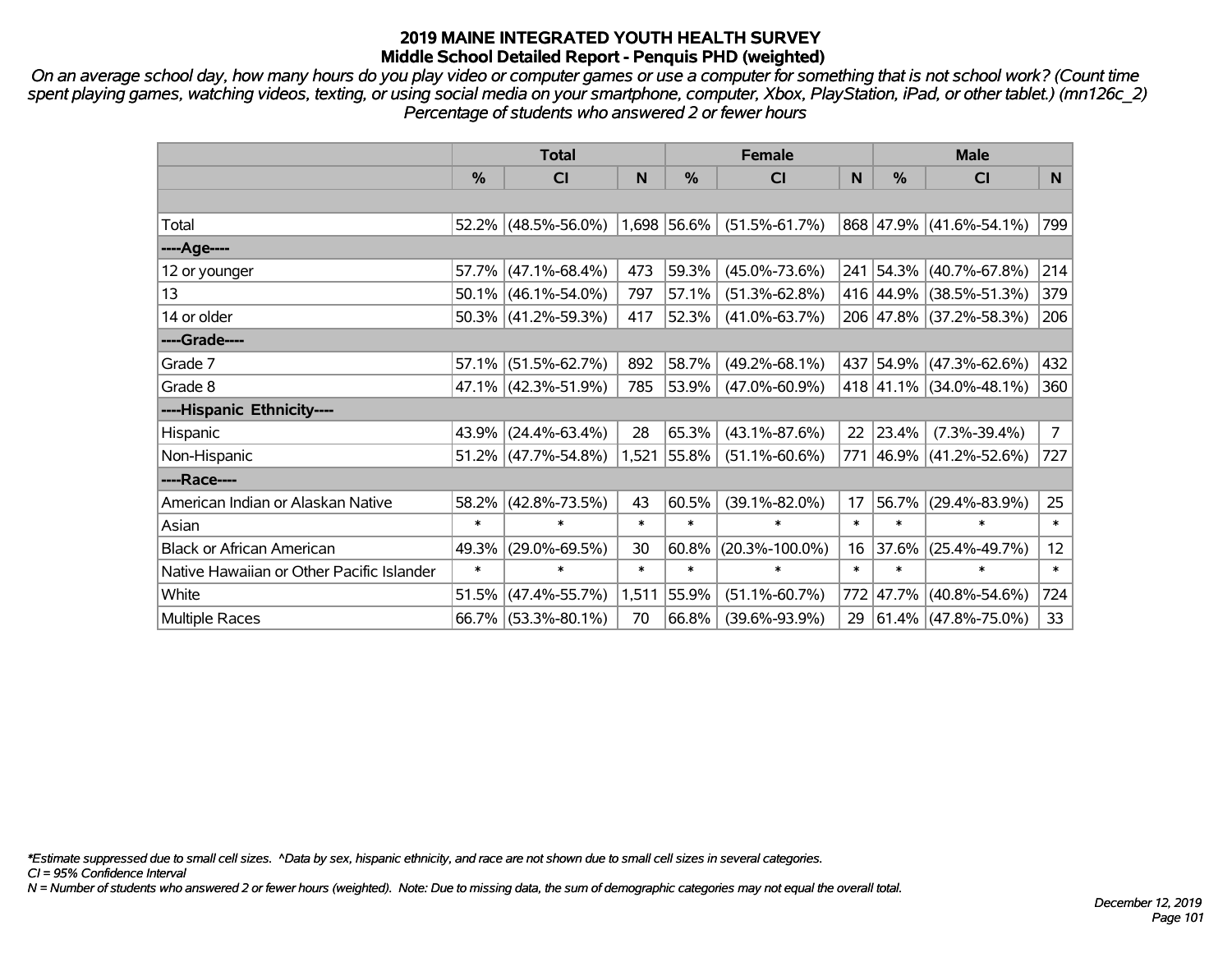*Percentage of students watching 2 or fewer hours of combined screen time (tv, video games, computer) per day on an average school day (mnscreen)*

|                                           | <b>Total</b>  |                     |                | <b>Female</b> |                          |        | <b>Male</b> |                             |                 |  |
|-------------------------------------------|---------------|---------------------|----------------|---------------|--------------------------|--------|-------------|-----------------------------|-----------------|--|
|                                           | $\frac{0}{0}$ | <b>CI</b>           | N              | %             | <b>CI</b>                | N      | %           | <b>CI</b>                   | N.              |  |
|                                           |               |                     |                |               |                          |        |             |                             |                 |  |
| Total                                     |               | 24.7% (20.6%-28.9%) |                |               | 794 28.6% (23.7%-33.5%)  |        |             | 432 21.2% (15.3%-27.0%)     | 350             |  |
| ----Age----                               |               |                     |                |               |                          |        |             |                             |                 |  |
| 12 or younger                             |               | 28.7% (21.1%-36.3%) |                |               | 233 30.2% (18.9%-41.4%)  |        |             | 121 27.2% (17.9%-36.5%)     | 107             |  |
| 13                                        |               | 22.5% (17.9%-27.1%) |                |               | 352 26.6% (21.5%-31.7%)  |        |             | 190   19.4%   (11.9%-26.8%) | 161             |  |
| 14 or older                               |               | 24.7% (18.5%-30.8%) |                |               | 203 31.1% (23.2%-39.0%)  |        |             | 121   19.2%   (11.5%-26.8%) | 82              |  |
| ----Grade----                             |               |                     |                |               |                          |        |             |                             |                 |  |
| Grade 7                                   |               | 28.3% (21.4%-35.2%) |                | 437 29.2%     | $(21.5\% - 36.9\%)$      |        |             | 213 27.2% (17.2%-37.2%)     | 214             |  |
| Grade 8                                   |               | 20.7% (16.3%-25.0%) |                |               | 340 27.3% (20.8%-33.7%)  |        |             | 209 15.0% (10.2%-19.7%)     | 129             |  |
| ----Hispanic Ethnicity----                |               |                     |                |               |                          |        |             |                             |                 |  |
| Hispanic                                  | 21.2%         | $(6.2\% - 36.2\%)$  | 14             | $\ast$        | $\ast$                   | $\ast$ | $\ast$      | $\ast$                      | $\ast$          |  |
| Non-Hispanic                              |               | 23.5% (19.2%-27.7%) |                |               | 689 27.6% (21.9%-33.3%)  |        |             | 378 19.5% (14.8%-24.3%)     | 300             |  |
| ----Race----                              |               |                     |                |               |                          |        |             |                             |                 |  |
| American Indian or Alaskan Native         | $37.0\%$      | $(28.8\% - 45.2\%)$ | 26             | 48.6%         | $(27.4\% - 69.9\%)$      | 14     | 29.2%       | $(11.1\% - 47.4\%)$         | 13              |  |
| Asian                                     | $\ast$        | $\ast$              | $\ast$         | $\ast$        | $\ast$                   | $\ast$ | $\ast$      | $\ast$                      | $\ast$          |  |
| <b>Black or African American</b>          | 12.9%         | $(0.0\% - 29.5\%)$  | $\overline{7}$ | $\ast$        | $\ast$                   | $\ast$ | $\ast$      | $\ast$                      | $\ast$          |  |
| Native Hawaiian or Other Pacific Islander | $\ast$        | $\ast$              | $\ast$         | $\ast$        | $\ast$                   | $\ast$ | $\ast$      | $\ast$                      | $\ast$          |  |
| White                                     | 24.4%         | $(20.0\% - 28.9\%)$ |                | 709 27.8%     | $(22.9\% - 32.8\%)$      |        | 379 21.2%   | $(14.8\% - 27.6\%)$         | 319             |  |
| <b>Multiple Races</b>                     |               | 32.9% (24.6%-41.2%) | 35             |               | $ 47.6\% $ (21.7%-73.6%) | 20     |             | $ 23.2\% $ (13.3%-33.0%)    | 12 <sup>2</sup> |  |

*\*Estimate suppressed due to small cell sizes. ^Data by sex, hispanic ethnicity, and race are not shown due to small cell sizes in several categories.*

*CI = 95% Confidence Interval*

*N = Number of students watching 2 or fewer hours of combined screen time (tv, video games, computer) per day on an average school day (weighted). Note: Due to missing data, the sum of demographic categories may not equal the overall total.*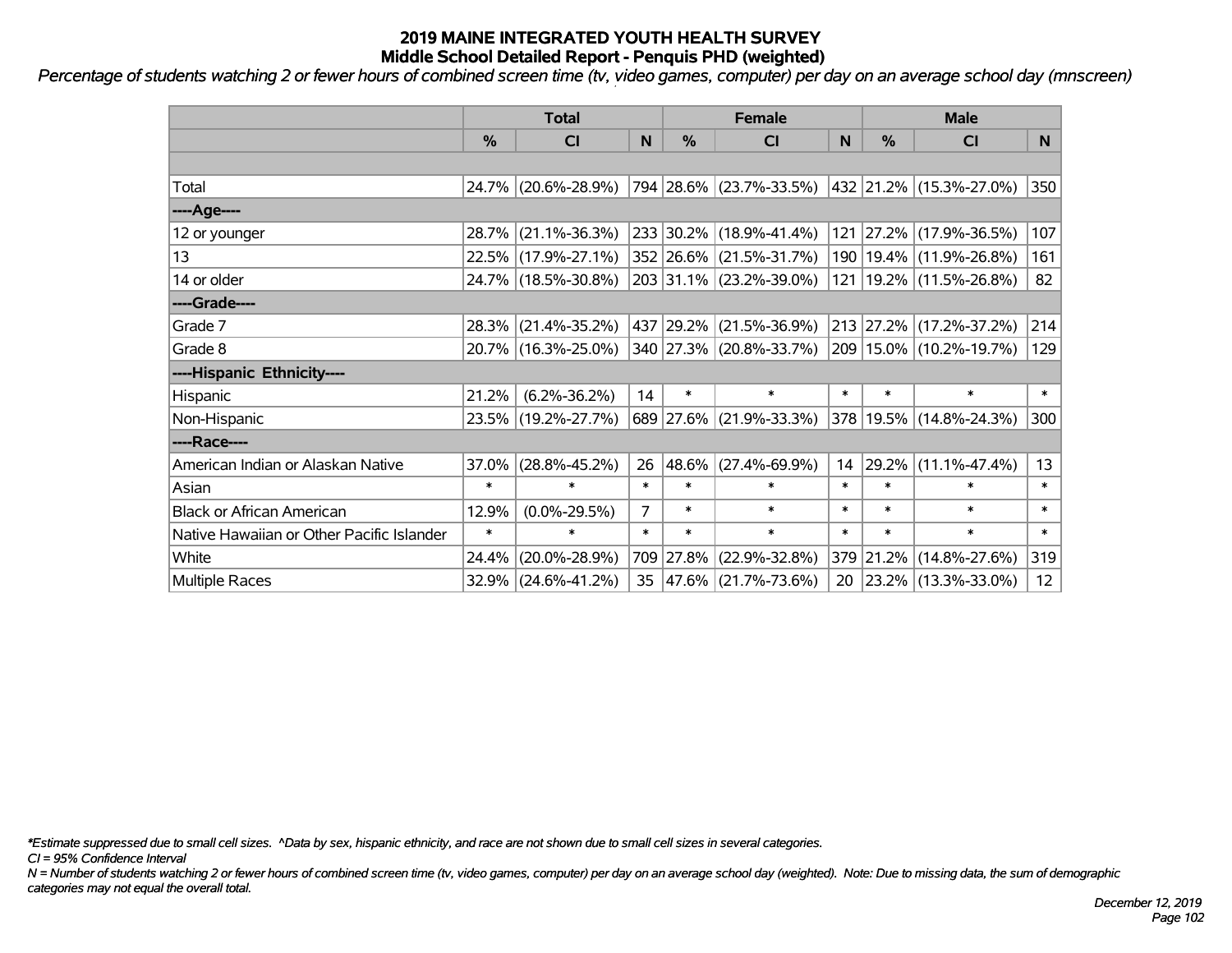*In an average week when you are in school, on how many days do you go to physical education (PE) classes? (mn127) Percentage of students who answered at least 1 day*

|                                           | <b>Total</b>  |                        |        |               | <b>Female</b>                                 |        | <b>Male</b> |                           |        |  |
|-------------------------------------------|---------------|------------------------|--------|---------------|-----------------------------------------------|--------|-------------|---------------------------|--------|--|
|                                           | $\frac{9}{6}$ | CI                     | N      | $\frac{0}{0}$ | C <sub>l</sub>                                | N      | %           | <b>CI</b>                 | N      |  |
|                                           |               |                        |        |               |                                               |        |             |                           |        |  |
| Total                                     |               |                        |        |               | 87.0% (77.0%-96.9%) 2,805 87.8% (77.7%-98.0%) |        |             | 1,335 86.2% (76.2%-96.1%) | 1,441  |  |
| ----Age----                               |               |                        |        |               |                                               |        |             |                           |        |  |
| 12 or younger                             | 86.4%         | $(74.3\% - 98.4\%)$    | 712    |               | 87.5% (75.9%-99.1%)                           | 356    | 85.5%       | $(71.6\% - 99.3\%)$       | 349    |  |
| 13                                        |               | $85.6\%$ (75.1%-96.2%) |        |               | 1,357 85.7% (73.9%-97.5%)                     | 645    |             | 85.7% (76.0%-95.4%)       | 702    |  |
| 14 or older                               |               | $90.0\%$ (82.0%-98.1%) | 726    |               | 92.7% (85.5%-99.9%)                           | 332    |             | 87.7% (78.6%-96.8%)       | 388    |  |
| ----Grade----                             |               |                        |        |               |                                               |        |             |                           |        |  |
| Grade 7                                   | 86.0%         | $(73.8\% - 98.1\%)$    |        |               | 1,309 86.9% (74.6%-99.1%)                     | 630    |             | 85.1% (72.8%-97.4%)       | 665    |  |
| Grade 8                                   |               | 87.7% (79.0%-96.5%)    |        |               | $1,467$ 88.8% (79.4%-98.1%)                   | 698    |             | 86.9% (78.3%-95.5%)       | 758    |  |
| ----Hispanic Ethnicity----                |               |                        |        |               |                                               |        |             |                           |        |  |
| Hispanic                                  | 89.1%         | $(79.4\% - 98.8\%)$    | 64     | $\ast$        | $\ast$                                        | $\ast$ | $\ast$      | $\ast$                    | $\ast$ |  |
| Non-Hispanic                              |               | 87.1% (77.0%-97.1%)    |        |               | $2,538$ 88.1% (78.3%-98.0%)                   | 1,207  |             | 86.2% (75.8%-96.5%)       | 1,311  |  |
| ----Race----                              |               |                        |        |               |                                               |        |             |                           |        |  |
| American Indian or Alaskan Native         | 88.2%         | $(81.2\% - 95.3\%)$    | 60     | $\ast$        | $\ast$                                        | $\ast$ | $\ast$      | $\ast$                    | $\ast$ |  |
| Asian                                     | $\ast$        | $\ast$                 | $\ast$ | $\ast$        | $\ast$                                        | $\ast$ | $\ast$      | $\ast$                    | $\ast$ |  |
| <b>Black or African American</b>          | $\ast$        | $\ast$                 | $\ast$ | $\ast$        | $\ast$                                        | $\ast$ | $\ast$      | $\ast$                    | $\ast$ |  |
| Native Hawaiian or Other Pacific Islander | $\ast$        | $\ast$                 | $\ast$ | $\ast$        | $\ast$                                        | $\ast$ | $\ast$      | $\ast$                    | $\ast$ |  |
| White                                     | 86.6%         | $(76.3\% - 96.9\%)$    | 2,523  | 87.7%         | $(77.3\% - 98.2\%)$                           |        | 1,206 85.5% | $(75.0\% - 95.9\%)$       | 1,295  |  |
| <b>Multiple Races</b>                     |               | 93.1% (86.9%-99.2%)    | 99     | $\ast$        | $\ast$                                        | $\ast$ | $\ast$      | $\ast$                    | $\ast$ |  |

*\*Estimate suppressed due to small cell sizes. ^Data by sex, hispanic ethnicity, and race are not shown due to small cell sizes in several categories.*

*CI = 95% Confidence Interval*

*N = Number of students who answered at least 1 day (weighted). Note: Due to missing data, the sum of demographic categories may not equal the overall total.*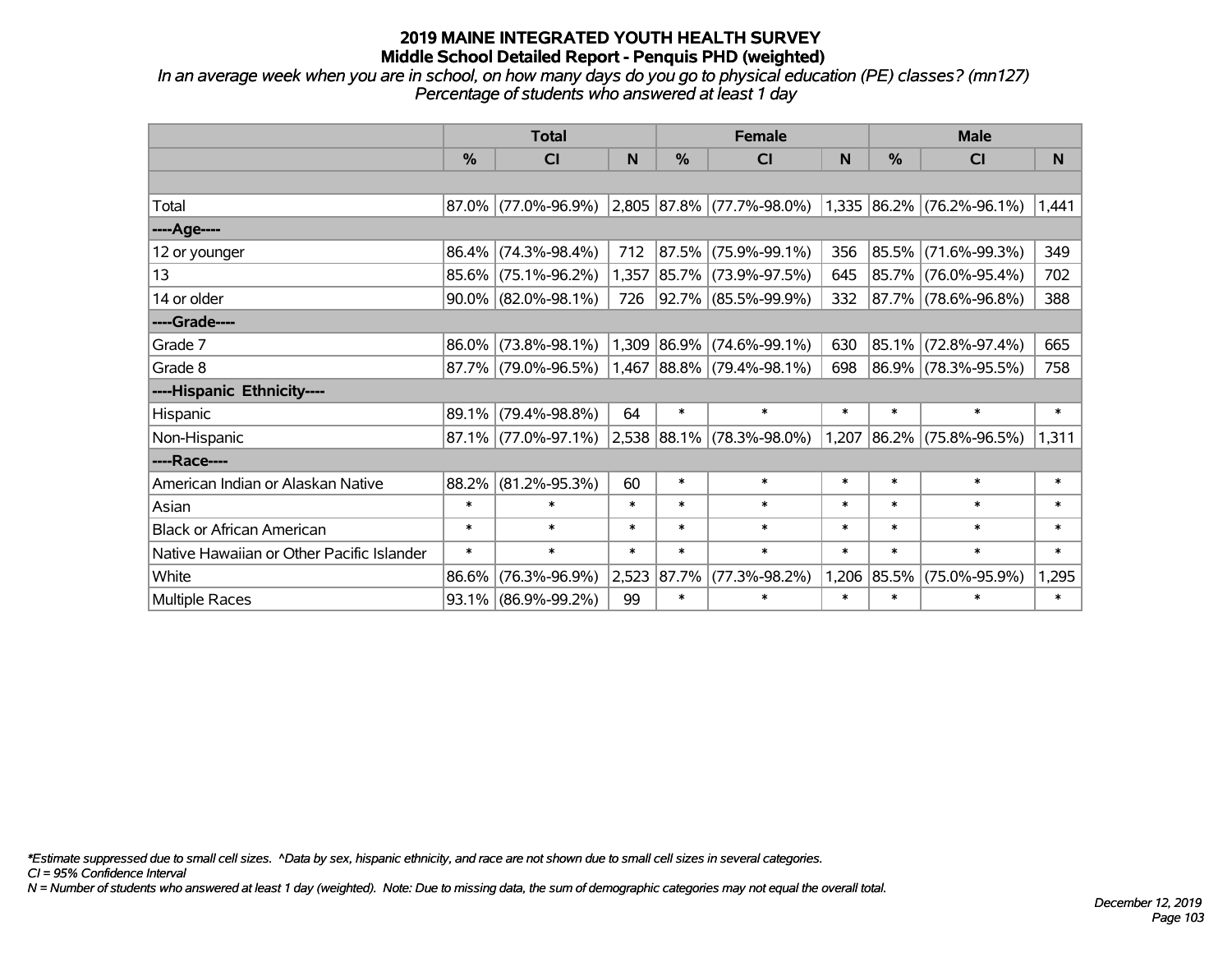*Percentage of students who attended physical education (PE) classes daily in an average week when they were in school (mndlype)*

|                                           | <b>Total</b> |                      |        | <b>Female</b> |                                                |             | <b>Male</b> |                                 |        |
|-------------------------------------------|--------------|----------------------|--------|---------------|------------------------------------------------|-------------|-------------|---------------------------------|--------|
|                                           | %            | <b>CI</b>            | N      | %             | <b>CI</b>                                      | $\mathbf N$ | %           | <b>CI</b>                       | N.     |
|                                           |              |                      |        |               |                                                |             |             |                                 |        |
| Total                                     | 6.5%         |                      |        |               | $(0.0\% - 13.9\%)$ 210 6.1% $(0.0\% - 13.5\%)$ |             |             | $ 92 6.9\%  (0.0\% - 14.4\%)$   | 116    |
| ----Age----                               |              |                      |        |               |                                                |             |             |                                 |        |
| 12 or younger                             | 5.1%         | $(0.1\% - 10.1\%)$   | 42     |               | $ 6.1\% $ (0.0%-12.2%)                         |             | 25 4.2%     | $(0.1\% - 8.4\%)$               | 17     |
| 13                                        | $7.6\%$      | $(0.0\% - 17.1\%)$   |        |               | $121   6.2\%   (0.0\% - 14.3\%)$               |             | 46 8.9%     | $(0.0\% - 19.6\%)$              | 73     |
| 14 or older                               |              | $5.8\%$ (0.0%-12.0%) |        |               | 47 5.9% (0.0%-14.3%)                           |             |             | $21   5.8\%   (0.5\% - 11.1\%)$ | 26     |
| ----Grade----                             |              |                      |        |               |                                                |             |             |                                 |        |
| Grade 7                                   | $6.2\%$      | $(0.1\% - 12.2\%)$   |        |               | 94 $ 5.9\% $ (0.1%-11.8%)                      |             |             | $43 6.3\% $ (0.0%-12.7%)        | 50     |
| Grade 8                                   |              | $6.9\%$ (0.0%-16.0%) |        |               | $115 6.3\%  (0.0\% - 15.9\%)$                  |             |             | $50 7.5\% $ (0.0%-16.5%)        | 65     |
| ----Hispanic Ethnicity----                |              |                      |        |               |                                                |             |             |                                 |        |
| Hispanic                                  | 9.1%         | $(0.0\% - 23.8\%)$   | 6      | $\ast$        | $\ast$                                         | $\ast$      | $\ast$      | $\ast$                          | $\ast$ |
| Non-Hispanic                              |              | $6.4\%$ (0.0%-14.0%) |        |               | 186 5.8% (0.0%-13.0%)                          |             | 80 7.0%     | $(0.0\% - 15.2\%)$              | 107    |
| ----Race----                              |              |                      |        |               |                                                |             |             |                                 |        |
| American Indian or Alaskan Native         | $\ast$       | $\ast$               | $\ast$ | $\ast$        | $\ast$                                         | $\ast$      | $\ast$      | $\ast$                          | $\ast$ |
| Asian                                     | $\ast$       | $\ast$               | $\ast$ | $\ast$        | $\ast$                                         | $\ast$      | $\ast$      | $\ast$                          | $\ast$ |
| <b>Black or African American</b>          | $\ast$       | $\ast$               | $\ast$ | $\ast$        | $\ast$                                         | $\ast$      | $\ast$      | $\ast$                          | $\ast$ |
| Native Hawaiian or Other Pacific Islander | $\ast$       | $\ast$               | $\ast$ | $\ast$        | $\ast$                                         | $\ast$      | $\ast$      | $\ast$                          | $\ast$ |
| White                                     | 6.5%         | $(0.0\% - 14.3\%)$   |        | 190 6.2%      | $(0.0\% - 14.0\%)$                             | 85          | 6.9%        | $(0.0\% - 14.6\%)$              | 104    |
| Multiple Races                            | $\ast$       | $\ast$               | $\ast$ | $\ast$        | $\ast$                                         | $\ast$      | $\ast$      | *                               | $\ast$ |

*\*Estimate suppressed due to small cell sizes. ^Data by sex, hispanic ethnicity, and race are not shown due to small cell sizes in several categories.*

*CI = 95% Confidence Interval*

*N = Number of students who attended physical education (PE) classes daily in an average week when they were in school (weighted). Note: Due to missing data, the sum of demographic categories may not equal the overall total.*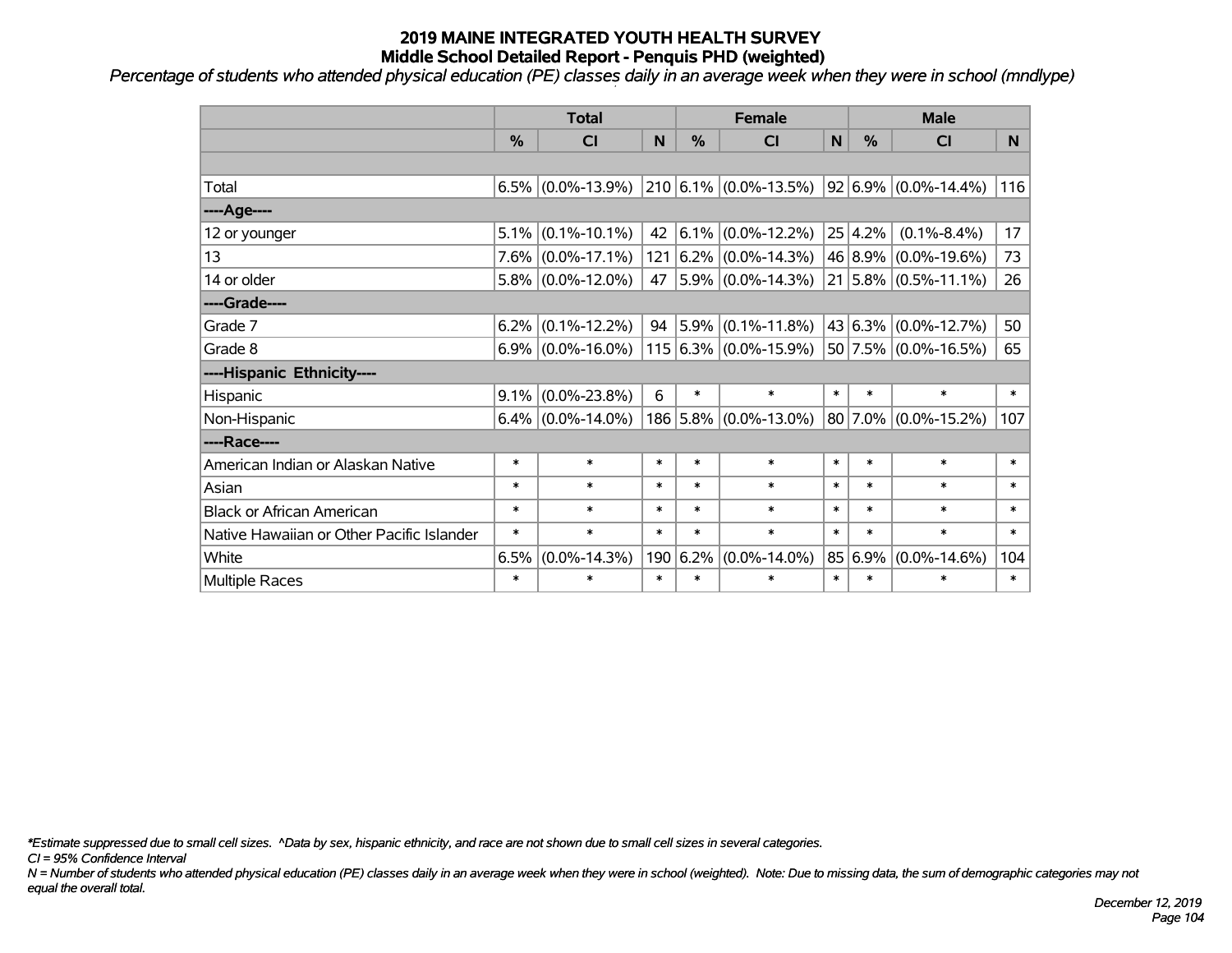*Do any of your classroom teachers provide short physical activity breaks during regular class time? (Do not count your physical education teacher.) (mn180)*

*Percentage of students who answered 'Yes'*

|                                           | <b>Total</b> |                                                      | <b>Female</b> |           |                         | <b>Male</b> |               |                                 |        |
|-------------------------------------------|--------------|------------------------------------------------------|---------------|-----------|-------------------------|-------------|---------------|---------------------------------|--------|
|                                           | $\%$         | <b>CI</b>                                            | N             | %         | <b>CI</b>               | N           | $\frac{0}{0}$ | <b>CI</b>                       | N      |
|                                           |              |                                                      |               |           |                         |             |               |                                 |        |
| Total                                     |              | $21.9\%$ (13.7%-30.1%)   707   23.3%   (14.2%-32.5%) |               |           |                         |             |               | $ 354 20.3\% (12.8\% - 27.8\%)$ | 337    |
| ----Age----                               |              |                                                      |               |           |                         |             |               |                                 |        |
| 12 or younger                             | 18.8%        | $(7.6\% - 30.1\%)$                                   |               |           | 151 23.0% (11.0%-35.0%) | 90          | 13.8%         | $(2.7\% - 24.8\%)$              | 54     |
| 13                                        |              | 23.3% (13.6%-33.0%)                                  |               |           | 373 24.4% (12.5%-36.3%) |             |               | 179 21.8% (12.9%-30.7%)         | 185    |
| 14 or older                               |              | 22.6% (13.8%-31.3%)                                  |               |           | 183 22.0% (11.5%-32.4%) |             |               | 86 23.5% (12.4%-34.5%)          | 98     |
| ----Grade----                             |              |                                                      |               |           |                         |             |               |                                 |        |
| Grade 7                                   | 21.0%        | $(9.2\% - 32.9\%)$                                   |               |           | 327 23.2% (11.5%-35.0%) | 172         | 18.9%         | $(6.2\% - 31.6\%)$              | 149    |
| Grade 8                                   |              | 22.6% (12.6%-32.6%)                                  |               |           | 375 23.2% (12.0%-34.4%) |             |               | 179 21.5% (12.6%-30.5%)         | 186    |
| ----Hispanic Ethnicity----                |              |                                                      |               |           |                         |             |               |                                 |        |
| Hispanic                                  | 33.0%        | $(7.5\% - 58.4\%)$                                   | 21            | $\ast$    | $\ast$                  | $\ast$      | $\ast$        | $\ast$                          | $\ast$ |
| Non-Hispanic                              |              | 21.7% (13.7%-29.8%)                                  |               |           | 640 23.5% (15.1%-31.9%) |             |               | 322 20.1% (12.2%-28.0%)         | 310    |
| ----Race----                              |              |                                                      |               |           |                         |             |               |                                 |        |
| American Indian or Alaskan Native         | $27.6\%$     | $(10.6\% - 44.5\%)$                                  | 19            | $\ast$    | $\ast$                  | $\ast$      | $\ast$        | $\ast$                          | $\ast$ |
| Asian                                     | $\ast$       | $\ast$                                               | $\ast$        | $\ast$    | $\ast$                  | $\ast$      | $\ast$        | $\ast$                          | $\ast$ |
| <b>Black or African American</b>          | 35.7%        | $(21.8\% - 49.6\%)$                                  | 22            | 44.5%     | $(26.1\% - 63.0\%)$     | 11          | 30.8%         | $(11.3\% - 50.4\%)$             | 11     |
| Native Hawaiian or Other Pacific Islander | $\ast$       | $\ast$                                               | $\ast$        | $\ast$    | $\ast$                  | $\ast$      | $\ast$        | $\ast$                          | $\ast$ |
| White                                     | 20.9%        | $(13.1\% - 28.8\%)$                                  |               | 609 23.1% | $(14.2\% - 32.0\%)$     | 317         | 18.8%         | $(11.7\% - 26.0\%)$             | 284    |
| Multiple Races                            |              | 38.3% (15.7%-60.8%)                                  |               | 40 34.7%  | $(6.5\% - 62.9\%)$      |             |               | 15 34.4% (11.8%-57.0%)          | 19     |

*\*Estimate suppressed due to small cell sizes. ^Data by sex, hispanic ethnicity, and race are not shown due to small cell sizes in several categories.*

*CI = 95% Confidence Interval*

*N = Number of students who answered 'Yes' (weighted). Note: Due to missing data, the sum of demographic categories may not equal the overall total.*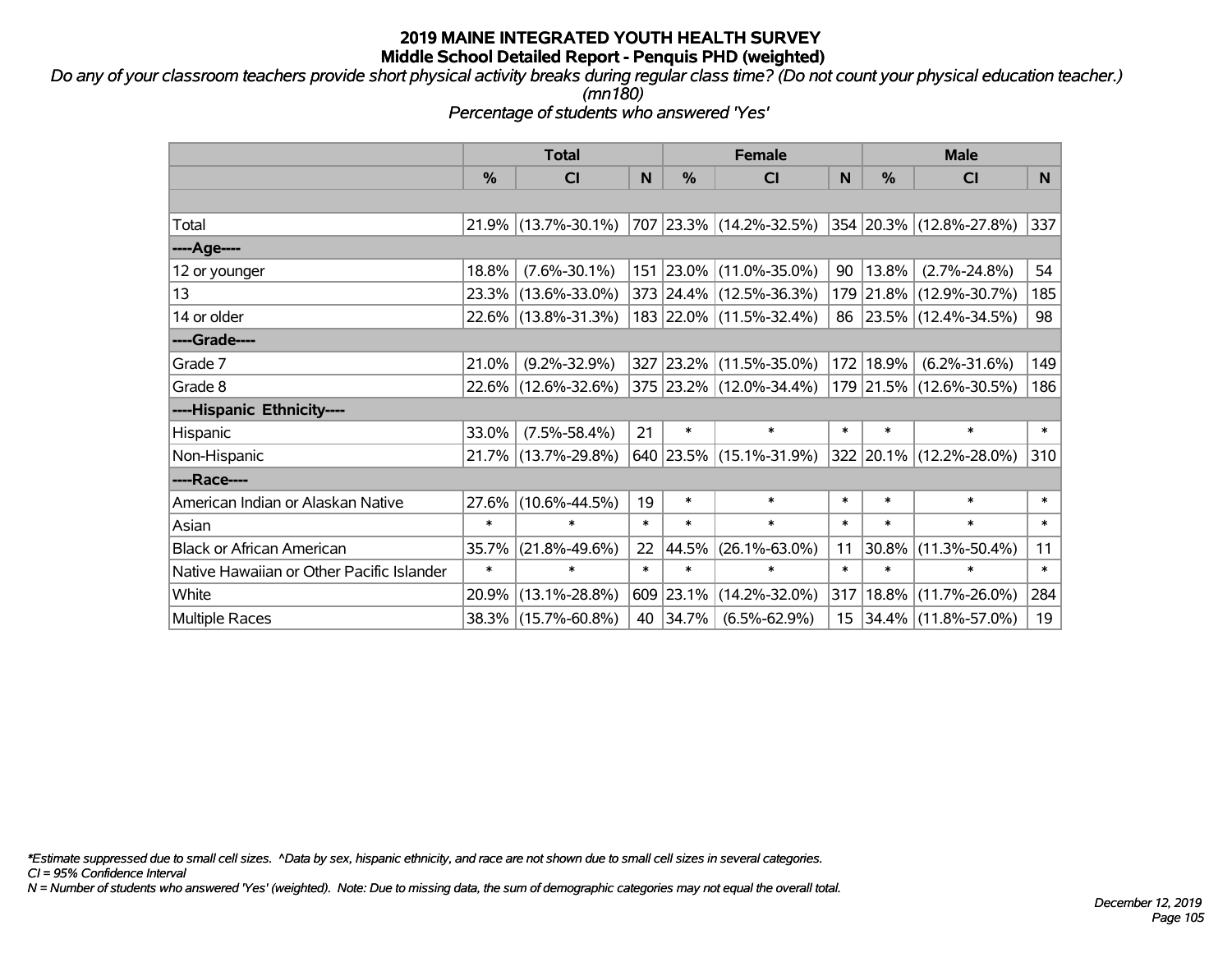*During the past 12 months, on how many sports teams did you play? (Count any teams run by your school or community groups.) (mn179) Percentage of students who answered at least one team*

|                                           | <b>Total</b> |                        |        |               | <b>Female</b>                      |        | <b>Male</b> |                             |        |  |
|-------------------------------------------|--------------|------------------------|--------|---------------|------------------------------------|--------|-------------|-----------------------------|--------|--|
|                                           | $\%$         | <b>CI</b>              | N      | $\frac{0}{0}$ | <b>CI</b>                          | N      | %           | <b>CI</b>                   | N      |  |
|                                           |              |                        |        |               |                                    |        |             |                             |        |  |
| Total                                     |              | 71.1% (67.4%-74.7%)    |        |               | $ 2,322 74.0\%  (69.7\% - 78.3\%)$ |        |             | $1,134$ 69.2% (64.8%-73.6%) | 1,165  |  |
| ----Age----                               |              |                        |        |               |                                    |        |             |                             |        |  |
| 12 or younger                             | 75.3%        | $(65.1\% - 85.6\%)$    | 612    |               | 81.8% (74.0%-89.6%)                | 325    | 69.1%       | $(55.2\% - 82.9\%)$         | 275    |  |
| 13                                        |              | 69.2% (64.5%-73.8%)    |        |               | 1,119 69.9% (63.4%-76.3%)          | 515    |             | 70.0% (65.0%-75.0%)         | 601    |  |
| 14 or older                               |              | 70.3% (65.9%-74.8%)    | 580    |               | 73.6% (65.6%-81.7%)                | 289    |             | 67.8% (60.3%-75.3%)         | 289    |  |
| ----Grade----                             |              |                        |        |               |                                    |        |             |                             |        |  |
| Grade 7                                   | 71.4%        | $(65.2\% - 77.6\%)$    |        |               | 1,126 74.9% (67.9%-81.8%)          | 558    | 68.3%       | $(61.1\% - 75.4\%)$         | 546    |  |
| Grade 8                                   |              | 70.8% (66.7%-74.8%)    |        |               | $1,185$ 73.2% (67.2%-79.1%)        | 569    |             | 70.1% (64.7%-75.4%)         | 614    |  |
| ----Hispanic Ethnicity----                |              |                        |        |               |                                    |        |             |                             |        |  |
| Hispanic                                  | 68.0%        | $(48.3\% - 87.8\%)$    | 48     | 64.9%         | $(35.6\% - 94.2\%)$                | 24     | 68.5%       | $(40.9\% - 96.1\%)$         | 21     |  |
| Non-Hispanic                              |              | 71.8% (67.7%-76.0%)    |        |               | 2,139 75.6% (70.2%-81.0%)          |        |             | 1,040 69.6% (64.6%-74.6%)   | 1,087  |  |
| ----Race----                              |              |                        |        |               |                                    |        |             |                             |        |  |
| American Indian or Alaskan Native         | 70.4%        | $(52.2\% - 88.6\%)$    | 54     | $\ast$        | $\ast$                             | $\ast$ | $\ast$      | $\ast$                      | $\ast$ |  |
| Asian                                     | $\ast$       | $\ast$                 | $\ast$ | $\ast$        | $\ast$                             | $\ast$ | $\ast$      | $\ast$                      | $\ast$ |  |
| <b>Black or African American</b>          | 70.8%        | $(50.9\% - 90.7\%)$    | 44     | $\ast$        | $\ast$                             | $\ast$ | $\ast$      | $\ast$                      | $\ast$ |  |
| Native Hawaiian or Other Pacific Islander | $\ast$       | $\ast$                 | $\ast$ | $\ast$        | $\ast$                             | $\ast$ | $\ast$      | $\ast$                      | $\ast$ |  |
| White                                     | 71.3%        | $(66.8\% - 75.7\%)$    |        | 2,096 74.6%   | $(68.8\% - 80.3\%)$                | 1,029  | 69.3%       | $(64.6\% - 74.1\%)$         | 1,058  |  |
| Multiple Races                            |              | $64.9\%$ (47.3%-82.4%) | 68     |               | $66.0\%$ (40.0%-92.0%)             | 28     |             | $ 61.5\% $ (42.0%-81.1%)    | 33     |  |

*\*Estimate suppressed due to small cell sizes. ^Data by sex, hispanic ethnicity, and race are not shown due to small cell sizes in several categories.*

*CI = 95% Confidence Interval*

*N = Number of students who answered at least one team (weighted). Note: Due to missing data, the sum of demographic categories may not equal the overall total.*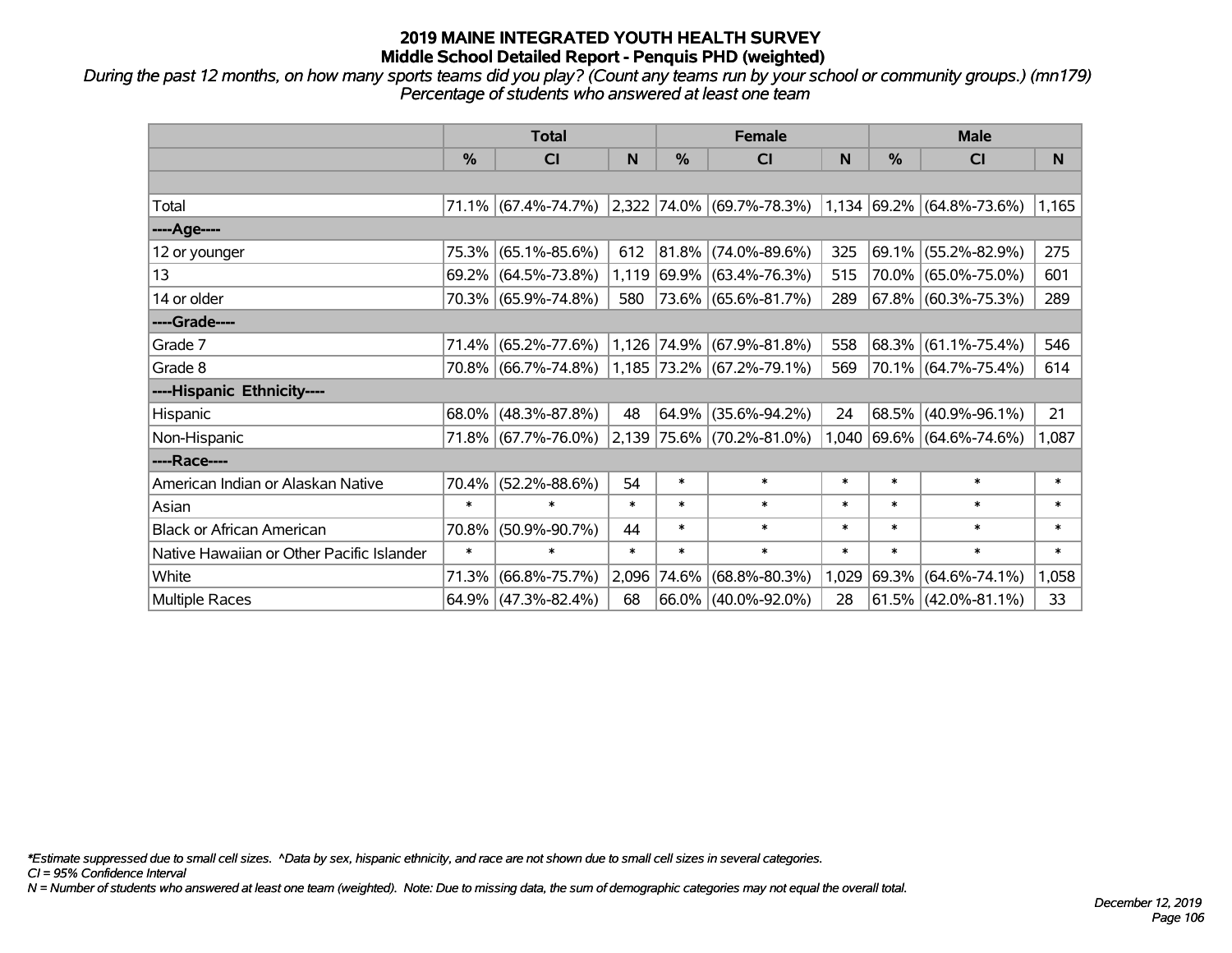### **2019 MAINE INTEGRATED YOUTH HEALTH SURVEY Middle School Detailed Report - Penquis PHD (weighted)** *On an average school night, how many hours of sleep do you get? (mn178) Percentage of students who answered at least 8 hours*

|                                           | <b>Total</b> |                        |        |               | <b>Female</b>        | <b>Male</b> |           |                         |        |
|-------------------------------------------|--------------|------------------------|--------|---------------|----------------------|-------------|-----------|-------------------------|--------|
|                                           | $\%$         | <b>CI</b>              | N      | $\%$          | <b>CI</b>            | N           | $\%$      | <b>CI</b>               | N      |
|                                           |              |                        |        |               |                      |             |           |                         |        |
| Total                                     |              | 53.7% (49.6%-57.8%)    |        | $1,722$ 51.5% | $(45.9\% - 57.2\%)$  |             |           | 778 56.5% (51.4%-61.7%) | 931    |
| ----Age----                               |              |                        |        |               |                      |             |           |                         |        |
| 12 or younger                             | 60.2%        | $(51.8\% - 68.7\%)$    | 489    | 58.4%         | $(46.2\% - 70.7\%)$  |             |           | 230 63.2% (51.5%-74.9%) | 254    |
| 13                                        | 51.4%        | $(45.9\% - 56.8\%)$    | 812    | 48.9%         | $(39.3\% - 58.5\%)$  |             |           | 357 54.9% (49.3%-60.6%) | 456    |
| 14 or older                               |              | $51.0\%$ (42.8%-59.2%) | 410    | $ 48.9\% $    | $(35.3\% - 62.4\%)$  |             |           | 187 53.3% (44.2%-62.3%) | 222    |
| ----Grade----                             |              |                        |        |               |                      |             |           |                         |        |
| Grade 7                                   | 58.3%        | $(52.1\% - 64.5\%)$    | 901    | 57.8%         | $(48.1\% - 67.4\%)$  |             |           | 425 59.8% (52.2%-67.4%) | 464    |
| Grade 8                                   |              | 49.3% (44.0%-54.7%)    | 814    | $ 45.9\% $    | $(39.0\% - 52.9\%)$  |             |           | 353 53.2% (45.8%-60.6%) | 460    |
| ----Hispanic Ethnicity----                |              |                        |        |               |                      |             |           |                         |        |
| Hispanic                                  | 48.3%        | $(26.8\% - 69.8\%)$    | 32     | 39.7%         | $(6.5\% - 73.0\%)$   | 13          |           | $62.6\%$ (34.6%-90.6%)  | 19     |
| Non-Hispanic                              |              | 53.3% (49.2%-57.5%)    |        | 1,559 51.0%   | $(45.3\% - 56.8\%)$  |             |           | 696 56.0% (51.1%-60.9%) | 851    |
| ----Race----                              |              |                        |        |               |                      |             |           |                         |        |
| American Indian or Alaskan Native         | 61.8%        | $(43.7\% - 79.9\%)$    | 44     | 67.1%         | $(31.5\% - 100.0\%)$ | 17          | 59.0%     | $(43.5\% - 74.4\%)$     | 27     |
| Asian                                     | 34.5%        | $(10.5\% - 58.5\%)$    | 6      | $\ast$        | $\ast$               | $\ast$      | $\ast$    | $\ast$                  | $\ast$ |
| <b>Black or African American</b>          | 53.5%        | $(29.5\% - 77.5\%)$    | 31     | $\ast$        | $\ast$               | $\ast$      | $\ast$    | $\ast$                  | $\ast$ |
| Native Hawaiian or Other Pacific Islander | $\ast$       | $\ast$                 | $\ast$ | $\ast$        | $\ast$               | $\ast$      | $\ast$    | $\ast$                  | $\ast$ |
| White                                     | 53.8%        | $(49.5\% - 58.0\%)$    | 1,556  | 52.1%         | $(46.4\% - 57.7\%)$  |             | 712 56.2% | $(50.5\% - 61.9\%)$     | 838    |
| Multiple Races                            | 46.7%        | $(35.1\% - 58.2\%)$    | 49     | 40.7%         | $(20.3\% - 61.1\%)$  | 17          |           | 58.9% (43.3%-74.5%)     | 32     |

*\*Estimate suppressed due to small cell sizes. ^Data by sex, hispanic ethnicity, and race are not shown due to small cell sizes in several categories.*

*CI = 95% Confidence Interval*

*N = Number of students who answered at least 8 hours (weighted). Note: Due to missing data, the sum of demographic categories may not equal the overall total.*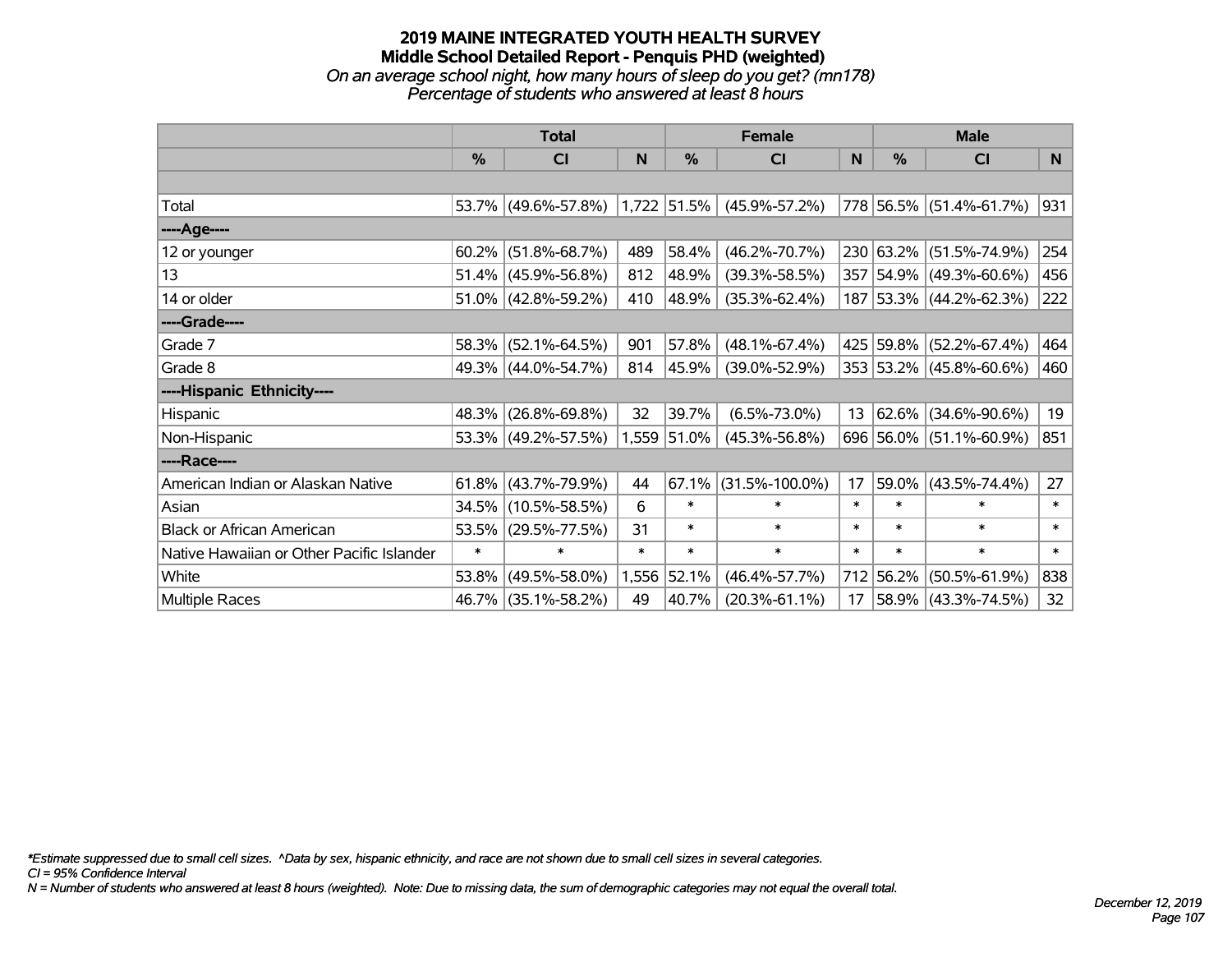# **2019 MAINE INTEGRATED YOUTH HEALTH SURVEY Middle School Detailed Report - Penquis PHD (weighted)** *During the past 12 months, how would you describe your grades in school? (mn171) Percentage of students who answered 'Mostly A's' or 'Mostly B's'*

|                                           |        | <b>Total</b>        |        |               | <b>Female</b>                    |        | <b>Male</b>   |                      |        |  |
|-------------------------------------------|--------|---------------------|--------|---------------|----------------------------------|--------|---------------|----------------------|--------|--|
|                                           | $\%$   | <b>CI</b>           | N      | $\frac{0}{0}$ | <b>CI</b>                        | N      | $\%$          | <b>CI</b>            | N      |  |
|                                           |        |                     |        |               |                                  |        |               |                      |        |  |
| Total                                     |        | 74.5% (68.6%-80.4%) |        |               | $ 2,344 79.6\% $ (74.4%-84.9%)   |        | $1,197$ 69.8% | $(62.5\% - 77.2\%)$  | 1,127  |  |
| ----Age----                               |        |                     |        |               |                                  |        |               |                      |        |  |
| 12 or younger                             | 77.1%  | $(69.4\% - 84.9\%)$ | 604    |               | 78.9% (70.9%-87.0%)              | 314    | 76.3%         | $(64.7\% - 87.8\%)$  | 290    |  |
| 13                                        |        | 74.1% (66.2%-82.0%) |        |               | 1,153 77.9% (70.6%-85.1%)        | 560    | 70.6%         | $(61.2\% - 80.1\%)$  | 577    |  |
| 14 or older                               |        | 72.6% (66.1%-79.1%) | 586    |               | 83.7% (76.1%-91.2%)              | 322    | 62.4%         | $(55.2\% - 69.7\%)$  | 260    |  |
| ----Grade----                             |        |                     |        |               |                                  |        |               |                      |        |  |
| Grade 7                                   |        | 76.3% (69.2%-83.5%) |        |               | $1,137$ 78.1% (71.3%-84.9%)      | 566    | 74.9%         | $(65.7\% - 84.1\%)$  | 562    |  |
| Grade 8                                   |        | 72.7% (65.7%-79.7%) |        |               | $1,197$ $ 81.0\% $ (73.8%-88.1%) | 626    | 65.4%         | $(57.4\% - 73.5\%)$  | 559    |  |
| ----Hispanic Ethnicity----                |        |                     |        |               |                                  |        |               |                      |        |  |
| Hispanic                                  | 78.3%  | $(60.8\% - 95.8\%)$ | 48     | $\ast$        | $\ast$                           | $\ast$ | $\ast$        | $\ast$               | $\ast$ |  |
| Non-Hispanic                              |        | 75.3% (69.8%-80.9%) |        |               | $2,182$ 81.0% (75.8%-86.1%)      |        | 1,106 70.5%   | $(63.9\% - 77.2\%)$  | 1,058  |  |
| ----Race----                              |        |                     |        |               |                                  |        |               |                      |        |  |
| American Indian or Alaskan Native         | 75.0%  | $(63.8\% - 86.3\%)$ | 53     | 60.2%         | $(32.5\% - 87.9\%)$              | 15     | 82.9%         | $(64.6\% - 100.0\%)$ | 39     |  |
| Asian                                     | $\ast$ | $\ast$              | $\ast$ | $\ast$        | $\ast$                           | $\ast$ | $\ast$        | $\ast$               | $\ast$ |  |
| <b>Black or African American</b>          | 65.2%  | $(51.8\% - 78.7\%)$ | 40     | 67.8%         | $(42.4\% - 93.3\%)$              | 18     | 66.5%         | $(53.2\% - 79.8\%)$  | 23     |  |
| Native Hawaiian or Other Pacific Islander | $\ast$ | $\ast$              | $\ast$ | $\ast$        | $\ast$                           | $\ast$ | $\ast$        | $\ast$               | $\ast$ |  |
| White                                     | 74.6%  | $(68.3\% - 80.8\%)$ | 2,120  |               | 80.1% (74.7%-85.6%)              | 1,089  | 69.5%         | $(61.5\% - 77.4\%)$  | 1,011  |  |
| Multiple Races                            |        | 74.7% (65.8%-83.6%) | 72     |               | 78.7% (61.3%-96.0%)              | 34     | $71.6\%$      | $(55.9\% - 87.2\%)$  | 38     |  |

*\*Estimate suppressed due to small cell sizes. ^Data by sex, hispanic ethnicity, and race are not shown due to small cell sizes in several categories.*

*CI = 95% Confidence Interval*

*N = Number of students who answered 'Mostly A's' or 'Mostly B's' (weighted). Note: Due to missing data, the sum of demographic categories may not equal the overall total.*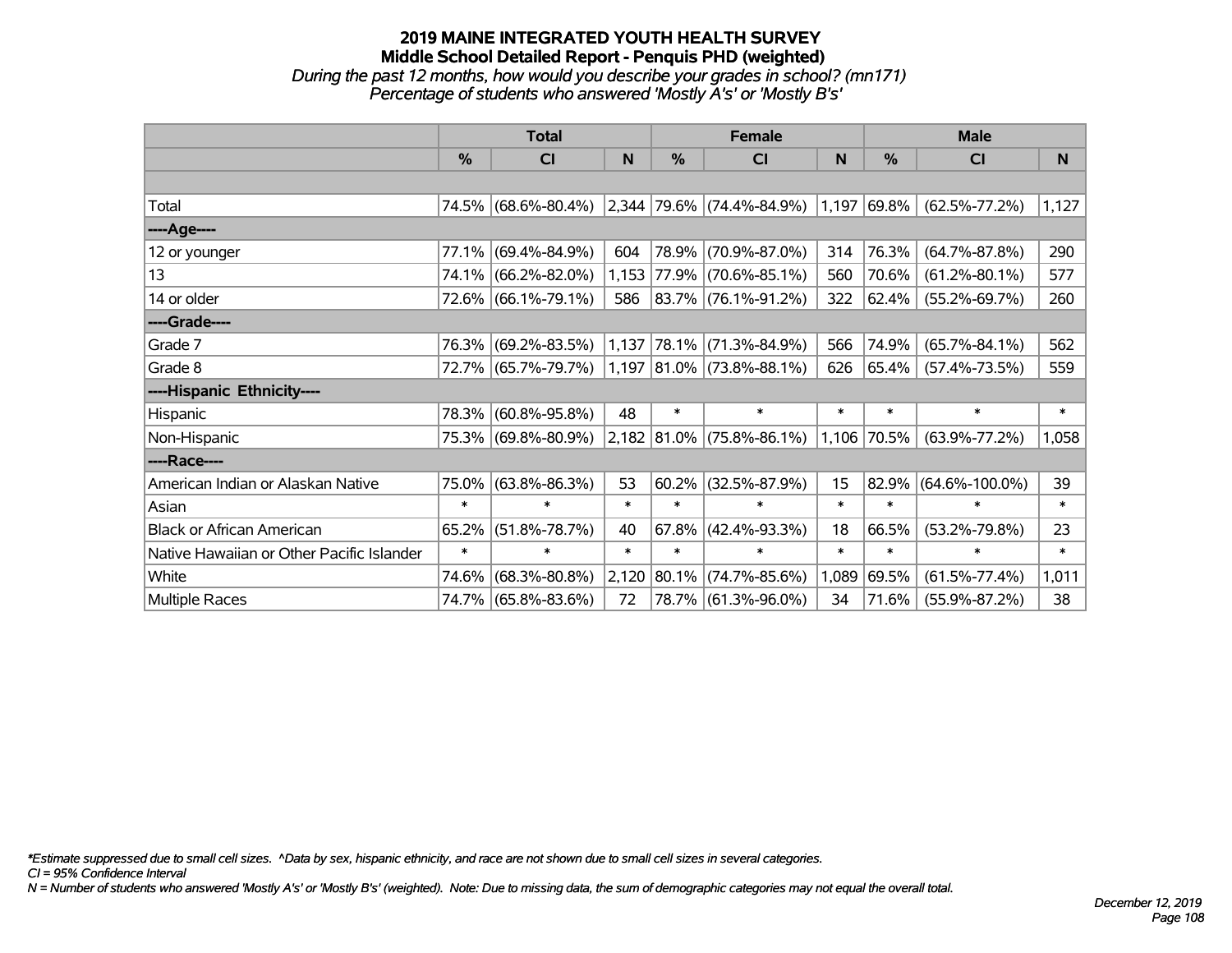*During an average week, how many hours do you spend in clubs or organizations (other than sports) outside of regular school hours? (mn146) Percentage of students who answered at least 1 hour*

|                                           | <b>Total</b> |                     |        | <b>Female</b> |                             |                | <b>Male</b> |                         |                |  |
|-------------------------------------------|--------------|---------------------|--------|---------------|-----------------------------|----------------|-------------|-------------------------|----------------|--|
|                                           | %            | CI                  | N      | %             | <b>CI</b>                   | N              | %           | <b>CI</b>               | N <sub>1</sub> |  |
|                                           |              |                     |        |               |                             |                |             |                         |                |  |
| Total                                     |              | 39.3% (35.0%-43.7%) |        |               | $1,269$ 44.7% (39.7%-49.8%) |                |             | 681 34.3% (28.8%-39.7%) | 567            |  |
| ----Age----                               |              |                     |        |               |                             |                |             |                         |                |  |
| 12 or younger                             | 46.0%        | $(38.0\% - 53.9\%)$ | 371    | 54.2%         | $(41.5\% - 66.8\%)$         |                | 213 37.2%   | $(25.7\% - 48.7\%)$     | 147            |  |
| 13                                        |              | 37.7% (31.2%-44.2%) | 604    |               | 41.1% (33.7%-48.4%)         |                |             | 304 34.8% (27.5%-42.1%) | 292            |  |
| 14 or older                               |              | 36.3% (27.9%-44.8%) | 293    |               | 42.7% (33.8%-51.6%)         |                |             | 164 30.6% (20.3%-40.8%) | 128            |  |
| ----Grade----                             |              |                     |        |               |                             |                |             |                         |                |  |
| Grade 7                                   | 41.8%        | $(35.8\% - 47.9\%)$ | 648    | 49.5%         | $(42.0\% - 57.0\%)$         |                | 366 34.2%   | $(25.7\% - 42.8\%)$     | 268            |  |
| Grade 8                                   |              | 36.8% (28.8%-44.9%) | 612    |               | 40.1% (33.2%-47.0%)         |                |             | 312 34.0% (24.0%-44.0%) | 294            |  |
| ----Hispanic Ethnicity----                |              |                     |        |               |                             |                |             |                         |                |  |
| Hispanic                                  | 41.5%        | $(16.5\% - 66.4\%)$ | 26     | 49.5%         | $(19.0\% - 80.0\%)$         | 16             | 25.3%       | $(0.8\% - 49.8\%)$      | $\overline{7}$ |  |
| Non-Hispanic                              |              | 39.6% (34.8%-44.4%) |        |               | 1,164 45.2% (39.6%-50.8%)   | 621            |             | 34.4% (28.9%-39.9%)     | 526            |  |
| ----Race----                              |              |                     |        |               |                             |                |             |                         |                |  |
| American Indian or Alaskan Native         | 52.2%        | $(26.5\% - 77.9\%)$ | 37     | $\ast$        | $\ast$                      | $\ast$         | $\ast$      | $\ast$                  | $\ast$         |  |
| Asian                                     | $\ast$       | $\ast$              | $\ast$ | $\ast$        | $\ast$                      | $\ast$         | $\ast$      | $\ast$                  | $\ast$         |  |
| <b>Black or African American</b>          | 47.5%        | $(31.1\% - 64.0\%)$ | 29     | 25.6%         | $(7.3\% - 43.8\%)$          | $\overline{7}$ | 61.4%       | $(43.5\% - 79.3\%)$     | 21             |  |
| Native Hawaiian or Other Pacific Islander | $\ast$       | $\ast$              | $\ast$ | $\ast$        | $\ast$                      | $\ast$         | $\ast$      | $\ast$                  | $\ast$         |  |
| White                                     | 39.1%        | $(34.1\% - 44.1\%)$ | 1,136  | 44.8%         | $(38.9\% - 50.7\%)$         |                | 616 33.9%   | $(27.6\% - 40.1\%)$     | 507            |  |
| Multiple Races                            |              | 30.0% (22.4%-37.7%) | 32     | 41.7%         | $(24.2\% - 59.2\%)$         | 18             |             | 25.5% (10.5%-40.6%)     | 14             |  |

*\*Estimate suppressed due to small cell sizes. ^Data by sex, hispanic ethnicity, and race are not shown due to small cell sizes in several categories.*

*CI = 95% Confidence Interval*

*N = Number of students who answered at least 1 hour (weighted). Note: Due to missing data, the sum of demographic categories may not equal the overall total.*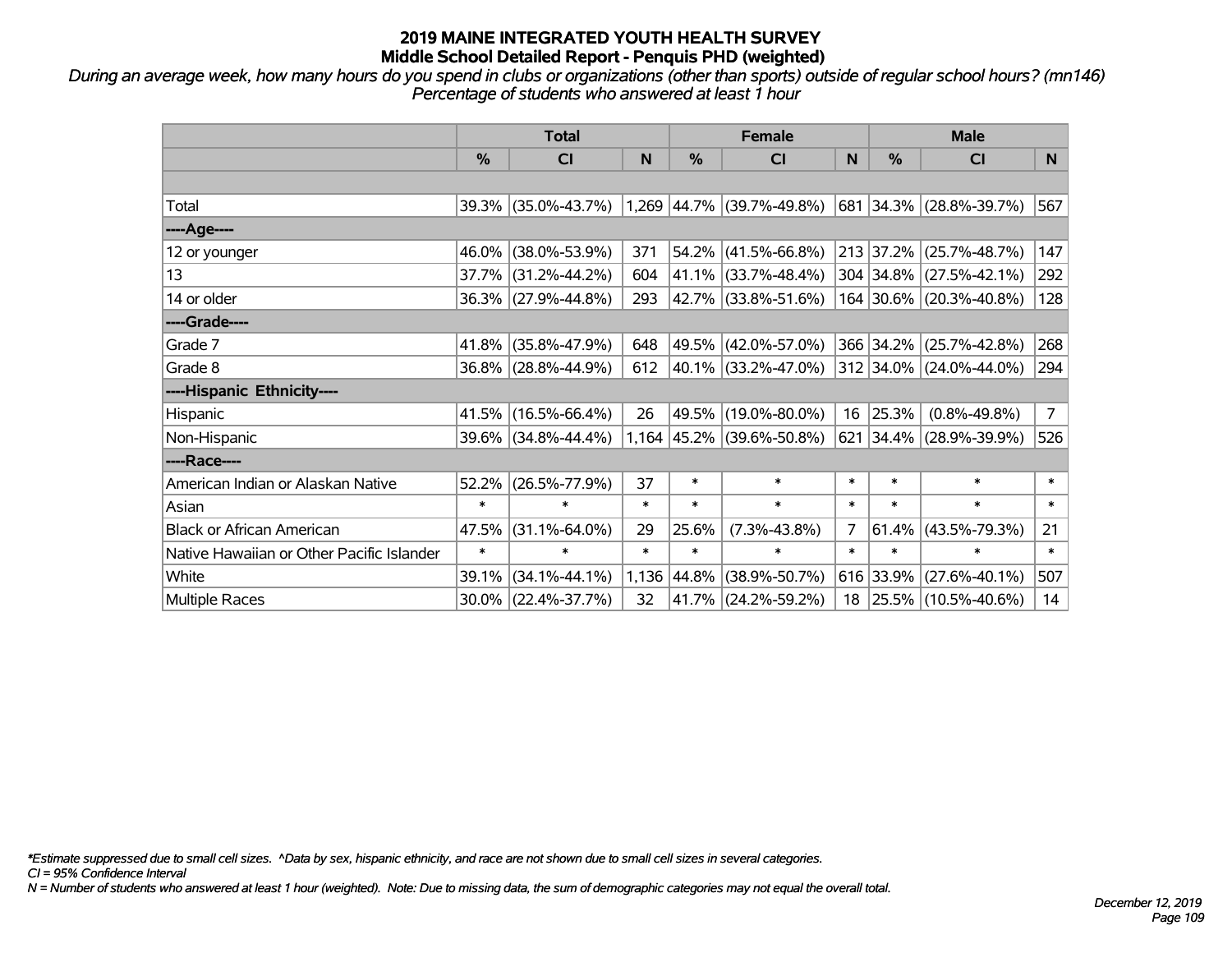*Do you agree or disagree that at least one of your teachers really cares and gives you help and support when you need it? (mn143) Percentage of students who answered 'Strongly agree' or 'Agree'*

|                                           | <b>Total</b> |                                               |        |          | <b>Female</b>             |        | <b>Male</b>   |                           |        |
|-------------------------------------------|--------------|-----------------------------------------------|--------|----------|---------------------------|--------|---------------|---------------------------|--------|
|                                           | $\%$         | <b>CI</b>                                     | N      | %        | <b>CI</b>                 | N      | $\frac{0}{0}$ | <b>CI</b>                 | N      |
|                                           |              |                                               |        |          |                           |        |               |                           |        |
| Total                                     |              | 76.9% (74.5%-79.3%) 2,477 75.6% (72.7%-78.4%) |        |          |                           |        |               | 1,149 78.3% (74.8%-81.8%) | 1,305  |
| ----Age----                               |              |                                               |        |          |                           |        |               |                           |        |
| 12 or younger                             | 77.1%        | $(71.8\% - 82.3\%)$                           | 634    |          | 77.6% (70.7%-84.4%)       | 313    | 77.3%         | $(71.5\% - 83.0\%)$       | 316    |
| 13                                        |              | 74.8% (71.2%-78.3%)                           |        |          | 1,189 72.7% (67.0%-78.4%) | 548    |               | 76.7% (72.3%-81.0%)       | 631    |
| 14 or older                               |              | $80.8\%$ (75.0%-86.6%)                        | 645    |          | 79.3% (72.2%-86.3%)       | 285    |               | 82.4% (75.9%-88.9%)       | 356    |
| ----Grade----                             |              |                                               |        |          |                           |        |               |                           |        |
| Grade 7                                   |              | 75.2% (71.4%-79.1%)                           |        |          | 1,145 73.6% (67.8%-79.4%) | 535    | 77.2%         | $(72.9\% - 81.4\%)$       | 602    |
| Grade 8                                   |              | 78.4% (74.5%-82.3%) 1,310 77.5% (72.7%-82.4%) |        |          |                           | 610    |               | 79.2% (74.2%-84.3%)       | 690    |
| ----Hispanic Ethnicity----                |              |                                               |        |          |                           |        |               |                           |        |
| Hispanic                                  |              | 66.9% (55.0%-78.8%)                           | 48     | $62.0\%$ | $(44.0\% - 80.1\%)$       | 21     | 70.1%         | $(58.9\% - 81.3\%)$       | 26     |
| Non-Hispanic                              |              | 76.9% (74.4%-79.4%)                           | 2,231  |          | $ 75.5\% $ (72.3%-78.8%)  |        |               | 1,034 78.2% (74.3%-82.1%) | 1,180  |
| ----Race----                              |              |                                               |        |          |                           |        |               |                           |        |
| American Indian or Alaskan Native         |              | 83.4% (72.8%-93.9%)                           | 56     | $\ast$   | $\ast$                    | $\ast$ | $\ast$        | $\ast$                    | $\ast$ |
| Asian                                     | $\ast$       | $\ast$                                        | $\ast$ | $\ast$   | $\ast$                    | $\ast$ | $\ast$        | $\ast$                    | $\ast$ |
| <b>Black or African American</b>          | 86.7%        | $(75.8\% - 97.5\%)$                           | 38     | $\ast$   | $\ast$                    | $\ast$ | $\ast$        | $\ast$                    | $\ast$ |
| Native Hawaiian or Other Pacific Islander | $\ast$       | $\ast$                                        | $\ast$ | $\ast$   | $\ast$                    | $\ast$ | $\ast$        | $\ast$                    | $\ast$ |
| White                                     | 77.0%        | $(74.7\% - 79.2\%)$                           | 2,237  | 75.7%    | $(72.4\% - 78.9\%)$       | 1,040  | 78.0%         | $(74.3\% - 81.8\%)$       | 1,178  |
| <b>Multiple Races</b>                     |              | 70.6% (62.1%-79.1%)                           | 76     |          | 71.2% (61.0%-81.3%)       | 34     |               | 75.1% (63.1%-87.0%)       | 41     |

*\*Estimate suppressed due to small cell sizes. ^Data by sex, hispanic ethnicity, and race are not shown due to small cell sizes in several categories.*

*CI = 95% Confidence Interval*

*N = Number of students who answered 'Strongly agree' or 'Agree' (weighted). Note: Due to missing data, the sum of demographic categories may not equal the overall total.*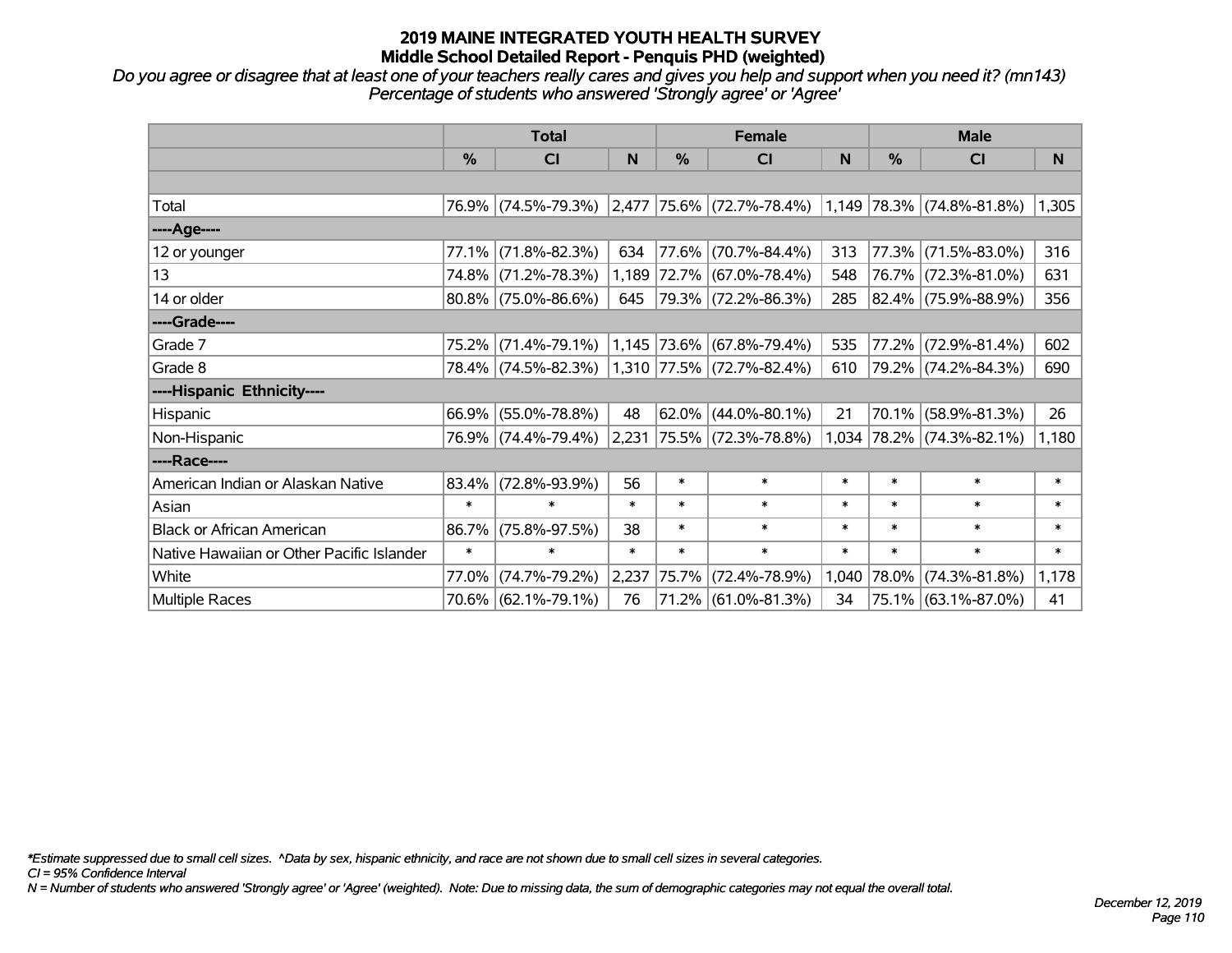#### *How often does one of your parents talk with you about what you are doing in school? (mn144) Percentage of students who answered 'About every day' or 'About once or twice a week'*

|                                           | <b>Total</b> |                        |        |            | <b>Female</b>                    |        | <b>Male</b>   |                             |        |
|-------------------------------------------|--------------|------------------------|--------|------------|----------------------------------|--------|---------------|-----------------------------|--------|
|                                           | %            | CI                     | N      | %          | <b>CI</b>                        | N      | $\frac{0}{0}$ | <b>CI</b>                   | N      |
|                                           |              |                        |        |            |                                  |        |               |                             |        |
| Total                                     |              | $82.4\%$ (78.7%-86.0%) |        |            | $ 2,646 82.6\% $ (78.9%-86.4%)   |        |               | $1,259$ 82.4% (77.8%-86.9%) | 1,364  |
| ----Age----                               |              |                        |        |            |                                  |        |               |                             |        |
| 12 or younger                             | 85.1%        | $(80.6\% - 89.6\%)$    | 697    |            | 88.4% (83.3%-93.4%)              | 360    |               | 82.0% (76.2%-87.9%)         | 331    |
| 13                                        |              | $81.1\%$ (76.9%-85.2%) | 1,286  |            | $ 80.5\% $ (75.2%-85.9%)         | 608    |               | $82.3\%$ (77.6%-86.9%)      | 674    |
| 14 or older                               |              | $81.9\%$ (74.9%-88.8%) | 652    |            | 80.5% (72.5%-88.6%)              | 290    |               | 82.7% (73.9%-91.6%)         | 356    |
| ----Grade----                             |              |                        |        |            |                                  |        |               |                             |        |
| Grade 7                                   | 83.6%        | $(80.0\% - 87.1\%)$    | 1,267  |            | $ 83.0\% $ (78.2%-87.8%)         | 606    |               | 84.4% (80.6%-88.3%)         | 651    |
| Grade 8                                   |              | $81.2\%$ (75.9%-86.6%) |        |            | $1,354$ $ 82.3\% $ (76.3%-88.3%) | 647    |               | 80.5% (74.0%-87.0%)         | 698    |
| ----Hispanic Ethnicity----                |              |                        |        |            |                                  |        |               |                             |        |
| Hispanic                                  | 78.1%        | $(66.8\% - 89.3\%)$    | 57     |            | $71.3\%$ (54.5%-88.2%)           | 24     |               | 83.4% (72.8%-93.9%)         | 31     |
| Non-Hispanic                              |              | $82.7\%$ (79.3%-86.2%) | 2,401  |            | $ 82.9\% $ (79.2%-86.6%)         |        |               | $1,138$ 82.9% (78.6%-87.1%) | 1,247  |
| ----Race----                              |              |                        |        |            |                                  |        |               |                             |        |
| American Indian or Alaskan Native         | 79.0%        | $(71.7\% - 86.3\%)$    | 54     | $\ast$     | $\ast$                           | $\ast$ | $\ast$        | $\ast$                      | $\ast$ |
| Asian                                     | $\ast$       | $\ast$                 | $\ast$ | $\ast$     | $\ast$                           | $\ast$ | $\ast$        | $\ast$                      | $\ast$ |
| <b>Black or African American</b>          | 71.8%        | $(56.1\% - 87.5\%)$    | 31     | $\ast$     | $\ast$                           | $\ast$ | $\ast$        | $\ast$                      | $\ast$ |
| Native Hawaiian or Other Pacific Islander | $\ast$       | $\ast$                 | $\ast$ | $\ast$     | $\ast$                           | $\ast$ | $\ast$        | $\ast$                      | $\ast$ |
| White                                     | 82.6%        | $(78.9\% - 86.3\%)$    | 2,393  | $ 82.5\% $ | $(78.9\% - 86.1\%)$              | 1,134  | 83.0%         | $(78.3\% - 87.7\%)$         | 1,244  |
| <b>Multiple Races</b>                     | 75.9%        | $(66.8\% - 85.0\%)$    | 80     |            | 71.1% (54.6%-87.6%)              | 34     |               | 78.4% (67.4%-89.4%)         | 42     |

*\*Estimate suppressed due to small cell sizes. ^Data by sex, hispanic ethnicity, and race are not shown due to small cell sizes in several categories.*

*CI = 95% Confidence Interval*

*N = Number of students who answered 'About every day' or 'About once or twice a week' (weighted). Note: Due to missing data, the sum of demographic categories may not equal the overall total.*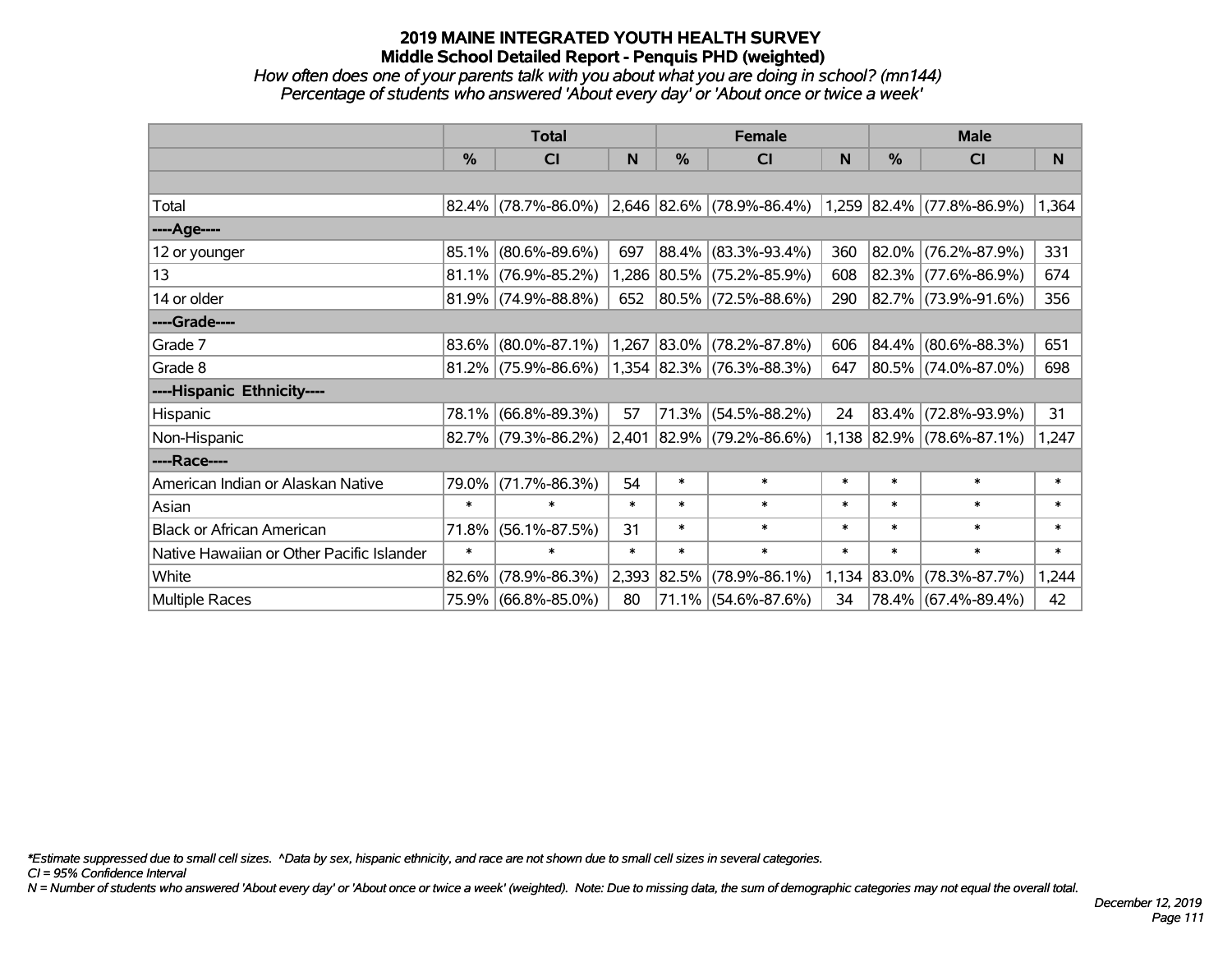# **2019 MAINE INTEGRATED YOUTH HEALTH SURVEY Middle School Detailed Report - Penquis PHD (weighted)** *How often does your family give you love and support? (mn188)*

*Percentage of students who answered 'Most of the time' or 'Always'*

|                                           | <b>Total</b> |                     |        |               | <b>Female</b>                                            |        | <b>Male</b> |                           |                       |  |
|-------------------------------------------|--------------|---------------------|--------|---------------|----------------------------------------------------------|--------|-------------|---------------------------|-----------------------|--|
|                                           | $\%$         | C <sub>l</sub>      | N      | $\frac{0}{0}$ | <b>CI</b>                                                | N      | %           | CI                        | N                     |  |
|                                           |              |                     |        |               |                                                          |        |             |                           |                       |  |
| Total                                     |              | 84.9% (82.7%-87.1%) |        |               | $ 2,730 82.3\% $ (78.8%-85.7%) 1,247 87.5% (85.6%-89.5%) |        |             |                           | $\vert$ 1,460 $\vert$ |  |
| ----Age----                               |              |                     |        |               |                                                          |        |             |                           |                       |  |
| 12 or younger                             | 86.3%        | $(82.9\% - 89.6\%)$ | 706    |               | 84.8% (77.4%-92.3%)                                      | 342    | 87.9%       | $(83.9\% - 91.9\%)$       | 356                   |  |
| 13                                        |              | 83.8% (80.6%-87.0%) |        |               | 1,334 80.7% (77.0%-84.3%)                                | 606    |             | 87.0% (83.0%-91.0%)       | 721                   |  |
| 14 or older                               |              | 85.4% (81.6%-89.3%) | 680    |               | 82.6% (76.3%-88.9%)                                      | 297    |             | 88.1% (84.7%-91.5%)       | 380                   |  |
| ----Grade----                             |              |                     |        |               |                                                          |        |             |                           |                       |  |
| Grade 7                                   | 85.0%        | $(82.0\% - 88.0\%)$ |        | 1,294 82.8%   | $(76.9\% - 88.6\%)$                                      | 597    | $ 87.3\% $  | $(84.2\% - 90.4\%)$       | 685                   |  |
| Grade 8                                   |              | 84.8% (82.6%-87.0%) |        |               | 1,412 82.0% (78.8%-85.1%)                                | 645    |             | $ 87.7\% $ (84.9%-90.6%)  | 759                   |  |
| ----Hispanic Ethnicity----                |              |                     |        |               |                                                          |        |             |                           |                       |  |
| Hispanic                                  | 71.5%        | $(60.8\% - 82.2\%)$ | 52     | $ 69.0\% $    | $(56.6\% - 81.5\%)$                                      | 23     | 72.8%       | $(58.3\% - 87.2\%)$       | 27                    |  |
| Non-Hispanic                              |              | 84.8% (82.5%-87.1%) |        |               | 2,462 82.3% (78.6%-86.0%)                                |        |             | 1,123 87.5% (85.4%-89.5%) | 1,324                 |  |
| ----Race----                              |              |                     |        |               |                                                          |        |             |                           |                       |  |
| American Indian or Alaskan Native         | 83.6%        | $(73.3\% - 94.0\%)$ | 56     | $\ast$        | $\ast$                                                   | $\ast$ | $\ast$      | $\ast$                    | $\ast$                |  |
| Asian                                     | $\ast$       | $\ast$              | $\ast$ | $\ast$        | $\ast$                                                   | $\ast$ | $\ast$      | $\ast$                    | $\ast$                |  |
| <b>Black or African American</b>          | 72.8%        | $(57.7\% - 88.0\%)$ | 33     | $\ast$        | $\ast$                                                   | $\ast$ | $\ast$      | $\ast$                    | $\ast$                |  |
| Native Hawaiian or Other Pacific Islander | $\ast$       | $\ast$              | $\ast$ | $\ast$        | $\ast$                                                   | $\ast$ | $\ast$      | $\ast$                    | $\ast$                |  |
| White                                     | 85.5%        | $(83.3\% - 87.7\%)$ | 2,480  | 82.9%         | $(79.4\% - 86.3\%)$                                      | 1,134  | 88.2%       | $(86.1\% - 90.3\%)$       | 1,331                 |  |
| <b>Multiple Races</b>                     |              | 77.1% (68.5%-85.6%) | 80     |               | $67.9\%$ (52.7%-83.1%)                                   | 32     |             | 85.4% (77.1%-93.7%)       | 45                    |  |

*\*Estimate suppressed due to small cell sizes. ^Data by sex, hispanic ethnicity, and race are not shown due to small cell sizes in several categories.*

*CI = 95% Confidence Interval*

*N = Number of students who answered 'Most of the time' or 'Always' (weighted). Note: Due to missing data, the sum of demographic categories may not equal the overall total.*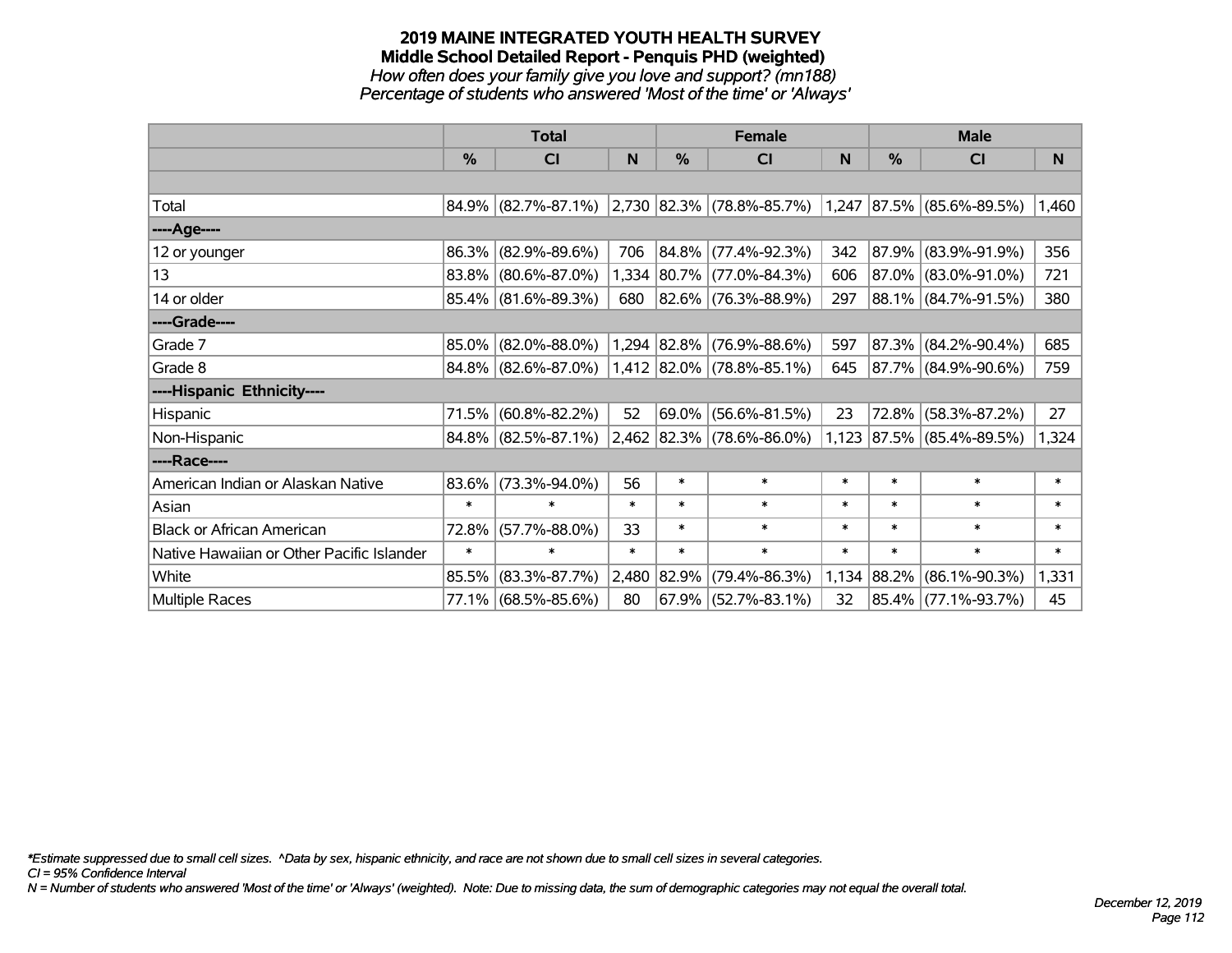*Do you agree or disagree that in your community you feel like you matter to people? (mn148) Percentage of students who answered 'Strongly agree' or 'Agree'*

|                                           | <b>Total</b>  |                                                                       |        | <b>Female</b> |                           |                 | <b>Male</b> |                          |        |  |
|-------------------------------------------|---------------|-----------------------------------------------------------------------|--------|---------------|---------------------------|-----------------|-------------|--------------------------|--------|--|
|                                           | $\frac{0}{0}$ | <b>CI</b>                                                             | N      | $\%$          | <b>CI</b>                 | N               | $\%$        | <b>CI</b>                | N      |  |
|                                           |               |                                                                       |        |               |                           |                 |             |                          |        |  |
| Total                                     |               | 57.2% (53.6%-60.7%) 1,826 52.2% (48.4%-56.0%) 789 62.5% (58.5%-66.5%) |        |               |                           |                 |             |                          | 1,033  |  |
| ----Age----                               |               |                                                                       |        |               |                           |                 |             |                          |        |  |
| 12 or younger                             | 62.7%         | $(56.3\% - 69.1\%)$                                                   | 514    |               | $63.3\%$ (54.3%-72.2%)    | 257             |             | $ 63.6\% $ (55.9%-71.3%) | 256    |  |
| 13                                        | 55.4%         | $(50.9\% - 59.9\%)$                                                   | 878    |               | 49.3% (44.9%-53.8%)       |                 |             | 368 61.6% (55.8%-67.4%)  | 509    |  |
| 14 or older                               | 54.9%         | $(49.0\% - 60.8\%)$                                                   | 430    |               | 45.3% (38.4%-52.3%)       |                 |             | 161 63.0% (56.3%-69.7%)  | 265    |  |
| ----Grade----                             |               |                                                                       |        |               |                           |                 |             |                          |        |  |
| Grade 7                                   | 59.5%         | $(55.6\% - 63.4\%)$                                                   | 901    |               | 56.6% (51.2%-62.0%)       |                 |             | 410 63.2% (58.1%-68.3%)  | 490    |  |
| Grade 8                                   |               | $55.2\%$ (49.6%-60.8%)                                                | 913    |               | 48.1% (41.9%-54.3%)       |                 |             | 376 62.1% (56.0%-68.2%)  | 534    |  |
| ----Hispanic Ethnicity----                |               |                                                                       |        |               |                           |                 |             |                          |        |  |
| Hispanic                                  | 44.1%         | $(33.2\% - 55.0\%)$                                                   | 32     |               | 38.2% (19.8%-56.6%)       | 13              | 47.5%       | $(33.0\% - 62.1\%)$      | 18     |  |
| Non-Hispanic                              |               | 58.2% (54.3%-62.1%)                                                   |        |               | 1,683 53.1% (49.0%-57.2%) |                 |             | 723 63.5% (59.2%-67.8%)  | 957    |  |
| ----Race----                              |               |                                                                       |        |               |                           |                 |             |                          |        |  |
| American Indian or Alaskan Native         | 48.9%         | $(39.2\% - 58.6\%)$                                                   | 33     | 48.5%         | $(30.2\% - 66.8\%)$       | 11              | 49.1%       | $(34.1\% - 64.0\%)$      | 22     |  |
| Asian                                     | 43.9%         | $(24.7\% - 63.1\%)$                                                   | 8      | $\ast$        | $\ast$                    | $\ast$          | $\ast$      | $\ast$                   | $\ast$ |  |
| <b>Black or African American</b>          | 51.8%         | $(34.7\% - 69.0\%)$                                                   | 23     | 61.1%         | $(27.5\% - 94.7\%)$       | 10 <sup>°</sup> | 44.7%       | $(25.1\% - 64.4\%)$      | 12     |  |
| Native Hawaiian or Other Pacific Islander | $\ast$        | $\ast$                                                                | $\ast$ | $\ast$        | $\ast$                    | $\ast$          | $\ast$      | $\ast$                   | $\ast$ |  |
| White                                     | 58.1%         | $(54.5\% - 61.7\%)$                                                   | 1,674  | 52.5%         | $(48.5\% - 56.4\%)$       | 716             | 63.8%       | $(59.9\% - 67.8\%)$      | 954    |  |
| <b>Multiple Races</b>                     | $46.2\%$      | $(35.3\% - 57.1\%)$                                                   | 49     |               | $36.2\%$ (22.3%-50.0%)    | 17              |             | 58.3%   (45.3%-71.4%)    | 31     |  |

*\*Estimate suppressed due to small cell sizes. ^Data by sex, hispanic ethnicity, and race are not shown due to small cell sizes in several categories.*

*CI = 95% Confidence Interval*

*N = Number of students who answered 'Strongly agree' or 'Agree' (weighted). Note: Due to missing data, the sum of demographic categories may not equal the overall total.*